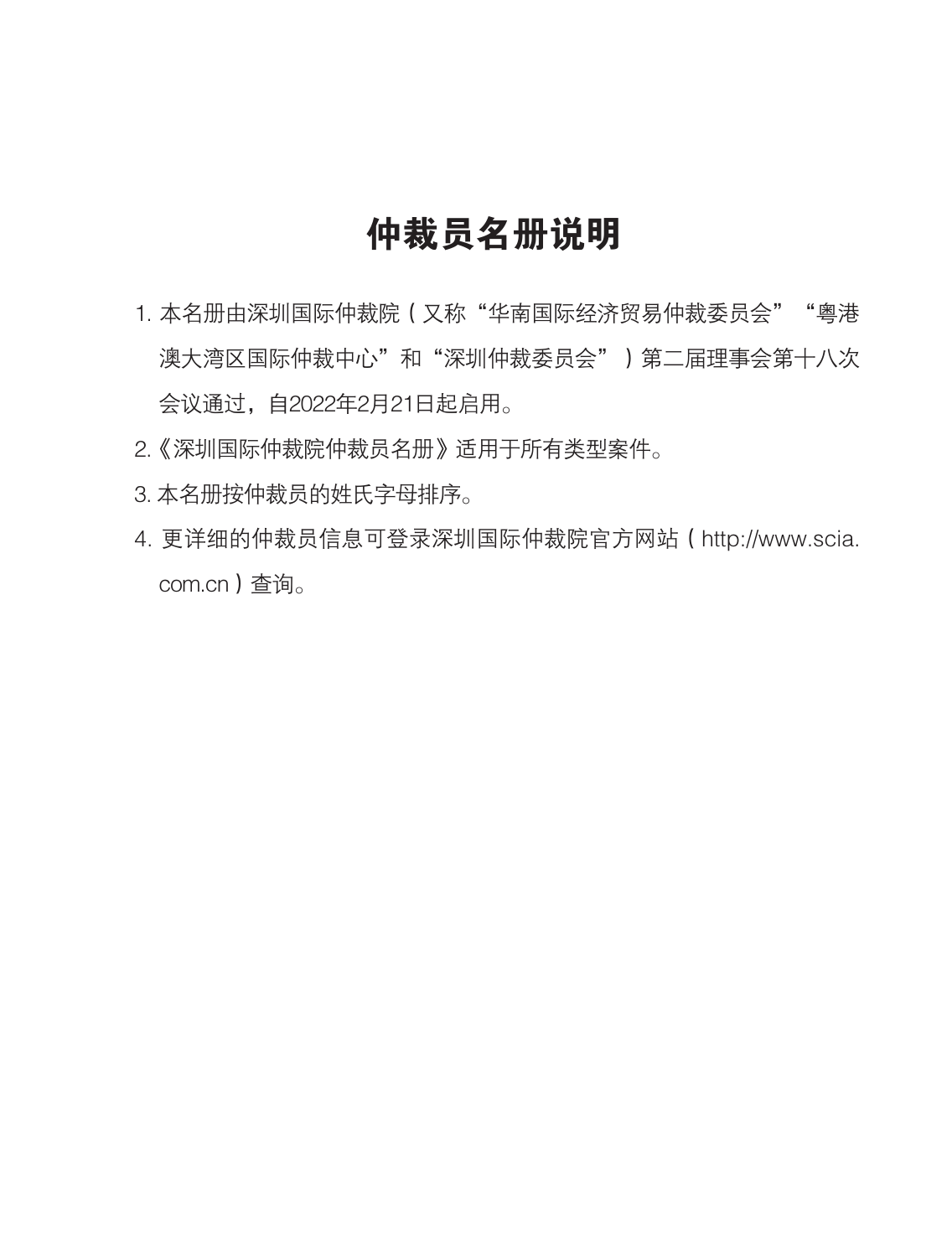#### Instructions for the SCIA Panel of Arbitrators

- 1. The SCIA Panel of Arbitrators is adopted by the Second Council of Shenzhen Court of International Arbitration (also known as "South China International Economic and Trade Arbitration Commission", "Guangdong-Hong Kong-Macao Greater Bay Area International Arbitration Center" and "Shenzhen Arbitration Commission") at its 18th meeting, effective as from February 21, 2022.
- 2. The SCIA Panel of Arbitrators applies to all types of cases.
- 3. The arbitrators are listed in the alphabetical order of the arbitrators' surnames.
- 4. For more detailed information of the arbitrators, please check the official website of Shenzhen Court of International Arbitration: http://www. scia.com. cn.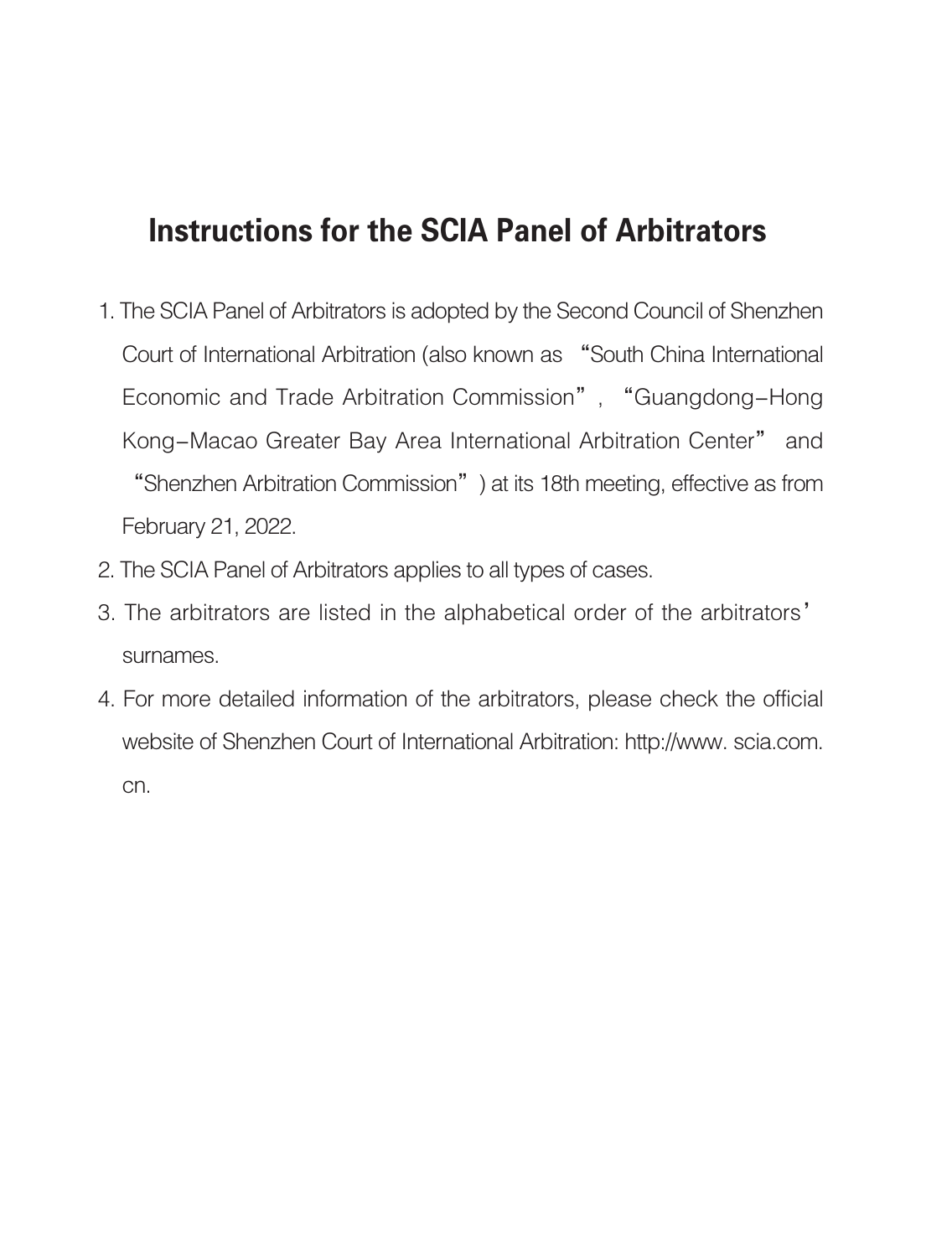## 目 录 **Directory**

| 《深圳国际仲裁院仲裁员名册》      |  |
|---------------------|--|
| $1 - 248$           |  |
|                     |  |
| 中国内地仲裁员             |  |
|                     |  |
|                     |  |
| 中国香港特别行政区仲裁员        |  |
|                     |  |
|                     |  |
| 中国澳门特别行政区仲裁员        |  |
|                     |  |
|                     |  |
| 中国台湾地区仲裁员           |  |
|                     |  |
|                     |  |
| 外籍仲裁员               |  |
| Foreign Arbitrators |  |

SCIA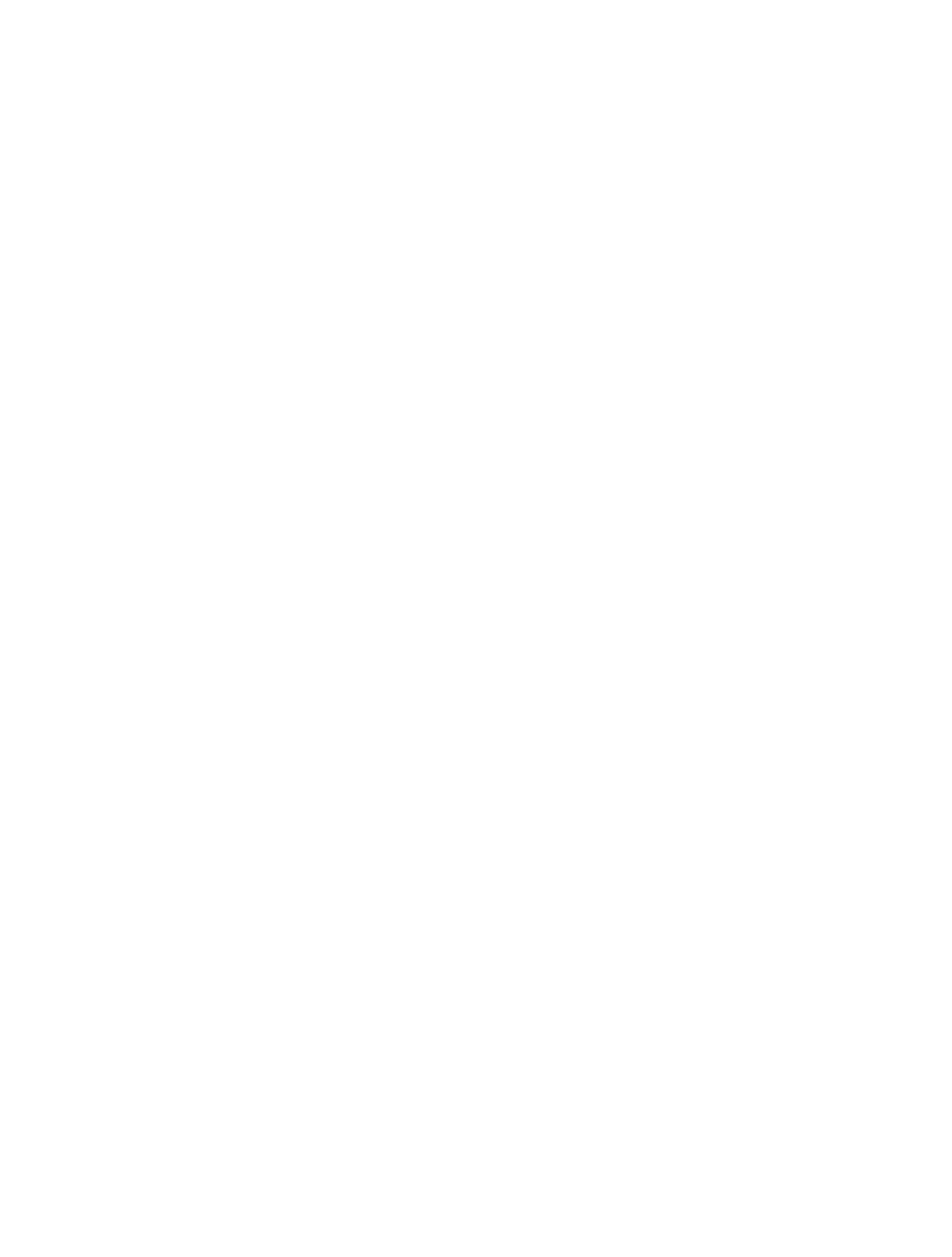# 《深圳国际仲裁院仲裁员名册》 SCIA Panel of Arbitrators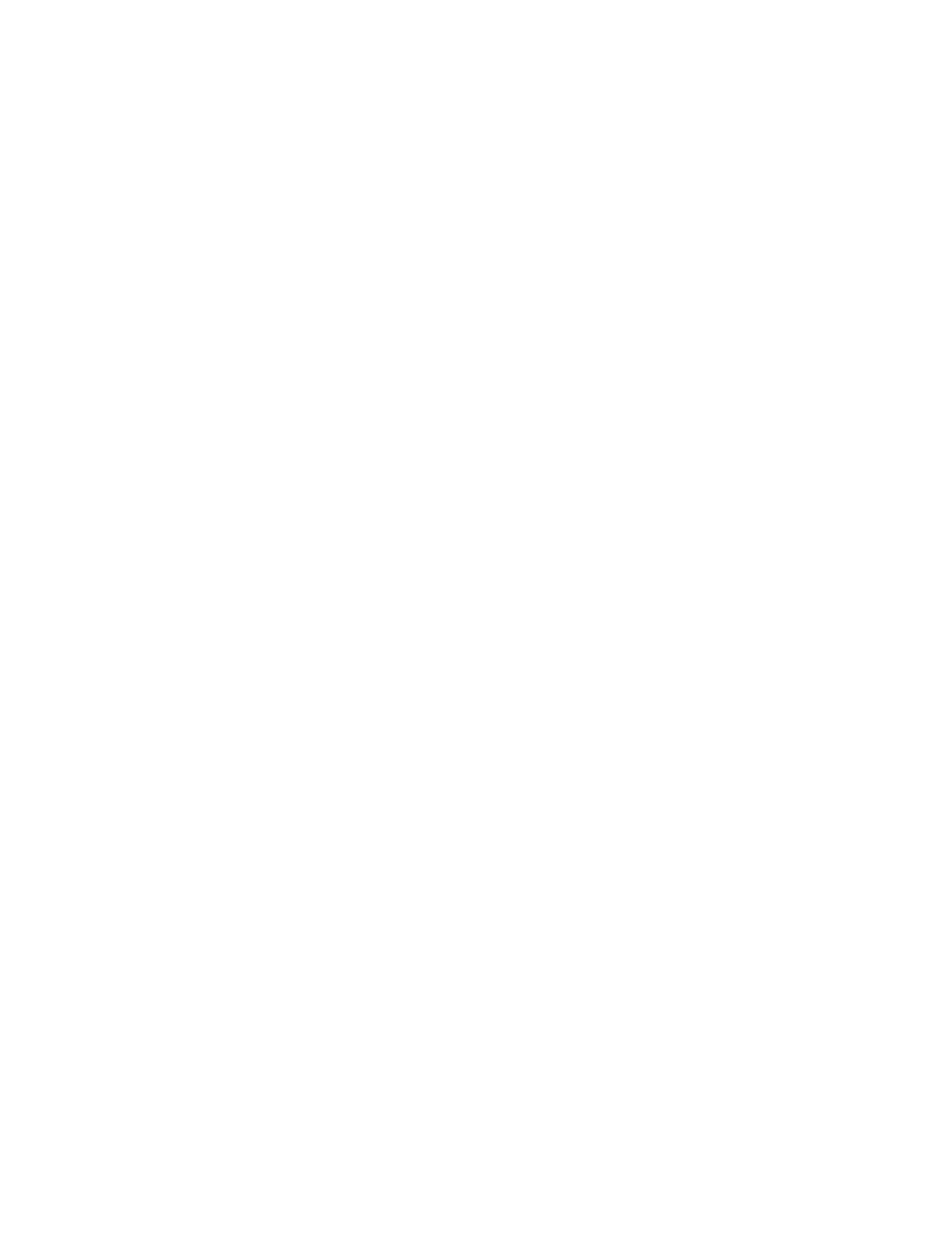### 中国内地仲裁员 China Mainland Arbitrators

姓 名 NAME 专长及居住地 EXPERTISE & RESIDENCE 艾 博 AI Bo 证券法、公司法〔深圳〕 Securities Law, Corporate Law [Shenzhen] 安红旗 AN Hongqi 建设工程施工、知识产权法、房地产开发、公司法、金融 法、国际贸易法〔北京〕 Engineering Construction, Intellectual Property Law, Real Estate Development, Corporate Law, Financial Law, International Trade Law [Beijing] 安 欣 AN Xin 仲裁法、合同法、国际贸易〔深圳〕 Arbitration Law, Contract Law, International Trade [Shenzhen] 白显月 BAI Xianyue 建设工程法、公司法、国际贸易法、体育法、合同法、兼并 收购〔天津〕 Construction & Engineering Law, Corporate Law, International Trade Law, Sports Law, Contract Law, Mergers and Acquisitions [Tianjin] 白 艳 BAI Yan PPP、技术合同、公司法、国际贸易法、海商法、矿业投融 资〔深圳〕 PPP, Technology Contract, Corporate Law, International Trade Law, Maritime Law, Mining Investment and Financing [Shenzhen]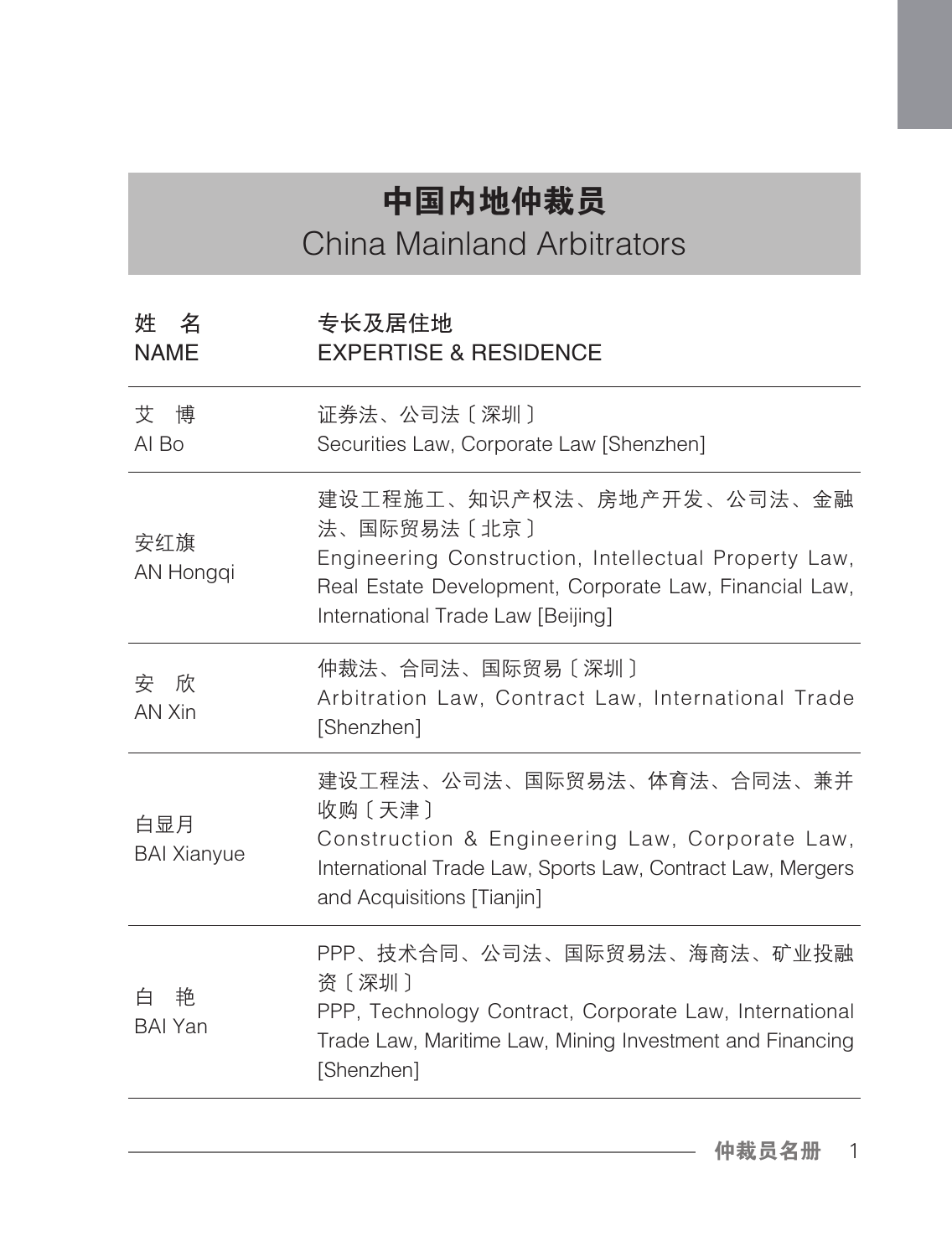| 彦<br>白<br><b>BAI Yan</b>  | 知识产权法、公司法、合同法、商事调解、房地产开发、证<br>券〔北京〕<br>Intellectual Property Law, Corporate Law, Contract Law,<br>Commercial Mediation, Real Estate Development, Securities<br>[Beijing]          |
|---------------------------|-----------------------------------------------------------------------------------------------------------------------------------------------------------------------------------|
| 鲍文革<br><b>BAO</b> Wenge   | 财务会计、企业合规、证券、基金、资产管理、私募股权<br>[深圳]<br>Financial and Accounting, Corporate Compliance, Securities,<br>Fund, Asset Management, PE [Shenzhen]                                         |
| 毕丽艳<br><b>BI Liyan</b>    | 建设工程施工、PPP、兼并收购、股权争议、矿业投融资、<br>公司法〔北京〕<br>Engineering Construction, PPP, Mergers and Acquisitions,<br>Equity Dispute, Mining Investment and Financing, Corporate<br>Law [Beijing] |
| 卜祥瑞<br><b>BU Xiangrui</b> | 银行法、信托、不良资产处置、商业保理、资产管理、公司<br>债券〔北京〕<br>Banking Law, Trust, Non-performing Assets Disposal,<br>Commercial Factoring, Asset Management, Corporate<br>Bonds [Beijing]               |
| 蔡晨程<br>CAI Chencheng      | 证券、基金、私募股权、风险投资、合同法、公司法〔上海〕<br>Securities, Fund, PE, VC, Contract Law, Corporate Law<br>[Shanghai]                                                                                |
| 蔡海宁<br><b>CAI Haining</b> | 电子数据、信息技术与网络、房屋租赁、公司法、证券、基<br>金〔广州〕<br>Electronic Data, Information Technology & Network, Housing<br>Rental, Corporate Law, Securities, Fund [Guangzhou]                          |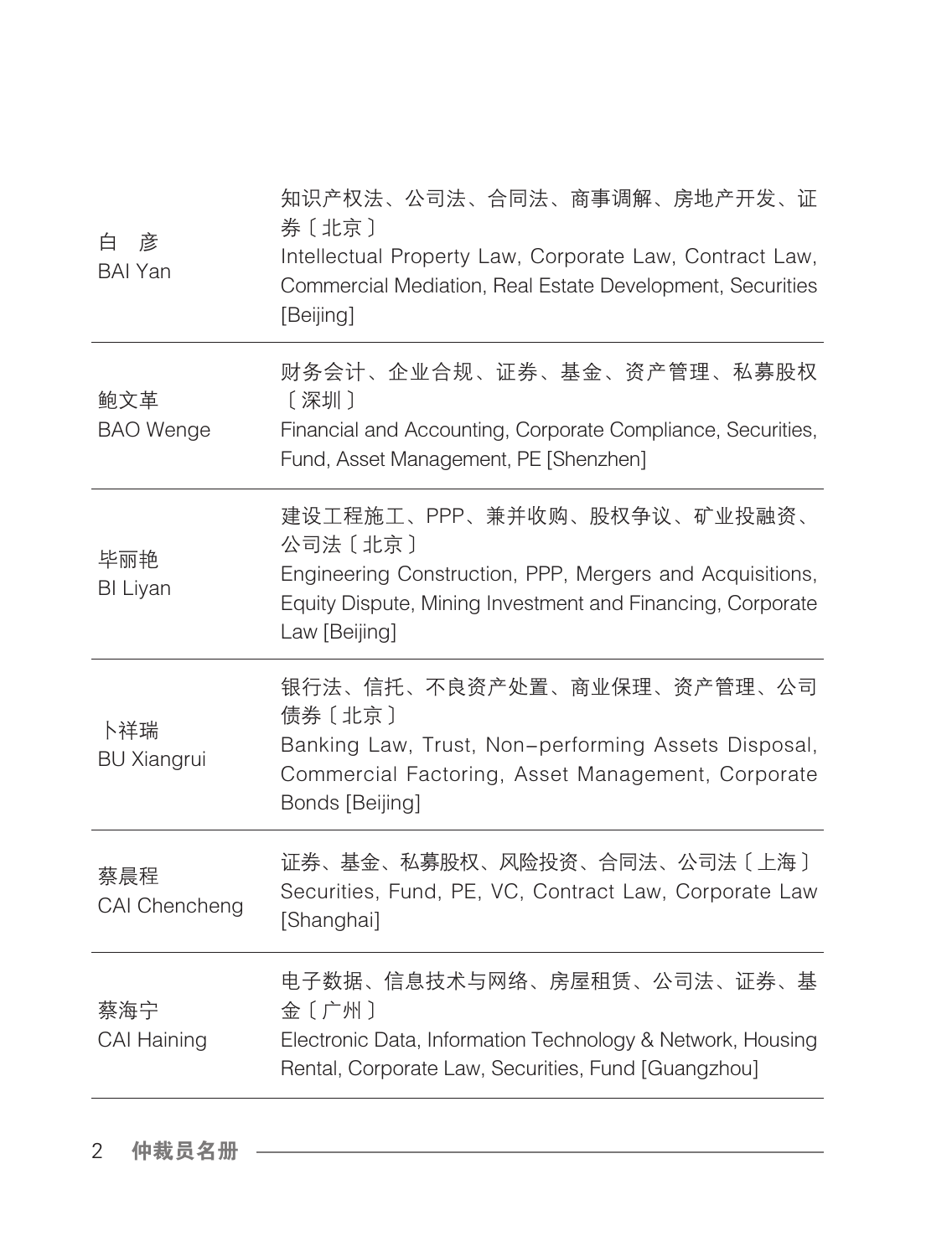| 蔡琦梁<br>CAI Qiliang  | 经济法、公司法、证券法〔深圳〕<br>Economic Law, Corporate Law, Securities Law [Shenzhen]                                                                                                             |
|---------------------|---------------------------------------------------------------------------------------------------------------------------------------------------------------------------------------|
| 奕<br>蔡<br>CAI Yi    | 公司法、股权争议、证券、基金、资产管理、私募股权〔上海〕<br>Corporate Law, Equity Dispute, Securities, Fund, Asset<br>Management, PE [Shanghai]                                                                   |
| 蔡元庆<br>CAI Yuanqing | 公司法、股权争议、兼并收购、技术合同、合同法〔深圳〕<br>Corporate Law, Equity Dispute, Mergers and Acquisitions,<br>Technology Contract, Contract Law [Shenzhen]                                                |
| 蔡镇顺<br>CAI Zhenshun | 国际贸易法、WTO法、海商法、合同法、刑事法、国际私法<br>〔广州〕<br>International Trade Law, WTO Law, Maritime Law, Contract<br>Law, Criminal Law, International Private Law [Guangzhou]                           |
| 曹丽军<br>CAO Lijun    | 特许经营、国际贸易法、外商投资、股权争议、房屋租赁、<br>合同法 [北京]<br>Franchising, International Trade Law, Foreign Investment,<br>Equity Dispute, Housing Rental, Contract Law [Beijing]                         |
| 曹<br>珊<br>CAO Shan  | 建设工程法、基础设施建设、建设工程施工、PPP、招投标<br>法、项目融资〔北京〕<br>Construction & Engineering Law, Infrastructure Construction,<br>Engineering Construction, PPP, Bidding Law, Project<br>Finance [Beijing] |
| 曹顺明<br>CAO Shunming | 银行法、保险、信托、私募股权、资产管理、合同法〔北京〕<br>Banking Law, Insurance, Trust, PE, Asset Management,<br>Contract Law [Beijing]                                                                         |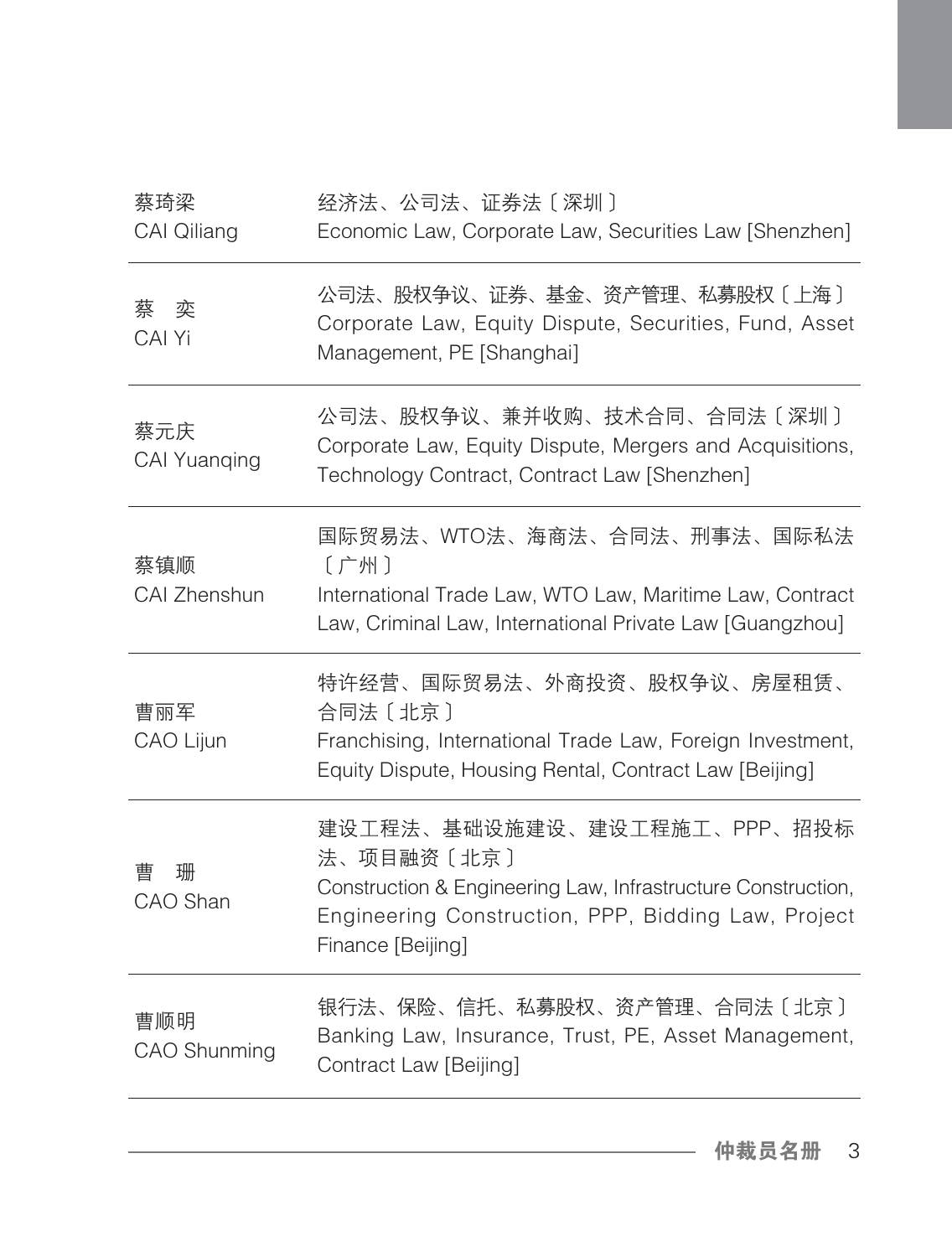| 曹文衔<br><b>CAO</b> Wenxian   | 建设工程法、项目融资、房地产开发、房地产法、股权争<br>议、保险〔上海〕<br>Construction & Engineering Law, Project Finance, Real<br>Estate Development, Real Estate Law, Equity Dispute,<br>Insurance [Shanghai]                      |
|-----------------------------|-----------------------------------------------------------------------------------------------------------------------------------------------------------------------------------------------------|
| 曹欣光<br>CAO Xinguang         | 国际贸易法、公司法、外商投资〔北京〕<br>International Trade Law, Corporate Law, Foreign Investment<br>[Beijing]                                                                                                       |
| 阳<br>曹<br>CAO Yang          | 建设工程法、知识产权法、房地产法、公司法、金融法、能<br>源法〔北京〕<br>Construction & Engineering Law, Intellectual Property Law,<br>Real Estate Law, Corporate Law, Financial Law, Energy<br>Law [Beijing]                        |
| 曹永强<br>CAO Yongqiang        | 证券〔北京〕<br>Securities [Beijing]                                                                                                                                                                      |
| 曹圆媛<br>CAO Yuanyuan         | 公司法、股权争议、保险、私募股权、融资租赁、不良资产<br>处置〔深圳〕<br>Corporate Law, Equity Dispute, Insurance, PE, Financial<br>Leasing, Non-performing Assets Disposal [Shenzhen]                                               |
| 曹泽洲<br>CAO Zezhou           | 公司法、股权争议、兼并收购、证券、信托、商业保理〔深圳〕<br>Corporate Law, Equity Dispute, Mergers and Acquisitions,<br>Securities, Trust, Commercial Factoring [Shenzhen]                                                      |
| 常宏磊<br><b>CHANG Honglei</b> | 建设工程施工、房地产开发、商品房买卖、房屋租赁、股权<br>争议、合同法〔石家庄〕<br>Engineering Construction, Real Estate Development,<br>Commodity Houses Sale & Purchase, Housing Rental,<br>Equity Dispute, Contract Law [Shijiazhuang] |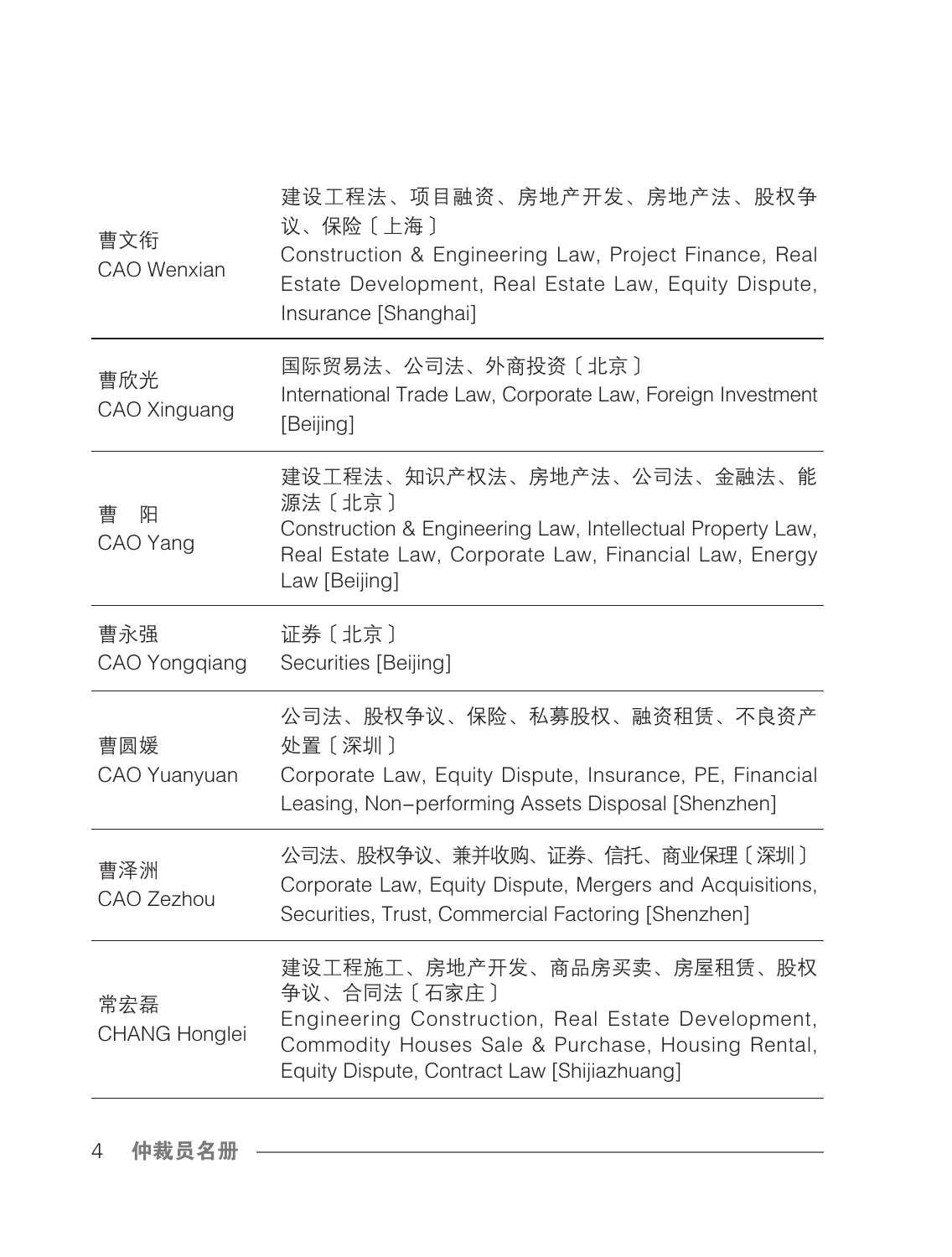| 车<br>君<br>CHE Jun           | 金融法、证券、基金、期货、金融衍生品、资产管理〔深圳〕<br>Financial Law, Securities, Fund, Futures, Derivatives, Asset<br>Management [Shenzhen]                                               |
|-----------------------------|--------------------------------------------------------------------------------------------------------------------------------------------------------------------|
| 光<br>晨<br><b>CHEN Guang</b> | 外商投资、兼并收购、私募股权、体育法、影视投资、风险<br>投资〔北京〕<br>Foreign Investment, Mergers and Acquisitions, PE, Sports<br>Law, Film and Television Investment, VC [Beijing]              |
| 斌<br>陈<br><b>CHEN Bin</b>   | 电力法、公司法、企业合规、能源法〔北京〕<br>Electricity Law, Corporate Law, Corporate Compliance,<br>Energy Law [Beijing]                                                              |
| 陈冰梅<br><b>CHEN Bingmei</b>  | 商品房买卖、房屋租赁、破产法、公司法、合同法、物权法<br>[深圳]<br>Commodity Houses Sale & Purchase, Housing Rental,<br>Bankruptcy Law, Corporate Law, Contract Law, Property<br>Law [Shenzhen] |
| 波<br>陈<br><b>CHEN Bo</b>    | 建设工程法、股权争议、保险、基金、融资租赁、海上运输<br>[北京]<br>Construction & Engineering Law, Equity Dispute, Insurance,<br>Fund, Financial Leasing, Marine Shipping [Beijing]             |
| 陈<br>涤<br><b>CHEN Di</b>    | 合同法、物权法、公司法〔深圳〕<br>Contract Law, Property Law, Corporate Law [Shenzhen]                                                                                            |
| 东<br>陈<br>CHEN Dong         | 国际贸易法、公司法、WTO法、海商法、保险〔广州〕<br>International Trade Law, Corporate Law, WTO Law,<br>Maritime Law, Insurance [Guangzhou]                                               |
|                             |                                                                                                                                                                    |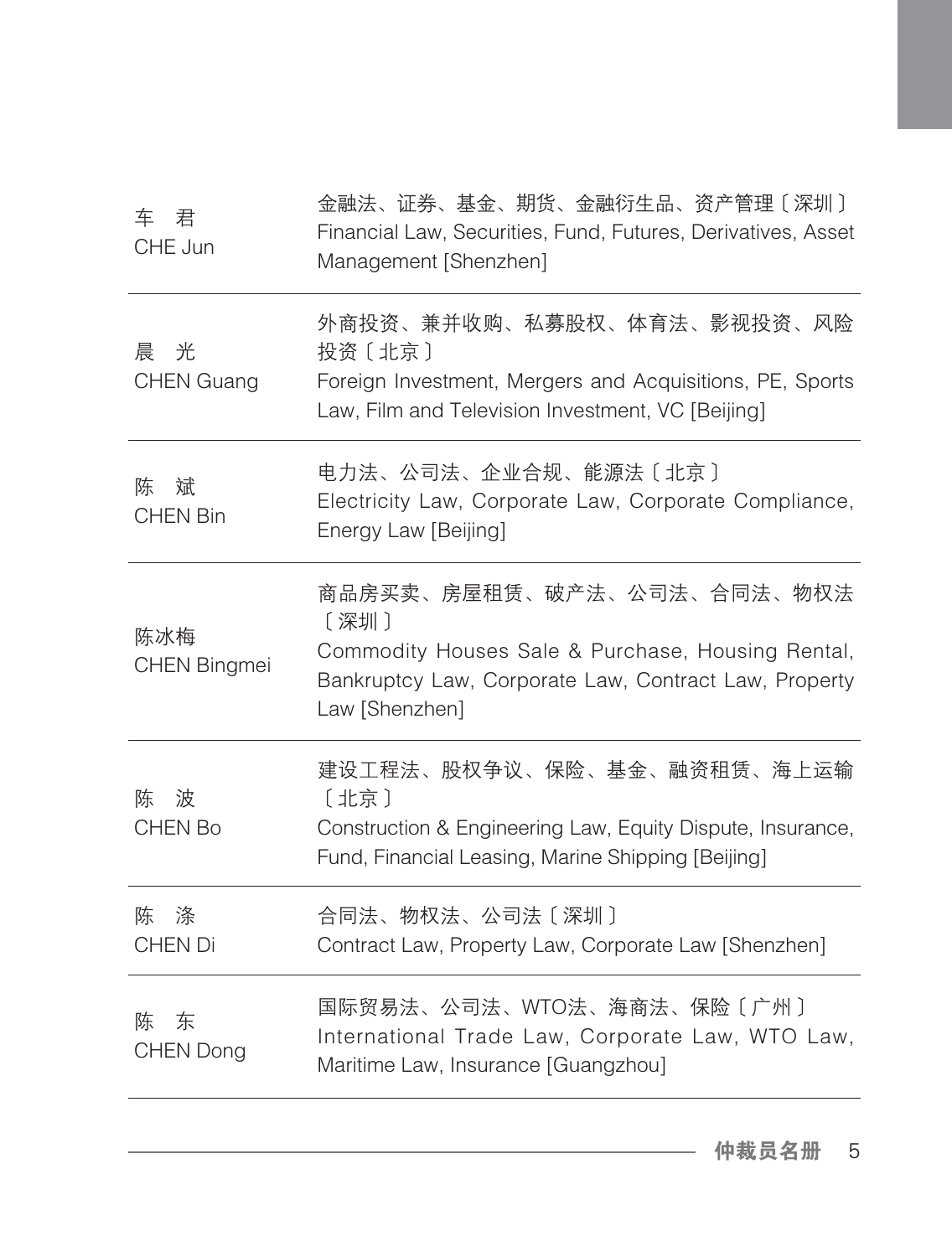| 陈东青<br><b>CHEN Dongqing</b> | 公司法、票据法、金融法、商业保理、破产法、基金〔深圳〕<br>Corporate Law, Negotiable Instruments Law, Financial Law,<br>Commercial Factoring, Bankruptcy Law, Fund [Shenzhen]                                                    |
|-----------------------------|------------------------------------------------------------------------------------------------------------------------------------------------------------------------------------------------------|
| 方<br>陈<br><b>CHEN Fang</b>  | 建设工程法、房地产法、房地产开发、商品房买卖、城市更<br>新、公司法〔深圳〕<br>Construction & Engineering Law, Real Estate Law, Real<br>Estate Development, Commodity Houses Sale & Purchase,<br>Urban Renewal, Corporate Law [Shenzhen] |
| 陈发云<br><b>CHEN Fayun</b>    | 公司法、股权争议、兼并收购、外商投资、国际贸易法、合<br>同法〔南京〕<br>Corporate Law, Equity Dispute, Mergers and Acquisitions,<br>Foreign Investment, International Trade Law, Contract Law<br>[Nanjing]                           |
| 刚<br>陈<br><b>CHEN Gang</b>  | 建设工程施工、技术合同、公司法、电力法、合同法、商事<br>调解〔深圳〕<br>Engineering Construction, Technology Contract, Corporate<br>Law, Electricity Law, Contract Law, Commercial Mediation<br>[Shenzhen]                           |
| 陈国尧<br><b>CHEN Guoyao</b>   | 公司法、股权争议、股权激励、证券、私募股权〔深圳〕<br>Corporate Law, Equity Dispute, Equity Incentives, Securities,<br>PE [Shenzhen]                                                                                          |
| 陈<br>和<br>CHEN He           | 合同法、会计法、金融法〔深圳〕<br>Contract Law, Accounting Law, Financial Law [Shenzhen]                                                                                                                            |
| 陈和森<br><b>CHEN Hesen</b>    | 证券、期货、基金、私募股权、资产管理、金融衍生品〔南京〕<br>Securities, Futures, Fund, PE, Asset Management,<br>Derivatives [Nanjing]                                                                                            |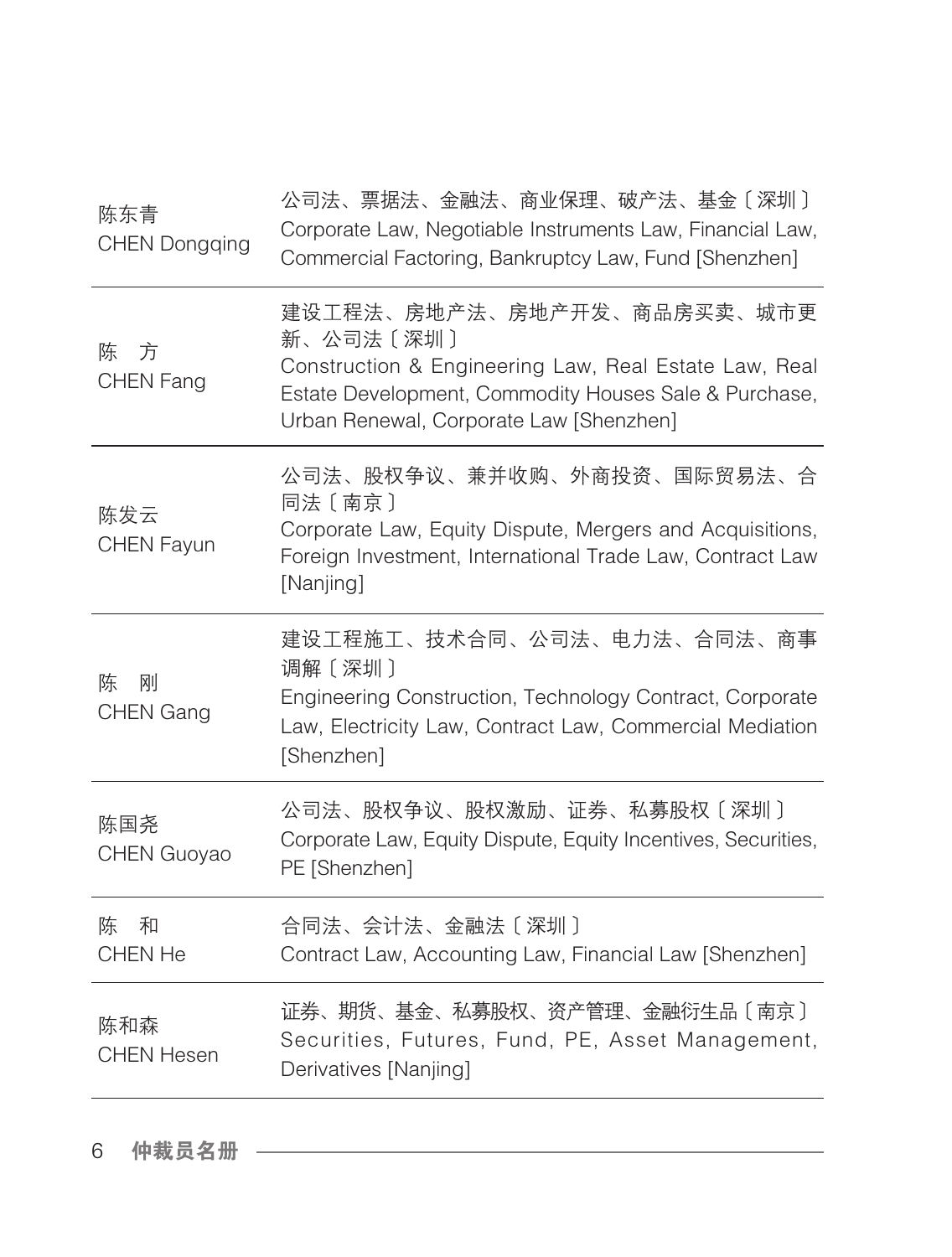| 建设工程法、房地产法、公司法、金融法、合同法、物权法<br>佳<br>[北京]<br>陈<br><b>CHEN Jia</b><br>Construction & Engineering Law, Real Estate Law, Corporate<br>Law, Financial Law, Contract Law, Property Law [Beijing]<br>建设工程施工、国际贸易法、证券、股权争议、外商投资<br>建<br>[北京]<br>陈<br><b>CHEN Jian</b><br>Engineering Construction, International Trade Law,<br>Securities, Equity Dispute, Foreign Investment [Beijing]<br>公司法、股权争议、外商投资、国际贸易法、房地产开发、<br>兼并收购〔广州〕<br>陈健斌<br>Corporate Law, Equity Dispute, Foreign Investment,<br><b>CHEN Jianbin</b><br>International Trade Law, Real Estate Development, Mergers<br>and Acquisitions [Guangzhou] |
|-----------------------------------------------------------------------------------------------------------------------------------------------------------------------------------------------------------------------------------------------------------------------------------------------------------------------------------------------------------------------------------------------------------------------------------------------------------------------------------------------------------------------------------------------------------------------------------------------------------|
|                                                                                                                                                                                                                                                                                                                                                                                                                                                                                                                                                                                                           |
|                                                                                                                                                                                                                                                                                                                                                                                                                                                                                                                                                                                                           |
|                                                                                                                                                                                                                                                                                                                                                                                                                                                                                                                                                                                                           |
| 公司法、股权争议、股权激励、公司债券、兼并收购、企业<br>合规〔北京〕<br>洁<br>陈<br>Corporate Law, Equity Dispute, Equity Incentives, Corporate<br><b>CHEN Jie</b><br>Bonds, Mergers and Acquisitions, Corporate Compliance<br>[Beijing]                                                                                                                                                                                                                                                                                                                                                                                                    |
| 金融科技、非公开发行、并购重组、减持〔深圳〕<br>陈<br>娟<br>Fintech and Big Data, Private Placement, M&A, Sale of<br><b>CHEN Juan</b><br>Shares [Shenzhen]                                                                                                                                                                                                                                                                                                                                                                                                                                                                        |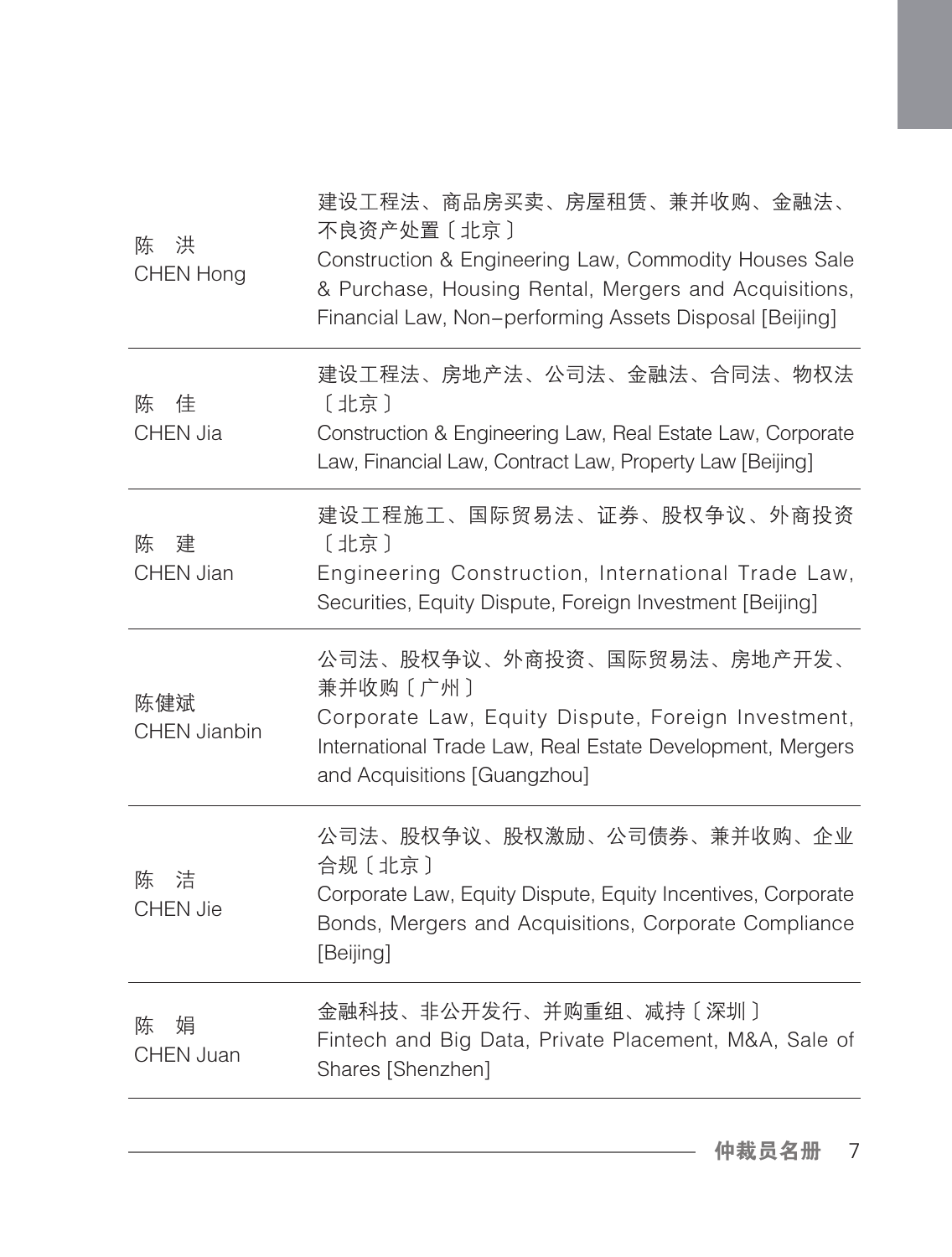| 陈<br>鋆<br>CHEN Jun          | 证券、基金、资产管理、风险投资、私募股权、股权争议<br>[深圳]<br>Securities, Fund, Asset Management, VC, PE, Equity<br>Dispute [Shenzhen]                                                                                        |
|-----------------------------|------------------------------------------------------------------------------------------------------------------------------------------------------------------------------------------------------|
| 军<br>陈<br>CHEN Jun          | 公司法、股权争议、兼并收购、合同法、特许经营、风险投<br>资〔深圳〕<br>Corporate Law, Equity Dispute, Mergers and Acquisitions,<br>Contract Law, Franchising, VC [Shenzhen]                                                          |
| 陈君尧<br>CHEN Junyao          | 建设工程施工、项目融资、房地产开发、公司法、房地产<br>法、金融法〔深圳〕<br>Engineering Construction, Project Finance, Real Estate<br>Development, Corporate Law, Real Estate Law, Financial<br>Law [Shenzhen]                         |
| 陈肯萌<br><b>CHEN Kenmeng</b>  | 公司法、基金、信托、合同法、物权法、房地产法〔深圳〕<br>Corporate Law, Fund, Trust, Contract Law, Property Law,<br>Real Estate Law [Shenzhen]                                                                                  |
| 陈克宇<br><b>CHEN Keyu</b>     | 建设工程法、基础设施建设、建设工程施工、PPP、项目融<br>资、房地产开发〔广州〕<br>Construction & Engineering Law, Infrastructure Construction,<br>Engineering Construction, PPP, Project Finance, Real Estate<br>Development [Guangzhou] |
| 梁<br>陈<br><b>CHEN Liang</b> | 海商法、国际贸易法、海上保险法、海上运输、WTO法<br>[上海、广州]<br>Maritime Law, International Trade Law, Marine Insurance<br>Law, Marine Shipping, WTO Law [Shanghai, Guangzhou]                                               |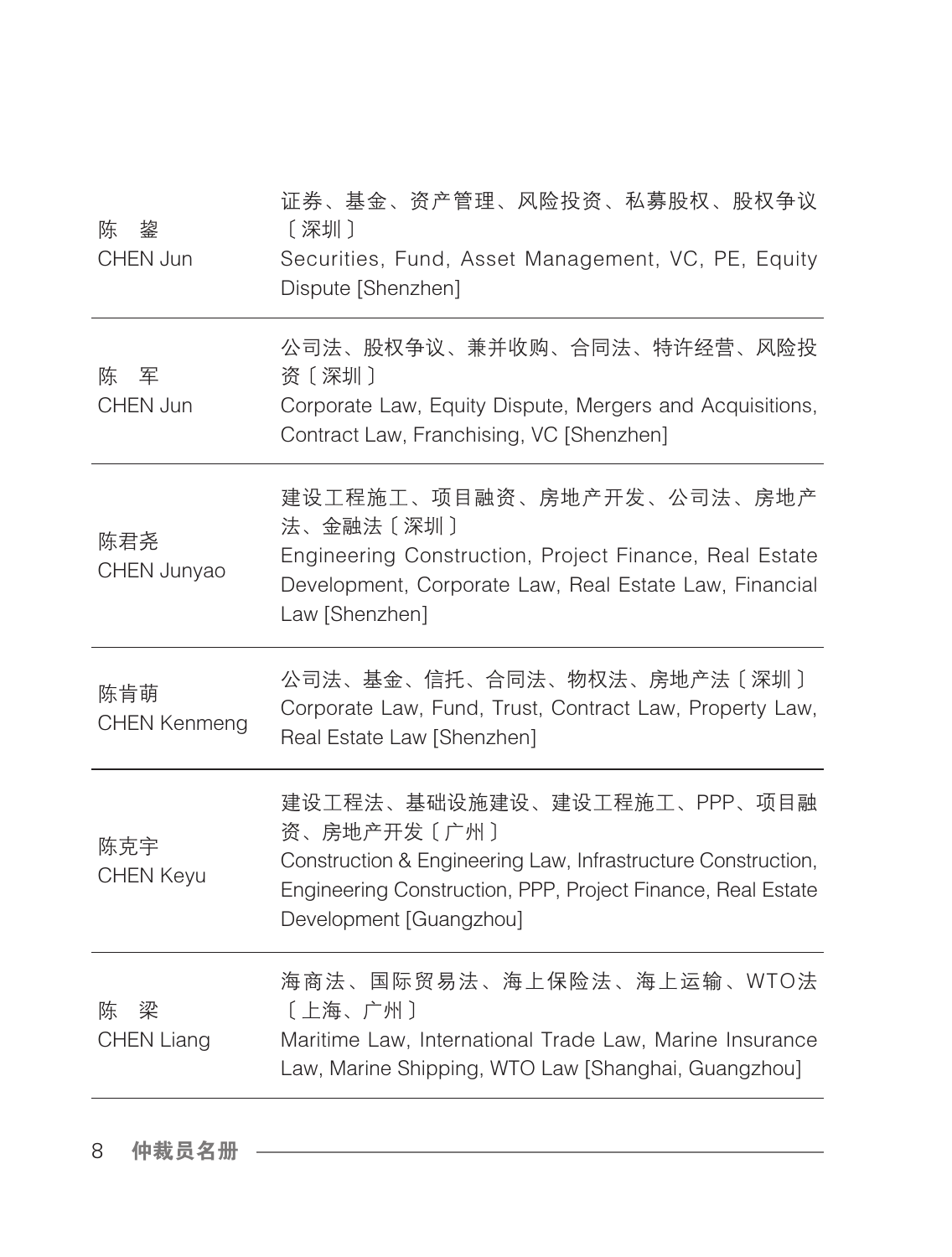| 路<br>陈<br><b>CHEN Lu</b>    | 建设工程法、项目融资、股权争议、海商法、银行法、私募<br>股权〔广州〕<br>Construction & Engineering Law, Project Finance, Equity<br>Dispute, Maritime Law, Banking Law, PE [Guangzhou]                                     |
|-----------------------------|-------------------------------------------------------------------------------------------------------------------------------------------------------------------------------------------|
| 陈鲁明<br><b>CHEN Luming</b>   | 建设工程法、基础设施建设、股权争议、金融法、国际贸易<br>法、WTO法〔上海〕<br>Construction & Engineering Law, Infrastructure Construction,<br>Equity Dispute, Financial Law, International Trade Law, WTO<br>Law [Shanghai] |
| 陈梦伶<br><b>CHEN Mengling</b> | 房地产开发、公司法、建设工程法、股权争议、合同法、竞<br>争法〔北京〕<br>Real Estate Development, Corporate Law, Construction &<br>Engineering Law, Equity Dispute, Contract Law, Competition<br>Law [Beijing]             |
| 陈妙财<br><b>CHEN Miaocai</b>  | 建设工程法、公司法、房地产法、合同法、仲裁法、不良资<br>产处置 [深圳]<br>Construction & Engineering Law, Corporate Law, Real<br>Estate Law, Contract Law, Arbitration Law, Non-performing<br>Assets Disposal [Shenzhen]  |
| 敏<br>陈<br><b>CHEN Min</b>   | 外商投资、兼并收购、房地产法、国际贸易法、建设工程法<br>[珠海]<br>Foreign Investment, Mergers and Acquisitions, Real Estate<br>Law, International Trade Law, Construction & Engineering<br>Law [Zhuhai]               |
| 旻<br>陈<br><b>CHEN Min</b>   | 建设工程法、建设工程施工、公司法、房地产法、金融法、<br>股权争议 [北京]<br>Construction & Engineering Law, Engineering Construction,<br>Corporate Law, Real Estate Law, Financial Law, Equity<br>Dispute [Beijing]        |
|                             |                                                                                                                                                                                           |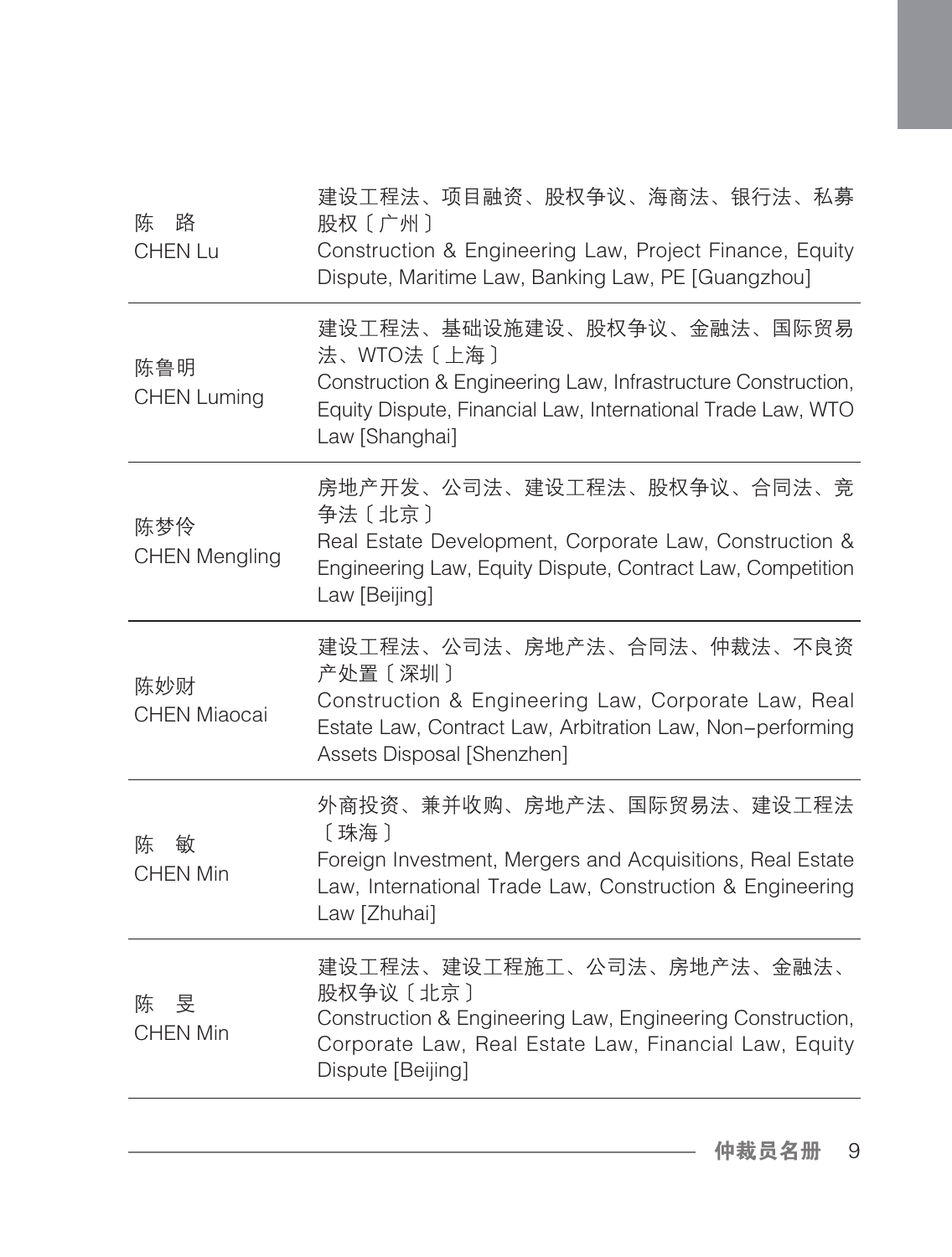| 陈巧梅<br><b>CHEN Qiaomei</b>  | 合同法、金融法、建筑工程法、股权转让〔深圳〕<br>Contract Law, Finance, Construction Engineering, Equity<br>Transfer [Shenzhen]                                                                           |
|-----------------------------|------------------------------------------------------------------------------------------------------------------------------------------------------------------------------------|
| 陈若剑<br><b>CHEN Ruojian</b>  | 国际贸易法、反垄断法、竞争法、仲裁法、商事调解、合同<br>法〔北京〕<br>International Trade Law, Antitrust Law, Competition Law,<br>Arbitration Law, Commercial Mediation, Contract Law<br>[Beijing]                |
| 陈莎莎<br><b>CHEN Shasha</b>   | 商品房买卖、房屋租赁、金融法、公司法〔深圳〕<br>Commodity Houses Sale & Purchase, Housing Rental,<br>Financial Law, Corporate Law [Shenzhen]                                                             |
| 陈<br>胜<br><b>CHEN Sheng</b> | 金融法、银行法、保险、信托、金融衍生品、融资租赁〔上海〕<br>Financial Law, Banking Law, Insurance, Trust, Derivatives,<br>Financial Leasing [Shanghai]                                                         |
| 寿<br>陈<br><b>CHEN Shou</b>  | 产品质量法、知识产权法〔深圳〕<br>Product Quality Law, Intellectual Property Law [Shenzhen]                                                                                                       |
| 陈<br>彤<br>CHEN Tong         | 证券、股权争议、合同法、仲裁法、商事调解、公司法〔深圳〕<br>Securities, Equity Dispute, Contract Law, Arbitration Law,<br>Commercial Mediation, Corporate Law [Shenzhen]                                       |
| 陈威华<br><b>CHEN Weihua</b>   | 公司法、股权争议、国际航空法、飞机融资租赁、合同法、<br>股权激励〔广州〕<br>Corporate Law, Equity Dispute, International Aviation Law,<br>Aircraft Financial Leasing, Contract Law, Equity Incentives<br>[Guangzhou] |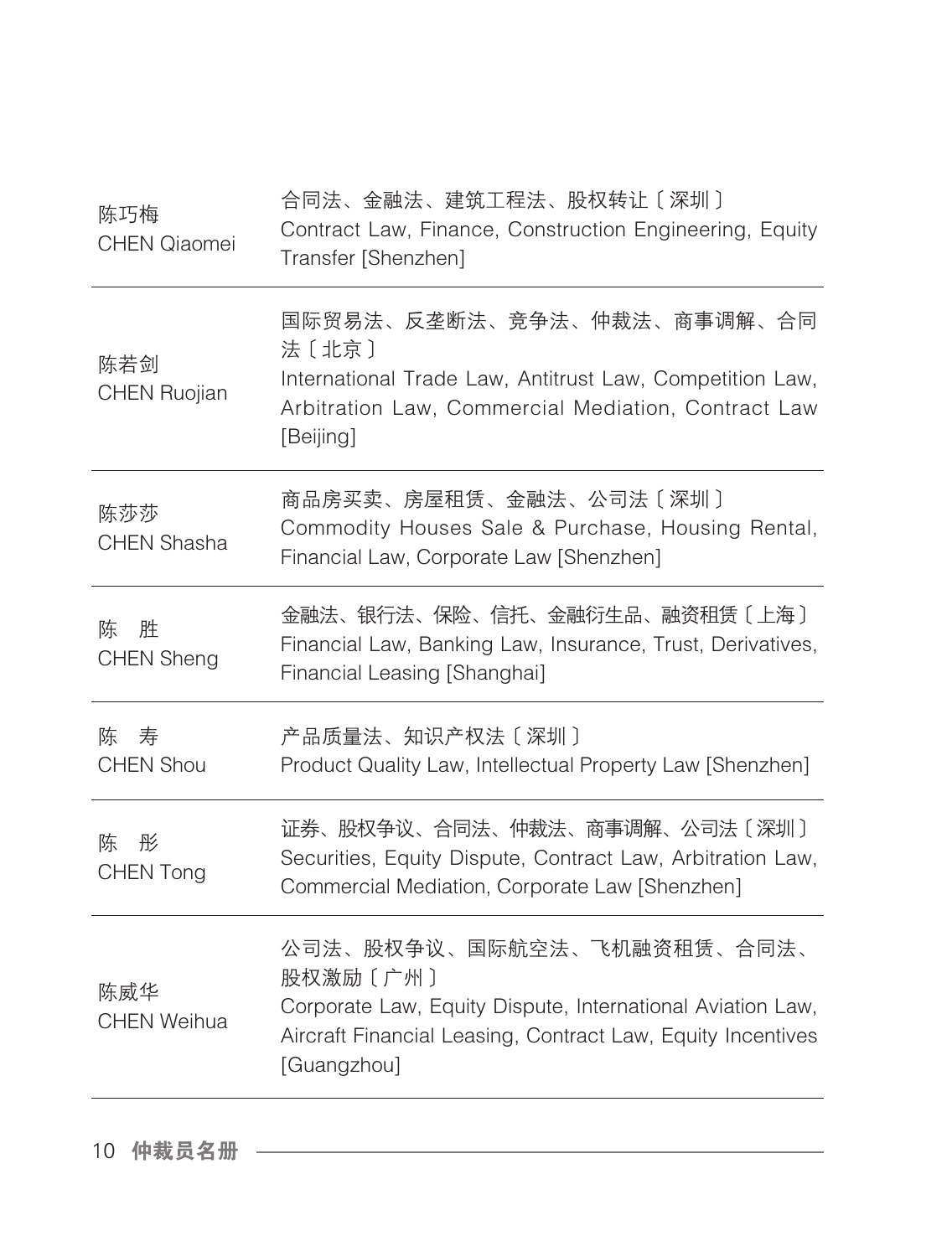| 陈湘林<br><b>CHEN Xianglin</b>  | 公司法、建设工程法、私募股权、合同法、国际贸易法、外<br>商投资〔北京〕<br>Corporate Law, Construction & Engineering Law, PE,<br>Contract Law, International Trade Law, Foreign Investment<br>[Beijing]                                                             |
|------------------------------|-----------------------------------------------------------------------------------------------------------------------------------------------------------------------------------------------------------------------------------|
| 陈向勇<br><b>CHEN Xiangyong</b> | 外商投资、企业合规、国际贸易法、海商法、能源法、环境<br>保护法〔广州〕<br>Foreign Investment, Corporate Compliance, International<br>Trade Law, Maritime Law, Energy Law, Environmental<br>Protection Law [Guangzhou]                                              |
| 陈晓旸<br>CHEN Xiaoyang         | 兼并收购、外商投资、国际贸易法、私募股权、不良资产处<br>置〔北京〕<br>Mergers and Acquisitions, Foreign Investment, International<br>Trade Law, PE, Non-performing Assets Disposal [Beijing]                                                                     |
| 陈锡康<br><b>CHEN Xikang</b>    | 公司法、股权争议、兼并收购、外商投资、私募股权、风险<br>投资〔东莞〕<br>Corporate Law, Equity Dispute, Mergers and Acquisitions,<br>Foreign Investment, PE, VC [Dongguan]                                                                                         |
| 陈鑫范<br><b>CHEN Xinfan</b>    | 建设工程法、建设工程施工、基础设施建设、招投标法、房<br>地产开发、商品房买卖〔杭州〕<br>Construction & Engineering Law, Engineering Construction,<br>Infrastructure Construction, Bidding Law, Real Estate<br>Development, Commodity Houses Sale & Purchase<br>[Hangzhou] |
|                              |                                                                                                                                                                                                                                   |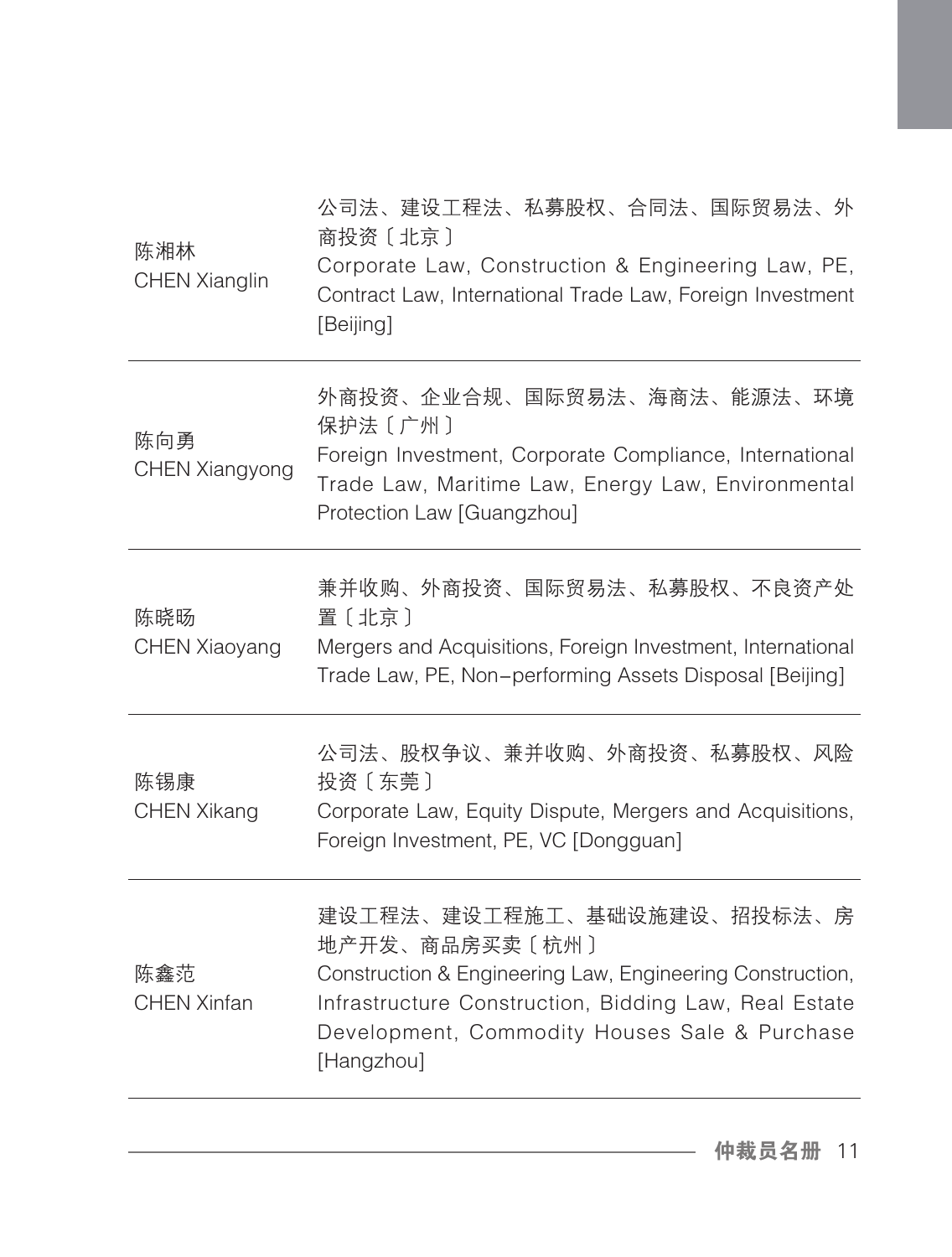| 陈学明<br><b>CHEN Xueming</b> | 国际商法、外商投资法、建设工程承包合同法、国际技术转<br>让法〔深圳〕<br>International Commercial Law, Foreign Investment Law,<br>Construction Engineering Contract Law, International<br>Technology Transfer Law [Shenzhen] |
|----------------------------|---------------------------------------------------------------------------------------------------------------------------------------------------------------------------------------------|
| 陈耀权<br><b>CHEN Yaoquan</b> | 公司法、股权争议、金融法、私募股权、房地产开发、信托<br>[深圳]<br>Corporate Law, Equity Dispute, Financial Law, PE, Real<br>Estate Development, Trust [Shenzhen]                                                        |
| 陈英革<br><b>CHEN Yingge</b>  | 房地产开发、商品房买卖、股权争议、私募股权、风险投<br>资、房地产法〔深圳〕<br>Real Estate Development, Commodity Houses Sale<br>& Purchase, Equity Dispute, PE, VC, Real Estate Law<br>[Shenzhen]                              |
| 陈<br>勇<br><b>CHEN Yong</b> | 公司法、股权争议、企业合规、公司债券、兼并收购、证券<br>[深圳]<br>Corporate Law, Equity Dispute, Corporate Compliance,<br>Corporate Bonds, Mergers and Acquisitions, Securities<br>[Shenzhen]                           |
| 幣<br>陈<br>CHEN Zan         | 证券、基金、期货、金融衍生品、资产管理、私募股权〔北京〕<br>Securities, Fund, Futures, Derivatives, Asset Managment,<br>PE [Beijing]                                                                                    |
| 陈泽桐<br><b>CHEN Zetong</b>  | 房地产法、破产法、股权争议、保险、不良资产处置、互联<br>网金融〔深圳〕<br>Real Estate Law, Bankruptcy Law, Equity Dispute, Insurance,<br>Non-performing Assets Disposal, Internet Finance [Shenzhen]                         |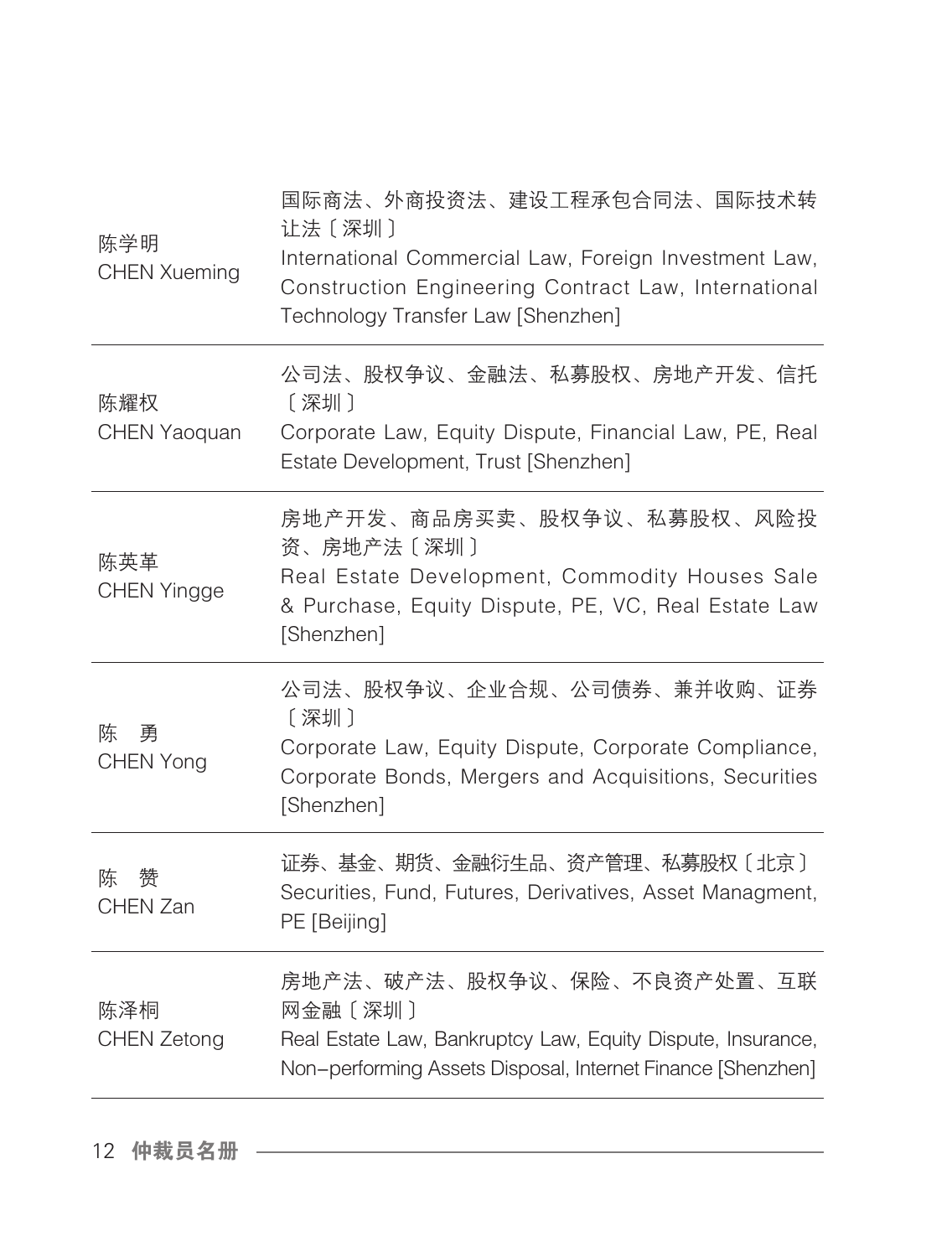| 陈治民<br><b>CHEN Zhimin</b>    | 房地产开发、商品房买卖、房地产法、房屋租赁、公司法、<br>兼并收购 [深圳]<br>Real Estate Development, Commodity Houses Sale &<br>Purchase, Real Estate Law, Housing Rental, Corporate<br>Law, Mergers and Acquisitions [Shenzhen] |
|------------------------------|-------------------------------------------------------------------------------------------------------------------------------------------------------------------------------------------------|
| 稈<br>冰<br><b>CHENG Bing</b>  | 技术合同、基金、国际贸易法、股权争议、特许经营、私募<br>股权〔北京〕<br>Technology Contract, Fund, International Trade Law,<br>Equity Dispute, Franchising, PE [Beijing]                                                        |
| 稈<br>珂<br><b>CHENG Ke</b>    | 房地产开发、股权争议、公司债券、私募股权、风险投资、<br>不良资产处置〔广州〕<br>Real Estate Development, Equity Dispute, Corporate Bonds,<br>PE, VC, Non-performing Assets Disposal [Guangzhou]                                     |
| 强<br>稈<br><b>CHENG Qiang</b> | 证券、基金、私募股权、银行法、金融法、公司法〔北京〕<br>Securities, Fund, PE, Banking Law, Financial Law, Corporate<br>Law [Beijing]                                                                                      |
| 成绪新<br><b>CHENG Xuxin</b>    | 知识产权法、商标、专利、著作权、技术合同、信息技术与<br>网络〔深圳〕<br>Intellectual Property Law, Trademark, Patent, Copyright,<br>Technology Contract, Information Technology & Network<br>[Shenzhen]                         |
| 池漫郊<br>CHI Manjiao           | 国际贸易、国际投资、国际争端解决〔北京、厦门〕<br>International Trade, International Investment, International<br>Dispute Settlement [Beijing, Xiamen]                                                                 |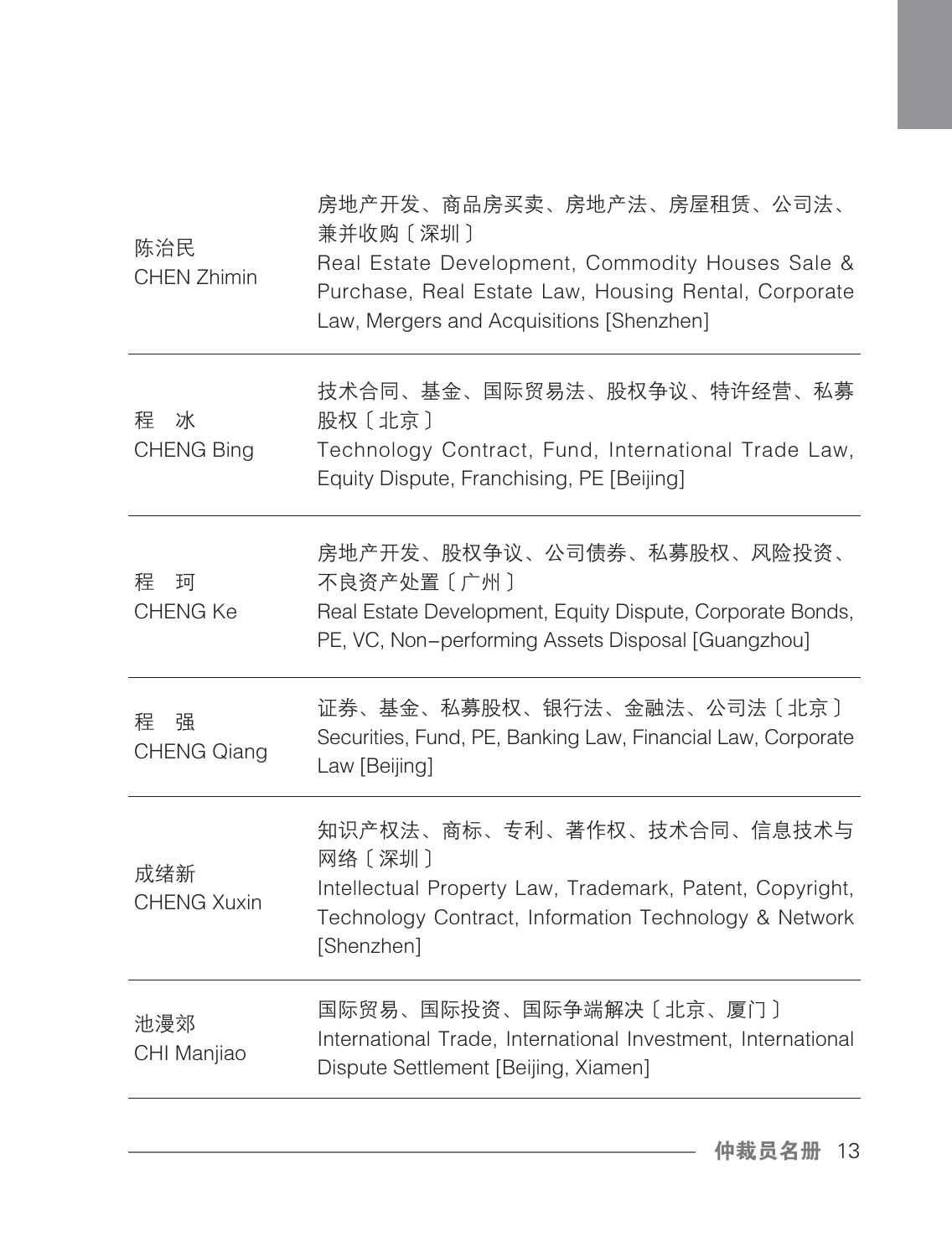| 池伟宏<br>CHI Weihong          | 破产法、公司法、股权争议、不良资产处置、证券、金融法<br>〔深圳〕<br>Bankruptcy Law, Corporate Law, Equity Dispute, Non-<br>performing Assets Disposal, Securities, Financial Law<br>[Shenzhen]               |
|-----------------------------|--------------------------------------------------------------------------------------------------------------------------------------------------------------------------------|
| 丛永俭<br><b>CONG Yongjian</b> | 海洋工程融资、船舶融资、跨境交易、私募股权投资〔香港〕<br>Marine Engineering Financing, Ship Financing, Cross-<br>border Transactions, Private Equity Investment [Hong<br>Kong]                           |
| 崔国斌<br><b>CUI Guobin</b>    | 知识产权法、电子数据、商标、专利、著作权、技术合同<br>[北京]<br>Intellectual Property Law, Electronic Data, Trademark,<br>Patent, Copyright, Technology Contract [Beijing]                                |
| 崔建远<br>CUI Jianyuan         | 建设工程法、招投标法、PPP、项目融资〔北京〕<br>Construction & Engineering Law, Bidding Law, PPP, Project<br>Finance [Beijing]                                                                      |
| 崔军<br>CUI Jun               | 知识产权法、商标、专利、著作权、技术合同、信息技术与<br>网络〔深圳〕<br>Intellectual Property Law, Trademark, Patent, Copyright,<br>Technology Contract, Information Technology & Network<br>[Shenzhen]        |
| 崔为民<br><b>CUI Weimin</b>    | 商品房买卖、公司法、建设工程法、房屋租赁、城市更新、<br>风险投资 [深圳]<br>Commodity Houses Sale & Purchase, Corporate Law,<br>Construction & Engineering Law, Housing Rental, Urban<br>Renewal, VC [Shenzhen] |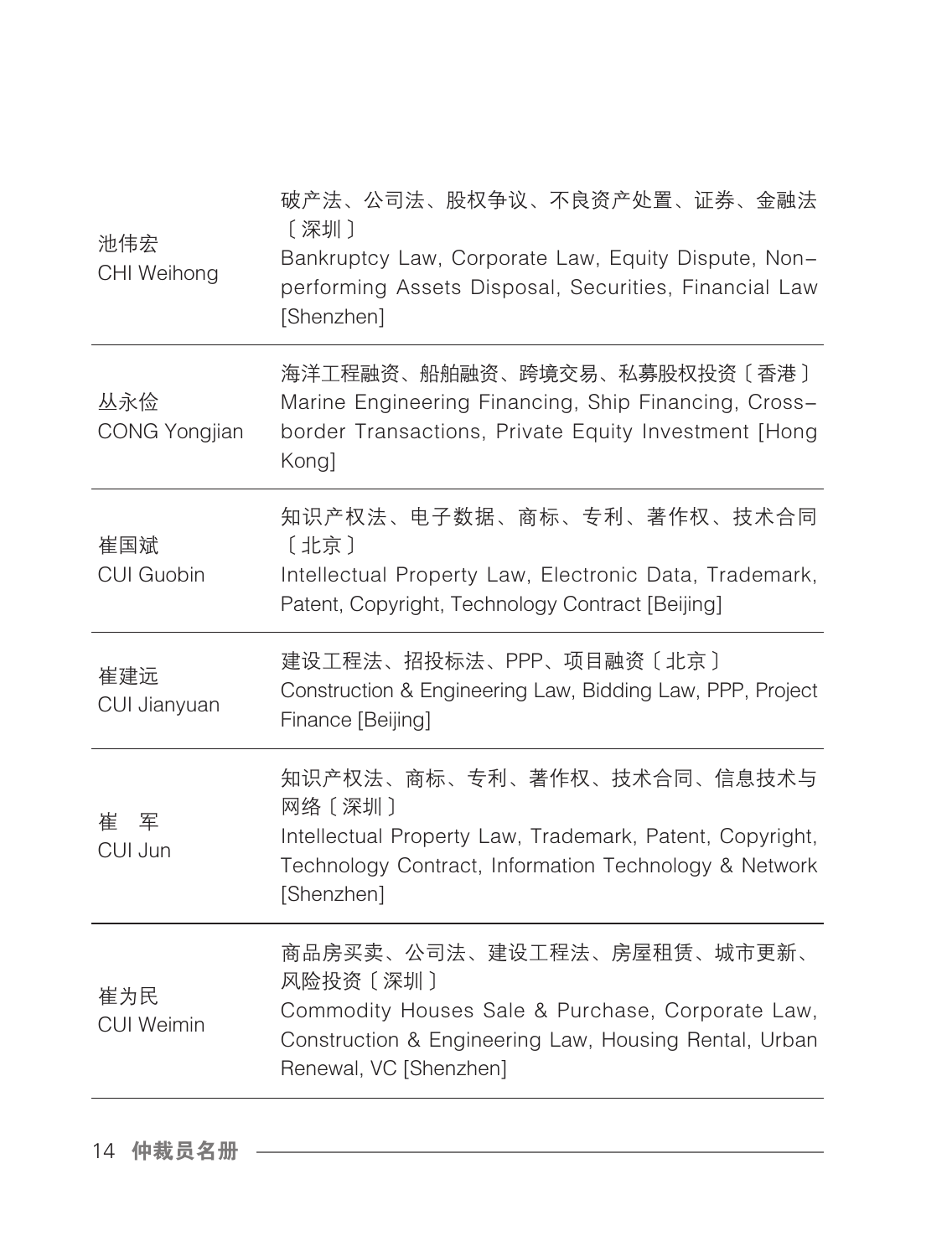| 崔向宁<br><b>CUI Xiangning</b> | 合同法、物权法、产品质量法、房地产开发、商品房买卖、<br>建设工程施工〔深圳〕<br>Contract Law, Property Law, Product Quality Law, Real<br>Estate Development, Commodity Houses Sale & Purchase,<br>Engineering Construction [Shenzhen]                            |
|-----------------------------|------------------------------------------------------------------------------------------------------------------------------------------------------------------------------------------------------------------------------|
| 崔载飞<br>CUI Zaifei           | 公司法、公司债券、股权争议、金融法、银行法、不良资产<br>处置〔深圳〕<br>Corporate Law, Corporate Bonds, Equity Dispute, Financial<br>Law, Banking Law, Non-performing Assets Disposal<br>[Shenzhen]                                                          |
| 恺<br>笞<br>DA Kai            | 保险、公司法、股权争议、私募股权、信托、合同法〔深圳〕<br>Insurance, Corporate Law, Equity Dispute, PE, Trust,<br>Contract Law [Shenzhen]                                                                                                               |
| 戴<br>舒<br>DAI Shu           | 建设工程法、房地产开发、商品房买卖、建设工程施工、公<br>司法、国际贸易法〔南通〕<br>Construction & Engineering Law, Real Estate Development,<br>Commodity Houses Sale & Purchase, Engineering<br>Construction, Corporate Law, International Trade Law<br>[Nantong] |
| 戴穗红<br>DAI Suihong          | 民商法、经济法、合同、金融、公司、劳动〔深圳〕<br>Civil and Commercial Law, Economic Law, Contract,<br>Finance, Corporate, Labor [Shenzhen]                                                                                                         |
| 雯<br>載<br>DAI Wen           | 项目融资、房屋租赁、股权争议、国际贸易法、资产管理、<br>基金 [北京]<br>Project Finance, Housing Rental, Equity Dispute, International<br>Trade Law, Asset Management, Fund [Beijing]                                                                       |
|                             |                                                                                                                                                                                                                              |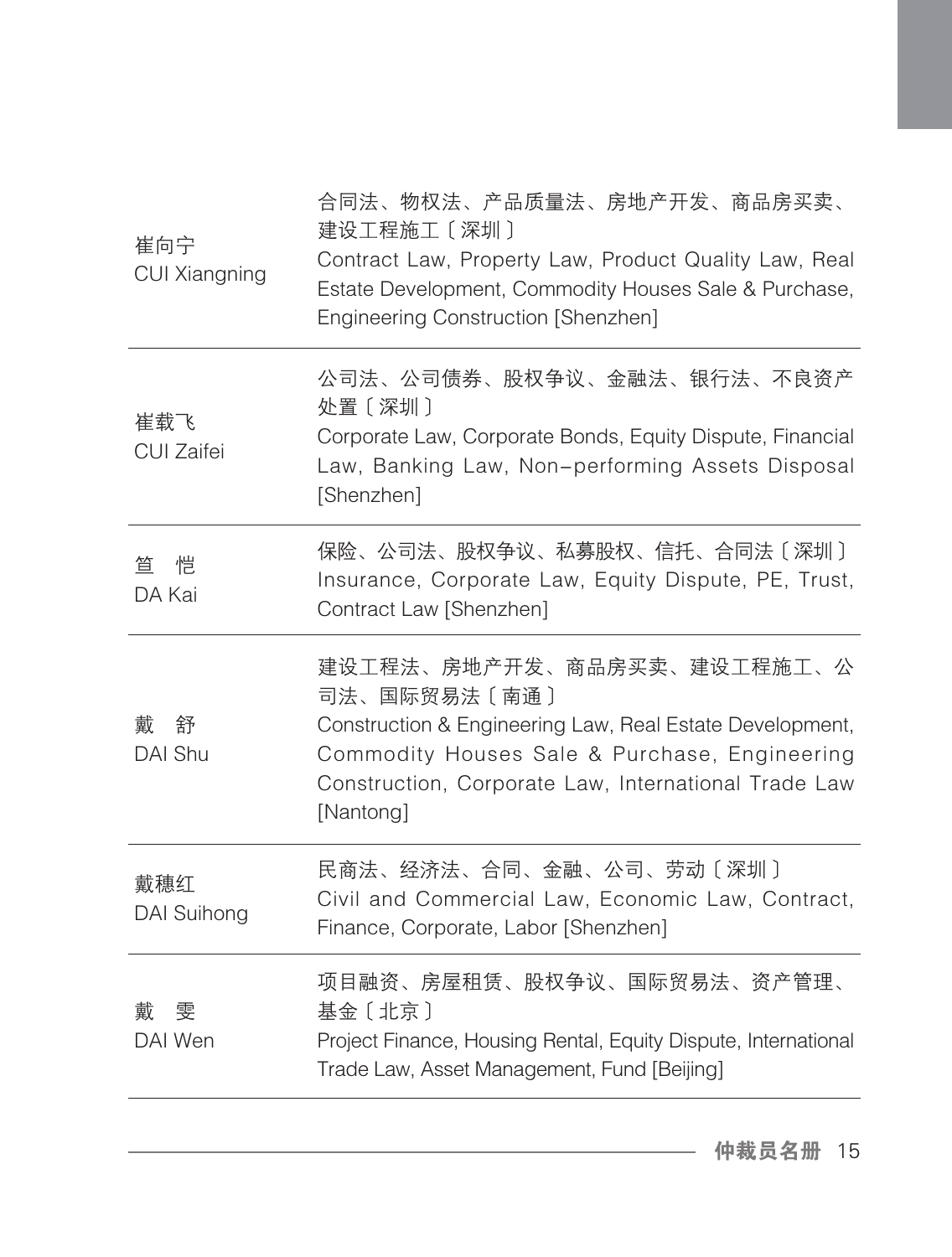| 邓<br>峰<br><b>DENG Feng</b>   | 公司法、股权争议、兼并收购、企业合规、国际贸易法〔北京〕<br>Corporate Law, Equity Dispute, Mergers and Acquisitions,<br>Corporate Compliance, International Trade Law [Beijing]                     |
|------------------------------|-------------------------------------------------------------------------------------------------------------------------------------------------------------------------|
| 邓福荣<br><b>DENG Furong</b>    | 建设工程法、房地产法、城市更新、房地产开发、股权争议<br>〔深圳〕<br>Construction & Engineering Law, Real Estate Law, Urban<br>Renewal, Real Estate Development, Equity Dispute<br>[Shenzhen]          |
| 邓瑞平<br><b>DENG Ruiping</b>   | 国际贸易法、海商法、知识产权法、金融法、仲裁法、合同<br>法〔重庆〕<br>International Trade Law, Maritime Law, Intellectual<br>Property Law, Financial Law, Arbitration Law, Contract Law<br>[Chongqing] |
| 炜<br>邓<br><b>DENG Wei</b>    | 金融法、证券、基金、私募股权、风险投资、碳达峰与碳中<br>和〔上海〕<br>Financial Law, Securities, Fund, PE, VC, Peak Carbon<br>Dioxide Emissions & Carbon Neutrality [Shanghai]                         |
| 邓显亮<br><b>DENG Xianliang</b> | 企业合规、股权激励、股权争议、公司法、基金、互联网金<br>融〔深圳〕<br>Corporate Compliance, Equity Incentives, Equity Dispute,<br>Corporate Law, Fund, Internet Finance [Shenzhen]                     |
| 邓子欣<br><b>DENG Zixin</b>     | 证券法〔深圳〕<br>Securities Law [Shenzhen]                                                                                                                                    |
|                              |                                                                                                                                                                         |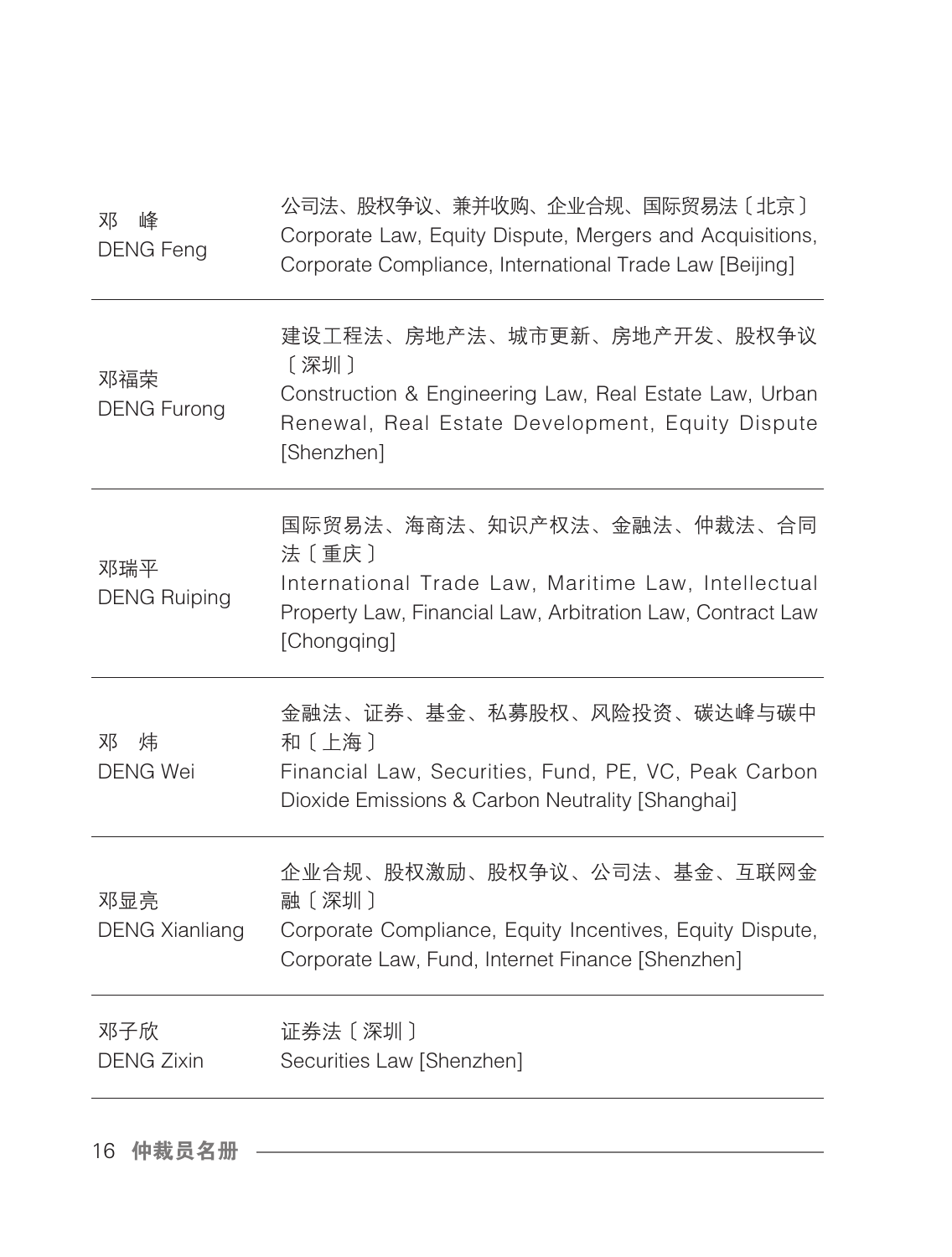| 工工<br><b>DING Ding</b>       | 公司法、股权争议、兼并收购、外商投资、证券、国际贸易<br>法〔北京〕<br>Corporate Law, Equity Dispute, Mergers and Acquisitions,<br>Foreign Investment, Securities, International Trade Law<br>[Beijing]                          |
|------------------------------|--------------------------------------------------------------------------------------------------------------------------------------------------------------------------------------------------|
| 丁芙蓉<br><b>DING Furong</b>    | 银行法、证券、融资租赁、供应链、合同法、外商投资〔深圳〕<br>Banking Law, Securities, Financial Leasing, Supply Chain,<br>Contract Law, Foreign Investment [Shenzhen]                                                         |
| 丁建强<br><b>DING Jianqiang</b> | 证券〔北京〕<br>Securities [Beijing]                                                                                                                                                                   |
| 丁明明<br><b>DING Mingming</b>  | 证券、基金、私募股权、风险投资、互联网金融、资产管理<br>[深圳]<br>Securities, Fund, PE, VC, Internet Finance, Asset<br>Management [Shenzhen]                                                                                 |
| 南<br>T<br><b>DING Nan</b>    | 公司法、合同法、物权法、房地产法、建设工程法〔深圳〕<br>Corporate Law, Contract Law, Property Law, Real Estate<br>Law, Construction & Engineering Law [Shenzhen]                                                           |
| 伟<br>T.<br><b>DING Wei</b>   | 建设工程法、商品房买卖、房屋租赁、股权争议、兼并收<br>购、证券〔上海〕<br>Construction & Engineering Law, Commodity Houses Sale<br>& Purchase, Housing Rental, Equity Dispute, Mergers and<br>Acquisitions, Securities [Shanghai] |
| 丁晓庆<br><b>DING Xiaoqing</b>  | 金融法、银行法、基金、私募股权、互联网金融、合同法<br>[北京]<br>Financial Law, Banking Law, Fund, PE, Internet Finance,<br>Contract Law [Beijing]                                                                           |
|                              |                                                                                                                                                                                                  |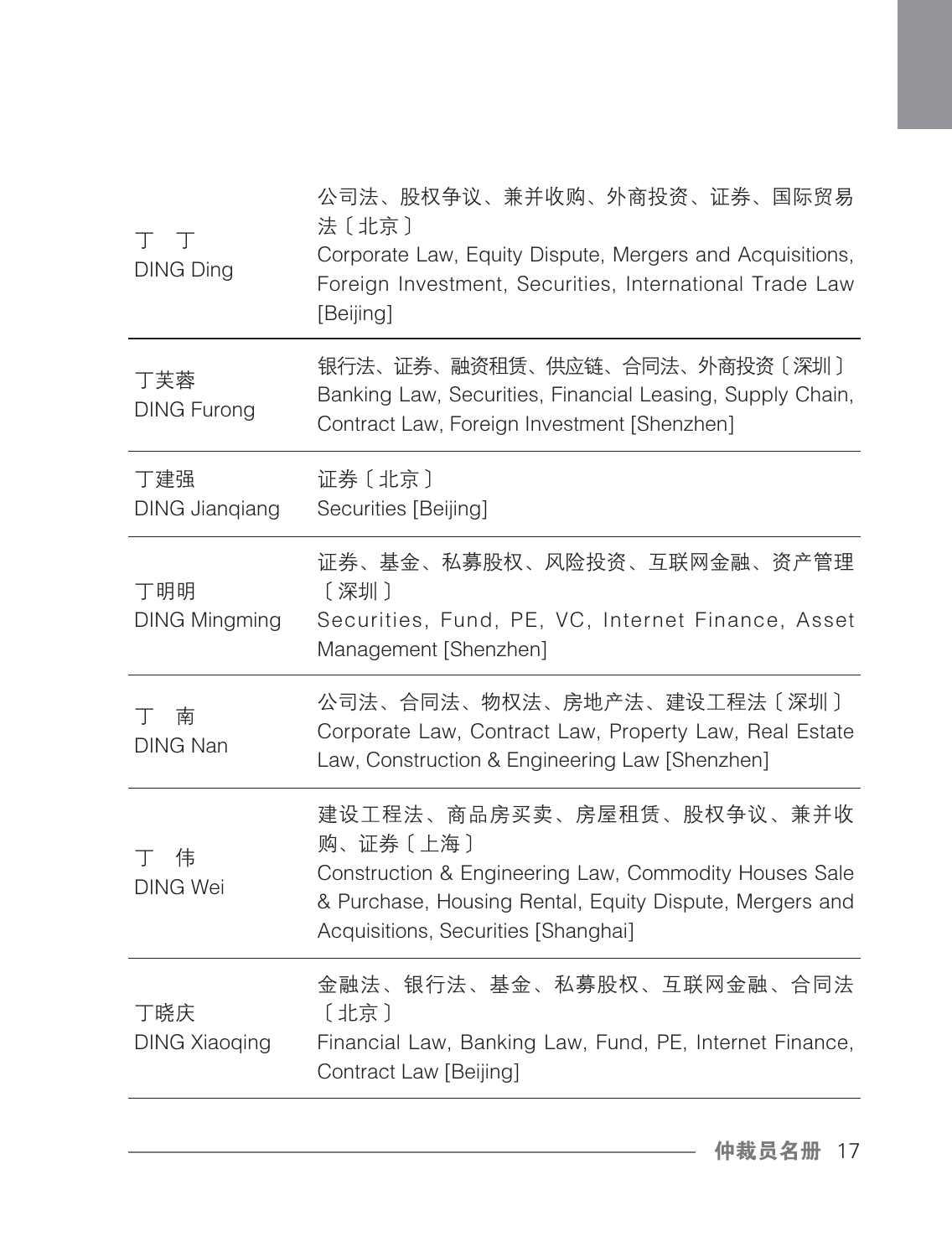| 董纯钢<br>DONG Chungang         | 公司法、股权争议、兼并收购、金融法、基金、国际贸易法<br>[北京]<br>Corporate Law, Equity Dispute, Mergers and Acquisitions,<br>Financial Law, Fund, International Trade Law [Beijing]                                 |
|------------------------------|------------------------------------------------------------------------------------------------------------------------------------------------------------------------------------------|
| 董春江<br><b>DONG Chunjiang</b> | 建设工程法、公司法、能源法、碳达峰与碳中和、电力法<br>[北京]<br>Construction & Engineering Law, Corporate Law, Energy<br>Law, Peak Carbon Dioxide Emissions & Carbon Neutrality,<br>Electricity Law [Beijing]       |
| 董<br>刚<br><b>DONG Gang</b>   | 银行法、基金、证券、私募股权、股权争议、兼并收购〔北京〕<br>Banking Law, Fund, Securities, PE, Equity Dispute, Mergers<br>and Acquisitions [Beijing]                                                                 |
| 董连和<br><b>DONG Lianhe</b>    | 合同法、程序法、民商法〔深圳〕<br>Contract Law, Procedure Law, Civil and Commercial Law<br>[Shenzhen]                                                                                                   |
| 董念清<br><b>DONG Nianging</b>  | 技术合同、房地产开发、股权争议、融资租赁、国际航空<br>法、娱乐法〔北京〕<br>Technology Contract, Real Estate Development, Equity<br>Dispute, Financial Leasing, International Aviation Law,<br>Entertainment Law [Beijing] |
| 董秋学<br><b>DONG Qiuxue</b>    | 期货〔北京〕<br>Futures [Beijing]                                                                                                                                                              |
| 董文革<br><b>DONG Wenge</b>     | 金融法、银行法、合同法、物权法、建设工程设计、房屋租<br>赁〔深圳〕<br>Financial Law, Banking Law, Contract Law, Property Law,<br>Engineering Design, Housing Rental [Shenzhen]                                          |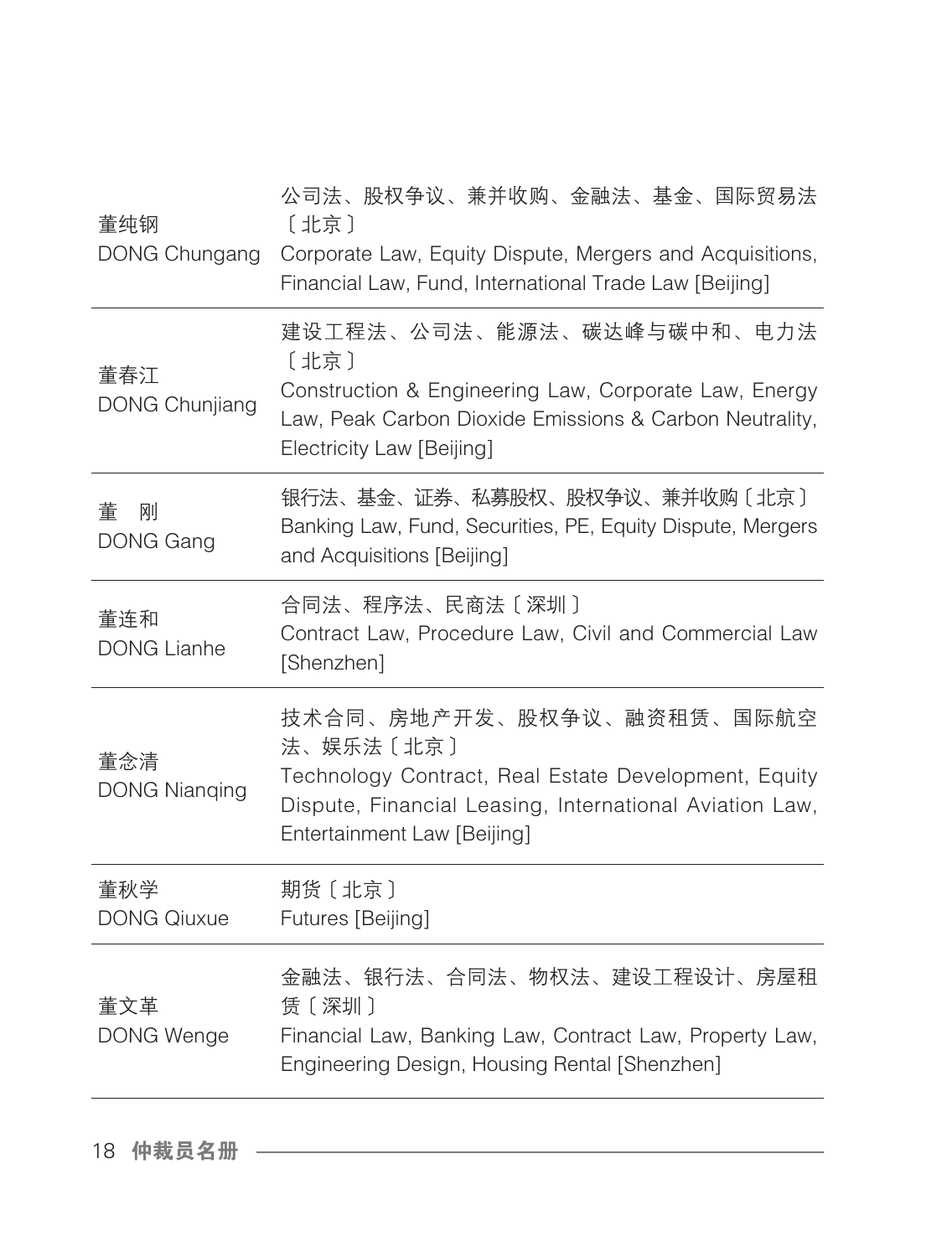| 董<br>箫<br><b>DONG Xiao</b> | 股权争议、公司债券、国际贸易法、私募股权、股权激励、<br>特许经营 [北京]<br>Equity Dispute, Corporate Bonds, International Trade Law,<br>PE, Equity Incentives, Franchising [Beijing]                                   |
|----------------------------|----------------------------------------------------------------------------------------------------------------------------------------------------------------------------------------|
| 窦文伟<br>DOU Wenwei          | 银行法、证券、基金、保险、公司法、信托〔深圳〕<br>Banking Law, Securities, Fund, Insurance, Corporate Law,<br>Trust [Shenzhen]                                                                                |
| 杜高飞<br>DU Gaofei           | 融资租赁、商业保理、互联网金融、风险投资、供应链、企<br>业合规〔深圳〕<br>Financial Leasing, Commercial Factoring, Internet Finance,<br>VC, Supply Chain, Corporate Compliance [Shenzhen]                               |
| 杜焕芳<br>DU Huanfang         | 国际私法、股权争议、金融法、国际贸易法、特许经营、基<br>础设施建设〔北京〕<br>International Private Law, Equity Dispute, Financial Law,<br>International Trade Law, Franchising, Infrastructure<br>Construction [Beijing] |
| 籵<br>金<br>DU Jin           | 知识产权法、公司法、金融法、银行法、国际贸易法、合同<br>法〔深圳〕<br>Intellectual Property Law, Corporate Law, Financial Law,<br>Banking Law, International Trade Law, Contract Law<br>[Shenzhen]                    |
| 杜吉生<br>DU Jisheng          | 建设工程设计、知识产权法、股权争议、合同法、国际贸易<br>法、房地产法〔深圳〕<br>Engineering Design, Intellectual Property Law, Equity<br>Dispute, Contract Law, International Trade Law, Real Estate<br>Law [Shenzhen]     |
|                            |                                                                                                                                                                                        |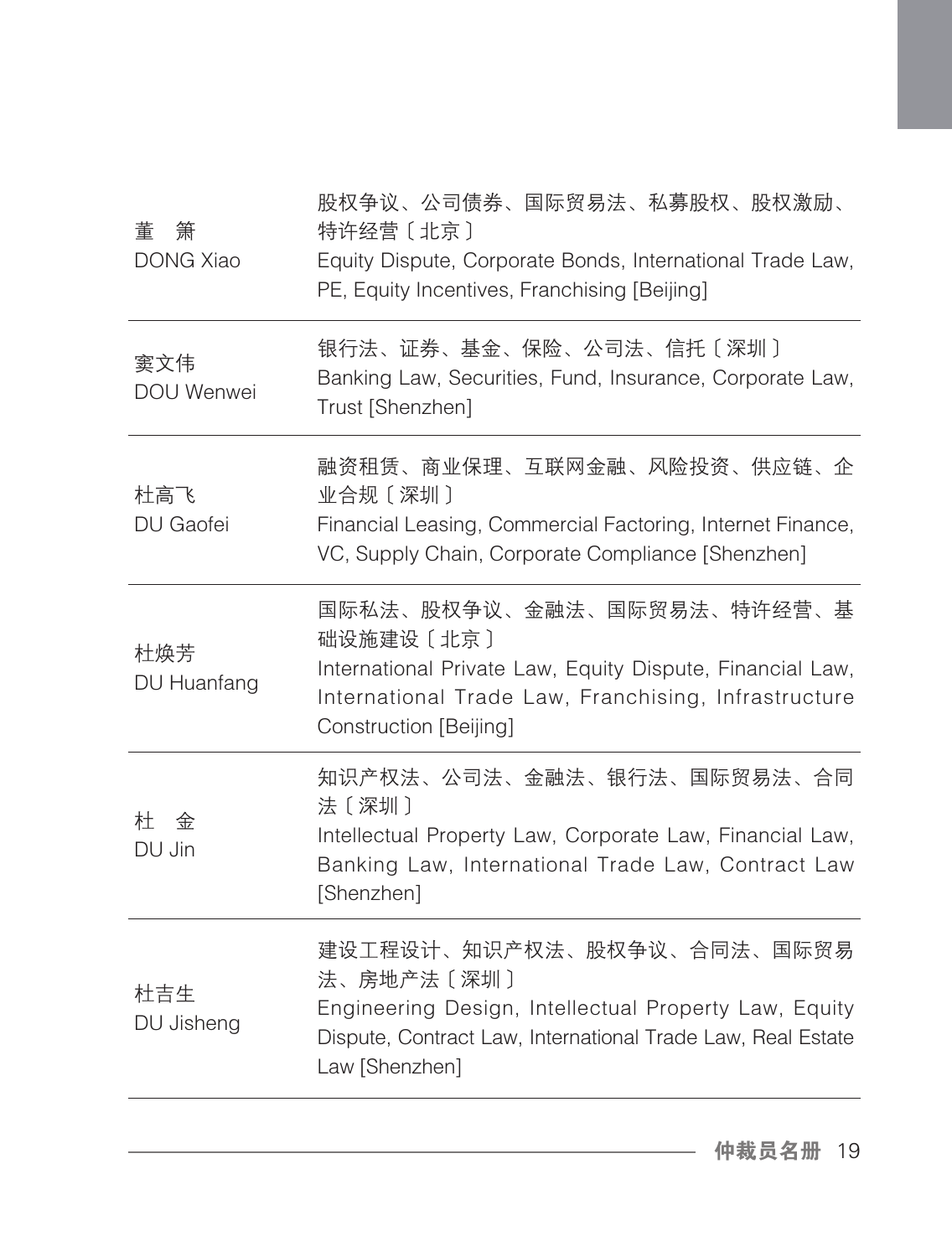| 私法、商事调解〔北京〕<br>杜新丽<br>DU Xinli<br>International Private Law, Commercial Mediation [Beijing]<br>程施工〔深圳〕<br>杜忠<br>DU Zhong<br>Construction [Shenzhen]<br>段 涛<br><b>DUAN Tao</b><br>Fund, Derivatives [Beijing]<br>公司法、商法、经济法、国际商法〔南京〕<br>范<br>健<br>FAN Jian<br>International Commercial Law. [Nanjing]<br>联网金融〔深圳〕<br>范满平<br><b>FAN Manping</b> | 杜<br>新<br>DU Xin | 海商法、海上保险法、金融法、金融衍生品、风险投资、兼<br>并收购〔上海〕<br>Maritime Law, Marine Insurance Law, Financial Law,<br>Derivatives, VC, Mergers and Acquisitions [Shanghai] |
|-----------------------------------------------------------------------------------------------------------------------------------------------------------------------------------------------------------------------------------------------------------------------------------------------------------------------------------------------|------------------|-----------------------------------------------------------------------------------------------------------------------------------------------------|
|                                                                                                                                                                                                                                                                                                                                               |                  | 建设工程施工、商品房买卖、股权争议、国际贸易法、国际<br>Engineering Construction, Commodity Houses Sale<br>& Purchase, Equity Dispute, International Trade Law,               |
|                                                                                                                                                                                                                                                                                                                                               |                  | 商品房买卖、房屋租赁、公司法、合同法、物权法、建设工<br>Commodity Houses Sale & Purchase, Housing Rental,<br>Corporate Law, Contract Law, Property Law, Engineering           |
|                                                                                                                                                                                                                                                                                                                                               |                  | 公司法、股权争议、证券、金融法、基金、金融衍生品〔北京〕<br>Corporate Law, Equity Dispute, Securities, Financial Law,                                                           |
|                                                                                                                                                                                                                                                                                                                                               |                  | Corporation Law, Commercial Law, Economic Law,                                                                                                      |
| Finance [Shenzhen]                                                                                                                                                                                                                                                                                                                            |                  | 金融法、银行法、资产管理、不良资产处置、商业保理、互<br>Financial Law, Banking Law, Asset Management, Non-<br>performing Assets Disposal, Commercial Factoring, Internet      |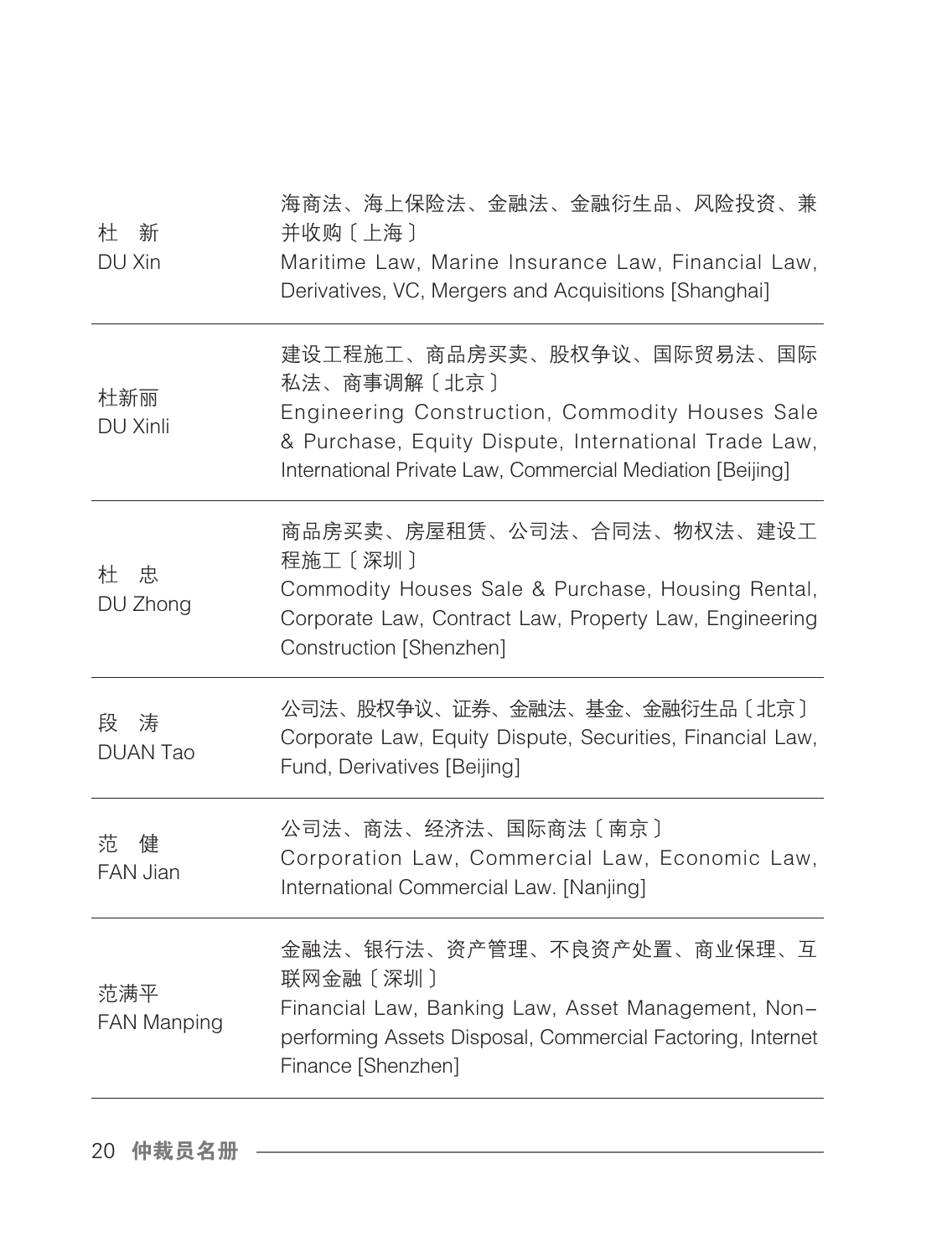| 范铭超<br>FAN Mingchao        | 体育法、娱乐法、电子竞技、基金、私募股权、公司法〔上海〕<br>Sports Law, Entertainment Law, Electronic Sports, Fund,<br>PE, Corporate Law [Shanghai]                                                           |
|----------------------------|-----------------------------------------------------------------------------------------------------------------------------------------------------------------------------------|
| 范向阳<br>FAN Xiangyang       | 建设工程法、房地产法、房地产开发、商品房买卖、城市更<br>新〔北京〕<br>Construction & Engineering Law, Real Estate Law, Real<br>Estate Development, Commodity Houses Sale & Purchase,<br>Urban Renewal [Beijing]  |
| 樊树安<br><b>FAN Shuan</b>    | 国际贸易法、海商法、海上保险法、海上运输、国际航空<br>法、供应链〔深圳〕<br>International Trade Law, Maritime Law, Marine Insurance<br>Law, Marine Shipping, International Aviation Law, Supply<br>Chain [Shenzhen] |
| 樊<br>昕<br>FAN Xin          | 公司法、金融法、证券、知识产权法、房地产法、体育法<br>〔太原〕<br>Corporate Law, Financial Law, Securities, Intellectual<br>Property Law, Real Estate Law, Sports Law [Taiyuan]                                |
| 方继勋<br><b>FANG Jixun</b>   | 票据法、金融法、银行法、商业保理〔深圳〕<br>Negotiable Instruments Law, Financial Law, Banking Law,<br>Commercial Factoring [Shenzhen]                                                                |
| 明<br>方<br><b>FANG Ming</b> | 项目融资、金融法、银行法、金融衍生品、不良资产处置、<br>资产管理 [深圳]<br>Project Finance, Financial Law, Banking Law, Derivatives,<br>Non-performing Assets Disposal, Asset Management<br>[Shenzhen]            |
|                            |                                                                                                                                                                                   |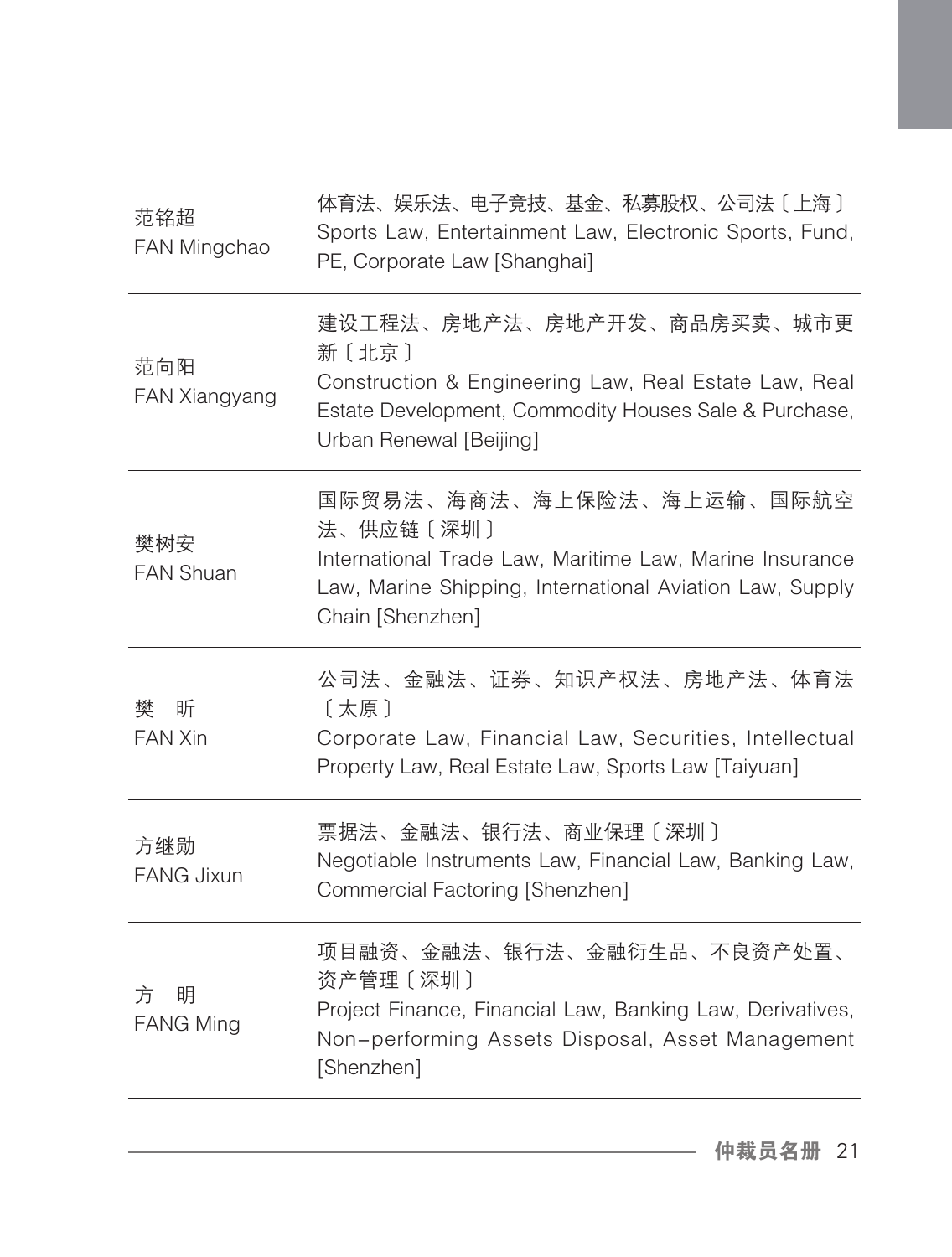| 方志刚<br><b>FANG Zhigang</b> | 招投标法、公司法、股权争议、企业合规、兼并收购、飞机<br>融资租赁 [上海]<br>Bidding Law, Corporate Law, Equity Dispute, Corporate<br>Compliance, Mergers and Acquisitions, Aircraft Financial<br>Leasing [Shanghai]  |
|----------------------------|-------------------------------------------------------------------------------------------------------------------------------------------------------------------------------------|
| 房绍坤<br><b>FANG Shaokun</b> | 知识产权、房地产、合同法、贸易法〔长春〕<br>Intellectual Property Law, Real Estate Law, Contract Law<br>Trade Law [Changchun]                                                                           |
| 费安玲<br>FEI Anling          | 知识产权法、股权争议、影视投资、房地产法、合同法、物<br>权法 [北京]<br>Intellectual Property Law, Equity Dispute, Film and Television<br>Investment, Real Estate Law, Contract Law, Property Law<br>[Beijing]     |
| 费<br>佳<br>FEI Jia          | 基础设施建设、股权争议、国际贸易法、合同法、仲裁法、<br>商事调解〔北京〕<br>Infrastructure Construction, Equity Dispute, International<br>Trade Law, Contract Law, Arbitration Law, Commercial<br>Mediation [Beijing] |
| 费<br>一宁<br>FEI Ning        | 国际贸易法、公司法、外商投资、融资租赁、技术合同〔北京〕<br>International Trade Law, Corporate Law, Foreign Investment,<br>Financial Leasing, Technology Contract [Beijing]                                     |
| 冯百友<br><b>FENG Baiyou</b>  | 金融法、房地产法、合同法、建设工程、民商法〔深圳〕<br>Financial Law, Real Estate Law, Contract Law, Construction<br>Project, Civil and Commercial Law [Shenzhen]                                             |
|                            |                                                                                                                                                                                     |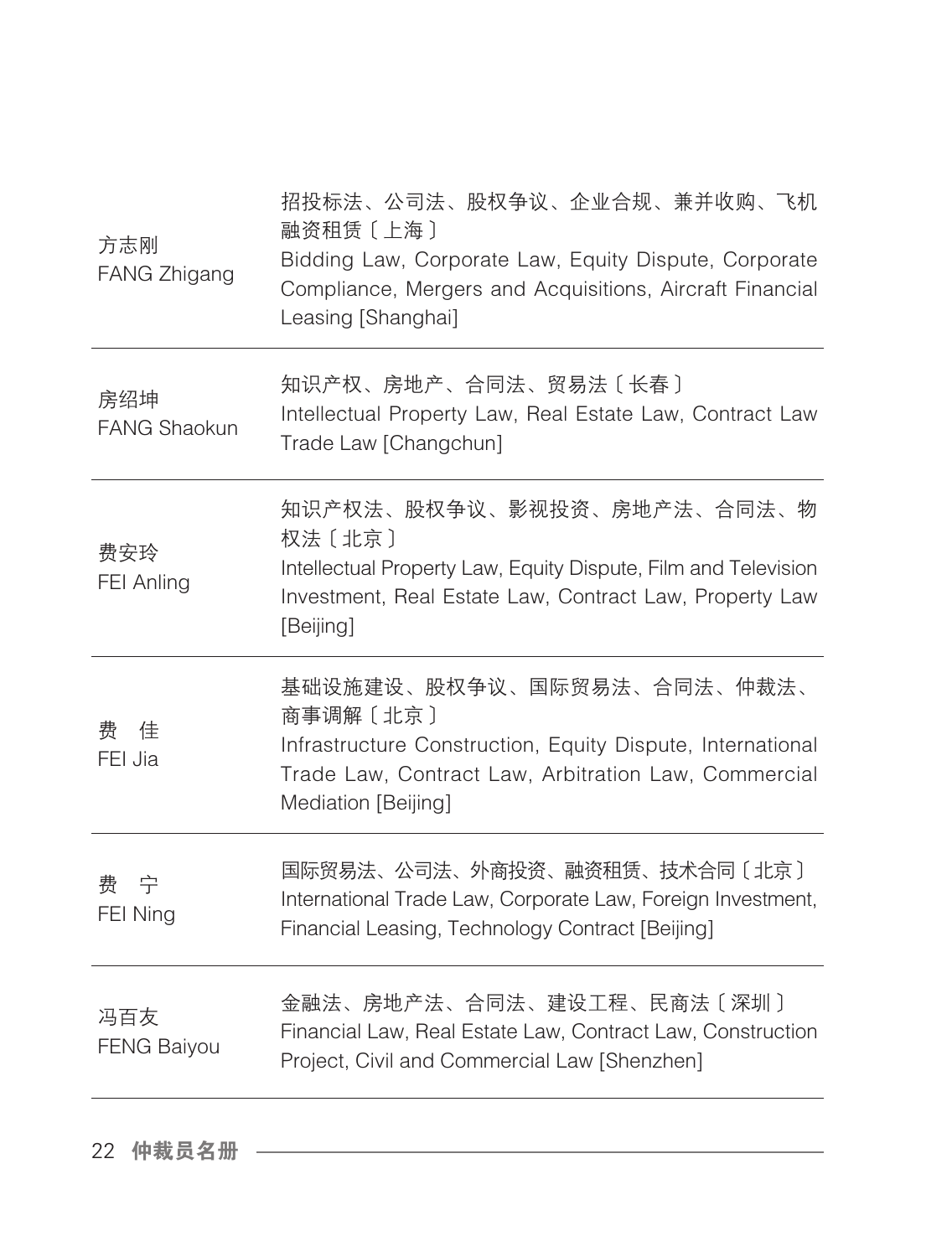| 冯<br>勃<br><b>FENG Bo</b>   | 金融法、银行法、融资租赁、不良资产处置、公司法、房地<br>产法〔深圳〕<br>Financial Law, Banking Law, Financial Leasing, Non-<br>performing Assets Disposal, Corporate Law, Real Estate<br>Law [Shenzhen] |
|----------------------------|-------------------------------------------------------------------------------------------------------------------------------------------------------------------------|
| 冯<br>东<br><b>FENG Dong</b> | 股权争议、私募股权、合同法、物权法、建设工程施工、房<br>地产开发〔深圳〕<br>Equity Dispute, PE, Contract Law, Property Law, Engineering<br>Construction, Real Estate Development [Shenzhen]               |
| 冯<br>果<br><b>FENG Guo</b>  | 经济法、公司法、金融法、网络法〔武汉〕<br>Economic Law, Corporate Law, Financial Law, Network Law<br>[Wuhan]                                                                               |
| 琳<br>冯<br><b>FENG Lin</b>  | 不良资产处置、私募股权、资产管理、信托、公司法、股权<br>争议〔深圳〕<br>Non-performing Assets Disposal, PE, Asset Management,<br>Trust, Corporate Law, Equity Dispute [Shenzhen]                        |
| 巍<br>冯<br><b>FENG Wei</b>  | 公司法、合同法〔北京〕<br>Corporate Law, Contract Law [Beijing]                                                                                                                    |
| 冯卫红<br><b>FENG Weihong</b> | 股权争议、兼并收购、票据法、房屋租赁、物权法、基金<br>〔香港〕<br>Equity Dispute, Mergers and Acquisitions, Negotiable<br>Instruments Law, Housing Rental, Property Law, Fund [Hong<br>Kong]         |
|                            |                                                                                                                                                                         |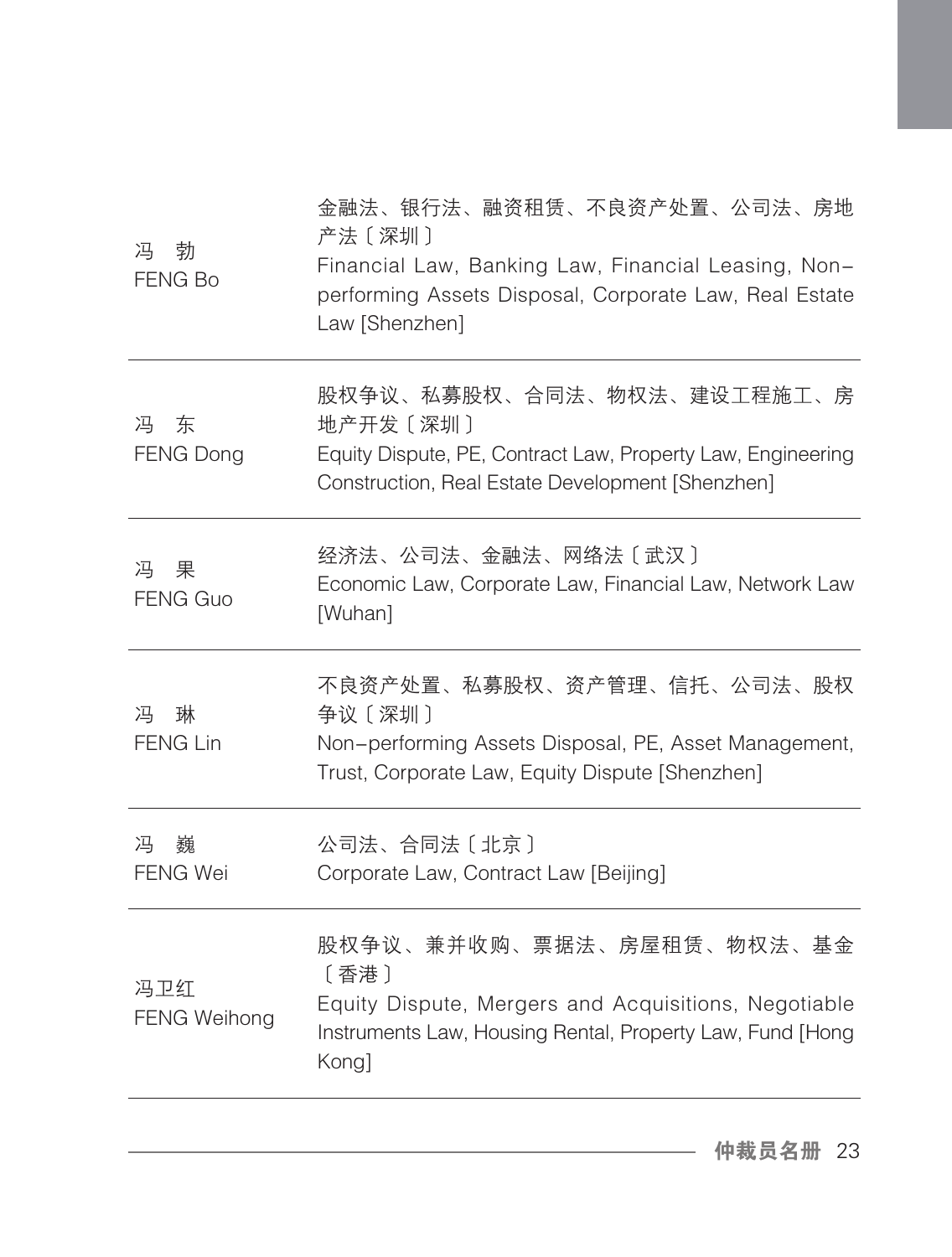| 付本超<br>FU Benchao         | 保险、房地产开发、外商投资、国际贸易法、海上运输、建<br>设工程法 [济南]<br>Insurance, Real Estate Development, Foreign Investment,<br>International Trade Law, Marine Shipping, Construction &<br>Engineering Law [Jinan] |
|---------------------------|-------------------------------------------------------------------------------------------------------------------------------------------------------------------------------------------|
| 付飞龙<br>FU Feilong         | 知识产权法、公司法、房地产法、融资租赁、合同法、仲裁<br>法〔深圳〕<br>Intellectual Property Law, Corporate Law, Real Estate Law,<br>Financial Leasing, Contract Law, Arbitration Law [Shenzhen]                          |
| 付少军<br>FU Shaojun         | 建设工程施工、项目融资、房地产开发、房屋租赁、金融<br>法、公司法〔北京〕<br>Engineering Construction, Project Finance, Real Estate<br>Development, Housing Rental, Financial Law, Corporate<br>Law [Beijing]                |
|                           |                                                                                                                                                                                           |
| 付<br>彦<br>FU Yan          | 公司法、证券法〔深圳〕<br>Corporate Law, Securities Law [Shenzhen]                                                                                                                                   |
| 付增海<br>FU Zenghai         | 公司法、股权争议、金融法、证券、基金、私募股权〔深圳〕<br>Corporate Law, Equity Dispute, Financial Law, Securities,<br>Fund, PE [Shenzhen]                                                                           |
| かんしょう 伏り 军 こうかい<br>FU Jun | 银行法、信托、基金、房地产法、国际贸易法、PPP〔北京〕<br>Banking Law, Trust, Fund, Real Estate Law, International<br>Trade Law, PPP [Beijing]                                                                      |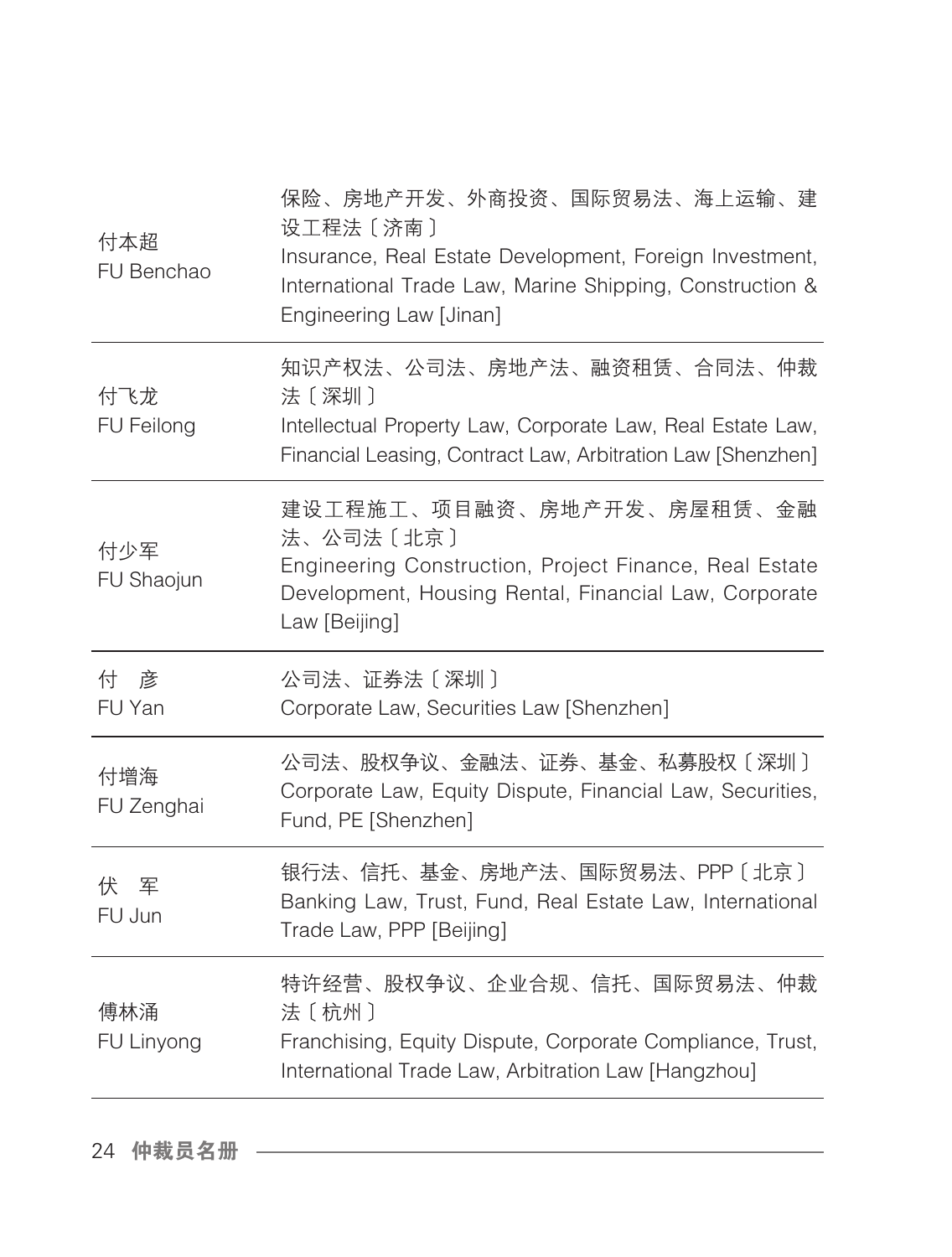| 公司法、股权争议、金融法、银行法、证券〔深圳〕<br>Corporate Law, Equity Dispute, Financial Law, Banking<br>Law, Securities [Shenzhen]                                                                               |
|----------------------------------------------------------------------------------------------------------------------------------------------------------------------------------------------|
| 兼并收购、公司法、私募股权、风险投资、基金、碳达峰与<br>碳中和〔深圳〕<br>Mergers and Acquisitions, Corporate Law, PE, VC, Fund,<br>Peak Carbon Dioxide Emissions & Carbon Neutrality<br>[Shenzhen]                           |
| 基金、资产管理、私募股权、公司法、证券、股权争议〔深圳〕<br>Fund, Asset Management, PE, Corporate Law, Securities,<br>Equity Dispute [Shenzhen]                                                                          |
| PPP、商品房买卖、保险、海上保险法、飞机融资租赁、影<br>视投资〔北京〕<br>PPP, Commodity Houses Sale & Purchase, Insurance,<br>Marine Insurance Law, Aircraft Financial Leasing, Film and<br>Television Investment [Beijing] |
| 房地产法、公司法、金融法、合同法、物权法、建设工程法<br>〔北京〕<br>Real Estate Law, Corporate Law, Financial Law, Contract<br>Law, Property Law, Construction & Engineering Law [Beijing]                                 |
| 房地产、建设工程、合同法、公司法〔广州〕<br>Real Estate Law, Construction & Engineering Law, Contract<br>Law, Corporate Law [Guangzhou]                                                                          |
|                                                                                                                                                                                              |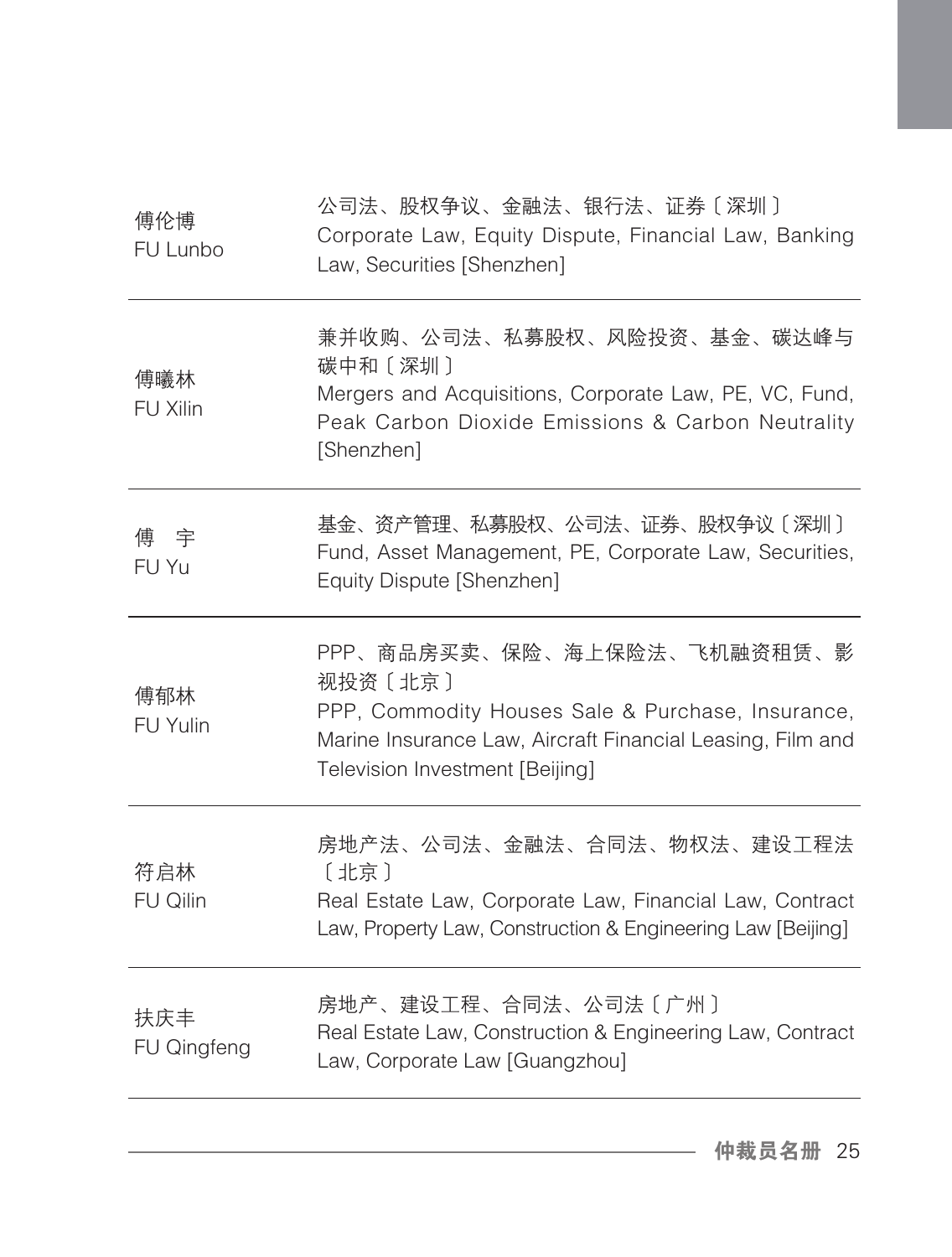| 甘培忠<br><b>GAN Peizhong</b> | 物业管理、房地产法、反垄断法、合同法、公司法、兼并收<br>购〔北京〕<br>Property Management, Real Estate Law, Antitrust Law,<br>Contract Law, Corporate Law, Mergers and Acquisitions<br>[Beijing]                           |
|----------------------------|---------------------------------------------------------------------------------------------------------------------------------------------------------------------------------------------|
| 峰(1)<br>高<br>GAO Feng      | 公司法、股权争议、公司债券、兼并收购、外商投资、证券<br>[深圳]<br>Corporate Law, Equity Dispute, Corporate Bonds, Mergers<br>and Acquisitions, Foreign Investment, Securities [Shenzhen]                                |
| 峰(2)<br>高<br>GAO Feng      | 公司法、兼并收购、股权争议、证券、基金、酒店管理〔北京〕<br>Corporate Law, Mergers and Acquisitions, Equity Dispute,<br>Securities, Fund, Hotel Management [Beijing]                                                    |
| 树<br>高<br>GAO Shu          | 房地产法、公司法、金融法〔深圳〕<br>Real Estate Law, Corporate Law, Financial Law [Shenzhen]                                                                                                                |
| 帅<br>高<br><b>GAO Shuai</b> | 建设工程法、基础设施建设、PPP、招投标法、建设工程施<br>工、项目融资〔石家庄〕<br>Construction & Engineering Law, Infrastructure Construction,<br>PPP, Bidding Law, Engineering Construction, Project<br>Finance [Shijiazhuang] |
| 高文杰<br><b>GAO</b> Wenjie   | 建设工程施工、技术合同、外商投资、国际贸易法、合同<br>法、仲裁法〔深圳〕<br>Engineering Construction, Technology Contract, Foreign<br>Investment, International Trade Law, Contract Law,<br>Arbitration Law [Shenzhen]        |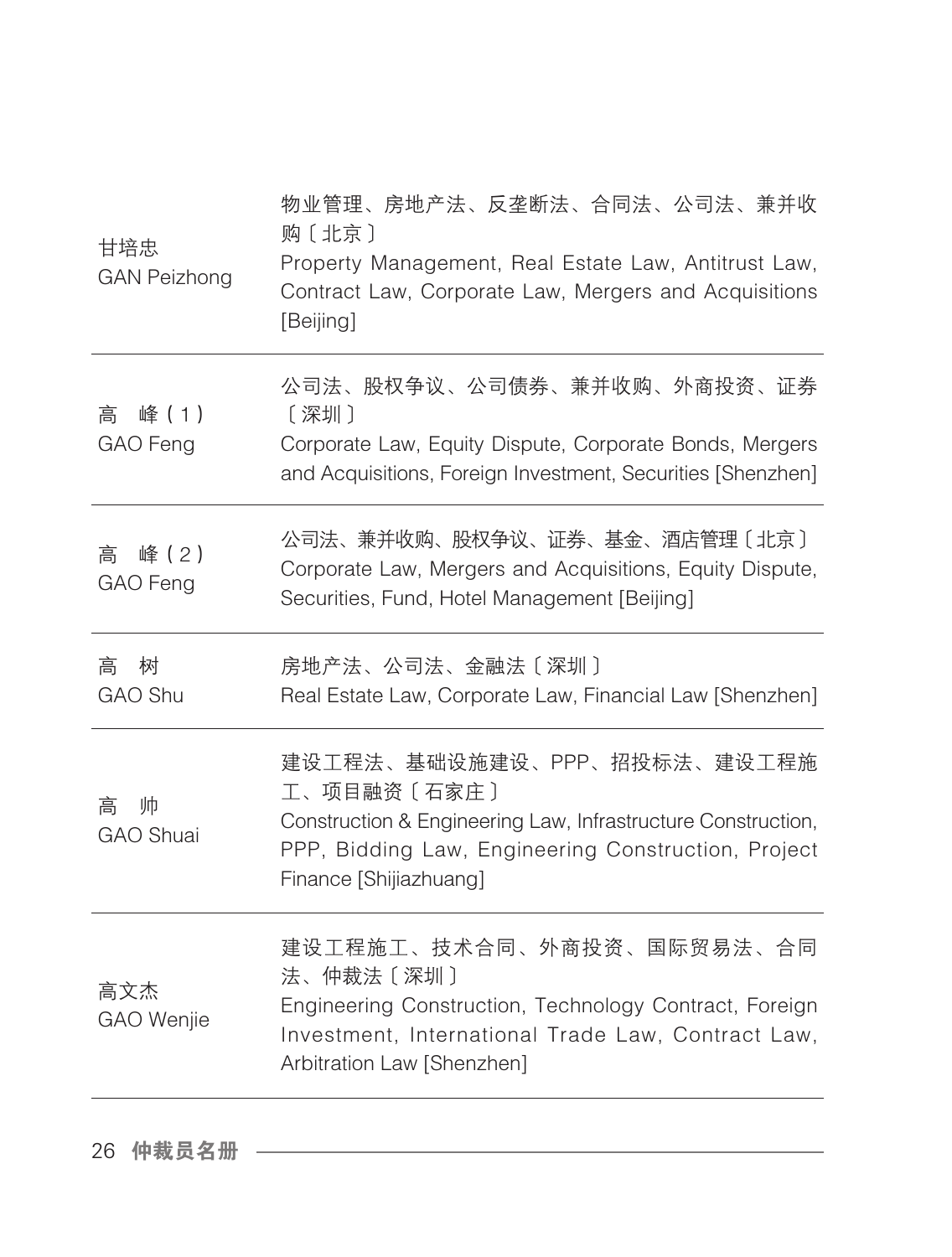| 高小杰<br>GAO Xiaojie      | 商标、商品房买卖、国际贸易法、会议展览、商事调解、风<br>险投资〔深圳〕<br>Trademark, Commodity Houses Sale & Purchase,<br>International Trade Law, Conference and Exhibition,<br>Commercial Mediation, VC [Shenzhen]                             |
|-------------------------|-----------------------------------------------------------------------------------------------------------------------------------------------------------------------------------------------------------------|
| 高西庆<br>GAO Xiqing       | 金融、投资、贸易〔北京〕<br>Finance, Investment, Trade [Beijing]                                                                                                                                                            |
| 高雅巍<br><b>GAO</b> Yawei | 建设工程法、知识产权法、房地产开发、商品房买卖、公司<br>法、股权争议〔北京〕<br>Construction & Engineering Law, Intellectual Property<br>Law, Real Estate Development, Commodity Houses Sale &<br>Purchase, Corporate Law, Equity Dispute [Beijing] |
| 高印立<br><b>GAO Yinli</b> | 建设工程法、建设工程监理、基础设施建设、建设工程设<br>计、建设工程施工、PPP〔北京〕<br>Construction & Engineering Law, Engineering Supervision,<br>Infrastructure Construction, Engineering Design,<br>Engineering Construction, PPP [Beijing]        |
| 高永杰<br>GAO Yongjie      | 基金、证券〔深圳〕<br>Fund, Securities [Shenzhen]                                                                                                                                                                        |
| 葛伟军<br><b>GE Weijun</b> | 公司法、金融法、国际贸易法、娱乐法、合同法〔上海〕<br>Corporate Law, Financial Law, International Trade Law,<br>Entertainment Law, Contract Law [Shanghai]                                                                               |
|                         |                                                                                                                                                                                                                 |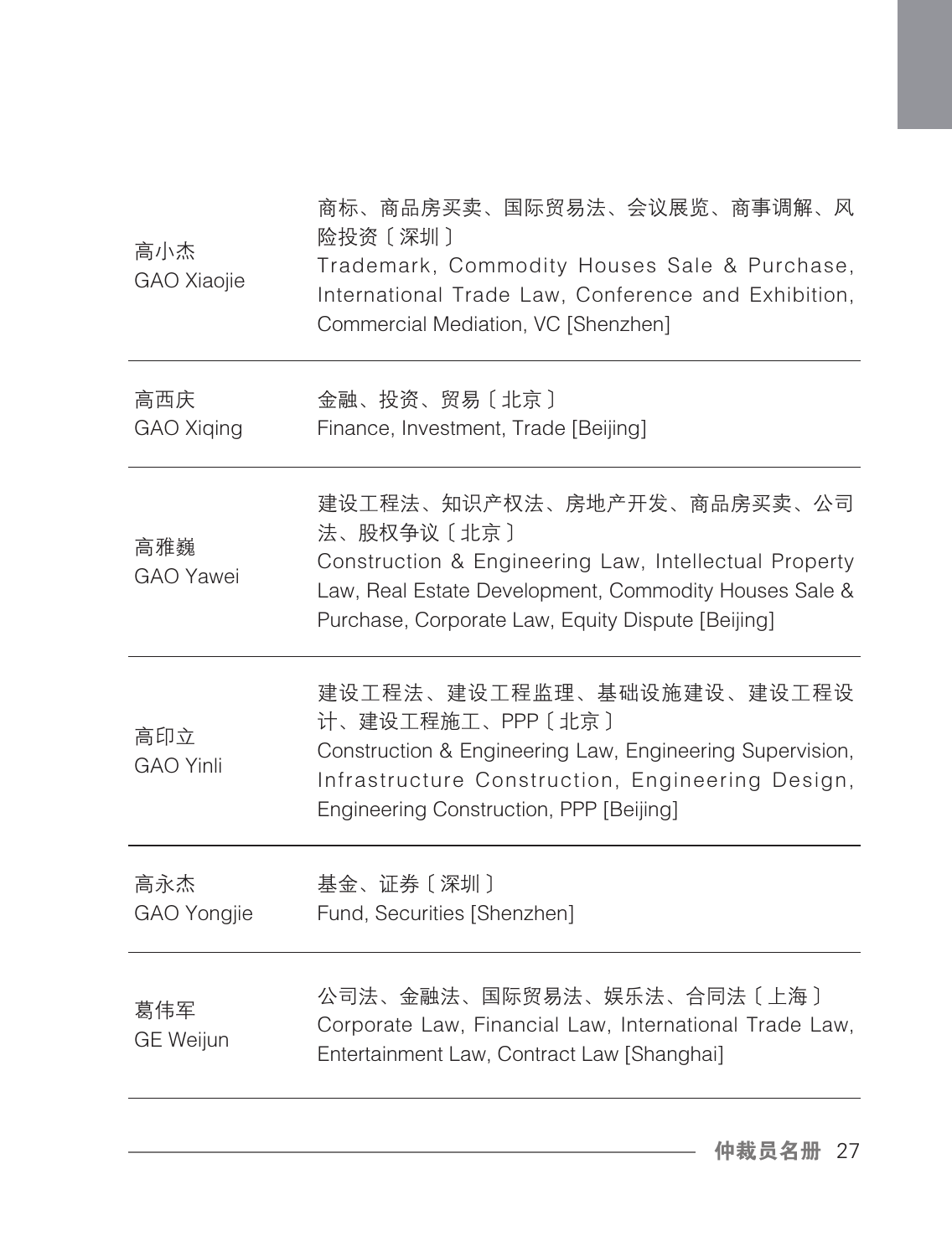| 葛向阳<br><b>GE Xiangyang</b>  | 能源法、资源勘探、矿业投融资、公司法、股权争议、兼并<br>收购〔北京〕<br>Energy Law, Resource Exploration, Mining Investment and<br>Financing, Corporate Law, Equity Dispute, Mergers and<br>Acquisitions [Beijing] |
|-----------------------------|------------------------------------------------------------------------------------------------------------------------------------------------------------------------------------|
| 耿延良<br><b>GENG Yanliang</b> | 城市更新、合同法、房地产法、公司法、房地产开发、建设<br>工程法 [深圳]<br>Urban Renewal, Contract Law, Real Estate Law, Corporate<br>Law, Real Estate Development, Construction & Engineering<br>Law [Shenzhen]    |
| 耿继进<br><b>GENG Jijin</b>    | 房地产法、房地产开发、商品房买卖、城市更新、房屋租赁<br>[深圳]<br>Real Estate Law, Real Estate Development, Commodity<br>Houses Sale & Purchase, Urban Renewal, Housing Rental<br>[Shenzhen]                   |
| 宫邦友<br><b>GONG Bangyou</b>  | 公司法、股权争议、保险、商品房买卖、房地产开发〔北京〕<br>Corporate Law, Equity Dispute, Insurance, Commodity<br>Houses Sale & Purchase, Real Estate Development [Beijing]                                    |
| 龚一朵<br><b>GONG Yiduo</b>    | 建设工程设计、股权争议、国际贸易法、酒店管理、技术合<br>同、私募股权〔上海〕<br>Engineering Design, Equity Dispute, International Trade Law,<br>Hotel Management, Technology Contract, PE [Shanghai]                   |
| 荀<br>瑜<br><b>GOU Yu</b>     | 商品房买卖、企业合规、证券、劳动法、房屋租赁、合同法<br>[深圳]<br>Commodity Houses Sale & Purchase, Corporate Compliance,<br>Securities, Labor Law, Housing Rental, Contract Law<br>[Shenzhen]                 |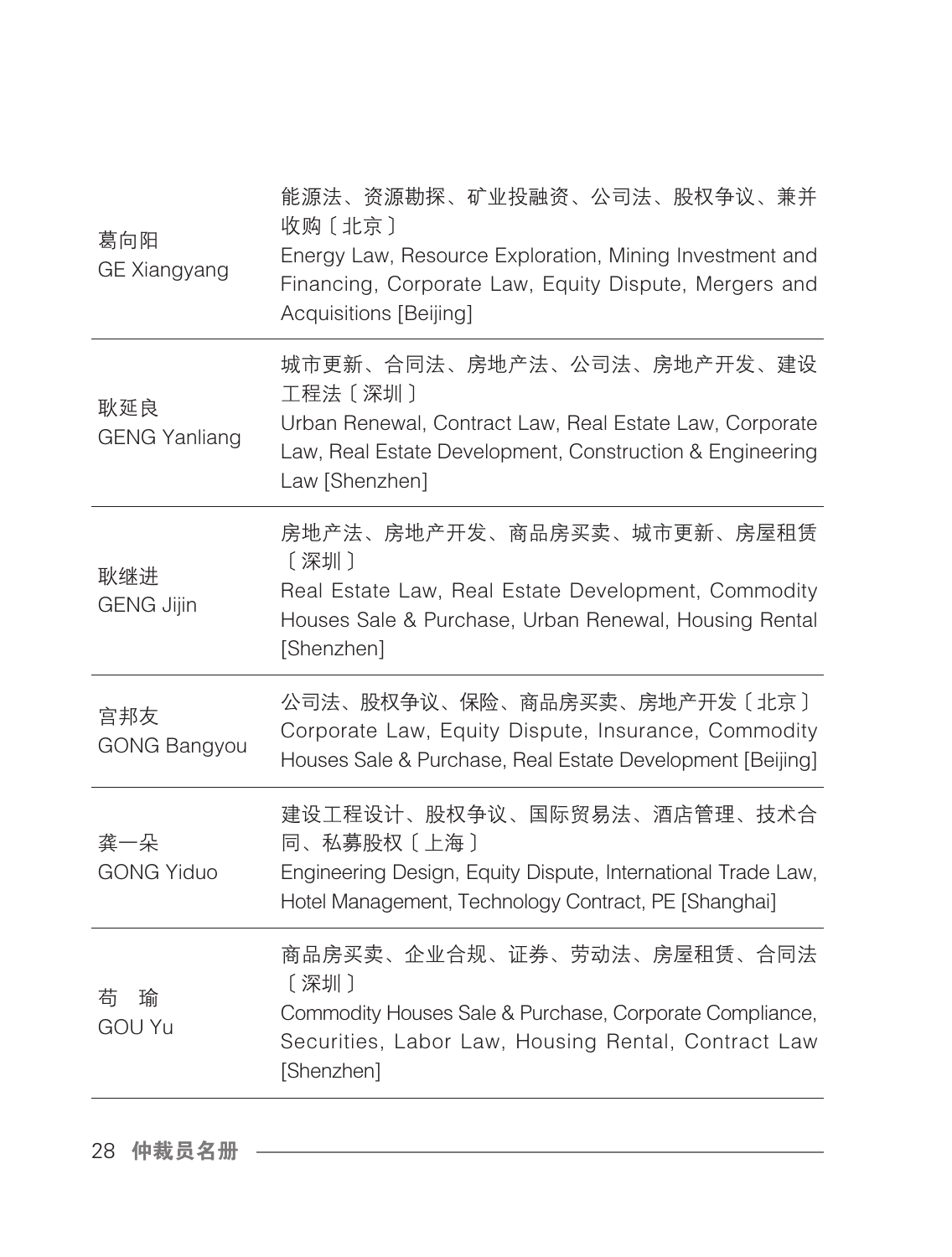| 顾东林<br><b>GU Donglin</b><br>顾功耘 | 新、房地产开发〔深圳〕<br>Construction & Engineering Law, Infrastructure Construction,<br>Engineering Construction, PPP, Urban Renewal, Real Estate<br>Development [Shenzhen]<br>公司法、合同法、金融法、房地产法〔上海〕     |
|---------------------------------|------------------------------------------------------------------------------------------------------------------------------------------------------------------------------------------------|
| <b>GU Gongyun</b>               | Corporate Law, Contract Law, Financial Law, Real Estate<br>Law [Shanghai]                                                                                                                      |
| 顾<br>准<br><b>GU Zhun</b>        | 环境保护法、碳达峰与碳中和、环境合规、证券、基金、保<br>险〔上海〕<br>Environmental Protection Law, Peak Carbon Dioxide<br>Emissions & Carbon Neutrality, Environmental Compliance,<br>Securities, Fund, Insurance [Shanghai] |
| 谷 凌<br><b>GU Ling</b>           | 保险、票据法、公司法〔北京〕<br>Insurance, Negotiable Instruments Law, Corporate Law<br>[Beijing]                                                                                                            |
| 健<br>管                          | 国际贸易法、WTO法、海关法、企业合规、投资者-东道国<br>仲裁、反垄断法〔北京〕                                                                                                                                                     |
| <b>GUAN Jian</b>                | International Trade Law, WTO Law, Customs Law, Corporate<br>Compliance, International Investment Arbitration, Antitrust<br>Law [Beijing]                                                       |
| 官以德<br><b>GUAN Yide</b>         | 金融法、国际贸易法、房地产法、合同法、证券、公司法<br>[北京]<br>Financial Law, International Trade Law, Real Estate Law,<br>Contract Law, Securities, Corporate Law [Beijing]                                             |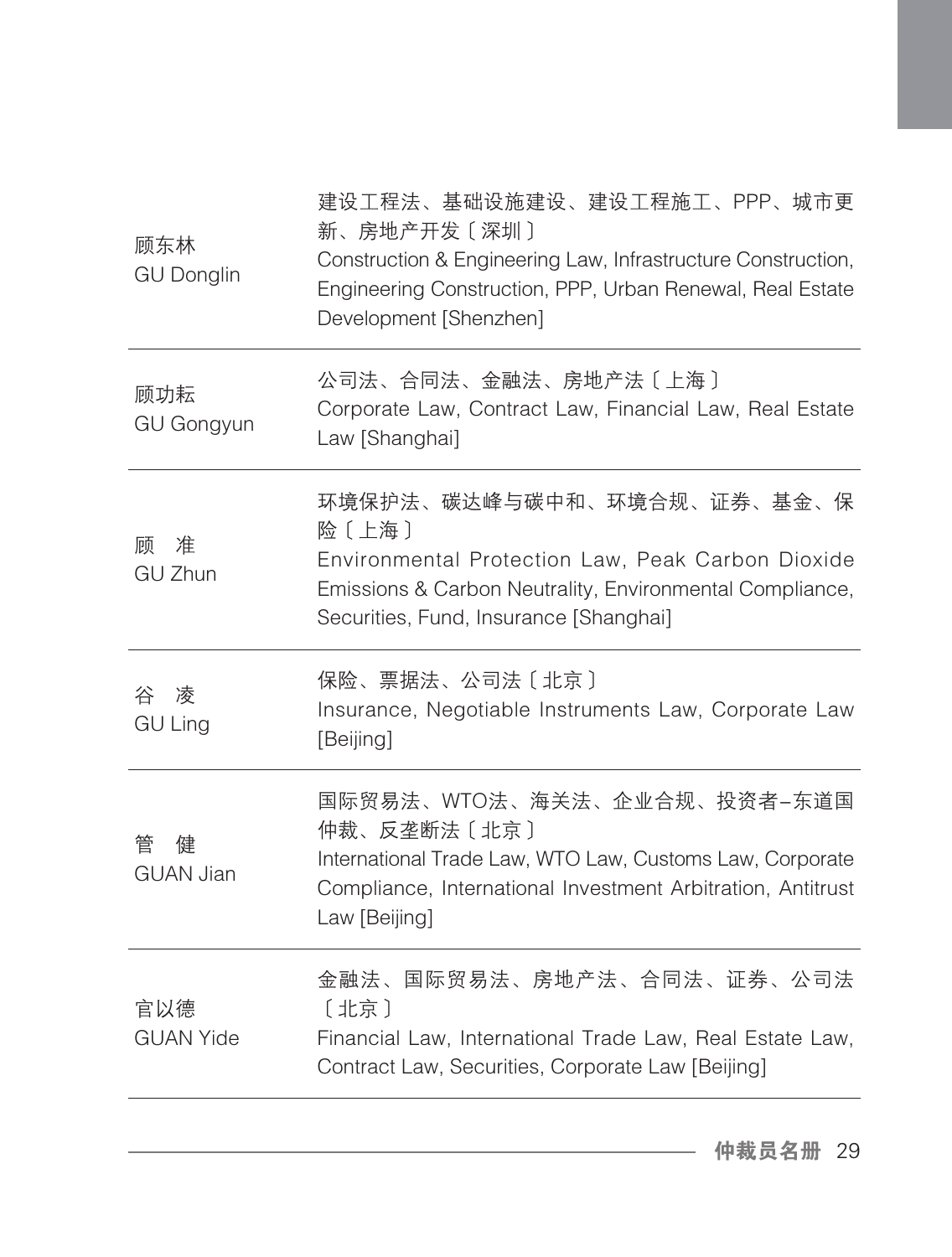| 钢<br>桂<br><b>GUI Gang</b> | 公司法、股权争议、兼并收购、海商法、海上保险法、合同<br>法〔深圳〕<br>Corporate Law, Equity Dispute, Mergers and Acquisitions,<br>Maritime Law, Marine Insurance Law, Contract Law<br>[Shenzhen]    |
|---------------------------|----------------------------------------------------------------------------------------------------------------------------------------------------------------------|
| 郭<br>峰<br><b>GUO Feng</b> | 海商法、海上运输、供应链〔北京〕<br>Maritime Law, Marine Shipping, Supply Chain [Beijing]                                                                                            |
| 郭洪俊<br><b>GUO Hongjun</b> | 公司法、兼并收购、证券、基金、股权争议、私募股权〔北京〕<br>Corporate Law, Mergers and Acquisitions, Securities,<br>Fund, Equity Dispute, PE [Beijing]                                           |
| 郭建安<br><b>GUO Jianan</b>  | 公司法、合同法、国际贸易法、知识产权〔香港〕<br>Corporate Law, Contract Law, International Trade Law,<br>Intellectual Property [Hong Kong]                                                 |
| 郭建华<br><b>GUO Jianhua</b> | 公司法、金融法、财务会计〔西宁〕<br>Corporate Law, Financial Law, Financial and Accounting<br>[Xining]                                                                               |
| 郭建军<br>GUO Jianjun        | 知识产权法、金融法、基金、国际贸易法、公司法、企业合<br>规〔深圳〕<br>Intellectual Property Law, Financial Law, Fund, International<br>Trade Law, Corporate Law, Corporate Compliance<br>[Shenzhen] |
| 郭俊秀<br><b>GUO Junxiu</b>  | 房地产开发、公司法、金融法〔上海〕<br>Real Estate Development, Corporate Law, Financial Law<br>[Shanghai]                                                                             |
|                           |                                                                                                                                                                      |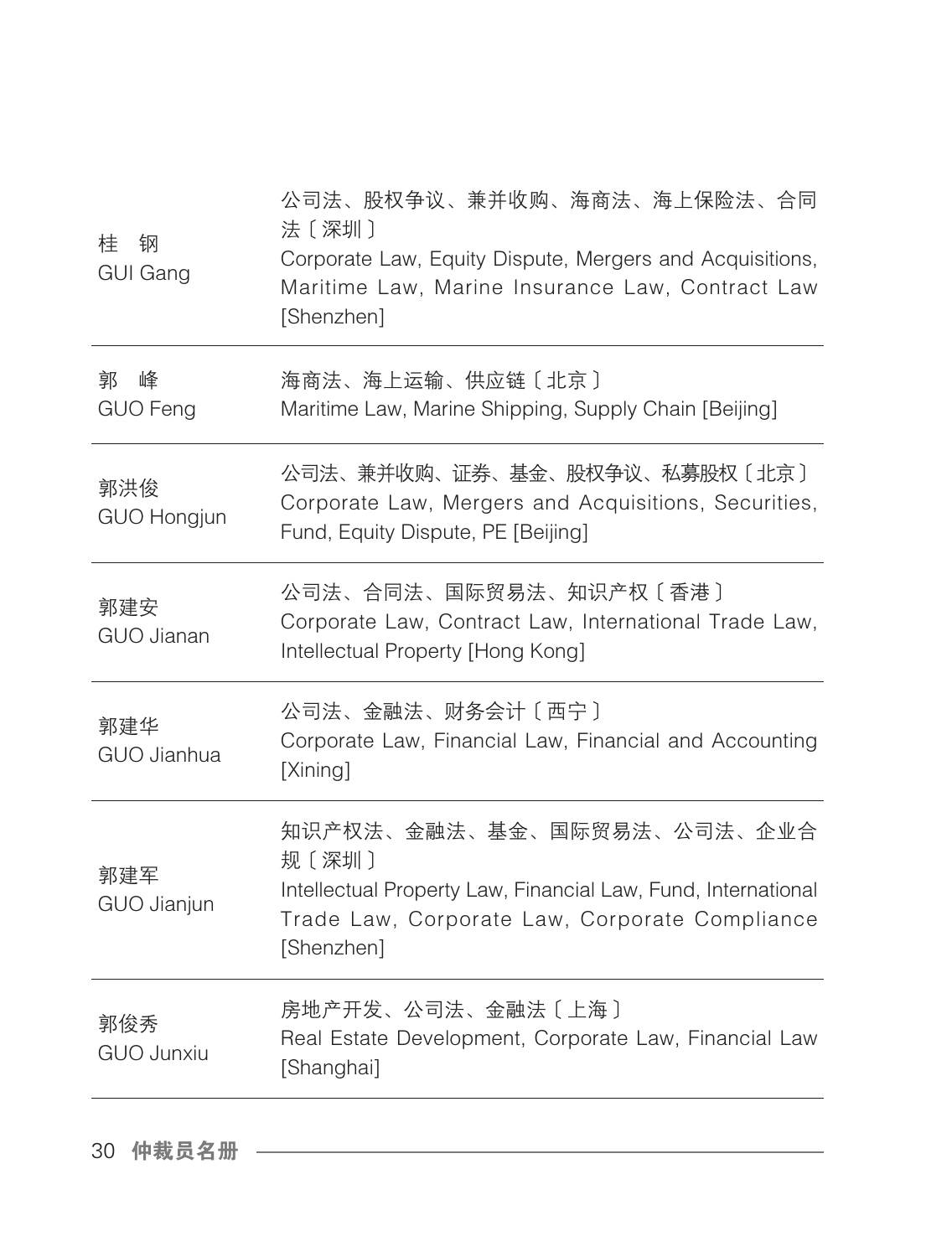| 雳<br>郭<br><b>GUO Li</b>   | 公司法、兼并收购、证券、基金、金融法〔北京〕<br>Corporate Law, Mergers and Acquisitions, Securities, Fund,<br>Financial Law [Beijing]                                                                    |
|---------------------------|------------------------------------------------------------------------------------------------------------------------------------------------------------------------------------|
| 郭<br>丽<br><b>GUO Li</b>   | 公司法、股权争议、兼并收购、企业合规、海关法、刑事法<br>[深圳]<br>Corporate Law, Equity Dispute, Mergers and Acquisitions,<br>Corporate Compliance, Customs Law, Criminal Law<br>[Shenzhen]                    |
| 郭明忠<br>GUO Mingzhong      | 建设工程施工、商品房买卖、合同法、私募股权、股权争<br>议、房地产开发〔深圳〕<br>Engineering Construction, Commodity Houses Sale &<br>Purchase, Contract Law, PE, Equity Dispute, Real Estate<br>Development [Shenzhen] |
| 郭宁华<br><b>GUO Ninghua</b> | 建设工程施工、城市更新、兼并收购、基金、证券〔深圳〕<br>Engineering Construction, Urban Renewal, Mergers and<br>Acquisitions, Fund, Securities [Shenzhen]                                                    |
| 萍<br>郭<br><b>GUO Ping</b> | 海商法、海上保险法、海上运输、国际贸易法、合同法、商<br>事调解〔广州〕<br>Maritime Law, Marine Insurance Law, Marine Shipping,<br>International Trade Law, Contract Law, Commercial<br>Mediation [Guangzhou]        |
| 郭世栈<br><b>GUO Shizhan</b> | 知识产权法、公司法、股权争议、基金、私募股权、技术合<br>同〔深圳〕<br>Intellectual Property Law, Corporate Law, Equity Dispute,<br>Fund, PE, Technology Contract [Shenzhen]                                       |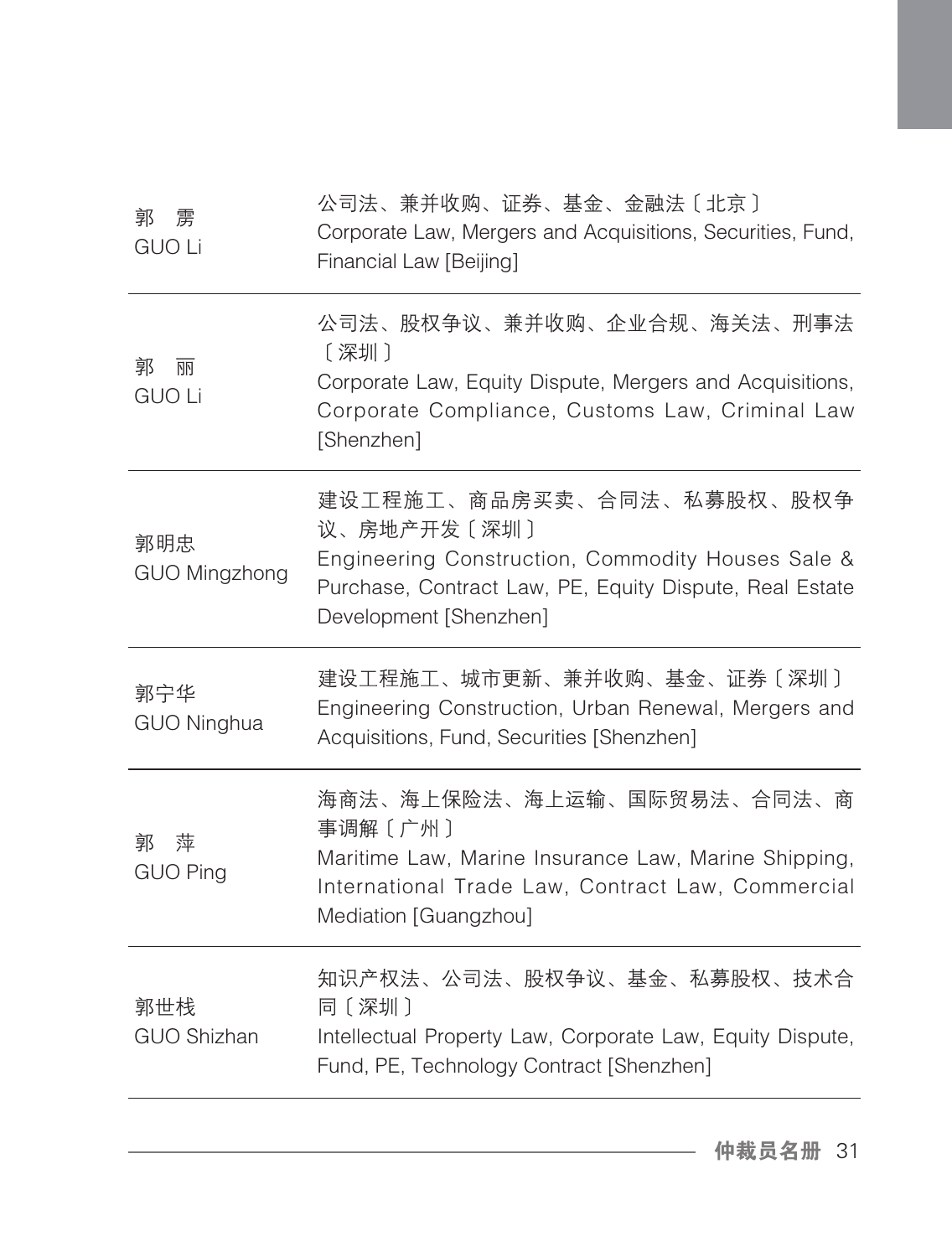| 郭<br>维<br><b>GUO Wei</b>   | 建设工程法、房地产法、城市更新、金融法、基金、私募股<br>权〔深圳〕<br>Construction & Engineering Law, Real Estate Law, Urban<br>Renewal, Financial Law, Fund, PE [Shenzhen]                           |
|----------------------------|------------------------------------------------------------------------------------------------------------------------------------------------------------------------|
| 郭小筠<br>GUO Xiaojun         | 金融法、证券、基金、私募股权、资产管理、信托〔深圳〕<br>Financial Law, Securities, Fund, PE, Asset Management,<br>Trust [Shenzhen]                                                               |
| 郭小明<br><b>GUO Xiaoming</b> | 知识产权法、公司法、金融法、合同法、物权法、建设工程<br>施工〔深圳〕<br>Intellectual Property Law, Corporate Law, Financial Law,<br>Contract Law, Property Law, Engineering Construction<br>[Shenzhen] |
| 郭晓文<br><b>GUO Xiaowen</b>  | 公司法、股权争议、公司债券、证券、基金、房地产法〔深圳〕<br>Corporate Law, Equity Dispute, Corporate Bonds, Securities,<br>Fund, Real Estate Law [Shenzhen]                                        |
| 郭<br>瑜<br><b>GUO Yu</b>    | 海商法、海上运输、供应链、国际贸易法、海上保险法〔北京〕<br>Maritime Law, Marine Shipping, Supply Chain, International<br>Trade Law, Marine Insurance Law [Beijing]                                |
| 过仕宁<br><b>GUO Shining</b>  | 海商法、国际贸易法、证券、基金、股权争议、财务会计<br>[深圳]<br>Maritime Law, International Trade Law, Securities, Fund,<br>Equity Dispute, Financial and Accounting [Shenzhen]                   |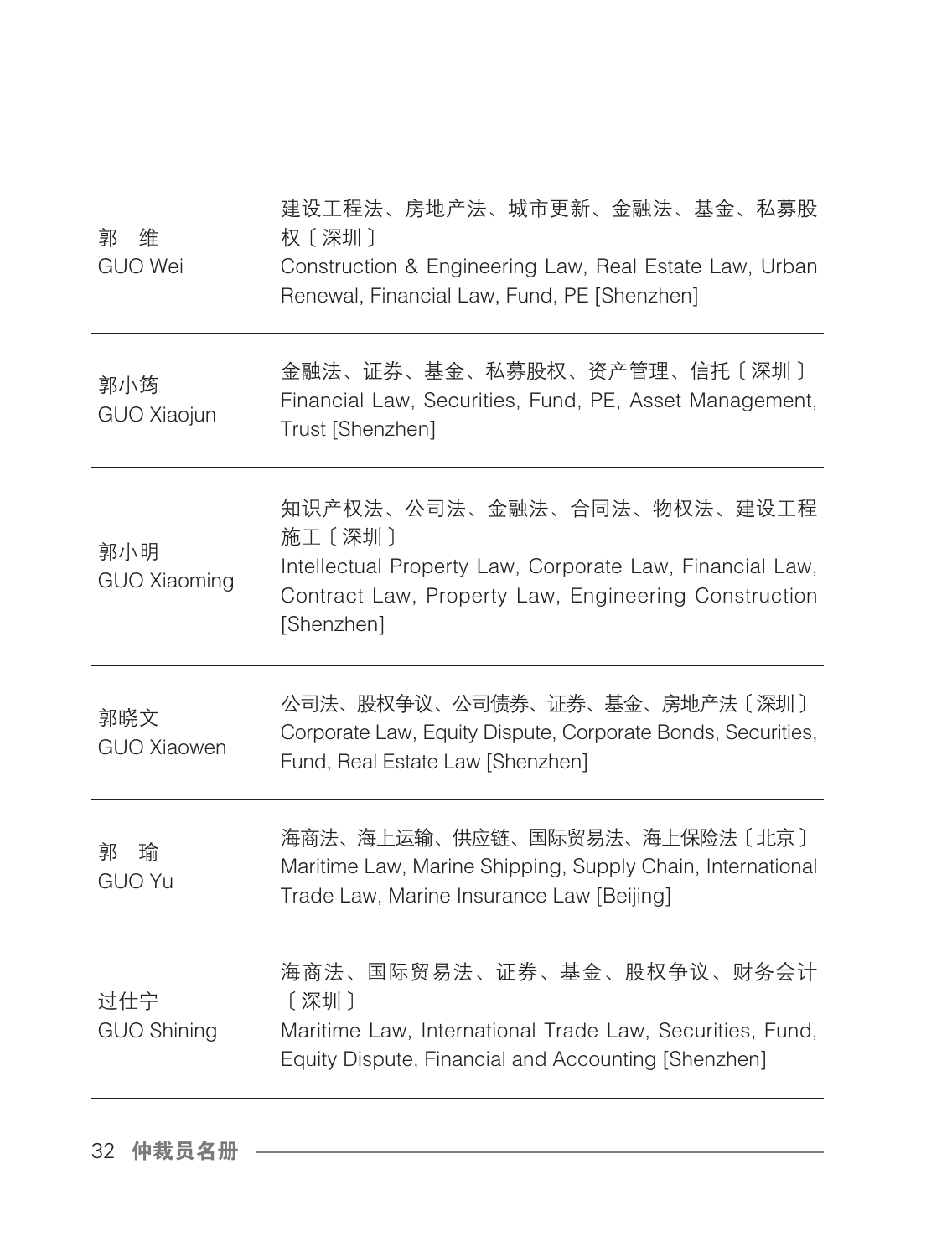| 韩<br>健<br><b>HAN Jian</b>  | 合同法、投资法、贸易法、建筑工程、公司法、知识产权<br>[深圳]<br>Contract Law, Investment Law, Trade Law, Construction<br>Engineering, Corporate Law, Intellectual Property<br>[Shenzhen]                                                 |
|----------------------------|---------------------------------------------------------------------------------------------------------------------------------------------------------------------------------------------------------------|
| 韩如波<br><b>HAN Rubo</b>     | 建设工程法、基础设施建设、建设工程施工、招投标法〔上海〕<br>Construction Engineering Law, Infrastructure Construction,<br>Construction Engineering Construction, Bidding Law<br>[Shanghai]                                                |
| 韩永红<br><b>HAN Yonghong</b> | 国际贸易法、WTO法、海上运输、国际航空法、合同法<br>〔广州〕<br>International Trade Law, WTO Law, Marine Shipping,<br>International Aviation Law, Contract Law [Guangzhou]                                                               |
| 郝 飞<br><b>HAO</b> Fei      | 建设工程施工、商品房买卖、房地产开发、金融法、银行<br>法、建设工程法〔广州〕<br>Engineering Construction, Commodity Houses Sale &<br>Purchase, Real Estate Development, Financial Law, Banking<br>Law, Construction & Engineering Law [Guangzhou] |
| 郝丽雅<br><b>HAO Liya</b>     | 建设工程法、房地产法、公司法、金融法、国际贸易法、合<br>同法〔深圳〕<br>Construction & Engineering Law, Real Estate Law, Corporate<br>Law, Financial Law, International Trade Law, Contract Law<br>[Shenzhen]                                 |
| 郝振江<br>HAO Zhenjiang       | 仲裁法、商事调解、公司法、股权争议、房地产法、合同法<br>[上海]<br>Arbitration Law, Commercial Mediation, Corporate Law,<br>Equity Dispute, Real Estate Law, Contract Law [Shanghai]                                                       |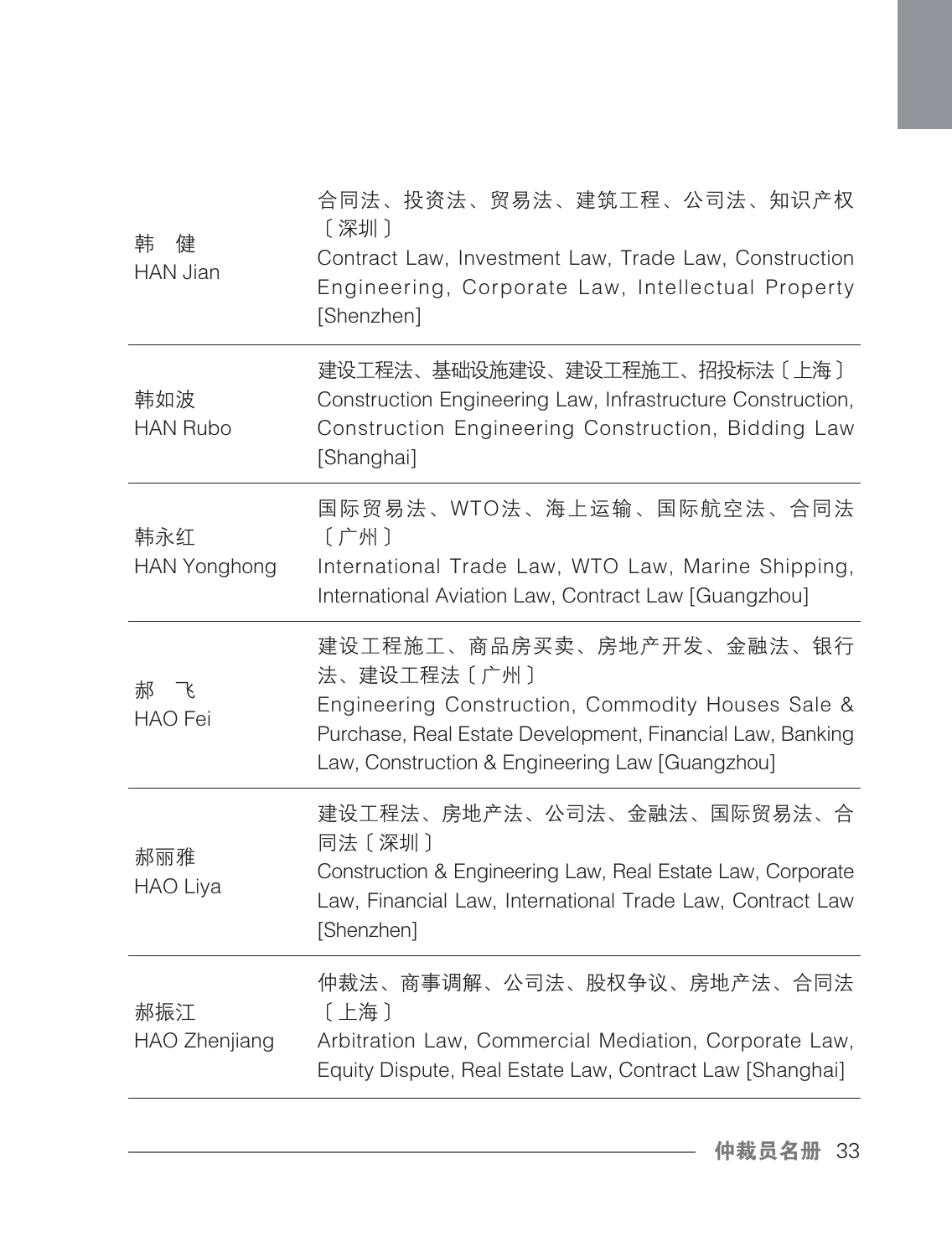| 何江琳<br><b>HE</b> Jianglin  | 保险、金融法、银行法、互联网金融〔深圳〕<br>Insurance, Financial Law, Banking Law, Internet Finance<br>[Shenzhen]                                                                                                                                       |
|----------------------------|-------------------------------------------------------------------------------------------------------------------------------------------------------------------------------------------------------------------------------------|
| 何培华<br><b>HE Peihua</b>    | 建设工程施工、知识产权法、房地产法、公司法、不良资产<br>处置、国际贸易法〔广州〕<br>Engineering Construction, Intellectual Property Law, Real<br>Estate Law, Corporate Law, Non-performing Assets<br>Disposal, International Trade Law [Guangzhou]                        |
| 薇<br>何<br>HE Wei           | 知识产权法、合同法、外商直接投资、房地产〔北京〕<br>Intellectual Property Law, Contract Law, Foreign Direct<br>Investment, Real Estate [Beijing]                                                                                                            |
| 贺倩明<br><b>HE Qianming</b>  | 建设工程法、建设工程施工、基础设施建设、房地产开发、<br>商品房买卖、城市更新〔深圳〕<br>Construction & Engineering Law, Engineering Construction,<br>Infrastructure Construction, Real Estate Development,<br>Commodity Houses Sale & Purchase, Urban Renewal<br>[Shenzhen] |
| 贺小勇<br><b>HE Xiaoyong</b>  | 股权争议、外商投资、私募股权、资产管理、国际贸易法、<br>WTO法 [上海]<br>Equity Dispute, Foreign Investment, PE, Asset Management,<br>International Trade Law, WTO Law [Shanghai]                                                                                 |
| 洪艳蓉<br><b>HONG Yanrong</b> | 证券、资产管理、金融法、公司法、基金〔北京〕<br>Securities, Asset Management, Financial Law, Corporate<br>Law, Fund [Beijing]                                                                                                                             |

34 仲裁员名册 ––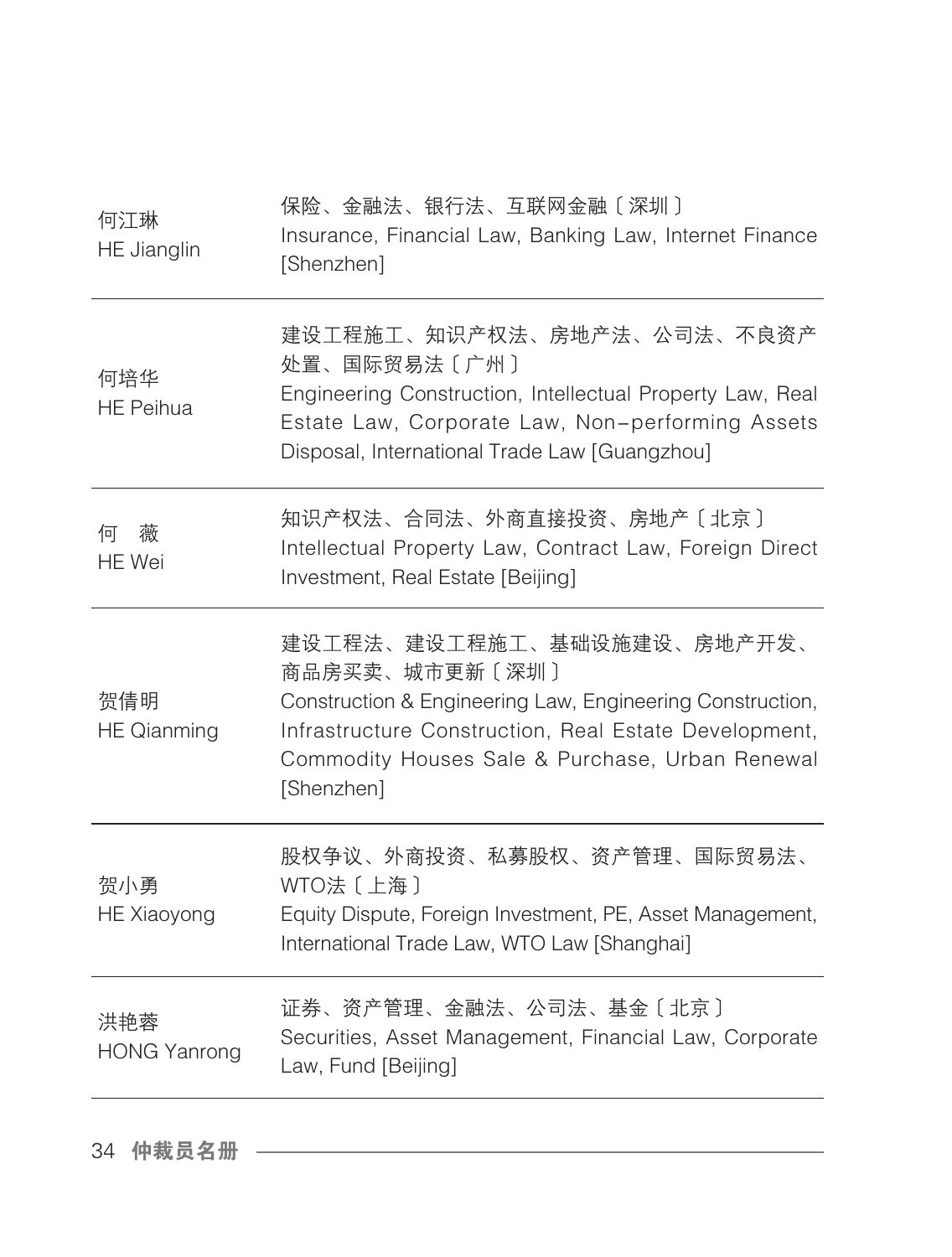| 洪育文<br><b>HONG Yuwen</b>   | 建设工程法、房地产法、公司法、金融法、国际贸易法、能<br>源法〔上海〕<br>Construction & Engineering Law, Real Estate Law, Corporate<br>Law, Financial Law, International Trade Law, Energy Law<br>[Shanghai]                |
|----------------------------|--------------------------------------------------------------------------------------------------------------------------------------------------------------------------------------------|
| 侯玲玲<br><b>HOU Lingling</b> | 公司法、股权争议、股权激励、企业合规、金融法、合同法<br>[深圳]<br>Corporate Law, Equity Dispute, Equity Incentives, Corporate<br>Compliance, Financial Law, Contract Law [Shenzhen]                                    |
| 侯巍林<br><b>HOU Weilin</b>   | 房地产法、房地产开发、商品房买卖、城市更新、物业管<br>理、房屋租赁〔深圳〕<br>Real Estate Law, Real Estate Development, Commodity<br>Houses Sale & Purchase, Urban Renewal, Property<br>Management, Housing Rental [Shenzhen] |
| 胡宝海<br><b>HU Baohai</b>    | 证券、基金、期货、不良资产处置、私募股权、金融衍生品<br>[北京]<br>Securities, Fund, Futures, Non-performing Assets Disposal,<br>PE, Derivatives [Beijing]                                                              |
| 胡<br>芬<br>HU Fen           | 证券、基金、公司法、体育法、房地产法、建设工程法〔广州〕<br>Securities, Fund, Corporate Law, Sports Law, Real Estate<br>Law, Construction & Engineering Law [Guangzhou]                                                |
| 胡建农<br>HU Jiannong         | 物权法、仲裁法、合同法〔深圳〕<br>Property Law, Arbitration Law, Contract Law [Shenzhen]                                                                                                                  |
|                            |                                                                                                                                                                                            |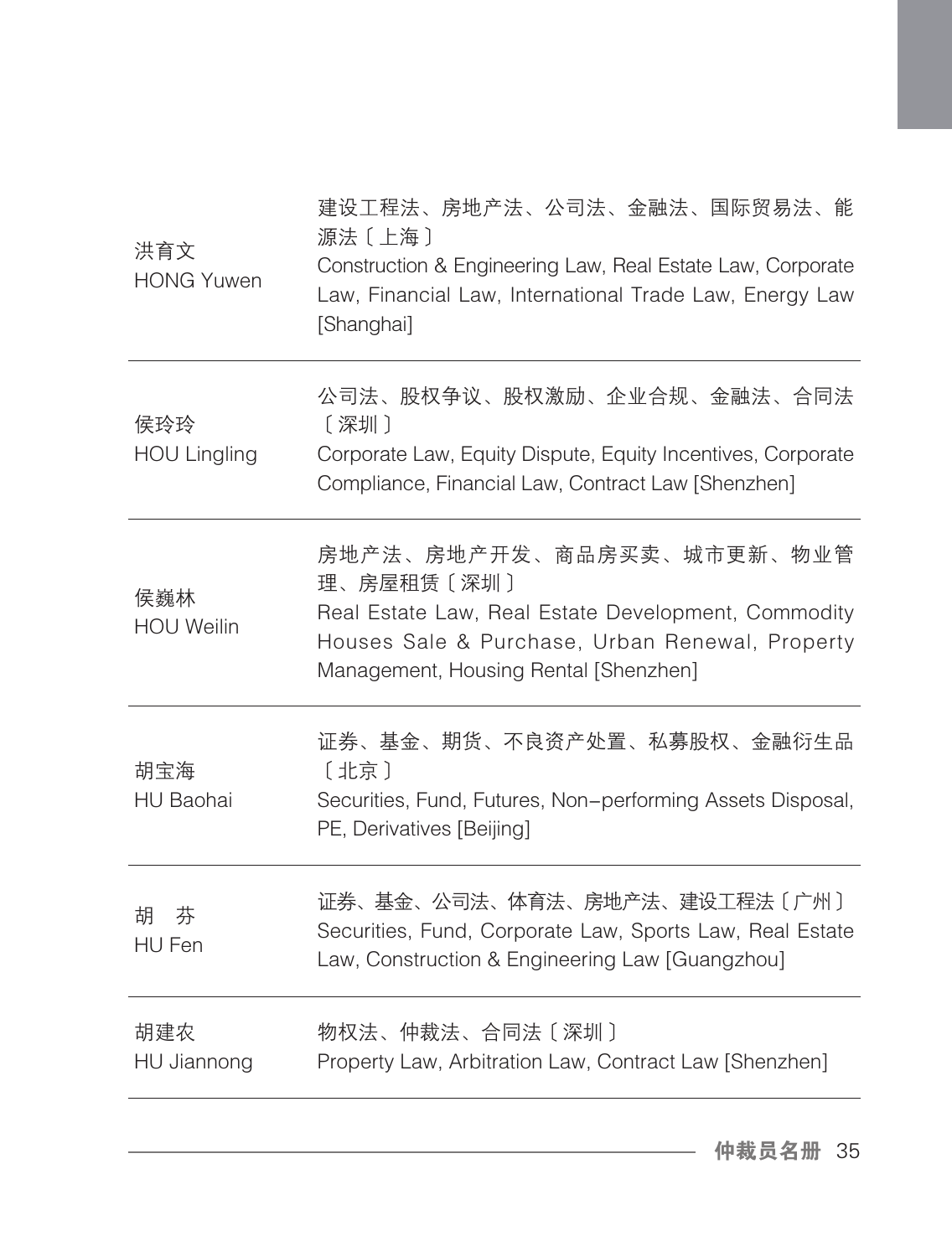| 胡晋南<br>HU Jinnan         | 知识产权法、房地产法、公司法、金融法、合同法、物权法<br>[深圳]<br>Intellectual Property Law, Real Estate Law, Corporate Law,<br>Financial Law, Contract Law, Property Law [Shenzhen] |
|--------------------------|----------------------------------------------------------------------------------------------------------------------------------------------------------|
| 胡凌斌<br><b>HU Lingbin</b> | 银行法、金融衍生品、资产管理、证券、保险、基金〔上海〕<br>Banking Law, Derivatives, Asset Management, Securities,<br>Insurance, Fund [Shanghai]                                     |
| 胡 芹<br>HU Qin            | 资产重组和并购、公司法、企业管理〔深圳〕<br>Asset Restructuring and Mergers and Acquisitions,<br>Corporate Law, Corporate Management [Shenzhen]                              |
| 胡盛涛<br>HU Shengtao       | 外商投资与并购、国际贸易、国际商事合同〔北京〕<br>Foreign Investment and Mergers and Acquisitions,<br>International Trade, International Commercial Contracts<br>[Beijing]      |
| 胡圣赟<br>HU Shengyun       | 证券、基金、私募股权、风险投资、公司法、股权争议〔南昌〕<br>Securities, Fund, PE, VC, Coporate Law, Equity Dispute<br>[Nanchang]                                                     |
| 胡<br>毅<br>HU Yi          | 专利、商标、知识产权法、著作权、域名〔深圳〕<br>Patent, Trademark, Intellectual Property Law, Copyright,<br>Domain Name [Shenzhen]                                             |
| 胡益民<br><b>HU Yimin</b>   | 证券〔深圳〕<br>Securities [Shenzhen]                                                                                                                          |
|                          |                                                                                                                                                          |

36 仲裁员名册 ––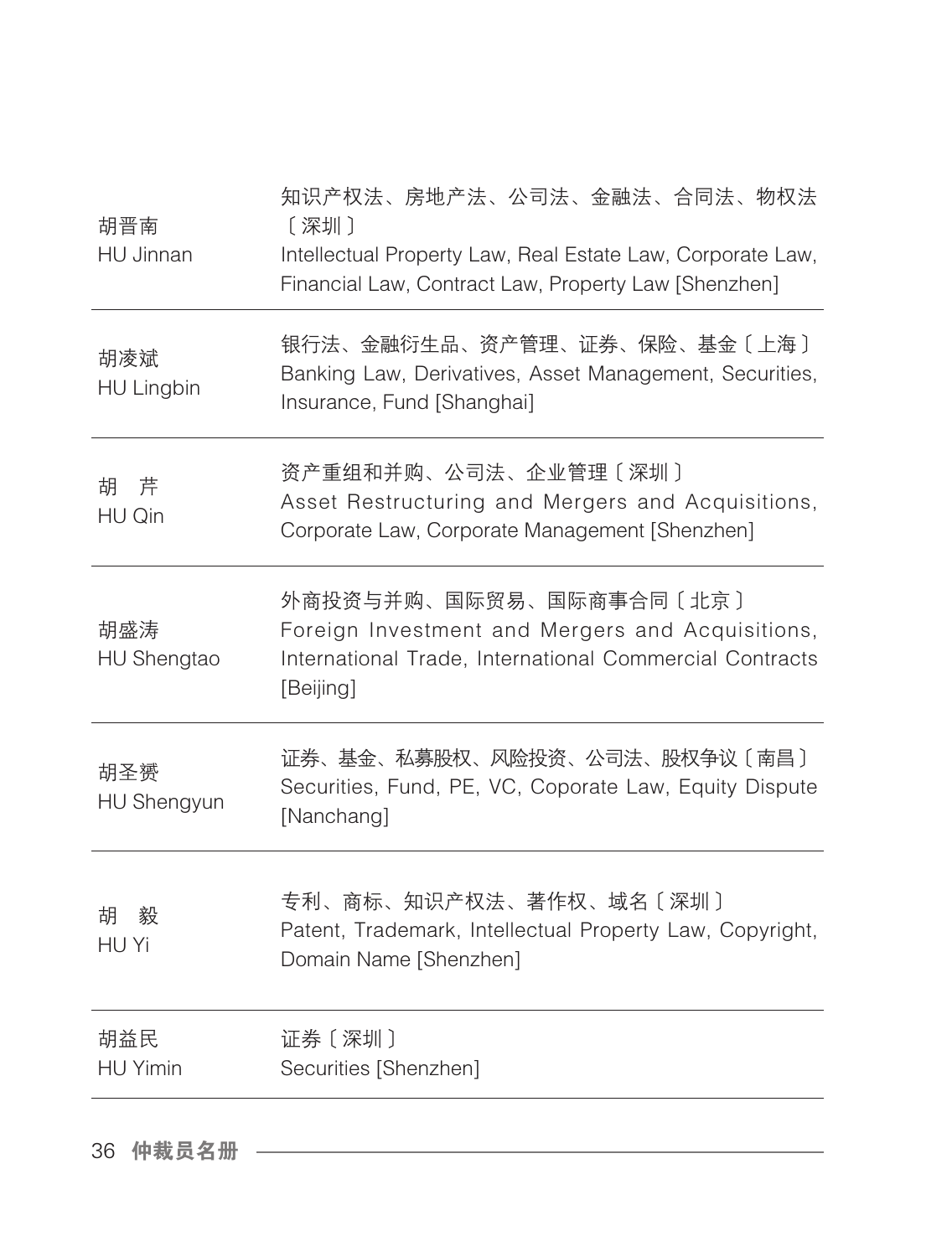| 胡振杰<br>HU Zhenjie           | 公司法、企业合规、国际贸易法、WTO法、合同法、国际私<br>法〔北京〕<br>Corporate Law, Corporate Compliance, International Trade<br>Law, WTO Law, Contract Law, International Private Law<br>[Beijing]         |
|-----------------------------|--------------------------------------------------------------------------------------------------------------------------------------------------------------------------------|
| 胡志翔<br>HU Zhixiang          | 建设工程施工、房地产法、公司法、环境保护法、教育培<br>训、税法〔喀什〕<br>Engineering Construction, Real Estate Law, Corporate Law,<br>Environmental Protection Law, Education and Training, Tax<br>Law [Kashi] |
| 胡忠孝<br>HU Zhongxiao         | 证券、基金、信托、私募股权、风险投资〔深圳〕<br>Securities, Fund, Trust, PE, VC [Shenzhen]                                                                                                           |
| 花<br>雷<br><b>HUA Lei</b>    | 知识产权法、公司法、金融法、国际贸易法、建设工程法<br>[北京]<br>Intellectual Property Law, Corporate Law, Financial Law,<br>International Trade Law, Construction & Engineering Law<br>[Beijing]          |
| 斌<br>黄<br><b>HUANG Bin</b>  | 金融法、合同法、担保法、物权法、票据法〔深圳〕<br>Financial Law, Contract Law, Guarantee Law, Property<br>Law, Negotiable Instruments Law [Shenzhen]                                                  |
| 黄<br>锋<br><b>HUANG Feng</b> | 建设工程法、合同法、兼并收购、能源法、基础设施建设<br>[北京]<br>Construction & Engineering Law, Contract Law, Mergers<br>and Acquisitions, Energy Law, Infrastructure Construction<br>[Beijing]           |
|                             |                                                                                                                                                                                |

仲裁员名册 37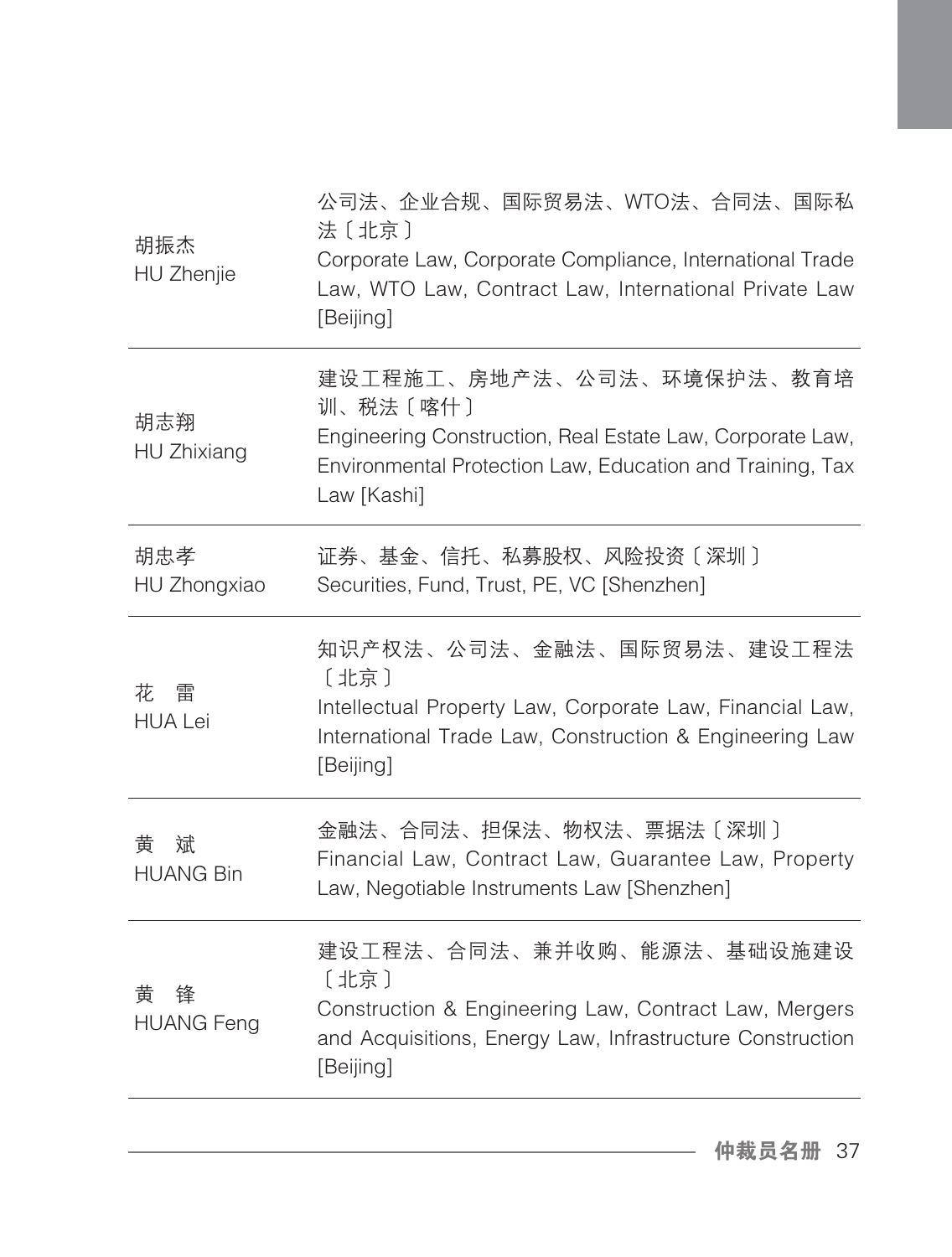| 黄<br>海<br><b>HUANG Hai</b>    | 证券、融资租赁、基金、兼并收购、股权争议、股权激励<br>[深圳]<br>Securities, Financial Leasing, Fund, Mergers and Acquisitions,<br>Equity Dispute, Equity Incentives [Shenzhen]                                                     |
|-------------------------------|---------------------------------------------------------------------------------------------------------------------------------------------------------------------------------------------------------|
| 黄<br>河<br><b>HUANG He</b>     | 房地产开发、商品房买卖、城市更新、兼并收购、合同法、<br>建设工程施工〔深圳〕<br>Real Estate Development, Commodity Houses Sale &<br>Purchase, Urban Renewal, Mergers and Acquisitions,<br>Contract Law, Engineering Construction [Shenzhen] |
| 辉(1)<br>黄<br><b>HUANG Hui</b> | 建设工程法、房地产法、公司法、融资租赁、金融法、酒店<br>管理 〔深圳〕<br>Construction & Engineering Law, Real Estate Law,<br>Corporate Law, Financial Leasing, Financial Law, Hotel<br>Management [Shenzhen]                            |
| 晖<br>黄<br><b>HUANG Hui</b>    | 国际贸易法、海商法、海上保险法、海上运输、国际航空<br>法、股权争议〔广州〕<br>International Trade Law, Maritime Law, Marine Insurance<br>Law, Marine Shipping, International Aviation Law, Equity<br>Dispute [Guangzhou]                   |
| 卉<br>黄<br><b>HUANG Hui</b>    | 公司法、能源法、合同法、商事调解、劳动法、影视投资<br>[深圳]<br>Corporate Law, Energy Law, Contract Law, Commercial<br>Mediation, Labor Law, Film and Television Investment<br>[Shenzhen]                                          |
| 黄江东<br><b>HUANG Jiangdong</b> | 金融法、证券、基金、期货、资产管理、私募股权〔上海〕<br>Financial Law, Securities, Fund, Futures, Asset Management,<br>PE [Shanghai]                                                                                              |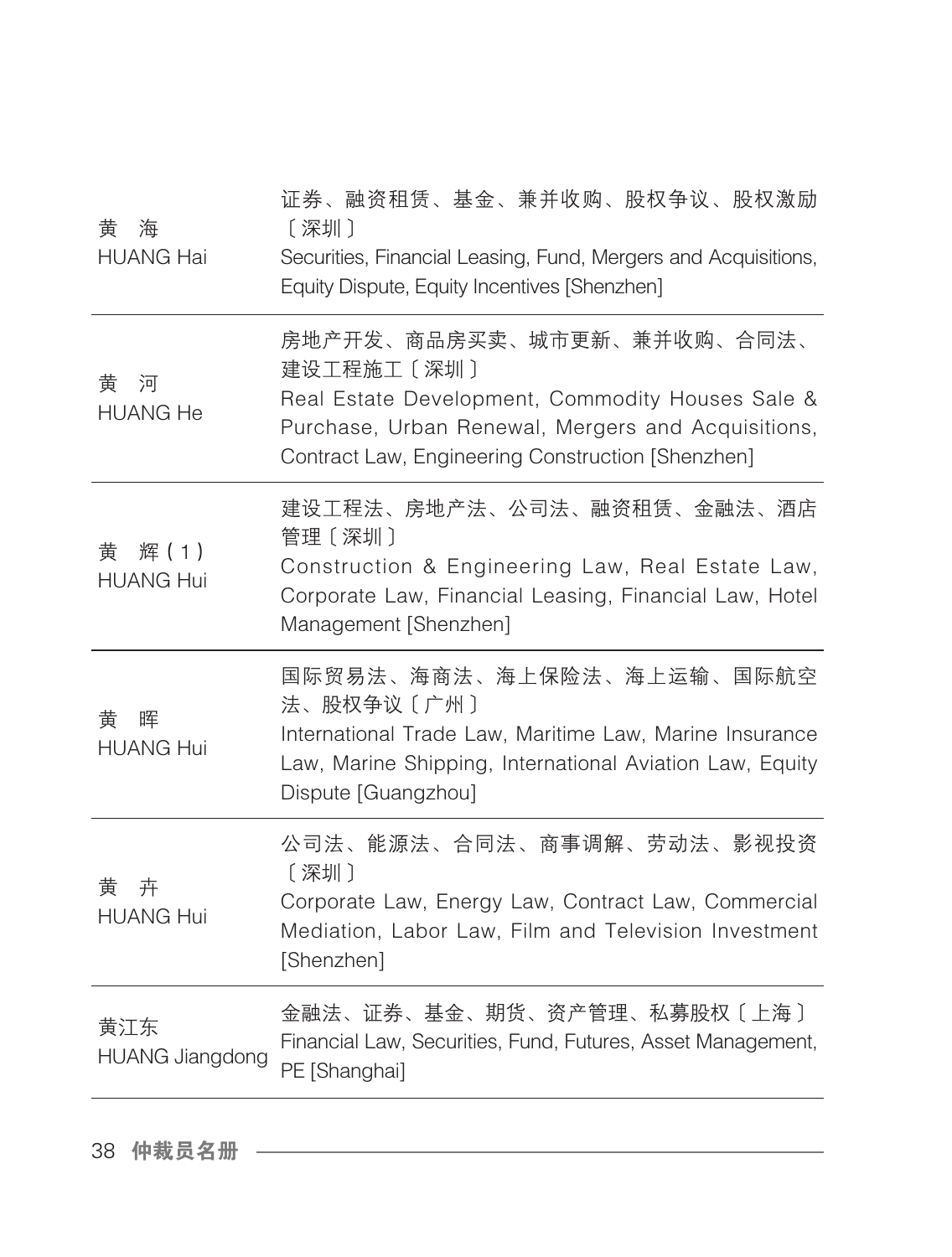## 黄江平 金融法、银行法、互联网金融〔深圳〕

HUANG Jiangping Financial Law, Banking Law, Internet Finance [Shenzhen]

| 黄<br>讲<br><b>HUANG Jin</b>   | 国际贸易法、体育法、国际私法、投资者―东道国仲裁、仲<br>裁法、商事调解〔北京〕<br>International Trade Law, Sports Law, International Private<br>Law, International Investment Arbitration, Arbitration Law,<br>Commercial Mediation [Beijing] |
|------------------------------|----------------------------------------------------------------------------------------------------------------------------------------------------------------------------------------------------------|
| 黄明明<br><b>HUANG Mingming</b> | 房地产法、城市更新、房地产开发、房屋租赁、物业管理、<br>商品房买卖〔深圳〕<br>Real Estate Law, Urban Renewal, Real Estate Development,<br>Housing Rental, Property Management, Commodity Houses<br>Sale & Purchase [Shenzhen]               |
| 黄宁宁<br><b>HUANG Ningning</b> | 房地产开发、股权争议、兼并收购、外商投资、私募股权<br>[上海]<br>Real Estate Development, Equity Dispute, Mergers and<br>Acquisitions, Foreign Investment, PE [Shanghai]                                                             |
| 黄士林<br><b>HUANG Shilin</b>   | 股权争议、兼并收购、破产法、房地产开发、商品房买卖、<br>城市更新〔深圳〕<br>Equity Dispute, Mergers and Acquisitions, Bankruptcy<br>Law, Real Estate Development, Commodity Houses Sale &<br>Purchase, Urban Renewal [Shenzhen]            |
| 黄思周<br><b>HUANG Sizhou</b>   | 建设工程施工、房地产开发、商品房买卖、房屋租赁、股权<br>争议、外商投资〔深圳〕<br>Engineering Construction, Real Estate Development,<br>Commodity Houses Sale & Purchase, Housing Rental,<br>Equity Dispute, Foreign Investment [Shenzhen]    |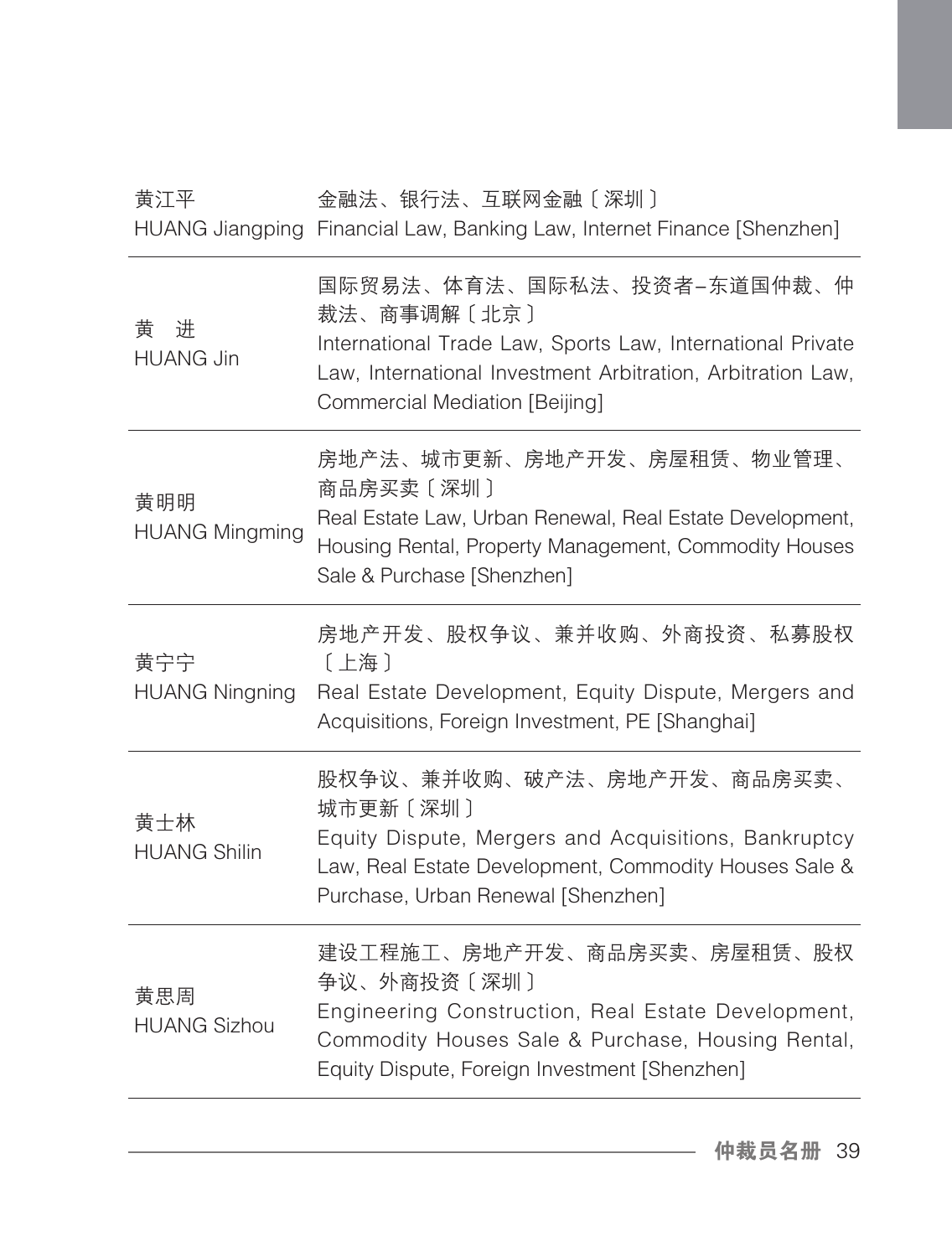| 黄素芳<br>Huang Sufang        | 国际贸易法、海商法、海上保险法、海上运输、供应链〔深圳〕<br>International Trade Law, Maritime Law, Marine Insurance<br>Law, Marine Shipping, Supply Chain [Shenzhen]                                                                          |
|----------------------------|-------------------------------------------------------------------------------------------------------------------------------------------------------------------------------------------------------------------|
| 黄卫家<br><b>HUANG Weijia</b> | 知识产权法、商标、专利、著作权、特许经营〔深圳〕<br>Intellectual Property Law, Trademark, Patent, Copyright,<br>Franchising [Shenzhen]                                                                                                    |
| 黄文洁<br><b>HUANG Wenjie</b> | 招投标法、合同法、仲裁法、PPP、知识产权法、城市更新<br>〔深圳〕<br>Bidding Law, Contract Law, Arbitration Law, PPP,<br>Intellectual Property Law, Urban Renewal [Shenzhen]                                                                    |
| 黄亚英<br><b>HUANG Yaying</b> | 金融借贷、仲裁法、房地产买卖、基金、信托、合同法〔深圳〕<br>Finance Loan, Arbitration Law, Real Estate Sale & Purchase,<br>Fund, Trust, Contract Law [Shenzhen]                                                                               |
| 黄奕波<br><b>HUANG Yibo</b>   | 信托、融资租赁、商业保理、基金、证券、银行法〔深圳〕<br>Trust, Financial Leasing, Commercial Factoring, Fund,<br>Securities, Banking Law [Shenzhen]                                                                                         |
| 宇<br>黄<br><b>HUANG Yu</b>  | 金融法、银行法、融资租赁、公司法、企业合规、飞机融资<br>租赁〔深圳〕<br>Financial Law, Banking Law, Financial Leasing, Corporate Law,<br>Corporate Compliance, Aircraft Financial Leasing [Shenzhen]                                              |
| 黄振达<br><b>HUANG Zhenda</b> | 建设工程法、建设工程施工、房地产法、商品房买卖、房地<br>产开发、破产法〔北京〕<br>Construction & Engineering Law, Engineering Construction,<br>Real Estate Law, Commodity Houses Sale & Purchase,<br>Real Estate Development, Bankruptcy Law [Beijing] |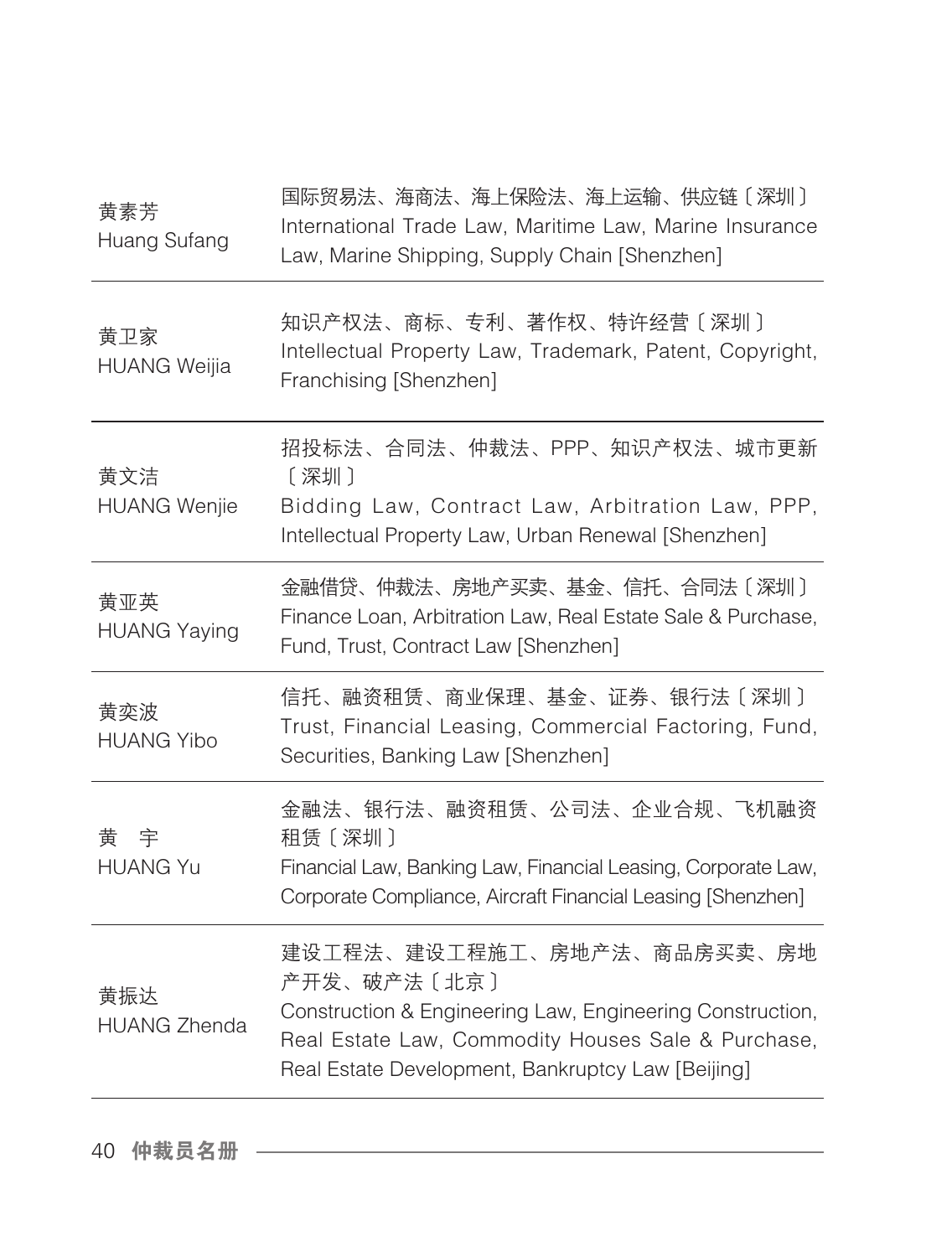| 计剑锋<br>JI Jianfeng       | 公司法、金融法、合同法、项目融资、国际贸易法〔深圳〕<br>Corporate Law, Financial Law, Contract Law, Project<br>Finance, International Trade Law [Shenzhen]                                                                |
|--------------------------|-------------------------------------------------------------------------------------------------------------------------------------------------------------------------------------------------|
| 军<br>姬<br>JI Jun         | 知识产权法、公司法、股权争议、企业合规、商事调解、兼<br>并收购〔北京〕<br>Intellectual Property Law, Corporate Law, Equity Dispute,<br>Corporate Compliance, Commercial Mediation, Mergers<br>and Acquisitions [Beijing]         |
| 诺<br>季<br>JI Nuo         | 建设工程法、房地产法、物业管理、公司法、破产法、不良<br>资产处置〔上海〕<br>Construction & Engineering Law, Real Estate Law, Property<br>Management, Corporate Law, Bankruptcy Law, Non-<br>performing Assets Disposal [Shanghai] |
| 纪文华<br>JI Wenhua         | 国际贸易法、外商投资、技术合同、知识产权法、WTO法、<br>公司法〔北京〕<br>International Trade Law, Foreign Investment, Technology<br>Contract, Intellectual Property Law, WTO Law, Corporate<br>Law [Beijing]                   |
| 贾<br>斌<br><b>JIA Bin</b> | 金融法、银行法〔深圳〕<br>Financial Law, Banking Law [Shenzhen]                                                                                                                                            |
| 贾红卫<br>JIA Hongwei       | 建设工程施工、商品房买卖、公司法、股权争议、国际贸易<br>法、供应链〔深圳〕<br>Engineering Construction, Commodity Houses Sale &<br>Purchase, Corporate Law, Equity Dispute, International<br>Trade Law, Supply Chain [Shenzhen]    |
|                          |                                                                                                                                                                                                 |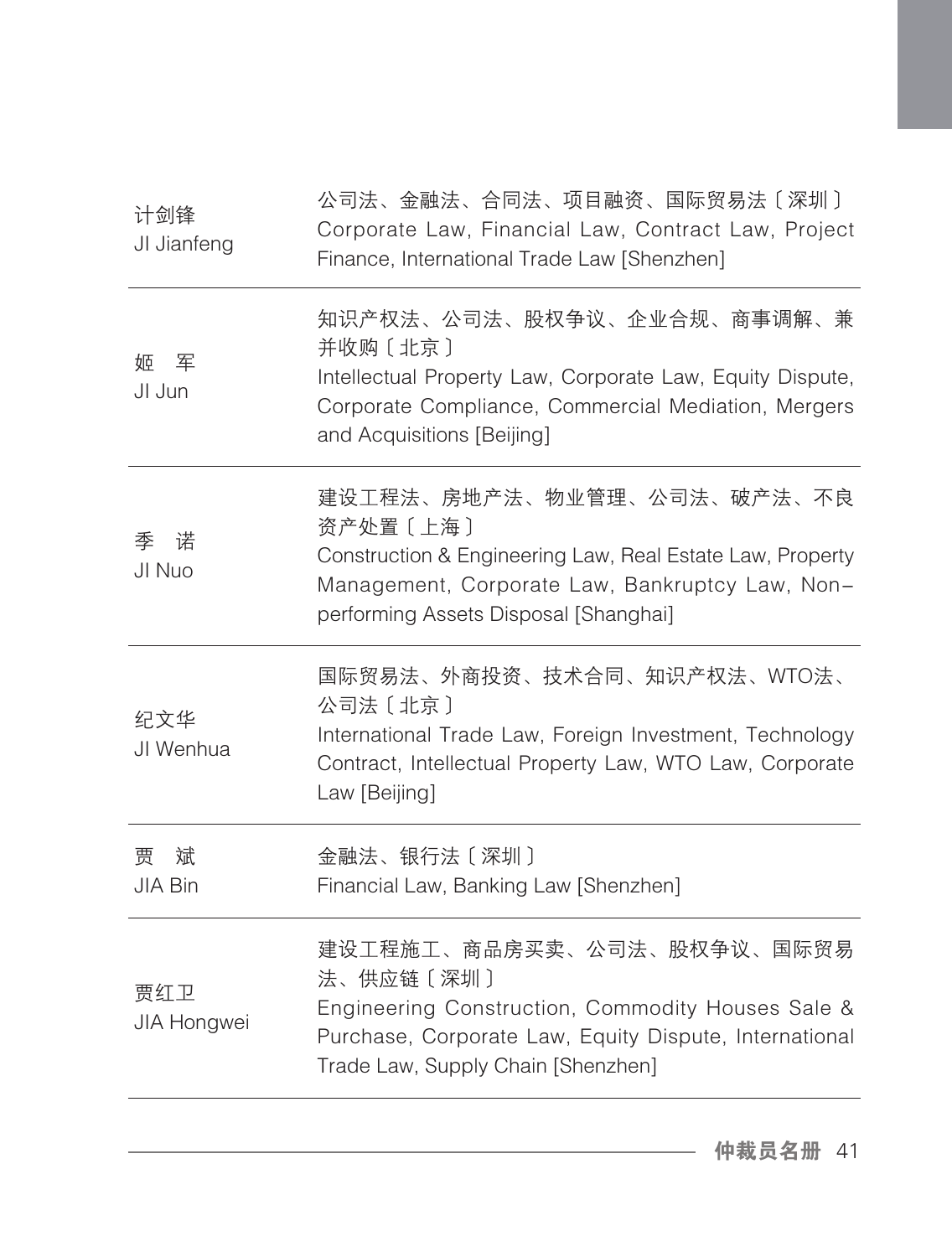| 波<br>江<br><b>JIANG Bo</b>    | 知识产权、民商事法〔深圳〕<br>Intellectual Property, Civil and Commercial Law [Shenzhen]                                                                                                         |
|------------------------------|-------------------------------------------------------------------------------------------------------------------------------------------------------------------------------------|
| 江定航<br><b>JIANG Dinghang</b> | 股权争议、公司法、不良资产处置、劳动法、商事调解、兼<br>并收购 [深圳]<br>Equity Dispute, Corporate Law, Non-performing Assets<br>Disposal, Labor Law, Commercial Mediation, Mergers and<br>Acquisitions [Shenzhen] |
| 江惟博<br><b>JIANG Weibo</b>    | 兼并收购、企业合规、外商投资、私募股权、风险投资、证<br>券〔北京〕<br>Mergers and Acquisitions, Corporate Compliance, Foreign<br>Investment, PE, VC, Securities [Beijing]                                          |
| 江晓丹<br><b>JIANG Xiaodan</b>  | 公司法、房地产法、合同法、物权法、金融法〔深圳〕<br>Corporate Law, Real Estate Law, Contract Law, Property<br>Law, Financial Law [Shenzhen]                                                                 |
| 蒋大兴<br><b>JIANG Daxing</b>   | 项目融资、公司法、股权争议、股权激励、兼并收购、金融<br>法〔北京〕<br>Project Finance, Corporate Law, Equity Dispute, Equity<br>Incentives, Mergers and Acquisitions, Financial Law [Beijing]                      |
| 弘<br>蒋<br><b>JIANG Hong</b>  | 私募股权、证券、风险投资、股权争议、外商投资、国际贸<br>易法〔北京〕<br>PE, Securities, VC, Equity Dispute, Foreign Investment,<br>International Trade Law [Beijing]                                                |
| 蒋敬业<br>JIANG Jingye          | 公司法、外商投资、国际贸易法、海商法、合同法、仲裁法<br>[北京]<br>Corporate Law, Foreign Investment, International Trade<br>Law, Maritime Law, Contract Law, Arbitration Law [Beijing]                          |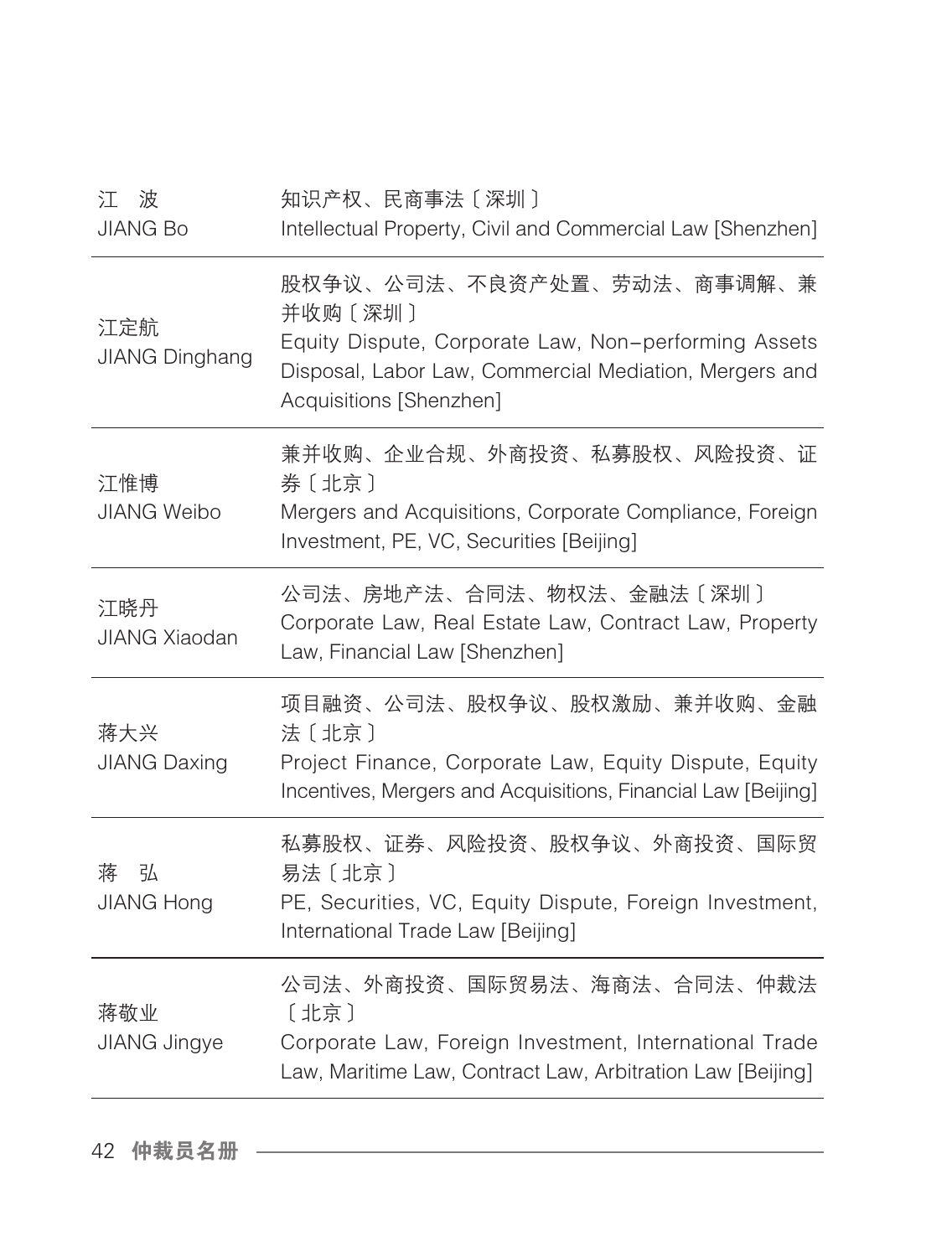| 公司法、兼并收购、证券、私募股权〔合肥〕<br>Corporate Law, Mergers and Acquisitions, Securities, PE<br>[Hefei]                                                                                    |
|-------------------------------------------------------------------------------------------------------------------------------------------------------------------------------|
| 金融法、银行法、信托、不良资产处置、国际贸易法、票据<br>法〔北京〕<br>Financial Law, Banking Law, Trust, Non-performing Assets<br>Disposal, International Trade Law, Negotiable Instruments<br>Law [Beijing] |
| 股权争议、破产法、私募股权、信托、公司法、不良资产处<br>置〔北京〕<br>Equity Dispute, Bankruptcy Law, PE, Trust, Corporate Law,<br>Non-performing Assets Disposal [Beijing]                                  |
| 股权争议、股权激励、证券、私募股权、基金、公司法〔北京〕<br>Equity Dispute, Equity Incentives, Securities, PE, Fund,<br>Corporate Law [Beijing]                                                           |
| 公司法、兼并收购、证券、基金、风险投资〔深圳〕<br>Corporate Law, Mergers and Acquisitions, Securities, Fund,<br>VC [Shenzhen]                                                                        |
| 会计和财务管理、创业投资、计算机技术〔深圳〕<br>Accounting and Financial Management, Venture Capital,<br>Computer Technology [Shenzhen]                                                             |
| 房地产开发、股权争议、建设工程法、金融法、证券、基金<br>[北京]<br>Real Estate Development, Equity Dispute, Construction &<br>Engineering Law, Financial Law, Securities, Fund [Beijing]                   |
|                                                                                                                                                                               |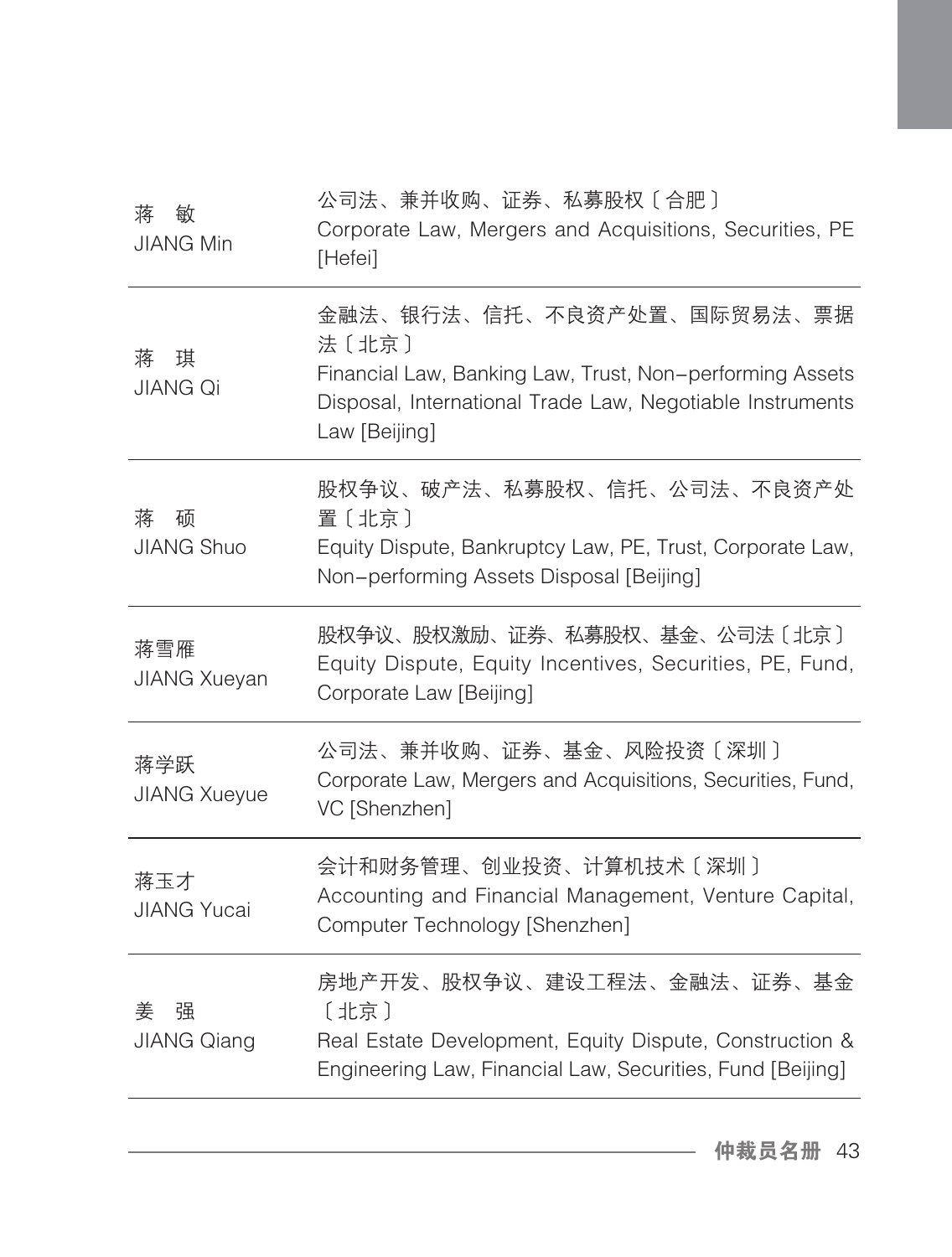| 凤<br>金<br>JIN Feng        | 房地产开发、商品房买卖、房屋租赁、物业管理、兼并收购<br>[深圳]<br>Real Estate Development, Commodity House Sale &<br>Purchase, Housing Rental, Property Management, Mergers<br>and Acquisitions [Shenzhen]                    |
|---------------------------|---------------------------------------------------------------------------------------------------------------------------------------------------------------------------------------------------|
| 俊<br>金<br>JIN Jun         | 公司法、股权争议、兼并收购、证券、海关法、私募股权<br>〔深圳〕<br>Corporate Law, Equity Dispute, Mergers and Acquisitions,<br>Securities, Customs Law, PE [Shenzhen]                                                           |
| 金克胜<br><b>JIN Kesheng</b> | 知识产权法、公司法、竞争法、合同法、商事调解〔北京〕<br>Intellectual Property Law, Corporate Law, Competition<br>Law, Contract Law, Commercial Mediation [Beijing]                                                          |
| 金立宇<br><b>JIN Liyu</b>    | 技术合同、股权争议、国际贸易法、反垄断法、能源法、投<br>资者-东道国仲裁〔上海〕<br>Technology Contract, Equity Dispute, International Trade<br>Law, Antitrust Law, Energy Law, International Investment<br>Arbitration [Shanghai]      |
| 萍<br>金<br><b>JIN Ping</b> | 证券、公司法、股权争议、金融法、基金、期货〔沈阳〕<br>Securities, Corporate Law, Equity Dispute, Financial Law,<br>Fund, Futures [Shenyang]                                                                                |
| 靳林明<br><b>JIN Linming</b> | 基础设施建设、PPP、房地产开发、城市更新、兼并收购、<br>矿业投融资〔广州〕<br>Infrastructure Construction, PPP, Real Estate Development,<br>Urban Renewal, Mergers and Acquisitions, Mining<br>Investment and Financing [Guangzhou] |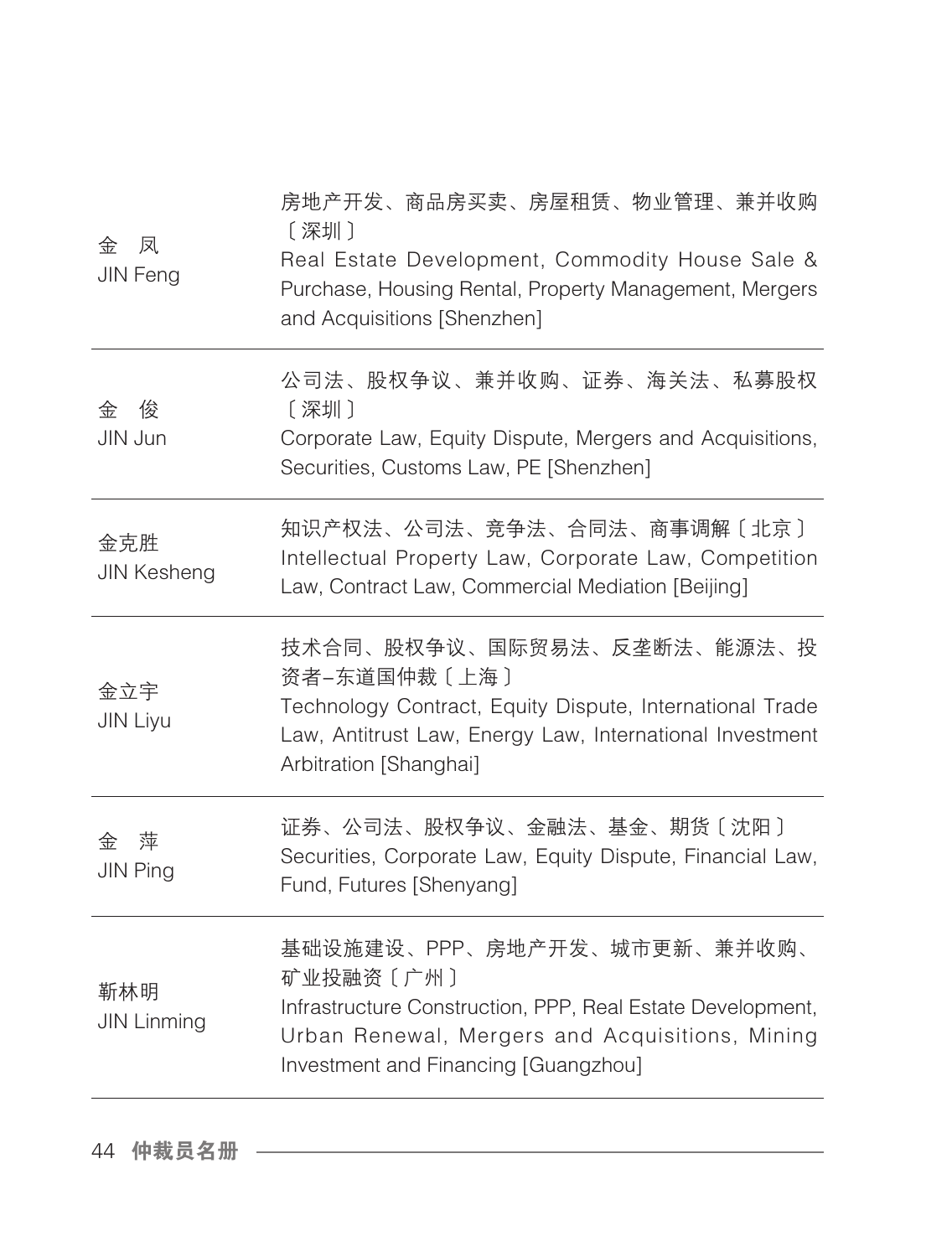| 靳庆军<br><b>JIN Qingjun</b>    | 证券、金融、基金、兼并收购〔北京〕<br>Securities, Finance, Funds, Mergers and Acquisitions [Beijing]                                                                                                                             |
|------------------------------|-----------------------------------------------------------------------------------------------------------------------------------------------------------------------------------------------------------------|
| 巨天鸣<br>JU Tianming           | 基础设施建设、建设工程勘查、建设工程施工、建设工程监<br>理、PPP、建设工程法〔北京〕<br>Infrastructure Construction, Engineering Survey, Engineering<br>Construction, Engineering Supervision, PPP, Construction &<br>Engineering Law [Beijing]        |
| 康俊亮<br>KANG Junliang         | 房地产开发、商品房买卖、城市更新、房屋租赁、不良资产<br>处置、兼并收购〔北京〕<br>Real Estate Development, Commodity Houses Sale &<br>Purchase, Urban Renewal, Housing Rental, Non-performing<br>Assets Disposal, Mergers and Acquisitions [Beijing] |
| 明<br>康<br><b>KANG Ming</b>   | 国际贸易法、国际投资法、合同法、公司法〔北京〕<br>International Trade, International Investment, Contract Law,<br>Corporate Law [Beijing]                                                                                              |
| 柯<br>晓<br><b>KE Xiao</b>     | 银行法、基金、不良资产处置、私募股权、互联网金融、风<br>险投资〔深圳〕<br>Banking Law, Fund, Non-performing Assets Disposal, PE,<br>Internet Finance, VC [Shenzhen]                                                                              |
| 孔庆江<br><b>KONG Qingjiang</b> | 知识产权法、股权争议、外商投资、风险投资、国际贸易法<br>[北京]<br>Intellectual Property Law, Equity Dispute, Foreign Investment,<br>VC, International Trade Law [Beijing]                                                                   |
|                              |                                                                                                                                                                                                                 |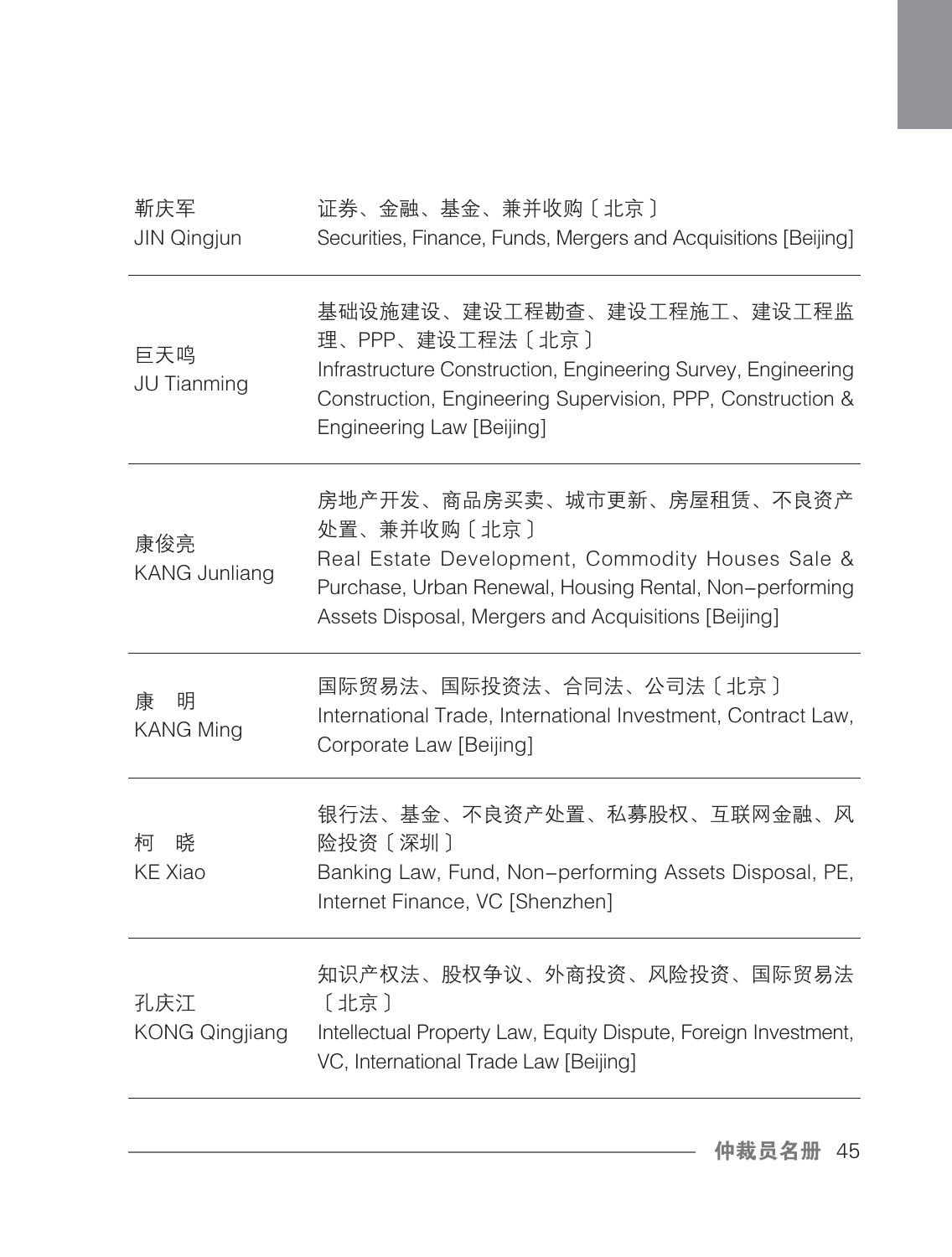| 孔祥俊<br><b>KONG Xiangjun</b> | 知识产权法、技术合同、电子数据、竞争法、合同法、物权<br>法〔上海〕<br>Intellectual Property Law, Technology Contract, Electronic<br>Data, Competition Law, Contract Law, Property Law<br>[Shanghai]             |
|-----------------------------|----------------------------------------------------------------------------------------------------------------------------------------------------------------------------------|
| 寇<br>丽<br>KOU Li            | 项目融资、房地产法、公司法、金融法、物权法、合同法<br>〔北京〕<br>Project Finance, Real Estate Law, Corporate Law, Financial<br>Law, Property Law, Contract Law [Beijing]                                     |
| 赖继红<br>LAI Jihong           | 基础设施建设、金融法、不良资产处置、融资租赁、私募股<br>权、仲裁法〔深圳〕<br>Infrastructure Construction, Financial Law, Non-performing<br>Assets Disposal, Financial Leasing, PE, Arbitration Law<br>[Shenzhen]   |
| 赖向东<br>LAI Xiangdong        | 知识产权法、房地产开发、公司法、银行法、国际贸易法、<br>合同法〔深圳〕<br>Intellectual Property Law, Real Estate Development,<br>Corporate Law, Banking Law, International Trade Law,<br>Contract Law [Shenzhen]  |
| 兰建洪<br>LAN Jianhong         | 环境保护法、合同法、银行法、公司法、房地产法、建设工<br>程法〔深圳〕<br>Environmental Protection Law, Contract Law, Banking<br>Law, Corporate Law, Real Estate Law, Construction &<br>Engineering Law [Shenzhen] |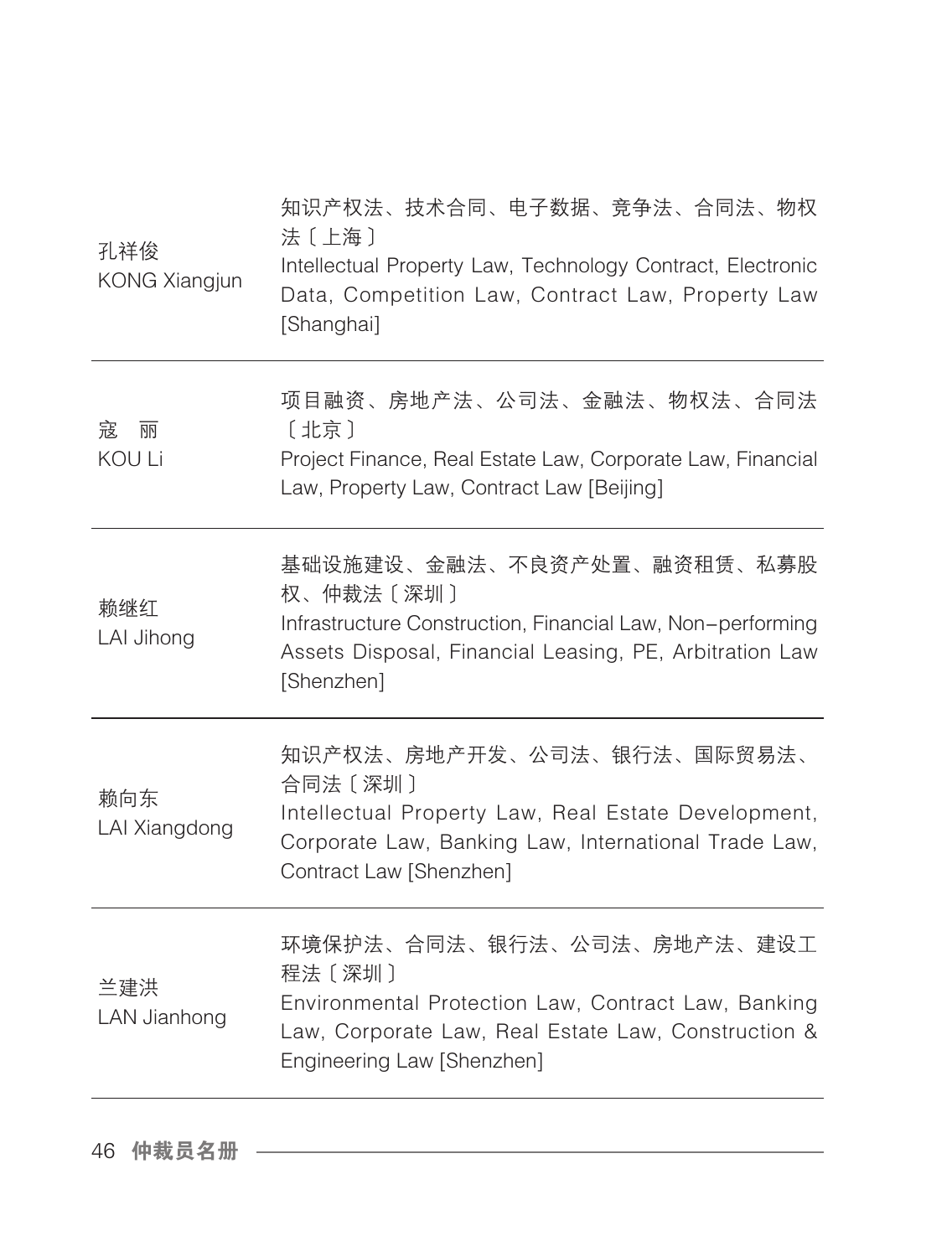| 兰志伟<br><b>LAN Zhiwei</b>    | 公司法、股权争议、兼并收购、证券、基金〔广州〕<br>Corporate Law, Equity Dispute, Mergers and Acquisitions,<br>Securities, Fund [Guangzhou]                                                                              |
|-----------------------------|--------------------------------------------------------------------------------------------------------------------------------------------------------------------------------------------------|
| 蓝中波<br>LAN Zhongbo          | 建设工程法、房地产法、公司法、金融法、合同法〔深圳〕<br>Construction & Engineering Law, Real Estate Law, Corporate<br>Law, Financial Law, Contract Law [Shenzhen]                                                          |
| 霆<br>雷<br><b>LEI Ting</b>   | 建设工程法、建设工程施工、基础设施建设、商标、著作权<br>[深圳]<br>Construction & Engineering Law, Engineering Construction,<br>Infrastructure Construction, Trademark, Copyright [Shenzhen]                                  |
| 雷昭新<br><b>LEI Zhaoxin</b>   | 建设工程法、房地产法、物业管理〔深圳〕<br>Construction & Engineering Law, Real Estate Law, Property<br>Management [Shenzhen]                                                                                        |
| 雷正卿<br><b>LEI Zhengqing</b> | 建设工程施工、公司法、国际贸易法、国际航空法、海商<br>法、房地产开发〔深圳〕<br>Engineering Construction, Corporate Law, International<br>Trade Law, International Aviation Law, Maritime Law, Real<br>Estate Development [Shenzhen] |
| 黎江虹<br>LI Jianghong         | 公司法、税法〔武汉〕<br>Corporate Law, Tax Law [Wuhan]                                                                                                                                                     |
| 黎<br>伟<br>LI Wei            | 房地产开发、股权争议、兼并收购、金融法、不良资产处置<br>[深圳]<br>Real Estate Development, Equity Dispute, Mergers and<br>Acquisitions, Financial Law, Non-performing Assets<br>Disposal [Shenzhen]                          |

仲裁员名册 47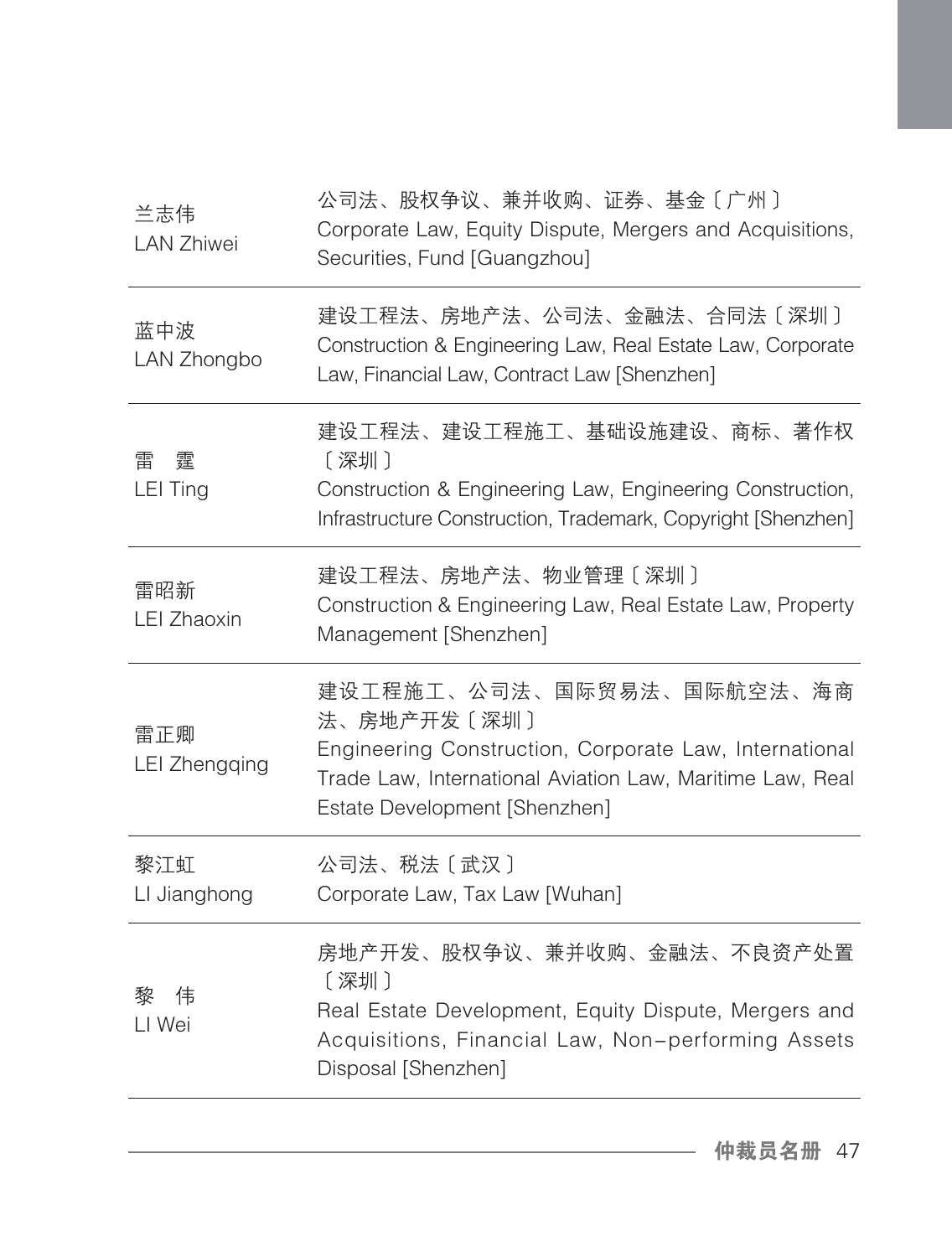| 文<br>黎<br>LI Wen   | 公司法、股权争议、企业合规、兼并收购、国际贸易法、合<br>同法 〔深圳〕<br>Corporate Law, Equity Dispute, Corporate Compliance,<br>Mergers and Acquisitions, International Trade Law,<br>Contract Law [Shenzhen]                  |
|--------------------|-------------------------------------------------------------------------------------------------------------------------------------------------------------------------------------------------|
| 黎永绿<br>LI Yonglv   | 房屋租赁、股权争议、公司法、建设工程施工、房地产开<br>发、商品房买卖〔深圳〕<br>Housing Rental, Equity Dispute, Corporate Law, Engineering<br>Construction, Real Estate Development, Commodity Houses<br>Sale & Purchase [Shenzhen] |
| 李成林<br>LI Chenglin | PPP、房地产开发、股权争议、证券、国际贸易法、投资<br>者-东道国仲裁〔北京〕<br>PPP, Real Estate Development, Equity Dispute, Securities,<br>International Trade Law, International Investment Arbitration<br>[Beijing]            |
| 李<br>邨<br>LI Cun   | 建设工程法、房地产法、公司法、金融法、物权法、合同法<br>〔深圳〕<br>Construction & Engineering Law, Real Estate Law, Corporate<br>Law, Financial Law, Property Law, Contract Law [Shenzhen]                                   |
| 李登华<br>LI Denghua  | 项目融资、建设工程法、银行法、不良资产处置、私募股权<br>[武汉]<br>Project Finance, Construction & Engineering Law, Banking<br>Law, Non-performing Assets Disposal, PE [Wuhan]                                               |
| 东<br>李<br>LI Dong  | 公司法、股权争议、金融法、银行法、证券、基金〔深圳〕<br>Corporate Law, Equity Dispute, Financial Law, Banking<br>Law, Securities, Fund [Shenzhen]                                                                         |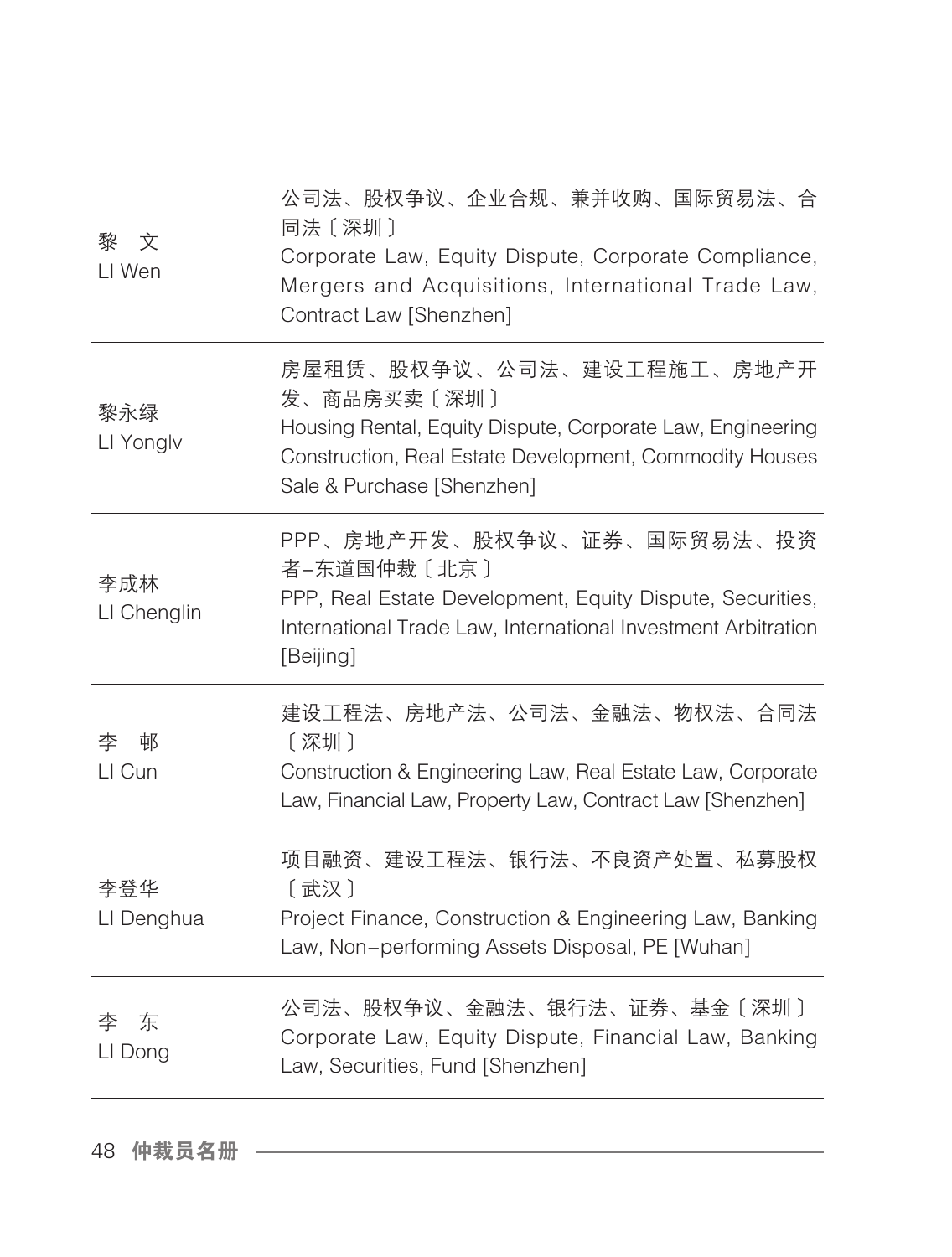| 国际投资、金融证券、兼并收购、国际税收〔北京〕<br>International Investment, Financial Securities, Mergers and<br>Acquisitions, International Taxation [Beijing]                                                    |
|---------------------------------------------------------------------------------------------------------------------------------------------------------------------------------------------|
| 合同法、娱乐法、飞机融资租赁、股权争议、外商投资、不<br>良资产处置〔深圳〕<br>Contract Law, Entertainment Law, Aircraft Financial Leasing,<br>Equity Dispute, Foreign Investment, Non-performing Assets<br>Disposal [Shenzhen] |
| 国际贸易法、海上保险法、国际航空法、海上运输、海商<br>法、供应链〔深圳〕<br>International Trade Law, Marine Insurance Law, International<br>Aviation Law, Marine Shipping, Maritime Law, Supply Chain<br>[Shenzhen]           |
| 建设工程施工、公司法、股权争议、兼并收购、外商投资、<br>技术合同 [北京]<br>Engineering Construction, Corporate Law, Equity Dispute,<br>Mergers and Acquisitions, Foreign Investment, Technology<br>Contract [Beijing]       |
| 建设工程法、建设工程施工、基础设施建设、项目融资、招<br>投标法、PPP〔济南〕<br>Construction & Engineering Law, Engineering Construction,<br>Infrastructure Construction, Project Finance, Bidding Law,<br>PPP [Jinan]         |
|                                                                                                                                                                                             |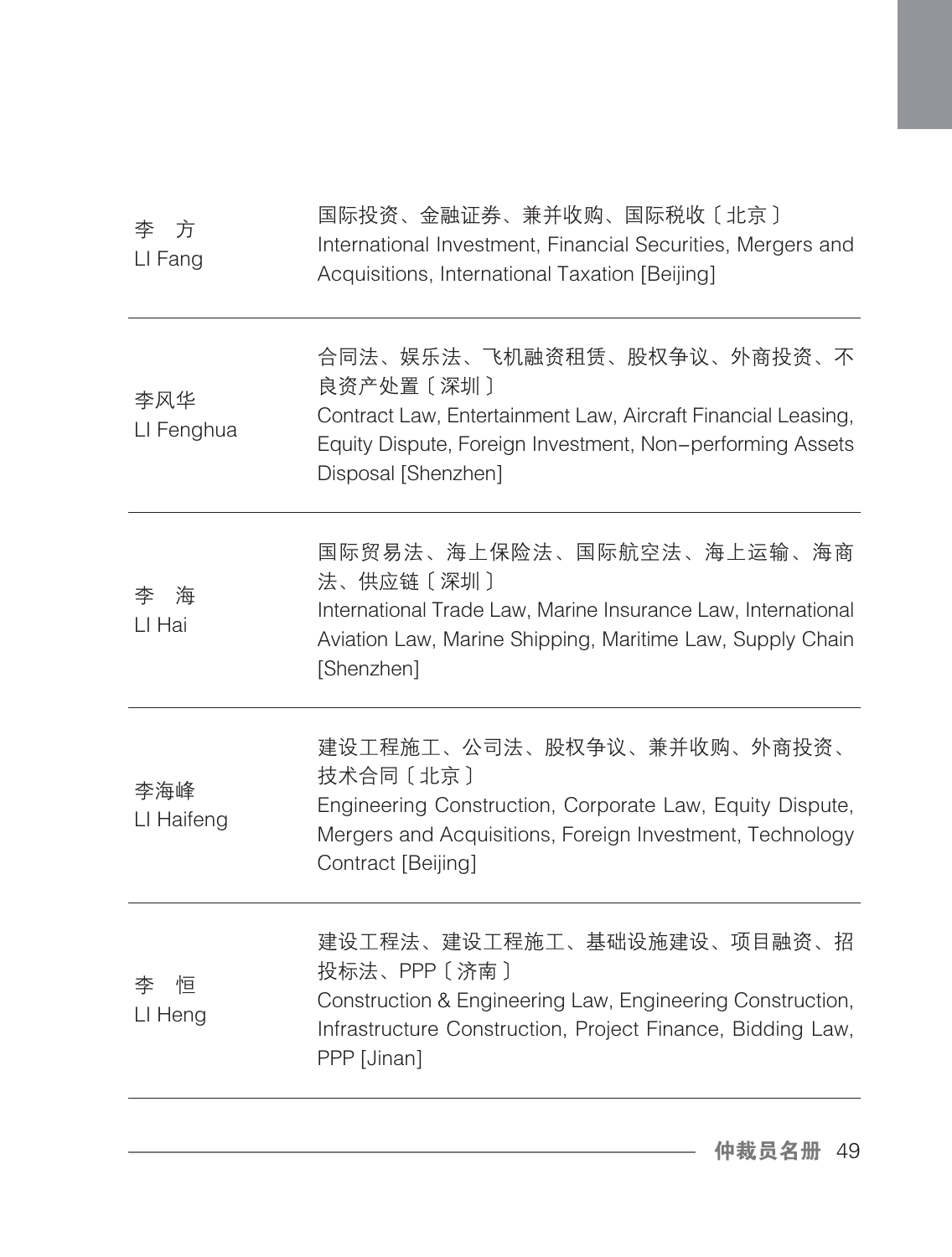| 李<br>红<br>LI Hong     | 公司法、外商投资、私募股权、国际贸易法、碳达峰与碳中<br>和、兼并收购〔上海〕<br>Corporate Law, Foreign Investment, PE, International Trade<br>Law, Peak Carbon Dioxide Emissions & Carbon Neutrality,<br>Mergers and Acquisitions [Shanghai] |
|-----------------------|----------------------------------------------------------------------------------------------------------------------------------------------------------------------------------------------------------|
| 李<br>继<br>LI Ji       | 公司法、兼并收购、金融衍生品、私募股权、股权争议、国<br>际贸易法〔深圳〕<br>Corporate Law, Mergers and Acquisitions, Derivatives, PE,<br>Equity Dispute, International Trade Law [Shenzhen]                                                |
| 李健豪<br>LI Jianhao     | 建设工程法、商品房买卖、房屋租赁、公司法、房地产开<br>发、金融法〔东莞〕<br>Construction & Engineering Law, Commodity Houses Sale<br>& Purchase, Housing Rental, Corporate Law, Real Estate<br>Development, Financial Law [Dongguan]       |
| 李建华 (1)<br>LI Jianhua | 商标、著作权、房地产开发、股权争议、金融法、公司法<br>[长春]<br>Trademark, Copyright, Real Estate Development, Equity<br>Dispute, Financial Law, Corporate Law [ChangChun]                                                          |
| 李建华 (2)<br>LI Jianhua | 基础设施建设、房地产法、城市更新、房地产开发、兼并收<br>购、公司法〔深圳〕<br>Infrastructure Construction, Real Estate Law, Urban Renewal,<br>Real Estate Development, Mergers and Acquisitions,<br>Corporate Law [Shenzhen]                |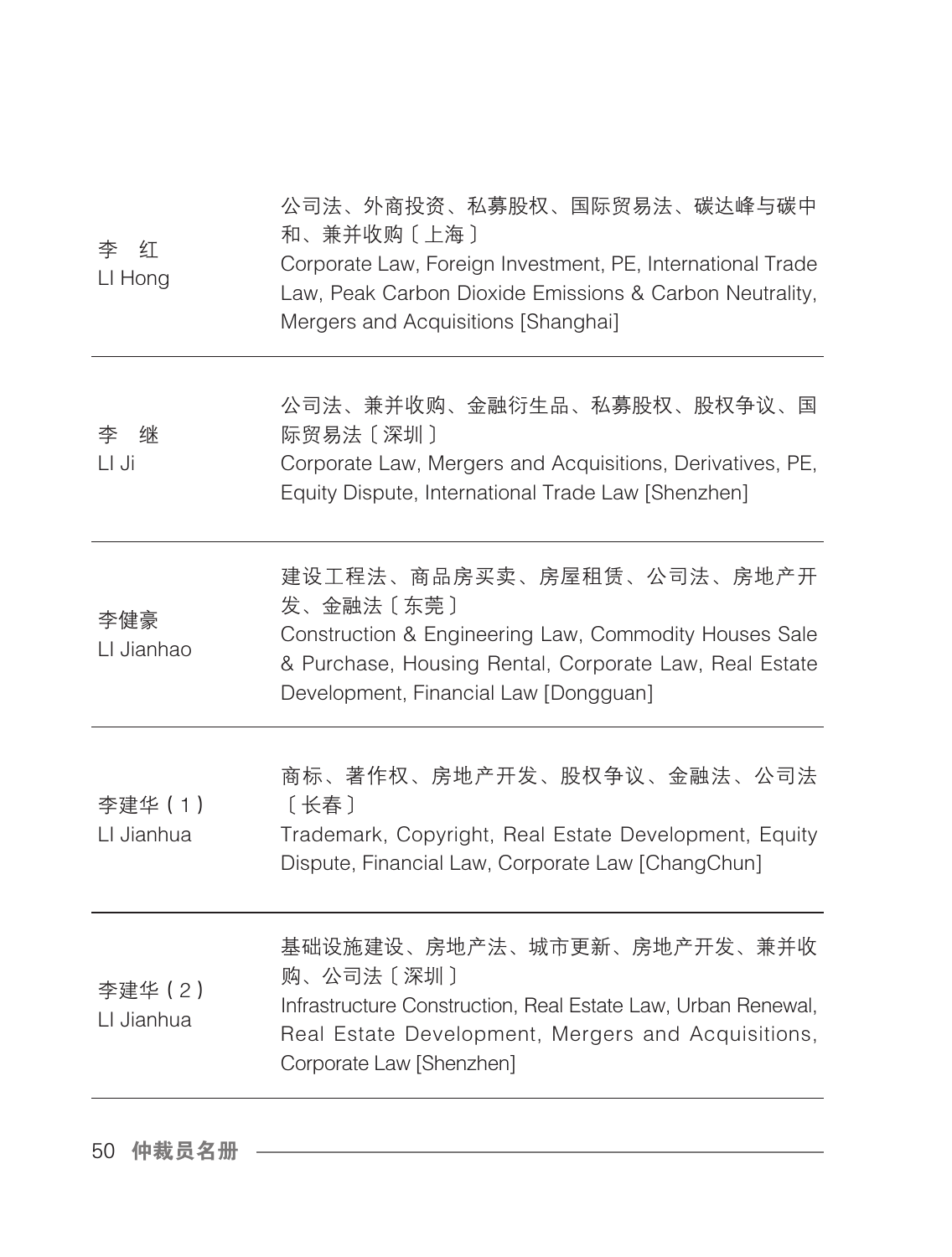| 李建辉<br>LI Jianhui   | 公司法、股权争议、兼并收购、证券、私募股权、风险投资<br>[深圳]<br>Corporate Law, Equity Dispute, Mergers and Acquisitions,<br>Securities, PE, VC [Shenzhen]                                                |
|---------------------|--------------------------------------------------------------------------------------------------------------------------------------------------------------------------------|
| 李建伟<br>LI Jianwei   | 股权争议、企业合规、证券、信托、保险、建设工程法〔北京〕<br>Equity Dispute, Corporate Compliance, Securities, Trust,<br>Insurance, Construction & Engineering Law [Beijing]                                |
| 李<br>珏<br>LI Jue    | 金融法、银行法、合同法〔深圳〕<br>Financial Law, Banking Law, Contract Law [Shenzhen]                                                                                                         |
| 李 俊(1)<br>LI Jun    | 知识产权法、公司法、企业合规、合同法、竞争法、劳动法<br>〔深圳〕<br>Intellectual Property Law, Corporate Law, Corporate<br>Compliance, Contract Law, Competition Law, Labor Law<br>[Shenzhen]                |
| 俊(2)<br>李<br>LI Jun | 商品房买卖、房屋租赁、公司法、股权争议、企业合规、合<br>同法〔深圳〕<br>Commodity Houses Sale & Purchase, Housing Rental,<br>Corporate Law, Equity Dispute, Corporate Compliance,<br>Contract Law [Shenzhen]   |
| LI Jun              | 房屋租赁、商品房买卖、合同法、票据法、物权法、公司法<br>[深圳]<br>Housing Rental, Commodity Houses Sale & Purchase,<br>Contract Law, Negotiable Instruments Law, Property Law,<br>Corporate Law [Shenzhen] |
|                     |                                                                                                                                                                                |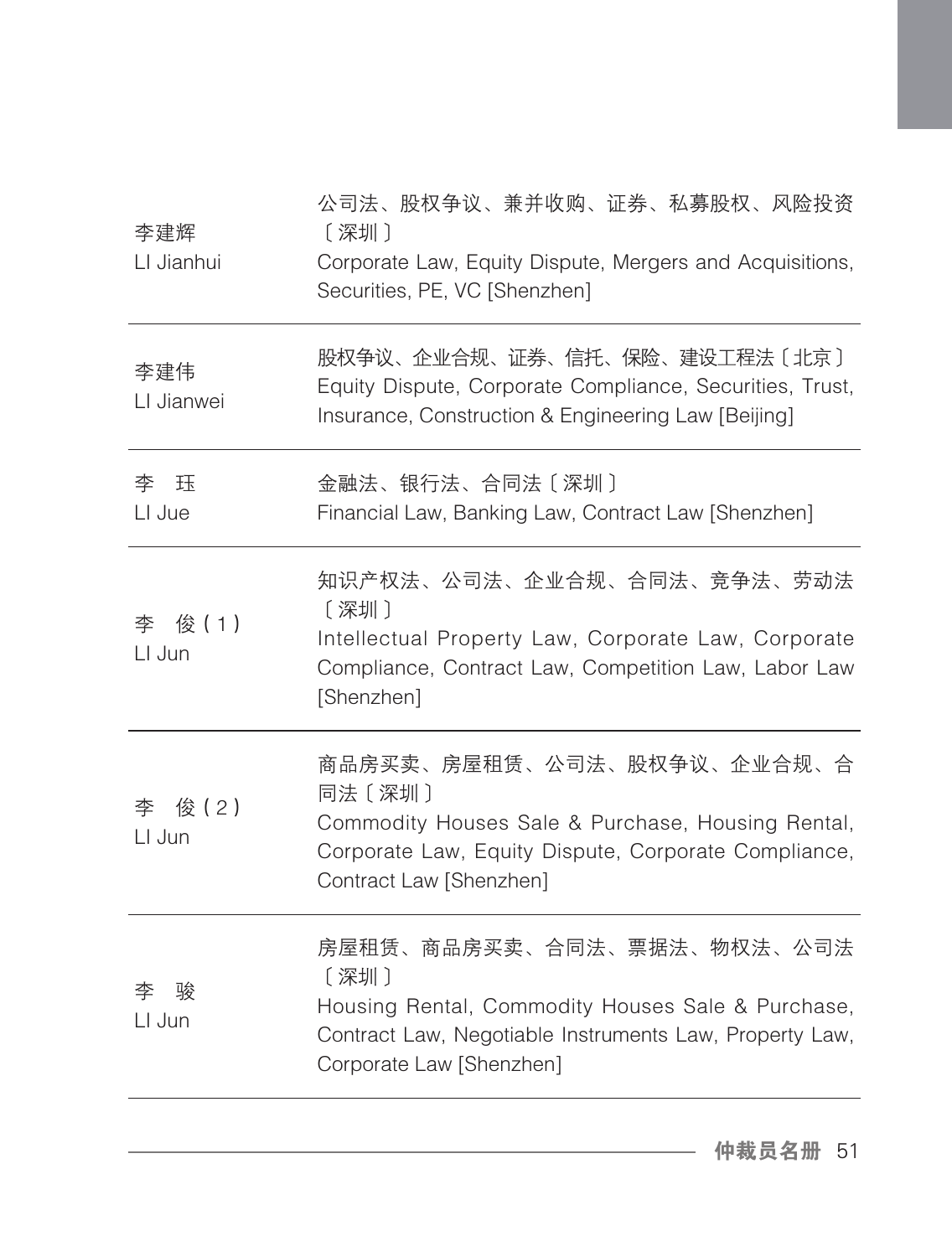| 李峻峰<br>LI Junfeng | 银行风险管理、银行法、互联网金融〔深圳〕<br>Bank Risk Management, Banking Law, Internet Finance<br>[Shenzhen]                                                                                      |
|-------------------|--------------------------------------------------------------------------------------------------------------------------------------------------------------------------------|
| 李克<br>LI Ke       | 金融法、基金、银行法、不良资产处置〔深圳〕<br>Financial Law, Fund, Banking Law, Non-performing Assets<br>Disposal [Shenzhen]                                                                        |
| 李磊明<br>LI Leiming | 建设工程施工、房屋租赁、公司法、私募股权、商事调解<br>[深圳]<br>Engineering Construction, Housing Rental, Corporate Law,<br>PE, Commercial Mediation [Shenzhen]                                           |
| 李立坤<br>LI Likun   | 公司法、股权争议、合同法、私募股权、风险投资、兼并收<br>购 [深圳]<br>Corporate Law, Equity Dispute, Contract Law, PE, VC,<br>Mergers and Acquisitions [Shenzhen]                                            |
| 李林军<br>LI Linjun  | 融资租赁、供应链〔深圳〕<br>Financial Leasing, Supply Chain [Shenzhen]                                                                                                                     |
| 李<br>梅<br>LI Mei  | 房地产法、房地产开发、商品房买卖、公司法、合同法、物<br>权法〔深圳〕<br>Real Estate Law, Real Estate Development, Commodity<br>Houses Sale & Purchase, Corporate Law, Contract Law,<br>Property Law [Shenzhen] |
| 明<br>李<br>LI Ming | 商品房买卖、房屋租赁、银行法、保险、公司法、合同法<br>〔深圳〕<br>Commodity Houses Sale & Purchase, Housing Rental,<br>Banking Law, Insurance, Corporate Law, Contract Law<br>[Shenzhen]                    |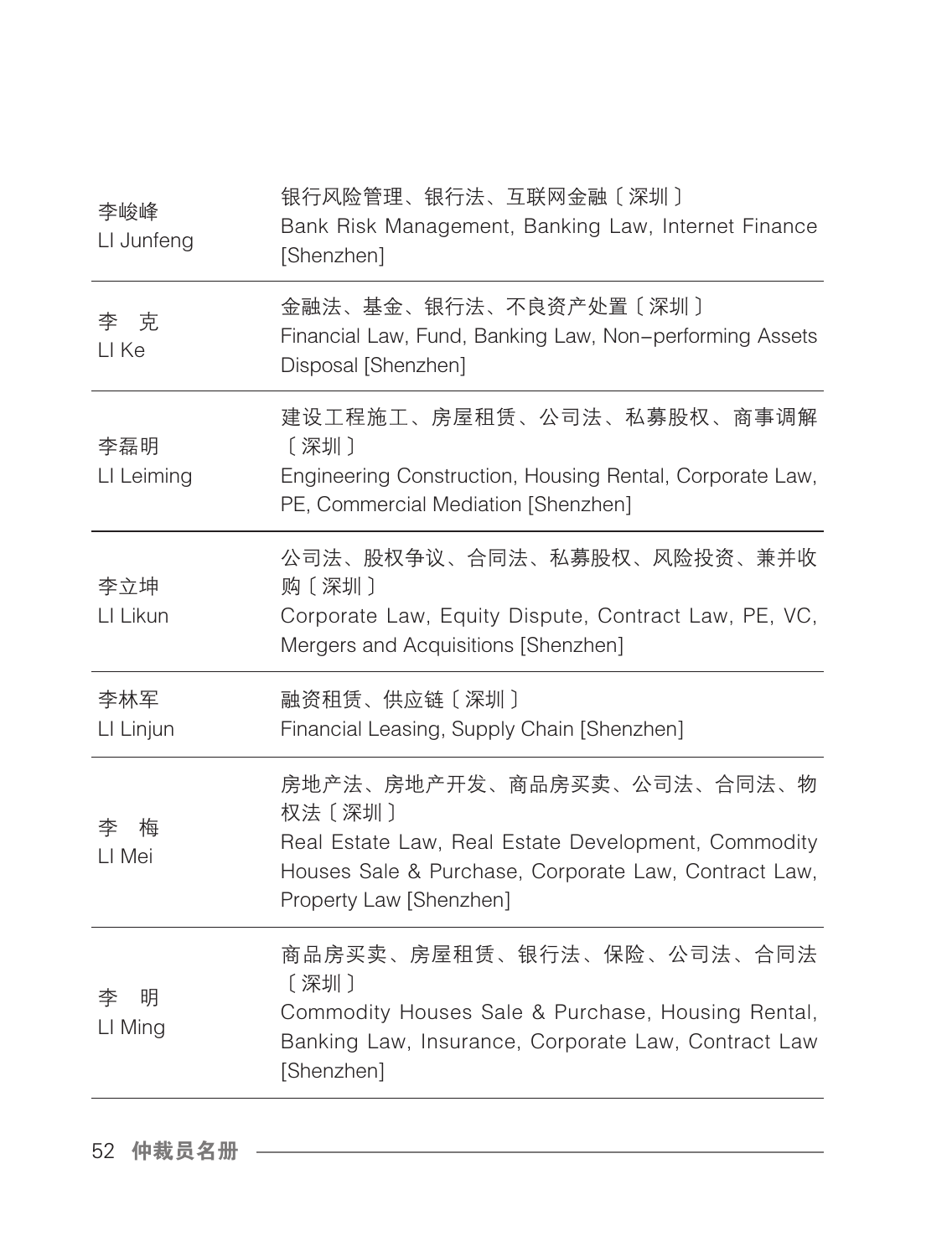| 李<br>琪<br>LI Qi      | 建设工程法、建设工程施工、房地产开发、公司法、银行<br>法、资产管理〔北京〕<br>Construction & Engineering Law, Engineering Construction,<br>Real Estate Development, Corporate Law, Banking Law,<br>Asset Management [Beijing]           |
|----------------------|------------------------------------------------------------------------------------------------------------------------------------------------------------------------------------------------------|
| 李庆中<br>LI Qingzhong  | 证券法、公司法〔深圳〕<br>Securities Law, Corporate Law [Shenzhen]                                                                                                                                              |
| 李秋良<br>LI Qiuliang   | 合同法、房地产法、金融法、公司法〔深圳〕<br>Contract Law, Real Estate Law, Financial Law, Corporate<br>Law [Shenzhen]                                                                                                    |
| 李圣鸣<br>LI Shengming  | 公司法、股权争议、房地产开发、建设工程法、项目融资、<br>建设工程施工〔南京〕<br>Corporate Law, Equity Dispute, Real Estate Development,<br>Construction & Engineering Law, Project Finance,<br><b>Engineering Construction [Nanjing]</b> |
| 李诗鸿<br>LI Shihong    | 公司法、股权争议、兼并收购、外商投资、金融法、股权激<br>励〔上海〕<br>Corporate Law, Equity Dispute, Mergers and Acquisitions,<br>Foreign Investment, Financial Law, Equity Incentives<br>[Shanghai]                                |
| 李寿双<br>LI Shoushuang | 金融法、证券、基金、私募股权、风险投资、资产管理〔北京〕<br>Financial Law, Securities, Fund, PE, VC, Asset Management<br>[Beijing]                                                                                               |
|                      |                                                                                                                                                                                                      |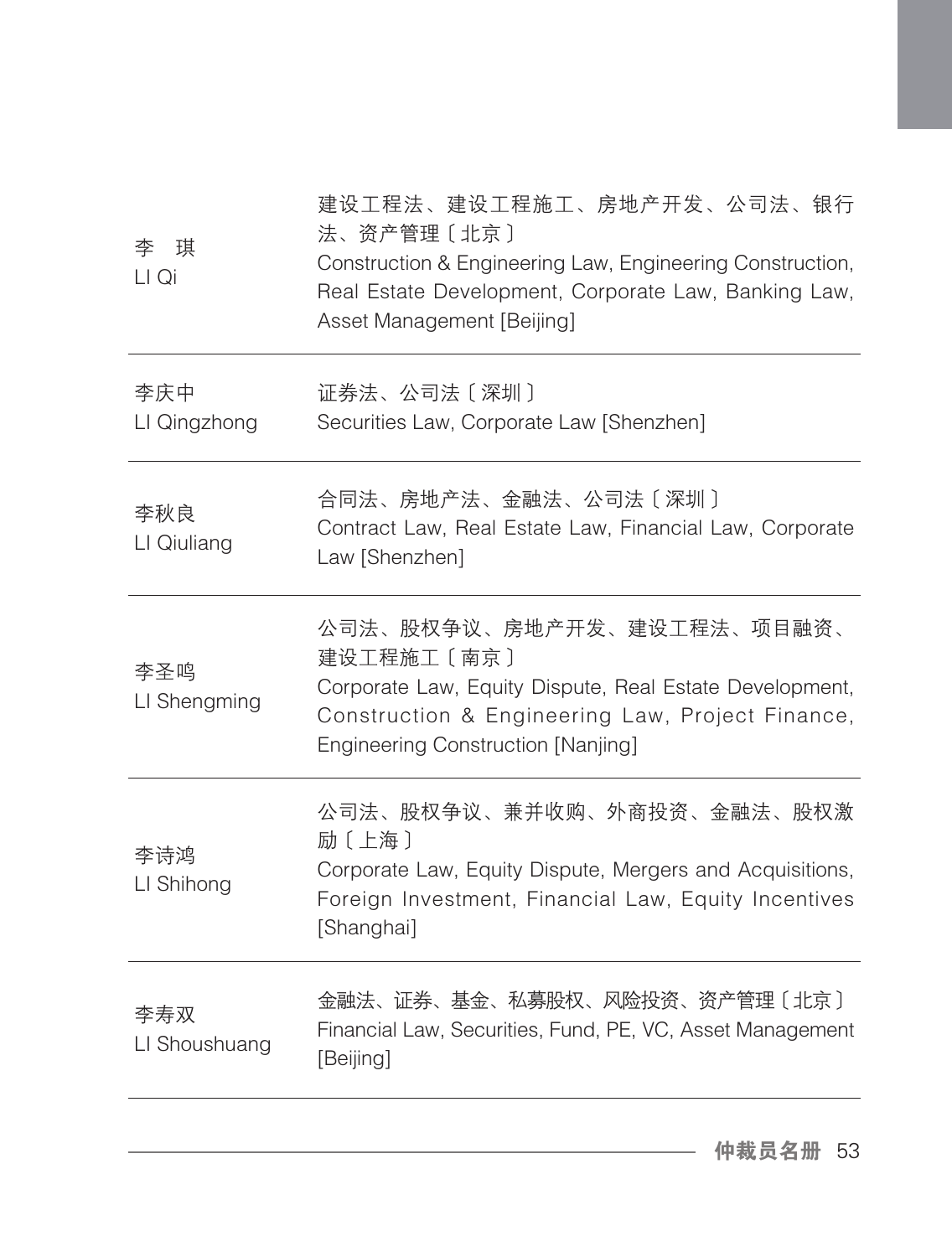| 涛<br>李<br>LI Tao   | 海关法、国际贸易法、刑事法、企业合规、国际私法、飞机<br>融资租赁 [深圳]<br>Customs Law, International Trade Law, Criminal Law,<br>Corporate Compliance, International Private Law, Aircraft<br>Financial Leasing [Shenzhen] |
|--------------------|---------------------------------------------------------------------------------------------------------------------------------------------------------------------------------------------|
| 李旺荣<br>LI Wangrong | 基础设施建设、建设工程与房地产、知识产权、金融不良资<br>产管理〔绍兴〕<br>Infrastructure Construction, Construction Engineering and<br>Real Estate, Intellectual Property, Bad Financial Asset<br>Management [Shaoxing]      |
| 李伟东<br>LI Weidong  | 商品房买卖、房屋租赁、公司法、股权争议、银行法、国际<br>贸易法〔深圳〕<br>Commodity Houses Sale & Purchase, Housing Rental,<br>Corporate Law, Equity Dispute, Banking Law, International<br>Trade Law [Shenzhen]             |
| 李伟相<br>LI Weixiang | 知识产权法、商标、专利、著作权、信息技术与网络〔深圳〕<br>Intellectual Property Law, Trademark, Patent, Copyright,<br>Information Technology & Network [Shenzhen]                                                      |
| 李文君<br>LI Wenjun   | 金融法、银行法、不良资产处置、商品房买卖、公司法〔深圳〕<br>Financial Law, Banking Law, Non-performing Assets<br>Disposal, Commodity Houses Sale & Purchase, Corporate<br>Law [Shenzhen]                                |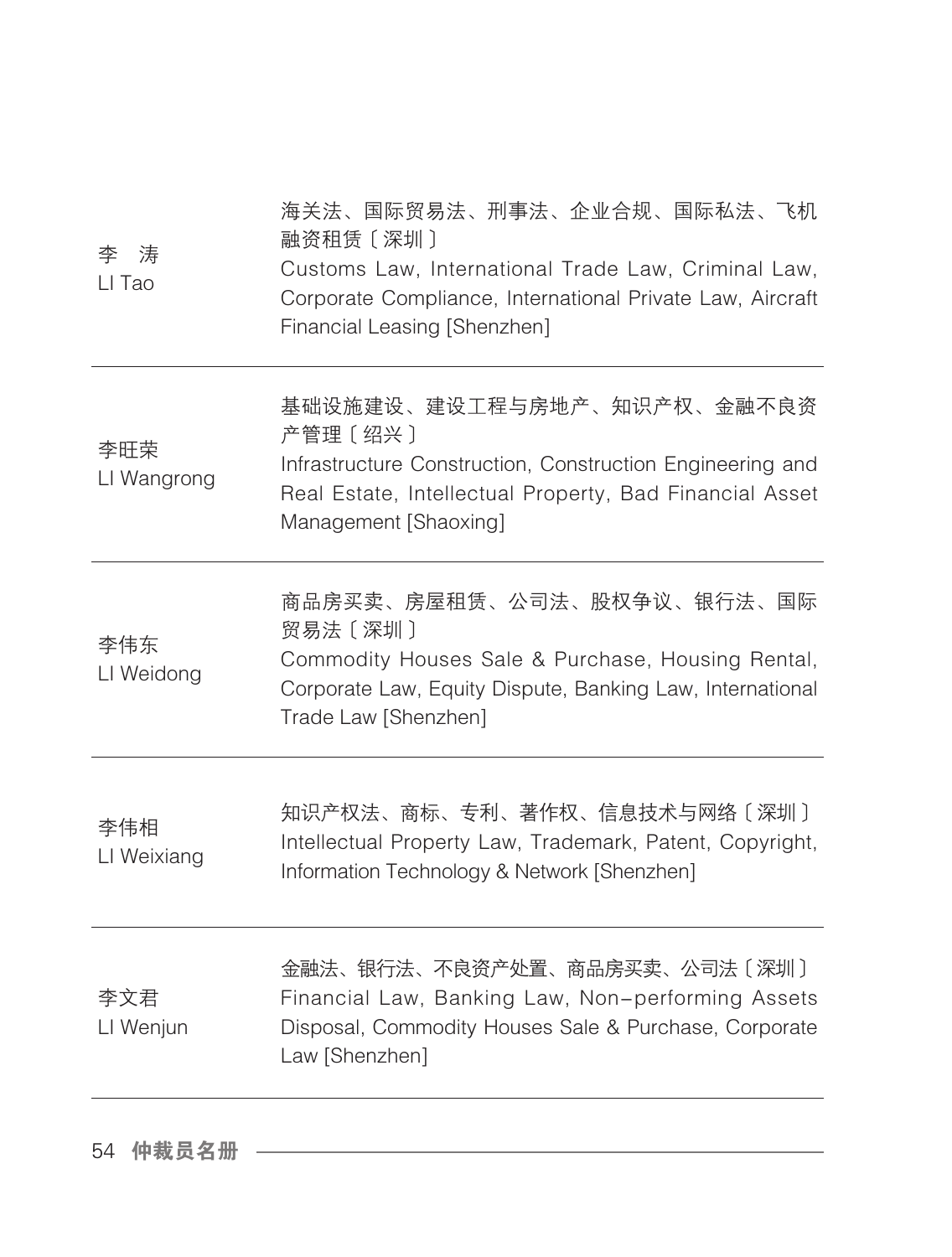| 李笑雪<br>LI Xiaoxue | 建设工程法、PPP、建设工程施工、房地产开发、商品房买<br>卖、股权争议〔北京〕<br>Construction & Engineering Law, PPP, Engineering<br>Construction, Real Estate Development, Commodity<br>Houses Sale & Purchase, Equity Dispute [Beijing] |
|-------------------|-------------------------------------------------------------------------------------------------------------------------------------------------------------------------------------------------------|
| 李亚飞<br>LI Yafei   | 建设工程法、建设工程设计、房地产开发、城市更新、物业<br>管理、公司法〔深圳〕<br>Construction & Engineering Law, Engineering Design,<br>Real Estate Development, Urban Renewal, Property<br>Management, Corporate Law [Shenzhen]           |
| 颖<br>李<br>LI Ying | 建设工程法、基础设施建设、建设工程施工、招投标法、项<br>目融资、金融法〔深圳〕<br>Construction & Engineering Law, Infrastructure Construction,<br>Engineering Construction, Bidding Law, Project Finance,<br>Financial Law [Shenzhen]      |
| 李永波<br>LI Yongbo  | 知识产权法、商标、专利、著作权、信息技术与网络〔北京〕<br>Intellectual Property Law, Trademark, Patent, Copyright,<br>Information Technology & Network [Beijing]                                                                 |
| 李永富<br>LI Yongfu  | 证券、基金、期货、私募股权〔银川〕<br>Securities, Fund, Futurres, PE [Yinchuan]                                                                                                                                        |
| 李永海<br>LI Yonghai | 融资租赁、房地产、会议展览、文化创意〔北京〕<br>Financial Leasing, Real Estate, Conference and Exhibition,<br><b>Cultural Creativity [Beijing]</b>                                                                          |
|                   |                                                                                                                                                                                                       |

 $\overline{\phantom{0}}$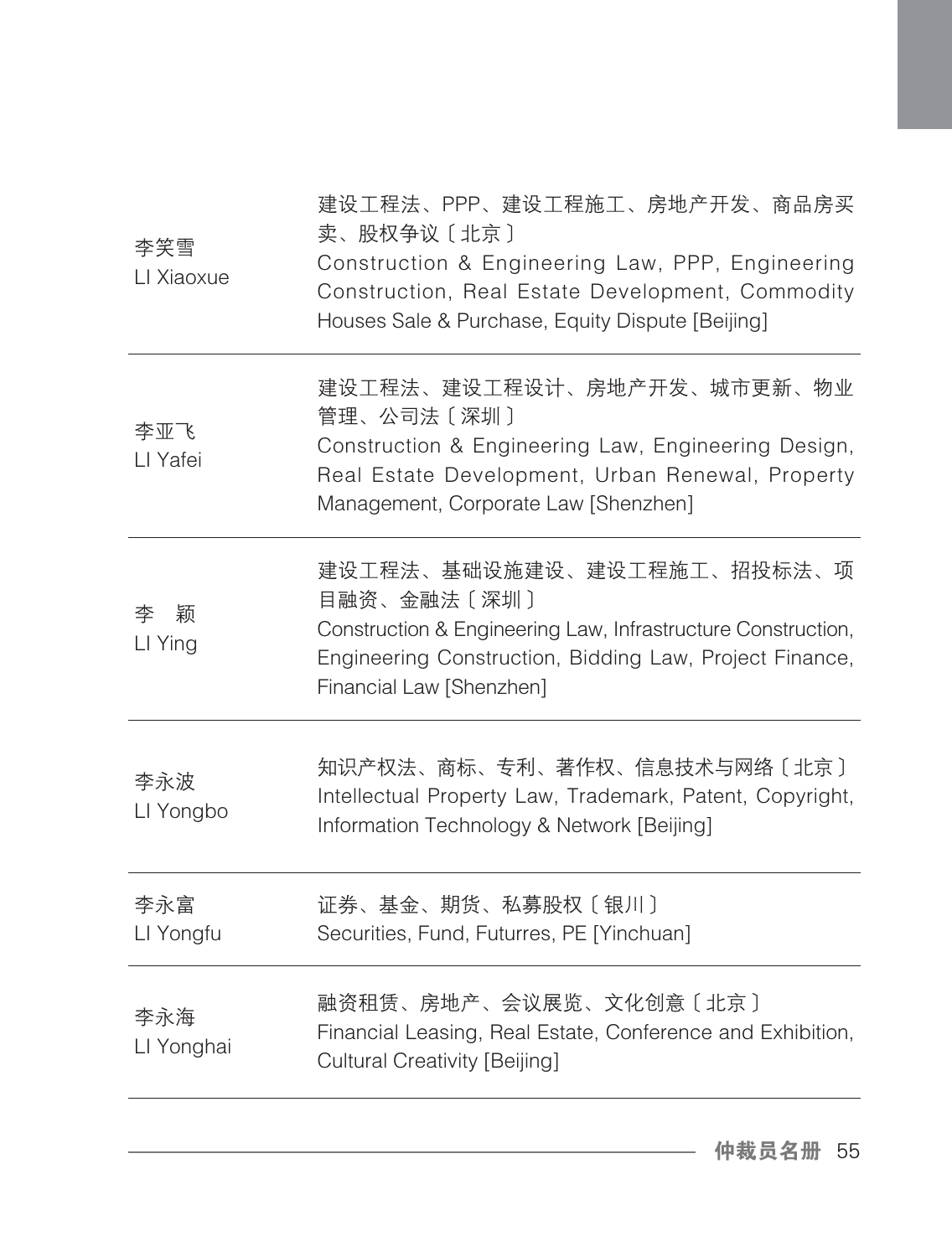| 李咏雪<br>LI Yongxue   | 银行法、不良资产处置、互联网金融、物权法、合同法〔深圳〕<br>Banking Law, Non-performing Assets Disposal, Internet<br>Finance, Property Law, Contract Law [Shenzhen]                                                  |
|---------------------|------------------------------------------------------------------------------------------------------------------------------------------------------------------------------------------|
| 李有伟<br>LI Youwei    | 公司法、股权争议、兼并收购、金融法、证券、基金〔青岛〕<br>Corporate Law, Equity Dispute, Mergers and Acquisitions,<br>Financial Law, Securities, Fund [Qingdao]                                                     |
| 李昱<br>LI Yu         | 建设工程法、房地产法、股权争议、私募股权、特许经营、<br>电子竞技〔上海〕<br>Construction & Engineering Law, Real Estate Law, Equity<br>Dispute, PE, Franchising, Electronic Sports [Shanghai]                              |
| 李政明<br>LI Zhengming | 房地产法、股权争议、基金、保险、私募股权、信托〔北京〕<br>Real Estate Law, Equity Dispute, Fund, Insurance, PE,<br>Trust [Beijing]                                                                                  |
| 李志永<br>LI Zhiyong   | 建设工程法、基础设施建设、建设工程施工、股权争议、国<br>际贸易法〔北京〕<br>Construction & Engineering Law, Infrastructure Construction,<br>Engineering Construction, Equity Dispute, International<br>Trade Law [Beijing] |
| 李志勇<br>LI Zhiyong   | 建设工程法、建设工程施工、招投标法、PPP、项目融资<br>[深圳]<br>Construction & Engineering Law, Engineering Construction,<br>Bidding Law, PPP, Project Finance [Shenzhen]                                          |
| 李茁英<br>LI Zhuoying  | 公司法、股权争议、破产法、银行法、不良资产处置〔深圳〕<br>Corporate Law, Equity Dispute, Bankruptcy Law, Banking<br>Law, Non-performing Assets Disposal [Shenzhen]                                                  |
|                     |                                                                                                                                                                                          |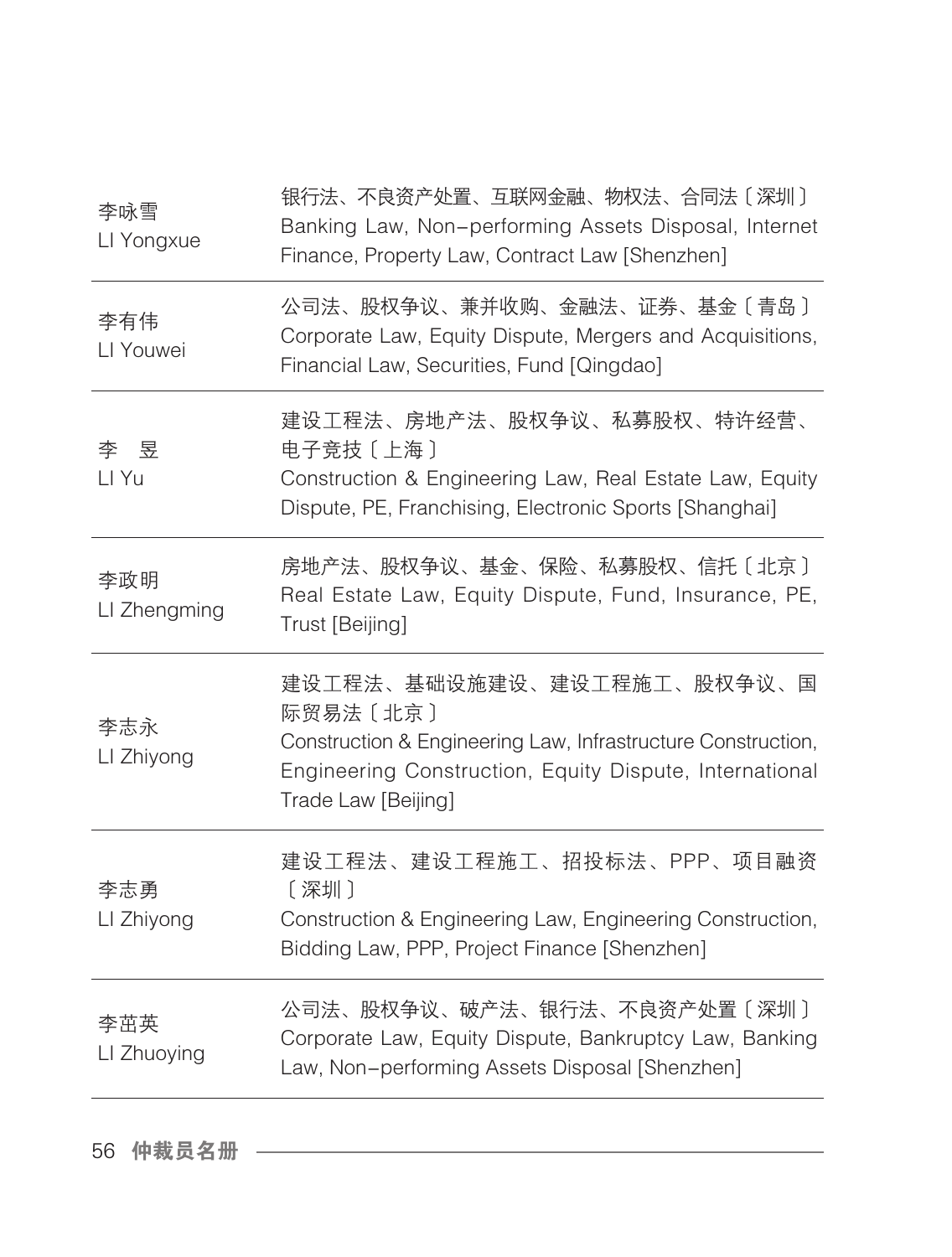| 商品房买卖、物业管理、房屋租赁、不良资产处置、银行法<br>[深圳]<br>Commodity Houses Sale & Purchase, Property Management,<br>Housing Rental, Non-performing Assets Disposal, Banking<br>Law [Shenzhen] |
|---------------------------------------------------------------------------------------------------------------------------------------------------------------------------|
| 股权激励、股权争议、兼并收购、公司法〔深圳〕<br>Equity Incentives, Equity Dispute, Mergers and Acquisitions,<br>Corporate Law [Shenzhen]                                                        |
| 项目融资、资源勘探、能源法、兼并收购、公司法、股权争<br>议〔北京〕<br>Project Finance, Resource Exploration, Energy Law,<br>Mergers and Acquisitions, Corporate Law, Equity Dispute<br>[Beijing]         |
| 金融法、证券、公司法、合同法、物权法、税法〔兰州〕<br>Financial Law, Securities, Corporate Law, Contract Law,<br>Property Law, Tax Law [Lanzhou]                                                   |
| 房屋租赁、城市更新、公司法、金融法、银行法、股权争议<br>[深圳]<br>Housing Rental, Urban Renewal, Corporate Law, Financial<br>Law, Banking Law, Equity Dispute [Shenzhen]                              |
| 证券、基金、资产管理、不良资产处置、风险投资、企业合<br>规〔北京〕<br>Securities, Fund, Asset Management, Non-performing<br>Assets Disposal, VC, Corporate Compliance [Beijing]                          |
|                                                                                                                                                                           |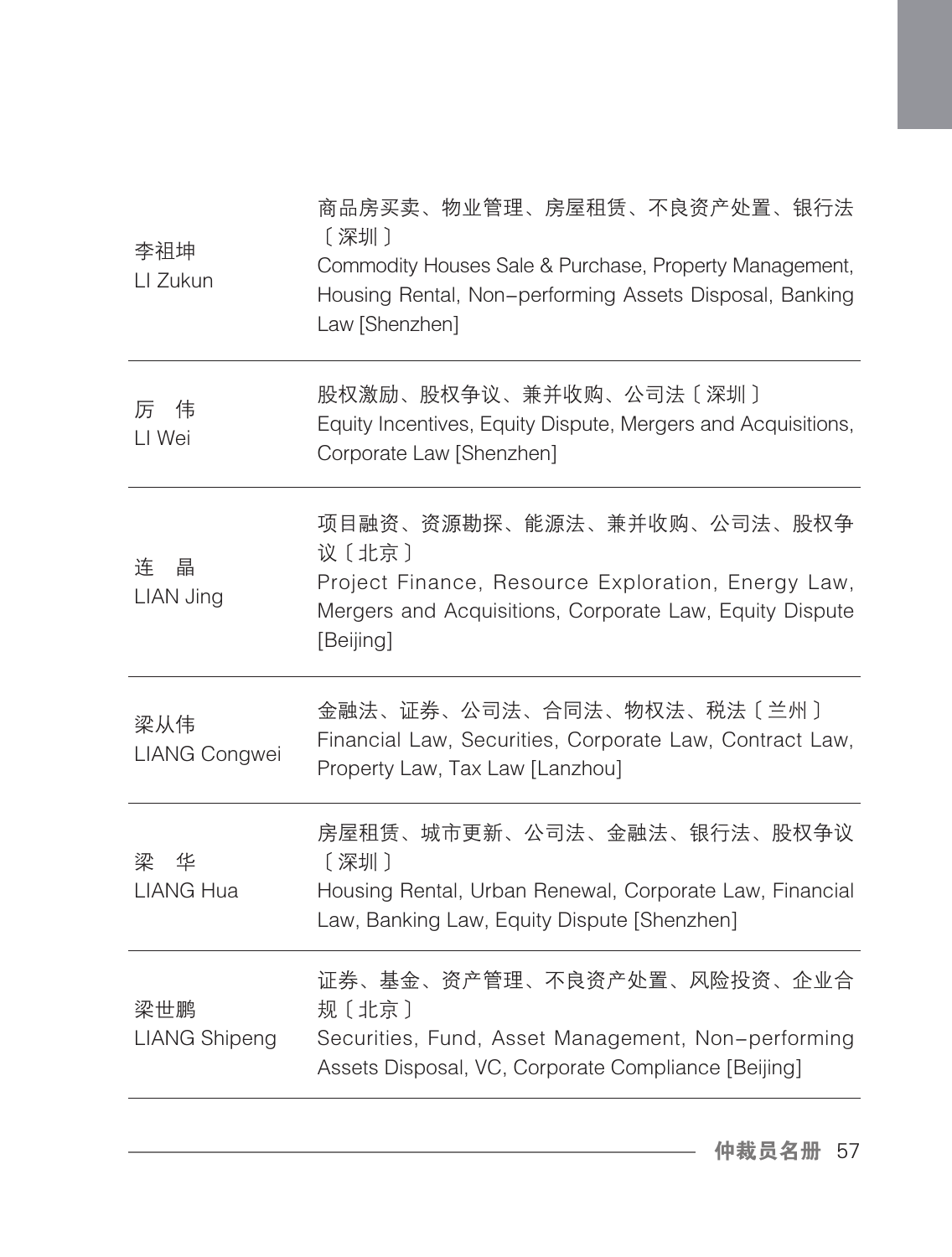| 梁<br>爽<br><b>LIANG Shuang</b> | 基金、资产管理、私募股权、风险投资、信托、互联网金融<br>[北京]<br>Fund, Asset Management, PE, VC, Trust, Internet Finance<br>[Beijing]                                                                                             |
|-------------------------------|--------------------------------------------------------------------------------------------------------------------------------------------------------------------------------------------------------|
| 梁智锐<br><b>LIANG Zhirui</b>    | 融资租赁、不良资产处置、房地产开发、城市更新〔东莞〕<br>Financial Leasing, Non-performing Assets Disposal, Real<br>Estate Development, Urban Renewal [Dongguan]                                                                  |
| 廖 凡<br>LIAO Fan               | 公司法、外商投资、金融法、证券、国际贸易法〔北京〕<br>Corporate Law, Foreign Investment, Financial Law,<br>Securities, International Trade Law [Beijing]                                                                        |
| 晖<br>廖<br>LIAO Hui            | 民商法、房地产法、投资法、银行法〔海口〕<br>Civil and Commercial Law, Real Estate Law, Investment<br>Law, Banking Law [Haikou]                                                                                             |
| 鸣<br>廖<br><b>LIAO Ming</b>    | 商标、公司法、外商投资、证券、国际贸易法〔北京〕<br>Trademark, Corporate Law, Foreign Investment, Securities,<br>International Trade Law [Beijing]                                                                             |
| 廖明霞<br>LIAO Mingxia           | 公司法、股权争议、兼并收购、外商投资、私募股权、风险<br>投资〔深圳〕<br>Corporate Law, Equity Dispute, Mergers and Acquisitions,<br>Foreign Investment, PE, VC [Shenzhen]                                                              |
| 廖诗评<br><b>LIAO Shiping</b>    | 国际贸易法、WTO法、投资者-东道国仲裁、仲裁法、商事<br>调解、国际私法〔北京〕<br>International Trade Law, WTO Law, International Investment<br>Arbitration, Arbitration Law, Commercial Mediation,<br>International Private Law [Beijing] |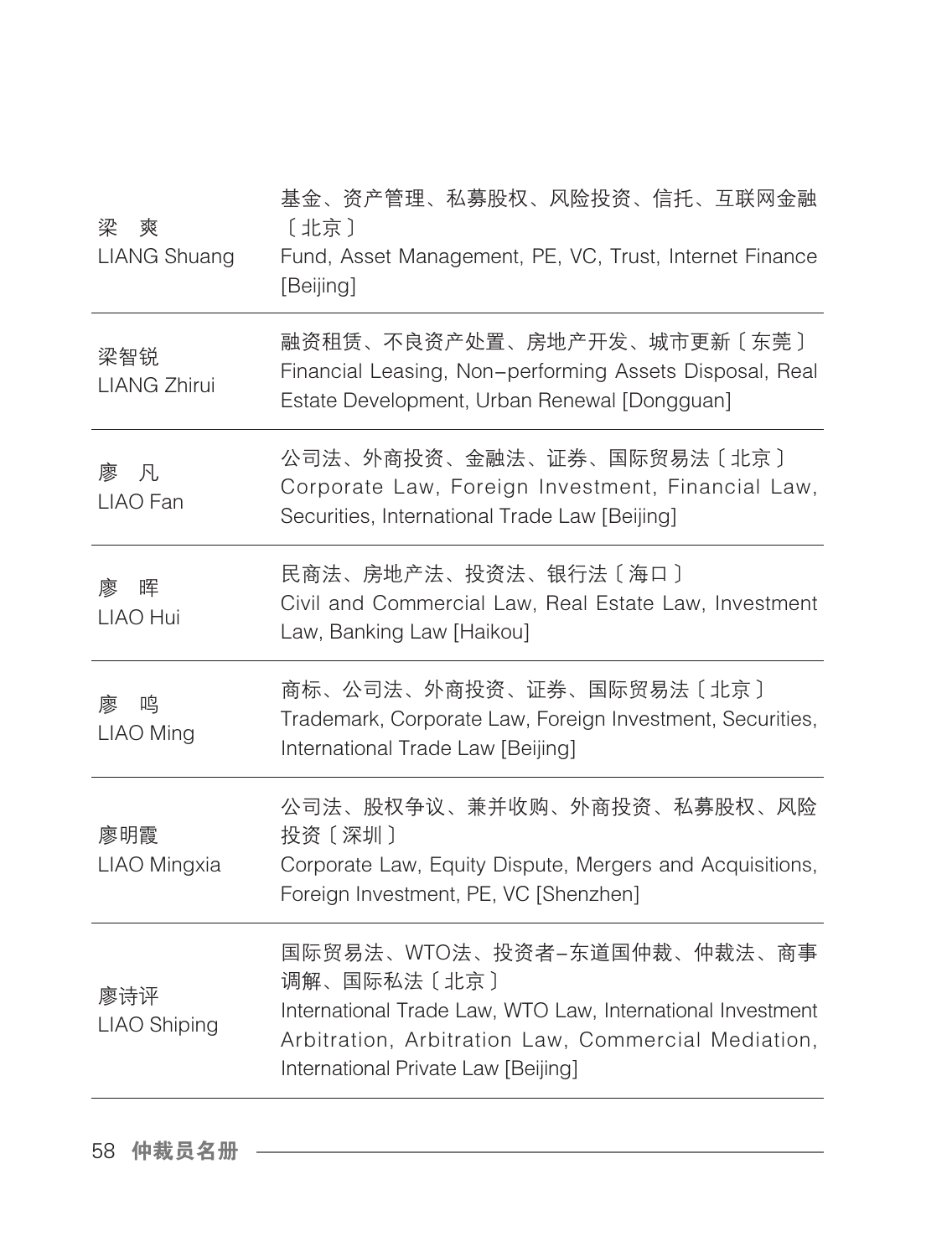| 廖炜冕<br>LIAO Weimian      | 公司法、股权争议、股权激励、金融法、基金、房地产法<br>[深圳]<br>Corporate Law, Equity Dispute, Equity Incentives, Financial<br>Law, Fund, Real Estate Law [Shenzhen]                                                             |
|--------------------------|-------------------------------------------------------------------------------------------------------------------------------------------------------------------------------------------------------|
| 廖笑非<br>LIAO Xiaofei      | 证券、资产管理、金融法、私募股权〔深圳〕<br>Securities, Asset Management, Financial Law, PE [Shenzhen]                                                                                                                    |
| 廖小新<br>LIAO Xiaoxin      | 公司法、公司合规、公司债券、兼并收购、外商投资、证券<br>[深圳]<br>Corporate Law, Corporate Compliance, Corporate Bonds,<br>Mergers and Acquisitions, Foreign Investment, Securities<br>[Shenzhen]                                 |
| 林海权<br>LIN Haiquan       | 公司法、股权争议、票据法、兼并收购、股权激励、金融法<br>[北京]<br>Corporate Law, Equity Dispute, Negotiable Instruments Law,<br>Mergers and Acquisitions, Equity Incentives, Financial Law<br>[Beijing]                           |
| 林华伟<br><b>LIN Huawei</b> | 建设工程法、房地产法、公司法、外商投资、兼并收购、私<br>募股权〔北京〕<br>Construction & Engineering Law, Real Estate Law, Corporate<br>Law, Foreign Investment, Mergers and Acquisitions, PE<br>[Beijing]                             |
| 嘉<br>林<br>LIN Jia        | 股权争议、建设工程施工、资产管理、房地产开发、不良资<br>产处置、互联网金融〔深圳〕<br>Equity Dispute, Engineering Construction, Asset<br>Management, Real Estate Development, Non-performing<br>Assets Disposal, Internet Finance [Shenzhen] |
|                          |                                                                                                                                                                                                       |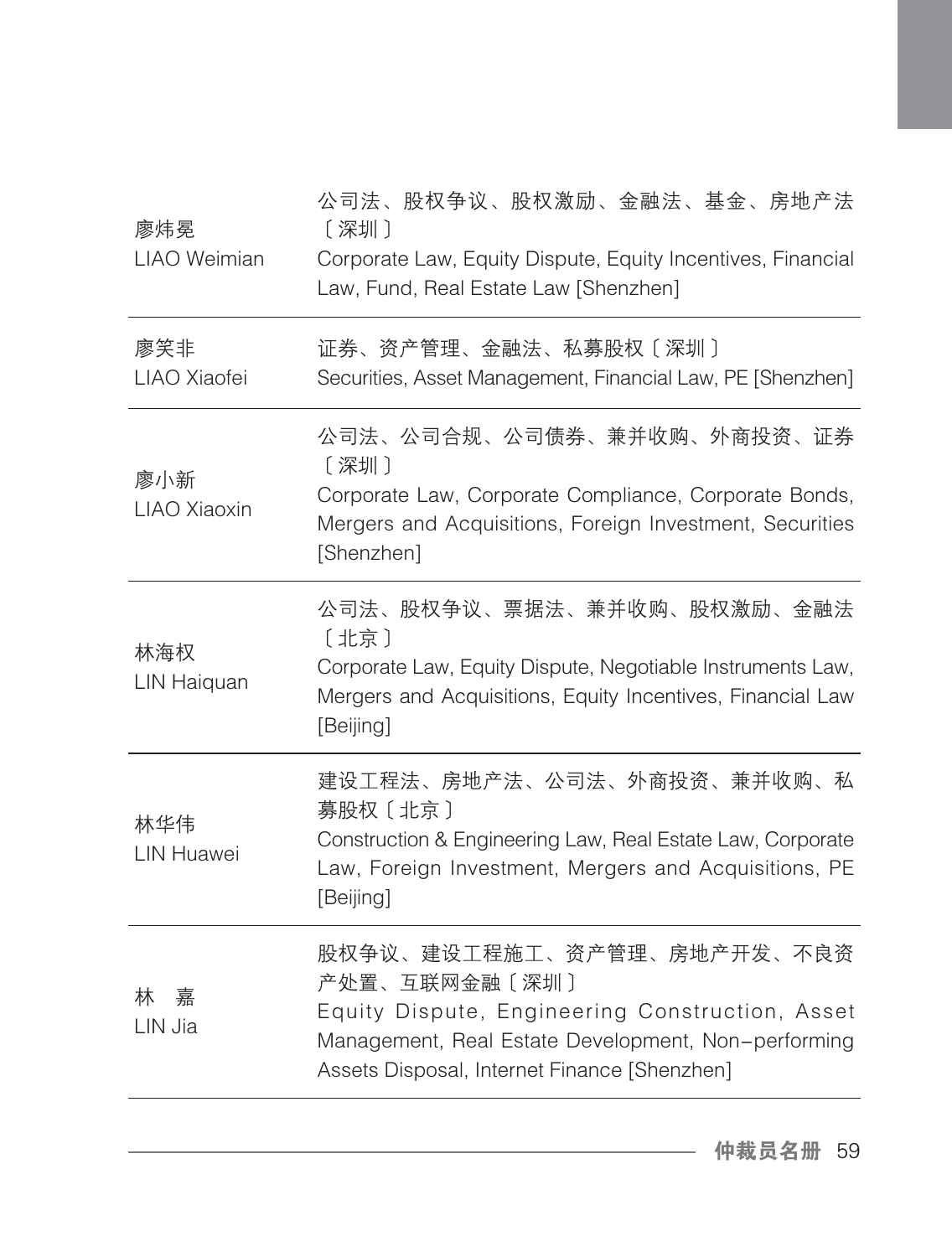| 林<br>威<br>LIN Wei                                                     | 海商法、金融法、资产管理、公司法、股权争议、兼并收购<br>[深圳]<br>Maritime Law, Financial Law, Asset Management, Corporate<br>Law, Equity Dispute, Mergers and Acquisitions [Shenzhen]                       |
|-----------------------------------------------------------------------|----------------------------------------------------------------------------------------------------------------------------------------------------------------------------------|
| 林彦华<br>LIN Yanhua                                                     | 公司法、股权争议、兼并收购、外商投资、私募股权、合同<br>法〔北京〕<br>Corporate Law, Equity Dispute, Mergers and Acquisitions,<br>Foreign Investment, PE, Contract Law [Beijing]                                |
| 林艳琴<br><b>LIN Yangin</b>                                              | 特许经营、商品房买卖、股权争议、风险投资、合同法、教<br>育培训〔北京〕<br>Franchising, Commodity Houses Sale & Purchase, Equity<br>Dispute, VC, Contract Law, Education and Training<br>[Beijing]                 |
| 水一飞<br>LIN Yifei                                                      | 房地产法、公司法、股权争议、金融法、国际贸易法、建设<br>工程法〔深圳〕<br>Real Estate Law, Corporate Law, Equity Dispute, Financial<br>Law, International Trade Law, Construction & Engineering<br>Law [Shenzhen] |
| はんじゅう しょうかん しゅうしゃ トラックス こうきょう こうしゃ こうしゃく こうしゃ トラックス しゅうしゃ<br>LIN Ying | 公司法、股权争议、股权激励、兼并收购、私募股权、风险<br>投资〔北京〕<br>Corporate Law, Equity Dispute, Equity Incentives, Mergers<br>and Acquisitions, PE, VC [Beijing]                                          |
| 林泽军<br>LIN Zejun                                                      | 建设工程法、PPP、公司法、兼并收购、信托、房地产法<br>[广州]<br>Construction & Engineering Law, PPP, Corporate Law,<br>Mergers and Acquisitions, Trust, Real Estate Law<br>[Guangzhou]                     |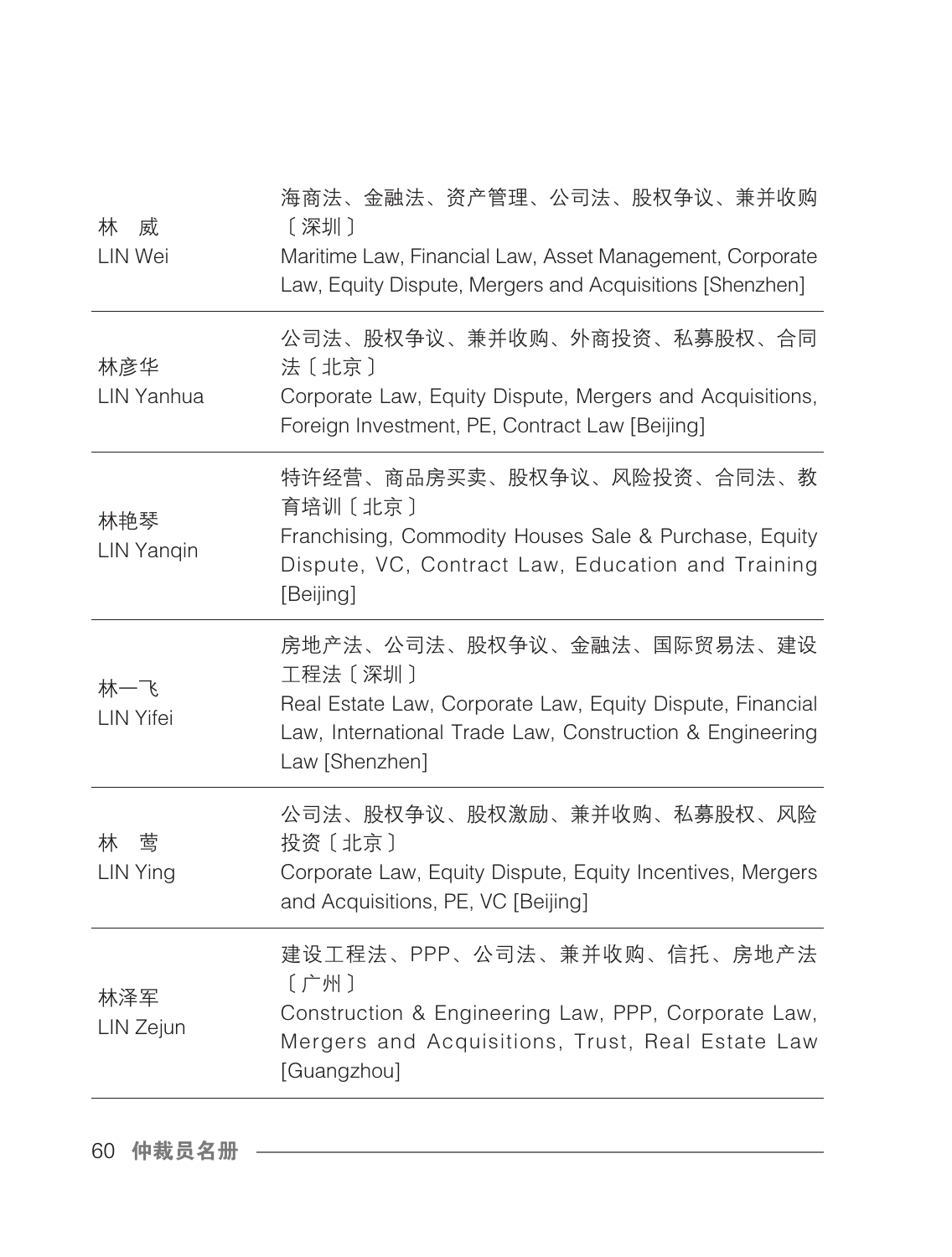| 刘博文<br>LIU Bowen     | 股权争议、股权激励、兼并收购、企业合规、国际贸易法、<br>电子竞技〔深圳〕<br>Equity Dispute, Equity Incentives, Mergers and Acquisitions,<br>Corporate Compliance, International Trade Law, Electronic<br>Sports [Shenzhen] |
|----------------------|------------------------------------------------------------------------------------------------------------------------------------------------------------------------------------------|
| 刘长兴<br>LIU Changxing | 金融法、能源法、环境保护法、环境合规、电力法、合同法<br>[广州]<br>Financial Law, Energy Law, Environmental Protection Law,<br>Environmental Compliance, Electricity Law, Contract Law<br>[Guangzhou]                 |
| 刘澄清<br>LIU Chengqing | 公司法、股权争议、兼并收购、外商投资、国际贸易法、金<br>融法〔深圳〕<br>Corporate Law, Equity Dispute, Mergers and Acquisitions,<br>Foreign Investment, International Trade Law, Financial Law<br>[Shenzhen]             |
| 刘<br>驰<br>LIU Chi    | 体育法、娱乐法、外商投资、公司法、合同法、投资者-东<br>道国仲裁〔北京〕<br>Sports Law, Entertainment Law, Foreign Investment,<br>Corporate Law, Contract Law, International Investment<br>Arbitration [Beijing]           |
| 刘春田<br>LIU Chuntian  | 知识产权法、商标、专利、著作权、技术合同、信息技术与<br>网络〔北京〕<br>Intellectual Property Law, Trademark, Patent, Copyright,<br>Technology Contract, Information Technology & Network<br>[Beijing]                   |
| 刘丹岳<br>LIU Danyue    | 证券、期货、基金、私募股权〔长沙〕<br>Securities, Futures, Fund, PE [Changsha]                                                                                                                            |
|                      |                                                                                                                                                                                          |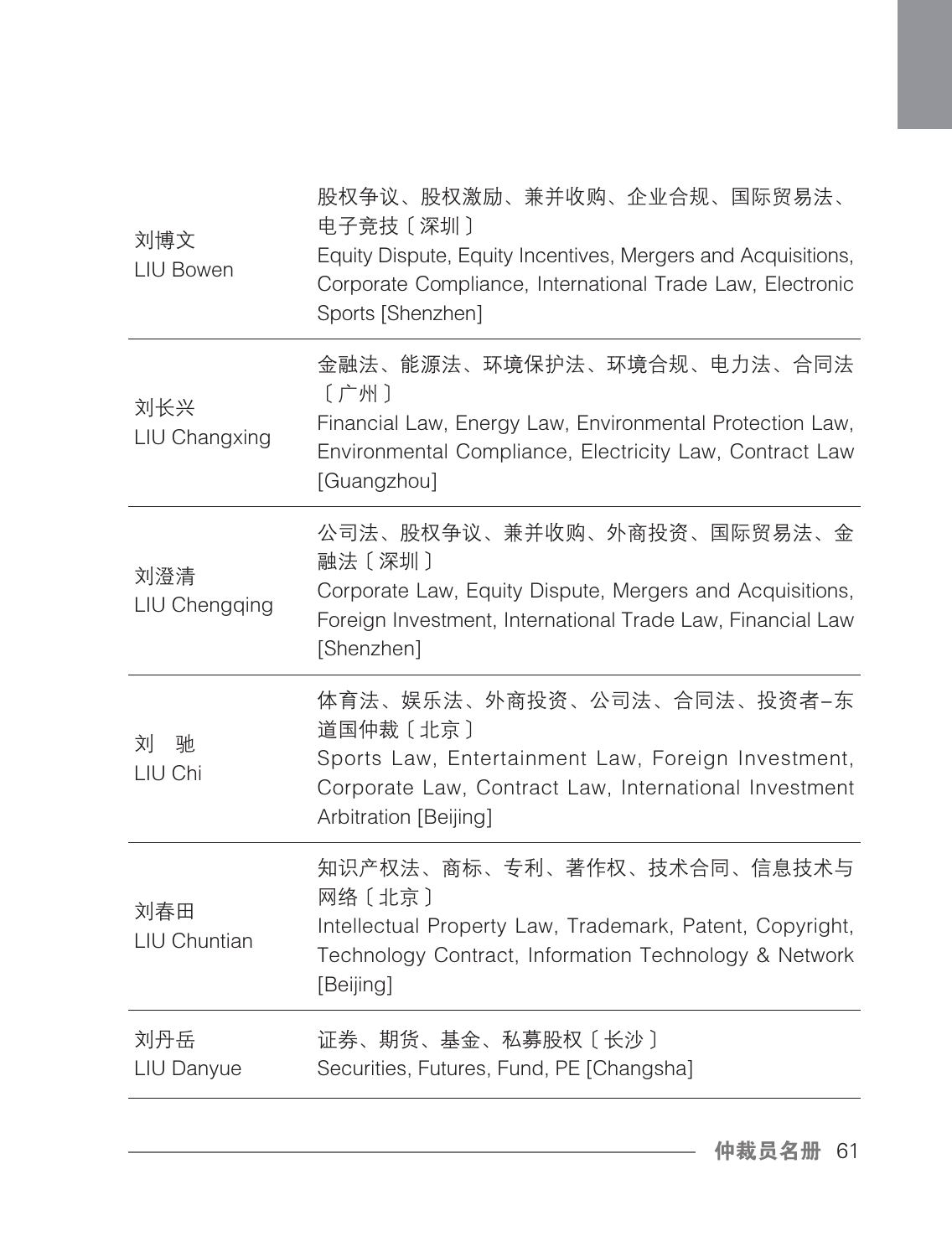| 刘东进<br>LIU Dongjin   | 知识产权法、技术合同、特许经营、公司法、外商投资、投<br>资者-东道国仲裁〔北京〕<br>Intellectual Property Law, Technology Contract, Franchising,<br>Corporate Law, Foreign Investment, International Investment<br>Arbitration [Beijing] |
|----------------------|----------------------------------------------------------------------------------------------------------------------------------------------------------------------------------------------------|
| 刘东耀<br>LIU Dongyao   | 风险投资、私募股权、金融法、证券、基金〔深圳〕<br>VC, PE, Financial Law, Securities, Fund [Shenzhen]                                                                                                                      |
| 刘<br>歌<br>LIU Ge     | 公司与并购、传媒、娱乐与体育〔北京〕<br>Corporate and M&A, Media, Entertainment and Sports<br>[Beijing]                                                                                                              |
| 刘洪川<br>LIU Hongchuan | 公司法、兼并收购、外商投资、私募股权、股权争议、矿业<br>投融资〔北京〕<br>Corporate Law, Mergers and Acquisitions, Foreign<br>Investment, PE, Equity Dispute, Mining Investment and<br>Financing [Beijing]                          |
| 刘虹环<br>LIU Honghuan  | 知识产权法、信托、私募股权、竞争法、产品质量法〔北京〕<br>Intellectual Property Law, Trust, PE, Competition Law,<br>Product Quality Law [Beijing]                                                                             |
| 刘 佳<br>LIU Jia       | 房地产开发、基金、合同法、知识产权法、商品房买卖、房<br>屋租赁 [深圳]<br>Real Estate Development, Fund, Contract Law, Intellectual<br>Property Law, Commodity Houses Sale & Purchase,<br>Housing Rental [Shenzhen]                |
| 刘建翠<br>LIU Jiancui   | 合同法、商业秘密、专利、商标、著作权〔深圳〕<br>Contract Law, Trade Secret, Patent, Trademark, Copyright<br>[Shenzhen]                                                                                                   |
|                      |                                                                                                                                                                                                    |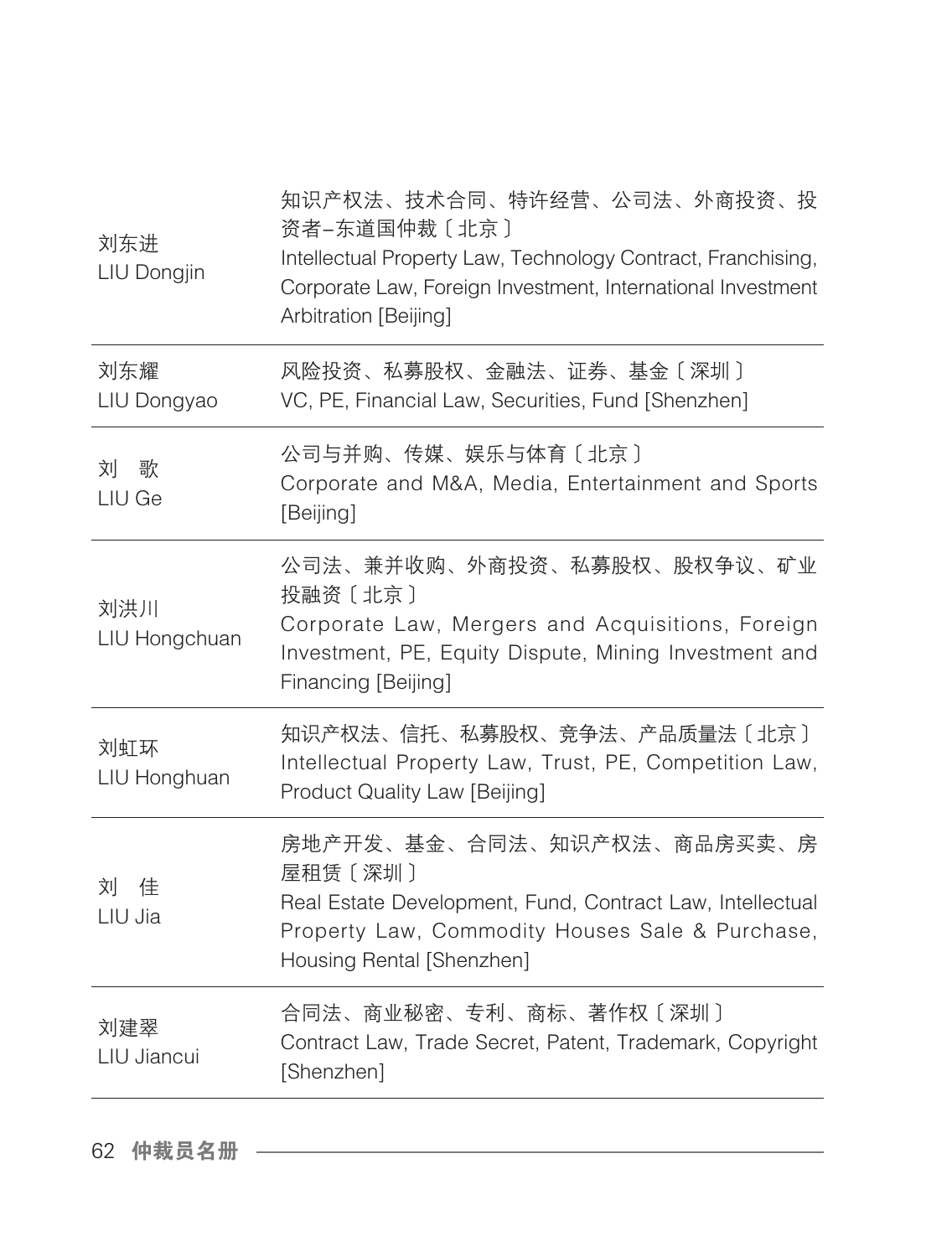| 刘建民<br>LIU Jianmin  | 知识产权法、商标、著作权、专利〔北京〕<br>Intellectual Property Law, Trademark, Copyright, Patent<br>[Beijing]                                                                                 |
|---------------------|-----------------------------------------------------------------------------------------------------------------------------------------------------------------------------|
| 刘<br>静<br>LIU Jing  | 房地产开发、商品房买卖、房屋租赁、股权争议、资产管<br>理、基金〔深圳〕<br>Real Estate Development, Commodity Houses Sale<br>& Purchase, Housing Rental, Equity Dispute, Asset<br>Management, Fund [Shenzhen] |
| 刘 净<br>LIU Jing     | 公司法、股权争议、外商投资、国际贸易法、房地产法、金<br>融法 〔北京〕<br>Corporate Law, Equity Dispute, Foreign Investment,<br>International Trade Law, Real Estate Law, Financial Law<br>[Beijing]         |
| 刘敬东<br>LIU Jingdong | 公司法、股权争议、外商投资、融资租赁、国际贸易法、<br>WTO法〔北京〕<br>Corporate Law, Equity Dispute, Foreign Investment, Financial<br>Leasing, International Trade Law, WTO Law [Beijing]                |
| 刘<br>炯<br>LIU Jiong | 股权争议、金融法、国际贸易法、合同法、知识产权法、房<br>地产法〔上海〕<br>Equity Dispute, Financial Law, International Trade Law,<br>Contract Law, Intellectual Property Law, Real Estate Law<br>[Shanghai]  |
| 刘军<br>LIU Jun       | 项目融资、房地产法、公司法、企业合规、破产法、城市更<br>新〔深圳〕<br>Project Finance, Real Estate Law, Corporate Law, Corporate<br>Compliance, Bankruptcy Law, Urban Renewal [Shenzhen]                   |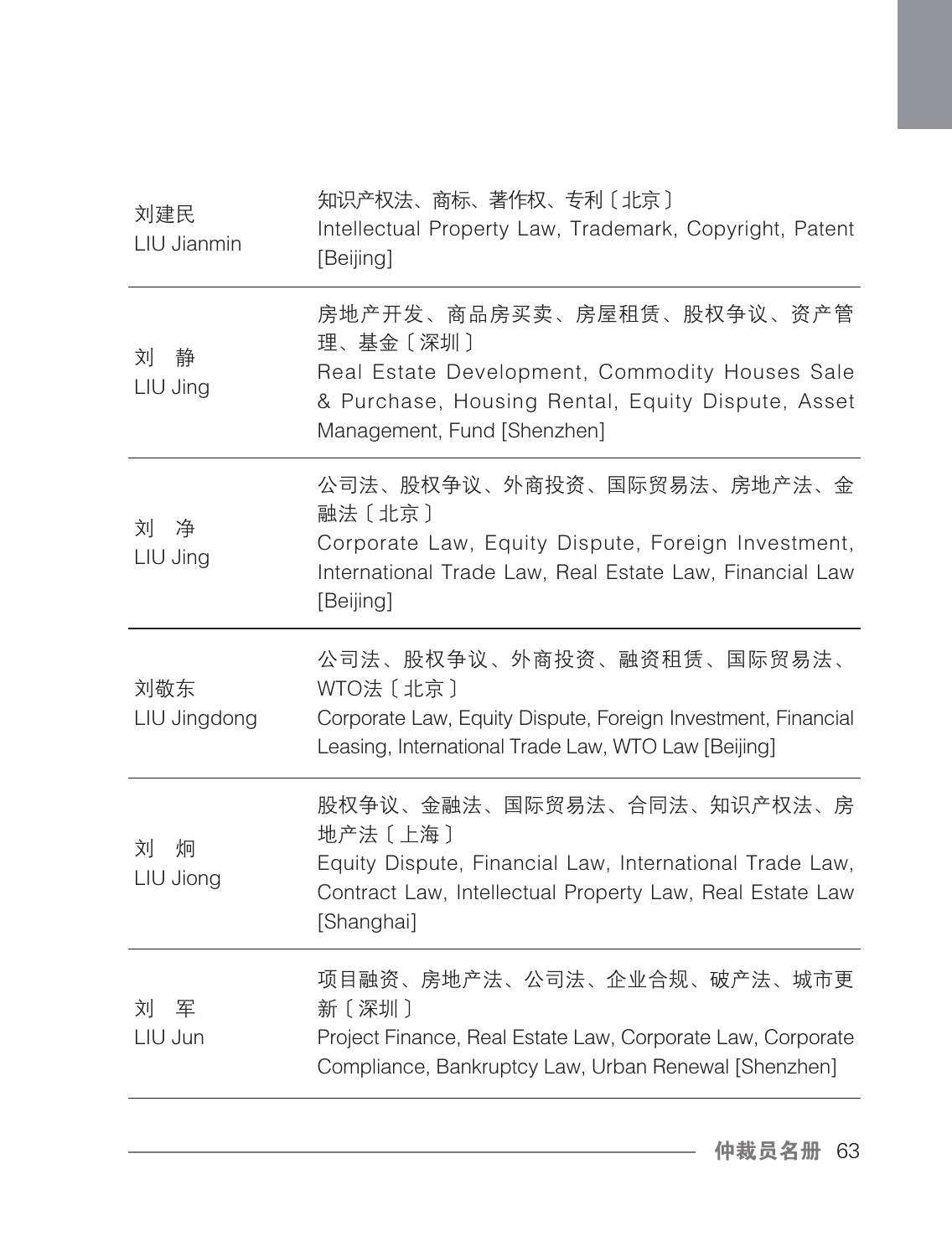| 刘俊海<br>LIU Junhai    | 公司法、证券法、金融法、合同法〔北京〕<br>Corporate Law, Securities Law, Financial Law, Contract<br>Law [Beijing]                                                                                            |
|----------------------|-------------------------------------------------------------------------------------------------------------------------------------------------------------------------------------------|
| 刘 莉<br>LIU Li        | 建设工程法、建设工程施工、招投标法、基础设施建设、环<br>境保护法 [西安]<br>Construction & Engineering Law, Engineering Construction,<br>Bidding Law, Infrastructure Construction, Environmental<br>Protection Law [Xi'an] |
| 刘利彪<br>LIU Libiao    | 建设工程法、私募股权、房地产法、公司法、物权法、合同<br>法〔深圳〕<br>Construction & Engineering Law, PE, Real Estate Law,<br>Corporate Law, Property Law, Contract Law [Shenzhen]                                       |
| 刘清香<br>LIU Qingxiang | 银行法、金融法、融资租赁、资产管理、商业保理、私募股<br>权〔深圳〕<br>Banking Law, Financial Law, Financial Leasing, Asset<br>Management, Commercial Factoring, PE [Shenzhen]                                            |
| 刘<br>涛(1)<br>LIU Tao | 公司法、股权争议、房地产开发、资产管理、金融法、合同<br>法〔广州〕<br>Corporate Law, Equity Dispute, Real Estate Development,<br>Asset Management, Financial Law, Contract Law<br>[Guangzhou]                            |
| 刘 涛 (2)<br>LIU Tao   | 银行法、不良资产处置〔深圳〕<br>Banking Law, Non-performing Assets Disposal [Shenzhen]                                                                                                                  |
| 刘 涛 (3)<br>LIU Tao   | 金融法、证券、基金、期货、保险、信托〔深圳〕<br>Financial Law, Securities, Fund, Futures, Insurance, Trust<br>[Shenzhen]                                                                                        |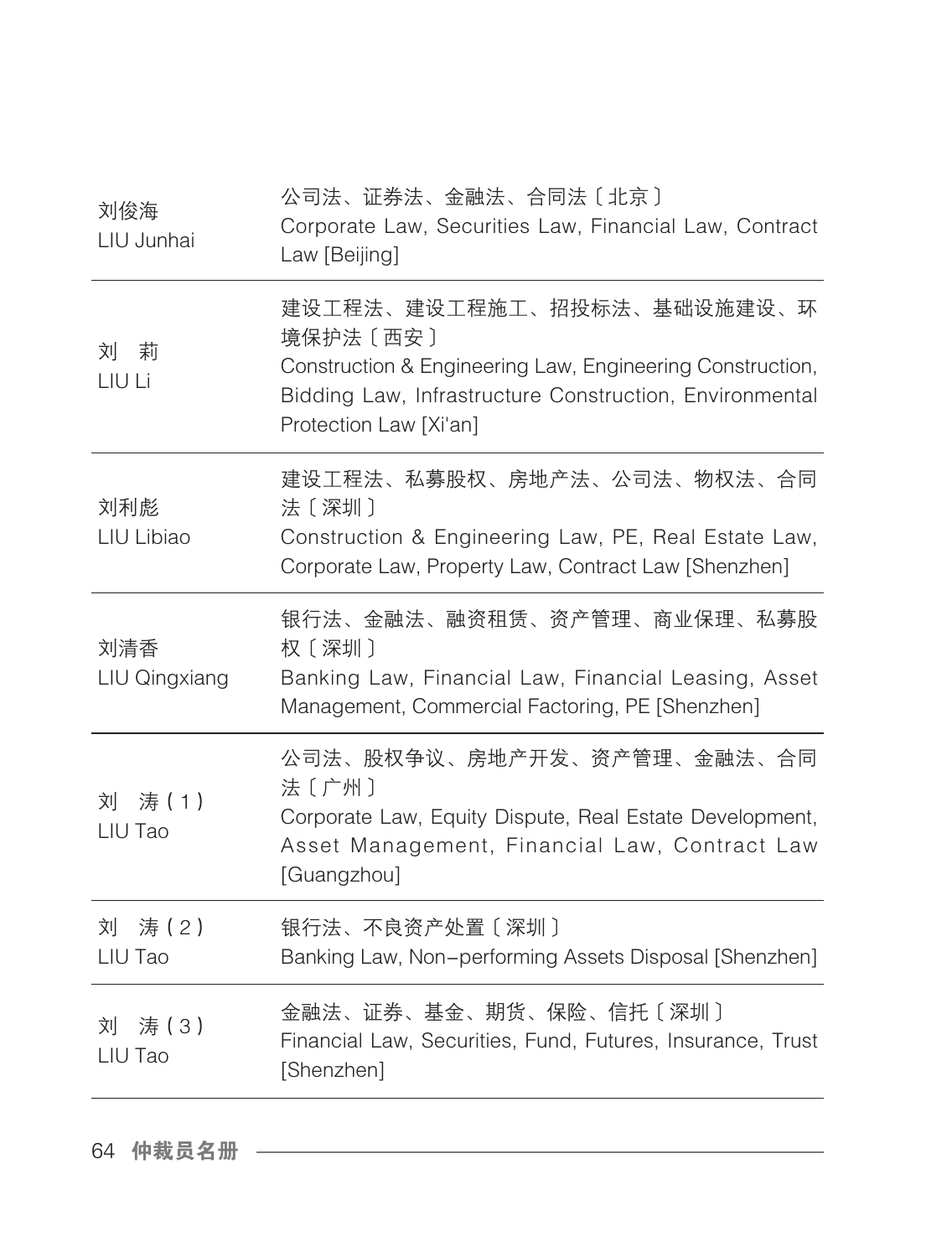| 刘<br>微<br>LIU Wei    | 金融法、银行法、证券、基金、不良资产处置、信托〔深圳〕<br>Financial Law, Banking Law, Securities, Fund, Non-<br>performing Assets Disposal, Trust [Shenzhen]                                                            |
|----------------------|----------------------------------------------------------------------------------------------------------------------------------------------------------------------------------------------|
| 伟<br>刘<br>LIU Wei    | 建设工程法、公司法、国际贸易法、合同法、房地产法、知<br>识产权法 [深圳]<br>Construction & Engineering Law, Corporate Law, International<br>Trade Law, Contract Law, Real Estate Law, Intellectual<br>Property Law [Shenzhen] |
| 刘<br>晰<br>LIU Xi     | 建筑房地产、公司法、合同法、金融、知识产权〔南宁〕<br>Construction Real Estate, Corporate Law, Contract Law,<br>Finance, Intellectual Property [Nanning]                                                              |
| 刘湘宁<br>LIU Xiangning | 私募股权、风险投资、基金、资产管理、兼并收购、证券<br>[深圳]<br>PE, VC, Fund, Asset Management, Mergers and Acquisitions,<br>Securities [Shenzhen]                                                                      |
| 刘小春<br>LIU Xiaochun  | 建设工程合同、水利工程、道路工程、市政工程、公司、金<br>融〔北京〕<br>Construction Project Contract, Water Conservancy<br>Engineering, Road Engineering, Municipal Engineering,<br>Corporate, Finance [Beijing]             |
| 刘小丰<br>LIU Xiaofeng  | 银行法、期货、金融衍生品、不良资产处置、资产管理、金<br>融法〔深圳〕<br>Banking Law, Futures, Derivatives, Non-performing Assets<br>Disposal, Asset Management, Financial Law [Shenzhen]                                     |
| 刘晓春<br>LIU Xiaochun  | 公司法、证券法、金融法〔深圳〕<br>Corporate Law, Securities Law, Financial Law [Shenzhen]                                                                                                                   |
|                      |                                                                                                                                                                                              |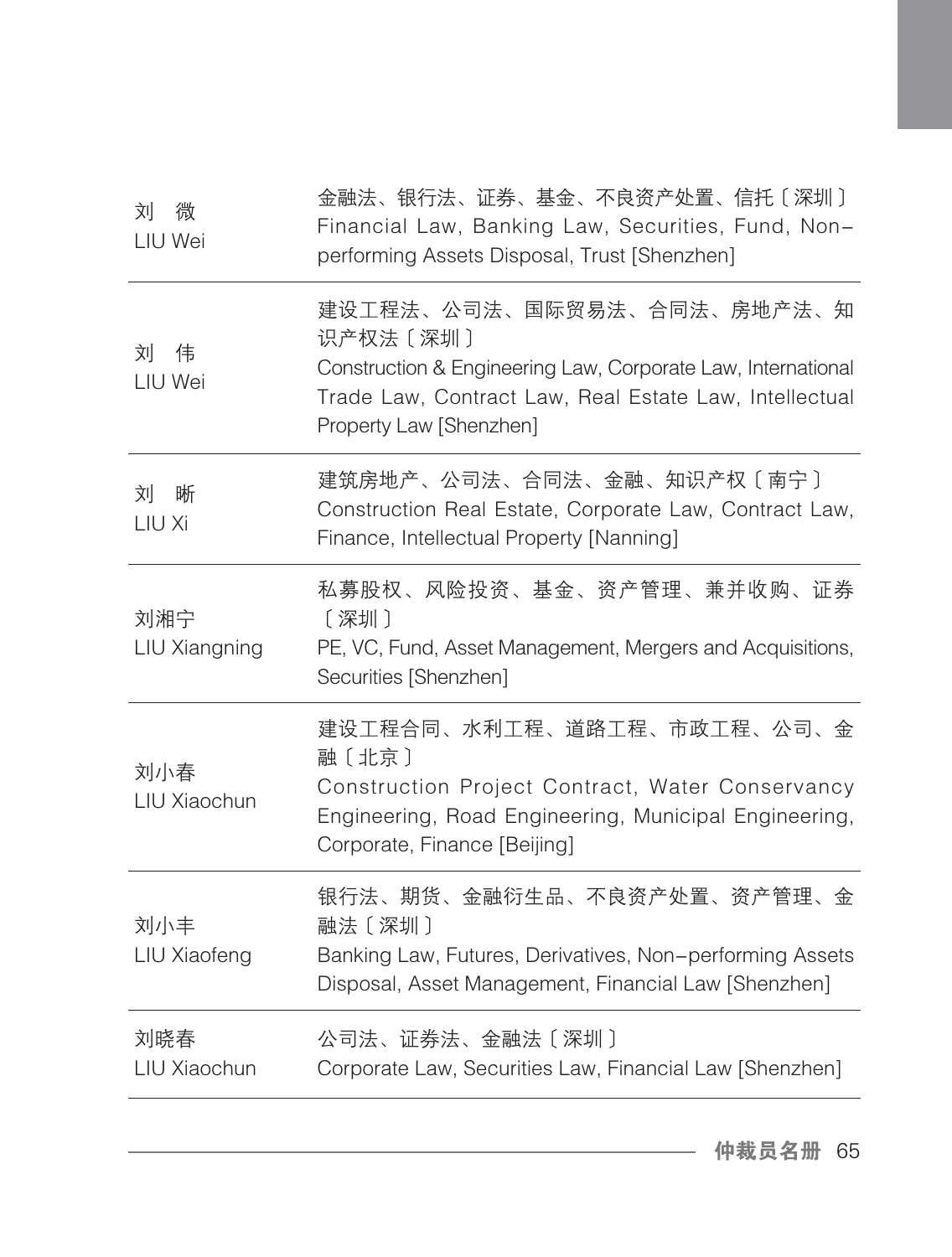| 刘晓红<br>LIU Xiaohong | 国际贸易法、风险投资、私募股权、商品房买卖〔上海〕<br>International Trade Law, VC, PE, Commodity Houses Sale<br>& Purchase [Shanghai]                                                                    |
|---------------------|---------------------------------------------------------------------------------------------------------------------------------------------------------------------------------|
| 刘新魁<br>LIU Xinkui   | 合同法、公司法、香港法、法国法〔北京〕<br>Contract Law, Corporate Law, Hong Kong Law, French<br>Law [Beijing]                                                                                      |
| 刘亚军<br>LIU Yajun    | 建设工程施工、外商投资、公司法、国际贸易法、知识产权<br>法〔西安〕<br>Engineering Construction, Foreign Investment, Corporate<br>Law, International Trade Law, Intellectual Property Law<br>[Xi'an]            |
| 刘<br>燕<br>LIU Yan   | 财务会计、股权争议、股权激励、兼并收购、公司法、资产<br>管理 [北京]<br>Financial and Accounting, Equity Dispute, Equity<br>Incentives, Mergers and Acquisitions, Corporate Law,<br>Asset Management [Beijing] |
| 刘彦沣<br>LIU Yanfeng  | 公司法、股权争议、企业合规、兼并收购、股权激励〔北京〕<br>Corporate Law, Equity Dispute, Corporate Compliance,<br>Mergers and Acquisitions, Equity Incentives [Beijing]                                    |
| 刘艳晓<br>LIU Yanxiao  | 保险、私募股权、证券、商事调解、股权争议〔北京〕<br>Insurance, PE, Securities, Commercial Mediation, Equity<br>Dispute [Beijing]                                                                        |
|                     |                                                                                                                                                                                 |

66 仲裁员名册 –––––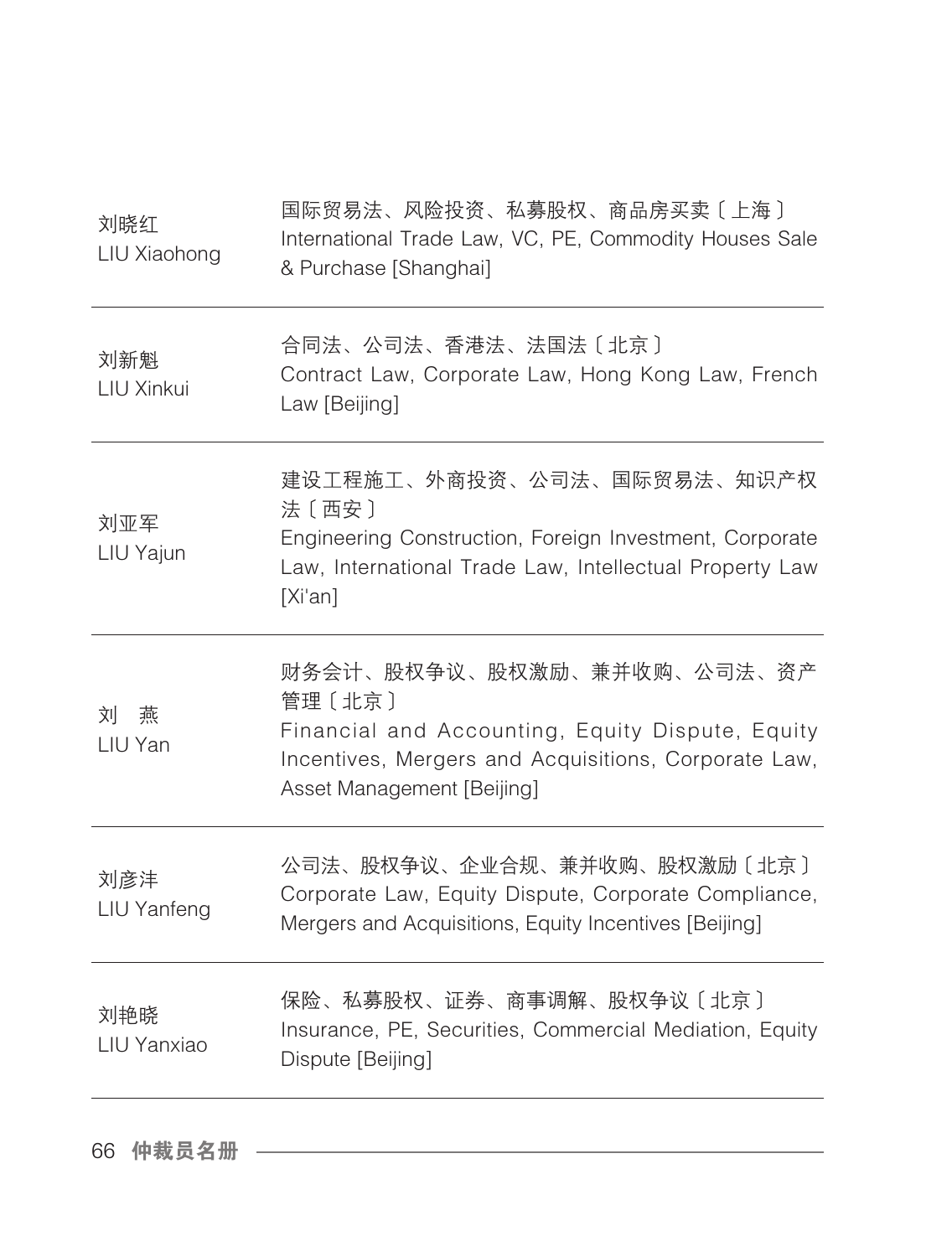| 刘耀恒<br>LIU Yaoheng  | 建设工程法、基础设施建设、建设工程设计、建设工程施<br>工、房地产开发、国际贸易法〔苏州〕<br>Construction & Engineering Law, Infrastructure Construction,<br>Engineering Design, Engineering Construction, Real Estate<br>Development, International Trade Law [Suzhou] |
|---------------------|------------------------------------------------------------------------------------------------------------------------------------------------------------------------------------------------------------------------------|
| 刘胤宏<br>LIU Yinhong  | 公司法、股权争议、股权激励、兼并收购、证券、私募股权<br>[深圳]<br>Corporate Law, Equity Dispute, Equity Incentives, Mergers<br>and Acquisitions, Securities, PE [Shenzhen]                                                                               |
| 刘<br>悦<br>LIU Yue   | 公司法、股权争议、公司债券、保险、金融法、证券〔北京〕<br>Corporate Law, Equity Dispute, Corporate Bonds, Insurance,<br>Financial Law, Securities [Beijing]                                                                                             |
| 芸<br>刘<br>LIU Yun   | 公司法、外商投资、股权争议、兼并收购、合同法、信息技<br>术与网络〔深圳〕<br>Corporate Law, Foreign Investment, Equity Dispute, Mergers<br>and Acquisitions, Contract Law, Information Technology &<br>Network [Shenzhen]                                       |
| 刘振东<br>LIU Zhendong | 企业合规、海关法、合同法、互联网金融、供应链、股权争<br>议〔深圳〕<br>Corporate Compliance, Customs Law, Contract Law, Internet<br>Finance, Supply Chain, Equity Dispute [Shenzhen]                                                                         |
| 刘哲玮<br>LIU Zhewei   | 金融法、互联网金融〔北京〕<br>Financial Law, Internet Finance [Beijing]                                                                                                                                                                   |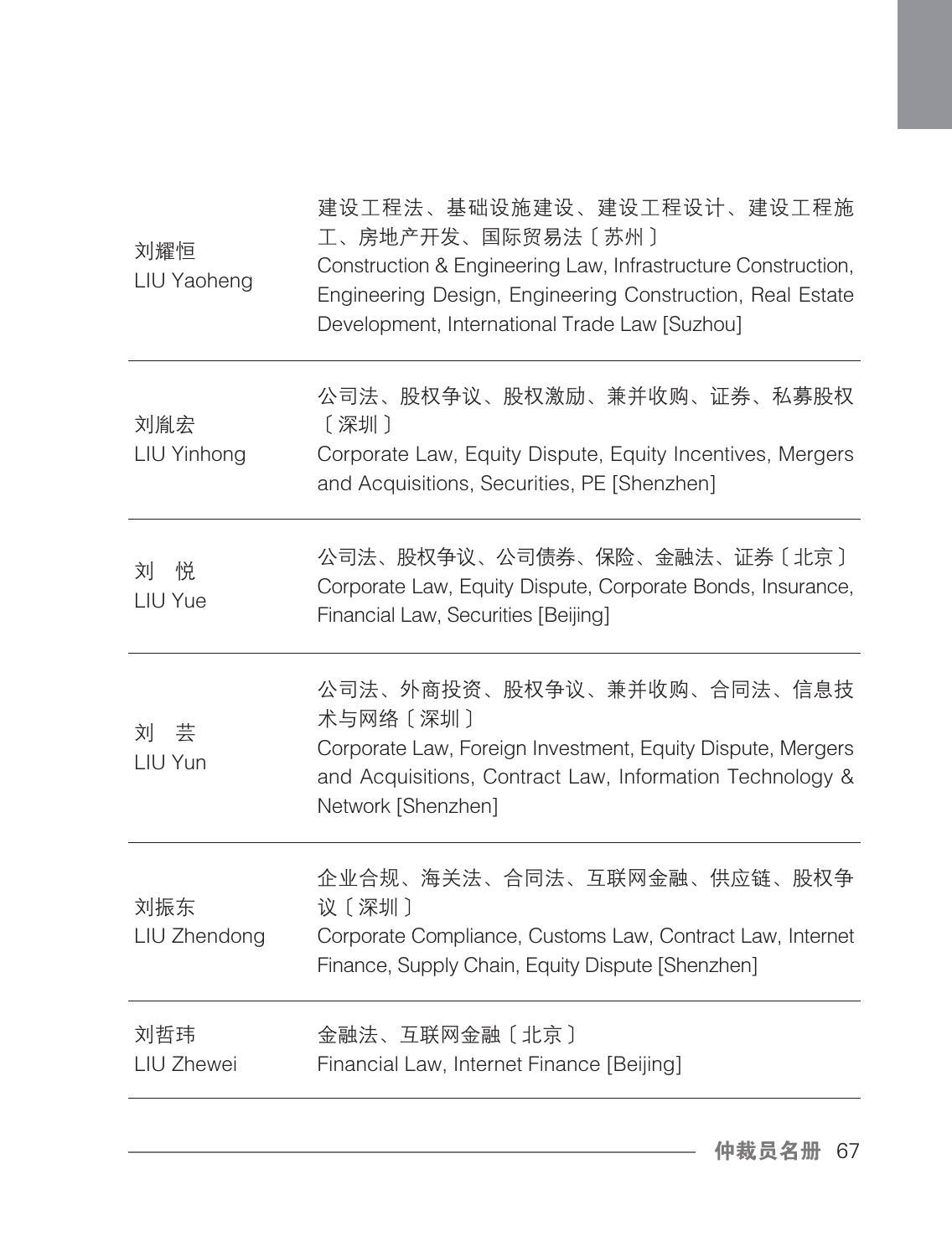| 刘<br>中<br>LIU Zhong | 房地产法、公司法、金融法、建设工程法、房地产开发、商<br>品房买卖 [深圳]<br>Real Estate Law, Corporate Law, Financial Law, Construction<br>& Engineering Law, Real Estate Development, Commodity<br>Houses Sale & Purchase [Shenzhen] |
|---------------------|------------------------------------------------------------------------------------------------------------------------------------------------------------------------------------------------------|
| 非<br>龙<br>LONG Fei  | 公司法、股权争议、企业合规、证券、基金、私募股权〔北京〕<br>Corporate Law, Equity Disputes, Corporate Compliance,<br>Securities, Funds, Private Equity [Beijing]                                                                 |
| 潮<br>鲁<br>LU Chao   | 公司法、房地产法、建设工程法、合同法、股权争议、金融<br>法〔深圳〕<br>Corporate Law, Real Estate Law, Construction & Engineering<br>Law, Contract Law, Equity Dispute, Financial Law [Shenzhen]                                     |
| 宏<br>鲁<br>LU Hong   | 建设工程法、建设工程施工、公司法、房地产法、房地产开<br>发〔上海〕<br>Construction & Engineering Law, Engineering Construction,<br>Corporate Law, Real Estate Law, Real Estate Development<br>[Shanghai]                            |
| 楷<br>鲁<br>LU Kai    | 房地产开发、股权争议、公司法、基金、合同法、仲裁法<br>[深圳]<br>Real Estate Development, Equity Dispute, Corporate Law,<br>Fund, Contract Law, Arbitration Law [Shenzhen]                                                       |
| 陆春玮<br>LU Chunwei   | 房地产开发、商品房买卖、股权争议、融资租赁、私募股<br>权、基金〔上海〕<br>Real Estate Development, Commodity Houses Sale &<br>Purchase, Equity Dispute, Financial Leasing, PE, Fund<br>[Shanghai]                                     |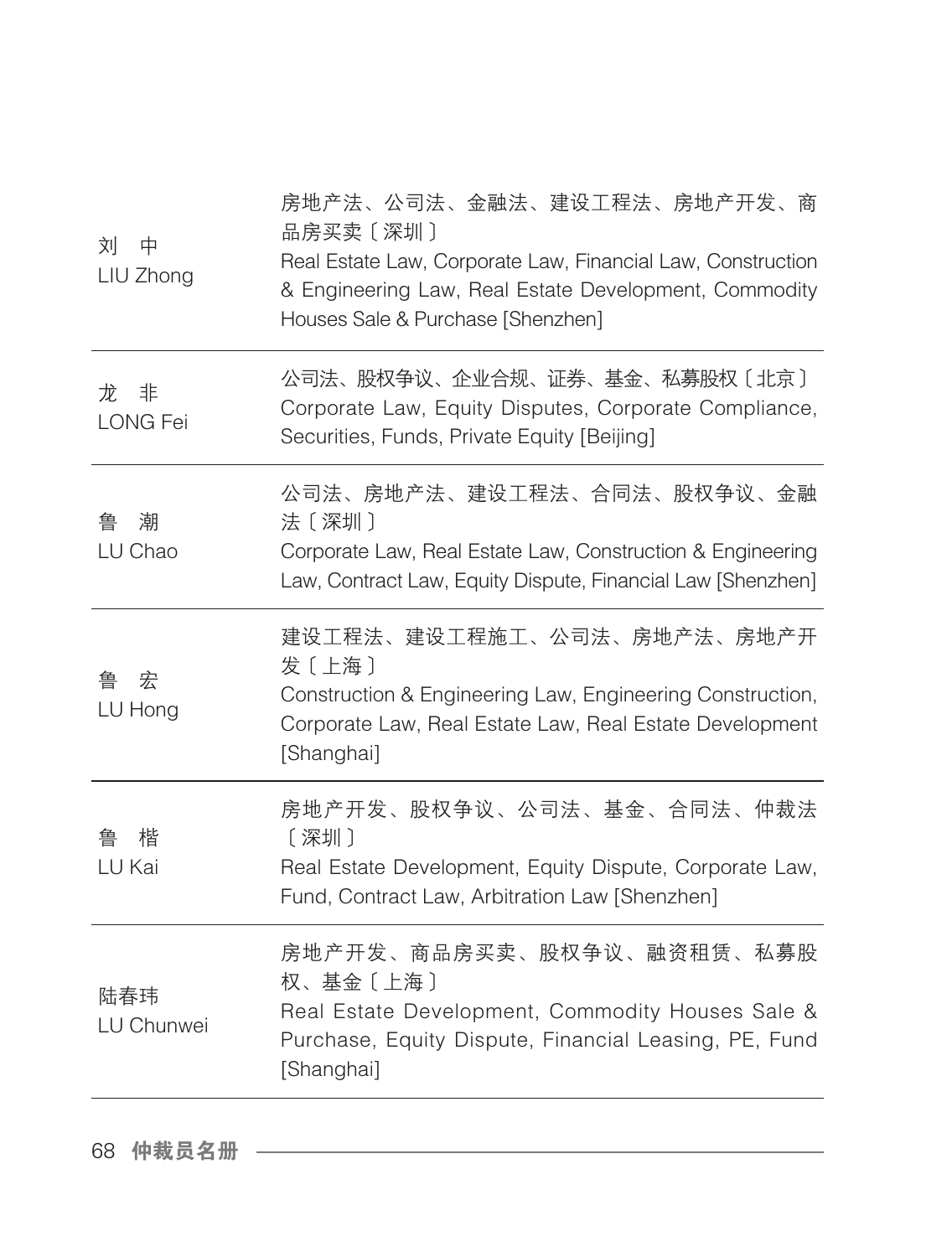| 陆继强<br>LU Jiqiang   | 知识产权法、房地产法、公司法、金融法、合同法、私募股<br>权〔深圳〕<br>Intellectual Property Law, Real Estate Law, Corporate Law,<br>Financial Law, Contract Law, PE [Shenzhen]                               |
|---------------------|-------------------------------------------------------------------------------------------------------------------------------------------------------------------------------|
| 卢国聪<br>LU Guocong   | 股权争议、公司债券、兼并收购、证券、基金、资产管理<br>〔深圳〕<br>Equity Dispute, Corporate Bonds, Mergers and Acquisitions,<br>Securities, Fund, Asset Management [Shenzhen]                              |
| 卢<br>林<br>LU Lin    | 公司法、金融法、房地产法、知识产权法、国际贸易法〔深圳〕<br>Corporate Law, Financial Law, Real Estate Law, Intellectual<br>Property Law, International Trade Law [Shenzhen]                               |
| 卢全章<br>LU Quanzhang | 项目融资、基础设施建设、公司法、外商投资、城市更新<br>[深圳]<br>Project Finance, Infrastructure Construction, Corporate<br>Law, Foreign Investment, Urban Renewal [Shenzhen]                             |
| 卢少杰<br>LU Shaojie   | 兼并收购、外商投资、项目融资、建设工程施工、基础设施<br>建设〔上海〕<br>Mergers and Acquisitions, Foreign Investment, Project<br>Finance, Engineering Construction, Infrastructure<br>Construction [Shanghai] |
| 卢世雄<br>LU Shixiong  | 金融法、证券、基金、金融衍生品、期货〔深圳〕<br>Financial Law, Securities, Fund, Derivatives, Futures<br>[Shenzhen]                                                                                 |
|                     |                                                                                                                                                                               |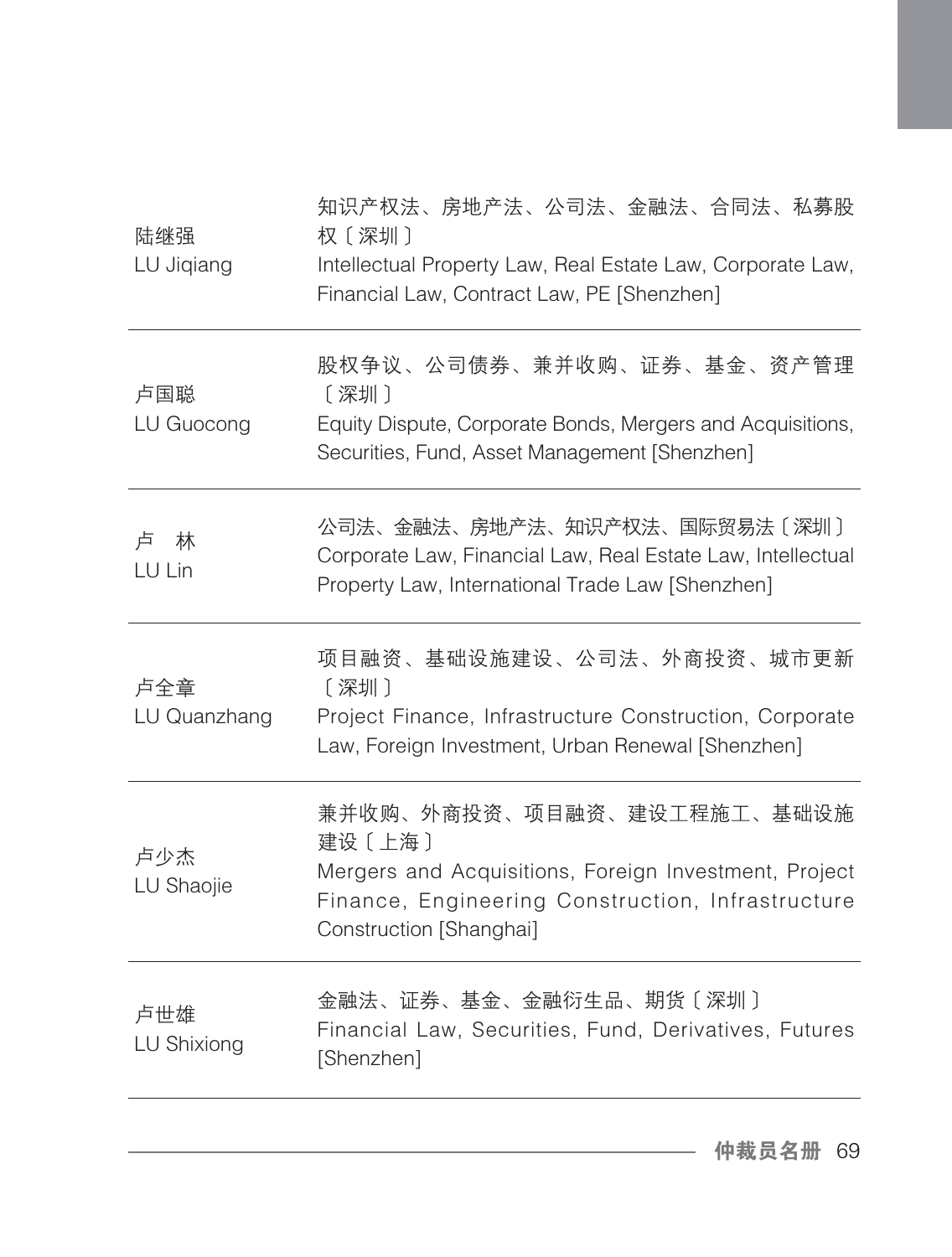| 卢<br>松<br>LU Song            | 股权争议、公司债券、兼并收购、基金、金融衍生品、国际<br>贸易法〔北京〕<br>Equity Dispute, Corporate Bonds, Mergers and Acquisitions,<br>Fund, Derivatives, International Trade Law [Beijing]                           |
|------------------------------|---------------------------------------------------------------------------------------------------------------------------------------------------------------------------------------|
| 栾政明<br><b>LUAN Zhengming</b> | 矿业投融资、能源法、资源勘探、银行法、公司法、合同法<br>[北京]<br>Mining Investment and Financing, Energy Law, Resource<br>Exploration, Banking Law, Corporate Law, Contract Law<br>[Beijing]                     |
| 罗飞<br>LUO Fei                | 项目融资〔深圳〕<br>Project Finance [Shenzhen]                                                                                                                                                |
| 罗剑雯<br>Luo Jianwen           | 公司法、外商投资、金融法、国际贸易法、国际私法〔广州〕<br>Corporate Law, Foreign Investment, Financial Law,<br>International Trade Law, International Private Law<br>[Guangzhou]                                 |
| 罗<br>珂<br>LUO Ke             | 股权争议、外商投资、兼并收购、私募股权、风险投资、证<br>券〔深圳〕<br>Equity Dispute, Foreign Investment, Mergers and<br>Acquisitions, PE, VC, Securities [Shenzhen]                                                 |
| 罗润华<br>LUO Runhua            | 建设工程法、房地产法、金融法、银行法、公司法、不良资<br>产处置 [深圳]<br>Construction & Engineering Law, Real Estate Law, Financial<br>Law, Banking Law, Corporate Law, Non-performing Assets<br>Disposal [Shenzhen] |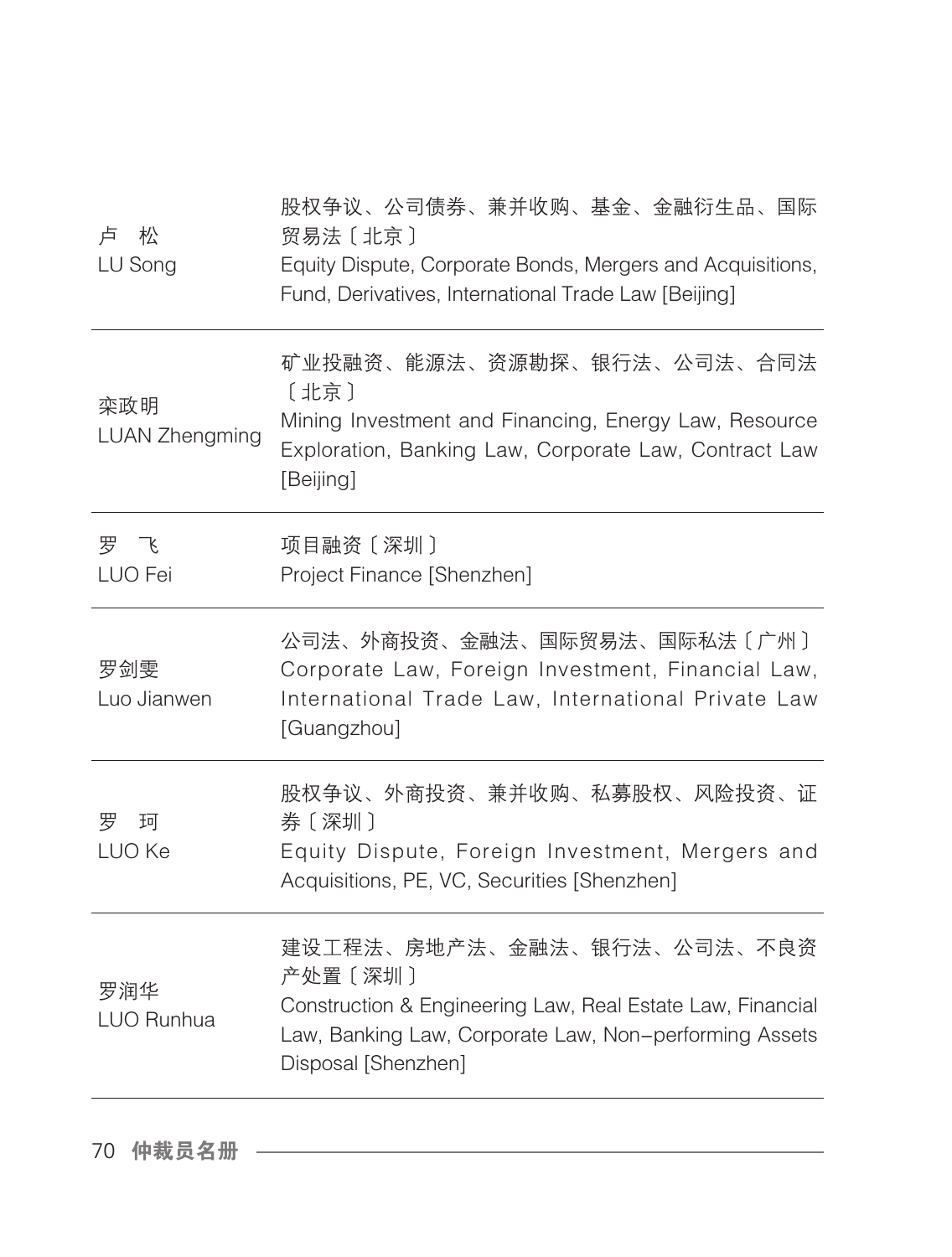| 罗淑娥<br>LUO Shue   | 基金、金融法、银行法、保险、信托、不良资产处置〔深圳〕<br>Fund, Financial Law, Banking Law, Insurance, Trust, Non-<br>performing Assets Disposal [Shenzhen]                                                 |
|-------------------|----------------------------------------------------------------------------------------------------------------------------------------------------------------------------------|
| 罗旭红<br>LUO Xuhong | 建设工程法、招投标法、公司法、股权争议、票据法、公司<br>债券〔深圳〕<br>Construction & Engineering Law, Bidding Law, Corporate<br>Law, Equity Dispute, Negotiable Instruments Law,<br>Corporate Bonds [Shenzhen] |
| 吕丹丹<br>LV Dandan  | 保险、海上保险法〔深圳〕<br>Insurance, Marine Insurance Law [Shenzhen]                                                                                                                       |
| 吕国平<br>LV Guoping | 国际贸易法、合同法、股权争议〔北京〕<br>International Trade Law, Contract Law, Equity Dispute<br>[Beijing]                                                                                         |
| 吕<br>红<br>LV Hong | 基金、金融法、证券、私募股权〔上海〕<br>Fund, Financial Law, Securities, PE [Shanghai]                                                                                                             |
| 吕 欧<br>LV Ou      | PPP、房地产开发、破产法、能源法、基金、海商法〔深圳〕<br>PPP, Real Estate Development, Bankruptcy Law, Energy<br>Law, Fund, Maritime Law [Shenzhen]                                                       |
| 吕<br>煜<br>LV Yu   | 股权激励、股权争议、金融衍生品、信托、资产管理〔上海〕<br>Equity Incentives, Equity Dispute, Derivatives, Trust, Asset<br>Management [Shanghai]                                                             |
|                   |                                                                                                                                                                                  |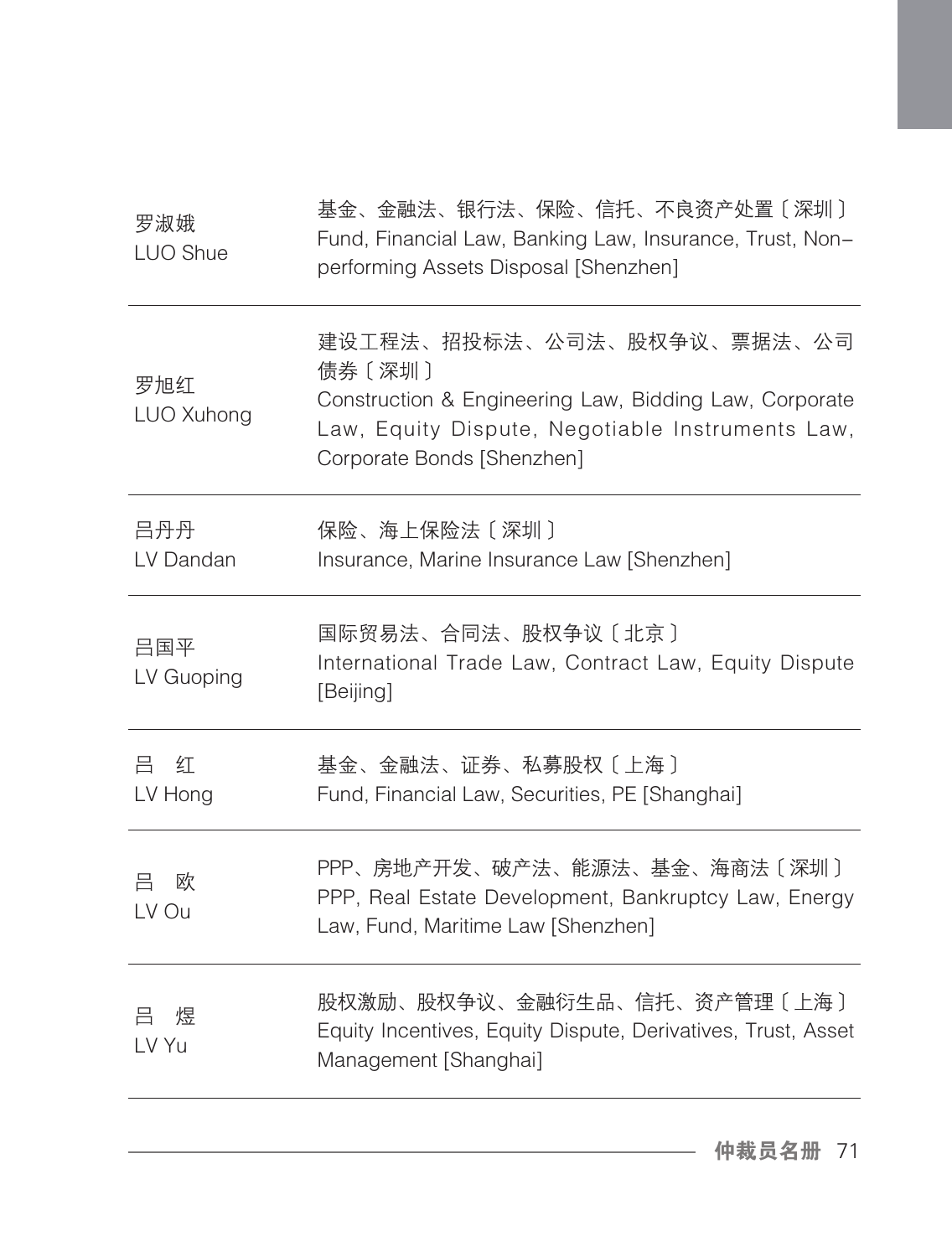| 马建国<br>MA Jianguo | 建设工程施工、房地产开发、国际贸易法、合同法、知识产<br>权法、公司法〔武汉〕<br>Engineering Construction, Real Estate Development,<br>International Trade Law, Contract Law, Intellectual Property<br>Law, Corporate Law [Wuhan] |
|-------------------|----------------------------------------------------------------------------------------------------------------------------------------------------------------------------------------------|
| 马荣伟<br>MA Rongwei | 证券、基金、信托、资产管理、私募股权、股权争议〔北京〕<br>Securities, Fund, Trust, Asset Management, PE, Equity<br>Dispute [Beijing]                                                                                    |
| 屹<br>马<br>MA Yi   | 合同法、公司法、行政法、知识产权〔上海〕<br>Contract Law, Corporate Law, Administrative Law, Intellectual<br>Property [Shanghai]                                                                                 |
| 马志华<br>MA Zhihua  | 股权争议、兼并收购、外商投资、国际贸易法、酒店管理、<br>私募股权〔北京〕<br>Equity Dispute, Mergers and Acquisitions, Foreign<br>Investment, International Trade Law, Hotel Management,<br>PE [Beijing]                        |
| 马卓檀<br>MA Zhuotan | 兼并收购、股权争议、公司法、证券、私募股权、风险投资<br>[深圳]<br>Mergers and Acquisitions, Equity Dispute, Corporate Law,<br>Securities, PE, VC [Shenzhen]                                                              |
| 麻云燕<br>MA Yunyan  | 私募股权、公司法、股权争议、兼并收购、公司债券、证券<br>[深圳]<br>PE, Corporate Law, Equity Dispute, Mergers and Acquisitions,<br>Corporate Bonds, Securities [Shenzhen]                                                 |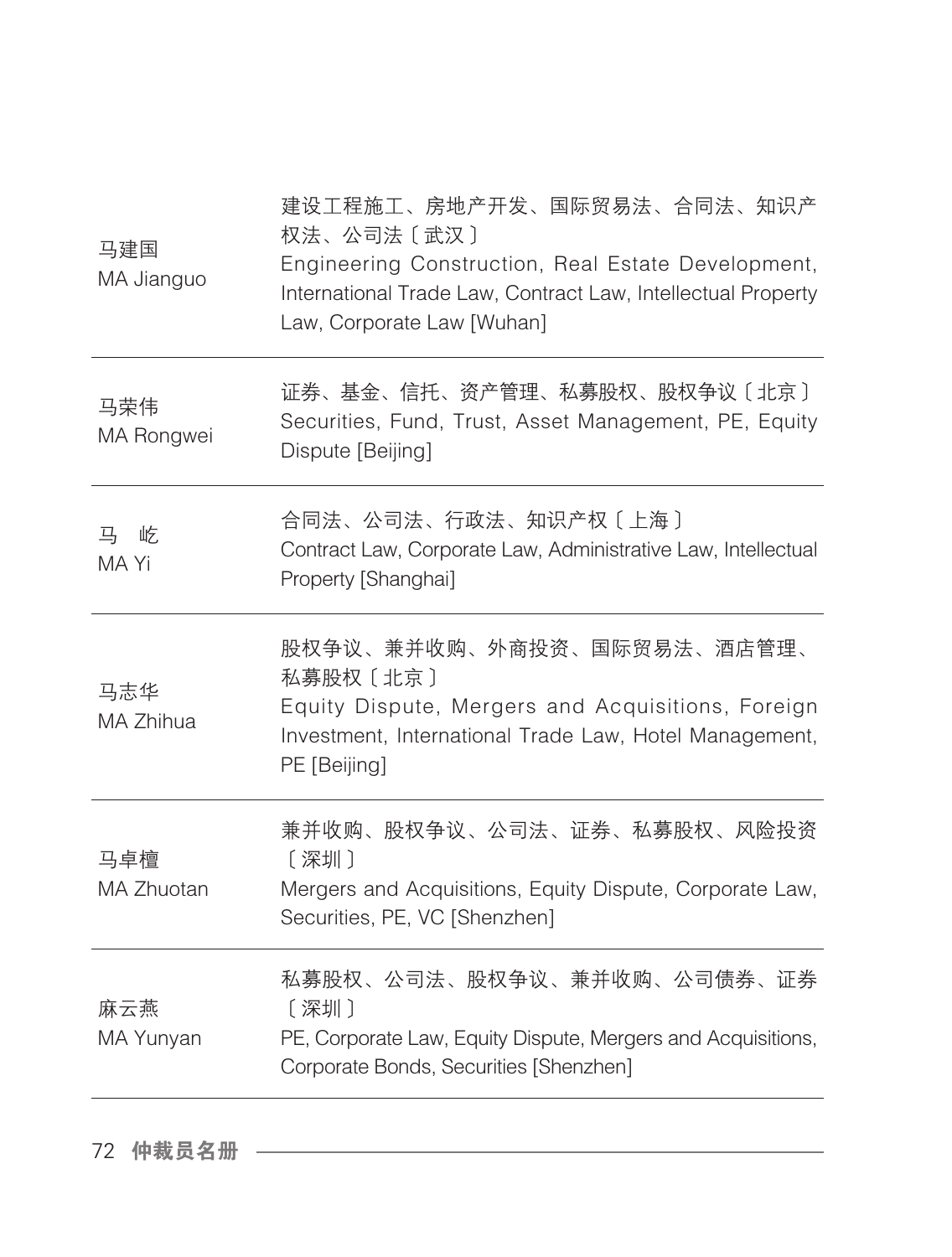买买吐送·艾比布拉 房买卖、房屋租赁〔喀什〕 MAIMAITUSONG, Construction & Engineering Law, Engineering Construction, Aibibula 建设工程法、建设工程施工、房地产法、房地产开发、商品 Real Estate Law, Real Estate Development, Commodity Houses Sale & Purchase, Housing Rental [Kashi] 毛进军 MAO Jinjun 证券、基金、资产管理、私募股权、信托、公司债券〔上海〕 Securities, Fund, Asset Management, PE, Trust, Corporate Bonds [Shanghai] 毛君芳 MAO Junfang 证券法、公司法〔深圳〕 Securities Law, Corporate Law [Shenzhen] 毛立军 MAO Lijun 公司法、金融法、银行法、房地产法、知识产权法、股权争 议〔深圳〕 Corporate Law, Financial Law, Banking Law, Real Estate Law, Intellectual Property Law, Equity Dispute [Shenzhen] 孟德龙 MENG Delong 证券、基金、期货、金融衍生品、资产管理、物权法〔南京〕 Securities, Fund, Futures, Derivatives, Asset Management, Property Law [Nanjing] 闵齐双 MIN Qishuang 不良资产处置、企业合规、基金、资产管理、银行法、私募 股权〔深圳〕 Non-performing Assets Disposal, Corporate Compliance, Fund, Asset Management, Banking Law, PE [Shenzhen] 闵三军 MIN Sanjun 建设工程法、基础设施建设、建设工程勘查、建设工程设 计、建设工程施工、招投标法〔深圳〕 Construction & Engineering Law, Infrastructure Construction, Engineering Survey, Engineering Design, Engineering Construction, Bidding Law [Shenzhen]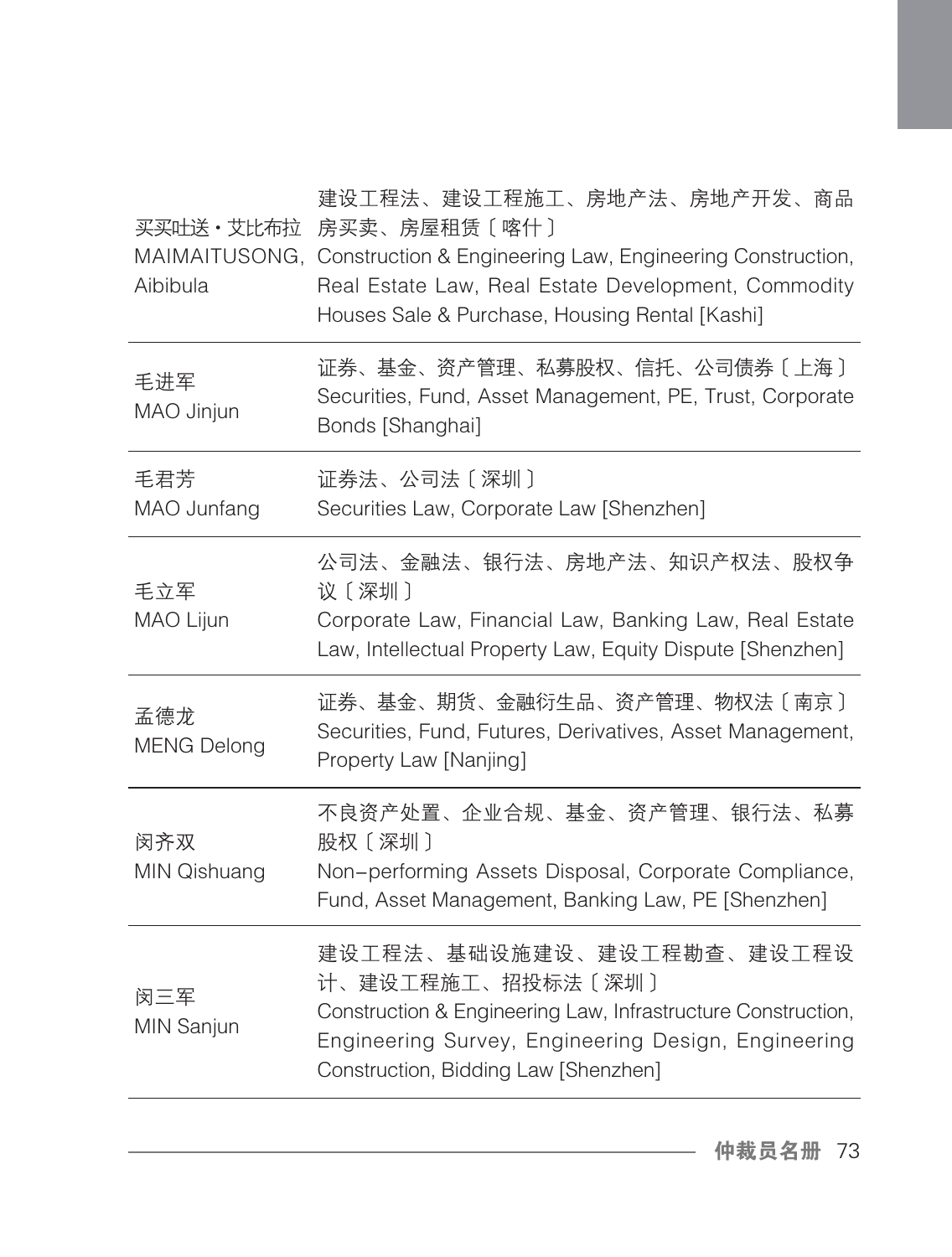| 默燕兵<br>MO Yanbing    | 公司法、海商法、海上保险法、海上运输、合同法、保险<br>[北京]<br>Corporate Law, Maritime Law, Marine Insurance Law,<br>Marine Shipping, Contract Law, Insurance [Beijing]                                                    |
|----------------------|--------------------------------------------------------------------------------------------------------------------------------------------------------------------------------------------------|
| 牟 笛<br><b>MOU Di</b> | 公司法、股权争议、兼并收购、房地产开发、国际贸易法、<br>合同法 〔上海〕<br>Corporate Law, Equity Dispute, Mergers and Acquisitions,<br>Real Estate Development, International Trade Law,<br>Contract Law [Shanghai]               |
| 牟建林<br>MOU Jianlin   | 建设工程施工、商品房买卖、房屋租赁、财务会计、城市更<br>新、股权争议〔深圳〕<br>Engineering Construction, Commodity Houses Sale &<br>Purchase, Housing Rental, Financial and Accounting,<br>Urban Renewal, Equity Dispute [Shenzhen] |
| 牟<br>勇<br>MOU Yong   | 建设工程法、房地产法、公司法、股权争议、金融法、资产<br>管理 [深圳]<br>Construction & Engineering Law, Real Estate Law,<br>Corporate Law, Equity Dispute, Financial Law, Asset<br>Management [Shenzhen]                        |
| 耸<br>穆<br>MU Song    | 房地产、土地一级开发、政府和社会资本合作项目〔北京〕<br>Real Estate, Primary Land Development, Public-Private<br>Partnership Project (PPP) [Beijing]                                                                       |
| 穆忠和<br>MU Zhonghe    | 公司法、国际贸易法、合同法、商事调解、国际私法、股权<br>争议〔北京〕<br>Corporate Law, International Trade Law, Contract Law,<br>Commercial Mediation, International Private Law, Equity<br>Dispute [Beijing]                    |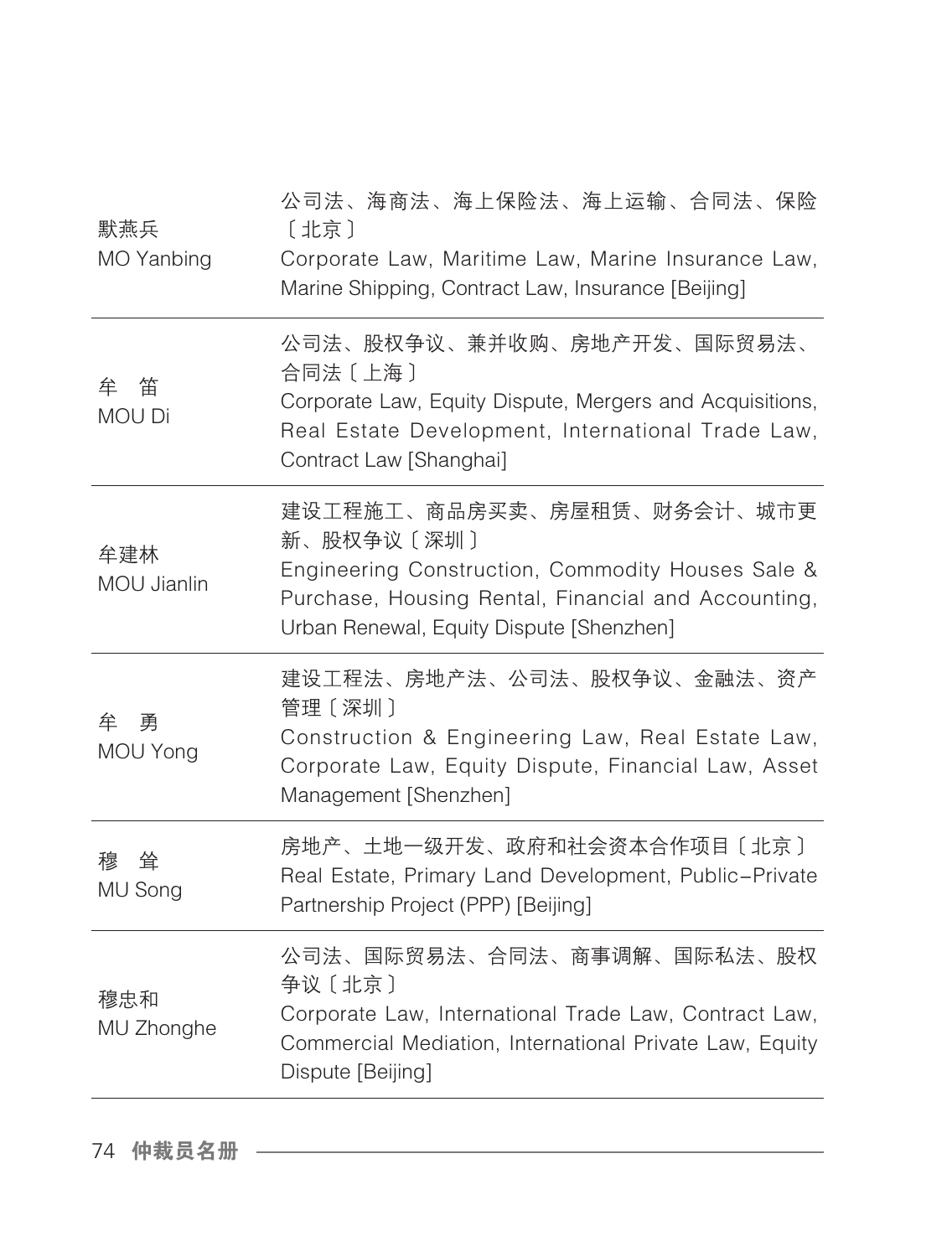| 聂连杰<br>NIE Lianjie         | 基金〔深圳〕<br>Fund [Shenzhen]                                                                                                                                                                |
|----------------------------|------------------------------------------------------------------------------------------------------------------------------------------------------------------------------------------|
| 牛文婕<br>NIU Wenjie          | 公司法、股权争议、兼并收购、证券、基金、私募股权〔北京〕<br>Corporate Law, Equity Dispute, Mergers and Acquisitions,<br>Securities, Fund, PE [Beijing]                                                               |
| 牛元元<br>NIU Yuanyuan        | 公司法、公司债券、金融法、金融衍生品、私募股权、证券<br>[北京]<br>Corporate Law, Corporate Bonds, Financial Law, Derivatives,<br>PE, Securities [Beijing]                                                            |
| 欧福永<br>OU Fuyong           | 建设工程法、知识产权法、房地产法、公司法、国际贸易<br>法、证券〔长沙〕<br>Construction & Engineering Law, Intellectual Property Law,<br>Real Estate Law, Corporate Law, International Trade Law,<br>Securities [Changsha] |
| 欧铁帅<br><b>OU Tieshuai</b>  | 金融法、银行法、不良资产处置、商品房买卖、公司法、破<br>产法〔深圳〕<br>Financial Law, Banking Law, Non-performing Assets<br>Disposal, Commodity Houses Sale & Purchase, Corporate<br>Law, Bankruptcy Law [Shenzhen]     |
| 欧永良<br><b>OU Yongliang</b> | 建设工程施工、房地产开发、股权争议、外商投资、证券、<br>合同法〔广州〕<br>Engineering Construction, Real Estate Development, Equity<br>Dispute, Foreign Investment, Securities, Contract Law<br>[Guangzhou]               |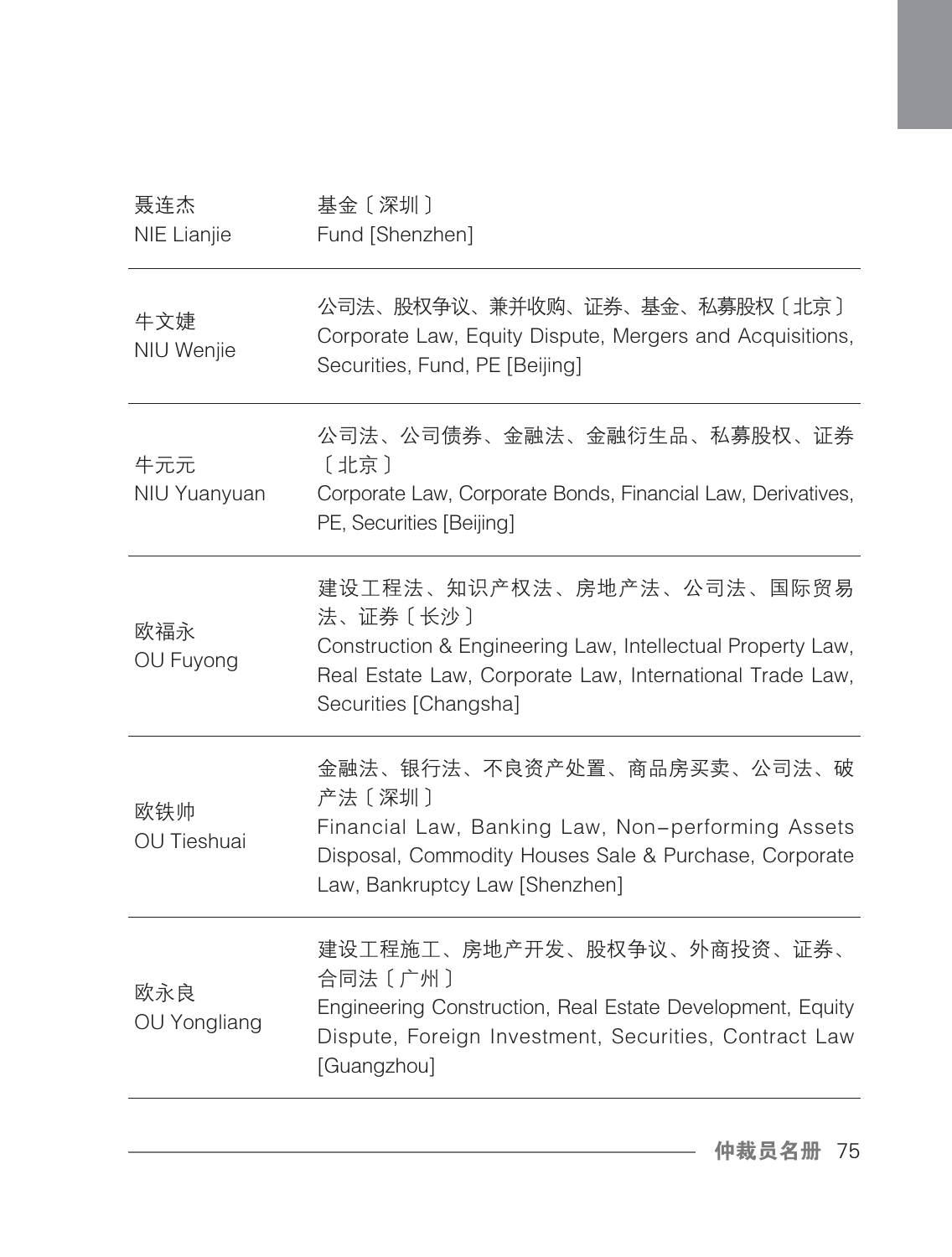| 证券、基金、期货、金融衍生品、资产管理、私募股权〔深圳〕<br>Securities, Fund, Futures, Derivatives, Asset Management,<br>PE [Shenzhen]                                                                                 |
|--------------------------------------------------------------------------------------------------------------------------------------------------------------------------------------------|
| 股权争议、股权激励、公司法、资产管理、风险投资、私募<br>股权〔北京〕<br>Equity Dispute, Equity Incentives, Corporate Law, Asset<br>Management, VC, PE [Beijing]                                                            |
| 国际贸易、海事调查〔深圳〕<br>International Trade, Maritime Investigation [Shenzhen]                                                                                                                    |
| 建设工程施工、信息技术与网络、房地产开发、公司债券、<br>证券、海商法〔北京〕<br>Engineering Construction, Information Technology &<br>Network, Real Estate Development, Corporate Bonds,<br>Securities, Maritime Law [Beijing] |
| 金融法、公司法、技术合同、专利、建设工程法、房地产法<br>〔深圳〕<br>Financial Law, Corporate Law, Technology Contract, Patent,<br>Construction & Engineering Law, Real Estate Law [Shenzhen]                             |
| 国际贸易法、国际投资法〔北京〕<br>International Trade Law, International Investment Law<br>[Beijing]                                                                                                      |
| 企业合规、公司法、保险、商业保理、互联网金融〔深圳〕<br>Corporate Compliance, Corporate Law, Insurance,<br>Commercial Factoring, Internet Finance [Shenzhen]                                                         |
|                                                                                                                                                                                            |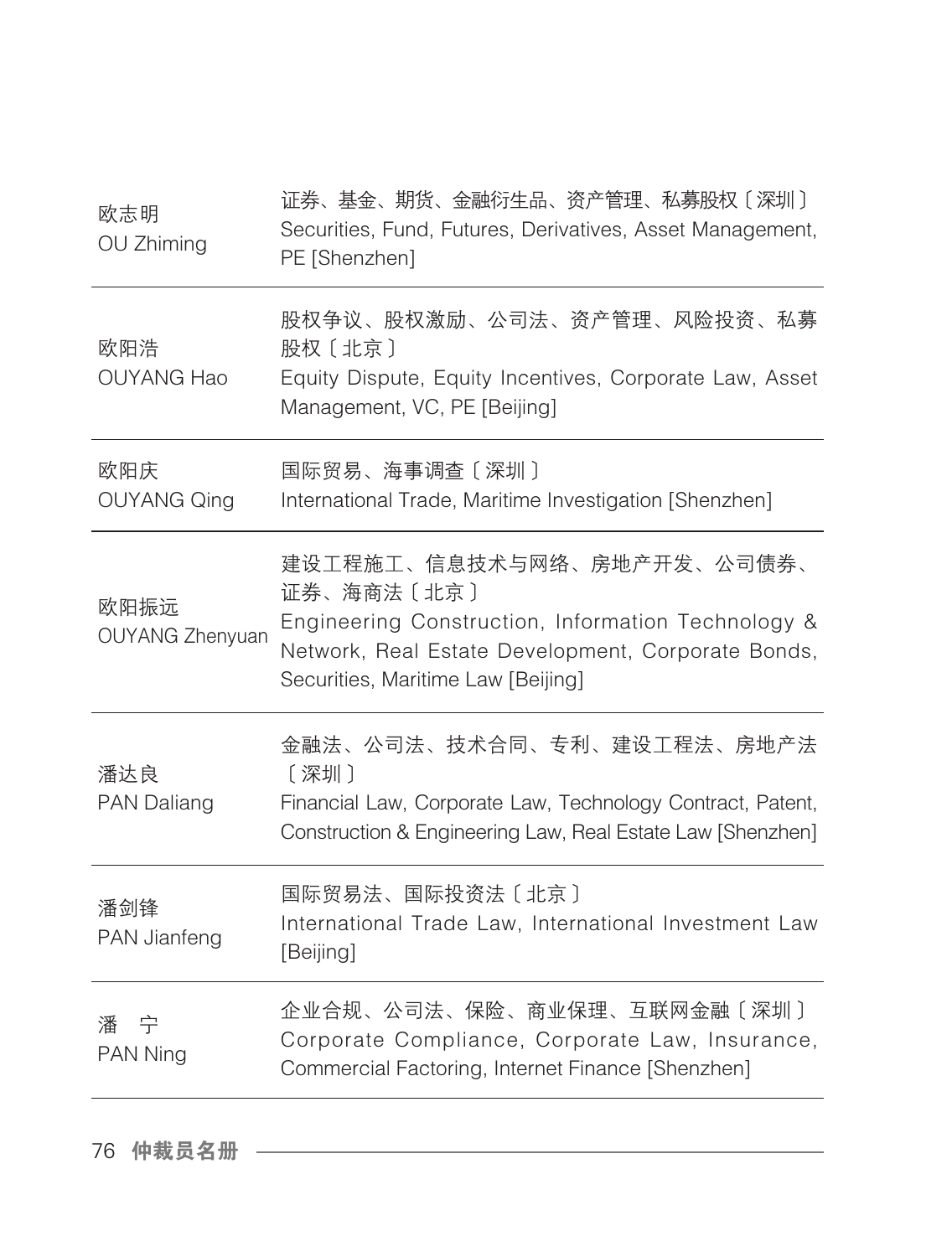| 潘<br>翔<br>PAN Xiang    | 股权争议、兼并收购、房地产开发、房屋租赁、合同法、风<br>险投资〔深圳〕<br>Equity Dispute, Mergers and Acquisitions, Real Estate<br>Development, Housing Rental, Contract Law, VC [Shenzhen]                                                |
|------------------------|-----------------------------------------------------------------------------------------------------------------------------------------------------------------------------------------------------------|
| 庞正忠<br>PANG Zhengzhong | 信息技术与网络、专利、技术合同、股权争议、兼并收购、<br>外商投资〔北京〕<br>Information Technology & Network, Patent, Technology<br>Contract, Equity Dispute, Mergers and Acquisitions, Foreign<br>Investment [Beijing]                     |
| 庞宗英<br>PANG Zongying   | 金融法、银行法、融资租赁、商业保理、资产管理〔深圳〕<br>Financial Law, Banking Law, Financial Leasing, Commercial<br>Factoring, Asset Management [Shenzhen]                                                                         |
| 裴<br>洋<br>PEI Yang     | 体育法、国际贸易法、股权争议、国际私法、合同法、仲裁<br>法〔北京〕<br>Sports Law, International Trade Law, Equity Dispute,<br>International Private Law, Contract Law, Arbitration Law<br>[Beijing]                                      |
| 彭<br>冰<br>PENG Bing    | 金融法、银行法、证券、基金、信托、公司法〔北京〕<br>Financial Law, Banking Law, Securities, Fund, Trust,<br>Corporate Law [Beijing]                                                                                               |
| 俊<br>彭<br>PENG Jun     | 外商投资、企业合规、兼并收购、WTO法、国际贸易法、投<br>资者-东道国仲裁〔北京〕<br>Foreign Investment, Corporate Compliance, Mergers<br>and Acquisitions, WTO Law, International Trade Law,<br>International Investment Arbitration [Beijing] |
|                        |                                                                                                                                                                                                           |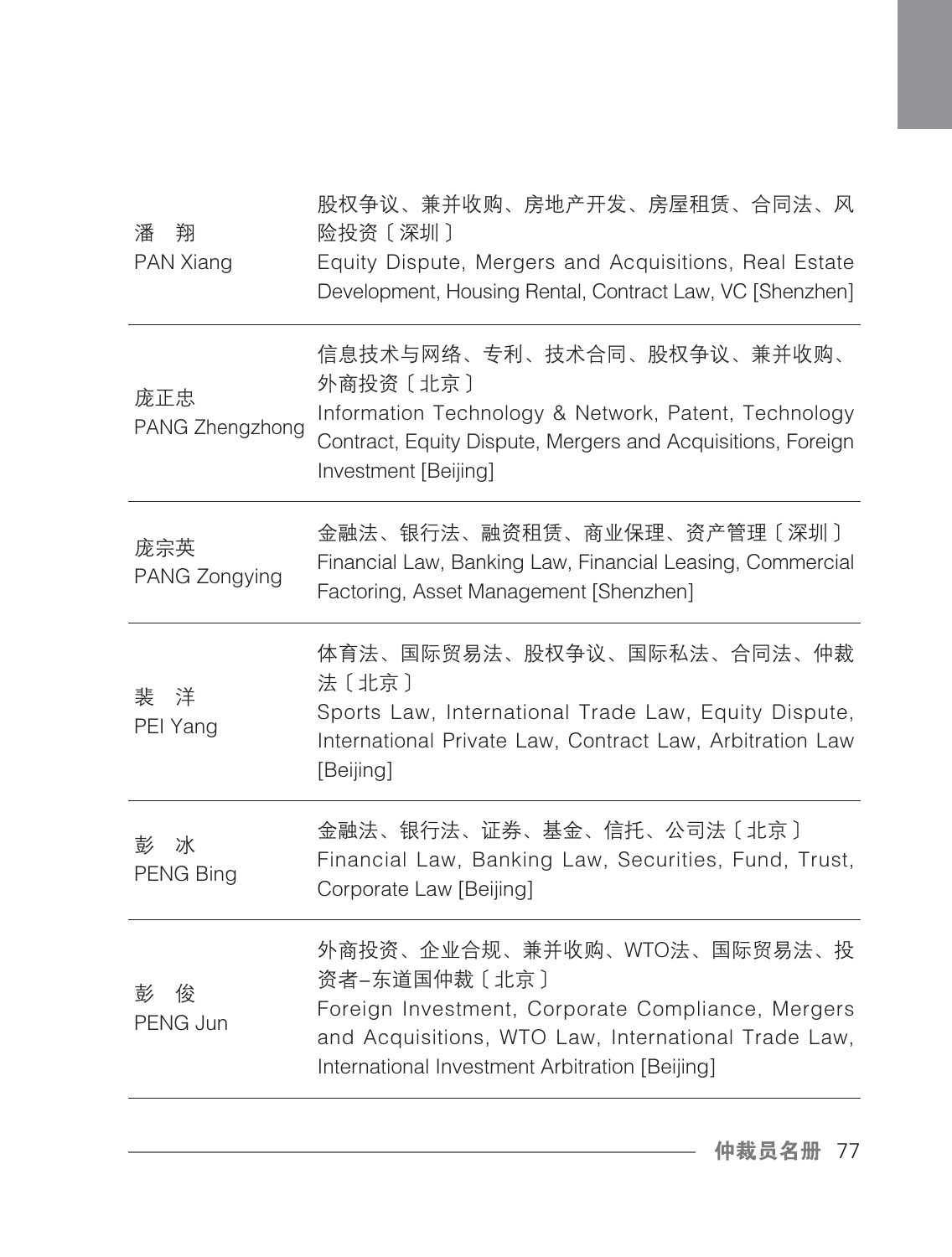| 金融法、银行法、合同法、物权法、公司法〔深圳〕<br>Financial Law, Banking Law, Contract Law, Property Law,<br>Corporate Law [Shenzhen]                                                                             |
|--------------------------------------------------------------------------------------------------------------------------------------------------------------------------------------------|
| 房地产法、房地产开发、商品房买卖、城市更新、房屋租<br>赁、物业管理〔深圳〕<br>Real Estate Law, Real Estate Development, Commodity<br>Houses Sale & Purchase, Urban Renewal, Housing Rental,<br>Property Management [Shenzhen] |
| 建设工程法、房地产开发、房屋租赁、公司法、私募股权、<br>证券〔深圳〕<br>Construction & Engineering Law, Real Estate Development,<br>Housing Rental, Corporate Law, PE, Securities [Shenzhen]                               |
| 合同法、供应链、不良资产处置、公司法、著作权、环境保<br>护法〔深圳〕<br>Contract Law, Supply Chain, Non-performing Assets<br>Disposal, Corporate Law, Copyright, Environmental<br>Protection Law [Shenzhen]                |
| 证券、公司法、股权争议、股权激励、公司债券、兼并收购<br>〔深圳〕<br>Securities, Corporate Law, Equity Dispute, Equity Incentives,<br>Corporate Bonds, Mergers and Acquisitions [Shenzhen]                                |
| 知识产权法、商标、专利、著作权、技术合同〔武汉〕<br>Intellectual Property Law, Trademark, Patent, Copyright,<br>Technology Contract [Wuhan]                                                                        |
|                                                                                                                                                                                            |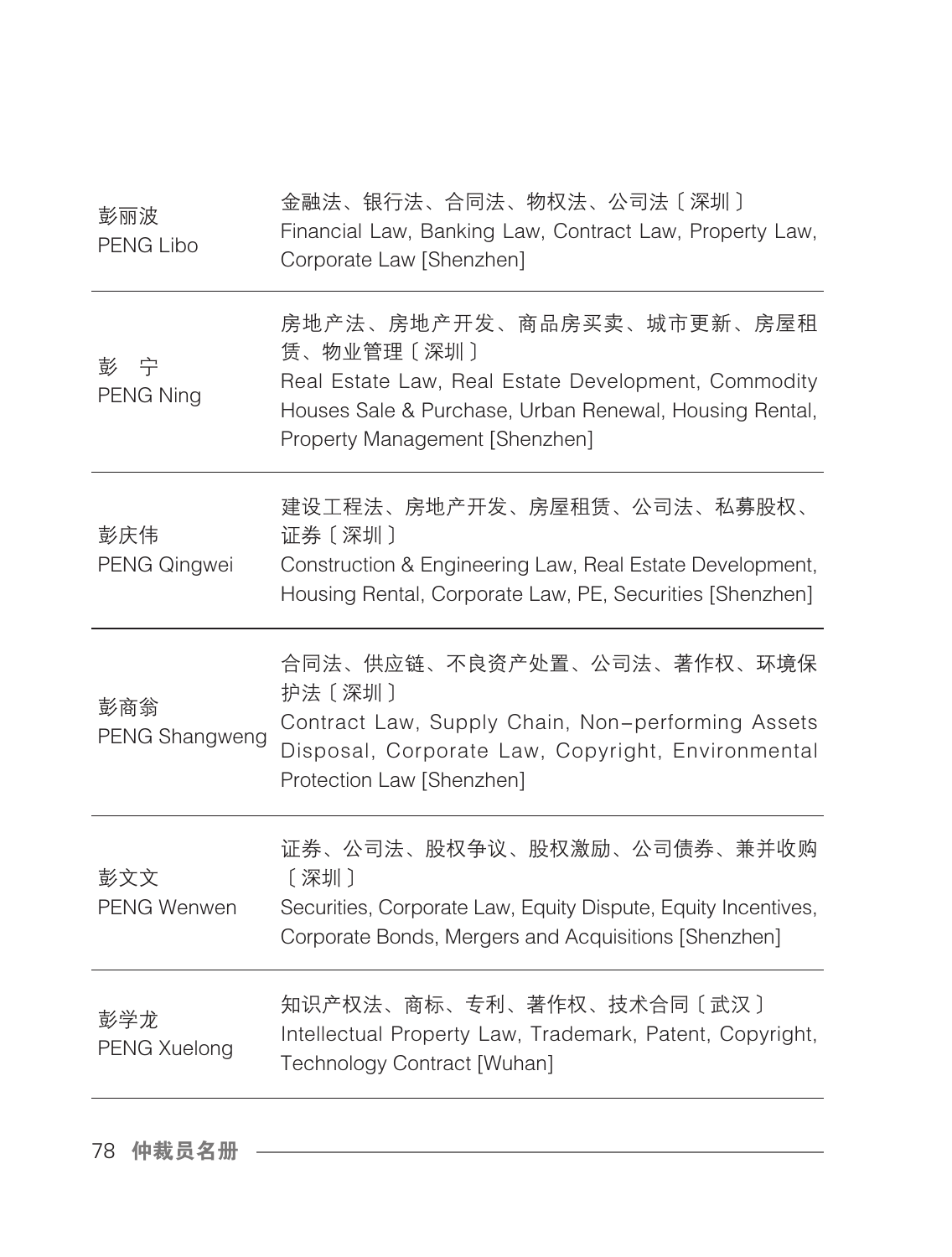| 彭学武<br><b>PENG Xuewu</b>     | 房地产开发、商品房买卖、房屋租赁、金融法、公司法、股<br>权争议 [深圳]<br>Real Estate Development, Commodity Houses Sale &<br>Purchase, Housing Rental, Financial Law, Corporate Law,<br>Equity Dispute [Shenzhen]                                     |
|------------------------------|------------------------------------------------------------------------------------------------------------------------------------------------------------------------------------------------------------------------|
| 琳<br>亓<br>QI Lin             | 公司法、股权争议、知识产权法、私募股权、风险投资、影<br>视投资〔北京〕<br>Corporate Law, Equity Dispute, Intellectual Property Law,<br>PE, VC, Film and Television Investment [Beijing]                                                                 |
| 亓培冰<br>QI Peibing            | 建设工程法、股权争议、兼并收购、房地产法、公司法〔北京〕<br>Construction & Engineering Law, Equity Dispute, Mergers<br>and Acquisitions, Real Estate Law, Corporate Law [Beijing]                                                                  |
| 漆<br>彤<br>QI Tong            | 国际贸易法、外商投资、股权争议、矿业投融资、投资者-<br>东道国仲裁、商事调解〔武汉〕<br>International Trade Law, Foreign Investment, Equity Dispute,<br>Mining Investment and Financing, International Investment<br>Arbitration, Commercial Mediation [Wuhan] |
| 钱伯明<br><b>QIAN Boming</b>    | 建设工程法、房地产开发、股权争议、破产法、证券、合同<br>法〔深圳〕<br>Construction & Engineering Law, Real Estate Development,<br>Equity Dispute, Bankruptcy Law, Securities, Contract Law<br>[Shenzhen]                                              |
| 钱明强<br><b>QIAN Mingqiang</b> | 公司法、股权争议〔上海〕<br>Corporate Law, Equity Dispute [Shanghai]                                                                                                                                                               |
| 钱明星<br><b>QIAN Mingxing</b>  | 合同法、房地产法〔北京〕<br>Contract Law, Real Estate Law [Beijing]                                                                                                                                                                |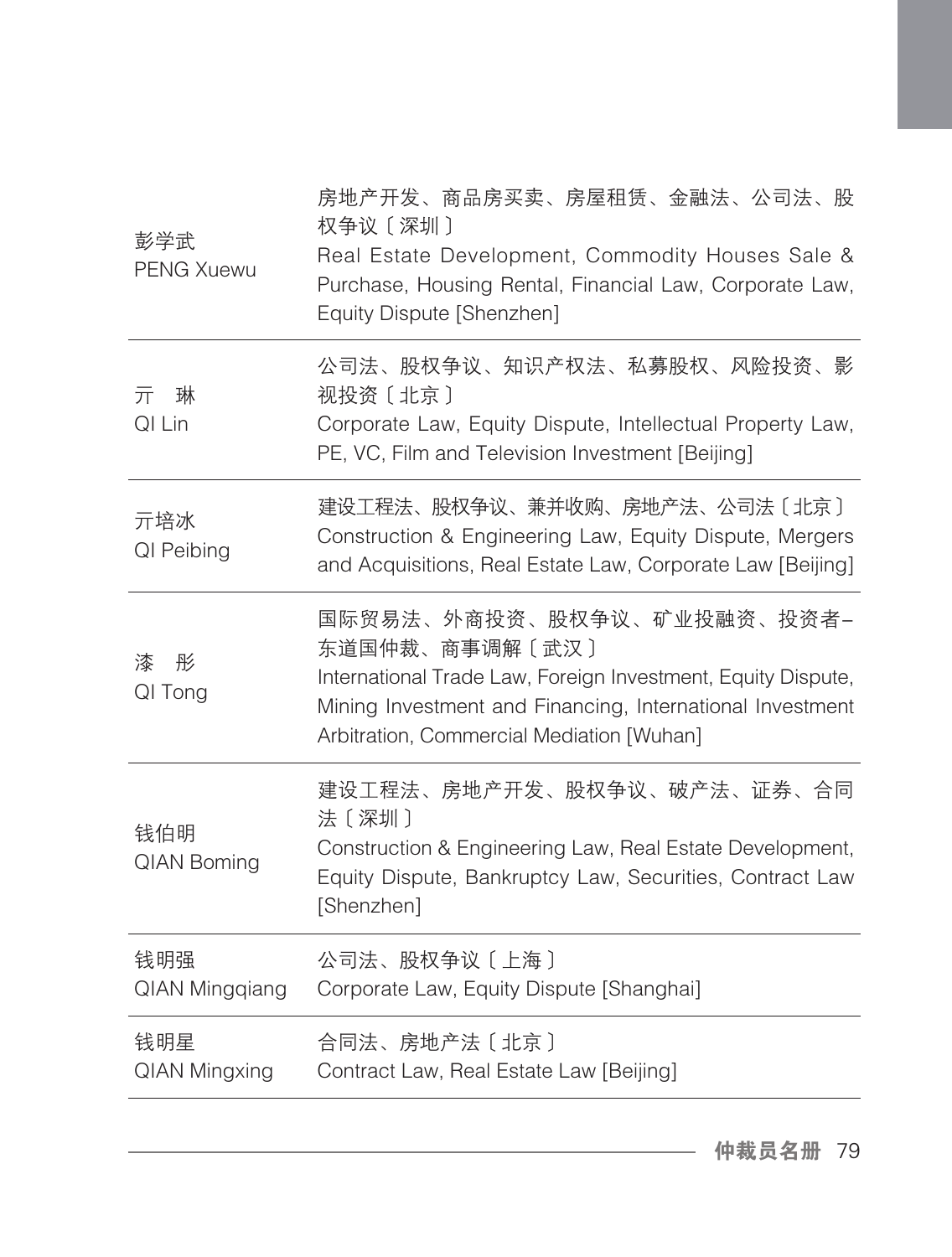| 钱小红<br><b>QIAN Xiaohong</b> | 知识产权法、房地产法、公司法、金融法、网络游戏、影视<br>投资〔北京〕<br>Intellectual Property Law, Real Estate Law, Corporate Law,<br>Financial Law, Video Game, Film and Television Investment<br>[Beijing]                    |
|-----------------------------|-------------------------------------------------------------------------------------------------------------------------------------------------------------------------------------------------|
| 钱学凯<br><b>QIAN Xuekai</b>   | 建设工程勘查、房屋租赁、股权争议、矿业投融资、资源勘<br>探、兼并收购〔北京〕<br>Engineering Survey, Housing Rental, Equity Dispute,<br>Mining Investment and Financing, Resource Exploration,<br>Mergers and Acquisitions [Beijing] |
| 力<br>强<br>QIANG Li          | 公司法、股权争议、公司债券、金融法、银行法、基金〔西安〕<br>Corporate Law, Equity Dispute, Corporate Bonds, Financial<br>Law, Banking Law, Fund [Xi'an]                                                                     |
| 乔<br>阳<br>QIAO Yang         | 项目融资、房地产开发、兼并收购、矿业投融资、融资租<br>赁、公司法〔北京〕<br>Project Finance, Real Estate Development, Mergers and<br>Acquisitions, Mining Investment and Financing, Financial<br>Leasing, Corporate Law [Beijing] |
| 秦宏昌<br>QIN Hongchang        | 金融法、银行法、不良资产处置、合同法、物权法〔深圳〕<br>Financial Law, Banking Law, Non-performing Assets<br>Disposal, Contract Law, Property Law [Shenzhen]                                                              |
| 秦世平<br><b>QIN Shiping</b>   | 房地产法、商品房买卖、股权争议、公司法、金融法、知识<br>产权法〔深圳〕<br>Real Estate Law, Commodity Houses Sale & Purchase,<br>Equity Dispute, Corporate Law, Financial Law, Intellectual<br>Property Law [Shenzhen]            |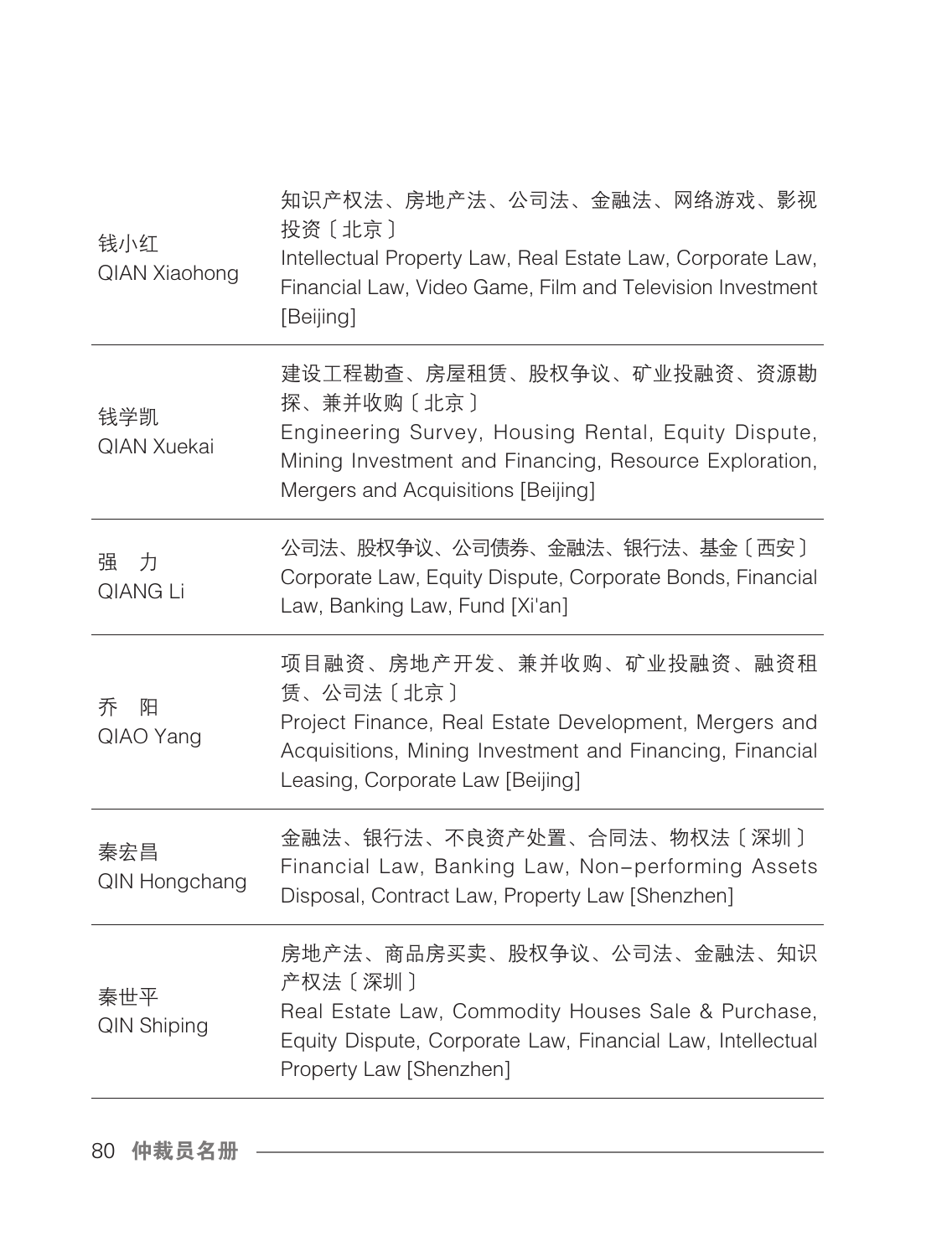| 秦悦民<br><b>QIN Yuemin</b>  | 私募股权、风险投资、资产管理、基金、信托、银行法〔上海〕<br>PE, VC, Asset Management, Fund, Trust, Banking Law<br>[Shanghai]                                                                                                          |
|---------------------------|-----------------------------------------------------------------------------------------------------------------------------------------------------------------------------------------------------------|
| 秦玉秀<br><b>QIN Yuxiu</b>   | 建设工程法、建设工程施工、PPP、基础设施建设、建设工<br>程设计、房地产开发〔北京〕<br>Construction & Engineering Law, Engineering Construction,<br>PPP, Infrastructure Construction, Engineering Design, Real<br>Estate Development [Beijing]   |
| 裘伯纯<br>QIU Bochun         | 风险投资、私募、知识产权、合同法〔香港〕<br>Venture Capital, Private Equity, Intellectual Property,<br>Contract Law [Hong Kong]                                                                                               |
| 邱<br>闯<br>QIU Chuang      | 建设工程法、合同法、基础设施建设、建设工程施工、<br>PPP、信息技术与网络〔北京〕<br>Construction & Engineering Law, Contract Law, Infrastructure<br>Construction, Engineering Construction, PPP, Information<br>Technology & Network [Beijing] |
| 邱一川<br><b>QIU Yichuan</b> | 商标、著作权、外商投资、国际贸易法、海商法〔上海〕<br>Trademark, Copyright, Foreign Investment, International<br>Trade Law, Maritime Law [Shanghai]                                                                                |
| 邱永红<br>QIU Yonghong       | 证券法、公司法、合同法、上市公司监管〔深圳〕<br>Securities Law, Corporate Law, Contract Law, Supervision<br>of Listed Companies [Shenzhen]                                                                                      |
|                           |                                                                                                                                                                                                           |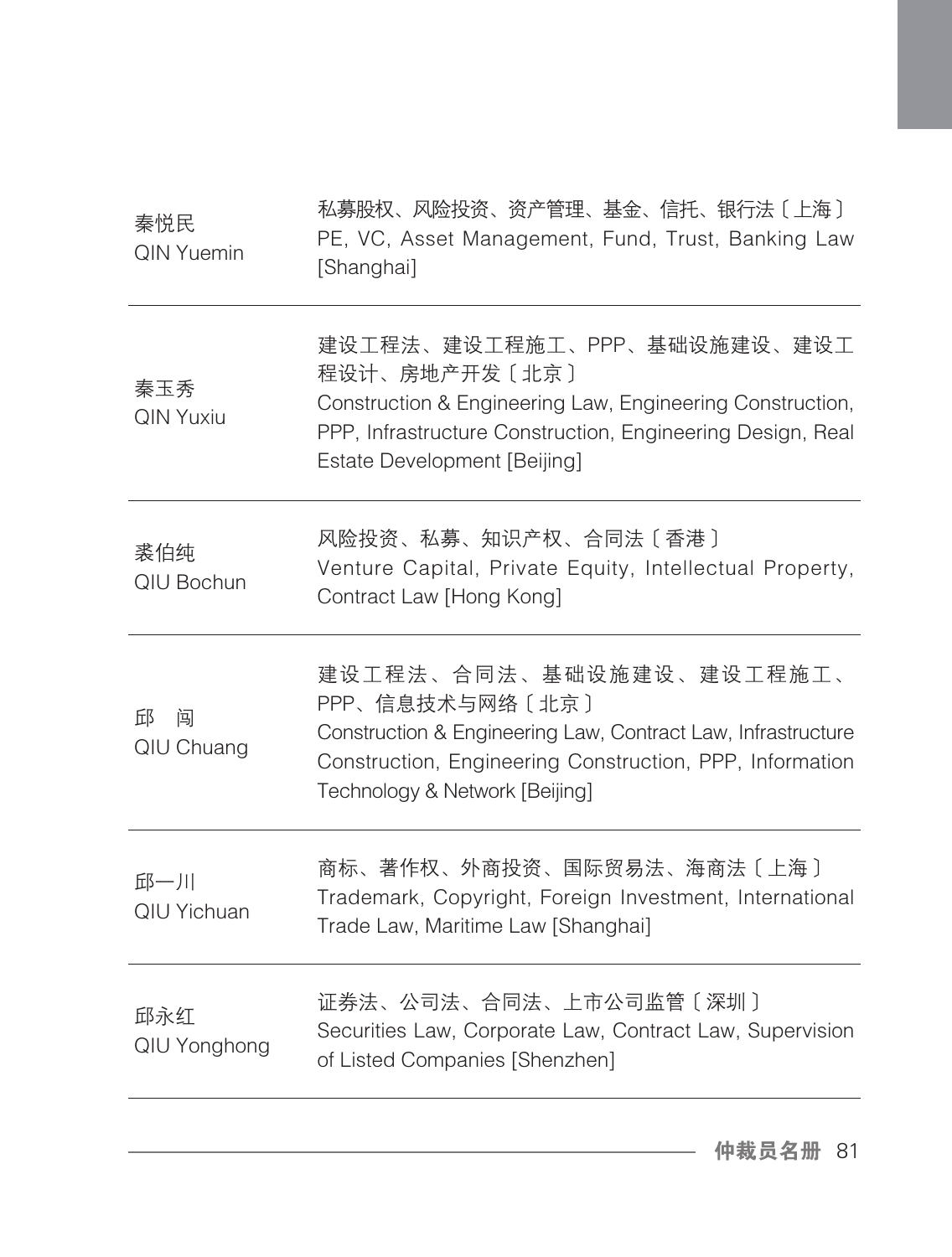| 曲笑飞<br>QU Xiaofei          | 建设工程法、建设工程施工、招投标法、基础设施建设、建<br>设工程设计、建设工程监理〔杭州〕<br>Construction Engineering Law, Construction Engineering<br>Construction, Bidding Law, Infrastructure Construction,<br>Construction Engineering Design, Construction<br>Engineering Supervision [Hangzhou] |
|----------------------------|------------------------------------------------------------------------------------------------------------------------------------------------------------------------------------------------------------------------------------------------------------|
| 阙凌云<br>QUE Lingyun         | 证券、公司法、外商投资、银行法、私募股权、国际贸易法<br>[深圳]<br>Securities, Corporate Law, Foreign Investment, Banking<br>Law, PE, International Trade Law [Shenzhen]                                                                                                                |
| 任才博<br><b>REN Caibo</b>    | 公司法、股权争议、企业合规、股权激励、兼并收购〔深圳〕<br>Corporate Law, Equity Dispute, Corporate Compliance,<br>Equity Incentives, Mergers and Acquisitions [Shenzhen]                                                                                                              |
| 任福宾<br><b>REN Fubin</b>    | 证券、资产管理〔深圳〕<br>Securities, Asset Management [Shenzhen]                                                                                                                                                                                                     |
| 清<br>任<br><b>REN Qing</b>  | 外商投资、兼并收购、股权争议、国际贸易法、WTO法<br>[北京]<br>Foreign Investment, Mergers and Acquisitions, Equity<br>Dispute, International Trade Law, WTO Law [Beijing]                                                                                                           |
| 任松岭<br><b>REN Songling</b> | 知识产权法、著作权、商标、电子数据、反垄断法、合同法<br>[深圳]<br>Intellectual Property Law, Copyright, Trademark, Electronic<br>Data, Antitrust Law, Contract Law [Shenzhen]                                                                                                          |
| 任学强<br><b>REN Xueqiang</b> | 建设工程法、项目融资〔上海〕<br>Construction & Engineering Law, Project Finance [Shanghai]                                                                                                                                                                               |
|                            |                                                                                                                                                                                                                                                            |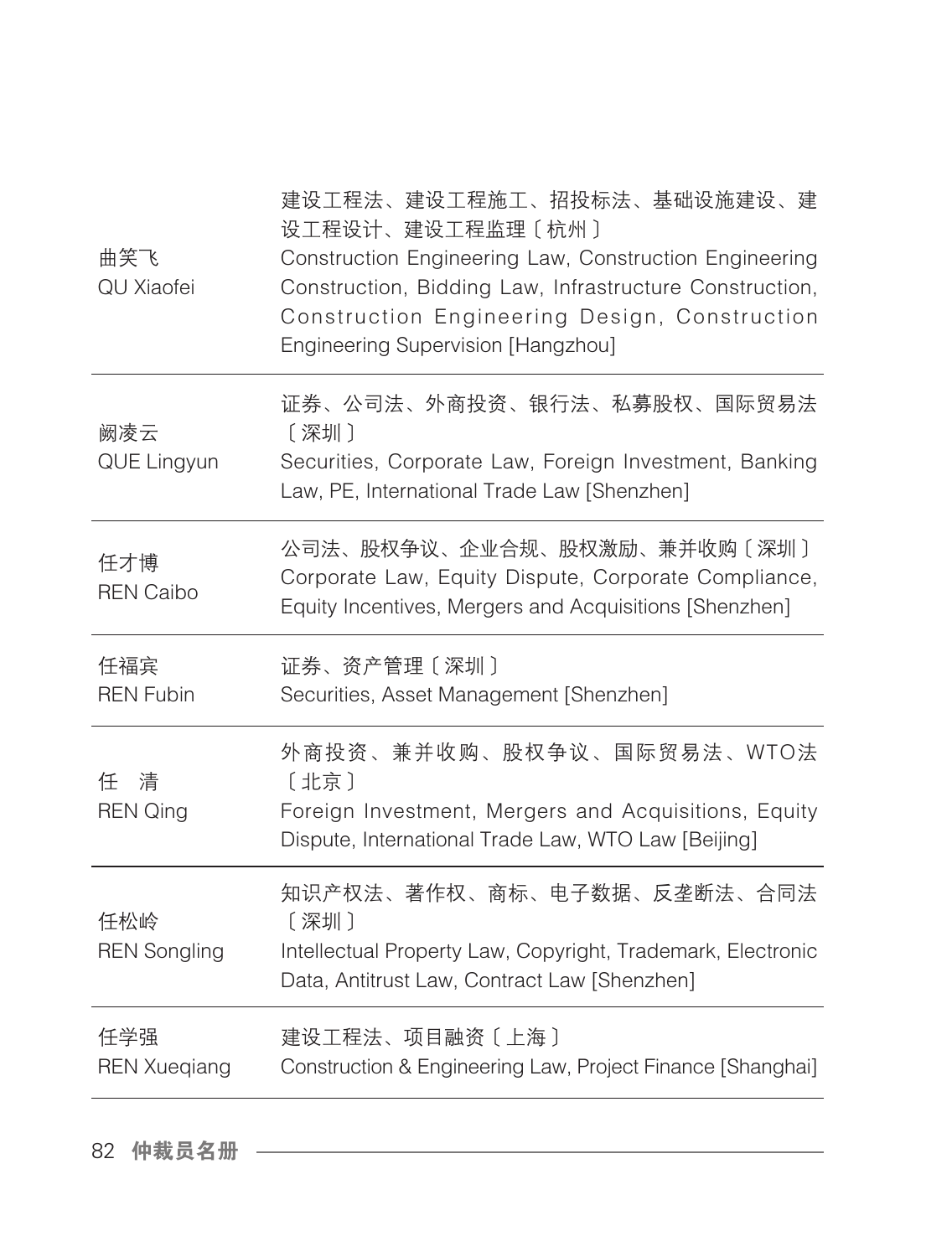| 任自力<br><b>REN Zili</b>       | 建设工程法、基础设施建设、建设工程设计、建设工程施<br>工、金融法、保险〔北京〕<br>Construction & Engineering Law, Infrastructure Construction,<br>Engineering Design, Engineering Construction, Financial<br>Law, Insurance [Beijing] |
|------------------------------|--------------------------------------------------------------------------------------------------------------------------------------------------------------------------------------------------|
| 阮思宇<br><b>RUAN Siyu</b>      | 知识产权法、房地产法、公司法、破产法、金融法、不良资<br>产处置 [深圳]<br>Intellectual Property Law, Real Estate Law, Corporate Law,<br>Bankruptcy Law, Financial Law, Non-performing Assets<br>Disposal [Shenzhen]              |
| 单文华<br><b>SHAN Wenhua</b>    | 公司法、金融法、国际贸易法、房地产法、能源法〔西安〕<br>Corporate Law, Financial Law, International Trade Law,<br>Real Estate Law, Energy Law [Xi'an]                                                                      |
| 单一<br><b>SHAN Yi</b>         | 公司法、公司债券、国际贸易法、WTO法、私募股权、资产<br>管理 [北京]<br>Corporate Law, Corporate Bonds, International Trade Law,<br>WTO Law, PE, Asset Management [Beijing]                                                    |
| 商文江<br><b>SHANG Wenjiang</b> | 金融法、公司法、国际贸易法、房地产法〔北京〕<br>Financial Law, Corporate Law, International Trade Law,<br>Real Estate Law [Beijing]                                                                                    |
| 邵东妍<br>SHAO Dongyan          | 金融法、银行法、不良资产处置、商业保理〔深圳〕<br>Financial Law, Banking Law, Non-performing Assets<br>Disposal, Commercial Factoring [Shenzhen]                                                                        |
| 邵<br>琳<br>SHAO Lin           | 公司法、股权争议、企业合规、证券、基金、公司债券〔西安〕<br>Corporate Law, Equity Dispute, Corporate Compliance,<br>Securities, Fund, Corporate Bonds [Xi'an]                                                                |
|                              |                                                                                                                                                                                                  |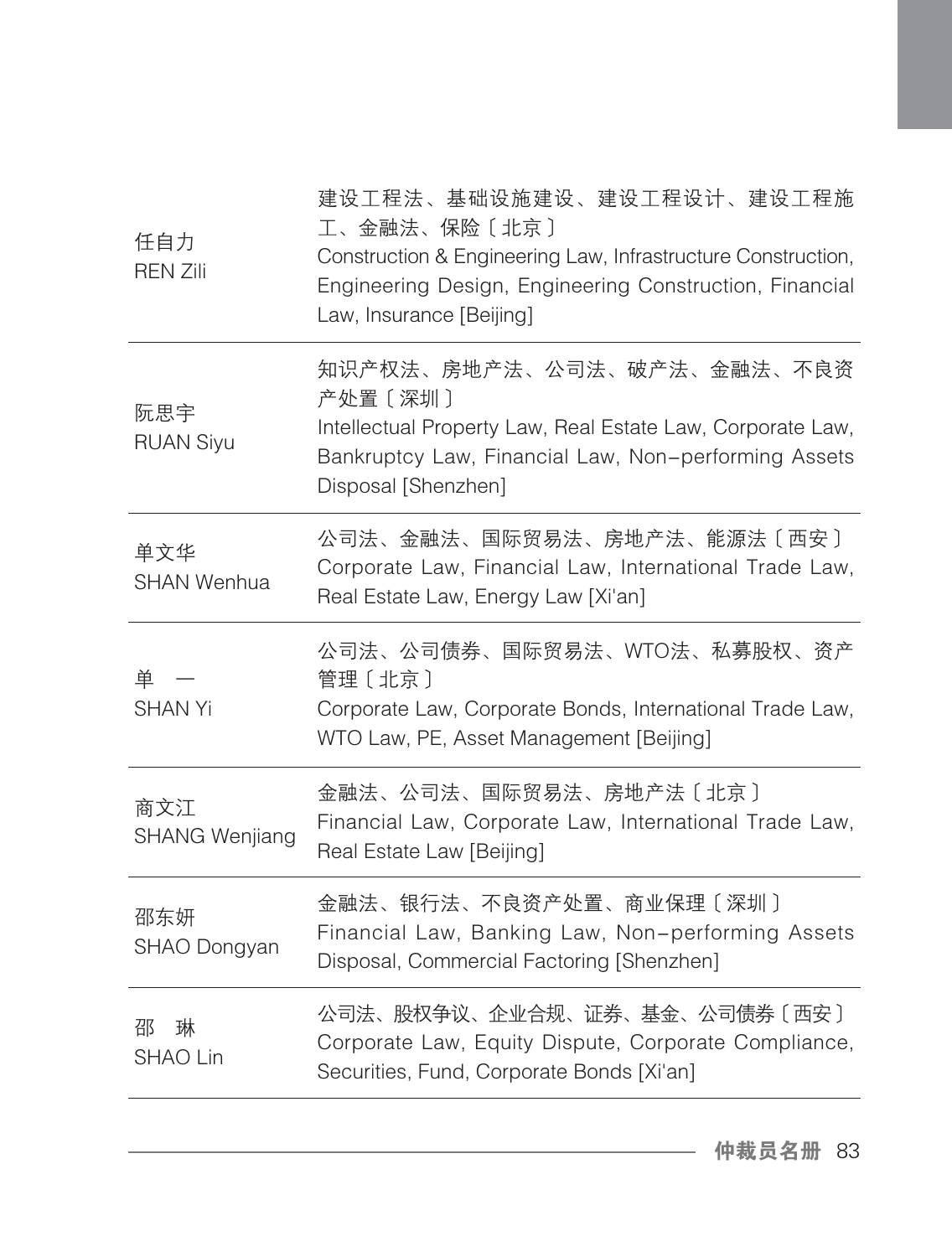| 沈成然<br>SHEN Chengran          | 基金〔深圳〕<br>Fund [Shenzhen]                                                                                                                                                                           |
|-------------------------------|-----------------------------------------------------------------------------------------------------------------------------------------------------------------------------------------------------|
| 沈<br>虹<br><b>SHEN Hong</b>    | 商品房买卖、国际贸易法、WTO法、合同法、物权法、投资<br>者-东道国仲裁〔广州〕<br>Commodity House Sale & Purchase, International Trade<br>Law, WTO Law, Contract Law, Property Law, International<br>Investment Arbitration [Guangzhou] |
| 沈俐歆<br><b>SHEN Lixin</b>      | 银行法、金融法〔深圳〕<br>Banking Law, Financial Law [Shenzhen]                                                                                                                                                |
| 沈四宝<br><b>SHEN Sibao</b>      | 三资企业法、外贸法、房地产法、国际商法〔北京〕<br>Foreign-funded Enterprise Law, Foreign Trade Law, Real<br>Estate Law, International Commercial Law [Beijing]                                                             |
| 沈 伟 (1)<br><b>SHEN Wei</b>    | 项目融资、域名、房地产开发、公司法、融资租赁、国际贸<br>易法〔北京〕<br>Project Finance, Domain Name, Real Estate Development,<br>Corporate Law, Financial Leasing, International Trade Law<br>[Beijing]                            |
| 伟 (2)<br>沈<br><b>SHEN Wei</b> | 项目融资、股权争议、公司法、兼并收购、外商投资、银行<br>法〔上海〕<br>Project Finance, Equity Dispute, Corporate Law, Mergers<br>and Acquisitions, Foreign Investment, Banking Law<br>[Shanghai]                                   |
| 沈小玲<br><b>SHEN Xiaoling</b>   | 证券、私募股权、基金、公司法、股权争议、兼并收购〔北京〕<br>Securities, PE, Fund, Corporate Law, Equity Dispute,<br>Mergers and Acquisitions [Beijing]                                                                          |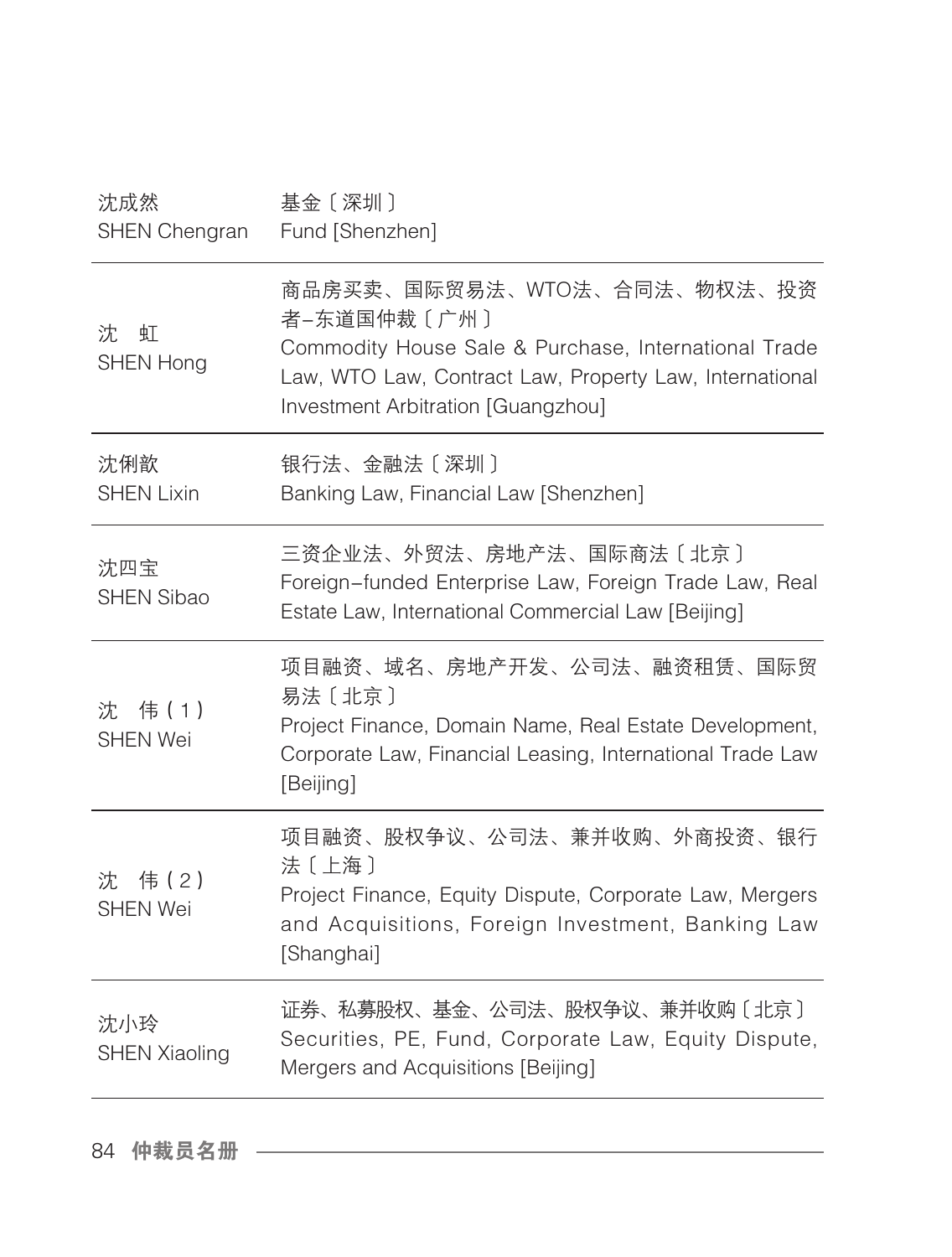| 沈芸<br>SHEN Yun             | 公司法、兼并收购、企业合规、银行法、基金、证券〔北京〕<br>Corporate Law, Mergers and Acquisitions, Corporate<br>Compliance, Banking Law, Fund, Securities [Beijing]                                                        |
|----------------------------|-------------------------------------------------------------------------------------------------------------------------------------------------------------------------------------------------|
| 黎<br>申<br><b>SHEN Li</b>   | 基金、私募股权、资产管理、证券、股权争议、兼并收购<br>〔上海〕<br>Fund, PE, Asset Management, Securities, Equity Dispute,<br>Mergers and Acquisitions [Shanghai]                                                             |
| 铭<br>申<br><b>SHEN Ming</b> | 股权争议、外商投资、合同法、国际私法、不良资产处置、<br>国际贸易法〔北京〕<br>Equity Dispute, Foreign Investment, Contract Law,<br>International Private Law, Non-performing Assets<br>Disposal, International Trade Law [Beijing] |
| 茜<br>申<br><b>SHEN Qian</b> | 经济法、证券法〔深圳〕<br>Economic Law、Securities Law [Shenzhen]                                                                                                                                           |
| 申卫星<br><b>SHEN Weixing</b> | 物权法、医事法、合同法、商事调解〔北京〕<br>Property Law, Medical Law, Contract Law, Commercial<br>Mediation [Beijing]                                                                                              |
| 申文浩<br><b>SHEN Wenhao</b>  | 股权争议、股权激励、兼并收购、外商投资、私募股权、风<br>险投资〔北京〕<br>Equity Dispute, Equity Incentives, Mergers and Acquisitions,<br>Foreign Investment, PE, VC [Beijing]                                                   |
| 申玉峰<br><b>SHEN Yufeng</b>  | 物业管理、房屋租赁、股权争议、商业保理、国际贸易法、<br>供应链 [深圳]<br>Property Management, Housing Rental, Equity Dispute,<br>Commercial Factoring, International Trade Law, Supply<br>Chain [Shenzhen]                     |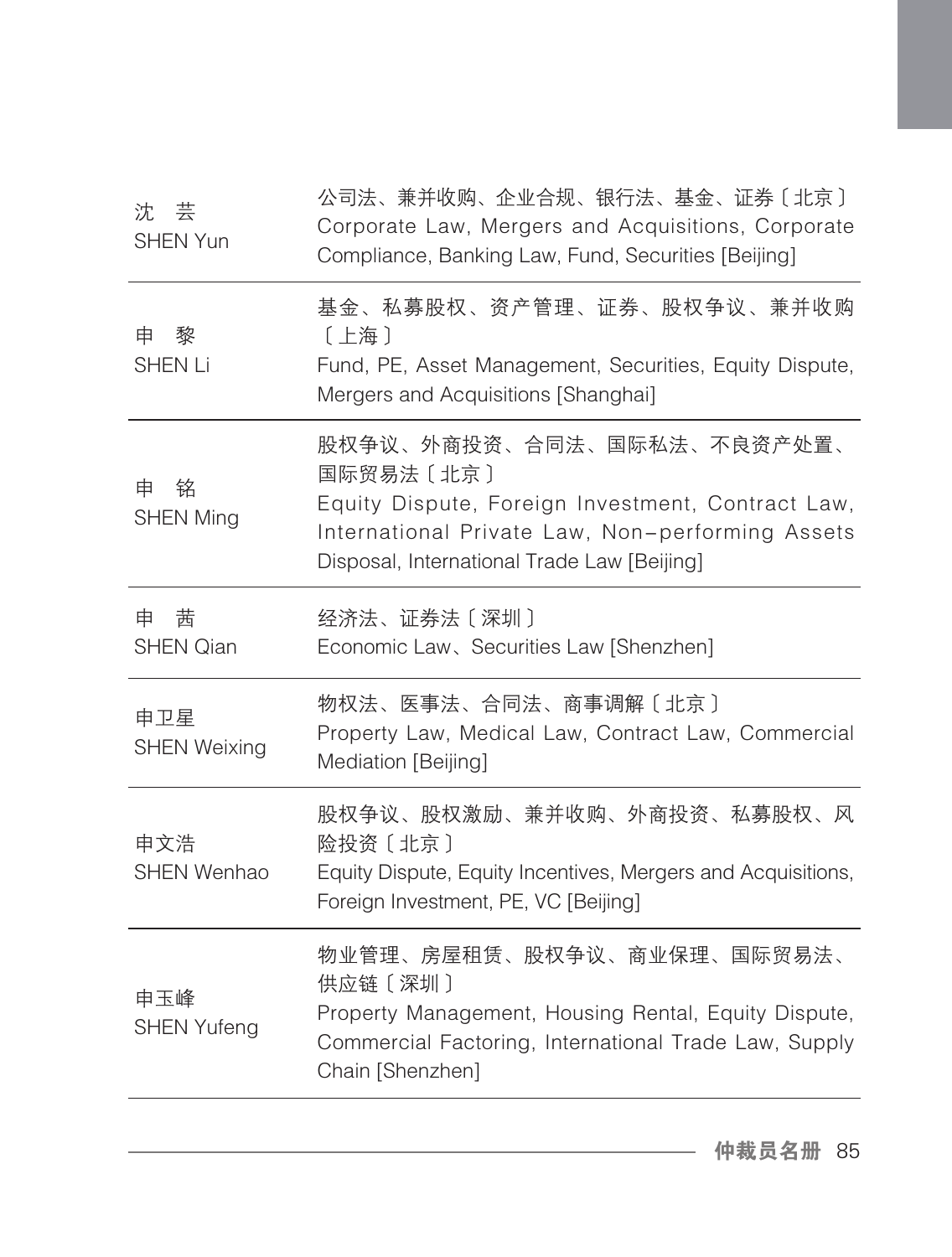| 盛建明<br><b>SHENG Jianming</b> | 商品房买卖、保险、基金、国际贸易法、飞机融资租赁〔深圳〕<br>Commodity Houses Sale & Purchase, Insurance, Fund,<br>International Trade Law, Aircraft Financial Leasing<br>[Shenzhen]                                                          |
|------------------------------|------------------------------------------------------------------------------------------------------------------------------------------------------------------------------------------------------------------|
| 盛雷鸣<br><b>SHENG Leiming</b>  | 建设工程施工、房地产开发、股权争议、基金、合同法〔上海〕<br>Engineering Construction, Real Estate Development,<br>Equity Dispute, Fund, Contract Law [Shanghai]                                                                              |
| 石国平<br><b>SHI Guoping</b>    | 金融法、银行法、证券、基金、不良资产处置、风险投资<br>〔深圳〕<br>Financial Law, Banking Law, Securities, Fund, Non-<br>performing Assets Disposal, VC [Shenzhen]                                                                             |
| 石佳友<br>SHI Jiayou            | 建设工程法、建设工程施工、商品房买卖、房地产法、公司<br>法、国际贸易法〔北京〕<br>Construction & Engineering Law, Engineering Construction,<br>Commodity Houses Sale & Purchase, Real Estate Law,<br>Corporate Law, International Trade Law [Beijing] |
| 磊<br>石<br><b>SHI Lei</b>     | 专利、证券、基金、合同法、股权争议、公司法〔深圳〕<br>Patent, Securities, Fund, Contract Law, Equity Dispute,<br>Corporate Law [Shenzhen]                                                                                                 |
| 石永青<br><b>SHI Yongqing</b>   | 建设工程施工、房地产法、商品房买卖、公司法、金融法、<br>银行法 [深圳]<br>Engineering Construction, Real Estate Law, Commodity<br>Houses Sale & Purchase, Corporate Law, Financial Law,<br>Banking Law [Shenzhen]                                |
| 石柱华<br>SHI Zhuhua            | 融资租赁、商业保理〔深圳〕<br>Financial Leasing, Commercial Factoring [Shenzhen]                                                                                                                                              |
|                              |                                                                                                                                                                                                                  |

86 仲裁员名册 –––––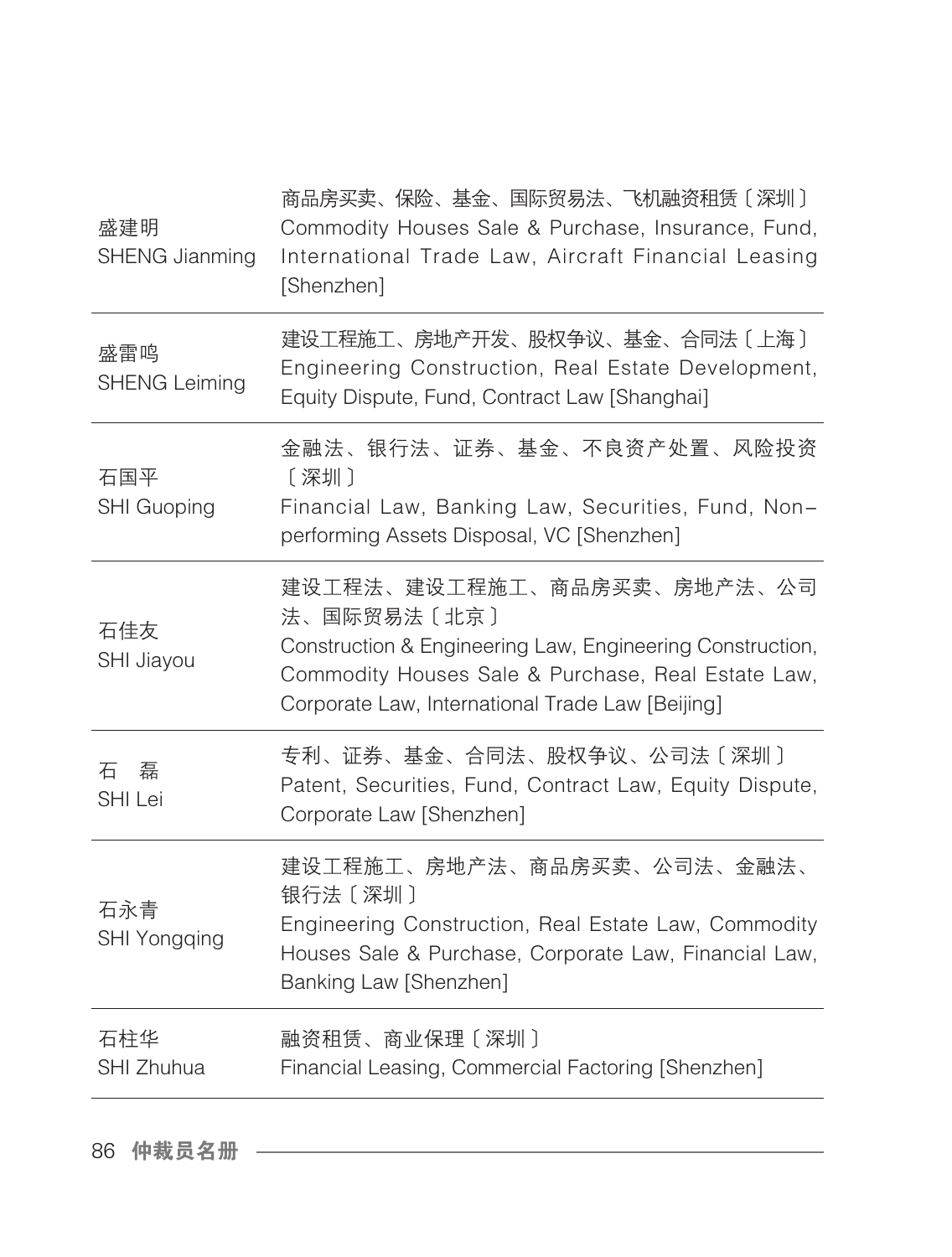| 泳<br>舒<br>SHU Yong       | 建设工程施工、公司法、劳动法、合同法、金融法、知识产<br>权法 [北京]<br>Engineering Construction, Corporate Law, Labor Law,<br>Contract Law, Financial Law, Intellectual Property Law<br>[Beijing]                                                      |
|--------------------------|--------------------------------------------------------------------------------------------------------------------------------------------------------------------------------------------------------------------------|
| 舒卫东<br>SHU Weidong       | 基础设施建设、建设工程施工、房地产开发、城市更新、兼<br>并收购、不良资产处置〔深圳〕<br>Infrastructure Construction, Engineering Construction,<br>Real Estate Development, Urban Renewal, Mergers and<br>Acquisitions, Non-performing Assets Disposal [Shenzhen] |
| 舒保华<br><b>SHU Baohua</b> | 私募股权、风险投资、股权争议、证券、企业合规、兼并收<br>购〔深圳〕<br>PE, VC, Equity Dispute, Securities, Corporate Compliance,<br>Mergers and Acquisitions [Shenzhen]                                                                                  |
| 史晓丽<br><b>SHI Xiaoli</b> | 国际贸易法、国际航空法、海商法、外商投资、合同法、融<br>资租赁〔北京〕<br>International Trade Law, International Aviation Law, Maritime<br>Law, Foreign Investment, Contract Law, Financial Leasing<br>[Beijing]                                          |
| 史际春<br>SHI Jichun        | 公司法、股权争议、知识产权法、合同法、竞争法、产品质<br>量法 [北京]<br>Corporate Law, Equity Dispute, Intellectual Property Law,<br>Contract Law, Competition Law, Product Quality Law [Beijing]                                                       |
| 师<br>虰<br>SHI Hong       | 房地产法、公司法、金融法、国际贸易法、能源法、知识产<br>权法 [北京]<br>Real Estate Law, Corporate Law, Financial Law, International<br>Trade Law, Energy Law, Intellectual Property Law [Beijing]                                                      |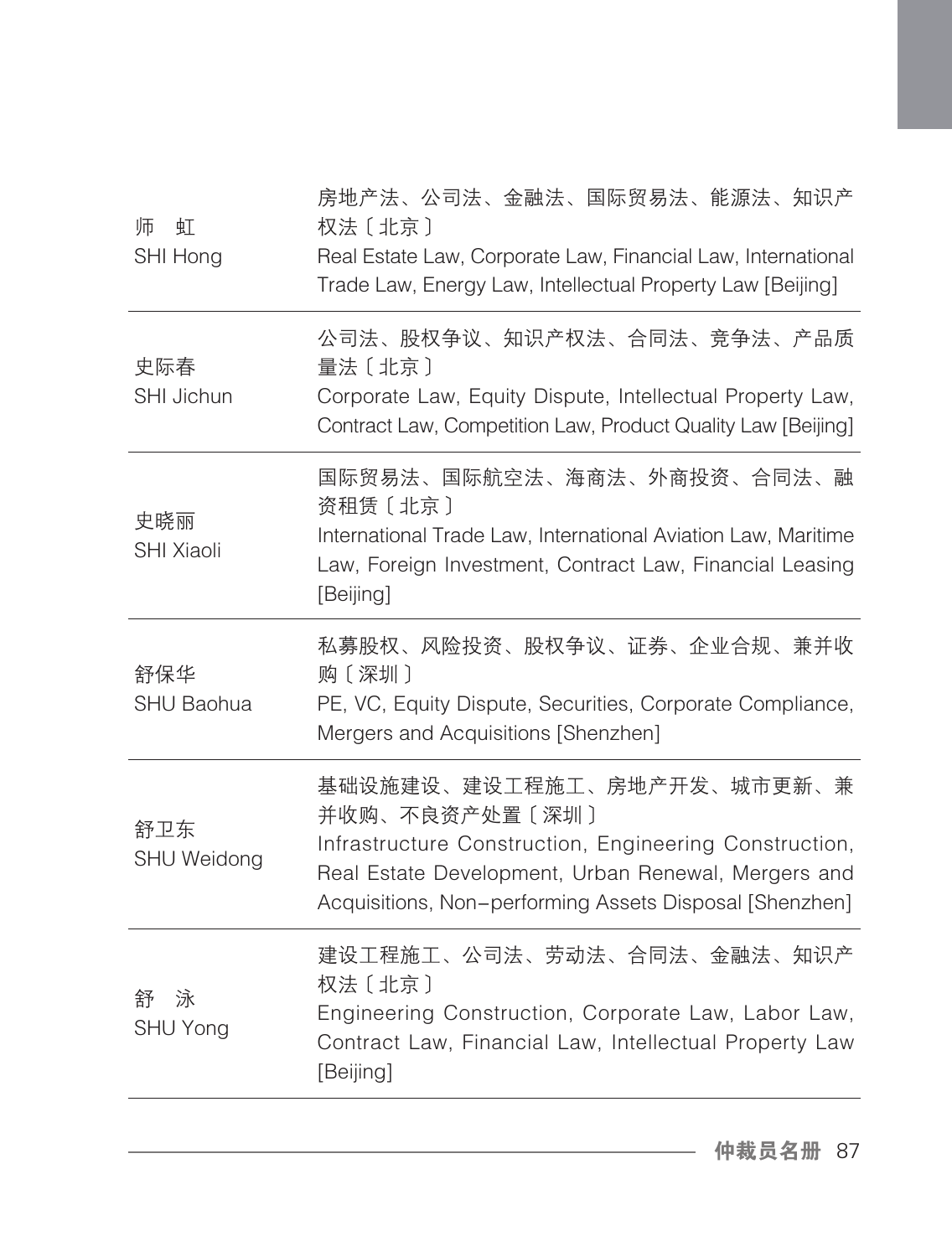| 兵<br>宋<br><b>SONG Bing</b>  | 知识产权法、技术合同、电子数据、信息技术与网络、股权<br>争议〔深圳〕<br>Intellectual Property Law, Technology Contract, Electronic<br>Data, Information Technology & Network, Equity Dispute<br>[Shenzhen]       |
|-----------------------------|----------------------------------------------------------------------------------------------------------------------------------------------------------------------------------|
| 宋冰心<br><b>SONG Bingxin</b>  | 风险投资、公司法、兼并收购、股权争议、商品房买卖、房<br>地产开发〔北京〕<br>VC, Corporate Law, Mergers and Acquisitions, Equity<br>Dispute, Commodity Houses Sale & Purchase, Real Estate<br>Development [Beijing] |
| 宋春风<br><b>SONG Chunfeng</b> | 海商法、海上保险法〔上海〕<br>Maritime Law, Marine Insurance Law [Shanghai]                                                                                                                   |
| 宋迪煌<br><b>SONG Dihuang</b>  | 海商法、国际贸易法、海上保险法、海上运输〔北京〕<br>Maritime Law, International Trade Law, Marine Insurance<br>Law, Marine Shipping [Beijing]                                                            |
| 宋红梅<br>SONG Hongmei         | 股权争议、企业合规、私募股权、基金、信托、公司法〔北京〕<br>Equity Dispute, Corporate Compliance, PE, Fund, Trust,<br>Corporate Law [Beijing]                                                                |
| 宋 克<br>SONG Ke              | 商品房买卖、物业管理、房屋租赁、合同法、仲裁法、物权<br>法〔深圳〕<br>Commodity Houses Sale & Purchase, Property Management,<br>Housing Rental, Contract Law, Arbitration Law, Property Law<br>[Shenzhen]       |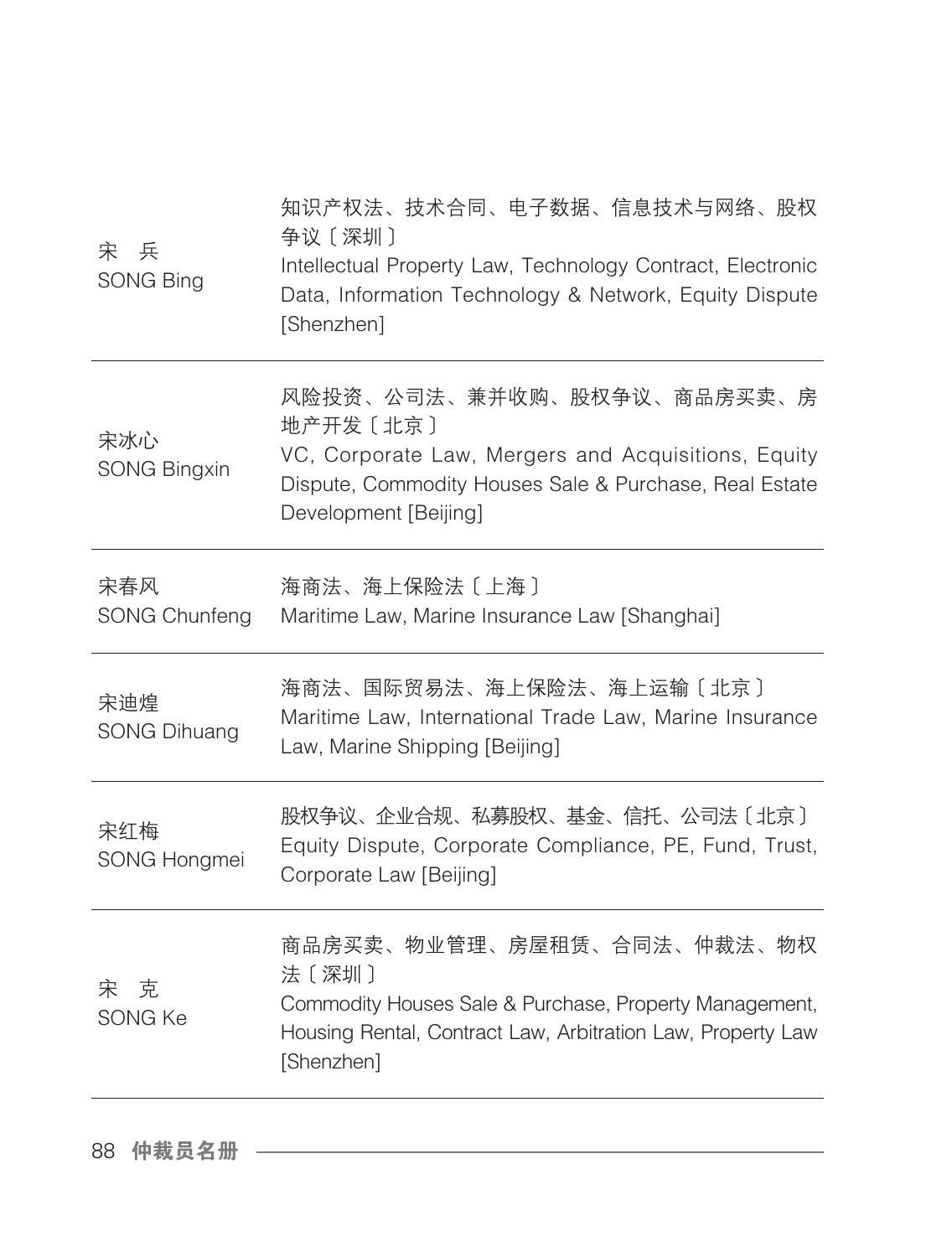| 宋连斌<br><b>SONG Lianbin</b>  | 建设工程法、知识产权法、房地产开发、股权争议、资产管<br>理、国际贸易法〔北京〕<br>Construction & Engineering Law, Intellectual Property<br>Law, Real Estate Development, Equity Dispute, Asset<br>Management, International Trade Law [Beijing] |
|-----------------------------|------------------------------------------------------------------------------------------------------------------------------------------------------------------------------------------------------------|
| 宋柳平<br><b>SONG Liuping</b>  | 公司法、知识产权、专利〔深圳〕<br>Corporate Law, Intellectual Property, Patent [Shenzhen]                                                                                                                                 |
| 明<br>宋<br><b>SONG Ming</b>  | 金融法、股权争议、公司法、私募股权、银行法、资产管理<br>[深圳]<br>Financial Law, Equity Dispute, Corporate Law, PE, Banking<br>Law, Asset Management [Shenzhen]                                                                        |
| 宋萍萍<br><b>SONG Pingping</b> | 证券、基金〔深圳〕<br>Securities, Funds [Shenzhen]                                                                                                                                                                  |
| 宋思宇<br><b>SONG Siyu</b>     | 股权争议、股权激励、兼并收购、证券、基金、风险投资<br>〔深圳〕<br>Equity Dispute, Equity Incentives, Mergers and Acquisitions,<br>Securities, Fund, VC [Shenzhen]                                                                       |
| 宋魏生<br><b>SONG Weisheng</b> | 合同法、金融法〔深圳〕<br>Contract Law, Finance [Shenzhen]                                                                                                                                                            |
| 宋宇力<br><b>SONG Yuli</b>     | 证券、公司债券、基金、资产管理、私募股权、公司法〔上海〕<br>Securities, Corporate Bonds, Fund, Asset Management,<br>PE, Corporate Law [Shanghai]                                                                                       |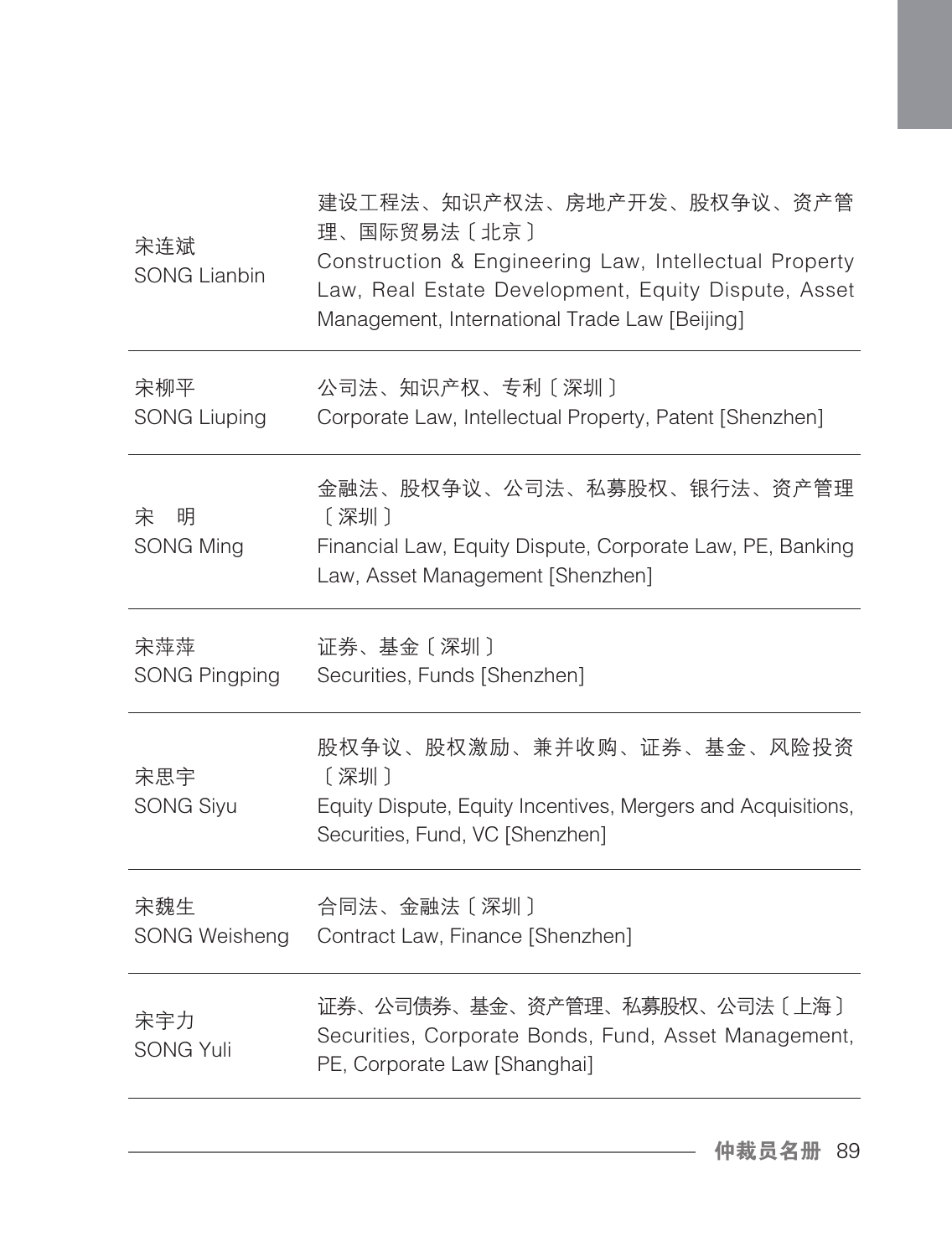| 宿<br>辉<br>SU Hui        | 建设工程法、基础设施建设、建设工程设计、建设工程勘<br>查、建设工程施工、PPP〔长春〕<br>Construction & Engineering Law, Infrastructure Construction,<br>Engineering Design, Engineering Survey, Engineering<br>Construction, PPP [Changchun] |
|-------------------------|-------------------------------------------------------------------------------------------------------------------------------------------------------------------------------------------------------|
| 宿<br>晓<br>SU Xiao       | 证券、公司法、金融法、基金、国际贸易法、合同法〔长春〕<br>Securities, Corporate Law, Financial Law, Fund, International<br>Trade Law, Contract Law [Changchun]                                                                   |
| 苏<br>敏<br><b>SU Min</b> | 股权争议、股权激励、兼并收购、外商投资、私募股权、风<br>险投资〔深圳〕<br>Equity Dispute, Equity Incentives, Mergers and Acquisitions,<br>Foreign Investment, PE, VC [Shenzhen]                                                        |
| 苏启云<br>SU Qiyun         | 公司法、股权争议、公司债券、外商投资、金融法、证券<br>[深圳]<br>Corporate Law, Equity Dispute, Corporate Bonds, Foreign<br>Investment, Financial Law, Securities [Shenzhen]                                                      |
| 苏祖耀<br>SU Zuyao         | 公司法、股权争议、股权激励、兼并收购、企业合规、外商<br>投资〔广州〕<br>Corporate Law, Equity Dispute, Equity Incentives, Mergers<br>and Acquisitions, Corporate Compliance, Foreign<br>Investment [Guangzhou]                        |
| 隋丽波<br>SUI Libo         | 金融法、银行法、不良资产处置、破产法、公司法〔深圳〕<br>Financial Law, Banking Law, Non-performing Assets<br>Disposal, Bankruptcy Law, Corporate Law [Shenzhen]                                                                 |
|                         |                                                                                                                                                                                                       |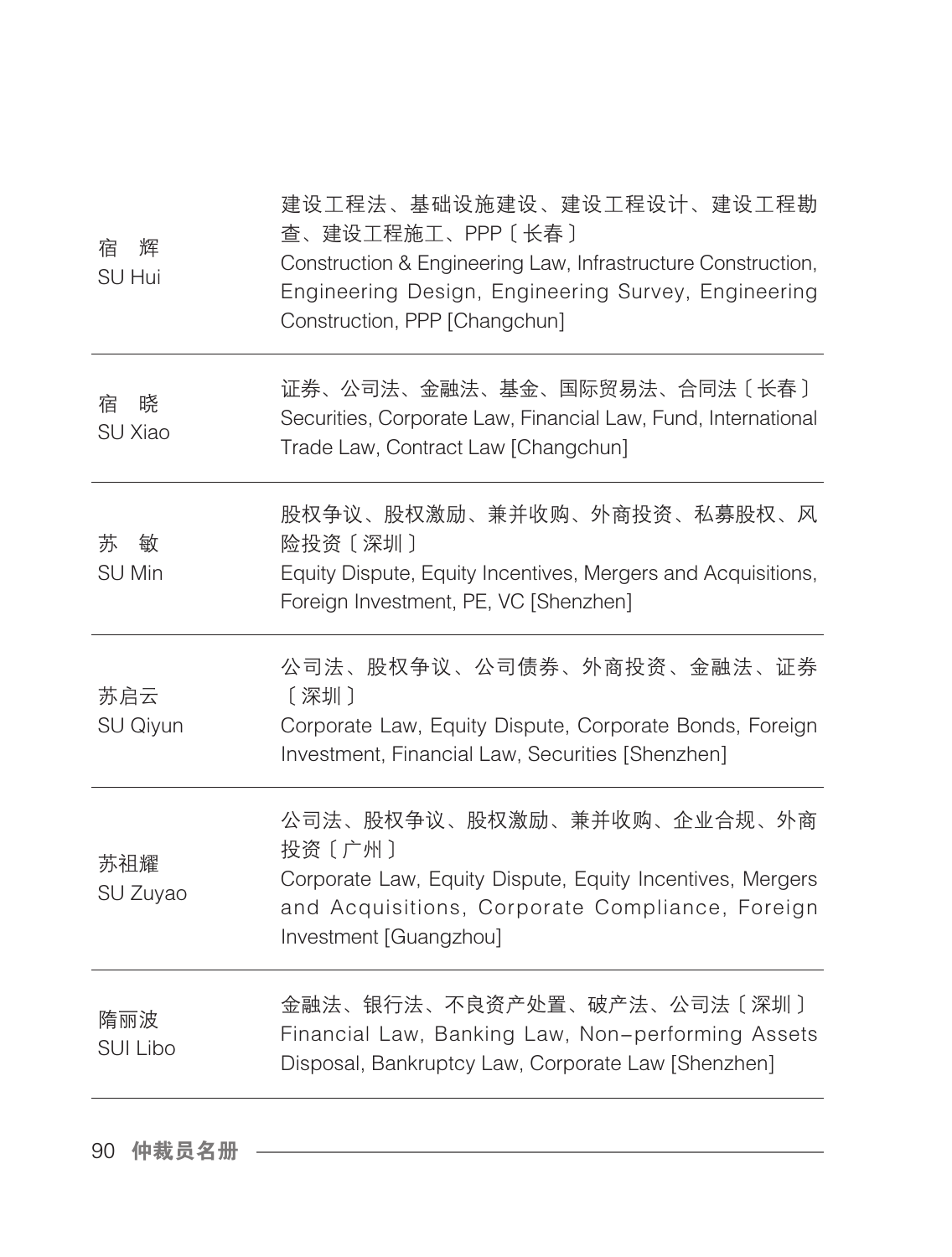| 隋淑静<br><b>SUI Shujing</b>   | 公司法、股权争议、兼并收购、外商投资、私募股权、风险<br>投资〔深圳〕<br>Corporate Law, Equity Dispute, Mergers and Acquisitions,<br>Foreign Investment, PE, VC [Shenzhen]                               |
|-----------------------------|-------------------------------------------------------------------------------------------------------------------------------------------------------------------------|
| 孙<br>傲<br><b>SUN Ao</b>     | PPP、建设工程设计、建设工程勘查、建设工程施工、招投<br>标法 [深圳]<br>PPP, Engineering Design, Engineering Survey, Engineering<br>Construction, Bidding Law [Shenzhen]                              |
| 孙<br>闯<br><b>SUN Chuang</b> | 公司法、兼并收购、私募股权、风险投资、互联网金融、股<br>权争议〔深圳〕<br>Corporate Law, Mergers and Acquisitions, PE, VC, Internet<br>Finance, Equity Dispute [Shenzhen]                                |
| 孙芳龙<br><b>SUN Fanglong</b>  | 国际贸易法、知识产权法、房地产法、公司法、金融法、海<br>商法〔青岛〕<br>International Trade Law, Intellectual Property Law, Real<br>Estate Law, Corporate Law, Financial Law, Maritime Law<br>[Qingdao] |
| 孙红兵<br><b>SUN Hongbing</b>  | 证券、金融法、基金〔深圳〕<br>Securities, Financial Law, Fund [Shenzhen]                                                                                                             |
| 孙红庆<br><b>SUN Hongqing</b>  | 证券、基金、信托、资产管理、私募股权、兼并收购〔深圳〕<br>Securities, Fund, Trust, Asset Management, PE, Mergers<br>and Acquisitions [Shenzhen]                                                    |
|                             |                                                                                                                                                                         |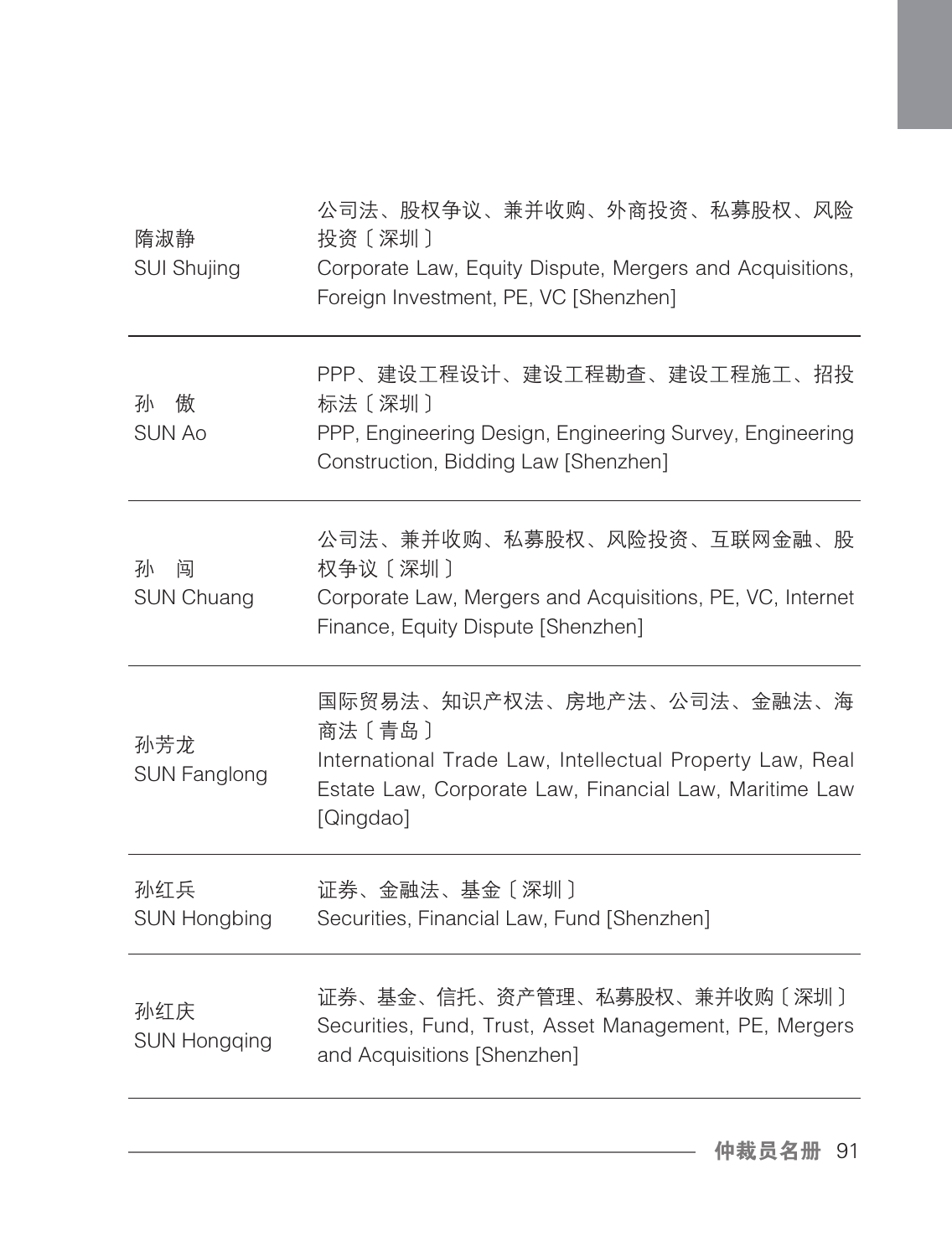| 孙华伟<br><b>SUN Huawei</b>    | 股权争议、私募股权、投资者-东道国仲裁、资源勘探、国<br>际贸易法、合同法〔北京〕<br>Equity Dispute, PE, International Investment Arbitration,<br>Resource Exploration, International Trade Law, Contract<br>Law [Beijing] |
|-----------------------------|-------------------------------------------------------------------------------------------------------------------------------------------------------------------------------------|
| 静<br>孙<br>SUN Jing          | 股权争议、基金、私募股权、拍卖法〔深圳〕<br>Equity Dispute, Fund, PE, Auction Law [Shenzhen]                                                                                                            |
| 孙景亮<br><b>SUN Jingliang</b> | 海上保险法、海商法、国际贸易法、保险、私募股权、股权<br>争议〔深圳〕<br>Marine Insurance Law, Maritime Law, International Trade<br>Law, Insurance, PE, Equity Dispute [Shenzhen]                                    |
| 孙 立<br><b>SUNLi</b>         | 证券、公司法、股权激励、股权争议、兼并收购、企业合规<br>〔北京〕<br>Securities, Corporate Law, Equity Incentives, Equity Dispute,<br>Mergers and Acquisitions, Corporate Compliance [Beijing]                     |
| 孙宁连<br><b>SUN Ninglian</b>  | 建设工程法、建设工程施工、招投标法、PPP、基础设施建<br>设〔南京〕<br>Construction Engineering Law, Construction Engineering<br>Construction, Bidding Law, PPP, Infrastructure Construction<br>[Nanjing]          |
| 孙麒清<br><b>SUN Qiqing</b>    | 基金、证券、资产管理、金融衍生品、互联网金融〔深圳〕<br>Fund, Securities, Asset Management, Derivatives, Internet<br>Finance [Shenzhen]                                                                       |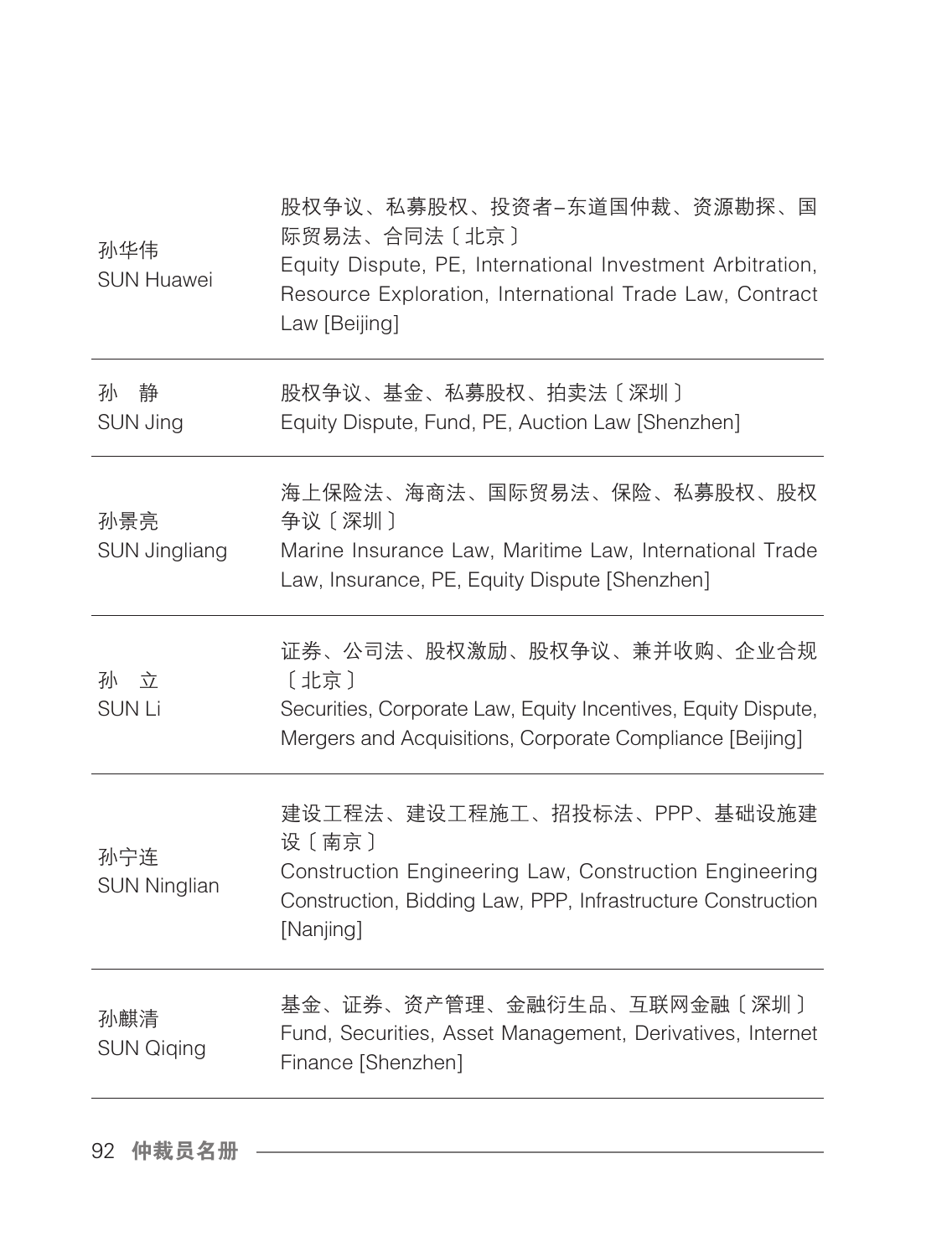| 孙<br>巍<br><b>SUN Wei</b>    | 建设工程法、基础设施建设、建设工程施工、PPP、项目融<br>资、股权争议〔北京〕<br>Construction & Engineering Law, Infrastructure Construction,<br>Engineering Construction, PPP, Project Finance, Equity<br>Dispute [Beijing]  |
|-----------------------------|-------------------------------------------------------------------------------------------------------------------------------------------------------------------------------------------|
| 孙宪忠<br><b>SUN Xianzhong</b> | 物权法、合同法、不动产法〔北京〕<br>Property Law, Contract Law, Real Estate Law [Beijing]                                                                                                                 |
| 孙雅莲<br><b>SUN Yalian</b>    | 建设工程法、股权争议、基金、建设工程施工、建设工程设<br>计、房地产开发〔深圳〕<br>Construction & Engineering Law, Equity Dispute, Fund,<br>Engineering Construction, Engineering Design, Real Estate<br>Development [Shenzhen] |
| 孙彦臣<br><b>SUN Yanchen</b>   | 建设工程施工、股权争议、合同法、融资租赁、兼并收购、<br>房地产开发〔北京〕<br>Engineering Construction, Equity Dispute, Contract Law,<br>Financial Leasing, Mergers and Acquisitions, Real Estate<br>Development [Beijing]   |
| 孙永丽<br>SUN Yongli           | 公司法、房地产法、股权争议、合同法、物权法、商事调解<br>[深圳]<br>Corporate Law, Real Estate Law, Equity Dispute, Contract<br>Law, Property Law, Commercial Mediation [Shenzhen]                                      |
| 孙<br>宇<br><b>SUN Yu</b>     | 矿产资源管理、国际合作规划、矿业企业法律管控〔北京〕<br>Mineral Resources Management, International Cooperation<br>Planning, Mining Enterprise Legal Control [Beijing]                                              |
|                             |                                                                                                                                                                                           |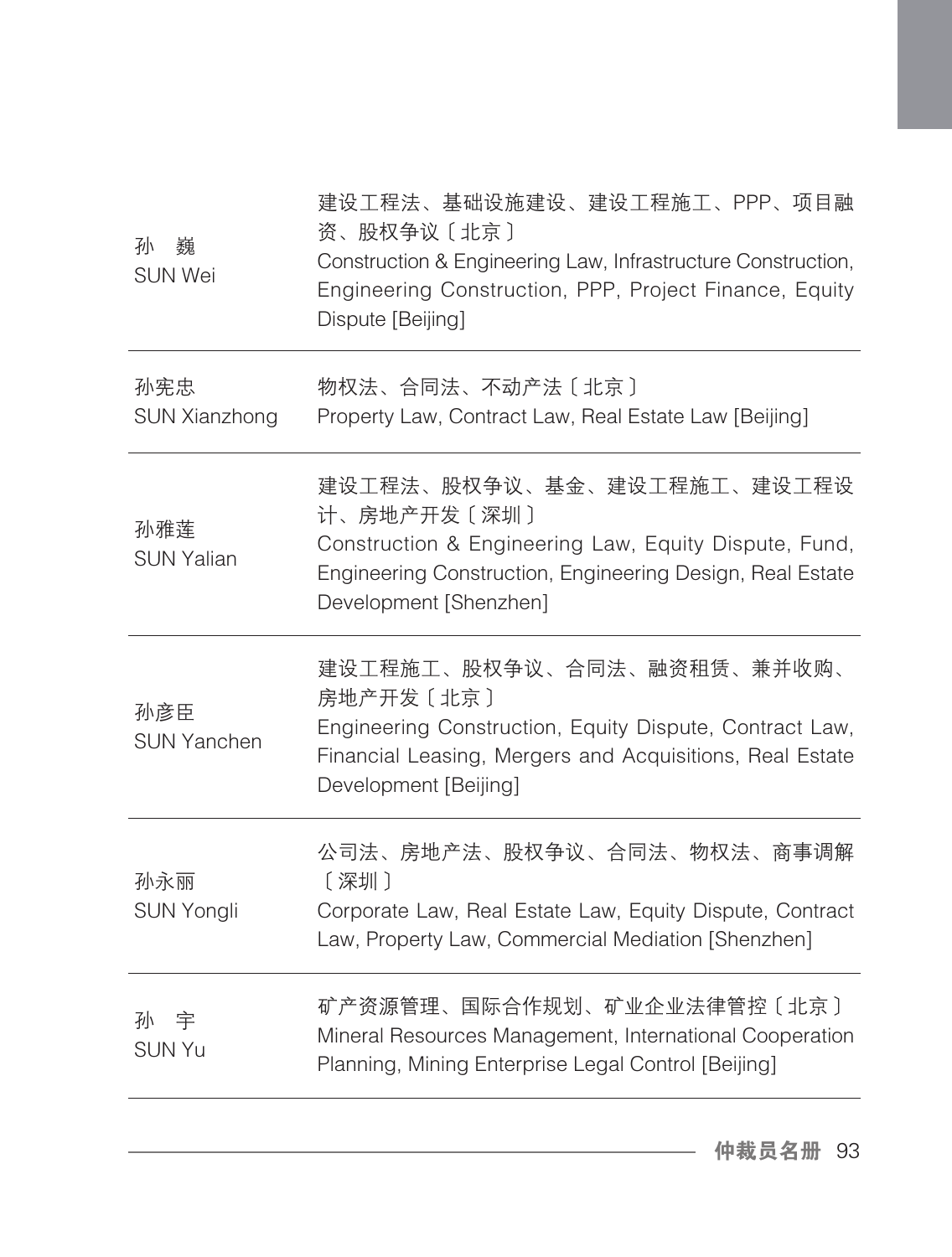| 台<br>冰<br><b>TAI Bing</b> | 证券法、公司法、首发和再融资、私募投资〔深圳〕<br>Securities Law, Corporate Law, Initial and Refinancing,<br>Private Equity Investment [Shenzhen]                                                   |
|---------------------------|------------------------------------------------------------------------------------------------------------------------------------------------------------------------------|
| 谭<br>舸<br><b>TAN Ge</b>   | 金融法、银行法、融资租赁、商业保理、资产管理、飞机融<br>资租赁〔广州〕<br>Financial Law, Banking Law, Financial Leasing, Commercial<br>Factoring, Asset Management, Aircraft Financial Leasing<br>[Guangzhou] |
| 谭<br>婧<br>TAN Jing        | 证券、基金、公司法、公司债券、股权争议、资产管理〔上海〕<br>Securities, Fund, Corporate Law, Corporate Bonds, Equity<br>Dispute, Asset Management [Shanghai]                                             |
| 谭敬慧<br>TAN Jinghui        | 建设工程法、基础设施建设、PPP、项目融资、建设工程施<br>工〔北京〕<br>Construction & Engineering Law, Infrastructure Construction,<br>PPP, Project Finance, Engineering Construction [Beijing]             |
| 谭<br>俊<br>TAN Jun         | 信息技术与网络、知识产权法、娱乐法、网络游戏、竞争法<br>[北京]<br>Information Technology & Network, Intellectual Property<br>Law, Entertainment Law, Video Game, Competition Law<br>[Beijing]            |
| 谭文勇<br><b>TAN Wenyong</b> | 技术合同、公司法、企业合规、刑事法、合同法〔深圳〕<br>Technology Contract, Corporate Law, Corporate Compliance,<br>Criminal Law, Contract Law [Shenzhen]                                              |
|                           |                                                                                                                                                                              |

94 仲裁员名册 ––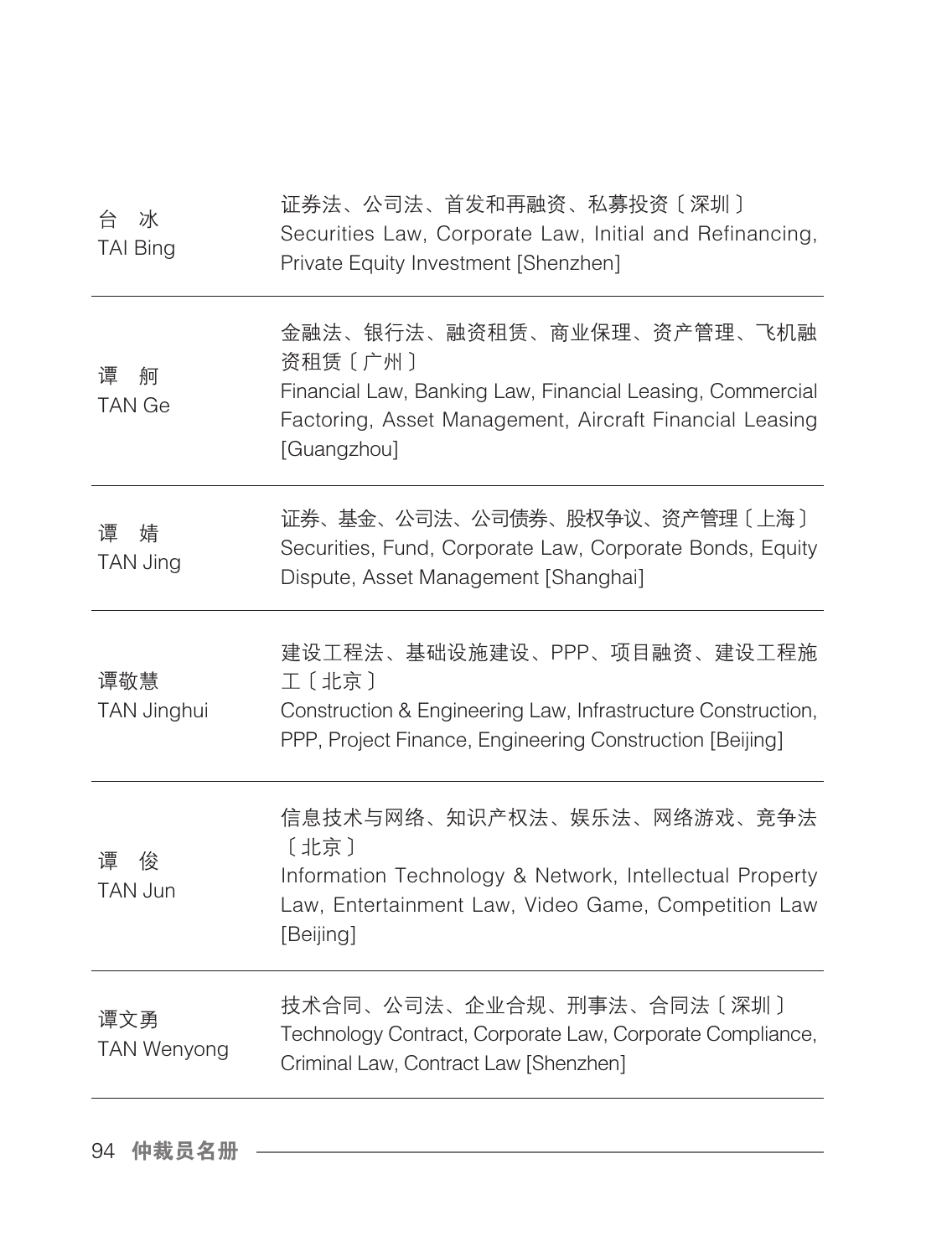| 谭岳奇<br><b>TAN Yueqi</b>    | 国际贸易法、合同法、国际私法、私募股权、建设工程施<br>工、股权争议〔深圳〕<br>International Trade Law, Contract Law, International<br>Private Law, PE, Engineering Construction, Equity Dispute<br>[Shenzhen]                    |
|----------------------------|-----------------------------------------------------------------------------------------------------------------------------------------------------------------------------------------------|
| 檀中文<br>TAN Zhongwen        | 基础设施建设、建设工程勘查、建设工程设计、建设工程施<br>工、建设工程监理、PPP〔北京〕<br>Infrastructure Construction, Engineering Survey, Engineering<br>Design, Engineering Construction, Engineering Supervision,<br>PPP [Beijing] |
| 唐蓓蓓<br><b>TANG Beibei</b>  | 知识产权法、房地产法、公司法、股权争议、兼并收购〔上海〕<br>Intellectual Property Law, Real Estate Law, Corporate Law,<br>Equity Disputes, Mergers and Acquisitions [Shanghai]                                            |
| 唐黎明<br><b>TANG Liming</b>  | 股权争议、证券、基金、期货、私募股权、风险投资〔北京〕<br>Equity Dispute, Securities, Fund, Futures, PE, VC [Beijing]                                                                                                    |
| 唐文峰<br><b>TANG Wenfeng</b> | 金融法、证券、基金、金融衍生品、资产管理、公司法〔深圳〕<br>Financial Law, Securities, Fund, Derivatives, Asset<br>Management, Corporate Law [Shenzhen]                                                                   |
| 唐应茂<br><b>TANG Yingmao</b> | 公司法、兼并收购、外商投资、金融法、证券、私募股权<br>[北京]<br>Corporate Law, Mergers and Acquisitions, Foreign<br>Investment, Financial Law, Securities, PE [Beijing]                                                  |
|                            |                                                                                                                                                                                               |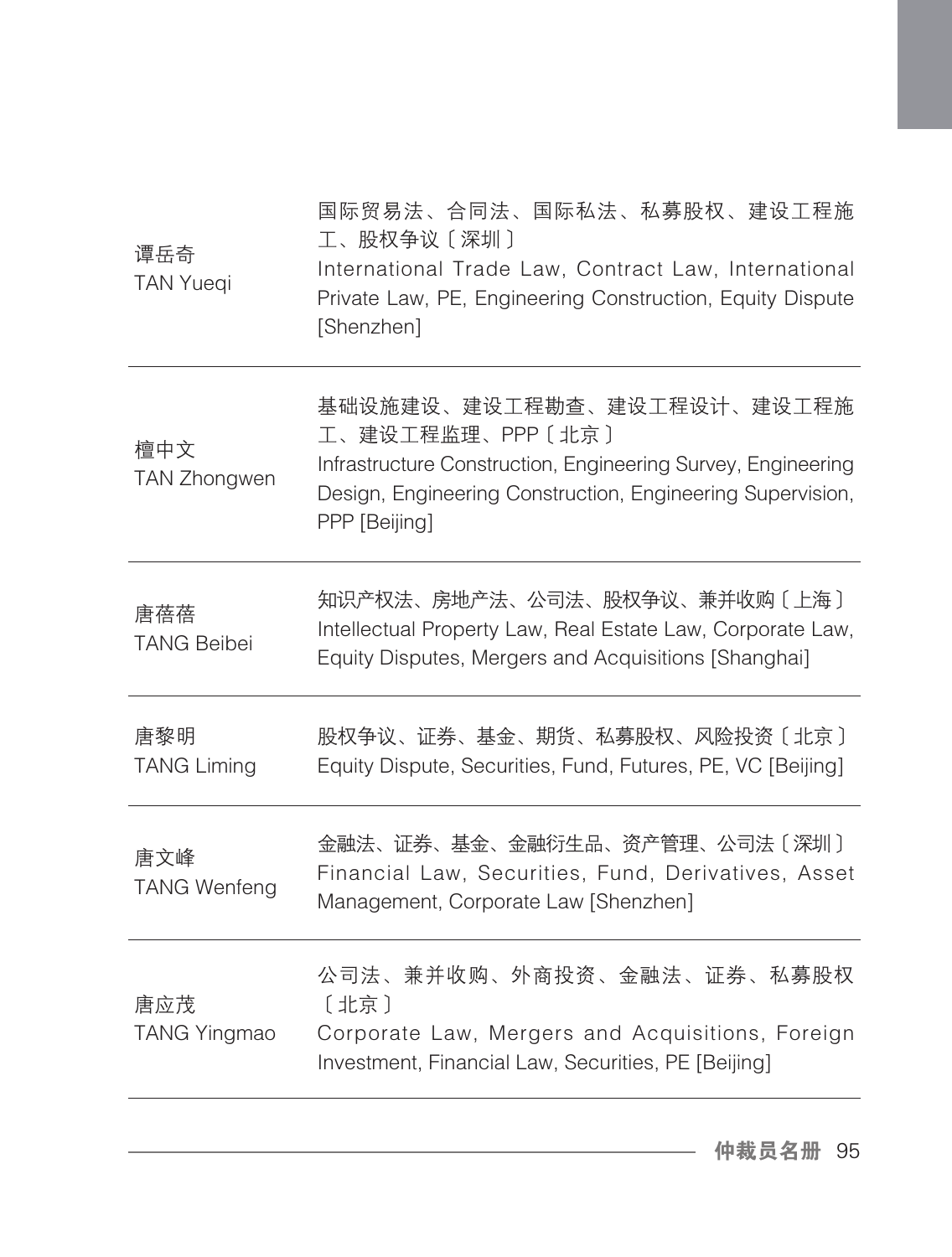| 唐远东<br><b>TANG Yuandong</b> | 招投标法、公司法、企业合规、能源法、碳达峰与碳中和、<br>电力法〔广州〕<br>Bidding Law, Corporate Law, Corporate Compliance,<br>Energy Law, Peak Carbon Dioxide Emissions & Carbon<br>Neutrality, Electricity Law [Guangzhou] |
|-----------------------------|---------------------------------------------------------------------------------------------------------------------------------------------------------------------------------------------|
| 汤竟<br>TANG Jing             | 公司法、股权争议、不良资产处置、房地产开发、商品房买<br>卖、信托〔深圳〕<br>Corporate Law, Equity Dispute, Non-performing Assets<br>Disposal, Real Estate Development, Commodity Houses<br>Sale & Purchase, Trust [Shenzhen]  |
| 雷<br>汤<br><b>TANG Lei</b>   | 建设工程法、公司法、房地产法、金融法、房地产开发、破<br>产法〔南京〕<br>Construction & Engineering Law, Corporate Law, Real<br>Estate Law, Financial Law, Real Estate Development,<br>Bankruptcy Law [Nanjing]              |
| 汤旻利<br><b>TANG Minli</b>    | 股权争议、国际贸易法、海商法、合同法、仲裁法、兼并收<br>购〔上海〕<br>Equity Dispute, International Trade Law, Maritime Law,<br>Contract Law, Arbitration Law, Mergers and Acquisitions<br>[Shanghai]                      |
| 汤庆文<br><b>TANG Qingwen</b>  | 证券、基金、金融衍生品、资产管理、私募股权〔深圳〕<br>Securities, Fund, Derivatives, Asset Management, PE<br>[Shenzhen]                                                                                              |
| 一欣<br>汤<br><b>TANG Xin</b>  | 公司法、金融法、证券法、民商法、经济法〔北京〕<br>Corporate Law, Financial Law, Securities Law, Civil and<br>Commercial Law, Economic Law [Beijing]                                                                |
|                             |                                                                                                                                                                                             |

96 仲裁员名册 –––––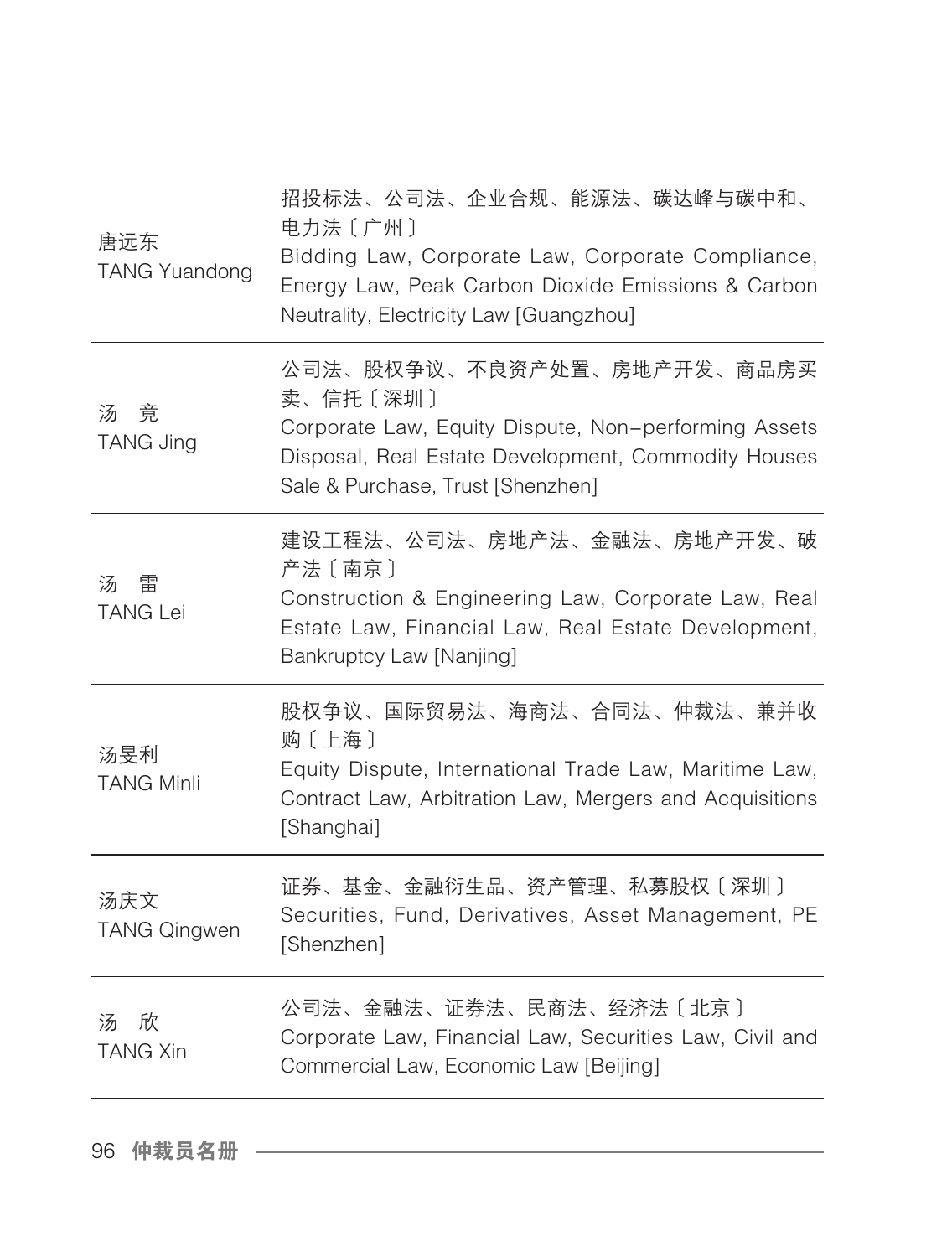| 金融衍生品、私募股权、资产管理、股权争议、国际贸易<br>陶修明<br>法、金融法〔北京〕<br><b>TAO Xiuming</b><br>Derivatives, PE, Asset Management, Equity Dispute,<br>International Trade Law, Financial Law [Beijing]<br>房地产法、公司法、建设工程法、PPP、风险投资〔深圳〕<br>陶章启<br>Real Estate Law, Corporate Law, Construction & Engineering<br>TAO Zhangqi<br>Law, PPP, VC [Shenzhen]<br>金融法、证券、基金、公司法、公司债券、合同法〔贵阳〕<br>陶肇炜<br>Financial Law, Securities, Fund, Corporate Law, Corporate<br><b>TAO Zhaowei</b><br>Bonds, Contract Law [Guiyang]<br>公司法、兼并收购、股权争议、银行法、金融衍生品、不良<br>资产处置 [深圳]<br>滕海迪<br>Corporate Law, Mergers and Acquisitions, Equity Dispute,<br><b>TENG Haidi</b><br>Banking Law, Derivatives, Non-performing Assets Disposal<br>[Shenzhen]<br>海商法、环境保护法、企业合规、基础设施建设、反垄断<br>法、商事调解〔深圳〕<br>田昌琦<br>Maritime Law, Environmental Protection Law, Corporate<br>TIAN Changqi<br>Compliance, Infrastructure Construction, Antitrust Law,<br>Commercial Mediation [Shenzhen] | 诤<br>汤<br><b>TANG Zheng</b> | 国际贸易法、合同法、国际私法、商事调解、仲裁法、国际<br>航空法 [武汉]<br>International Trade Law, Contract Law, International Private<br>Law, Commercial Mediation, Arbitration Law, International<br>Aviation Law [Wuhan] |
|----------------------------------------------------------------------------------------------------------------------------------------------------------------------------------------------------------------------------------------------------------------------------------------------------------------------------------------------------------------------------------------------------------------------------------------------------------------------------------------------------------------------------------------------------------------------------------------------------------------------------------------------------------------------------------------------------------------------------------------------------------------------------------------------------------------------------------------------------------------------------------------------------------------------------|-----------------------------|---------------------------------------------------------------------------------------------------------------------------------------------------------------------------------------------|
|                                                                                                                                                                                                                                                                                                                                                                                                                                                                                                                                                                                                                                                                                                                                                                                                                                                                                                                            |                             |                                                                                                                                                                                             |
|                                                                                                                                                                                                                                                                                                                                                                                                                                                                                                                                                                                                                                                                                                                                                                                                                                                                                                                            |                             |                                                                                                                                                                                             |
|                                                                                                                                                                                                                                                                                                                                                                                                                                                                                                                                                                                                                                                                                                                                                                                                                                                                                                                            |                             |                                                                                                                                                                                             |
|                                                                                                                                                                                                                                                                                                                                                                                                                                                                                                                                                                                                                                                                                                                                                                                                                                                                                                                            |                             |                                                                                                                                                                                             |
|                                                                                                                                                                                                                                                                                                                                                                                                                                                                                                                                                                                                                                                                                                                                                                                                                                                                                                                            |                             |                                                                                                                                                                                             |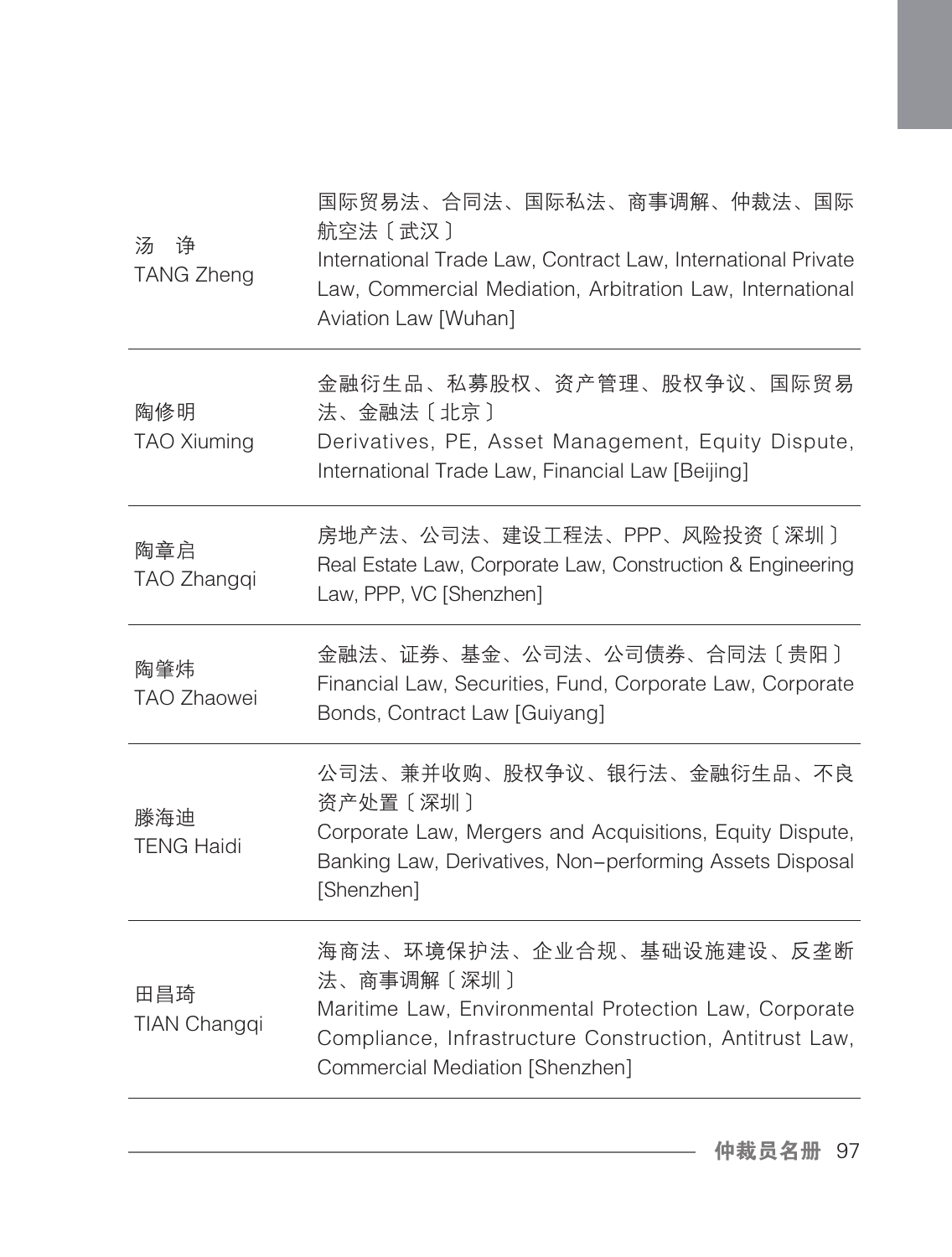| 田<br>丰<br><b>TIAN Feng</b>     | 不动产、股权、大宗商品贸易、国际商事纠纷〔珠海〕<br>Real Estate, Equity, Commodity Trade, International<br>Commercial Disputes [Zhuhai]                                                                           |
|--------------------------------|-------------------------------------------------------------------------------------------------------------------------------------------------------------------------------------------|
| 莉<br>田<br><b>TIAN Li</b>       | 不良资产处置、商业保理、金融法、银行法、国际贸易法、<br>企业合规〔北京〕<br>Non-performing Assets Disposal, Commercial Factoring,<br>Financial Law, Banking Law, International Trade Law,<br>Corporate Compliance [Beijing] |
| 田锐华<br><b>TIAN Ruihua</b>      | 基金、信托、股权争议、公司法、合同法、金融法〔北京〕<br>Fund, Trust, Equity Dispute, Corporate Law, Contract Law,<br>Financial Law [Beijing]                                                                        |
| 田小蓉<br><b>TIAN Xiaorong</b>    | 商品房买卖、房地产开发、房屋租赁、城市更新〔深圳〕<br>Commodity Houses Sale & Purchase, Real Estate<br>Development, Housing Rental, Urban Renewal [Shenzhen]                                                       |
| 田有赫<br><b>TIAN Youhe</b>       | 商品房买卖、房屋租赁、公司法、银行法、保险、房地产法<br>〔青岛〕<br>Commodity House Sale & Purchase, Housing Rental,<br>Corporate Law, Banking Law, Insurance, Real Estate Law<br>[Qingdao]                             |
| 田<br>园 (1)<br><b>TIAN Yuan</b> | 金融法、银行法〔深圳〕<br>Financial Law, Banking Law [Shenzhen]                                                                                                                                      |
| 园(2)<br>田<br><b>TIAN Yuan</b>  | 公司法 [ 武汉 ]<br>Corporate Law [Wuhan]                                                                                                                                                       |
|                                |                                                                                                                                                                                           |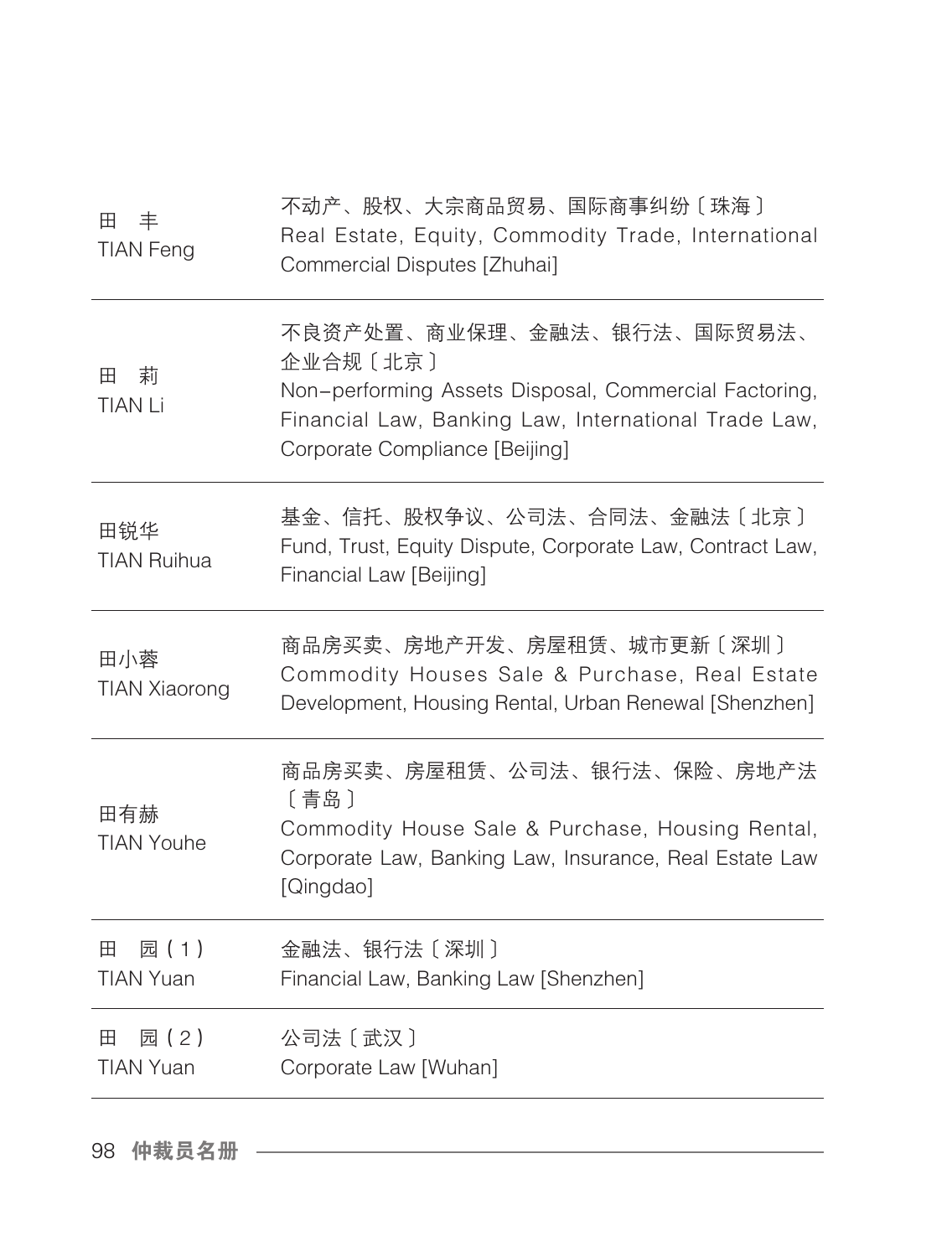| 仝胜利<br><b>TONG Shengli</b> | 公司法、股权争议、兼并收购、私募股权、基金、商品房买<br>卖〔深圳〕<br>Corporate Law, Equity Dispute, Mergers and Acquisitions,<br>PE, Fund, Commodity Houses Sale & Purchase [Shenzhen]                                                 |
|----------------------------|----------------------------------------------------------------------------------------------------------------------------------------------------------------------------------------------------------|
| 新<br>童<br><b>TONG Xin</b>  | 建设工程法、基础设施建设、建设工程设计、建设工程施<br>工、招投标法、项目融资〔深圳〕<br>Construction & Engineering Law, Infrastructure Construction,<br>Engineering Design, Engineering Construction, Bidding<br>Law, Project Finance [Shenzhen] |
| 庹红梅<br><b>TUO Hongmei</b>  | 公司法、股权争议、金融法、国际贸易法、房地产法、碳达<br>峰与碳中和〔深圳〕<br>Corporate Law, Equity Dispute, Financial Law, International<br>Trade Law, Real Estate Law, Peak Carbon Dioxide<br>Emissions & Carbon Neutrality [Shenzhen]    |
| 万殳平<br><b>WAN Shuping</b>  | 不良资产处置、金融法、合同法、银行法、商业保理、保险<br>〔深圳〕<br>Non-performing Assets Disposal, Financial Law, Contract<br>Law, Banking Law, Commercial Factoring, Insurance<br>[Shenzhen]                                         |
| 万学忠<br><b>WAN Xuezhong</b> | 公司法、票据法、股权争议、互联网金融、影视投资、传媒<br>〔北京〕<br>Corporate Law, Negotiable Instruments Law, Equity Dispute,<br>Internet Finance, Film and Television Investment, Media<br>[Beijing]                                 |
| 波<br>干<br><b>WANG Bo</b>   | 民商法、知识产权、金融法、证券法〔广州〕<br>Civil and Commercial Law, Intellectual Property, Financial<br>Law, Securities Law [Guangzhou]                                                                                    |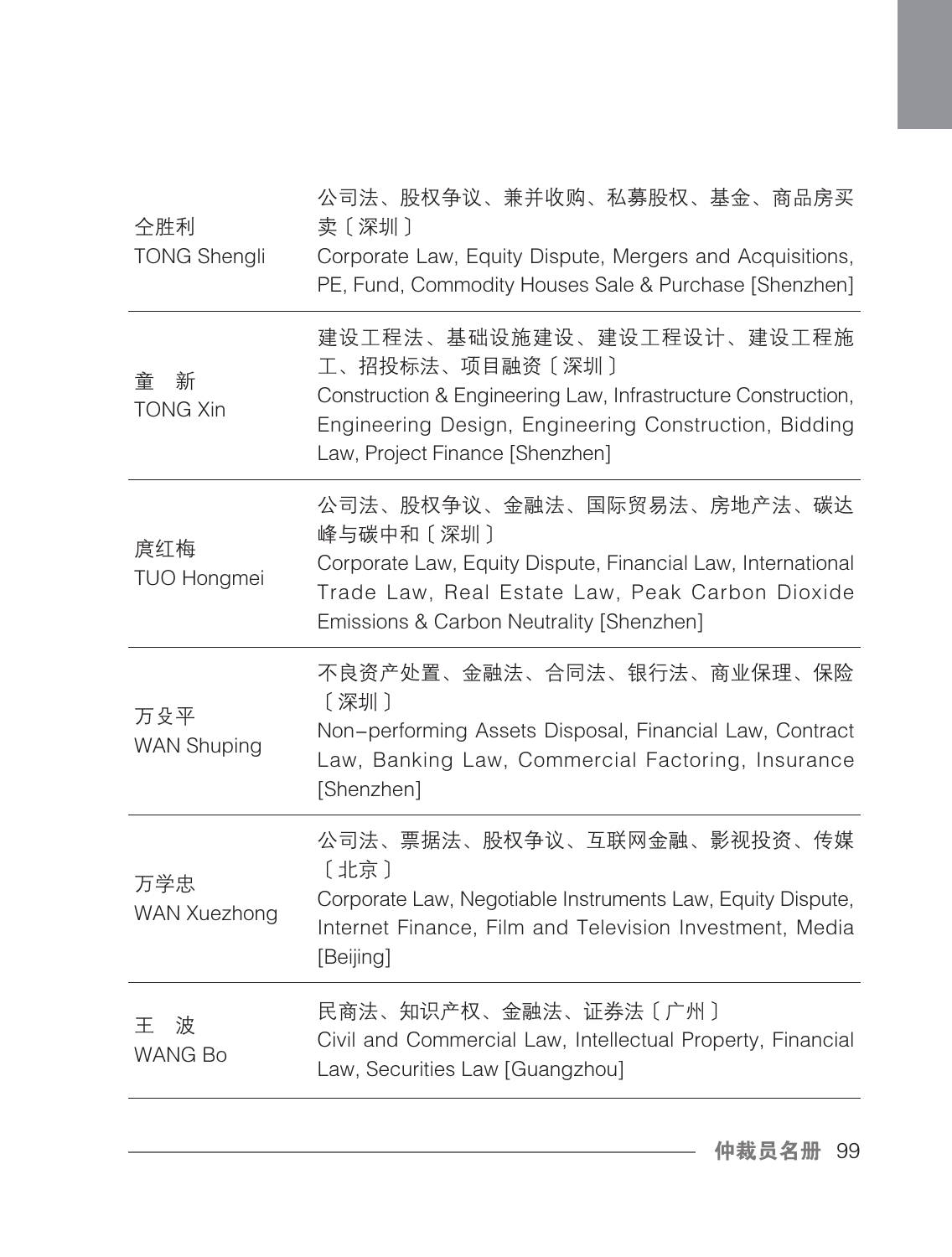| 王晨光                        | 比较法、国际贸易法〔北京〕<br>WANG Chenguang Comparative Law, International Trade Law [Beijing]                                                                                                                                  |
|----------------------------|---------------------------------------------------------------------------------------------------------------------------------------------------------------------------------------------------------------------|
| 王成义<br><b>WANG Chengyi</b> | 建设工程法、房地产法、公司法、金融法、国际贸易法、兼<br>并收购〔深圳〕<br>Construction & Engineering Law, Real Estate Law, Corporate<br>Law, Financial Law, International Trade Law, Mergers and<br>Acquisitions [Shenzhen]                          |
| 王承志<br>WANG Chengzhi       | 建设工程施工、商品房买卖、公司法、国际贸易法、基金、<br>国际私法〔广州〕<br>Engineering Construction, Commodity Houses Sale &<br>Purchase, Corporate Law, International Trade Law, Fund,<br>International Private Law [Guangzhou]                     |
| 王春阁<br><b>WANG Chunge</b>  | 公司法、金融法、海商法〔北京〕<br>Corporate Law, Financial Law, Maritime Law [Beijing]                                                                                                                                             |
| 王春杨<br>WANG Chunyang       | 建设工程法、建设工程施工、房地产法、房地产开发、商品<br>房买卖、房屋租赁〔深圳〕<br>Construction & Engineering Law, Engineering Construction,<br>Real Estate Law, Real Estate Development, Commodity<br>Houses Sale & Purchase, Housing Rental [Shenzhen] |
| 王德全<br><b>WANG Dequan</b>  | PE、VC资管和股权投资、跨境投资、电子商务、互联网金<br>融〔香港〕<br>PE, VC Asset Management and Equity Investment, Cross-<br>border Investment, E-commerce, Internet Finance [Hong<br>Kong]                                                     |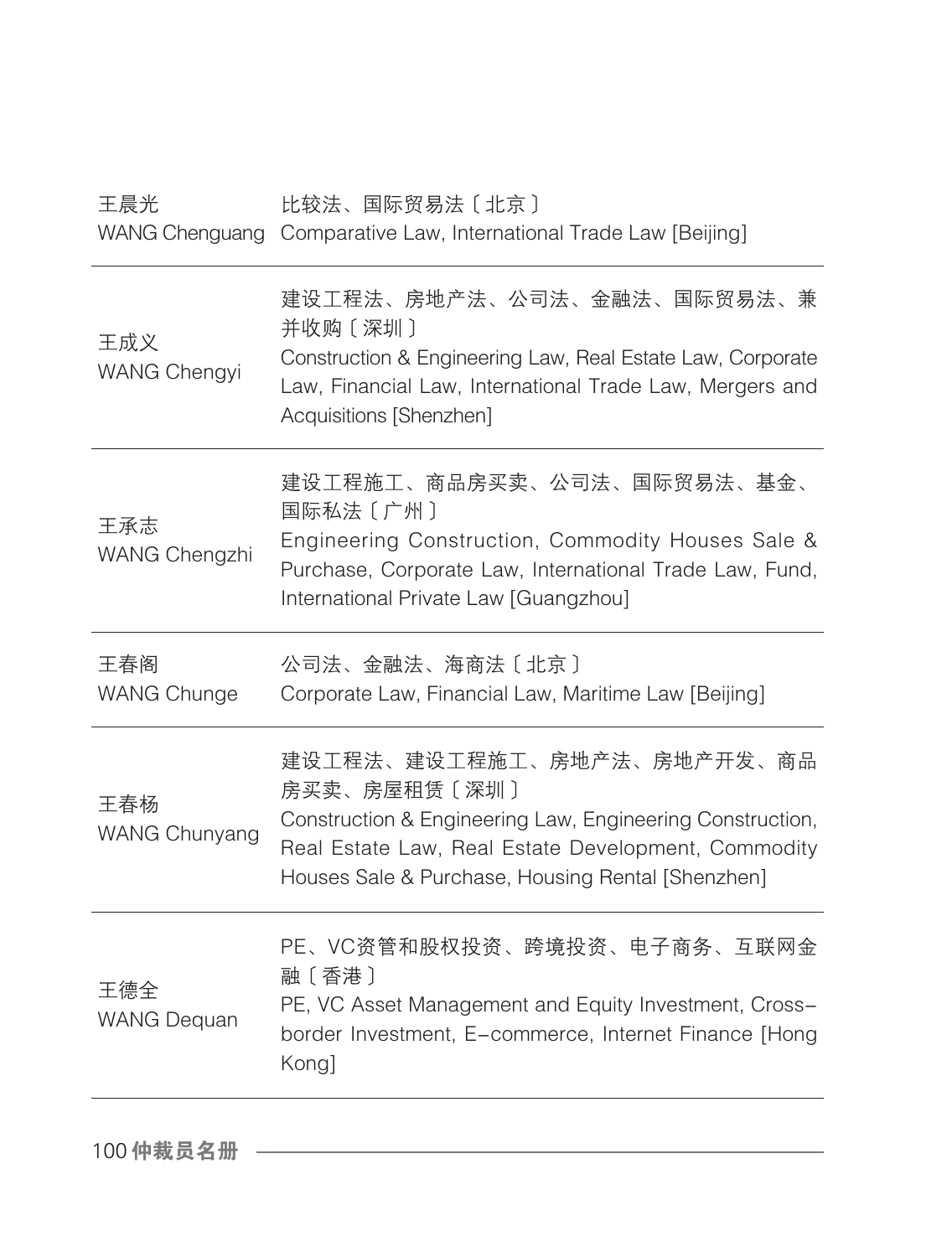| 王<br>栋<br><b>WANG Dong</b>    | 股权争议、证券、基金、信托、私募股权、银行法〔广州〕<br>Equity Dispute, Securities, Fund, Trust, PE, Banking Law<br>[Guangzhou]                                                                                     |
|-------------------------------|-------------------------------------------------------------------------------------------------------------------------------------------------------------------------------------------|
| 王东敏<br><b>WANG Dongmin</b>    | 股权争议、私募股权、信托、股权激励、风险投资、公司法<br>〔北京〕<br>Equity Dispute, PE, Trust, Equity Incentives, VC, Corporate<br>Law [Beijing]                                                                        |
| 王<br>峰(1)<br><b>WANG Feng</b> | 证券、基金、期货、资产管理、私募股权、风险投资〔上海〕<br>Securities, Fund, Futures, Asset Management, PE, VC<br>[Shanghai]                                                                                          |
| 峰(2)<br>王<br><b>WANG Feng</b> | 建设工程施工、建设工程法、房地产开发、房屋租赁、股权<br>争议、保险〔北京〕<br>Engineering Construction, Construction & Engineering<br>Law, Real Estate Development, Housing Leasing, Equity<br>Disputes, Insurance [Beijing] |
| 王国社<br><b>WANG Guoshe</b>     | 金融法、银行法、股权争议、建设工程法〔深圳〕<br>Financial Law, Banking Law, Equity Dispute, Construction<br>& Engineering Law [Shenzhen]                                                                        |
| 王海波<br><b>WANG Haibo</b>      | 知识产权法、商标、专利、著作权、技术合同〔深圳〕<br>Intellectual Property Law, Trademark, Patent, Copyright,<br>Technology Contract [Shenzhen]                                                                    |
|                               |                                                                                                                                                                                           |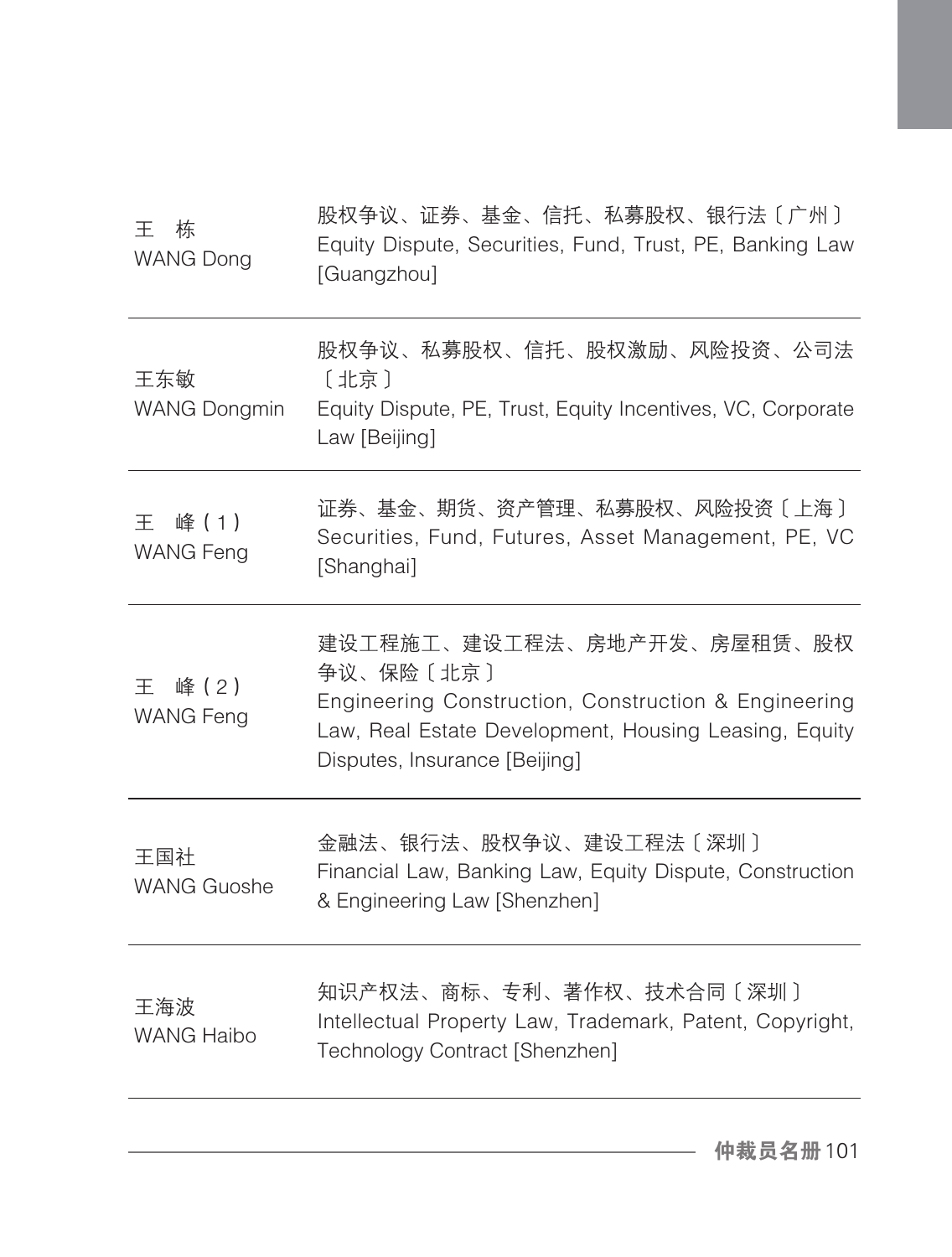| 王豪鸣<br><b>WANG Haoming</b> | 商品房买卖、房屋租赁、股权争议、公司法、银行法、合同<br>法〔深圳〕<br>Commodity Houses Sale & Purchase, Housing Rental,<br>Equity Dispute, Corporate Law, Banking Law, Contract Law<br>[Shenzhen]             |
|----------------------------|--------------------------------------------------------------------------------------------------------------------------------------------------------------------------------|
| 干<br>恒<br><b>WANG Heng</b> | 金融法、海上运输、建设工程法、知识产权法、能源法、公<br>司法〔广州〕<br>Financial Law, Marine Shipping, Construction &<br>Engineering Law, Intellectual Property Law, Energy Law,<br>Corporate Law [Guangzhou] |
| 王红一<br><b>WANG Hongyi</b>  | 公司法、金融法、商品房买卖、合同法、证券、股权争议<br>〔广州〕<br>Corporate Law, Financial Law, Commodity Houses Sale<br>& Purchase, Contract Law, Securities, Equity Dispute<br>[Guangzhou]                |
| 王建民<br><b>WANG Jianmin</b> | 银行法、物权法〔深圳〕<br>Banking Law, Property Law [Shenzhen]                                                                                                                            |
| 王建宇<br>WANG Jianyu         | 技术合同、公司法、国际贸易法、WTO法、股权争议、外商<br>投资〔珠海〕<br>Technology Contract, Corporate Law, International Trade<br>Law, WTO Law, Equity Dispute, Foreign Investment [Zhuhai]                  |
| 王剑钊<br>WANG Jianzhao       | 信托、商业保理、融资租赁、证券、私募股权、资产管理<br>[北京]<br>Trust, Commercial Factoring, Financial Leasing, Securities,<br>PE, Asset Management [Beijing]                                             |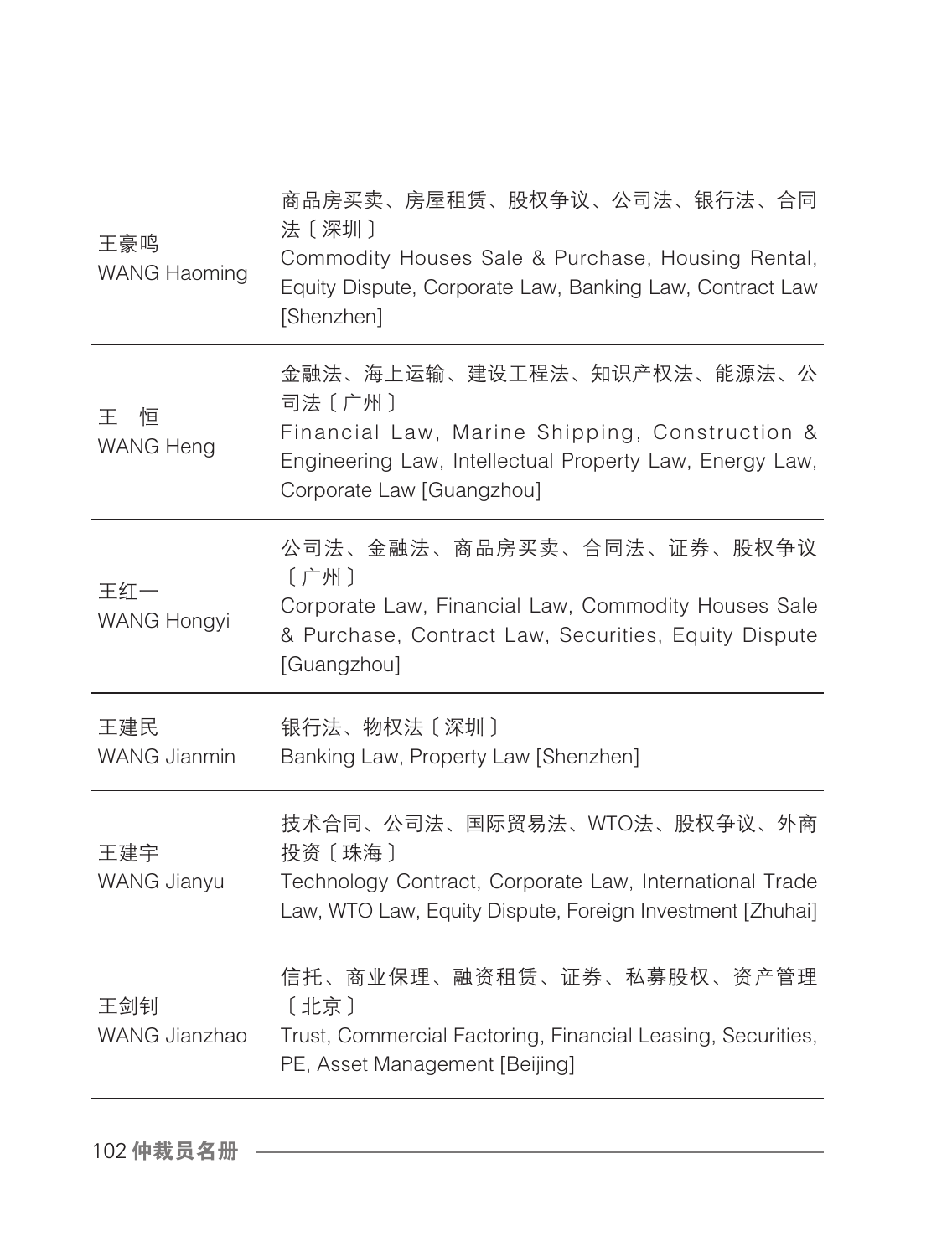| 干<br>敬<br>WANG Jing          | 海商法、海上保险法、公司法、兼并收购、股权争议、外商<br>投资〔广州〕<br>Maritime Law, Marine Insurance Law, Corporate Law,<br>Mergers and Acquisitions, Equity Dispute, Foreign<br>Investment [Guangzhou]                                   |
|------------------------------|-------------------------------------------------------------------------------------------------------------------------------------------------------------------------------------------------------------|
| 王景亮<br><b>WANG Jingliang</b> | 知识产权法、商标、专利、著作权、技术合同〔深圳〕<br>Intellectual Property Law, Trademark, Patent, Copyright,<br>Technology Contract [Shenzhen]                                                                                      |
| 王荆平<br>WANG Jingping         | 房地产开发、金融法、不良资产处置、合同法、房屋租赁、<br>物权法〔深圳〕<br>Real Estate Development, Financial Law, Non-performing<br>Assets Disposal, Contract Law, Housing Rental, Property<br>Law [Shenzhen]                                |
| 王金涛<br><b>WANG Jintao</b>    | 建设工程施工、基础设施建设、国际贸易法、金融法、商品<br>房买卖、合同法〔哈尔滨〕<br>Engineering Construction, Infrastructure Construction,<br>International Trade Law, Financial Law, Commodity<br>Houses Sale & Purchase, Contract Law [Haerbin] |
| 王吉学<br><b>WANG Jixue</b>     | 证券、基金、股权争议、公司债券、公司法〔上海〕<br>Securities, Fund, Equity Dispute, Corporate Bonds, Corporate<br>Law [Shanghai]                                                                                                   |
| 王军<br>WANG Jun               | 股权争议、外商投资、融资租赁、供应链、兼并收购、资源<br>勘探〔北京〕<br>Equity Dispute, Foreign Investment, Financial Leasing,<br>Supply Chain, Mergers and Acquisitions, Resource<br>Exploration [Beijing]                                 |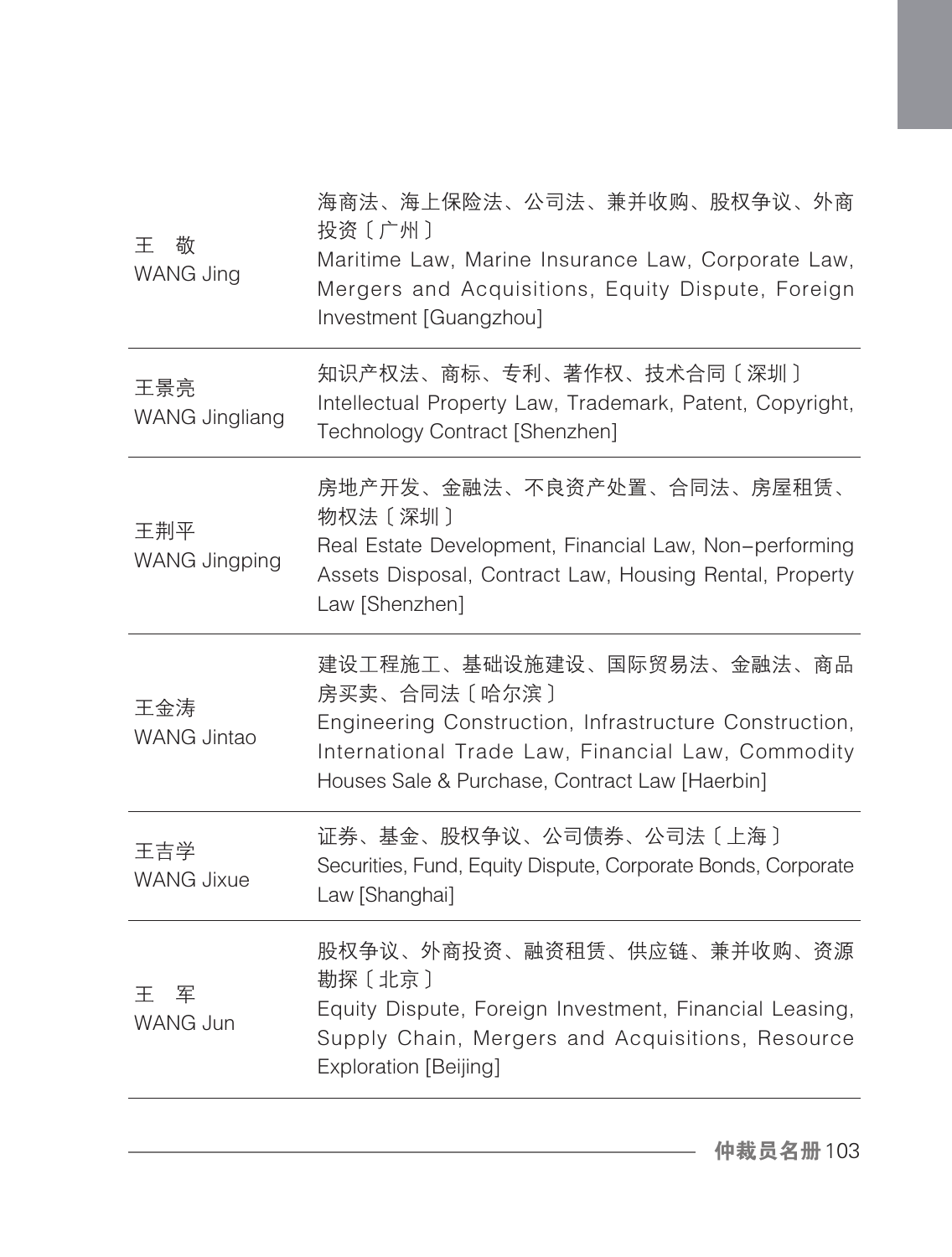| 证券、企业合规、信息技术与网络、合同法〔北京〕<br>王凯男<br>Securities, Corporate Compliance, Information Technology<br><b>WANG Kainan</b><br>& Network, Contract Law [Beijing]<br>私募股权、风险投资、资产管理、外商投资、基金、兼并收<br>科<br>干<br>购〔北京〕<br><b>WANG Ke</b><br>PE, VC, Asset Management, Foreign Investment, Fund,<br>Mergers and Acquisitions [Beijing]<br>金融法、国际贸易法、公司法、国际私法、仲裁法、合同法<br>〔北京〕<br>王克玉<br>Financial Law, International Trade Law, Corporate Law,<br><b>WANG Keyu</b><br>International Private Law, Arbitration Law, Contract Law<br>[Beijing]<br>公司法、破产法、股权激励、兼并收购、不良资产处置、医<br>事法〔深圳〕<br>王利海 |
|--------------------------------------------------------------------------------------------------------------------------------------------------------------------------------------------------------------------------------------------------------------------------------------------------------------------------------------------------------------------------------------------------------------------------------------------------------------------------------------------------------------------------------------------------------------------------|
|                                                                                                                                                                                                                                                                                                                                                                                                                                                                                                                                                                          |
|                                                                                                                                                                                                                                                                                                                                                                                                                                                                                                                                                                          |
|                                                                                                                                                                                                                                                                                                                                                                                                                                                                                                                                                                          |
| Corporate Law, Bankruptcy Law, Equity Incentives, Mergers<br><b>WANG Lihai</b><br>and Acquisitions, Non-performing Assets Disposal, Medical<br>Law [Shenzhen]                                                                                                                                                                                                                                                                                                                                                                                                            |
| 知识产权法、公司法、股权激励、公司债券、兼并收购〔北京〕<br>王立华<br>Intellectual Property Law, Corporate Law, Equity Incentives,<br><b>WANG Lihua</b><br>Corporate Bonds, Mergers and Acquisitions [Beijing]                                                                                                                                                                                                                                                                                                                                                                                          |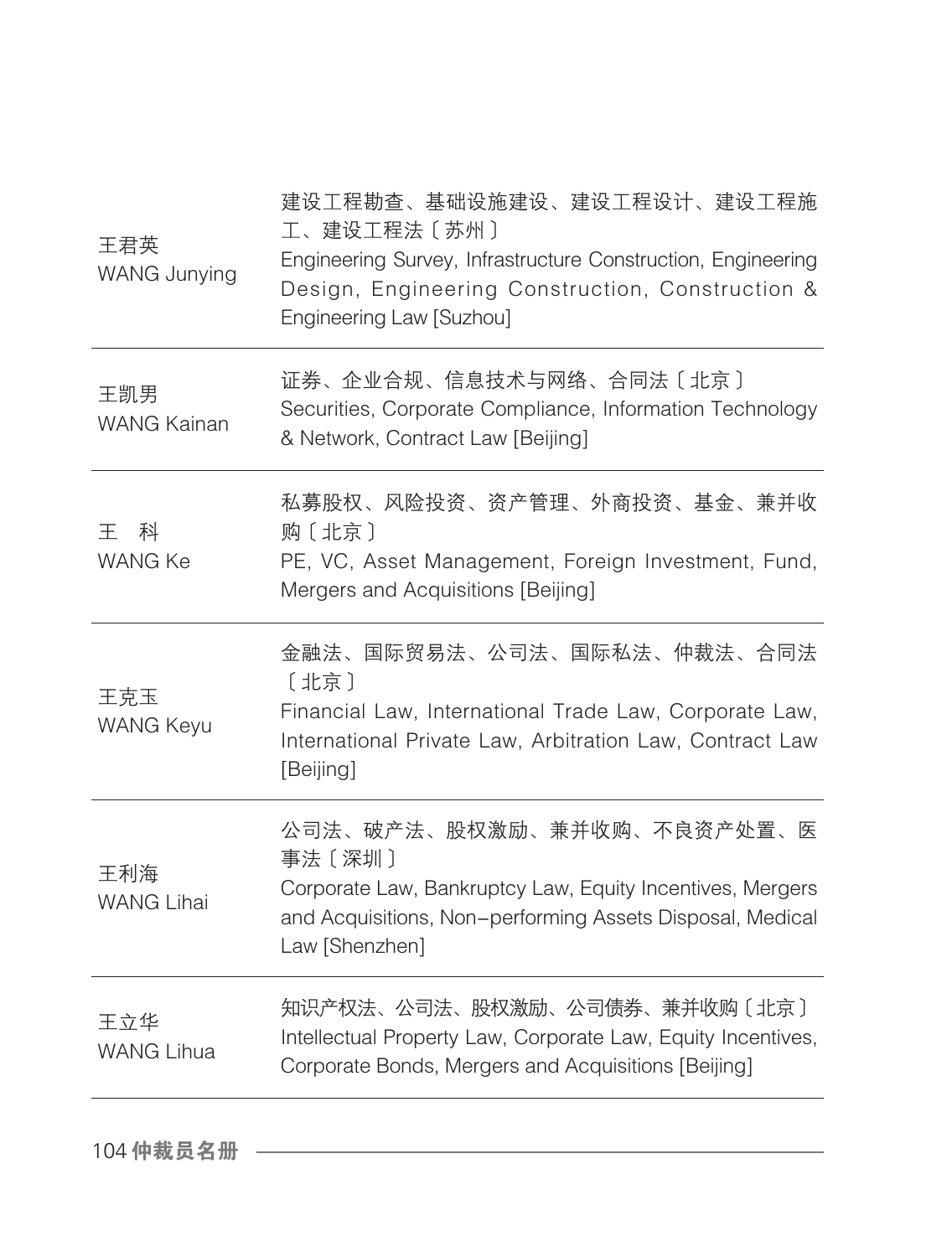| 王利明<br><b>WANG Liming</b>  | 民商法 [北京]<br>Civil and Commercial Law [Beijing]                                                                                                                                                              |
|----------------------------|-------------------------------------------------------------------------------------------------------------------------------------------------------------------------------------------------------------|
| 王丽娜<br><b>WANG Lina</b>    | 项目融资、企业合规、股权激励、兼并收购、环境保护法、<br>影视投资〔深圳〕<br>Project Finance, Corporate Compliance, Equity Incentives,<br>Mergers and Acquisitions, Environmental Protection Law,<br>Film and Television Investment [Shenzhen] |
| 王陆海<br><b>WANG Luhai</b>   | 建设工程施工、商标、商品房买卖、银行法、保险、房屋租<br>赁〔深圳〕<br>Engineering Construction, Trademark, Commodity Houses<br>Sale & Purchase, Banking Law, Insurance, Housing Rental<br>[Shenzhen]                                       |
| 王明辉<br><b>WANG Minghui</b> | 证券、基金、资产管理、金融衍生品、期货〔深圳〕<br>Securities, Fund, Asset Management, Derivatives, Futures<br>[Shenzhen]                                                                                                           |
| 璞<br>王<br><b>WANG Pu</b>   | 合同法、仲裁法、商事调解〔深圳〕<br>Contract Law, Arbitration Law, Commercial Mediation<br>[Shenzhen]                                                                                                                       |
| 王千华<br>WANG Qianhua        | 医事法、合同法、海商法、银行法、股权争议、房地产法<br>[深圳]<br>Medical Law, Contract Law, Maritime Law, Banking Law,<br>Equity Dispute, Real Estate Law [Shenzhen]                                                                    |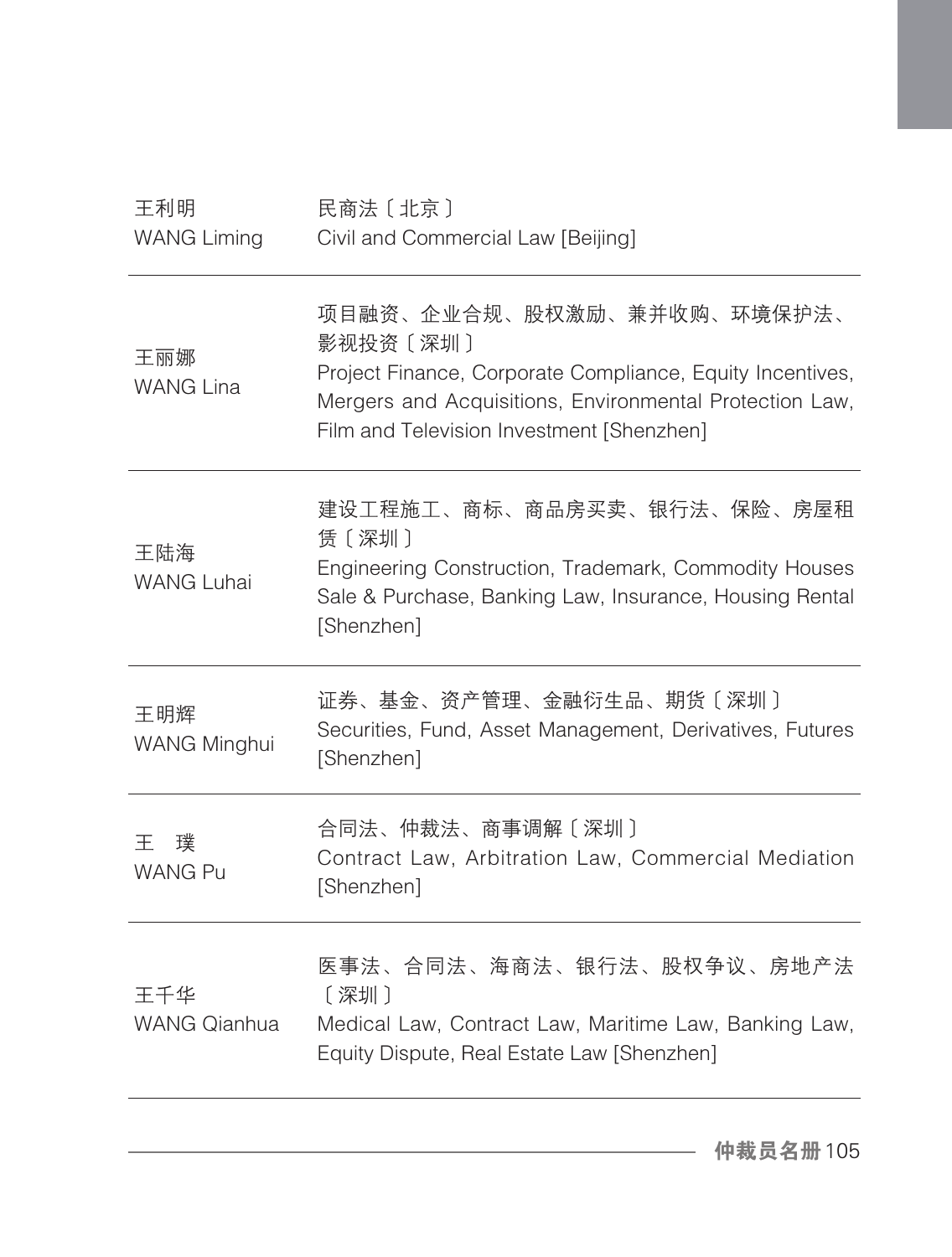| 王清友<br><b>WANG Qingyou</b> | 建设工程法、基础设施建设、建设工程施工、房地产法、房<br>地产开发、股权争议〔北京〕<br>Construction & Engineering Law, Infrastructure Construction,<br>Engineering Construction, Real Estate Law, Real Estate<br>Development, Equity Dispute [Beijing] |
|----------------------------|----------------------------------------------------------------------------------------------------------------------------------------------------------------------------------------------------------------|
| 王秋潮<br><b>WANG Qiuchao</b> | 公司法、股权争议、兼并收购、外商投资、证券、国际贸易<br>法〔杭州〕<br>Corporate Law, Equity Dispute, Mergers and Acquisitions,<br>Foreign Investment, Securities, International Trade Law<br>[Hangzhou]                                       |
| 王寿群<br><b>WANG Shouqun</b> | 股权争议、企业合规、证券、基金、私募股权〔深圳〕<br>Equity Dispute, Corporate Compliance, Securities, Fund,<br>PE [Shenzhen]                                                                                                           |
| 王素丽<br><b>WANG Suli</b>    | 经济法、民法、民诉法〔深圳〕<br>Economic Law, Civil Law, Civil Procedure Law [Shenzhen]                                                                                                                                      |
| 王苏生<br><b>WANG Susheng</b> | 房地产法、公司法、金融法、税法、知识产权法〔深圳〕<br>Real Estate Law, Corporate Law, Financial Law, Tax Law,<br>Intellectual Property Law [Shenzhen]                                                                                   |
| 王太力<br><b>WANG Taili</b>   | 公司法、股权争议、兼并收购、外商投资、国际贸易法、私<br>募股权〔北京〕<br>Corporate Law, Equity Dispute, Mergers and Acquisitions,<br>Foreign Investment, International Trade Law, PE [Beijing]                                                 |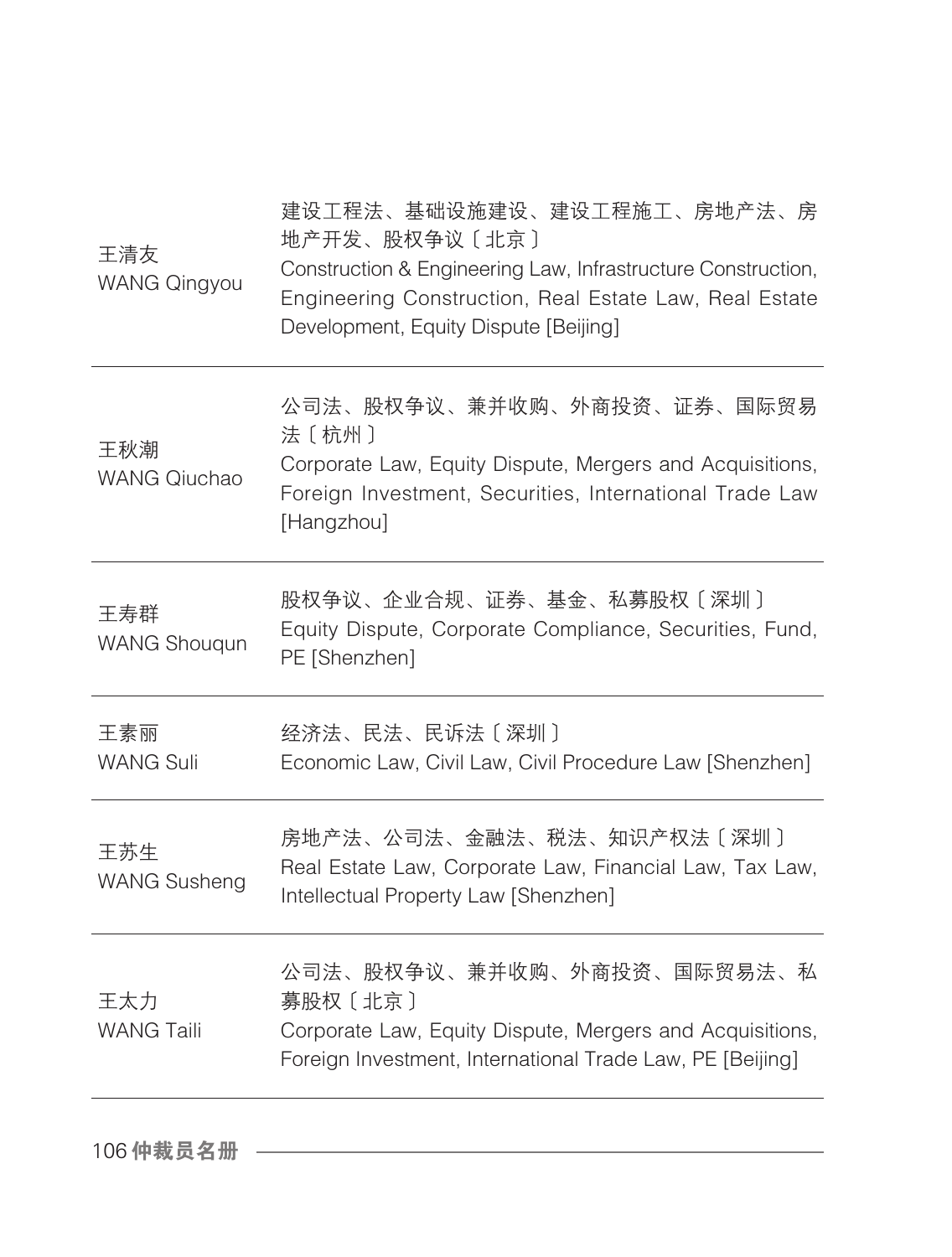| 王天异<br><b>WANG Tianyi</b>      | 金融法、不良资产处置、合同法、物权法、国际贸易法、互<br>联网金融〔深圳〕<br>Financial Law, Non-performing Assets Disposal, Contract<br>Law, Property Law, International Trade Law, Internet Finance<br>[Shenzhen]                                             |
|--------------------------------|-----------------------------------------------------------------------------------------------------------------------------------------------------------------------------------------------------------------------------|
| 彤(1)<br>王<br><b>WANG Tong</b>  | 项目融资、公司法、股权争议、房地产法、房地产开发、不<br>良资产处置〔北京〕<br>Project Finance, Corporate Law, Equity Dispute, Real Estate<br>Law, Real Estate Development, Non-performing Assets<br>Disposal [Beijing]                                         |
| # (2)<br>王<br><b>WANG Tong</b> | 公司法、金融法、证券、基金、期货〔哈尔滨〕<br>Corporate Law, Financial Law, Securities, Fund, Futures<br>[Haerbin]                                                                                                                               |
| 王唯骏<br><b>WANG Weijun</b>      | 国际贸易法、建设工程法、房地产法、股权争议、融资租<br>赁、基金〔上海〕<br>International Trade Law, Construction & Engineering Law,<br>Real Estate Law, Equity Dispute, Financial Leasing, Fund<br>[Shanghai]                                                 |
| 王伟圣<br><b>WANG Weisheng</b>    | 海商法、海上保险法、金融法、金融衍生品、风险投资、兼<br>并收购〔广州〕<br>Maritime Law, Marine Insurance Law, Financial Law,<br>Derivatives, VC, Mergers and Acquisitions [Guangzhou]                                                                        |
| 王先伟<br><b>WANG Xianwei</b>     | 建设工程法、建设工程施工、建设工程监理、基础设施建<br>设、建设工程勘查、建设工程设计〔上海〕<br>Construction & Engineering Law, Engineering Construction,<br>Engineering Supervision, Infrastructure Construction,<br>Engineering Survey, Engineering Design [Shanghai] |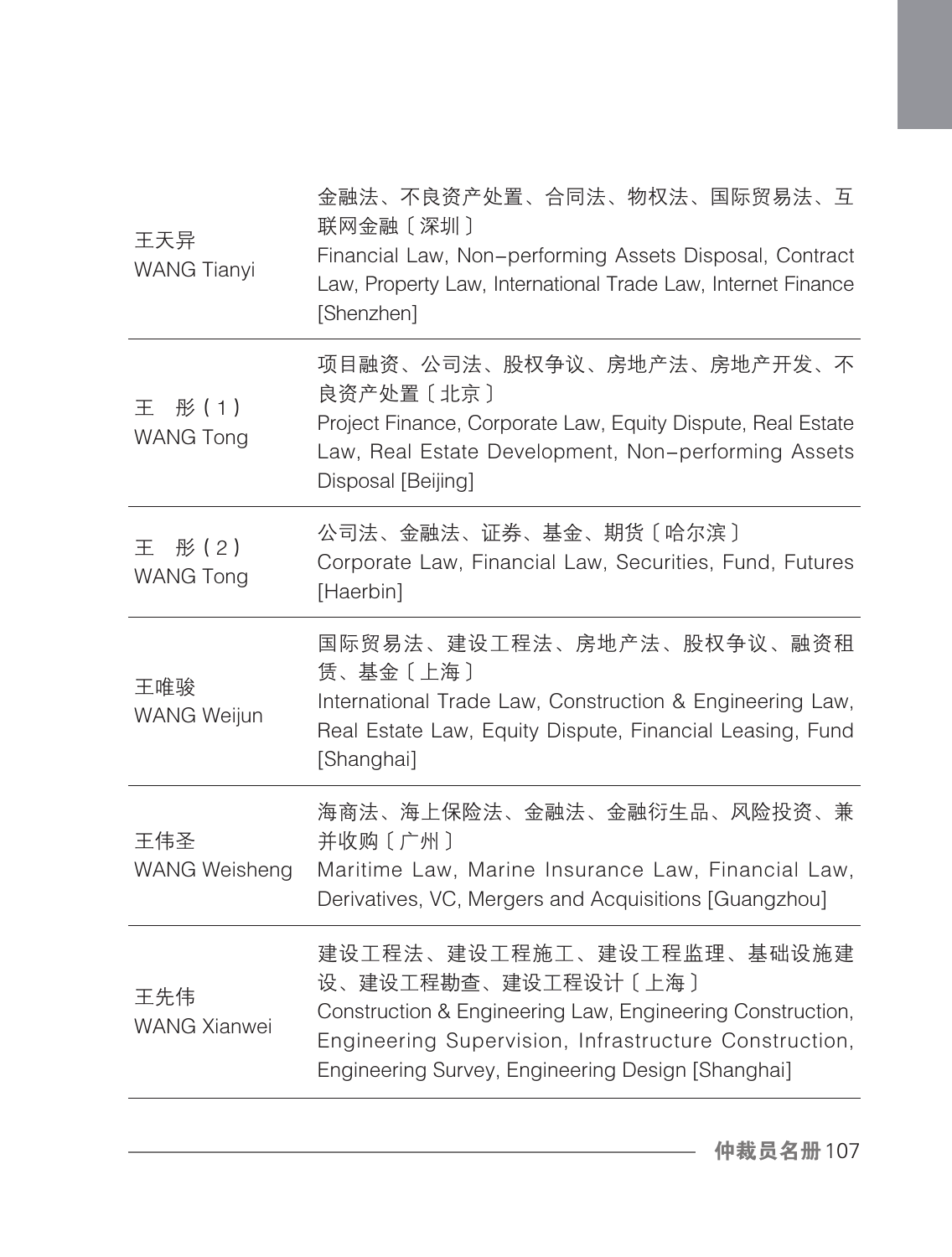| 王晓川<br>WANG Xiaochuan       | 建设工程法、房地产开发、公司法、金融法、证券、国际贸<br>易法 [北京]<br>Construction & Engineering Law, Real Estate Development,<br>Corporate Law, Financial Law, Securities, International Trade<br>Law [Beijing]                      |
|-----------------------------|----------------------------------------------------------------------------------------------------------------------------------------------------------------------------------------------------------|
| 王小夏<br><b>WANG Xiaoxia</b>  | 知识产权法、信息技术与网络、体育法、金融法、公司法<br>[深圳]<br>Intellectual Property Law, Information Technology &<br>Network, Sports Law, Financial Law, Corporate Law<br>[Shenzhen]                                              |
| 王雪华<br><b>WANG Xuehua</b>   | 国际贸易法、WTO法、仲裁法、股权争议、特许经营、融资<br>租赁〔北京〕<br>International Trade Law, WTO Law, Arbitration Law, Equity<br>Dispute, Franchising, Financial Leasing [Beijing]                                                  |
| 王艳芳<br><b>WANG Yanfang</b>  | 知识产权法、商标、著作权、信息技术与网络、影视投资、<br>反垄断法 [北京、上海]<br>Intellectual Property Law, Trademark, Copyright,<br>Information Technology & Network, Film and Television<br>Investment, Antitrust Law [Beijing, Shanghai] |
| 王洋<br>WANG Yang             | 知识产权法、国际贸易法、外商投资、基金、投资者―东道<br>国仲裁〔北京〕<br>Intellectual Property Law, International Trade Law, Foreign<br>Investment, Fund, International Investment Arbitration<br>[Beijing]                              |
| 王永敬<br><b>WANG Yongjing</b> | 建设工程施工、房地产法、公司法、证券、基金〔深圳〕<br>Engineering Construction, Real Estate Law, Corporate<br>Law, Securities, Fund [Shenzhen]                                                                                    |
|                             |                                                                                                                                                                                                          |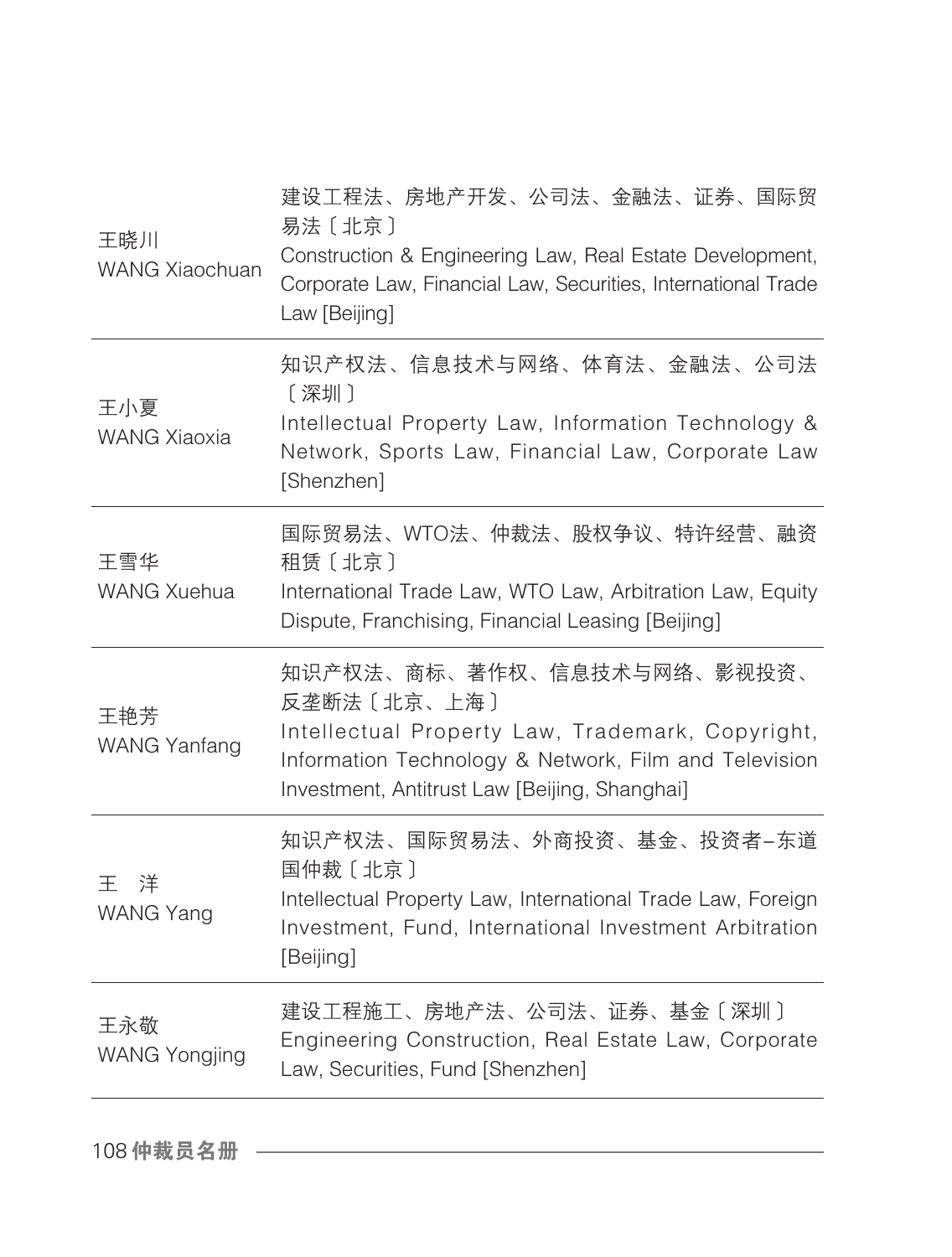| 王宇<br><b>WANG Yu</b>        | 合同法、国际贸易法、公司法、海商法〔深圳〕<br>Contract Law, International Trade Law, Corporate Law,<br>Maritime Law [Shenzhen]                                                                |
|-----------------------------|--------------------------------------------------------------------------------------------------------------------------------------------------------------------------|
| 悦<br>干<br><b>WANG Yue</b>   | 房地产开发、酒店管理、股权争议、金融衍生品、私募股<br>权、证券〔北京〕<br>Real Estate Development, Hotel Management, Equity<br>Dispute, Derivatives, PE, Securities [Beijing]                             |
| 王宇新<br><b>WANG Yuxin</b>    | 合同法、物权法、商事调解〔深圳〕<br>Contract Law, Property Law, Commercial Mediation<br>[Shenzhen]                                                                                       |
| 王毓莹<br><b>WANG Yuying</b>   | 建设工程法、公司法、股权争议、房地产法、金融法、融资<br>租赁〔北京〕<br>Construction & Engineering Law, Corporate Law, Equity<br>Dispute, Real Estate Law, Financial Law, Financial Leasing<br>[Beijing] |
| 王煜宇<br><b>WANG Yuyu</b>     | 金融法、银行法、证券、互联网金融、基金、期货〔重庆〕<br>Financial Law, Banking Law, Securities, Internet Finance,<br>Fund, Futures [Chongqing]                                                     |
| 王中元<br>WANG Zhongyuan       | 公司法、股权争议、兼并收购、企业合规、外商投资、破产<br>法〔北京〕<br>Corporate Law, Equity Dispute, Mergers and Acquisitions,<br>Corporate Compliance, Foreign Investment, Bankruptcy<br>Law [Beijing] |
| 汪成杰<br><b>WANG Chengjie</b> | 基金、资产管理、私募股权〔上海〕<br>Fund, Asset Management, PE [Shanghai]                                                                                                                |
|                             |                                                                                                                                                                          |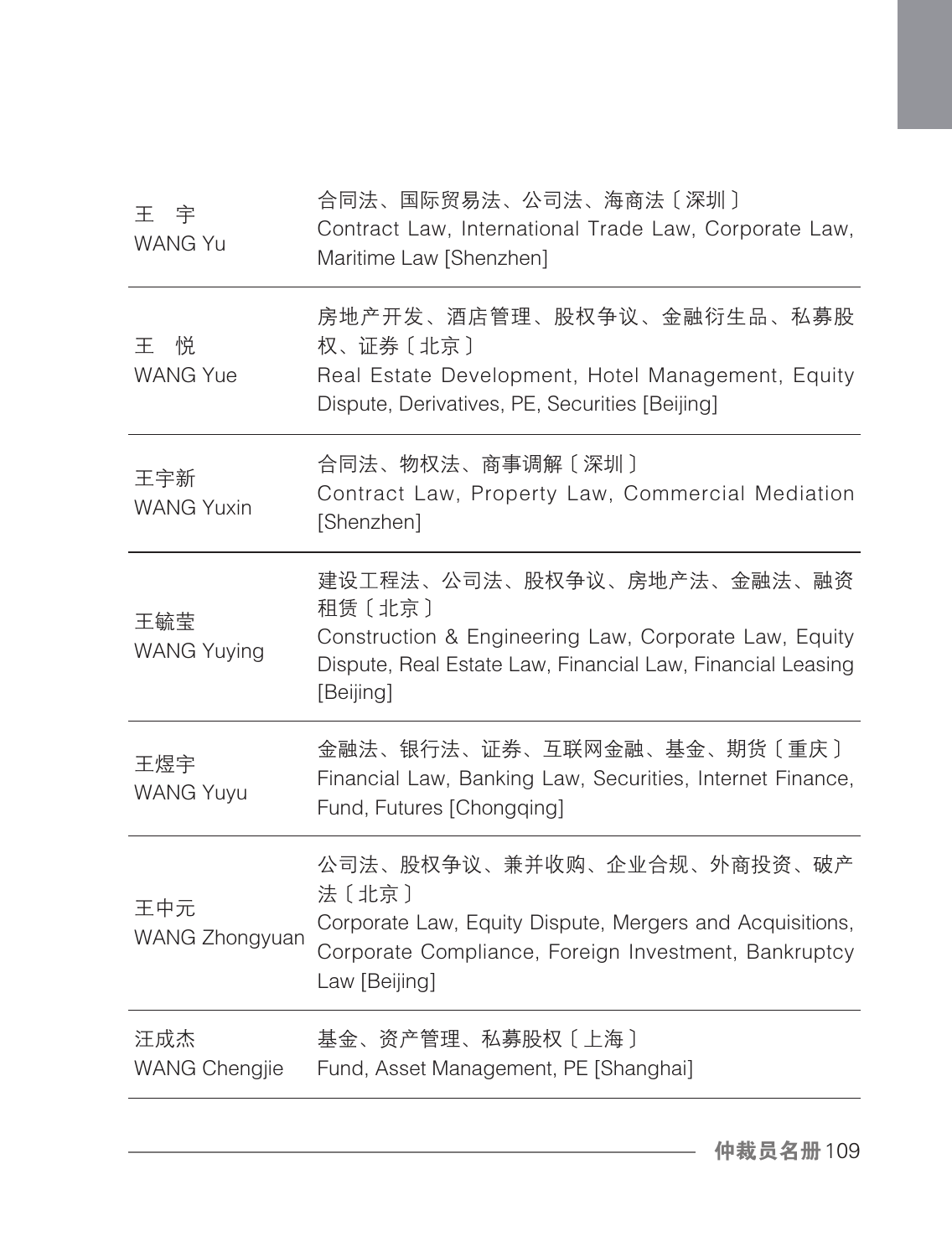| 汪道萍<br><b>WANG Daoping</b>   | 房屋租赁、商品房买卖、兼并收购、建设工程法、股权争议<br>[深圳]<br>Housing Rental, Commodity Houses Sale & Purchase,<br>Mergers and Acquisitions, Construction & Engineering<br>Law, Equity Dispute [Shenzhen] |
|------------------------------|-----------------------------------------------------------------------------------------------------------------------------------------------------------------------------------|
| 汪圣平<br><b>WANG Shengping</b> | 商品房买卖、股权争议、公司法、供应链、合同法、物权法<br>[深圳]<br>Commodity Houses Sale & Purchase, Equity Dispute,<br>Corporate Law, Supply Chain, Contract Law, Property Law<br>[Shenzhen]                  |
| 汪锡君<br><b>WANG Xijun</b>     | 金融法、WTO法、劳动法、合同法、商事调解〔深圳〕<br>Financial Law, WTO Law, Labor Law, Contract Law,<br>Commercial Mediation [Shenzhen]                                                                  |
| 涌<br>汗<br><b>WANG Yong</b>   | 商标、技术合同、域名、影视投资、电子竞技、股权争议<br>〔北京〕<br>Trademark, Technology Contract, Domain Name, Film and<br>Television Investment, Electronic Sports, Equity Dispute<br>[Beijing]               |
| 汪正义<br><b>WANG Zhengyi</b>   | 证券、基金、期货、私募股权、资产管理、公司法〔宁波〕<br>Securities, Fund, PE, Asset Management, Corporate Law<br>[Ningbo]                                                                                   |
| 魏峻彪<br>WEI Junbiao           | 金融法、银行法、不良资产处置〔深圳〕<br>Financial Law, Banking Law, Non-performing Assets<br>Disposal [Shenzhen]                                                                                    |
|                              |                                                                                                                                                                                   |

110 仲裁员名册 ––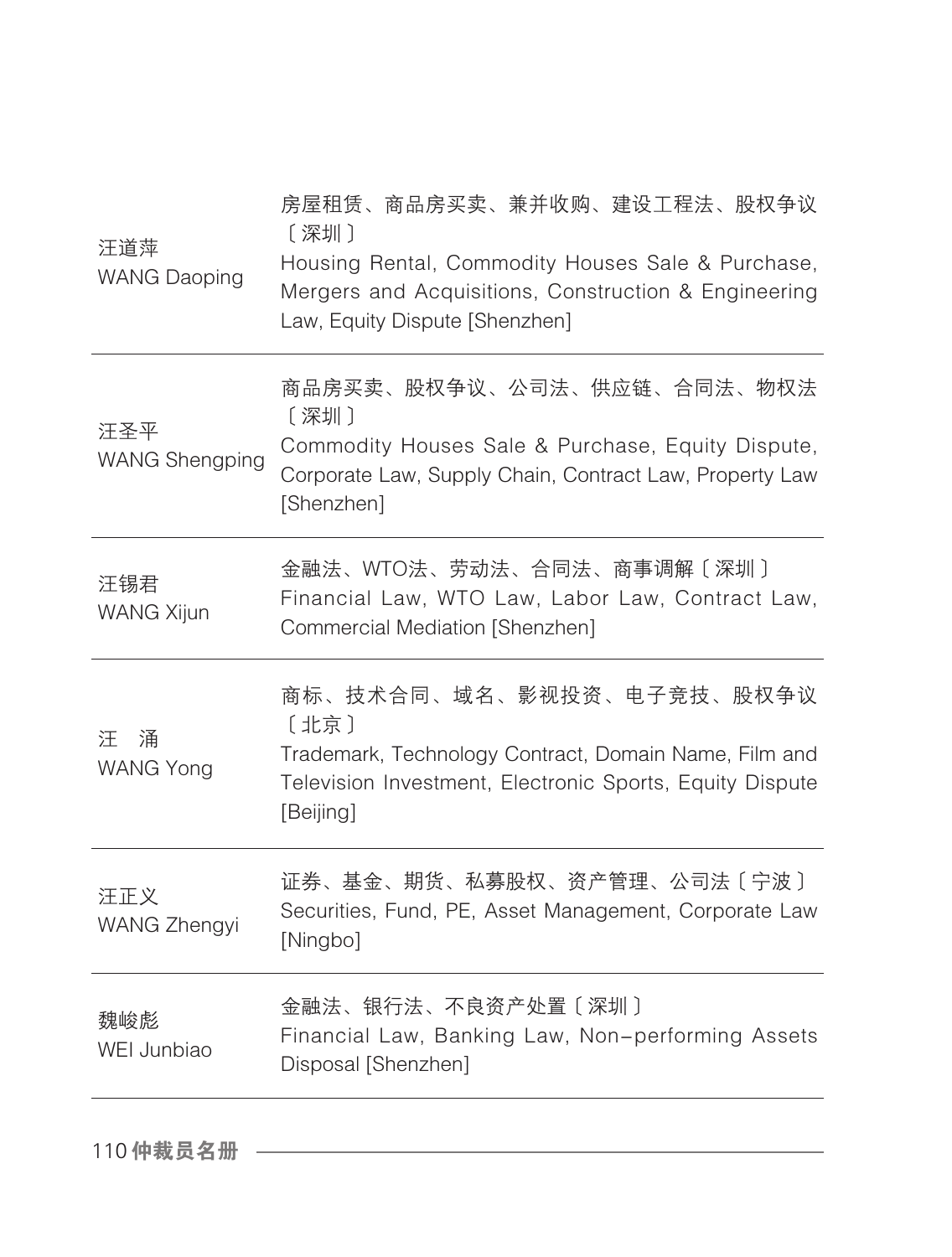| 魏青松<br><b>WEI Qingsong</b> | 公司法、股权争议、股权激励、企业合规、外商投资〔南京〕<br>Corporate Law, Equity Dispute, Equity Incentives,<br>Corporate Compliance, Foreign Investment [Nanjing]                                         |
|----------------------------|--------------------------------------------------------------------------------------------------------------------------------------------------------------------------------|
| 韦小宣<br>WEI Xiaoxuan        | 房屋租赁、商品房买卖、股权争议、合同法、仲裁法、商事<br>调解〔深圳〕<br>Housing Rental, Commodity Houses Sale & Purchase,<br>Equity Dispute, Contract Law, Arbitration Law, Commercial<br>Mediation [Shenzhen] |
| 卫新江<br>WEI Xinjiang        | 金融法、银行法、证券、基金、保险、融资租赁〔北京〕<br>Financial Law, Banking Law, Securities, Fund, Insurance,<br>Financial Leasing [Beijing]                                                           |
| 温达人<br><b>WEN Daren</b>    | 公司法、股权争议、外商投资、国际贸易法、金融法、融资<br>租赁〔深圳〕<br>Corporate Law, Equity Dispute, Foreign Investment,<br>International Trade Law, Financial Law, Financial Leasing<br>[Shenzhen]          |
| 文介平<br><b>WEN Jieping</b>  | 银行法、不良资产处置、互联网金融、融资租赁、房地产<br>法、公司法〔深圳〕<br>Banking Law, Non-performing Assets Disposal, Internet<br>Finance, Financial Leasing, Real Estate Law, Corporate<br>Law [Shenzhen]    |
| 闻万里<br><b>WEN Wanli</b>    | 融资租赁、金融法、证券、风险投资、公司法、股权争议<br>[上海]<br>Financial Leasing, Financial Law, Securities, VC, Corporate<br>Law, Equity Dispute [Shanghai]                                             |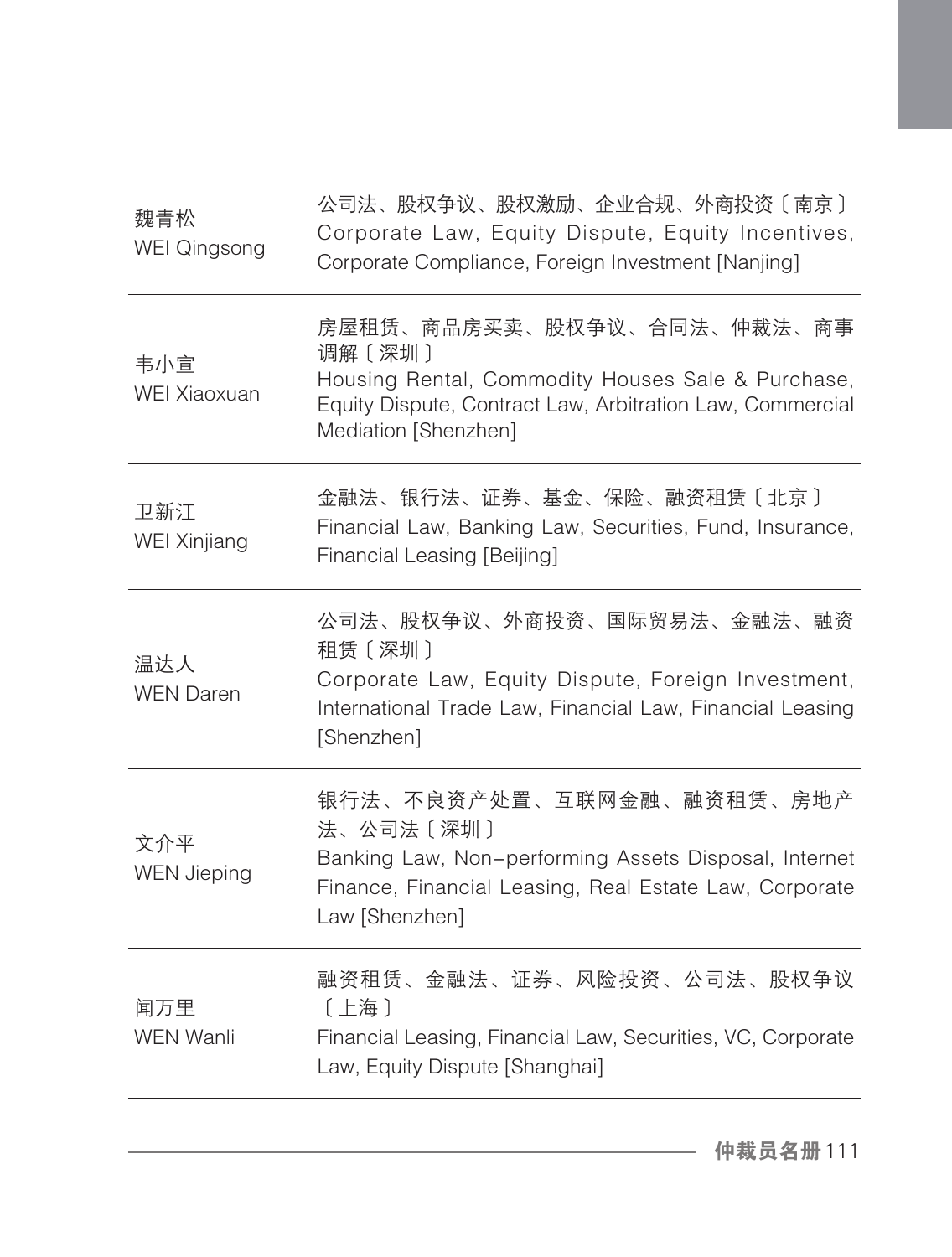| 翁国民<br><b>WENG Guomin</b> | 基础设施建设、建设工程施工、房地产开发、兼并收购、外<br>商投资、国际贸易法〔杭州〕<br>Infrastructure Construction, Engineering Construction, Real<br>Estate Development, Mergers and Acquisitions, Foreign<br>Investment, International Trade Law [Hangzhou]                  |
|---------------------------|----------------------------------------------------------------------------------------------------------------------------------------------------------------------------------------------------------------------------------------|
| 立<br>翁<br><b>WENG Li</b>  | 证券〔杭州〕<br>Securities [Hangzhou]                                                                                                                                                                                                        |
| 翁庭一<br><b>WENG Tingyi</b> | 房地产开发、城市更新、房屋租赁、不良资产处置、资产管<br>理、国际贸易法〔深圳〕<br>Real Estate Development, Urban Renewal, Housing Rental,<br>Non-performing Assets Disposal, Asset Management,<br>International Trade Law [Shenzhen]                                        |
| 邬国华<br><b>WU Guohua</b>   | 建设工程设计、建设工程施工、兼并收购、企业合规、外商<br>投资、碳达峰与碳中和〔北京〕<br>Engineering Design, Engineering Construction, Mergers<br>and Acquisitions, Corporate Compliance, Foreign<br>Investment, Peak Carbon Dioxide Emissions & Carbon<br>Neutrality [Beijing] |
| 武进锋<br>WU Jinfeng         | 知识产权法、国际贸易法、金融法、公司法、娱乐法、合同<br>法〔上海〕<br>Intellectual Property Law, International Trade Law,<br>Financial Law, Corporate Law, Entertainment Law, Contract<br>Law [Shanghai]                                                              |
| 武俊桥<br>WU Junqiao         | 公司法、兼并收购、金融法、证券、私募股权、风险投资<br>[上海]<br>Corporate Law, Mergers and Acquisitions, Financial Law,<br>Securities, PE, VC [Shanghai]                                                                                                          |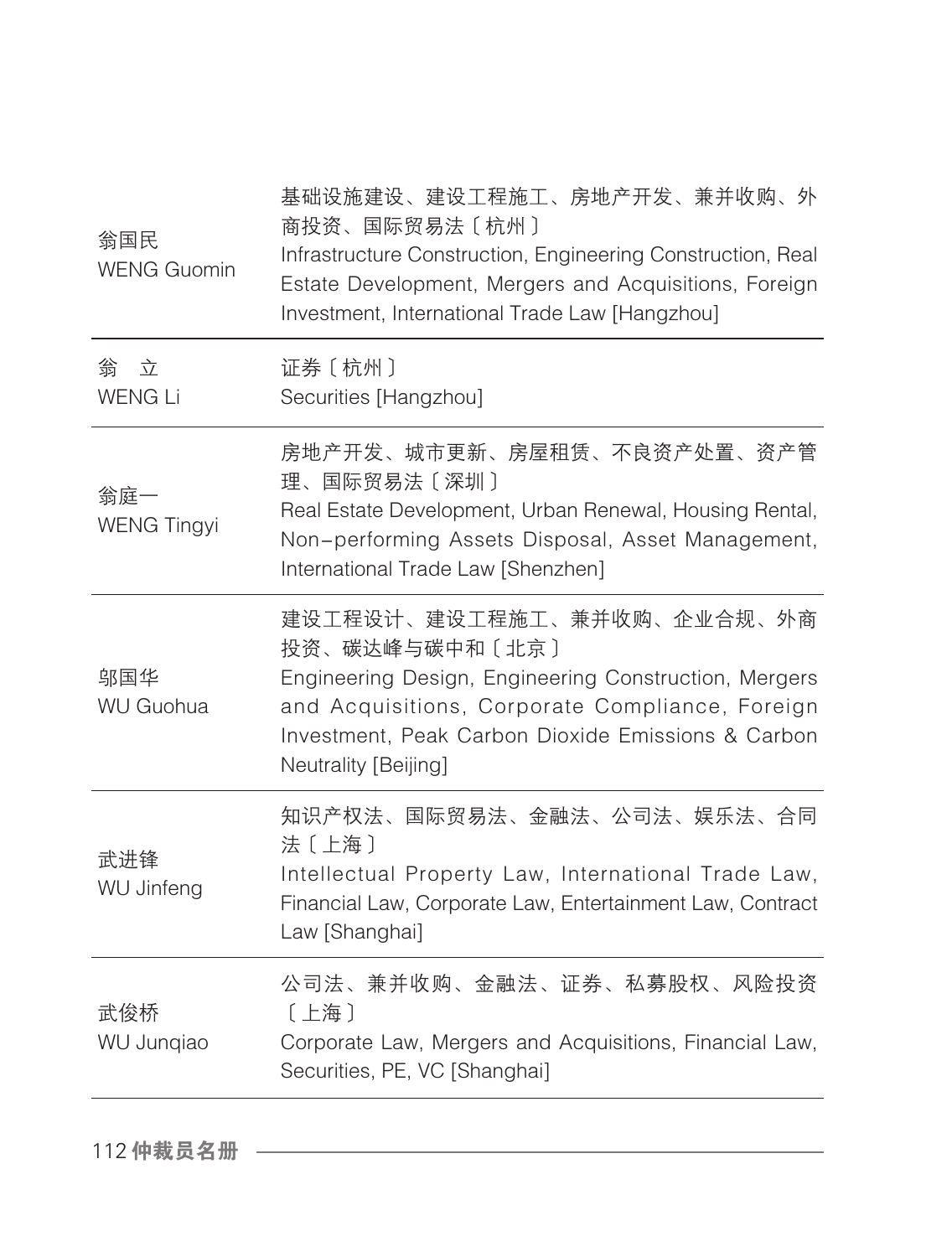| 吴<br>波<br>WU Bo          | 项目融资、破产法、企业合规、公司法、私募股权〔深圳〕<br>Project Finance, Bankruptcy Law, Corporate Compliance,<br>Corporate Law, PE [Shenzhen]                                                                        |
|--------------------------|---------------------------------------------------------------------------------------------------------------------------------------------------------------------------------------------|
| 吴汉东<br><b>WU Handong</b> | 知识产权法、商标、专利、著作权、合同法、仲裁法〔武汉〕<br>Intellectual Property Law, Trademark, Patent, Copyright,<br>Contract Law, Arbitration Law [Wuhan]                                                            |
| 吴明场<br>WU Mingchang      | 建设工程施工、房地产开发、城市更新、股权争议、兼并收<br>购、融资租赁〔广州〕<br>Engineering Construction, Real Estate Development,<br>Urban Renewal, Equity Dispute, Mergers and Acquisitions,<br>Financial Leasing [Guangzhou] |
| 吴顺虎<br><b>WU Shunhu</b>  | 证券、基金、私募股权、资产管理、金融衍生品、期货〔广州〕<br>Securities, Fund, PE, Asset Management, Derivatives,<br>Futures [Guangzhou]                                                                                 |
| 吴思颖<br><b>WU Siying</b>  | 公司法、建设工程法、金融法、房地产法、国际贸易法〔广州〕<br>Corporate Law, Construction & Engineering Law, Financial<br>Law, Real Estate Law, International Trade Law [Guangzhou]                                       |
| 吴<br>伟(1)<br>WU Wei      | 证券、基金、私募股权、风险投资〔深圳〕<br>Securities, Fund, PE, VC [Shenzhen]                                                                                                                                  |
| 伟 (2)<br>吴<br>WU Wei     | 公司法、合同法、劳动法、房地产法、知识产权法〔深圳〕<br>Corporate Law, Contract Law, Labor Law, Real Estate Law,<br>Intellectual Property Law [Shenzhen]                                                              |
|                          |                                                                                                                                                                                             |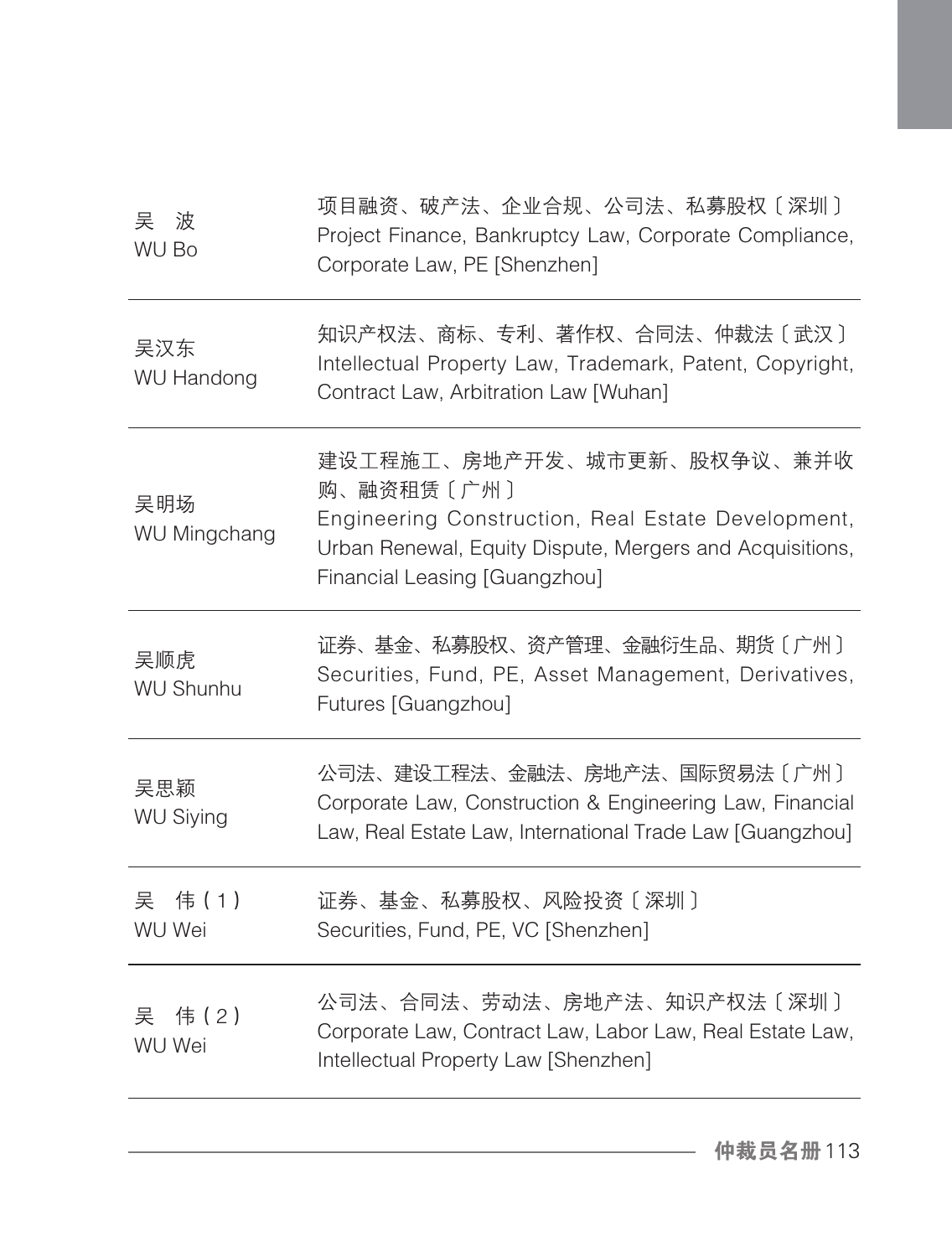| 股权争议、兼并收购、商品房买卖、风险投资、合同法、国<br>际私法〔珠海〕<br>吴友明<br>Equity Dispute, Mergers and Acquisitions, Commodity<br><b>WU Youming</b><br>Houses Sale & Purchase, VC, Contract Law, International<br>Private Law [Zhuhai]<br>吴志攀<br>国际金融法、金融法〔北京〕<br><b>WU Zhipan</b><br>International Finance Law, Financial Law [Beijing]<br>建设工程法、基础设施建设、建设工程勘查、建设工程设<br>计、建设工程施工、招投标法〔北京〕<br>吴佐民<br>Construction & Engineering Law, Infrastructure Construction,<br><b>WU Zuomin</b><br>Engineering Survey, Engineering Design, Engineering<br>Construction, Bidding Law [Beijing]<br>公司法、证券、基金、私募股权、金融法〔深圳〕<br>向<br>南<br>Corporate Law, Securities, Fund, PE, Financial Law<br>XIANG Nan<br>[Shenzhen]<br>公司法、股权争议、企业合规、兼并收购、股权激励、房屋<br>租赁〔深圳〕<br>向群雄<br>Corporate Law, Equity Dispute, Corporate Compliance,<br><b>XIANG Qunxiong</b><br>Mergers and Acquisitions, Equity Incentives, Housing<br>Rental [Shenzhen] | 吴<br>翔<br><b>WU Xiang</b> | 建设工程法、建设工程施工、建设工程勘查、基础设施建<br>设、建设工程设计、建设工程监理〔广州〕<br>Construction & Engineering Law, Engineering Construction,<br>Engineering Survey, Infrastructure Construction,<br>Engineering Design, Engineering Supervision [Guangzhou] |
|--------------------------------------------------------------------------------------------------------------------------------------------------------------------------------------------------------------------------------------------------------------------------------------------------------------------------------------------------------------------------------------------------------------------------------------------------------------------------------------------------------------------------------------------------------------------------------------------------------------------------------------------------------------------------------------------------------------------------------------------------------------------------------------------------------------------------------------------------------------------------------------------|---------------------------|------------------------------------------------------------------------------------------------------------------------------------------------------------------------------------------------------------------------------|
|                                                                                                                                                                                                                                                                                                                                                                                                                                                                                                                                                                                                                                                                                                                                                                                                                                                                                            |                           |                                                                                                                                                                                                                              |
|                                                                                                                                                                                                                                                                                                                                                                                                                                                                                                                                                                                                                                                                                                                                                                                                                                                                                            |                           |                                                                                                                                                                                                                              |
|                                                                                                                                                                                                                                                                                                                                                                                                                                                                                                                                                                                                                                                                                                                                                                                                                                                                                            |                           |                                                                                                                                                                                                                              |
|                                                                                                                                                                                                                                                                                                                                                                                                                                                                                                                                                                                                                                                                                                                                                                                                                                                                                            |                           |                                                                                                                                                                                                                              |
|                                                                                                                                                                                                                                                                                                                                                                                                                                                                                                                                                                                                                                                                                                                                                                                                                                                                                            |                           |                                                                                                                                                                                                                              |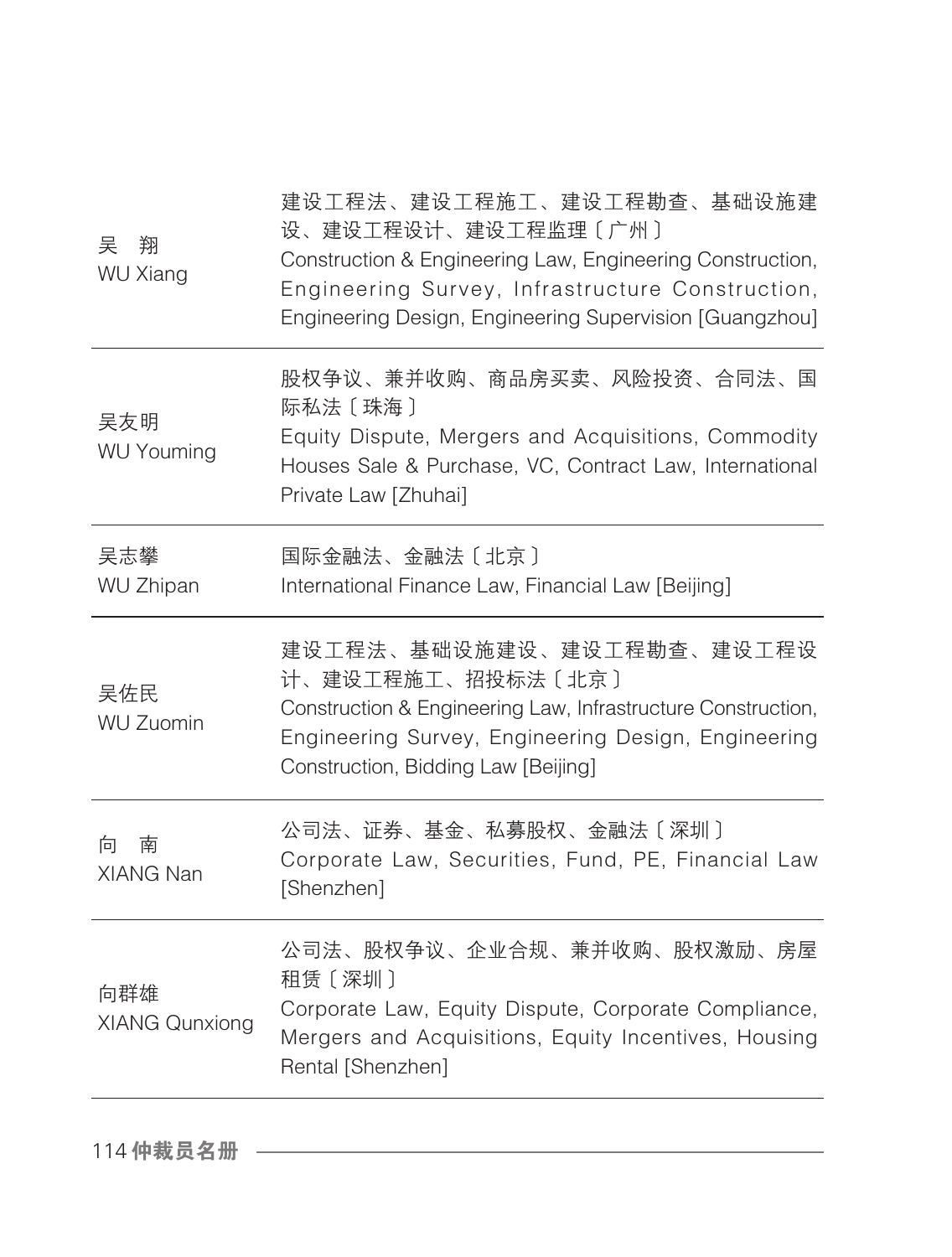| 公司法、企业合规、证券〔北京〕<br>Corporate Law, Corporate Compliance, Securities [Beijing]                                                                                                   |
|--------------------------------------------------------------------------------------------------------------------------------------------------------------------------------|
| 证券、私募股权、资产管理、风险投资、股权争议、基金<br>[深圳]<br>Securities, PE, Asset Management, VC, Equity Dispute,<br>Fund [Shenzhen]                                                                  |
| 金融法、公司法、股权争议、企业合规、资产管理、不良资<br>产处置〔深圳〕<br>Financial Law, Corporate Law, Equity Dispute, Corporate<br>Compliance, Asset Management, Non-performing Assets<br>Disposal [Shenzhen] |
| 公司法、股权争议、融资租赁、仲裁法、国际私法、项目融<br>资〔深圳〕<br>Corporate Law, Equity Dispute, Financial Leasing, Arbitration<br>Law, International Private Law, Project Finance [Shenzhen]             |
| 商事调解、国际私法、合同法〔武汉〕<br>Commercial Mediation, International Private Law, Contract<br>Law [Wuhan]                                                                                  |
| 不良资产处置、银行法、金融法、互联网金融〔深圳〕<br>Non-performing Assets Disposal, Banking Law, Financial<br>Law, Internet Finance [Shenzhen]                                                         |
| 企业合规、公司法、反垄断法、竞争法、物权法、合同法<br>[杭州]<br>Corporate Compliance, Corporate Law, Antitrust Law,<br>Competition Law, Property Law, Contract Law [Hangzhou]                             |
|                                                                                                                                                                                |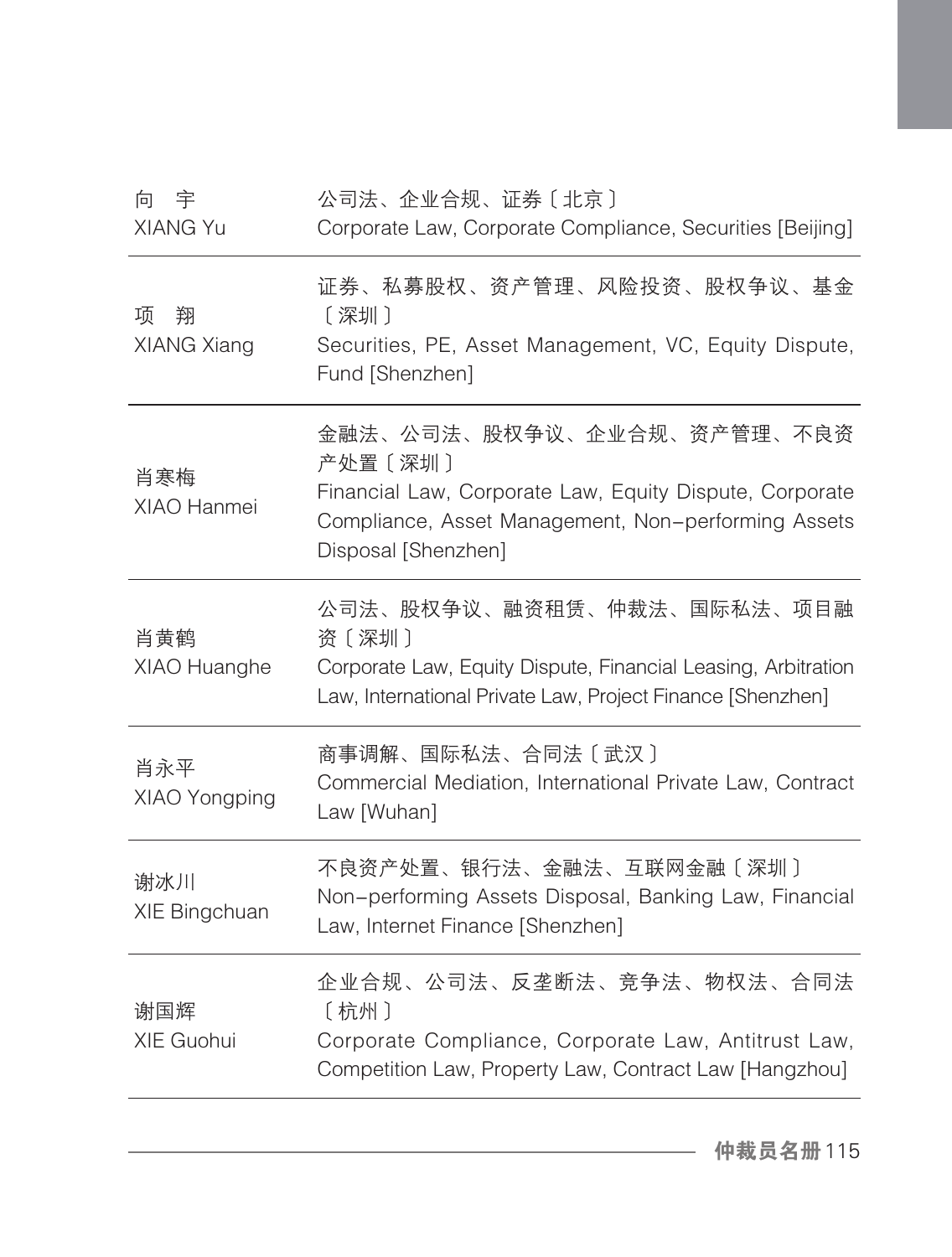| 谢兰军<br>XIE Lanjun        | 公司债券、企业合规、破产法、证券、基金、信托〔深圳〕<br>Corporate Bonds, Corporate Compliance, Bankruptcy<br>Law, Securities, Fund, Trust [Shenzhen]                                                                         |
|--------------------------|----------------------------------------------------------------------------------------------------------------------------------------------------------------------------------------------------|
| 谢石松<br>XIE Shisong       | 建设工程施工、知识产权法、房地产法、金融法、公司法、<br>国际贸易法〔广州〕<br>Engineering Construction, Intellectual Property Law, Real<br>Estate Law, Financial Law, Corporate Law, International<br>Trade Law [Guangzhou]           |
| 谢卫民<br><b>XIE Weimin</b> | 商事仲裁、国际经济法、国际私法〔深圳〕<br>Commercial Arbitration, International Economic Law,<br>Private International Law [Shenzhen]                                                                                 |
| 谢文涛<br>XIE Wentao        | 银行法、不良资产处置〔深圳〕<br>Banking Law, Non-performing Assets Disposal [Shenzhen]                                                                                                                           |
| 谢湘辉<br>XIE Xianghui      | 信息技术与网络、知识产权法、网络游戏、国际贸易法、互<br>联网金融、竞争法〔深圳〕<br>Information Technology & Network, Intellectual Property<br>Law, Video Game, International Trade Law, Internet<br>Finance, Competition Law [Shenzhen] |
| 谢晓尧<br>XIE Xiaoyao       | 知识产权法、商标、著作权、技术合同、电子数据、特许经<br>营〔广州〕<br>Intellectual Property Law, Trademark, Copyright, Technology<br>Contract, Electronic Data, Franchising [Guangzhou]                                           |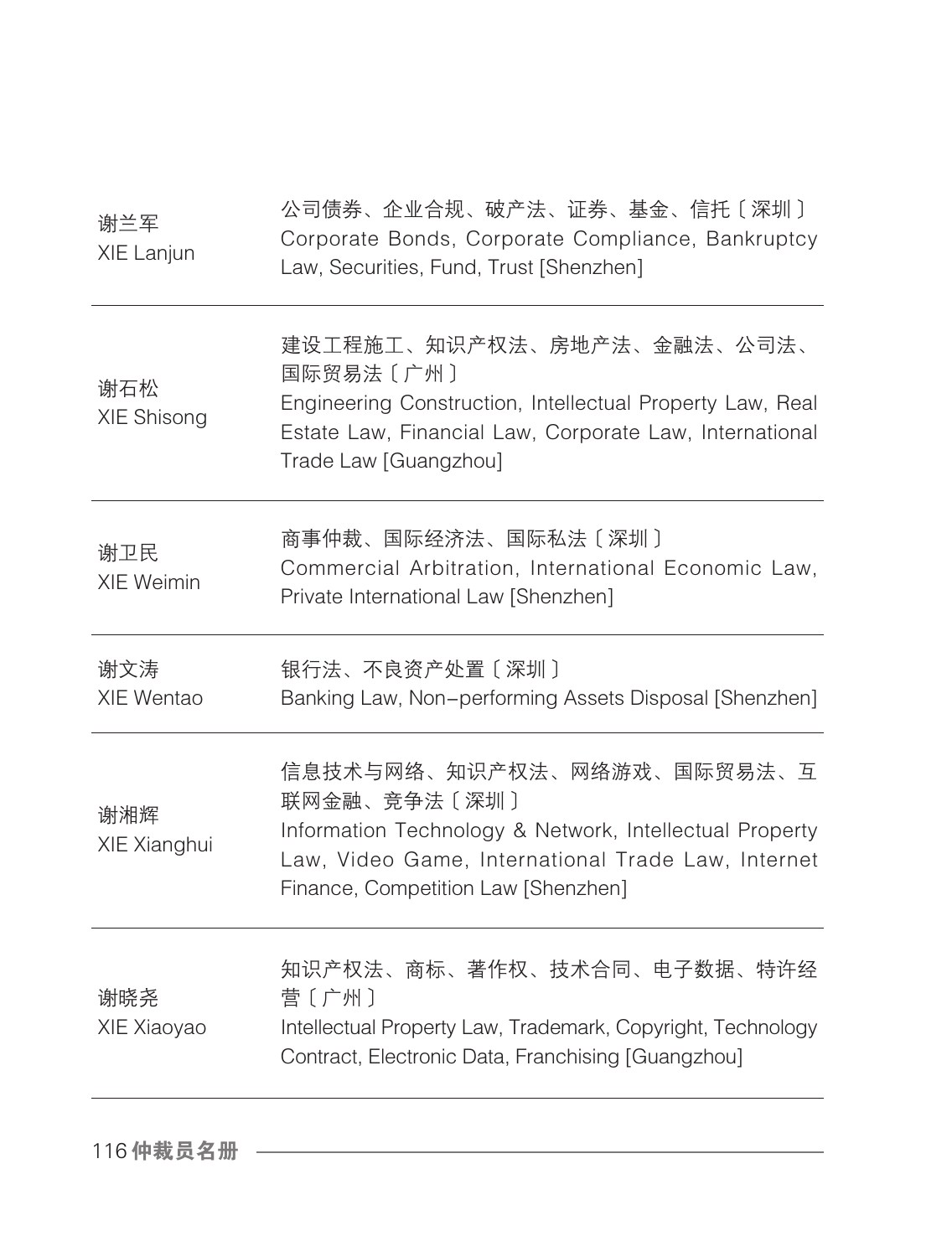| 谢雄辉<br>XIE Xionghui | 矿业投融资、环境合规、建设工程勘查、公司法、建设工程<br>施工、资源勘探〔龙岩〕<br>Mining Investment and Financing, Environmental Compliance,<br>Engineering Exploration, Corporate Law, Engineering<br>Construction, Resource Exploration [Longyan] |
|---------------------|----------------------------------------------------------------------------------------------------------------------------------------------------------------------------------------------------------------|
| 谢学军<br>XIE Xuejun   | 股权争议、兼并收购、外商投资、资产管理、私募股权、风<br>险投资〔北京〕<br>Equity Dispute, Mergers and Acquisitions, Foreign<br>Investment, Asset Management, PE, VC [Beijing]                                                                   |
| 解辰阳<br>XIE Chenyang | 知识产权法、公司法、兼并收购、风险投资〔深圳〕<br>Intellectual Property Law, Corporate Law, Mergers and<br>Acquisitions, VC [Shenzhen]                                                                                                |
| 辛 欣<br>XIN Xin      | 公司法、证券、基金、股权争议、公司债券、兼并收购〔海口〕<br>Corporate Law, Securities, Fund, Equity Dispute, Corporate<br>Bonds, Mergers and Acquisitions [Haikou]                                                                         |
| 辛正郁<br>XIN Zhengyu  | 房地产法、建设工程法、公司法、金融法、合同法、物权法<br>[北京]<br>Real Estate Law, Construction & Engineering Law,<br>Corporate Law, Financial Law, Contract Law, Property Law<br>[Beijing]                                                |
| 邢科科<br>XING Keke    | 公司法、股权争议、外商投资、兼并收购、娱乐法、酒店管<br>理〔北京〕<br>Corporate Law, Equity Dispute, Foreign Investment, Mergers<br>and Acquisitions, Entertainment Law, Hotel Management<br>[Beijing]                                        |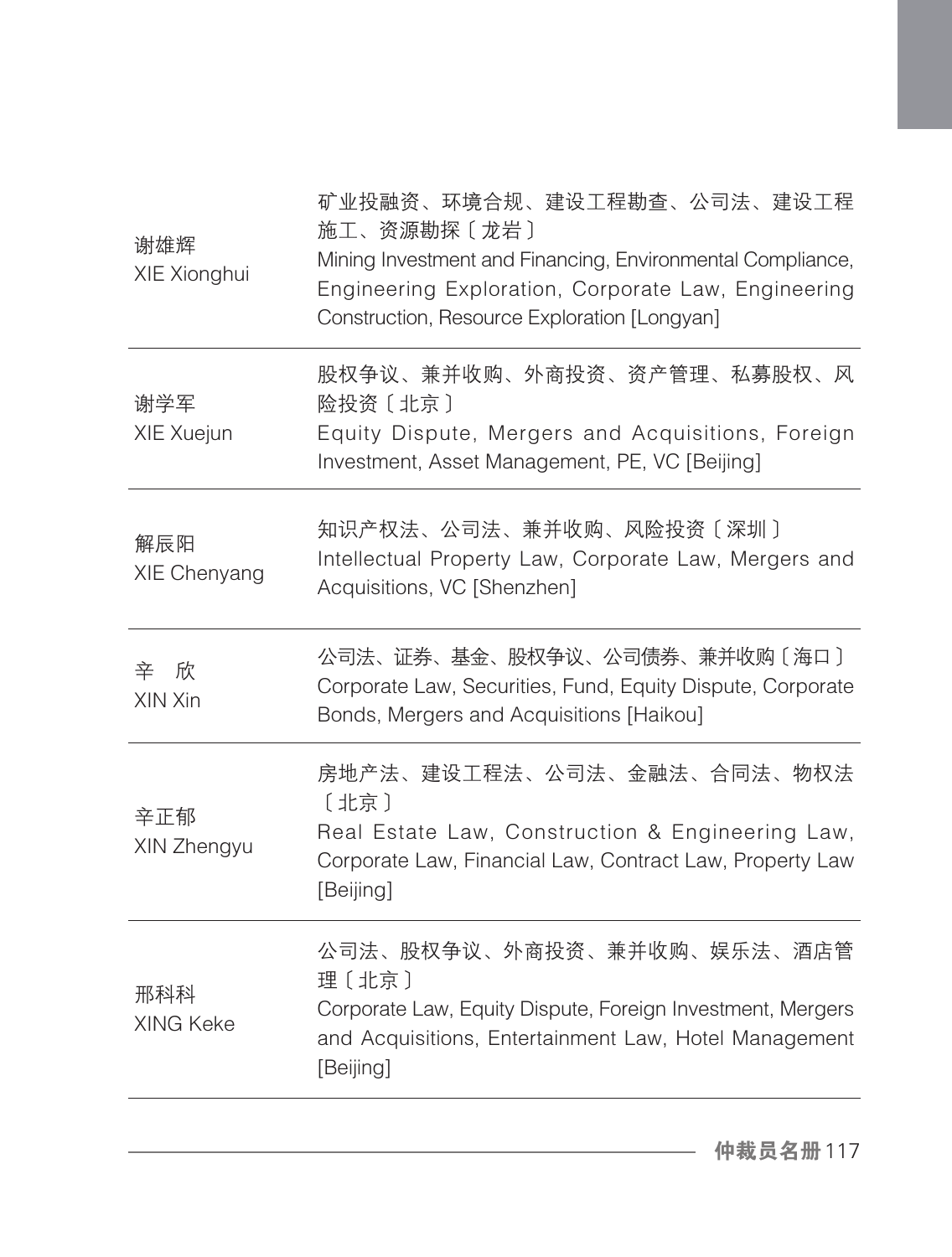| 邢<br>颖<br>XING Ying    | 公司债券、兼并收购、证券、基金、资产管理、私募股权<br>[北京]<br>Corporate Bonds, Mergers and Acquisitions, Securities,<br>Fund, Asset Management, PE [Beijing]                                          |
|------------------------|------------------------------------------------------------------------------------------------------------------------------------------------------------------------------|
| 邢益强<br>XING Yiqiang    | 股权争议、商品房买卖、建设工程施工、商事调解、金融法<br>〔广州〕<br>Equity Dispute, Commodity Houses Sale & Purchase,<br>Engineering Construction, Commercial Mediation, Financial<br>Law [Guangzhou]      |
| 熊松青<br>XIONG Songqing  | 公司法、金融法〔深圳〕<br>Corporate Law, Financial Law [Shenzhen]                                                                                                                       |
| 熊天保<br>XIONG Tianbao   | 商品房买卖、房屋租赁、银行法、股权争议〔深圳〕<br>Commodity Houses Sale & Purchase, Housing Rental,<br>Banking Law, Equity Dispute [Shenzhen]                                                       |
| 熊卫国<br>XIONG Weiguo    | 国际贸易法、供应链、海上运输、公司法、兼并收购、外商<br>投资〔深圳〕<br>International Trade Law, Supply Chain, Marine Shipping,<br>Corporate Law, Mergers and Acquisitions, Foreign<br>Investment [Shenzhen] |
| 徐崇利<br>XU Chongli      | 国际经济法、国际私法〔厦门〕<br>International Economic Law, Private International Law<br>[Xiamen]                                                                                          |
| 徐家力<br><b>XU Jiali</b> | 知识产权法、商标、专利、著作权、技术合同、公司法〔北京〕<br>Intellectual Property Law, Trademark, Patent, Copyright,<br>Technology Contract, Corporate Law [Beijing]                                     |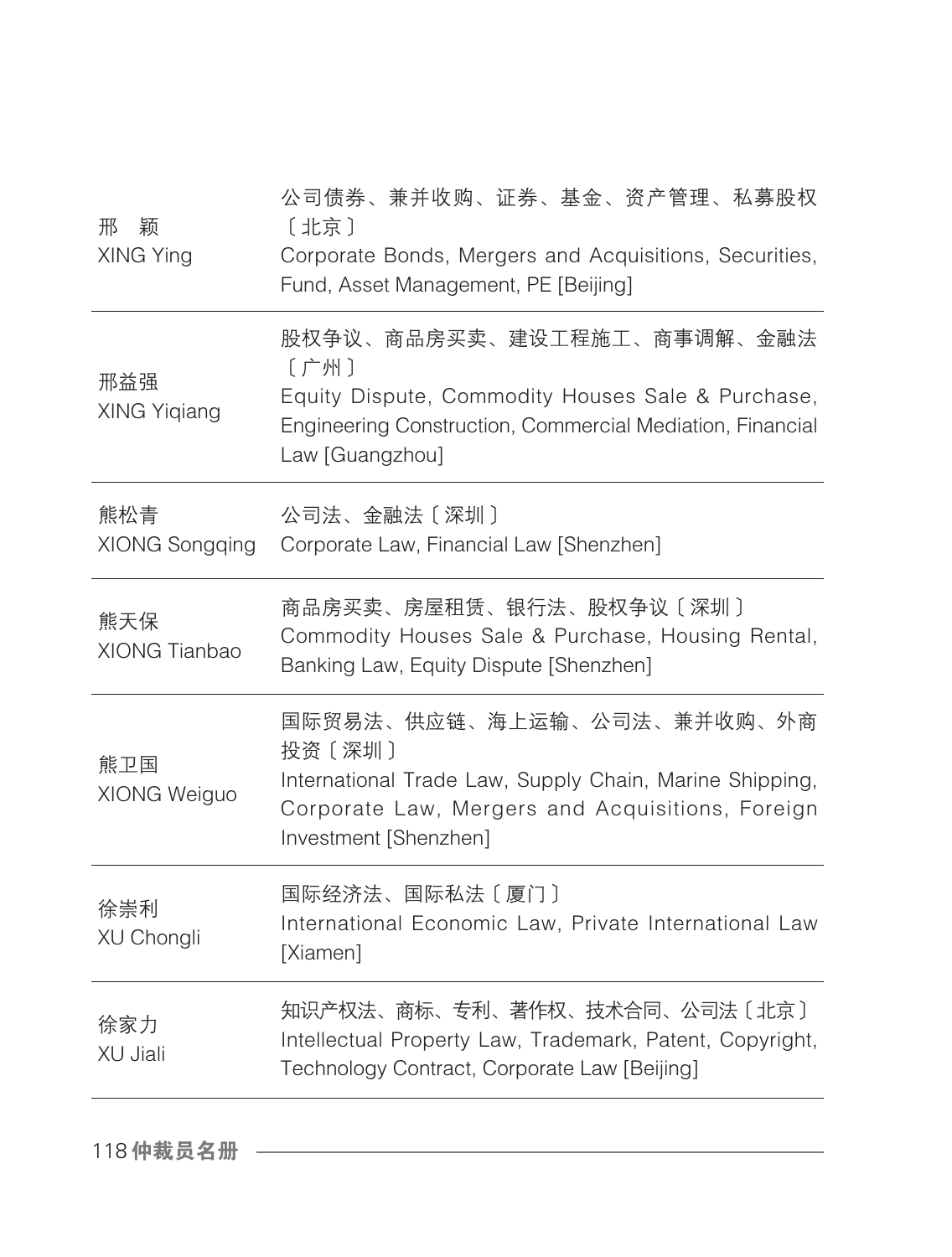| 徐<br>建<br>XU Jian        | 公司法、股权争议、合同法、金融法、物权法〔深圳〕<br>Corporate Law, Equity Dispute, Contract Law, Financial<br>Law, Property Law [Shenzhen]                                           |
|--------------------------|--------------------------------------------------------------------------------------------------------------------------------------------------------------|
| 进<br>徐<br>XU Jin         | 专利、商品房买卖、公司法、银行法、证券、国际贸易法<br>〔深圳〕<br>Patent, Commodity Houses Sale & Purchase, Corporate Law,<br>Banking Law, Securities, International Trade Law [Shenzhen] |
| 徐劲草<br>XU Jincao         | 银行法、资产管理、不良资产处置、融资租赁、互联网金融<br>[深圳]<br>Banking Law, Asset Management, Non-performing Assets<br>Disposal, Financial Leasing, Internet Finance [Shenzhen]       |
| 徐孟君<br>XU Mengjun        | 公司法、破产法、兼并收购、合同法、金融法、股权争议<br>[深圳]<br>Corporate Law, Bankruptcy Law, Mergers and Acquisitions,<br>Contract Law, Financial Law, Equity Dispute [Shenzhen]      |
| 徐<br>明<br>XU Ming        | 证券、金融法、基金、公司法、股权争议、兼并收购〔上海〕<br>Securities, Financial Law, Fund, Corporate Law, Equity<br>Dispute, Mergers and Acquisitions [Shanghai]                        |
| 萍<br>徐<br><b>XU Ping</b> | 资产管理、证券、保险、私募股权、互联网金融、风险投资<br>[上海]<br>Asset Management, Securities, Insurance, PE, Internet<br>Finance, VC [Shanghai]                                        |
| 茜(1)<br>徐<br>XU Qian     | 股权争议、外商投资、证券、兼并收购、公司法、金融法<br>[深圳]<br>Equity Dispute, Foreign Investment, Securities, Mergers and<br>Acquisitions, Corporate Law, Financial Law [Shenzhen]    |
|                          |                                                                                                                                                              |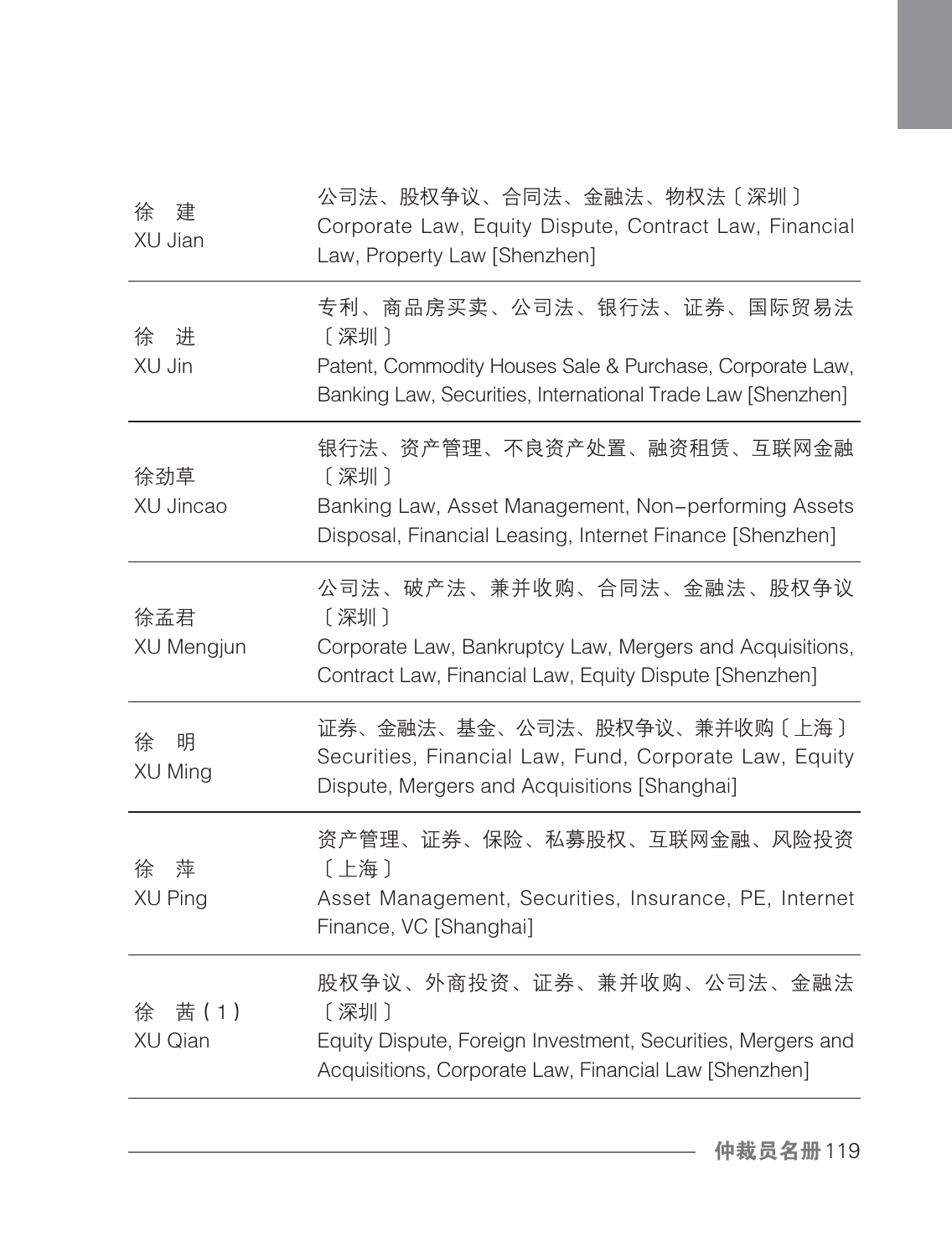| 茜 ( 2 )<br>徐<br>XU Qian | 私募股权〔北京〕<br>PE [Beijing]                                                                                                                                                                                                       |
|-------------------------|--------------------------------------------------------------------------------------------------------------------------------------------------------------------------------------------------------------------------------|
| 徐芊芊<br>XU Qianqian      | 建设工程法、基础设施建设、建设工程施工、房地产法、<br>PPP、项目融资〔北京〕<br>Construction & Engineering Law, Infrastructure Construction,<br>Engineering Construction, Real Estate Law, PPP, Project<br>Finance [Beijing]                                      |
| 徐日刚<br>XU Rigang        | 证券、基金、金融衍生品、资产管理、私募股权〔深圳〕<br>Securities, Fund, Derivatives, Asset Management, PE<br>[Shenzhen]                                                                                                                                 |
| 徐三桥<br>XU Sanqiao       | 国际贸易法、资产管理、公司法、兼并收购、合同法、仲裁<br>法〔深圳〕<br>International Trade Law, Asset Management, Corporate<br>Law, Mergers and Acquisitions, Contract Law, Arbitration<br>Law [Shenzhen]                                                      |
| 徐寅哲<br>XU Yinzhe        | 建设工程法、建设工程勘查、建设工程设计、建设工程施<br>工、基础设施建设、建设工程监理〔上海〕<br>Construction & Engineering Law, Engineering Survey,<br>Engineering Design, Engineering Construction,<br>Infrastructure Construction, Engineering Supervision<br>[Shanghai] |
| 徐永建<br>XU Yongjian      | 建设工程施工、房地产开发、公司法、合同法、资产管理<br>[北京]<br>Engineering Construction, Real Estate Development,<br>Corporate Law, Contract Law, Asset Management [Beijing]                                                                             |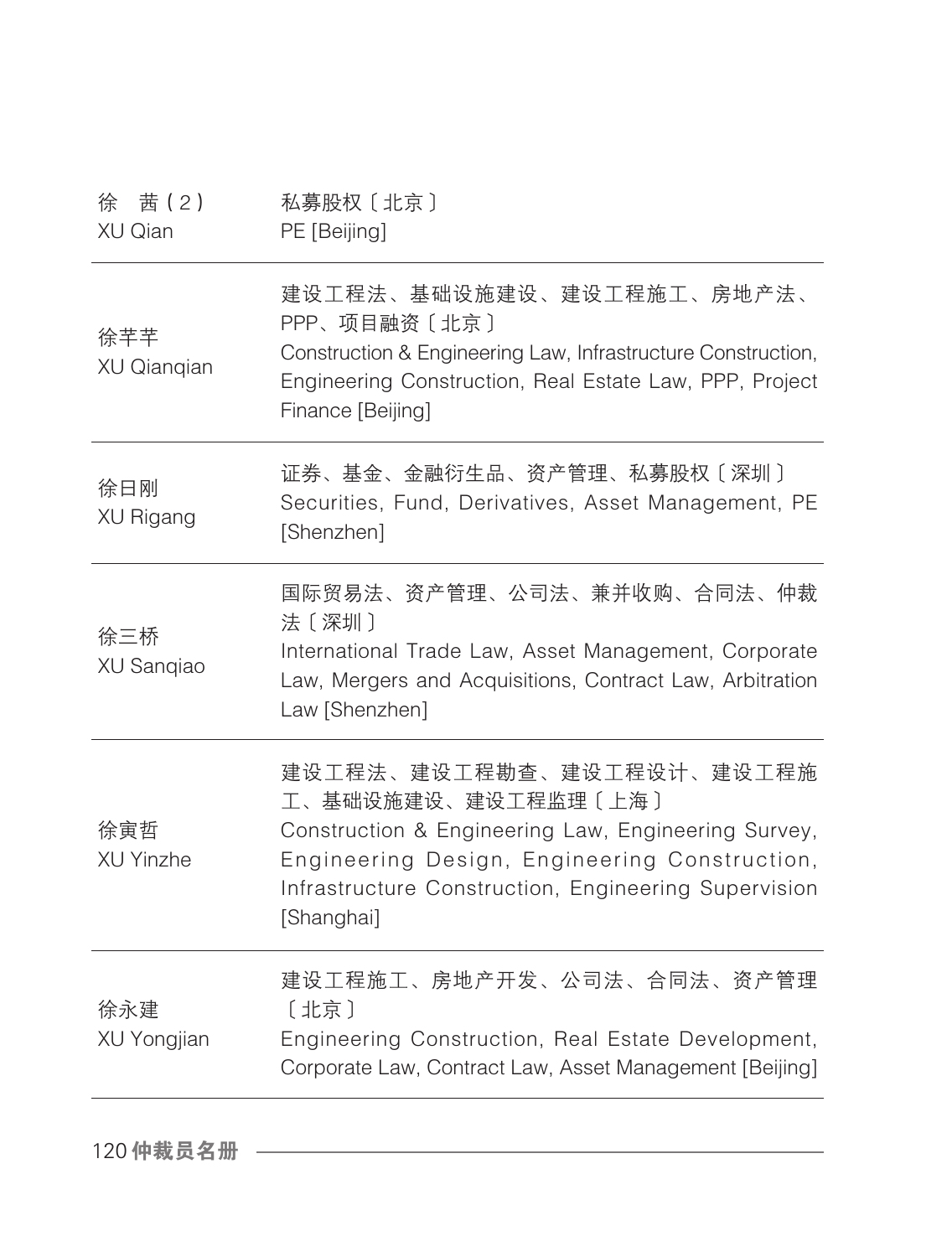| 知识产权法、房地产法〔深圳〕<br>Intellectual Property Law, Real Estate Law [Shenzhen]                                                                                                                            |
|----------------------------------------------------------------------------------------------------------------------------------------------------------------------------------------------------|
| 房地产、兼并收购、重组、上市、公司法、私募基金〔深圳〕<br>Real Estate, Mergers and Acquisitions, Restructuring,<br>Listing, Corporate Law, Private Equity Funds [Shenzhen]                                                    |
| 建设工程法、知识产权法、公司法、能源法〔北京〕<br>Construction & Engineering Law, Intellectual Property Law,<br>Corporate Law, Energy Law [Beijing]                                                                       |
| 股权争议、企业合规、外商投资、风险投资、国际贸易法、<br>海上运输〔上海〕<br>Equity Dispute, Corporate Compliance, Foreign Investment,<br>VC, International Trade Law, Marine Shipping [Shanghai]                                     |
| 商标、著作权、房地产开发、股权争议、信托、矿业投融资<br>[北京]<br>Trademark, Copyright, Real Estate Development, Equity<br>Dispute, Trust, Mining Investment and Financing [Beijing]                                           |
| 保险、私募股权、金融法、公司法、海上保险法、银行法<br>[深圳]<br>Insurance, PE, Financial Law, Corporate Law, Marine<br>Insurance Law, Banking Law [Shenzhen]                                                                  |
| 公司法、股权争议、商品房买卖、城市更新、基础设施建<br>设、建设工程施工〔深圳〕<br>Corporate Law, Equity Dispute, Commodity House Sale<br>& Purchase, Urban Renewal, Infrastructure Construction,<br>Engineering Construction [Shenzhen] |
|                                                                                                                                                                                                    |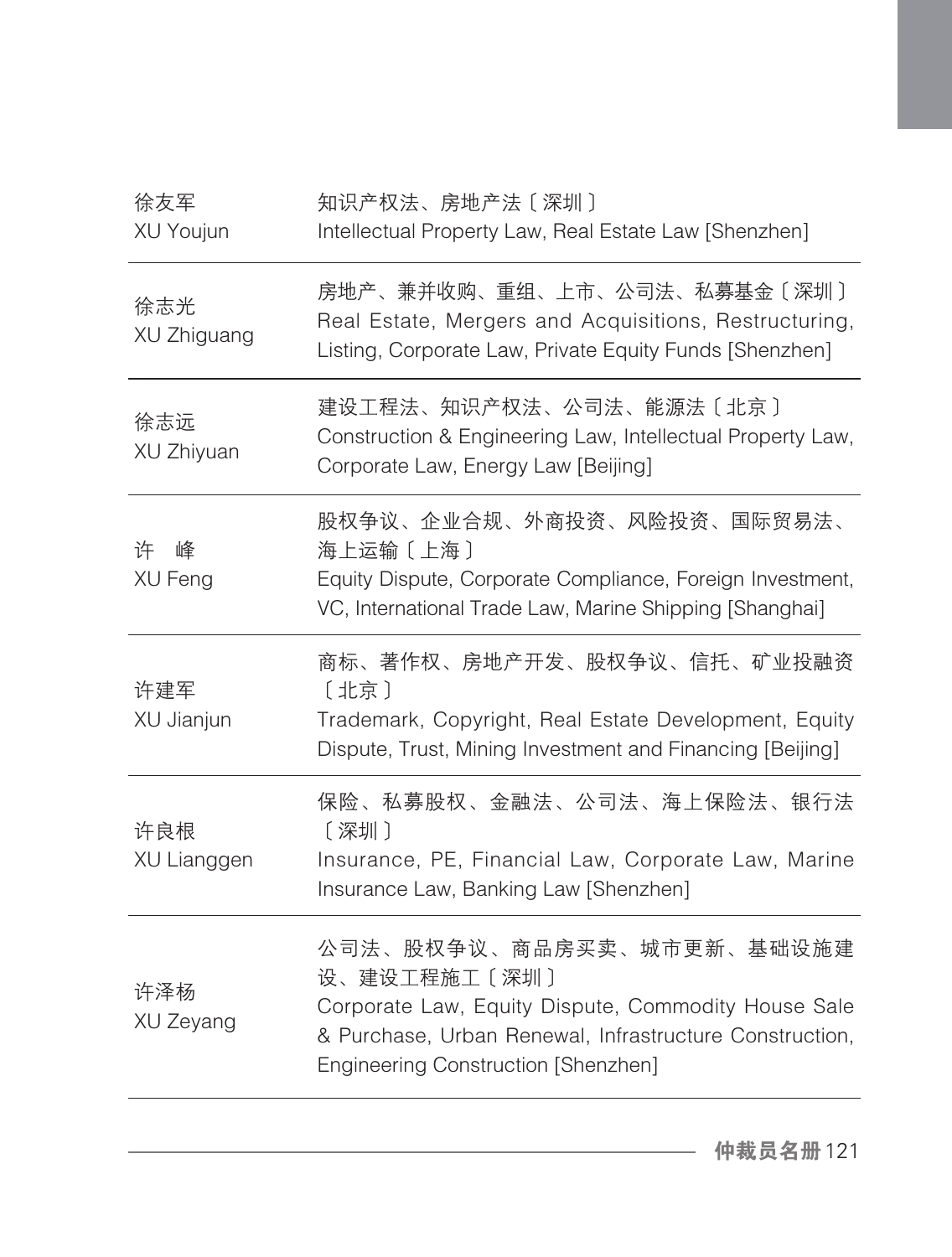| 薛<br>雯<br><b>XUE Wen</b> | 建设工程施工、项目融资、房地产开发、金融法、影视投<br>资、股权争议〔北京〕<br>Engineering Construction, Project Finance, Real Estate<br>Development, Financial Law, Film and Television Investment,<br>Equity Dispute [Beijing] |
|--------------------------|----------------------------------------------------------------------------------------------------------------------------------------------------------------------------------------------|
| 严冬晖<br>YAN Donghui       | 公司债券、兼并收购、证券、基金、期货、私募股权〔郑州〕<br>Corporate Bonds, Mergers and Acquisitions, Securities,<br>Fund, Futures, PE [Zhengzhou]                                                                       |
| 严                        | 公司法、票据法、破产法、股权争议、金融法、银行法〔深圳〕                                                                                                                                                                 |
| 宏                        | Corporate Law, Negotiable Instruments Law, Bankruptcy                                                                                                                                        |
| YAN Hong                 | Law, Equity Dispute, Financial Law, Banking Law [Shenzhen]                                                                                                                                   |
| 磊                        | 公司法、股权争议、兼并收购、基金、证券、合同法〔深圳〕                                                                                                                                                                  |
| 阎                        | Corporate Law, Equity Dispute, Mergers and Acquisitions,                                                                                                                                     |
| YAN Lei                  | Fund, Securities, Contract Law [Shenzhen]                                                                                                                                                    |
| 颜廷宇                      | 公司法、金融法〔深圳〕                                                                                                                                                                                  |
| YAN Tingyu               | Corporate Law, Financial Law [Shenzhen]                                                                                                                                                      |
| 颜雪明<br>YAN Xueming       | 房地产法、商品房买卖、物业管理、房屋租赁〔深圳〕<br>Real Estate Law, Commodity Houses Sale & Purchase,<br>Property Management, Housing Rental [Shenzhen]                                                             |
| 燕                        | 私募股权、风险投资、资产管理、证券、基金、保险〔北京〕                                                                                                                                                                  |
| 艳                        | PE, VC, Asset Management, Securities, Fund, Insurance                                                                                                                                        |
| YAN Yan                  | [Beijing]                                                                                                                                                                                    |
| 招                        | 国际贸易法、证券、基金、股权争议、股权激励〔北京〕                                                                                                                                                                    |
| 杨                        | International Trade Law, Securities, Fund, Equity Dispute,                                                                                                                                   |
| YANG Chao                | Equity Incentives [Beijing]                                                                                                                                                                  |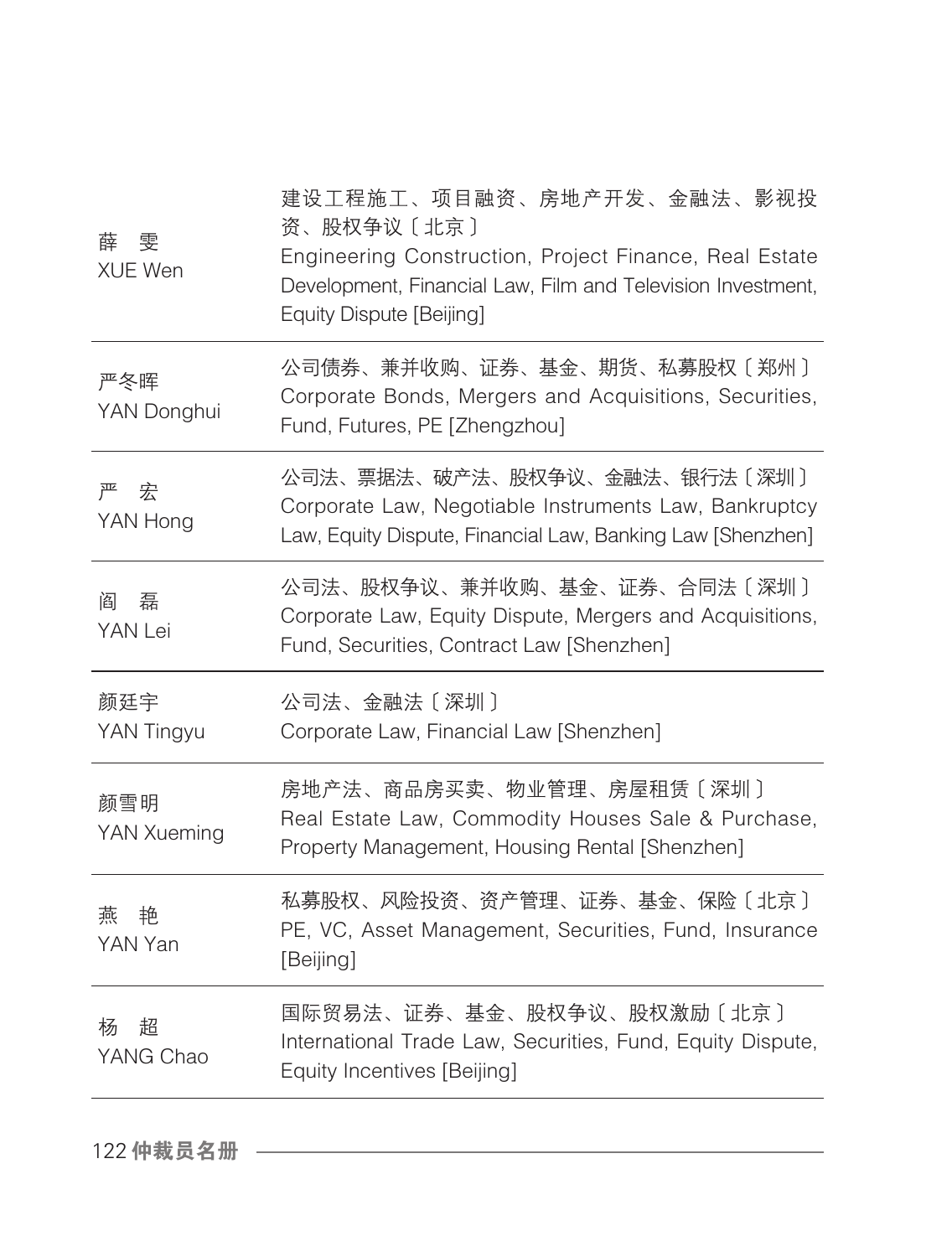| 晨<br>杨<br>YANG Chen   | 国际贸易法、WTO法、建设工程法、金融法、公司法、房地<br>产法〔北京〕<br>International Trade Law, WTO Law, Construction &<br>Engineering Law, Financial Law, Corporate Law, Real<br>Estate Law [Beijing]                    |
|-----------------------|---------------------------------------------------------------------------------------------------------------------------------------------------------------------------------------------|
| 杨成名<br>YANG Chengming | 项目融资、商品房买卖、公司法、基金、私募股权〔深圳〕<br>Project Finance, Commodity Houses Sale & Purchase,<br>Corporate Law, Fund, PE [Shenzhen]                                                                      |
| 杨<br>帆<br>YANG Fan    | 证券法、公司法〔深圳〕<br>Securities Law, Corporate Law [Shenzhen]                                                                                                                                     |
| 杨光明<br>YANG Guangming | 房地产开发、公司法、商业保理、金融法、合同法〔深圳〕<br>Real Estate Development, Corporate Law, Commercial<br>Factoring, Financial Law, Contract Law [Shenzhen]                                                       |
| 杨国华<br>YANG Guohua    | 国际贸易法〔北京〕<br>International Trade Law [Beijing]                                                                                                                                              |
| 杨皞阳<br>YANG Haoyang   | 基金、资产管理、证券〔深圳〕<br>Fund, Asset Management, Securities [Shenzhen]                                                                                                                             |
| 杨华柏<br>YANG Huabai    | 金融法、保险法、证券法、合同法〔北京〕<br>Financial Law, Insurance Law, Securities Law, Contract<br>Law [Beijing]                                                                                              |
| 杨慧怡<br>YANG Huiyi     | 建设工程施工、房地产开发、商品房买卖、公司法、金融<br>法、海商法〔广州〕<br>Engineering Construction, Real Estate Development,<br>Commodity Houses Sale & Purchase, Corporate Law,<br>Financial Law, Maritime Law [Guangzhou] |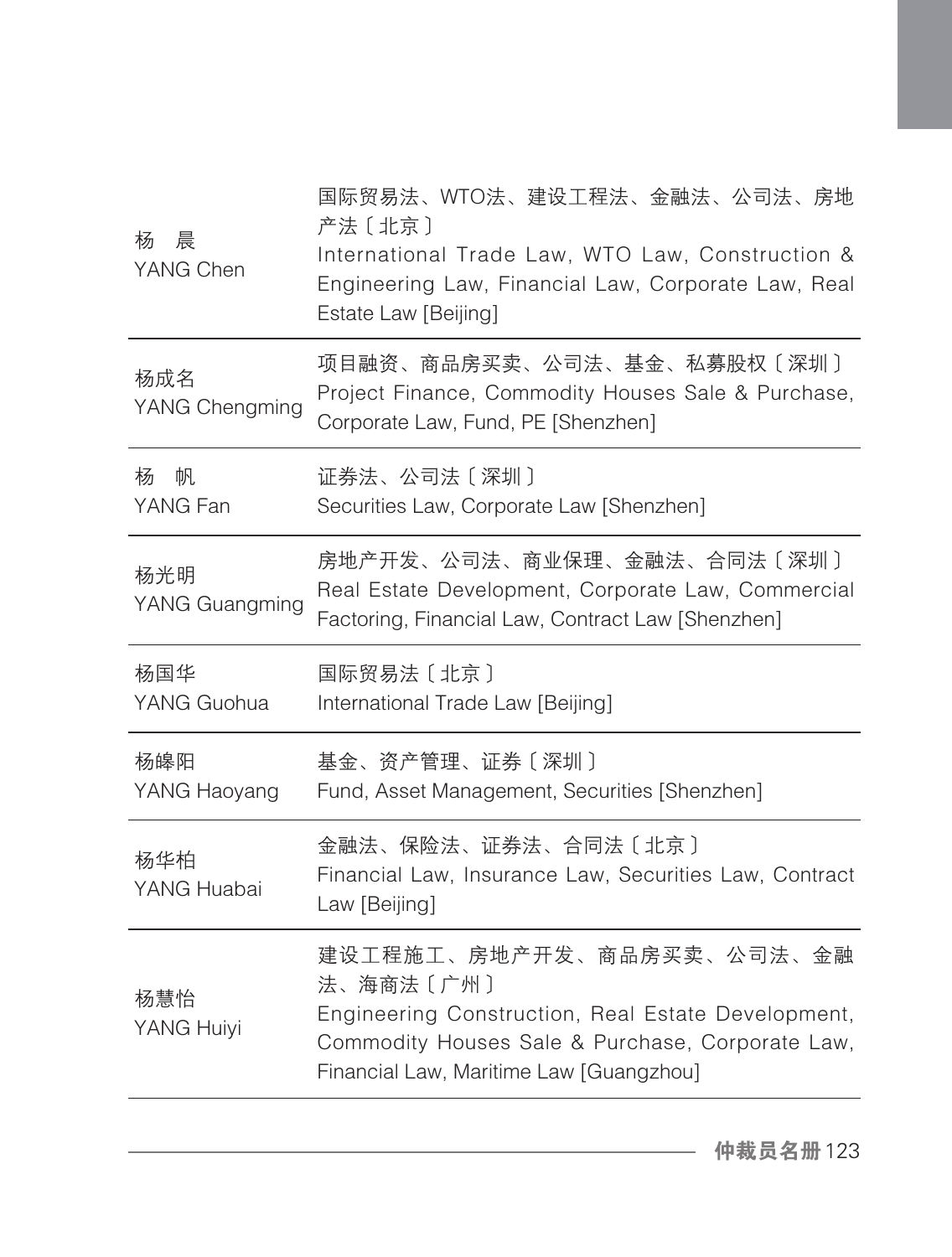| 杨建中<br>YANG Jianzhong | 金融法、资产管理、融资租赁、商业保理、互联网金融〔深圳〕<br>Financial Law, Asset Management, Financial Leasing,<br>Commercial Factoring, Internet Finance [Shenzhen]                                                                     |
|-----------------------|--------------------------------------------------------------------------------------------------------------------------------------------------------------------------------------------------------------|
| 杨<br>洁<br>YANG Jie    | 期货、金融衍生品、资产管理〔深圳〕<br>Futures, Derivatives, Asset Management [Shenzhen]                                                                                                                                       |
| 力<br>杨<br>YANG Li     | 房地产开发、商品房买卖、企业合规、公司法〔上海〕<br>Real Estate Development, Commodity Houses Sale &<br>Purchase, Corporate Compliance, Corporate Law [Shanghai]                                                                     |
| 玲<br>杨<br>YANG Ling   | 国际贸易法、国际私法、仲裁法、股权争议、外商投资、投<br>资者-东道国仲裁〔上海〕<br>International Trade Law, International Private Law, Arbitration<br>Law, Equity Dispute, Foreign Investment, International<br>Investment Arbitration [Shanghai] |
| 妮<br>杨<br>YANG Ni     | 金融法、银行法、资产管理、企业合规、票据法、不良资产<br>处置〔深圳〕<br>Financial Law, Banking Law, Asset Management,<br>Corporate Compliance, Negotiable Instruments Law, Non-<br>performing Assets Disposal [Shenzhen]                     |
| 杨の宇<br>YANG Ning      | 证券、基金、期货、公司法、合同法、企业合规〔深圳〕<br>Securities, Fund, Futures, Corporate Law, Contract Law,<br>Corporate Compliance [Shenzhen]                                                                                      |
| 杨少南<br>YANG Shaonan   | 房地产开发、商品房买卖、房屋租赁、公司法、证券〔深圳〕<br>Real Estate Development, Commodity Houses Sale &<br>Purchase, Housing Rental, Corporate Law, Securities<br>[Shenzhen]                                                         |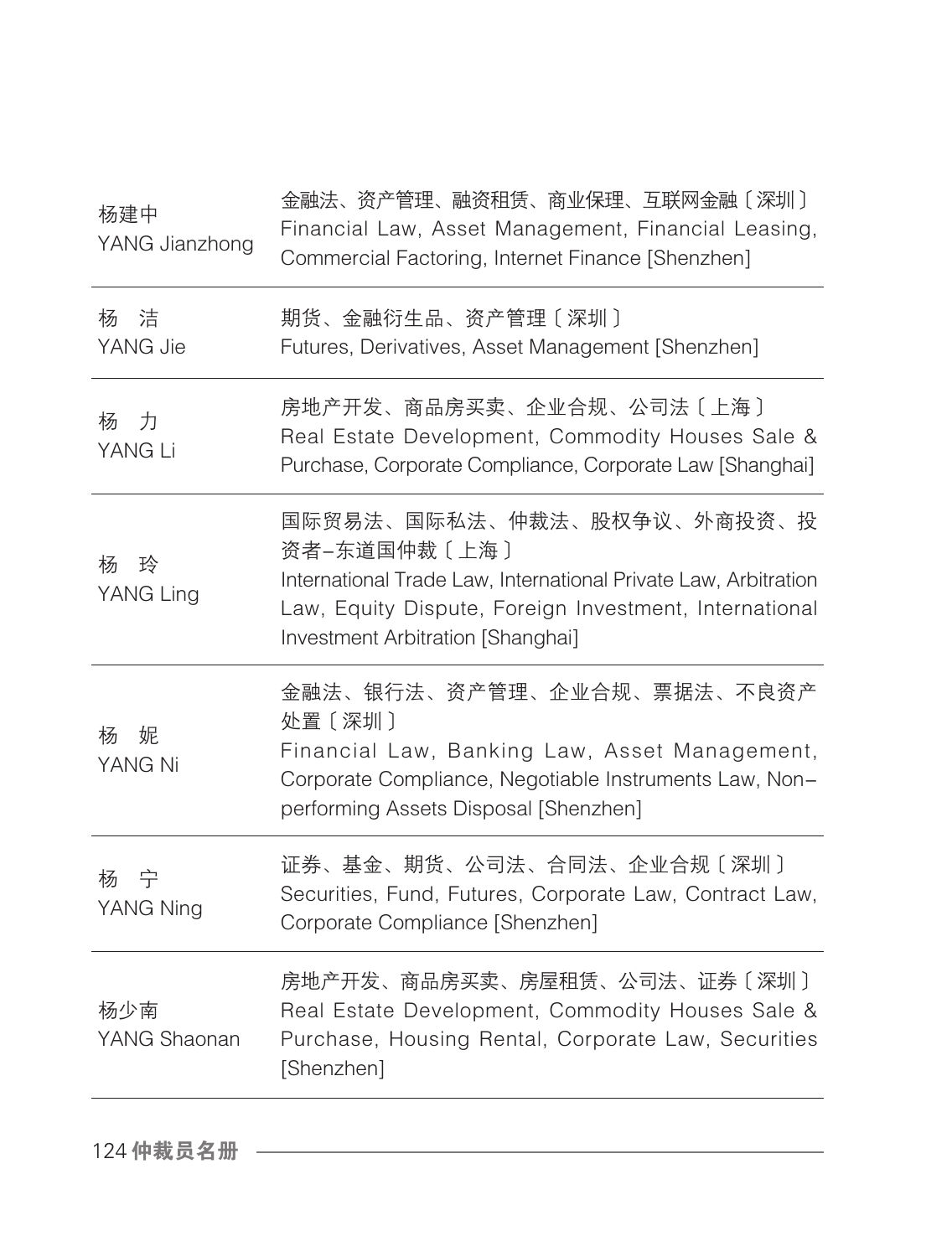| 杨胜华<br>YANG Shenghua | 公司法、股权争议、兼并收购、金融法、资产管理、不良资<br>产处置〔广州〕<br>Corporate Law, Equity Dispute, Mergers and Acquisitions,<br>Financial Law, Asset Management, Non-performing<br>Assets Disposal [Guangzhou]                              |
|----------------------|------------------------------------------------------------------------------------------------------------------------------------------------------------------------------------------------------------------|
| 朔<br>杨<br>YANG Shuo  | 城市更新、体育法、公司法、建设工程法、风险投资〔深圳〕<br>Urban Renewal, Sports Law, Corporate Law, Construction<br>& Engineering Law, VC [Shenzhen]                                                                                        |
| 涛<br>杨<br>YANG Tao   | 土地房地产、建设工程、资本市场、国际贸易〔深圳〕<br>Land and Real Estate, Construction and Engineering,<br>Capital Market, International Trade [Shenzhen]                                                                                |
| 杨微波<br>YANG Weibo    | 公司法、股权争议、公司债券、兼并收购、证券、私募股权<br>〔北京〕<br>Corporate Law, Equity Dispute, Corporate Bonds, Mergers<br>and Acquisitions, Securities, PE [Beijing]                                                                      |
| 杨秀清<br>YANG Xiuqing  | 商品房买卖、房屋租赁、股权争议、融资租赁、合同法、建<br>设工程施工 [北京]<br>Commodity Houses Sale & Purchase, Housing Rental,<br>Equity Dispute, Financial Leasing, Contract Law,<br>Engineering Construction [Beijing]                          |
| 杨雪瑜<br>YANG Xueyu    | 股权争议、国际贸易法、合同法、国际私法、投资者-东道<br>国仲裁、知识产权法〔北京〕<br>Equity Dispute, International Trade Law, Contract Law,<br>International Private Law, International Investment<br>Arbitration, Intellectual Property Law [Beijing] |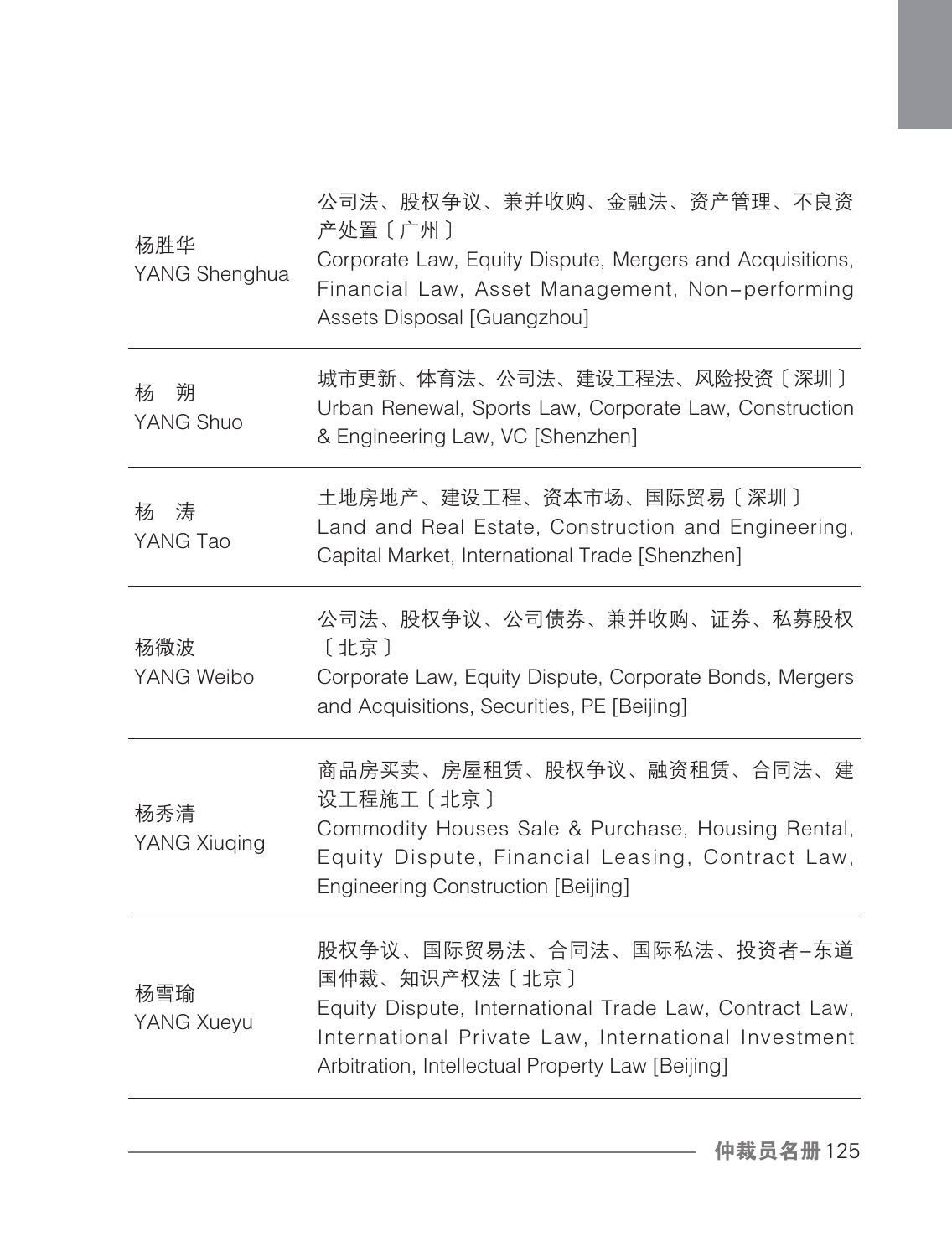| 杨玉亭<br>YANG Yuting  | 商品房买卖、房屋租赁、公司法、股权争议、合同法〔深圳〕<br>Commodity Houses Sale & Purchase, Housing Rental,<br>Corporate Law, Equity Dispute, Contract Law [Shenzhen]                                                                  |
|---------------------|-------------------------------------------------------------------------------------------------------------------------------------------------------------------------------------------------------------|
| 震<br>杨<br>YANG Zhen | 建设工程法、房地产开发、城市更新、商品房买卖、公司<br>法、股权争议〔深圳〕<br>Construction & Engineering Law, Real Estate Development,<br>Urban Renewal, Commodity Houses Sale & Purchase,<br>Corporate Law, Equity Dispute [Shenzhen]         |
| 杨志华<br>YANG Zhihua  | 证券法、公司法、合同法、经济法、国际贸易法〔深圳〕<br>Securities Law, Corporate Law, Contract Law, Economic<br>Law, International Trade Law [Shenzhen]                                                                               |
| 杨尊淼<br>YANG Zunmiao | 物流及供应链管理、公司法、合同法、并购〔深圳〕<br>Logistics and Supply Chain Management, Corporate Law,<br>Contract Law, Mergers and Acquisitions [Shenzhen]                                                                       |
| 姚宏敏<br>YAO Hongmin  | 公司法、股权争议、外商投资、仲裁法、合同法〔上海〕<br>Corporate Law, Equity Dispute, Foreign Investment,<br>Arbitration Law, Contract Law [Shanghai]                                                                                 |
| 姚<br>辉<br>YAO Hui   | 合同法、公司法、房地产法、商品房买卖、建设工程法、建<br>设工程施工 [北京]<br>Contract Law, Corporate Law, Real Estate Law, Commodity<br>Houses Sale & Purchase, Construction & Engineering Law,<br><b>Engineering Construction [Beijing]</b> |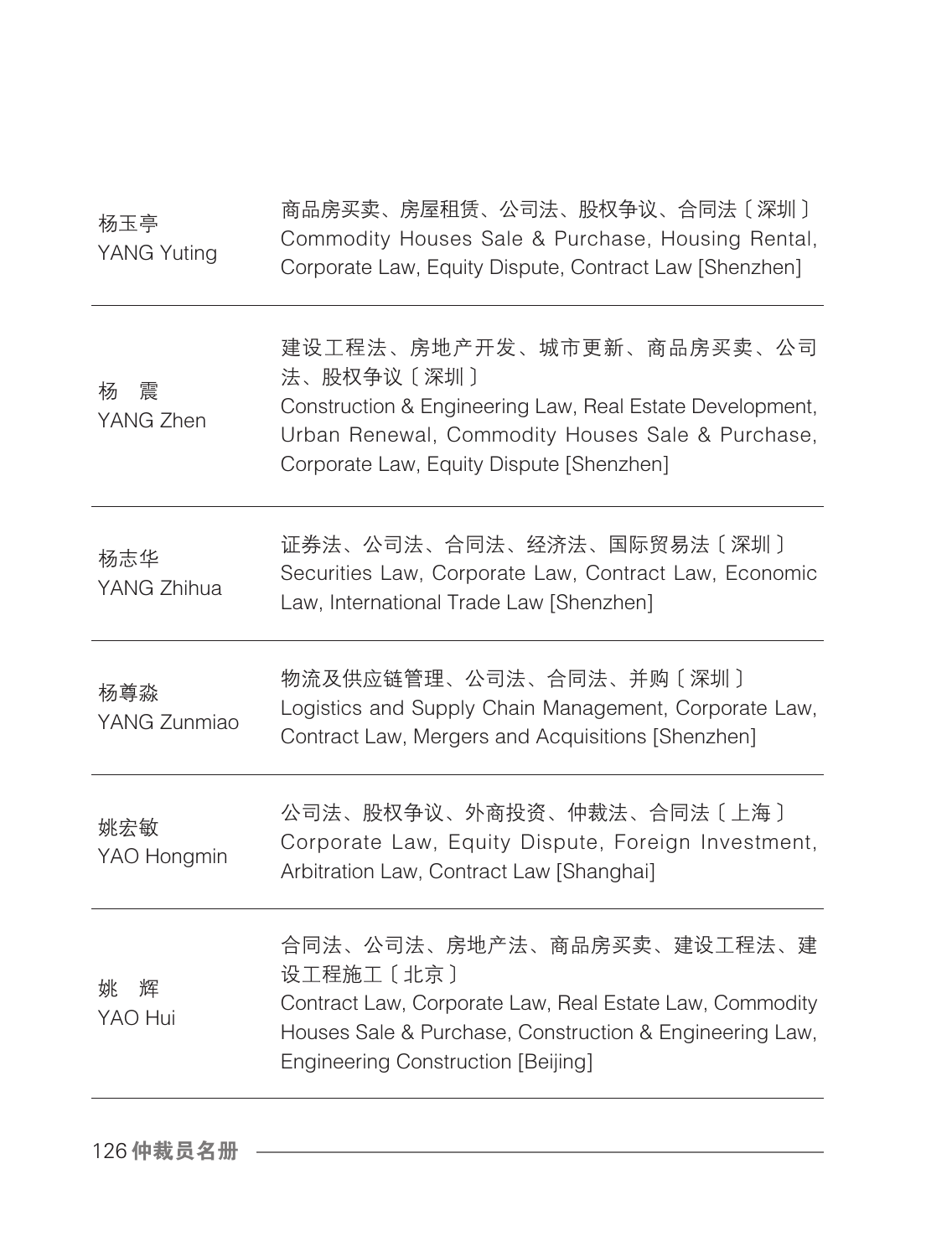| 姚 军<br>YAO Jun           | 公司法、股权争议、兼并收购、股权激励、企业合规、公司<br>债券〔深圳〕<br>Corporate Law, Equity Dispute, Mergers and Acquisitions,<br>Equity Incentives, Corporate Compliance, Corporate Bonds<br>[Shenzhen]        |
|--------------------------|-----------------------------------------------------------------------------------------------------------------------------------------------------------------------------------|
| 姚秀兰<br>YAO Xiulan        | 商品房买卖、房屋租赁、合同法、物权法、商事调解、物业<br>管理 [深圳]<br>Commodity Houses Sale & Purchase, Housing Rental,<br>Contract Law, Property Law, Commercial Mediation,<br>Property Management [Shenzhen] |
| 叶<br>林<br>YE Lin         | 外商投资、证券、金融衍生品、股权争议、资产管理、私募<br>股权〔北京〕<br>Foreign Investment, Securities, Derivatives, Equity Dispute,<br>Asset Management, PE [Beijing]                                            |
| 叶旺春<br>YE Wangchun       | 证券、基金、信托、股权争议、公司法、刑事法〔深圳〕<br>Securities, Fund, Trust, Equity Dispute, Corporate Law,<br>Criminal Law [Shenzhen]                                                                   |
| 叶卫平<br><b>YE Weiping</b> | 反垄断法、税法、金融法、公司法、知识产权法、招投标法<br>[深圳]<br>Antitrust Law, Tax Law, Financial Law, Corporate Law,<br>Intellectual Property Law, Bidding Law [Shenzhen]                                  |
| 叶宇廷<br><b>YE Yuting</b>  | 金融法、银行法、不良资产处置、公司法〔深圳〕<br>Financial Law, Banking Law, Non-performing Assets<br>Disposal, Corporate Law [Shenzhen]                                                                 |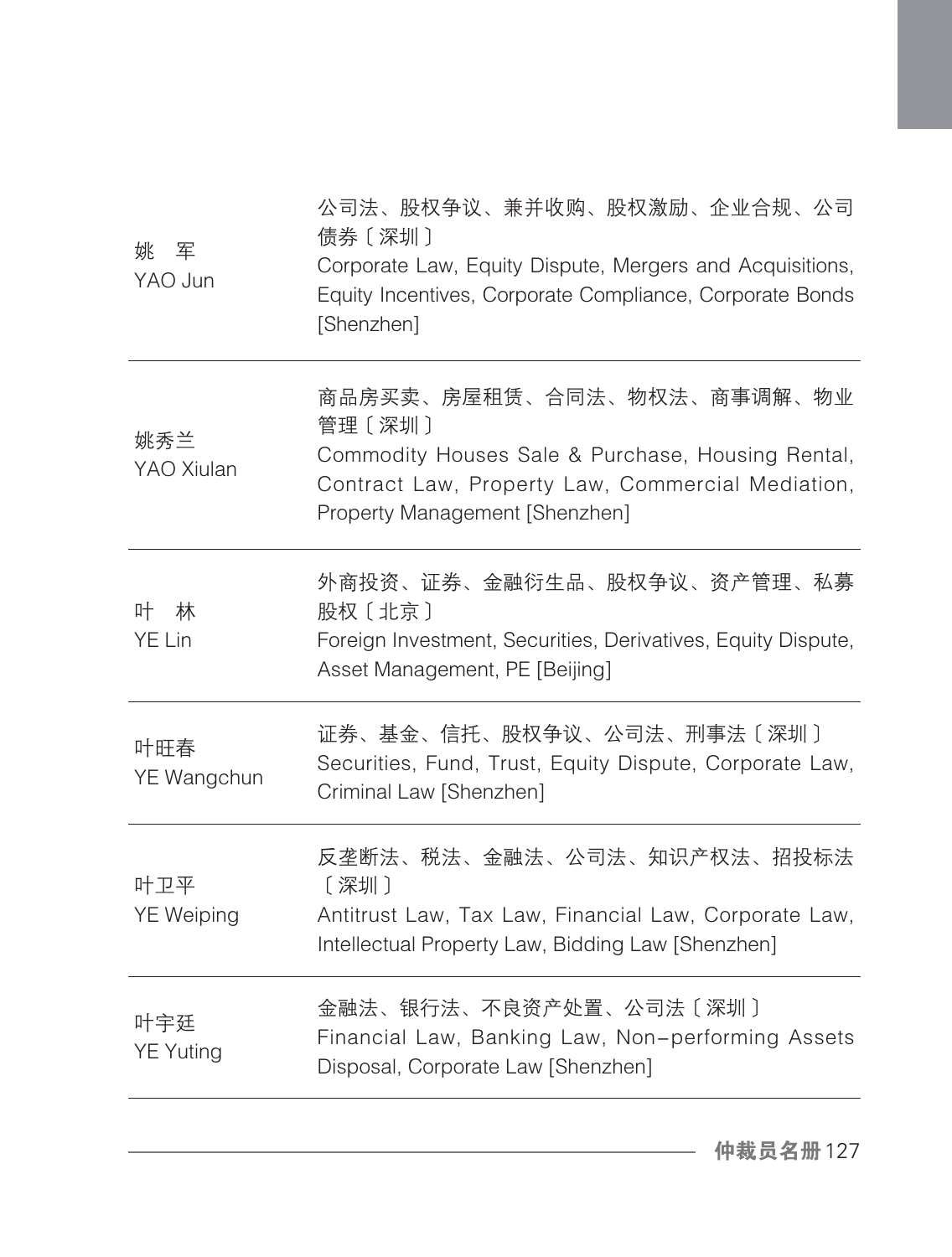| 易继明<br>YI Jiming          | 知识产权法、房地产法、娱乐法、反垄断法、物权法、合同<br>法〔北京〕<br>Intellectual Property Law, Real Estate Law, Entertainment<br>Law, Antitrust Law, Property Law, Contract Law [Beijing]                               |
|---------------------------|--------------------------------------------------------------------------------------------------------------------------------------------------------------------------------------------|
| 易显河<br>YI Xianhe          | 投资法、能源法、环境法、国际贸易法、WTO法、海商法<br>[北京]<br>Investment Law, Energy Law, Environmental Law,<br>International Trade Law, WTO Law, Maritime Law [Beijing]                                           |
| 尹成刚<br>YIN Chenggang      | 项目融资、建设工程施工、房地产开发、兼并收购、资产管<br>理、城市更新〔深圳〕<br>Project Finance, Engineering Construction, Real Estate<br>Development, Mergers and Acquisitions, Asset Management,<br>Urban Renewal [Shenzhen] |
| 尹谷生<br><b>YIN Gusheng</b> | 公司法、股权争议、银行法、房地产法、建设工程法、金融<br>法〔深圳〕<br>Corporate Law, Equity Dispute, Banking Law, Real Estate<br>Law, Construction & Engineering Law, Financial Law<br>[Shenzhen]                         |
| 尹江三<br>YIN Jiangsan       | 商业保理、公司法、合同法〔深圳〕<br>Commercial Factoring, Corporate Law, Contract Law<br>[Shenzhen]                                                                                                        |
| 炯<br>游<br>YOU Jiong       | 建设工程施工、房地产开发、兼并收购、证券、国际贸易法<br>[上海]<br>Engineering Construction, Real Estate Development,<br>Mergers and Acquisitions, Securities, International Trade<br>Law [Shanghai]                    |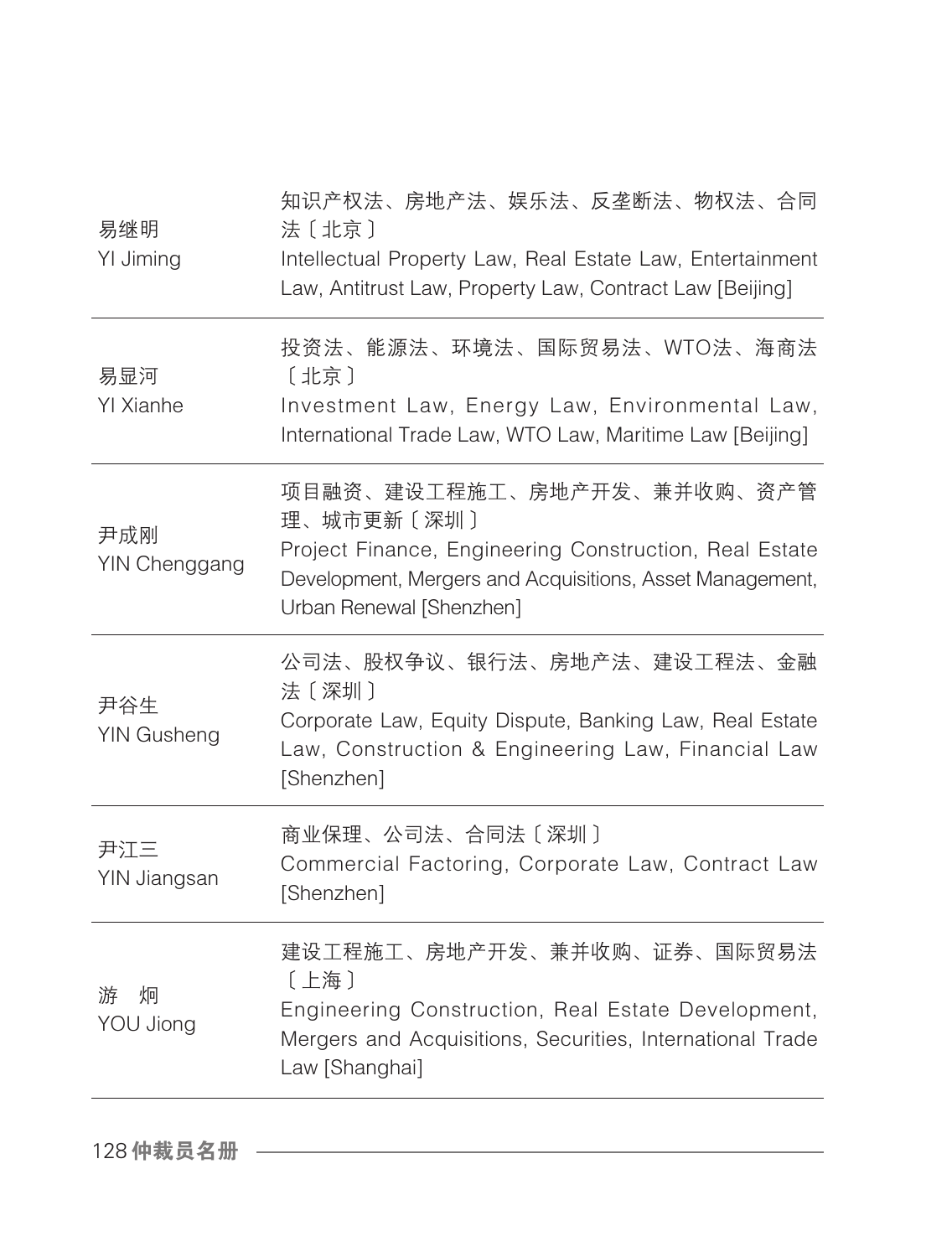| 尤<br>勇<br>YOU Yong        | 公司法、股权争议、股权激励、信托、基金、私募股权〔北京〕<br>Corporate Law, Equity Dispute, Equity Incentives, Trust,<br>Fund, PE [Beijing]                                                                             |
|---------------------------|--------------------------------------------------------------------------------------------------------------------------------------------------------------------------------------------|
| 于<br>承<br><b>YU Cheng</b> | 证券、基金、资产管理、私募股权、风险投资〔上海〕<br>Securities, Fund, Asset Management, PE, VC [Shanghai]                                                                                                          |
| 于海涛<br><b>YU Haitao</b>   | 资源勘探、碳达峰与碳中和、环境合规、能源法〔北京〕<br>Resource Exploration, Peak Carbon Dioxide Emissions &<br>Carbon Neutrality, Environmental Compliance, Energy Law<br>[Beijing]                                 |
| 于其国<br>YU Qiguo           | 房地产开发、商品房买卖、房屋租赁、房地产法、物业管<br>理、城市更新〔深圳〕<br>Real Estate Development, Commodity Houses Sale &<br>Purchase, Housing Rental, Real Estate Law, Property<br>Management, Urban Renewal [Shenzhen] |
| 于 群<br>YU Qun             | 股权争议、商业保理、商品房买卖、房屋租赁、互联网金<br>融、融资租赁〔深圳〕<br>Equity Dispute, Commercial Factoring, Commodity Houses<br>Sale & Purchase, Housing Rental, Internet Finance,<br>Financial Leasing [Shenzhen]    |
| 于秀峰<br><b>YU Xiufeng</b>  | 刑事法、合同法、商事调解、房地产法、企业合规、公司法<br>[深圳]<br>Criminal Law, Contract Law, Commercial Mediation,<br>Real Estate Law, Corporate Compliance, Corporate Law<br>[Shenzhen]                              |
| 于学会<br><b>YU Xuehui</b>   | 期货、金融衍生品〔北京〕<br>Futures, Derivatives [Beijing]                                                                                                                                             |
|                           |                                                                                                                                                                                            |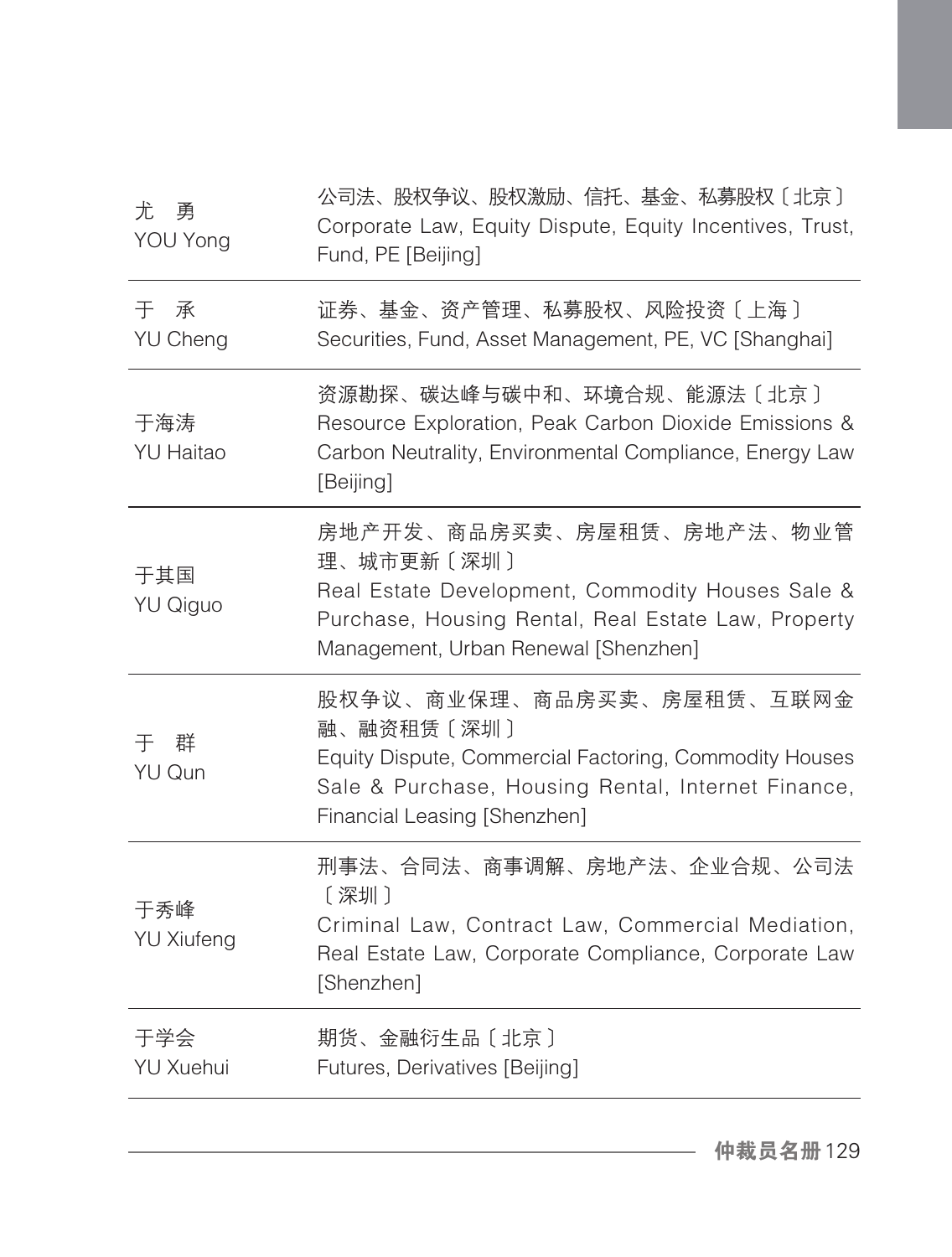| アイトラ 命じて<br><b>YU Fei</b> | 不良资产处置、房地产法、建设工程法、拍卖法、知识产权<br>法、兼并收购〔深圳〕<br>Non-performing Assets Disposal, Real Estate Law,<br>Construction & Engineering Law, Auction Law, Intellectual<br>Property Law, Mergers and Acquisitions [Shenzhen] |
|---------------------------|----------------------------------------------------------------------------------------------------------------------------------------------------------------------------------------------------------------|
| 俞华权<br><b>YU Huaquan</b>  | 民商法 [深圳]<br>Civil and Commercial Law [Shenzhen]                                                                                                                                                                |
| 峰<br>余<br><b>YU Feng</b>  | 公司法、股权争议、兼并收购、证券、不良资产处置、风险<br>投资〔深圳〕<br>Corporate Law, Equity Dispute, Mergers and Acquisitions,<br>Securities, Non-performing Assets Disposal, VC<br>[Shenzhen]                                               |
| 余劲松<br>YU Jinsong         | 公司法、外商投资、国际贸易法、投资者-东道国仲裁、PPP<br>[北京]<br>Corporate Law, Foreign Investment, International Trade<br>Law, International Investment Arbitration, PPP [Beijing]                                                     |
| 余俊福<br>YU Junfu           | 金融、债务清理与重组、公司法、公司清算与重整〔深圳〕<br>Financial, Debt Clearing and Restructuring, Corporate Law,<br>Corporate Clearing and Reorganization [Shenzhen]                                                                   |
| 余孝海<br>YU Xiaohai         | 公司法、外商投资、房地产法、商品房买卖、银行法、合同<br>法〔惠州〕<br>Corporate Law, Foreign Investment, Real Estate Law,<br>Commodity Houses Sale & Purchase, Banking Law,<br>Contract Law [Huizhou]                                         |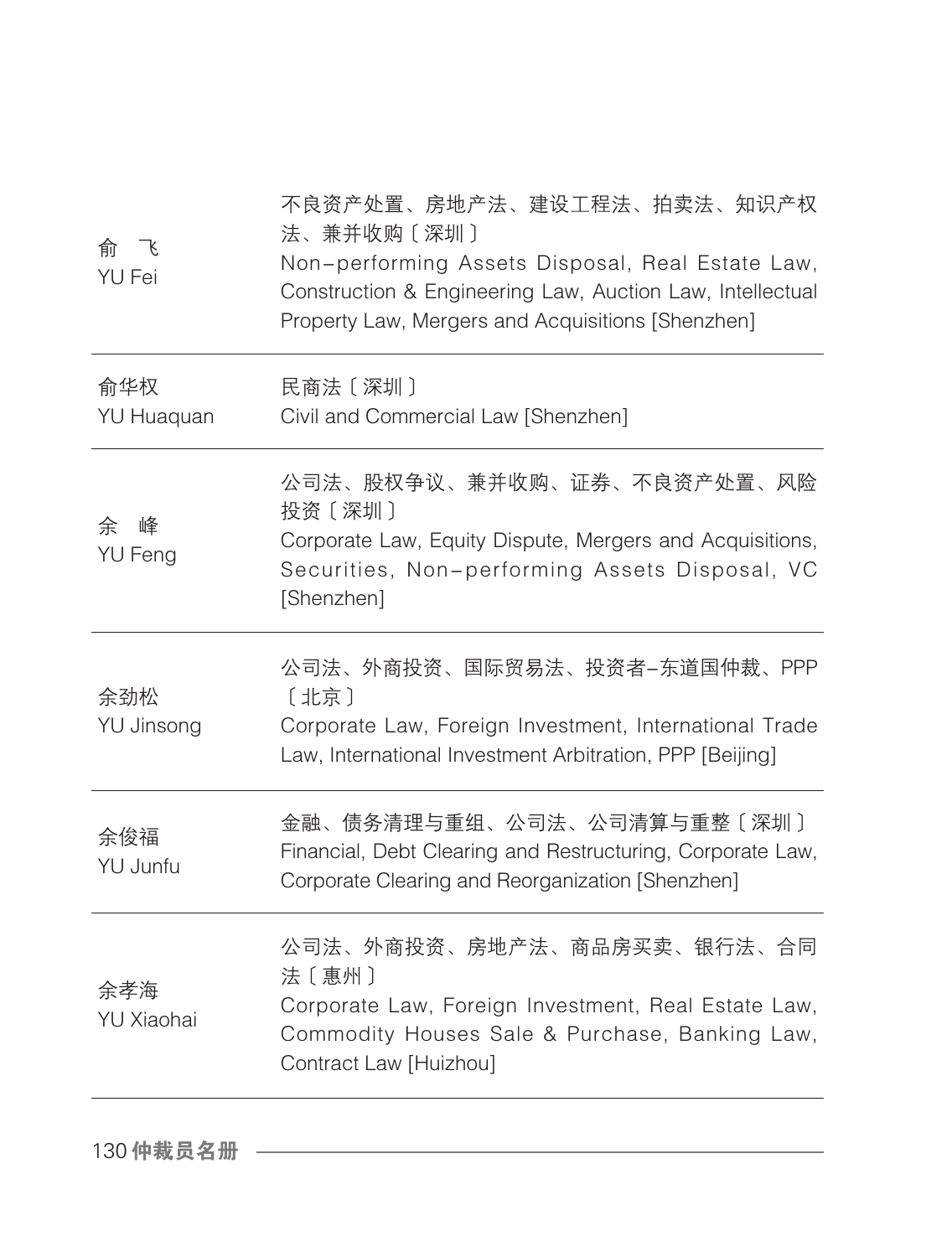| 证券、基金、资产管理、公司法〔深圳〕<br>Securities, Fund, Asset Management, Corporate Law<br>[Shenzhen]                                                                                                              |
|----------------------------------------------------------------------------------------------------------------------------------------------------------------------------------------------------|
| 民商法、合同法、国际贸易〔深圳〕<br>Civil and Commercial Law, Contract Law, International<br>Trade [Shenzhen]                                                                                                      |
| 保险、金融、经济〔北京〕<br>Insurance, Finance, Economics [Beijing]                                                                                                                                            |
| 建设工程法、建设工程施工、基础设施建设、PPP〔南宁〕<br>Construction & Engineering Law, Engineering Construction,<br>Infrastructure Construction, PPP [Nanning]                                                             |
| 建设工程法、基础设施建设、建设工程施工、PPP、房地产<br>法、房地产开发〔北京〕<br>Construction & Engineering Law, Infrastructure Construction,<br>Engineering Construction, PPP, Real Estate Law, Real<br>Estate Development [Beijing] |
| 房地产开发、商品房买卖、公司法、股权争议、证券、不良<br>资产处置〔深圳〕<br>Real Estate Development, Commodity Houses Sale &<br>Purchase, Corporate Law, Equity Dispute, Securities, Non-<br>performing Assets Disposal [Shenzhen]   |
| 建设工程法、信息技术与网络、房屋租赁、股权争议、基<br>金、国际贸易法〔深圳〕<br>Construction & Engineering Law, Information Technology &<br>Network, Housing Rental, Equity Dispute, Fund, International<br>Trade Law [Shenzhen]       |
|                                                                                                                                                                                                    |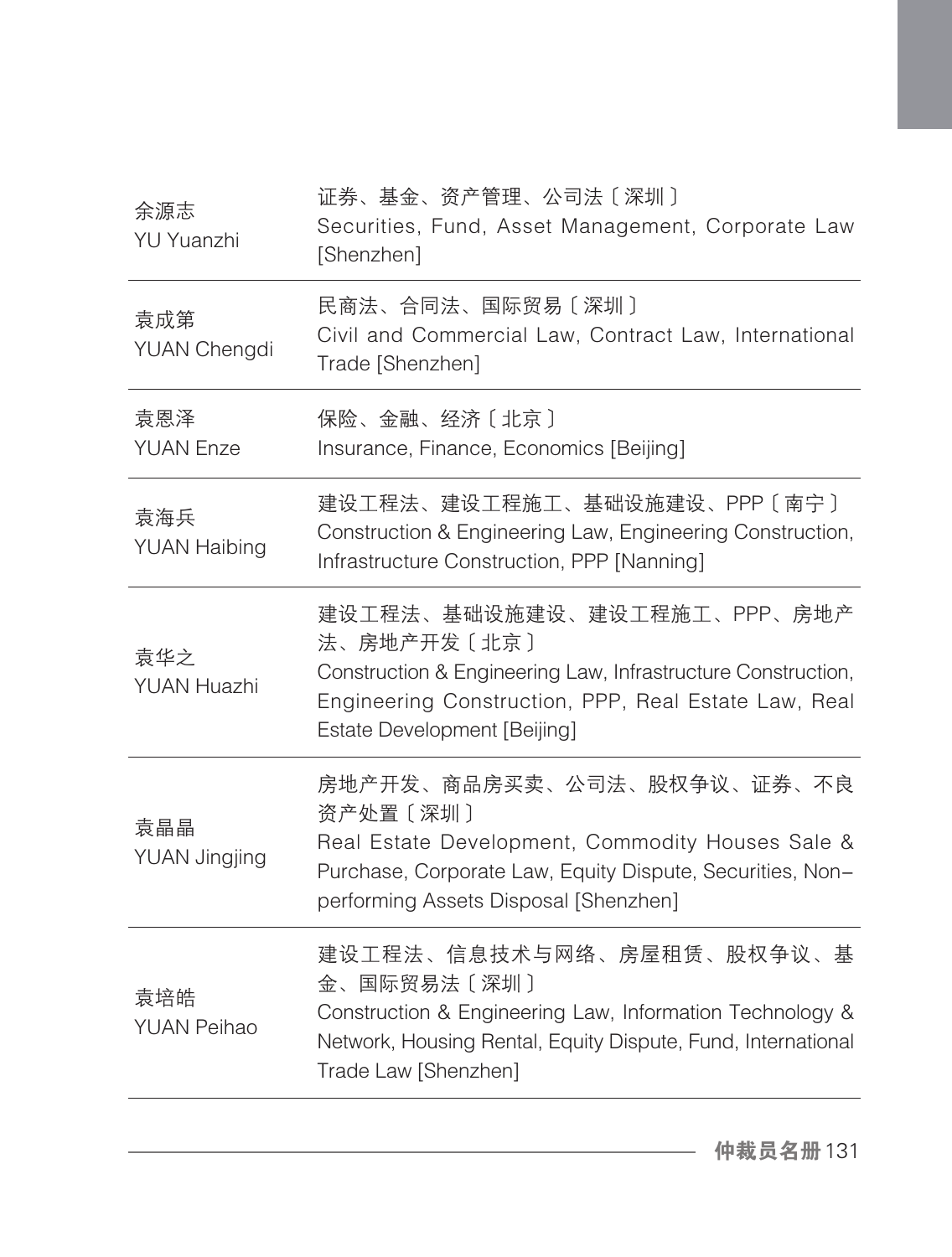| 袁晓德<br><b>YUAN Xiaode</b>  | 金融法、证券、基金、期货、股权争议、兼并收购〔深圳〕<br>Financial Law, Securities, Fund, Futures, Equity Dispute,<br>Mergers and Acquisitions [Shenzhen]                                                |
|----------------------------|-------------------------------------------------------------------------------------------------------------------------------------------------------------------------------|
| 曾<br>袁<br><b>YUAN Zeng</b> | 企业合规、金融法、资产管理、海商法、海上保险法、国际<br>私法〔上海〕<br>Corporate Compliance, Financial Law, Asset Management,<br>Maritime Law, Marine Insurance Law, International Private<br>Law [Shanghai] |
| 岳 洁<br><b>YUE Jie</b>      | 股权争议、外商投资、股权激励、基金、国际贸易法、私募<br>股权〔北京〕<br>Equity Dispute, Foreign Investment, Equity Incentives,<br>Fund, International Trade Law, PE [Beijing]                                 |
| 云劭君<br><b>YUN Shaojun</b>  | 商标、专利、著作权、技术合同、反垄断法、合同法〔深圳〕<br>Trademark, Patent, Copyright, Technology Contract,<br>Antitrust Law, Contract Law [Shenzhen]                                                   |
| 曾<br>斌<br><b>ZENG Bin</b>  | 证券、公司法、兼并收购、股权争议、私募股权、企业合规<br>[深圳]<br>Securities, Corporate Law, Mergers and Acquisitions,<br>Equity Dispute, PE, Corporate Compliance [Shenzhen]                             |
| 曾铁山<br><b>ZENG Tieshan</b> | 建设工程施工、股权争议、基金、合同法、公司法〔深圳〕<br>Engineering Construction, Equity Dispute, Fund, Contract<br>Law, Corporate Law [Shenzhen]                                                       |
| 曾银燕<br><b>ZENG Yinyan</b>  | 国际商法、合同法、公司法〔深圳〕<br>International Commercial Law, Contract Law, Corporate<br>Law [Shenzhen]                                                                                   |
|                            |                                                                                                                                                                               |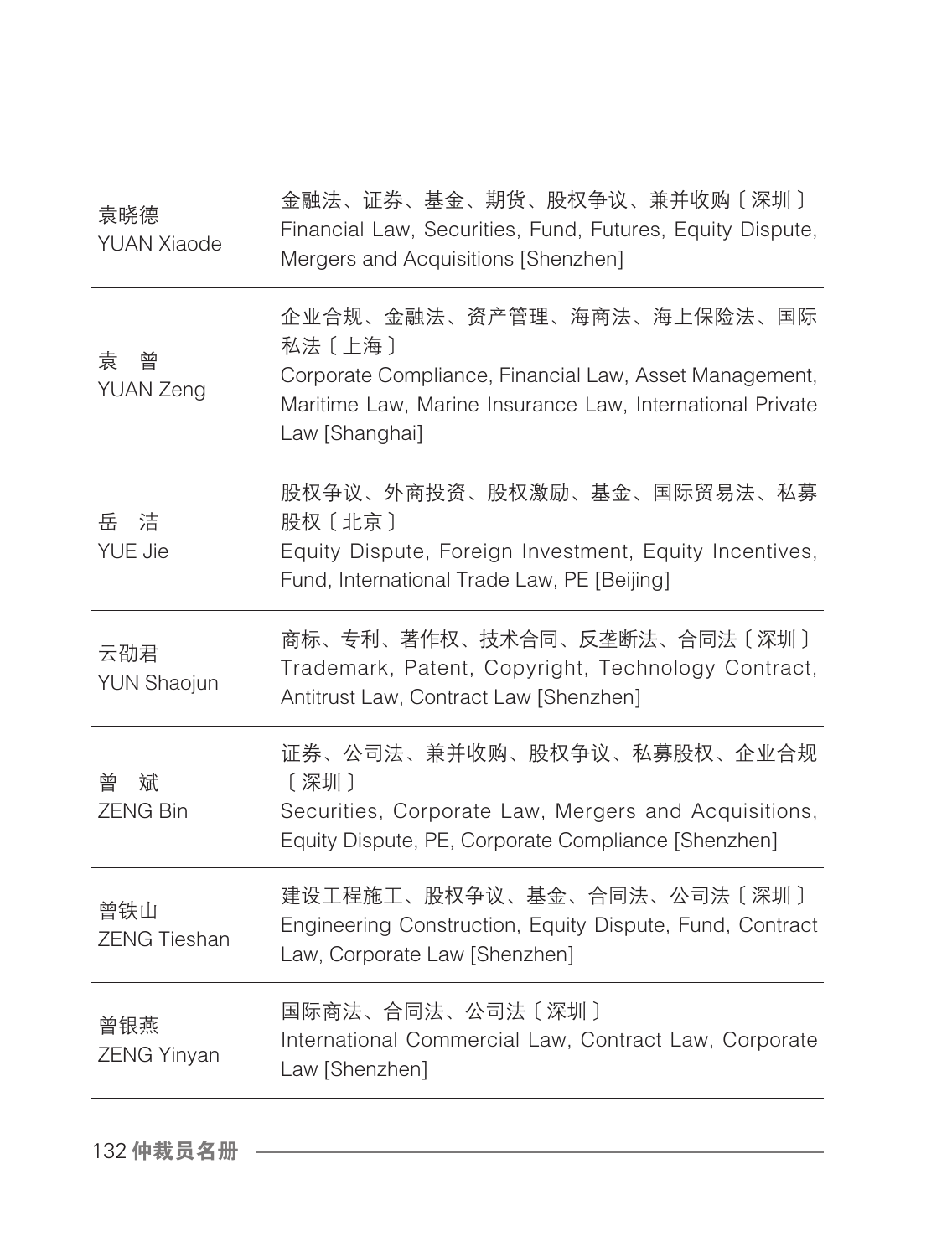| 查晓斌<br><b>ZHA Xiaobin</b>  | 建设工程法、房地产法、公司法、合同法、物权法、环境保<br>护法〔深圳〕<br>Construction & Engineering Law, Real Estate Law,<br>Corporate Law, Contract Law, Property Law, Environmental<br>Protection Law [Shenzhen]                                                 |
|----------------------------|-----------------------------------------------------------------------------------------------------------------------------------------------------------------------------------------------------------------------------------|
| 昊<br>詹<br>ZHAN Hao         | 保险、资产管理、反垄断法、竞争法、合同法、国际贸易法<br>〔北京〕<br>Insurance, Asset Management, Antitrust Law, Competition<br>Law, Contract Law, International Trade Law [Beijing]                                                                             |
| 詹礼愿<br>ZHAN Liyuan         | 建设工程法、建设工程施工、房地产法、房地产开发、商品<br>房买卖、国际贸易法〔广州〕<br>Construction & Engineering Law, Engineering Construction,<br>Real Estate Law, Real Estate Development, Commodity<br>Houses Sale & Purchase, International Trade Law<br>[Guangzhou] |
| 张怡昕<br><b>ZHANG Yixin</b>  | 国际贸易法、海商法、海上运输〔广州〕<br>International Trade Law, Maritime Law, Marine Shipping<br>[Guangzhou]                                                                                                                                       |
| 张保生<br>ZHANG Baosheng      | 股权争议、公司债券、公司法、企业合规、证券、基金〔北京〕<br>Equity Dispute, Corporate Bonds, Corporate Law, Corporate<br>Compliance, Securities, Fund [Beijing]                                                                                               |
| 张<br>斌<br><b>ZHANG Bin</b> | 公司法、投资法、金融法、保险法〔深圳〕<br>Corporate Law, Investment Law, Financial Law, Insurance<br>Law [Shenzhen]                                                                                                                                  |
|                            |                                                                                                                                                                                                                                   |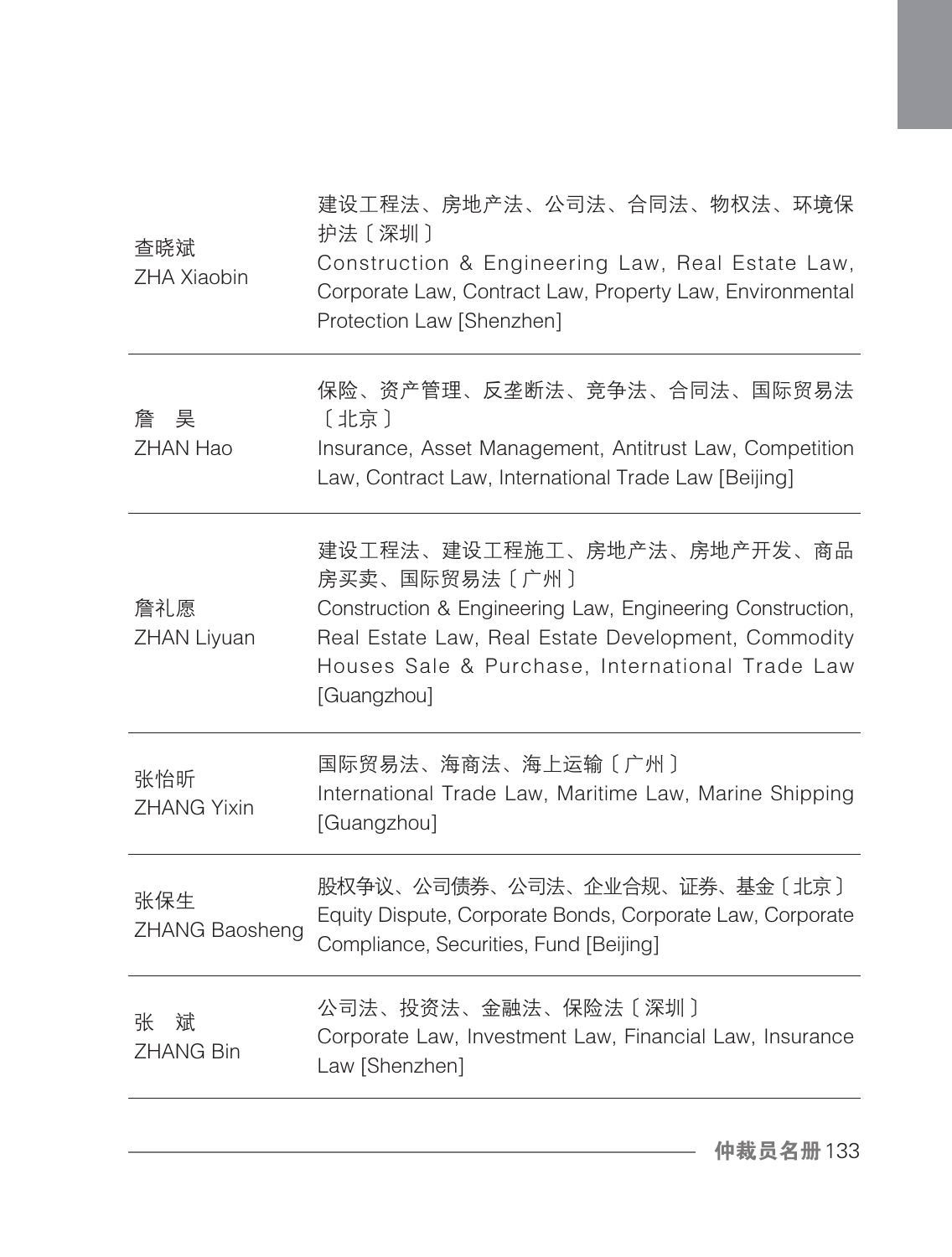| 张<br>弛<br><b>ZHANG Chi</b> | 建设工程法、私募股权、证券、资产管理、兼并收购、公司<br>债券〔深圳〕<br>Construction & Engineering Law, PE, Securities, Asset<br>Management, Mergers and Acquisitions, Corporate Bonds<br>[Shenzhen]                            |
|----------------------------|-------------------------------------------------------------------------------------------------------------------------------------------------------------------------------------------------|
| 张春丽<br><b>ZHANG Chunli</b> | 房地产法、房地产开发、商品房买卖、城市更新、股权争<br>议、兼并收购〔深圳〕<br>Real Estate Law, Real Estate Development, Commodity<br>Houses Sale & Purchase, Urban Renewal, Equity Dispute,<br>Mergers and Acquisitions [Shenzhen] |
| 张大春<br><b>ZHANG Dachun</b> | 公司法、外商投资、企业合规、海关法、供应链、国际贸易<br>法〔深圳〕<br>Corporate Law, Foreign Investment, Corporate Compliance,<br>Customs Law, Supply Chain, International Trade Law<br>[Shenzhen]                             |
| 张大志<br><b>ZHANG Dazhi</b>  | 房地产开发、公司法、银行法、资产管理、合同法、商事调<br>解〔深圳〕<br>Real Estate Development, Corporate Law, Banking Law,<br>Asset Management, Contract Law, Commercial Mediation<br>[Shenzhen]                               |
| 张德明<br><b>ZHANG Deming</b> | 金融法、银行法、资产管理、不良资产处置、融资租赁、基<br>金〔深圳〕<br>Financial Law, Banking Law, Asset Management, Non-<br>performing Assets Disposal, Financial Leasing, Fund<br>[Shenzhen]                                  |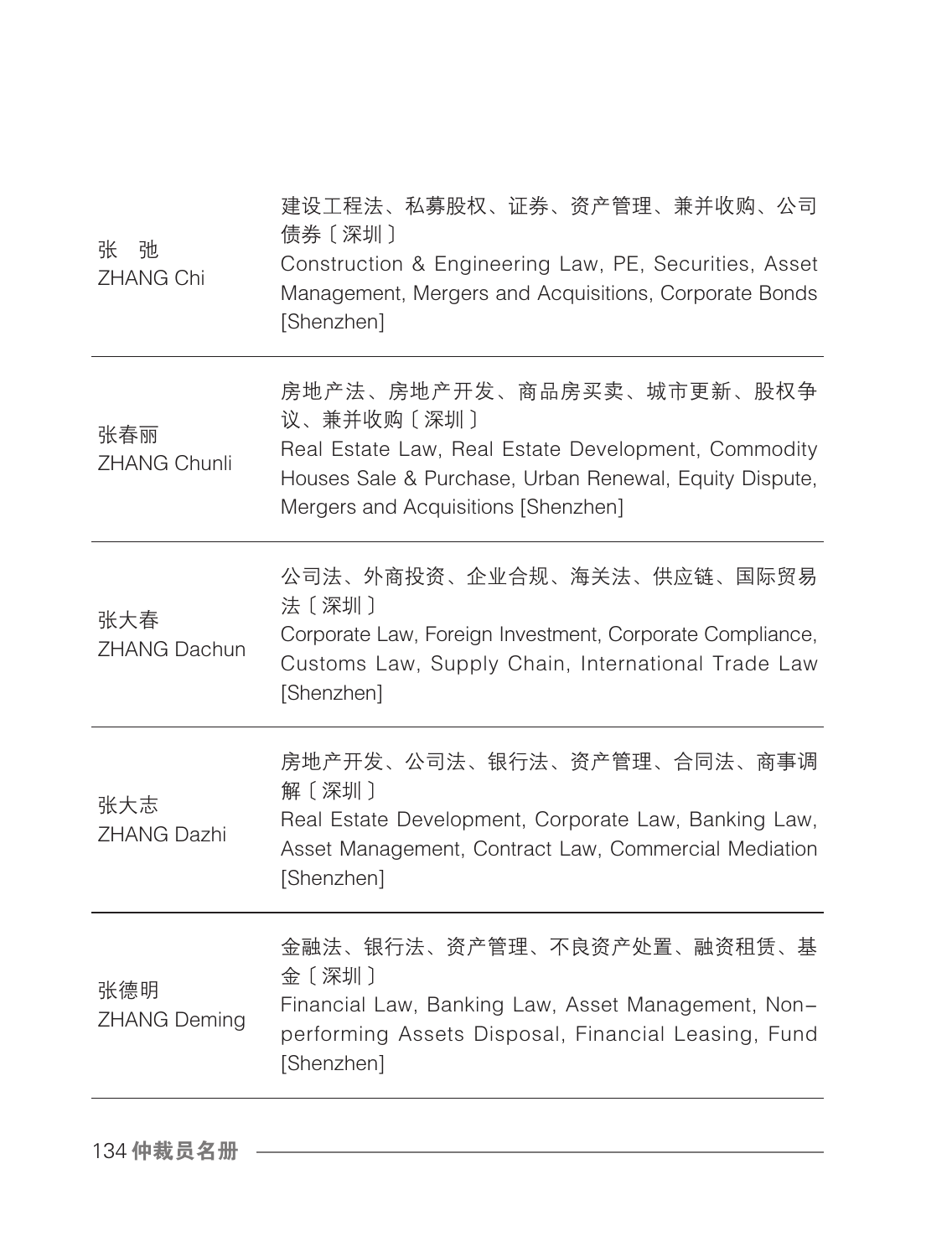| 张の 东<br>ZHANG Dong          | 证券、基金、私募股权、公司法、股权争议、娱乐法〔深圳〕<br>Securities, Fund, PE, Corporate Law, Equity Dispute,<br>Entertainment Law [Shenzhen]                                                            |
|-----------------------------|--------------------------------------------------------------------------------------------------------------------------------------------------------------------------------|
| 张 冬<br>ZHANG Dong           | 建设工程法、知识产权法、公司法、体育法、合同法、房地<br>产法〔厦门〕<br>Construction & Engineering Law, Intellectual Property Law,<br>Corporate Law, Sports Law, Contract Law, Real Estate Law<br>[Xiamen]     |
| 张<br>昉<br><b>ZHANG Fang</b> | 建设工程法、公司法、房地产法、金融法、不良资产处置、<br>基金〔深圳〕<br>Construction & Engineering Law, Corporate Law, Real<br>Estate Law, Financial Law, Non-performing Assets<br>Disposal, Fund [Shenzhen]   |
| 张 斐<br><b>ZHANG Fei</b>     | 知识产权法、反垄断法、竞争法、互联网金融、公司法、国<br>际贸易法〔深圳〕<br>Intellectual Property Law, Antitrust Law, Competition Law,<br>Internet Finance, Corporate Law, International Trade Law<br>[Shenzhen] |
| 张光超<br>ZHANG Guangchao      | 公司法、企业合规、城市更新、金融法、私募股权〔深圳〕<br>Corporate Law, Corporate Compliance, Urban Renewal,<br>Financial Law, PE [Shenzhen]                                                              |
|                             |                                                                                                                                                                                |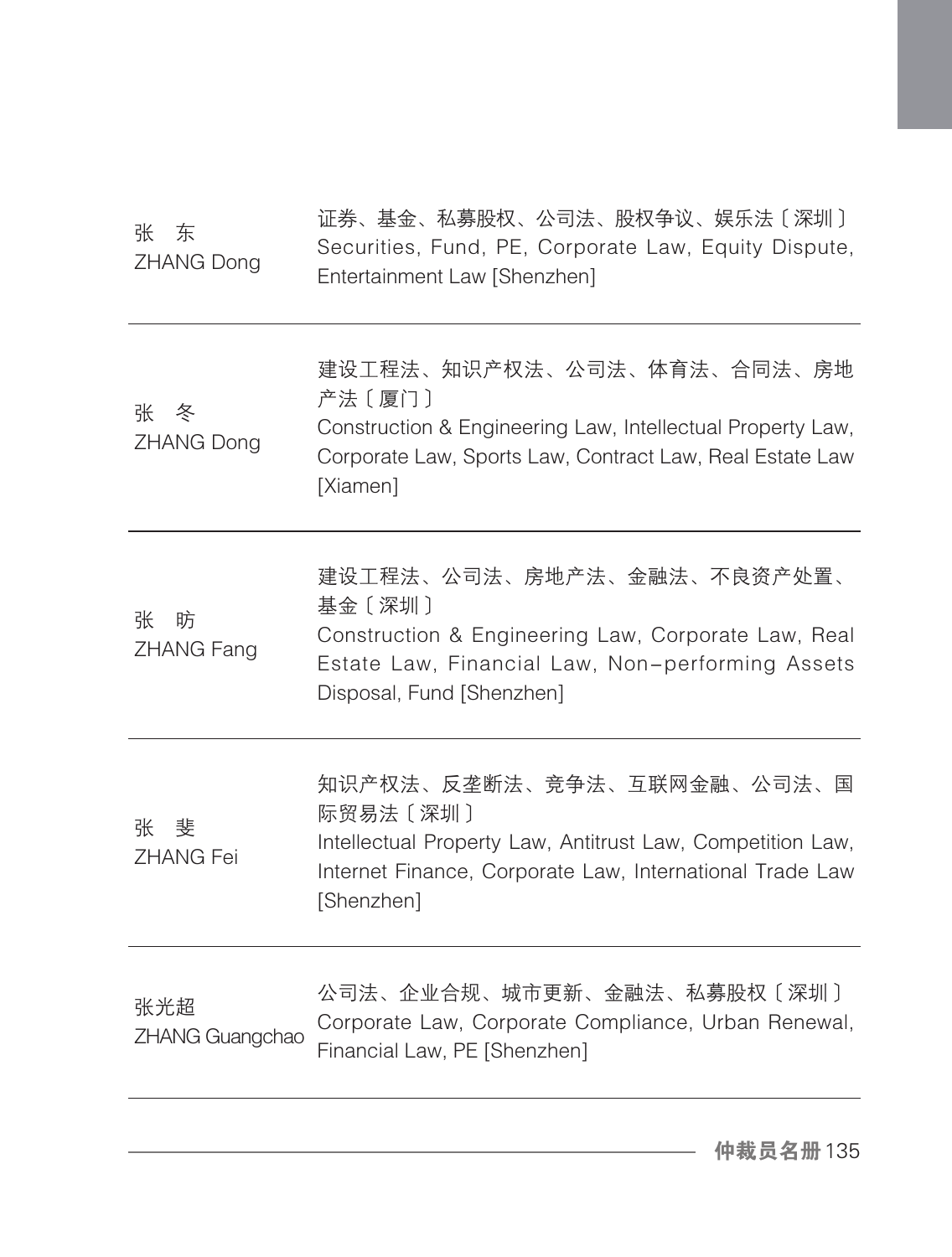| 张光磊<br>ZHANG Guanglei       | 知识产权法、房地产法、公司法、金融法、国际贸易法、娱<br>乐法〔深圳〕<br>Intellectual Property Law, Real Estate Law, Corporate Law,<br>Financial Law, International Trade Law, Entertainment Law<br>[Shenzhen] |
|-----------------------------|-------------------------------------------------------------------------------------------------------------------------------------------------------------------------------|
| 张国明<br><b>ZHANG Guoming</b> | 证券、基金、资产管理、股权争议、公司债券〔北京〕<br>Securities, Fund, Asset Management, Equity Dispute,<br>Corporate Bonds [Beijing]                                                                  |
| 张国平<br><b>ZHANG Guoping</b> | 建设工程法、股权争议、公司法、证券、资产管理、基金<br>[深圳]<br>Construction & Engineering Law, Equity Dispute, Corporate<br>Law, Securities, Asset Management, Fund [Shenzhen]                          |
|                             |                                                                                                                                                                               |
| 张瀚文<br><b>ZHANG Hanwen</b>  | 公司法、证券法〔深圳〕<br>Corporate Law, Securities Law [Shenzhen]                                                                                                                       |
| 健<br>张<br>ZHANG Jian        | 知识产权、公司法、国际贸易、投融资〔深圳〕<br>Intellectual Property, Corporate Law, International Trade,<br>Investment and Financing [Shenzhen]                                                    |
| 张建伟<br><b>ZHANG Jianwei</b> | 股权争议、兼并收购、信托〔深圳〕<br>Equity Dispute, Mergers and Acquisitions, Trust [Shenzhen]                                                                                                |
| 张嘉庆<br>ZHANG Jiaqing        | 知识产权法、商标、专利、著作权〔广州〕<br>Intellectual Property Law, Trademark, Patent, Copyright<br>[Guangzhou]                                                                                 |

136 仲裁员名册 ––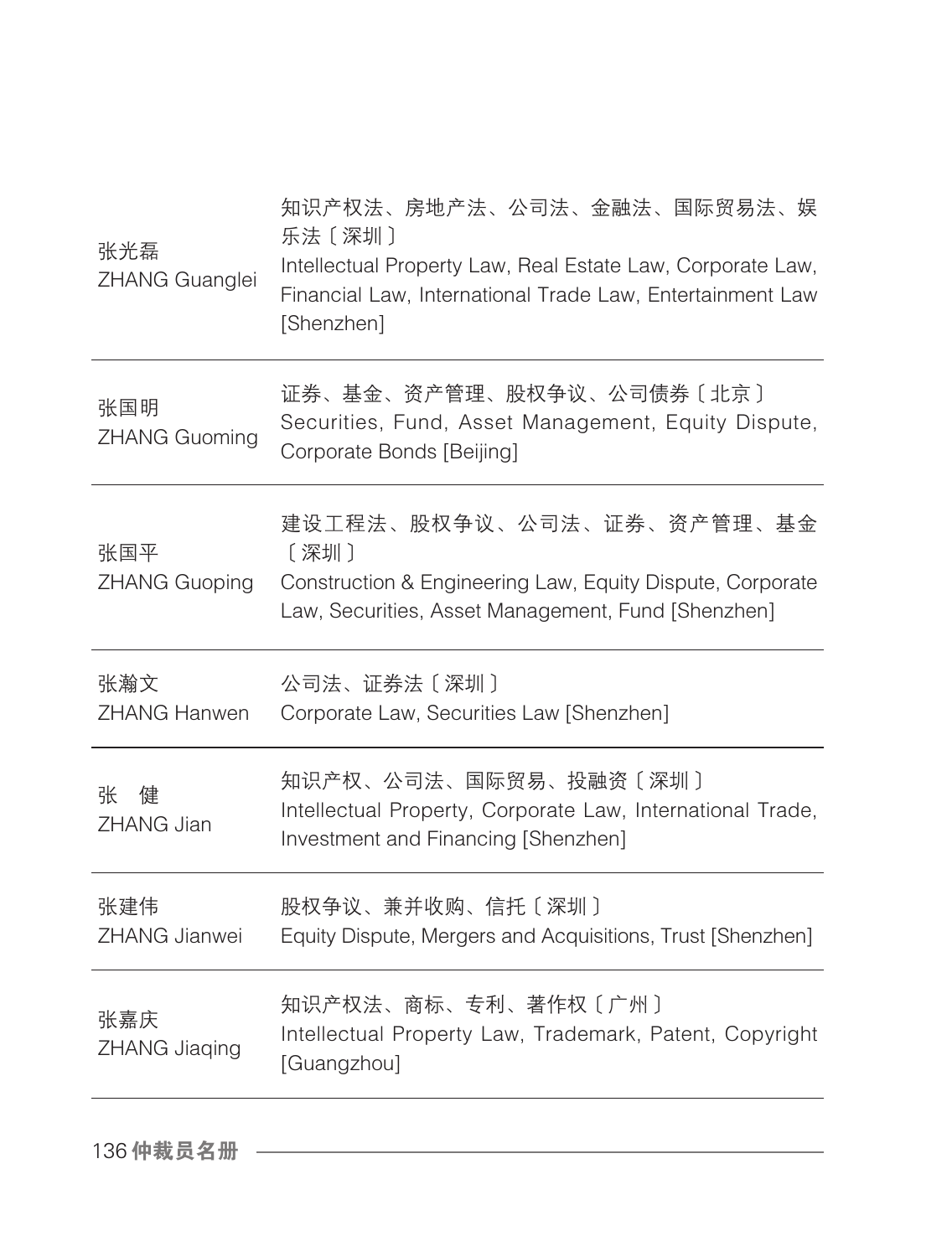| 张加文<br><b>ZHANG Jiawen</b>   | 金融法、银行法、金融衍生品、不良资产处置、房地产法、<br>公司法〔深圳〕<br>Financial Law, Banking Law, Derivatives, Non-performing<br>Assets Disposal, Real Estate Law, Corporate Law [Shenzhen]                                                |
|------------------------------|---------------------------------------------------------------------------------------------------------------------------------------------------------------------------------------------------------------|
| 张继海<br><b>ZHANG Jihai</b>    | 金融法、银行法、基金、私募股权、资产管理、证券〔深圳〕<br>Financial Law, Banking Law, Fund, PE, Asset Management,<br>Securities [Shenzhen]                                                                                               |
| 炯(1)<br>张<br>ZHANG Jiong     | 证券、公司及企业、投资、并购〔深圳〕<br>Securities, Corporate and Enterprises, Investment, Mergers<br>and Acquisitions [Shenzhen]                                                                                               |
| 炯(2)<br>张<br>ZHANG Jiong     | 建设工程监理、建设工程设计、建设工程施工、基础设施建<br>设、房地产开发、房屋租赁〔北京〕<br>Engineering Supervision, Engineering Design, Engineering<br>Construction, Infrastructure Construction, Real Estate<br>Development, Housing Rental [Beijing] |
| 张乐雄<br><b>ZHANG Lexiong</b>  | 股权争议、基金、私募股权、风险投资、兼并收购、金融法<br>[深圳]<br>Equity Dispute, Fund, PE, VC, Mergers and Acquisitions,<br>Financial Law [Shenzhen]                                                                                     |
| 张<br>亮<br><b>ZHANG Liang</b> | 金融法、国际贸易法、外商投资、股权争议、公司债券、证<br>券〔广州〕<br>Financial Law, International Trade Law, Foreign Investment,<br>Equity Dispute, Corporate Bonds, Securities [Guangzhou]                                                 |
| 张联庆<br><b>ZHANG Lianqing</b> | 股权争议、兼并收购、外商投资、私募股权、风险投资〔北京〕<br>Equity Dispute, Mergers and Acquisitions, Foreign<br>Investment, PE, VC [Beijing]                                                                                             |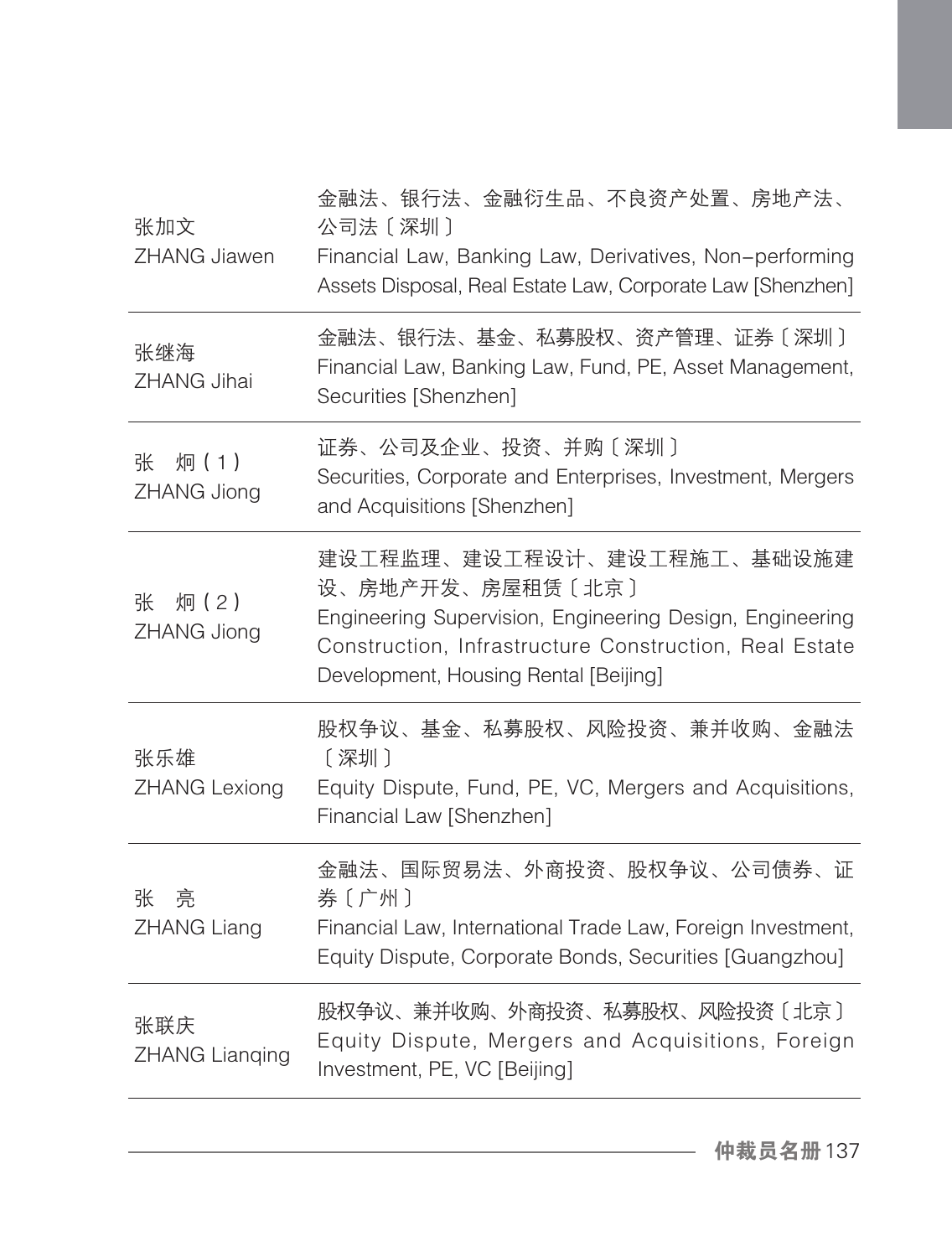| 张丽杰<br>ZHANG Lijie            | 房地产法、房地产开发、商品房买卖、城市更新〔深圳〕<br>Real Estate Law, Real Estate Development, Commodity<br>Houses Sale & Purchase, Urban Renewal [Shenzhen]                 |
|-------------------------------|------------------------------------------------------------------------------------------------------------------------------------------------------|
| 张立胜<br><b>ZHANG Lisheng</b>   | 金融法、银行法、证券、不良资产处置、资产管理〔深圳〕<br>Financial Law, Banking Law, Securities, Non-performing<br>Assets Disposal, Asset Management [Shenzhen]                 |
| 张丽霞<br><b>ZHANG Lixia</b>     | 公司法、股权争议、外商投资、金融法、保险、信托〔北京〕<br>Corporate Law, Equity Dispute, Foreign Investment, Financial<br>Law, Insurance, Trust [Beijing]                       |
| 张龙江<br><b>ZHANG Longjiang</b> | 招投标法、国际贸易法、公司法〔深圳〕<br>Bidding Law, International Trade Law, Corporate Law<br>[Shenzhen]                                                              |
| 张 漠<br><b>ZHANG Mo</b>        | 知识产权法、商标、专利、著作权、公司法、股权争议〔成都、<br>深圳]<br>Intellectual Property Law, Trademark, Patent, Copyright,<br>Corporate Law, Equity Dispute [Chengdu, Shenzhen] |
| 张<br>南<br><b>ZHANG Nan</b>    | 基金、资产管理、证券〔广州〕<br>Fund, Asset Management, Securities [Guangzhou]                                                                                     |
| 张南昌<br><b>ZHANG Nanchang</b>  | 金融法、银行法、不良资产处置、商业保理、私募股权、信<br>托〔深圳〕<br>Financial Law, Banking Law, Non-performing Assets<br>Disposal, Commercial Factoring, PE, Trust [Shenzhen]     |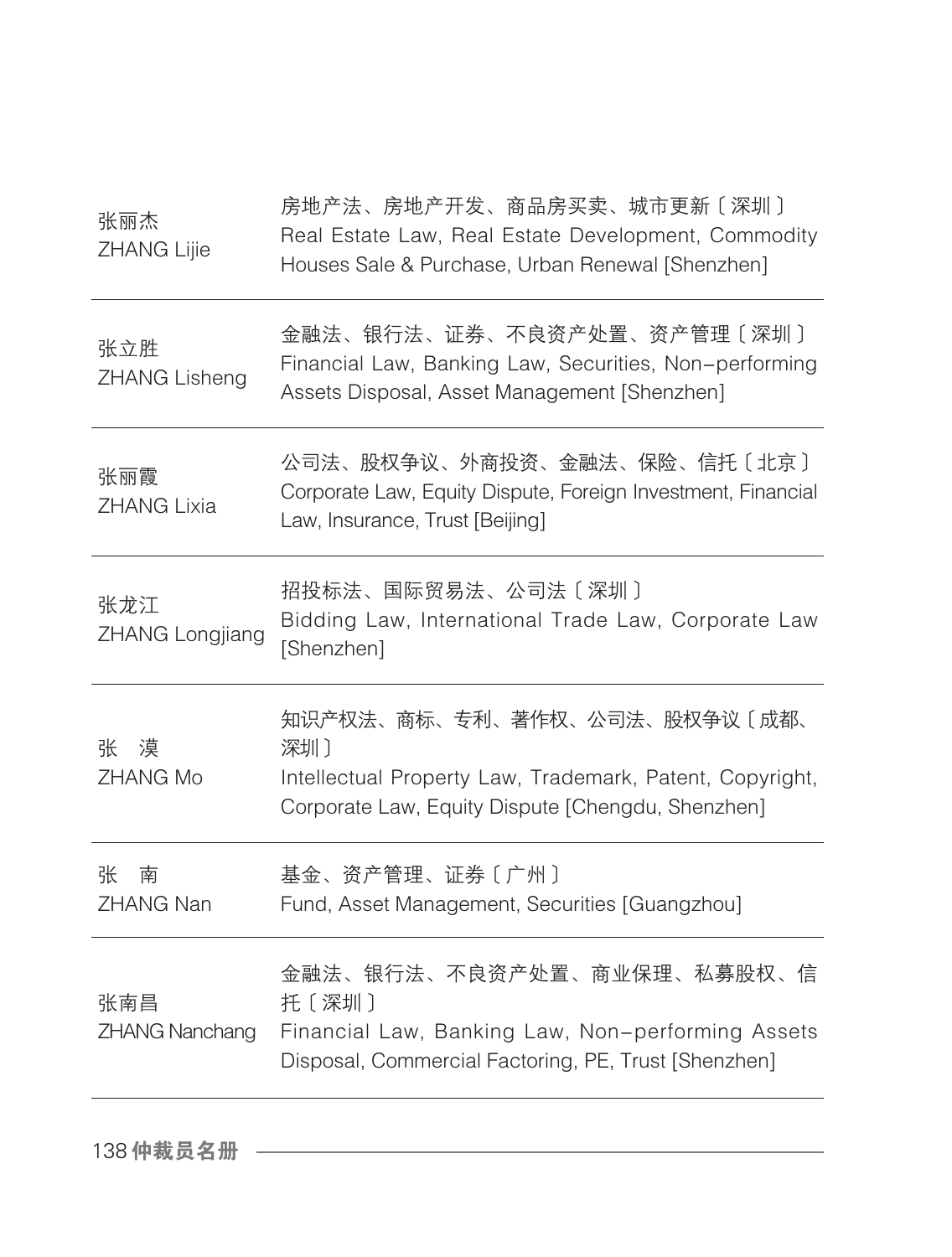| 平<br>张<br><b>ZHANG Ping</b> | 公司法、股权争议、股权激励、公司债券、兼并收购、外商<br>投资〔广州〕<br>Corporate Law, Equity Dispute, Equity Incentives, Corporate<br>Bonds, Mergers and Acquisitions, Foreign Investment<br>[Guangzhou]                                    |
|-----------------------------|--------------------------------------------------------------------------------------------------------------------------------------------------------------------------------------------------------------|
| 张<br>旗<br><b>ZHANG Qi</b>   | 建设工程法、房地产法、房地产开发、商品房买卖、房屋租<br>赁、物业管理〔深圳〕<br>Construction & Engineering Law, Real Estate Law, Real<br>Estate Development, Commodity Houses Sale & Purchase,<br>Housing Rental, Property Management [Shenzhen] |
| 张善华<br>ZHANG Shanhua        | 建设工程施工、建设工程监理、商品房买卖、城市更新、房<br>屋租赁、公司法〔深圳〕<br>Engineering Construction, Engineering Supervision,<br>Commodity Houses Sale & Purchase, Urban Renewal,<br>Housing Rental, Corporate Law [Shenzhen]              |
| 张守国<br>ZHANG Shouguo        | 航运经济管理、远洋运输、海商法〔北京〕<br>Shipping Economic Management, Ocean Shipping, Maritime<br>Law [Beijing]                                                                                                               |
| 张守文<br><b>ZHANG Shouwen</b> | 公司法、金融法、税法、竞争法、合同法〔北京〕<br>Corporate Law, Financial Law, Tax Law, Competition Law,<br>Contract Law [Beijing]                                                                                                  |
| 张守志<br><b>ZHANG Shouzhi</b> | 国际贸易、公司投资、基建工程、能源〔北京〕<br>International Trade, Corporate Investment, Infrastructure<br>Projects, Energy [Beijing]                                                                                             |
|                             |                                                                                                                                                                                                              |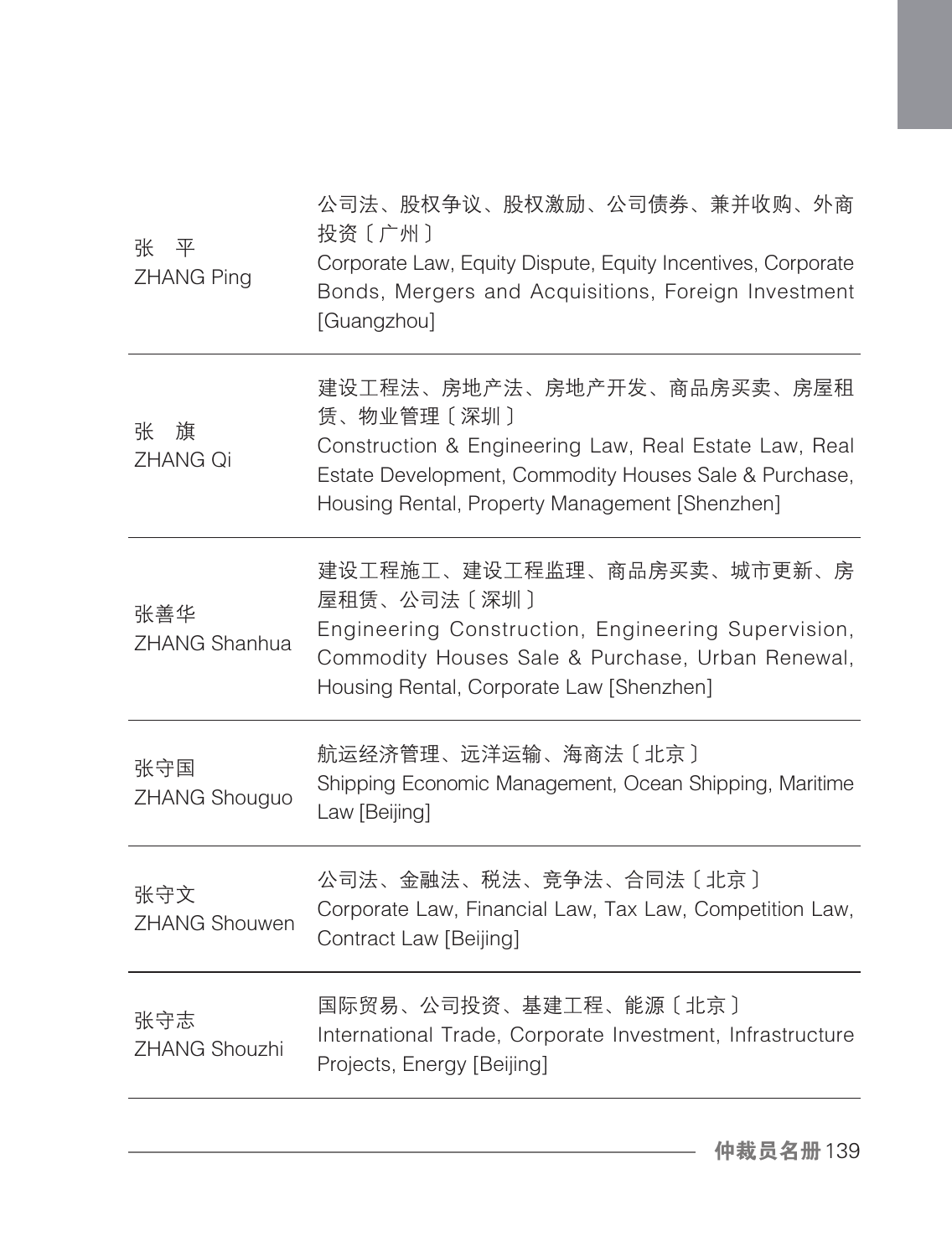| 张淑钿<br><b>ZHANG Shudian</b>  | 基金、合同法、国际私法、国际贸易法、股权争议、房屋租<br>赁〔深圳〕<br>Fund, Contract Law, International Private Law, International<br>Trade Law, Equity Dispute, Housing Rental [Shenzhen]                            |
|------------------------------|----------------------------------------------------------------------------------------------------------------------------------------------------------------------------------------|
| 张颂贤<br><b>ZHANG Songxian</b> | 金融法、银行法、不良资产处置〔深圳〕<br>Financial Law, Banking Law, Non-performing Assets<br>Disposal [Shenzhen]                                                                                         |
| 张卫东<br>ZHANG Weidong         | 兼并收购、公司法、企业合规、股权争议、银行法、不良资<br>产处置〔北京〕<br>Mergers and Acquisitions, Corporate Law, Corporate<br>Compliance, Equity Dispute, Banking Law, Non-<br>performing Assets Disposal [Beijing]   |
| 张文广<br>ZHANG Wenguang        | 金融法、海商法、国际贸易法、公司法、房地产法〔北京〕<br>Financial Law, Maritime Law, International Trade Law,<br>Corporate Law, Real Estate Law [Beijing]                                                        |
| 张晓霞<br><b>ZHANG Xiaoxia</b>  | 建设工程法、建设工程施工、建设工程设计、房地产法、能<br>源法、股权争议〔北京〕<br>Construction & Engineering Law, Engineering Construction,<br>Engineering Design, Real Estate Law, Energy Law, Equity<br>Dispute [Beijing] |
| 张<br>昕<br><b>ZHANG Xin</b>   | 证券、期货、金融衍生品、资产管理、国际贸易法、股权争<br>议〔北京〕<br>Securities, Futures, Derivatives, Asset Management,<br>International Trade Law, Equity Dispute [Beijing]                                        |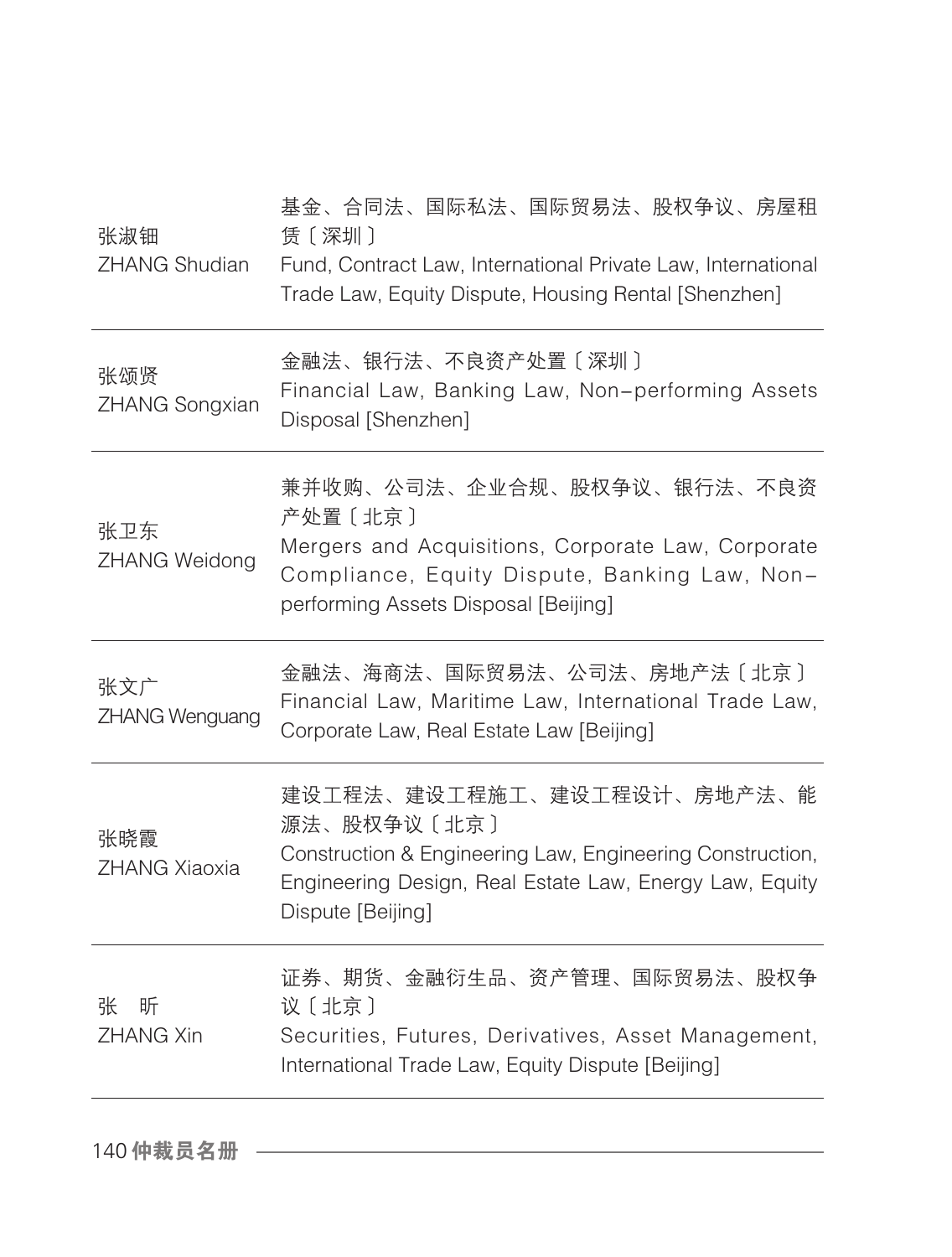| 张新建<br>ZHANG Xinjian      | 公司法、合同法、企业合规、股权争议、证券、基金〔深圳〕<br>Corporate Law, Contract Law, Corporate Compliance,<br>Equity Dispute, Securities, Fund [Shenzhen]                                                             |
|---------------------------|----------------------------------------------------------------------------------------------------------------------------------------------------------------------------------------------|
| 张雄群<br>ZHANG Xiongqun     | 建设工程法、招投标法、房地产开发、商品房买卖、公司法<br>[深圳]<br>Construction & Engineering Law, Bidding Law, Real Estate<br>Development, Commodity Houses Sale & Purchase,<br>Corporate Law [Shenzhen]                 |
| 张雪红<br>ZHANG Xuehong      | 知识产权法、专利、技术合同、信息技术与网络、企业合规<br>[北京]<br>Intellectual Property Law, Patent, Technology Contract,<br>Information Technology & Network, Corporate Compliance<br>[Beijing]                         |
| 张<br>亚<br>ZHANG Ya        | 建设工程施工、项目融资、房屋租赁、股权争议、证券、融<br>资租赁 [深圳]<br>Engineering Construction, Project Finance, Housing Rental,<br>Equity Dispute, Securities, Financial Leasing [Shenzhen]                             |
| 张亚普<br><b>ZHANG Yapu</b>  | PPP、公司法、股权争议、股权激励、兼并收购、外商投资<br>[北京]<br>PPP, Corporate Law, Equity Dispute, Equity Incentives,<br>Mergers and Acquisitions, Foreign Investment [Beijing]                                      |
| 张<br>烨<br><b>ZHANG Ye</b> | 国际贸易法、金融法、公司法、房地产法、建设工程法、知<br>识产权法 [北京]<br>International Trade Law, Financial Law, Corporate Law,<br>Real Estate Law, Construction & Engineering Law,<br>Intellectual Property Law [Beijing] |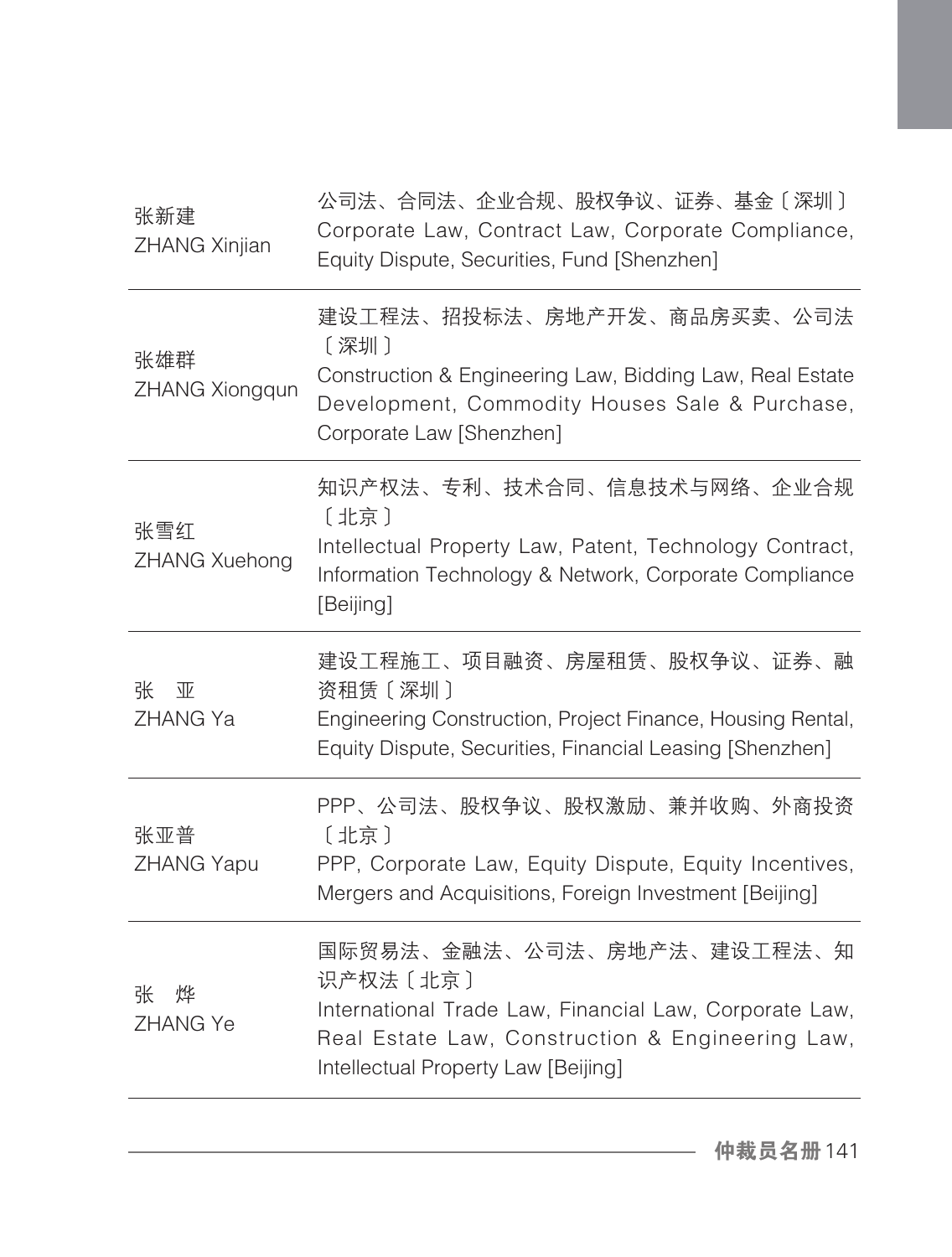| 张勇健<br>ZHANG Yongjian      | 合同法、公司法、建筑工程、证券法〔北京〕<br>Contract Law, Corporate Law, Construction Engineering,<br>Security Law [Beijing]                                                                     |
|----------------------------|------------------------------------------------------------------------------------------------------------------------------------------------------------------------------|
| 张 悦<br><b>ZHANG Yue</b>    | 股权争议、外商投资、兼并收购、基金、融资租赁、国际贸<br>易法〔上海〕<br>Equity Dispute, Foreign Investment, Mergers and<br>Acquisitions, Fund, Financial Leasing, International Trade<br>Law [Shanghai]      |
| 张月姣<br>ZHANG Yuejiao       | 国际贸易、金融、投资法、国际争议解决〔北京〕<br>International Trade, Finance, Investment Law, International<br>Dispute Resolution [Beijing]                                                        |
| 张愉庆<br><b>ZHANG Yuging</b> | 公司法、合同法、私募股权、兼并收购、房地产法、金融法<br>[深圳]<br>Corporate Law, Contract Law, PE, Mergers and Acquisitions,<br>Real Estate Law, Financial Law [Shenzhen]                                |
| 张玉卿<br><b>ZHANG Yuging</b> | 国际贸易、商事合同、WTO法律事务〔北京〕<br>International Trade, Commercial Contracts, WTO Legal<br>Affairs [Beijing]                                                                           |
| 张郁文<br><b>ZHANG Yuwen</b>  | 公司法、劳动法、商事调解〔深圳〕<br>Corporate Law, Labor Law, Commercial Mediation<br>[Shenzhen]                                                                                             |
| 张泽平<br>ZHANG Zeping        | 外商投资、金融法、公司法、不良资产处置、国际贸易法、<br>税法〔上海〕<br>Foreign Investment, Financial Law, Corporate Law, Non-<br>performing Assets Disposal, International Trade Law, Tax<br>Law [Shanghai] |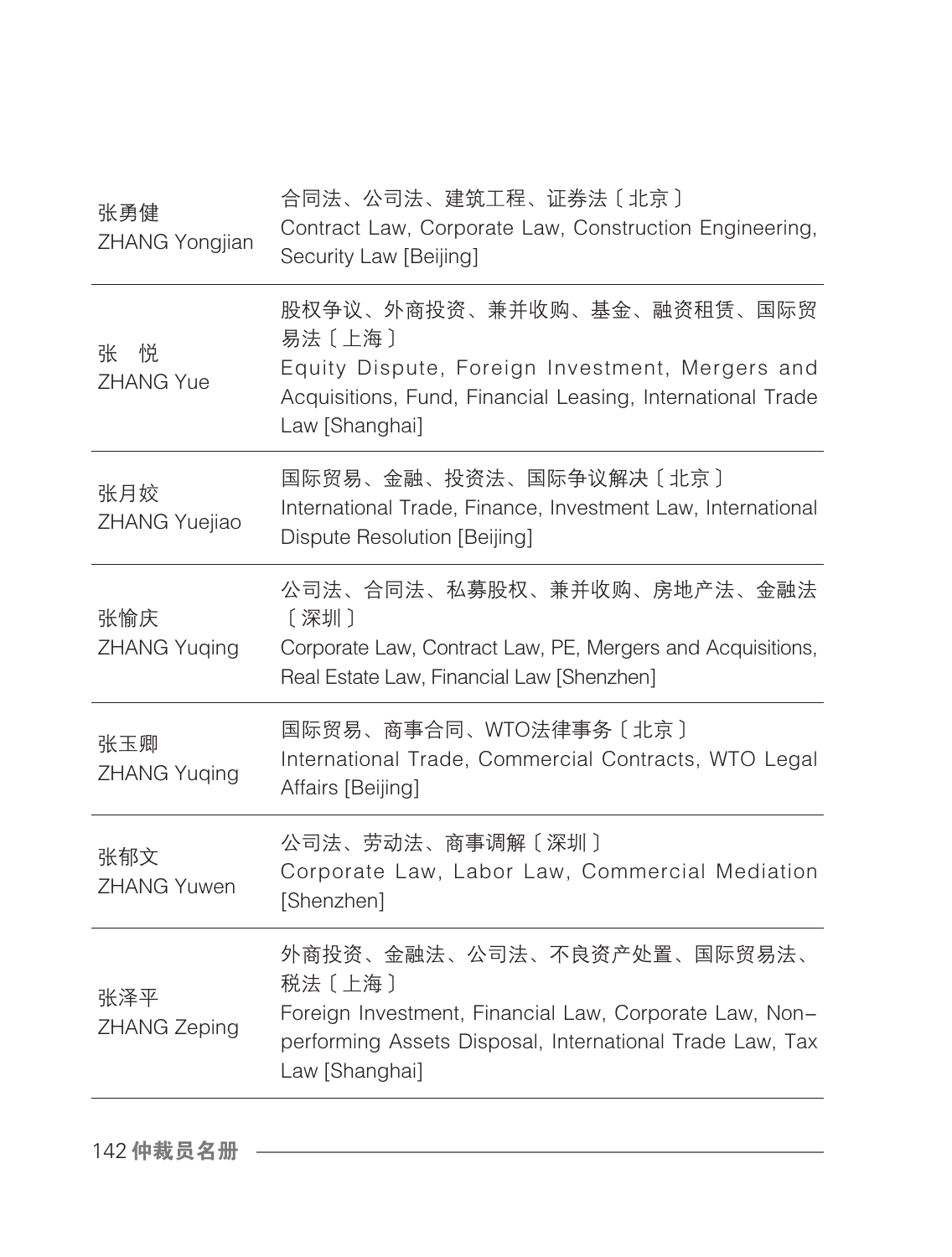| 张振安<br><b>ZHANG Zhenan</b>   | 基础设施建设、房地产开发、股权争议、国际贸易法、海商<br>法、基金〔上海〕<br>Infrastructure Construction, Real Estate Development,<br>Equity Dispute, International Trade Law, Maritime Law,<br>Fund [Shanghai]                                 |
|------------------------------|--------------------------------------------------------------------------------------------------------------------------------------------------------------------------------------------------------------|
| 峥<br>张<br>ZHANG Zheng        | 著作权、公司法、股权争议、娱乐法、拍卖法、影视投资<br>[北京]<br>Copyright, Corporate Law, Equity Dispute, Entertainment<br>Law, Auction Law, Film and Television Investment [Beijing]                                                   |
| 张<br>志<br>ZHANG Zhi          | 建设工程法、知识产权法、房地产法、公司法、证券、仲裁<br>法〔深圳〕<br>Construction & Engineering Law, Intellectual Property Law,<br>Real Estate Law, Corporate Law, Securities, Arbitration<br>Law [Shenzhen]                               |
| 张<br>忠<br>ZHANG Zhong        | 建设工程法、建设工程施工、房地产开发、股权争议、证<br>券、不良资产处置〔上海〕<br>Construction & Engineering Law, Engineering Construction,<br>Real Estate Development, Equity Dispute, Securities, Non-<br>performing Assets Disposal [Shanghai] |
| 成<br>章<br>ZHANG Cheng        | 基金、资产管理、不良资产处置、私募股权〔深圳〕<br>Fund, Asset Management, Non-performing Assets<br>Disposal, PE [Shenzhen]                                                                                                          |
| 章剑舟<br><b>ZHANG Jianzhou</b> | 公司法、房地产法、证券、基金、风险投资、银行法〔深圳〕<br>Corporate Law, Real Estate Law, Securities, Fund, VC,<br>Banking Law [Shenzhen]                                                                                               |
|                              |                                                                                                                                                                                                              |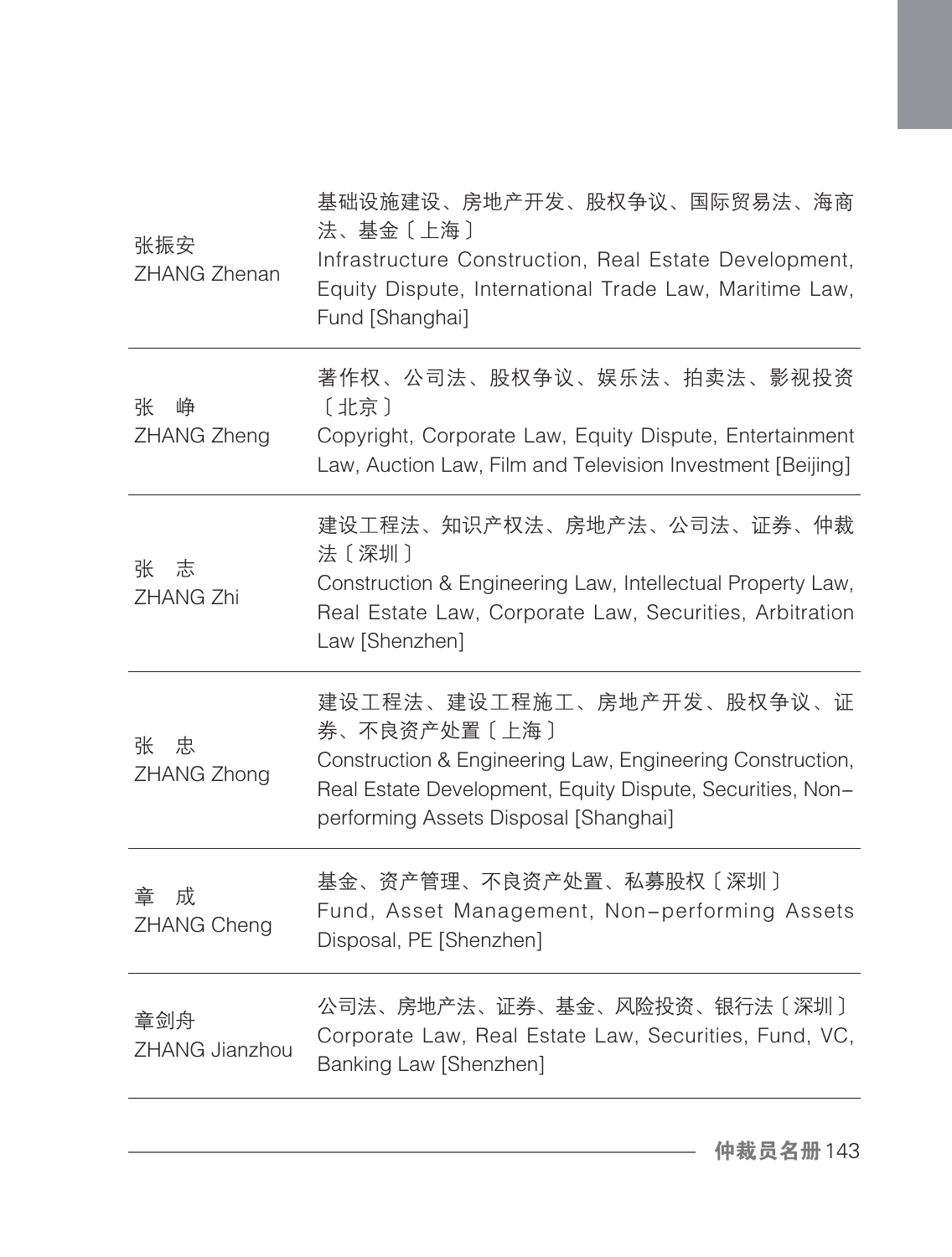| 兵<br>赵<br>ZHAO Bing | 房地产开发、股权争议、矿业投融资、融资租赁、建设工程<br>施工、环境合规〔北京〕<br>Real Estate Development, Equity Dispute, Mining<br>Investment and Financing, Financial Leasing, Engineering<br>Construction, Environmental Compliance [Beijing] |
|---------------------|--------------------------------------------------------------------------------------------------------------------------------------------------------------------------------------------------------------|
| 芳<br>赵<br>ZHAO Fang | 知识产权法、体育法、国际贸易法、股权争议、矿业投融<br>资、建设工程法〔上海〕<br>Intellectual Property Law, Sports Law, International Trade<br>Law, Equity Dispute, Mining Investment and Financing,<br>Construction & Engineering Law [Shanghai] |
| 赵飞龙<br>ZHAO Feilong | 不良资产处置、房地产法、建设工程施工、商标、专利、著<br>作权〔广州〕<br>Non-performing Assets Disposal, Real Estate Law,<br>Engineering Construction, Trademark, Patent, Copyright<br>[Guangzhou]                                            |
| 枫<br>赵<br>ZHAO Feng | 公司法、仲裁法、合同法〔深圳〕<br>Corporate Law, Arbitration Law, Contract Law [Shenzhen]                                                                                                                                   |
| 宏<br>赵<br>ZHAO Hong | 国际贸易、知识产权、中外合资、技术转让〔北京〕<br>International Trade, Intellectual Property Rights, Sino-<br>Foreign Joint Ventures, Technology Transfer [Beijing]                                                                 |
| 杰<br>赵<br>ZHAO Jie  | 知识产权法、专利、公司法、企业合规、兼并收购〔深圳〕<br>Intellectual Property Law, Patent, Corporate Law, Corporate<br>Compliance, Mergers and Acquisitions [Shenzhen]                                                                 |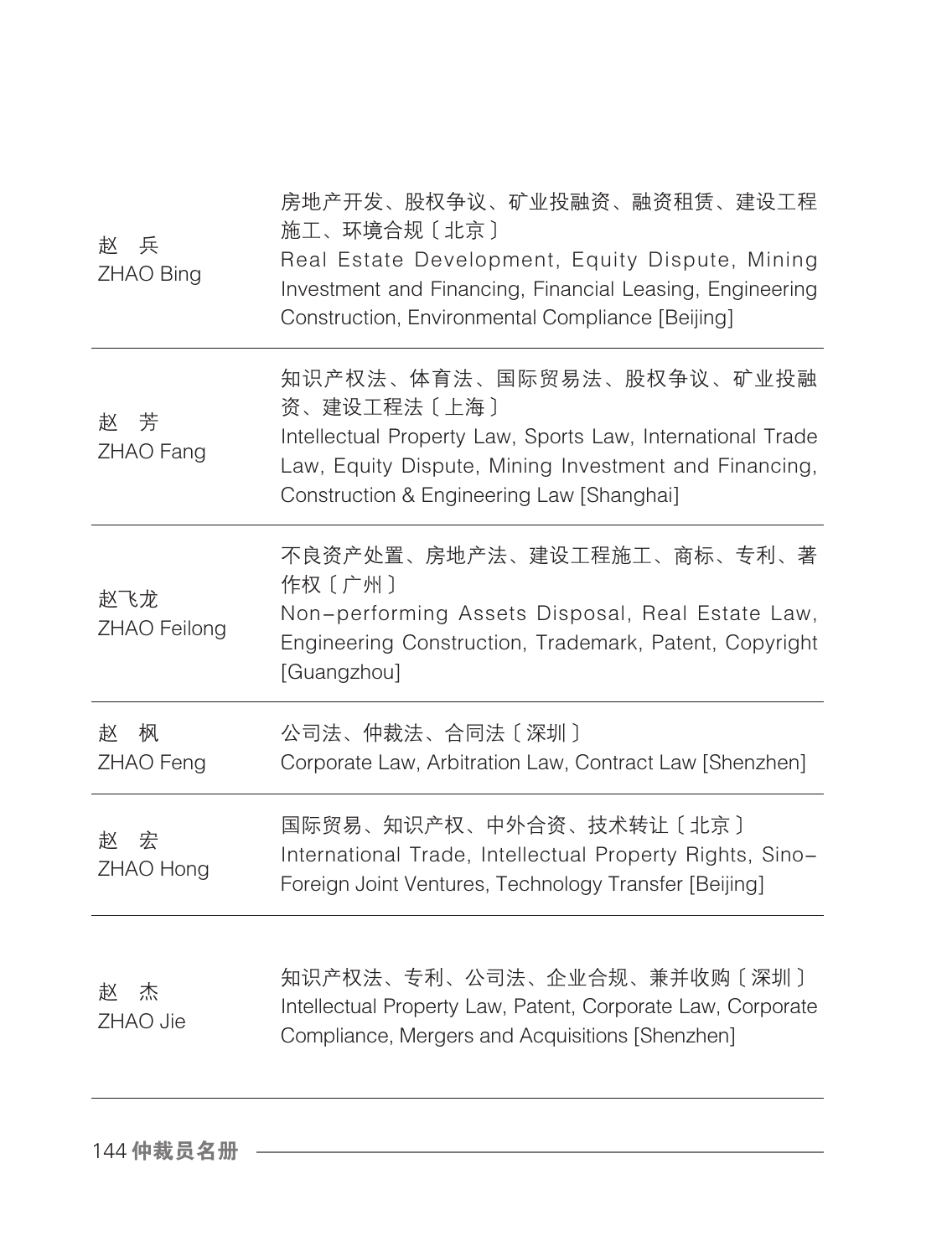| 私募股权、风险投资、资产管理、股权争议〔深圳〕<br>亮<br>赵<br>ZHAO Liang<br>PE, VC, Asset Management, Equity Dispute [Shenzhen]<br>平<br>赵<br>租赁〔上海〕<br>ZHAO Ping<br>设、PPP〔深圳〕<br>赵庆丰<br>ZHAO Qingfeng<br>Construction, PPP [Shenzhen]<br>程施工、供应链〔广州〕<br>赵淑洲<br>ZHAO Shuzhou<br>Supply Chain [Guangzhou]<br>赵文博<br>[厦门]<br>ZHAO Wenbo<br>Bonds [Xiamen] | 赵劲松<br>ZHAO Jinsong | 国际贸易法、海商法、海上保险法、融资租赁、合同法、物<br>权法〔深圳〕<br>International Trade Law, Maritime Law, Marine Insurance<br>Law, Financial Leasing, Contract Law, Property Law<br>[Shanghai] |
|-------------------------------------------------------------------------------------------------------------------------------------------------------------------------------------------------------------------------------------------------------------------------------------------------------------------------------|---------------------|---------------------------------------------------------------------------------------------------------------------------------------------------------------------|
|                                                                                                                                                                                                                                                                                                                               |                     |                                                                                                                                                                     |
|                                                                                                                                                                                                                                                                                                                               |                     | 房地产开发、房屋租赁、基金、资产管理、股权争议、融资<br>Real Estate Development, Housing Rental, Fund, Asset<br>Management, Equity Dispute, Financial Leasing [Shanghai]                      |
|                                                                                                                                                                                                                                                                                                                               |                     | 股权争议、兼并收购、外商投资、企业合规、基础设施建<br>Equity Dispute, Mergers and Acquisitions, Foreign<br>Investment, Corporate Compliance, Infrastructure                                  |
|                                                                                                                                                                                                                                                                                                                               |                     | 国际贸易法、海商法、海上保险法、基础设施建设、建设工<br>International Trade Law, Maritime Law, Marine Insurance<br>Law, Infrastructure Construction, Engineering Construction,                |
|                                                                                                                                                                                                                                                                                                                               |                     | 证券、基金、风险投资、私募股权、资产管理、公司债券<br>Securities, Fund, VC, PE, Asset Management, Corporate                                                                                  |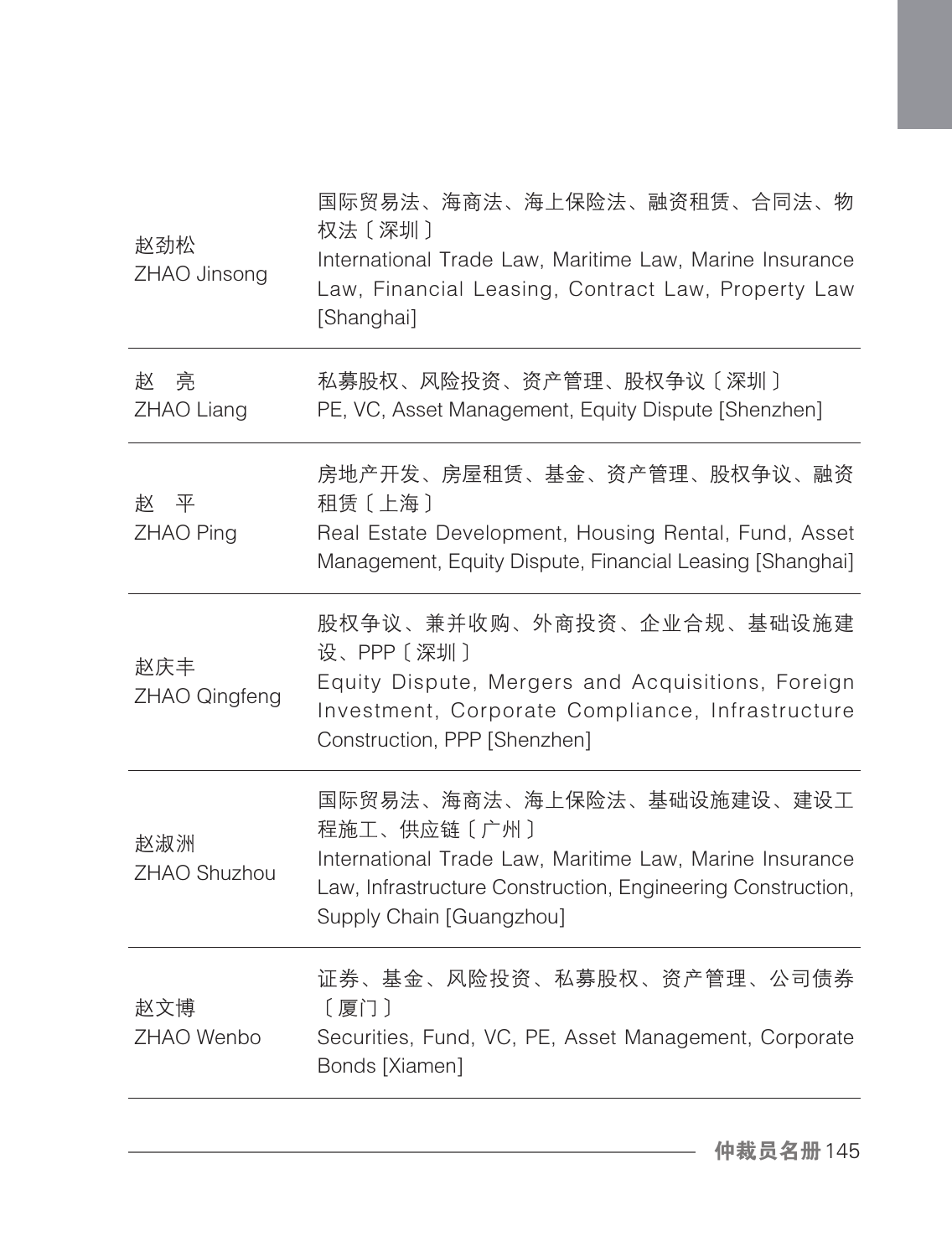| 赵显龙<br>ZHAO Xianlong  | 房地产法、房地产开发、商品房买卖、城市更新、房屋租<br>赁、建设工程施工〔深圳〕<br>Real Estate Law, Real Estate Development, Commodity<br>Houses Sale & Purchase, Urban Renewal, Housing Rental,<br>Engineering Construction [Shenzhen] |
|-----------------------|---------------------------------------------------------------------------------------------------------------------------------------------------------------------------------------------------|
| 赵锡军<br>ZHAO Xijun     | 金融法、银行法、资产管理、互联网金融、票据法、风险投<br>资〔深圳〕<br>Financial Law, Banking Law, Asset Management, Internet<br>Finance, Negotiable Instruments Law, VC [Shenzhen]                                               |
| 赵昕倩<br>ZHAO Xinqian   | 证券、资产管理〔深圳〕<br>Securities, Asset Management [Shenzhen]                                                                                                                                            |
| 赵彦莹<br>ZHAO Yanying   | 合同法、仲裁法、民诉法〔深圳〕<br>Contract Law, Arbitration Law, Civil Litigation Law [Shenzhen]                                                                                                                 |
| 赵永红<br>ZHAO Yonghong  | 金融法、银行法、不良资产处置、企业合规、票据法、财务<br>会计〔深圳〕<br>Financial Law, Banking Law, Non-performing Assets<br>Disposal, Corporate Compliance, Negotiable Instruments<br>Law, Financial and Accounting [Shenzhen]   |
| 赵永胜<br>ZHAO Yongsheng | 金融法、银行法、证券、合同法、知识产权法、医事法〔深圳〕<br>Financial Law, Banking Law, Securities, Contract Law,<br>Intellectual Property Law, Medical Law [Shenzhen]                                                        |
| 赵志伟<br>ZHAO Zhiwei    | 公司法、股权争议、国际贸易法、海商法〔深圳〕<br>Corporate Law, Equity Dispute, International Trade Law,<br>Maritime Law [Shenzhen]                                                                                      |
|                       |                                                                                                                                                                                                   |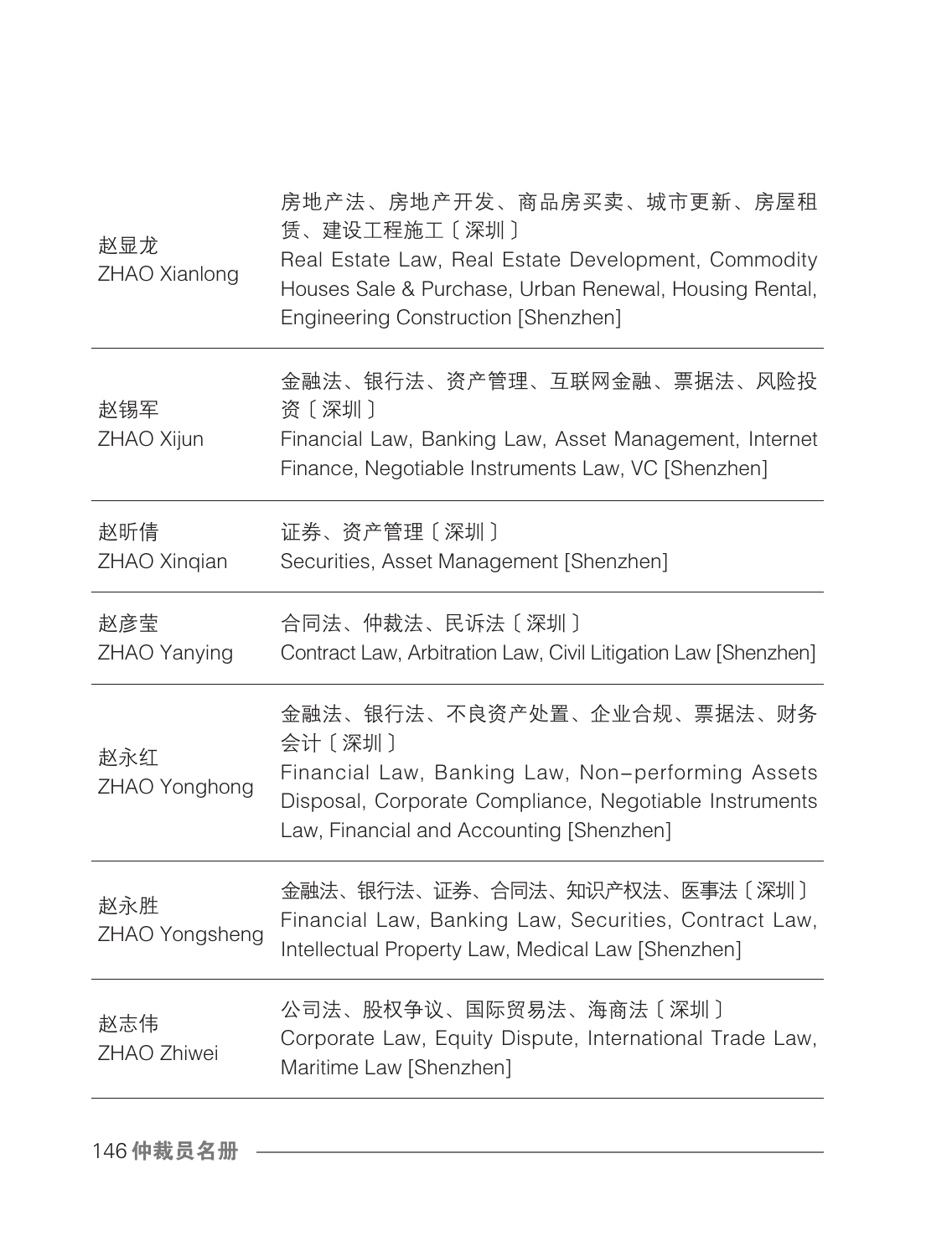| 郑春阳<br>ZHENG Chunyang        | 合同法、投资法、房地产法、公司法〔深圳〕<br>Contract Law, Investment Law, Real Estate Law, Corporate<br>Law [Shenzhen]                                                                        |
|------------------------------|---------------------------------------------------------------------------------------------------------------------------------------------------------------------------|
| 郑德刚<br><b>ZHENG Degang</b>   | 公司法、股权争议、刑事法、合同法、建设工程施工〔深圳〕<br>Corporate Law, Equity Dispute, Criminal Law, Contract<br>Law, Engineering Construction [Shenzhen]                                          |
| 郑东平<br><b>ZHENG Dongping</b> | 兼并收购、证券、基金、公司债券、股权争议、公司法〔武汉〕<br>Mergers and Acquisitions, Securities, Fund, Corporate<br>Bonds, Equity Dispute, Corporate Law [Wuhan]                                     |
| 郑建江<br>ZHENG Jianjiang       | 公司法、公司债券、兼并收购、外商投资、房地产开发、证<br>券〔深圳〕<br>Corporate Law, Corporate Bonds, Mergers and Acquisitions,<br>Foreign Investment, Real Estate Development, Securities<br>[Shenzhen] |
| 郑坤山<br>ZHENG Kunshan         | 私募股权、公司债券、基金、资产管理、证券、风险投资<br>〔深圳〕<br>PE, Corporate Bonds, Fund, Asset Management, Securities,<br>VC [Shenzhen]                                                            |
| 郑丽英<br>ZHENG Liying          | 公司法、股权争议、股权激励、兼并收购、企业合规〔深圳〕<br>Corporate Law, Equity Dispute, Equity Incentives, Mergers<br>and Acquisitions, Corporate Compliance [Shenzhen]                             |
| 郑润镐<br>ZHENG Runhao          | 知识产权法、国际贸易法、著作权、体育法、国际私法<br>[北京]<br>Intellectual Property Law, International Trade Law,<br>Copyright, Sports Law, International Private Law [Beijing]                     |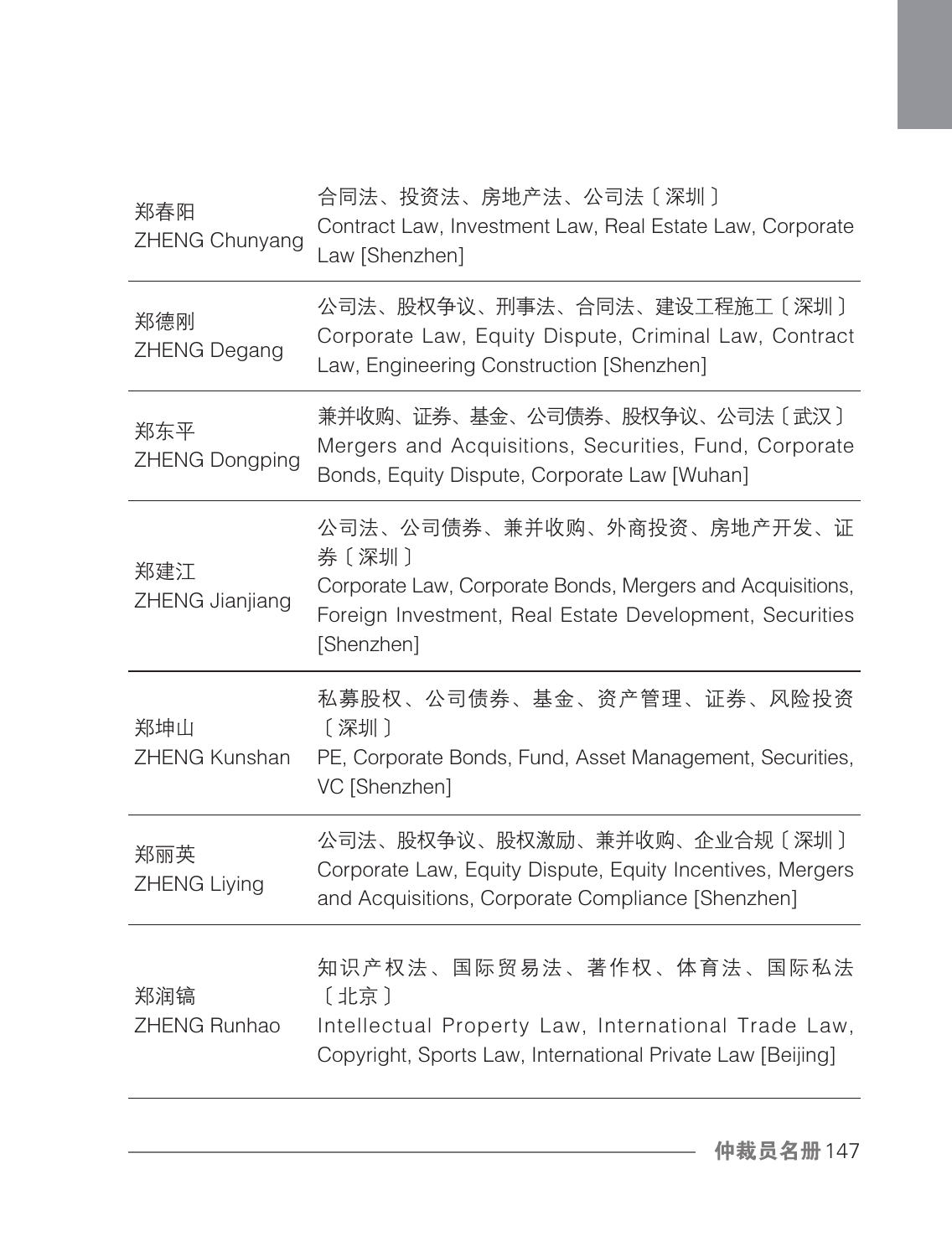| 郑坦明<br><b>ZHENG Tanming</b> | 股权争议、不良资产处置、合同法、房地产开发、商品房买<br>卖、银行法〔深圳〕<br>Equity Dispute, Non-performing Assets Disposal, Contract<br>Law, Real Estate Development, Commodity Houses Sale &<br>Purchase, Banking Law [Shenzhen] |
|-----------------------------|--------------------------------------------------------------------------------------------------------------------------------------------------------------------------------------------------|
| 郑学军<br>ZHENG Xuejun         | 金融法、银行法、基金、信托、资产管理、不良资产处置<br>[深圳]<br>Financial Law, Banking Law, Fund, Trust, Asset Management,<br>Non-performing Assets Disposal [Shenzhen]                                                     |
| 郑艳丽<br><b>ZHENG Yanli</b>   | 建设工程施工、公司法、股权争议、外商投资、融资租赁、<br>国际贸易法〔北京〕<br>Engineering Construction, Corporate Law, Equity Disputes,<br>Foreign Investment, Financial Leasing, International Trade<br>Law [Beijing]              |
| 郑云瑞<br><b>ZHENG Yunrui</b>  | 房地产开发、公司法、股权争议、保险、合同法、物权法<br>[上海]<br>Real Estate Development, Corporate Law, Equity Dispute,<br>Insurance, Contract Law, Property Law [Shanghai]                                                 |
| 郑子敬<br>ZHENG Zijing         | 公司法、股权争议、兼并收购、企业合规、房屋租赁、特许<br>经营〔深圳〕<br>Corporate Law, Equity Dispute, Mergers and Acquisitions,<br>Corporate Compliance, Housing Rental, Franchising<br>[Shenzhen]                              |
| 毅<br>支<br>ZHI Yi            | 公司法、兼并收购、证券、私募股权、风险投资、股权争议<br>[深圳]<br>Corporate Law, Mergers and Acquisitions, Securities, PE,<br>VC, Equity Dispute [Shenzhen]                                                                  |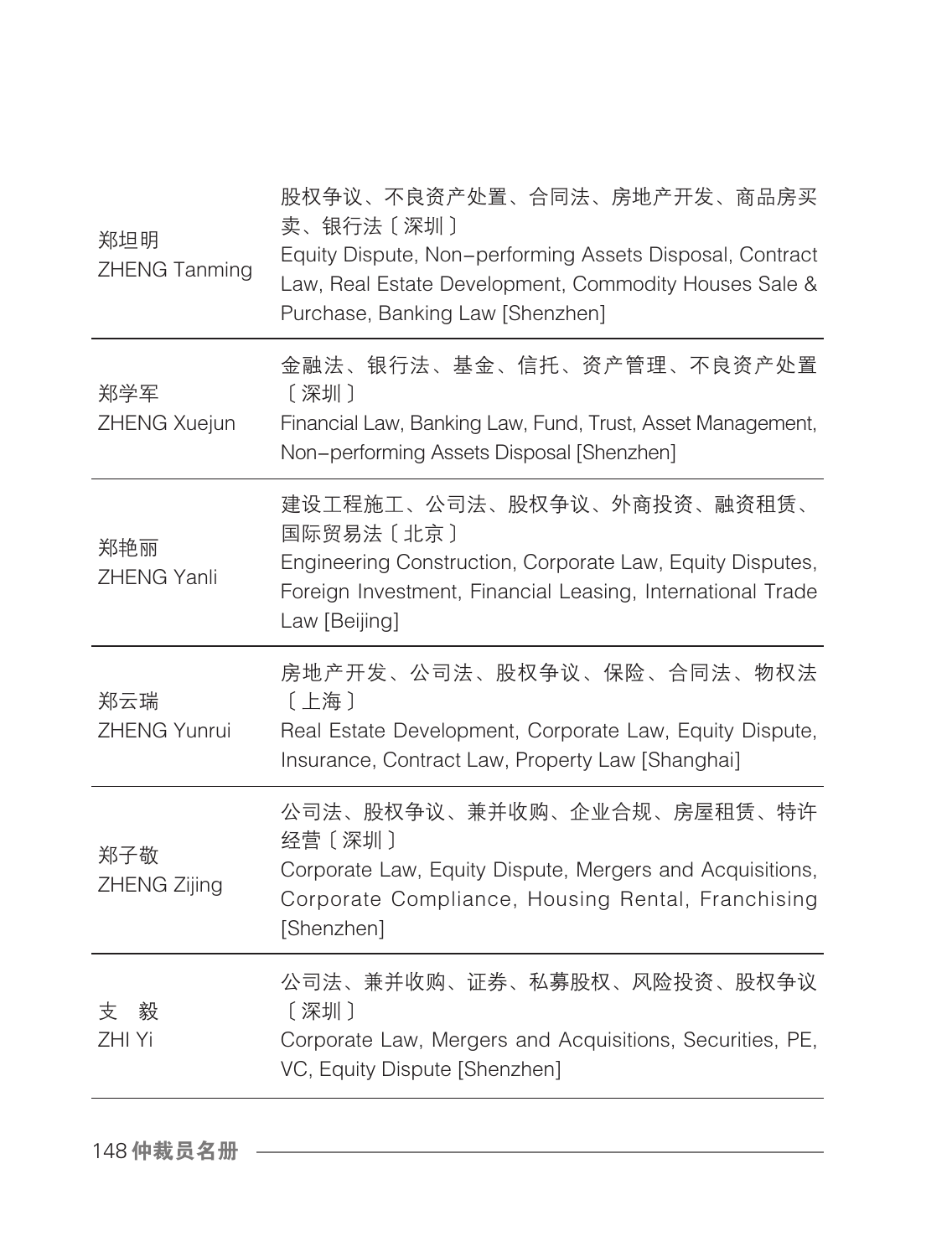| 钟<br>澄<br>ZHONG Cheng       | 房地产法、房地产开发、城市更新、房屋租赁、商品房买<br>卖、国际贸易法〔深圳〕<br>Real Estate Law, Real Estate Development, Urban Renewal,<br>Housing Rental, Commodity Houses Sale & Purchase,<br>International Trade Law [Shenzhen]        |
|-----------------------------|--------------------------------------------------------------------------------------------------------------------------------------------------------------------------------------------------------|
| 钟国才<br><b>ZHONG Guocai</b>  | 建设工程法、房地产法、房地产开发、商品房买卖、公司<br>法、股权争议〔广州〕<br>Construction & Engineering Law, Real Estate Law, Real<br>Estate Development, Commodity Houses Sale & Purchase,<br>Corporate Law, Equity Dispute [Guangzhou] |
| 钟凯文<br><b>ZHONG Kaiwen</b>  | 基金、信托、资产管理、私募股权、城市更新、股权争议<br>〔深圳〕<br>Fund, Trust, Asset Management, PE, Urban Renewal, Equity<br>Dispute [Shenzhen]                                                                                    |
| 莉<br>钟<br><b>ZHONG Li</b>   | 能源、国际贸易、国际建筑工程、船舶建造〔北京〕<br>Energy, International Trade, International Construction,<br>Shipbuilding [Beijing]                                                                                          |
| 鸣<br>钟<br><b>ZHONG Ming</b> | 公司法、银行法、资产管理、不良资产处置、融资租赁〔深圳〕<br>Corporate Law, Banking Law, Asset Management, Non-<br>performing Assets Disposal, Financial Leasing [Shenzhen]                                                         |
| 钟明霞<br><b>ZHONG Mingxia</b> | 商品房买卖、房屋租赁、公司法、金融法、合同法、物权法<br>[深圳]<br>Commodity Houses Sale & Purchase, Housing Rental,<br>Corporate Law, Financial Law, Contract Law, Property Law<br>[Shenzhen]                                      |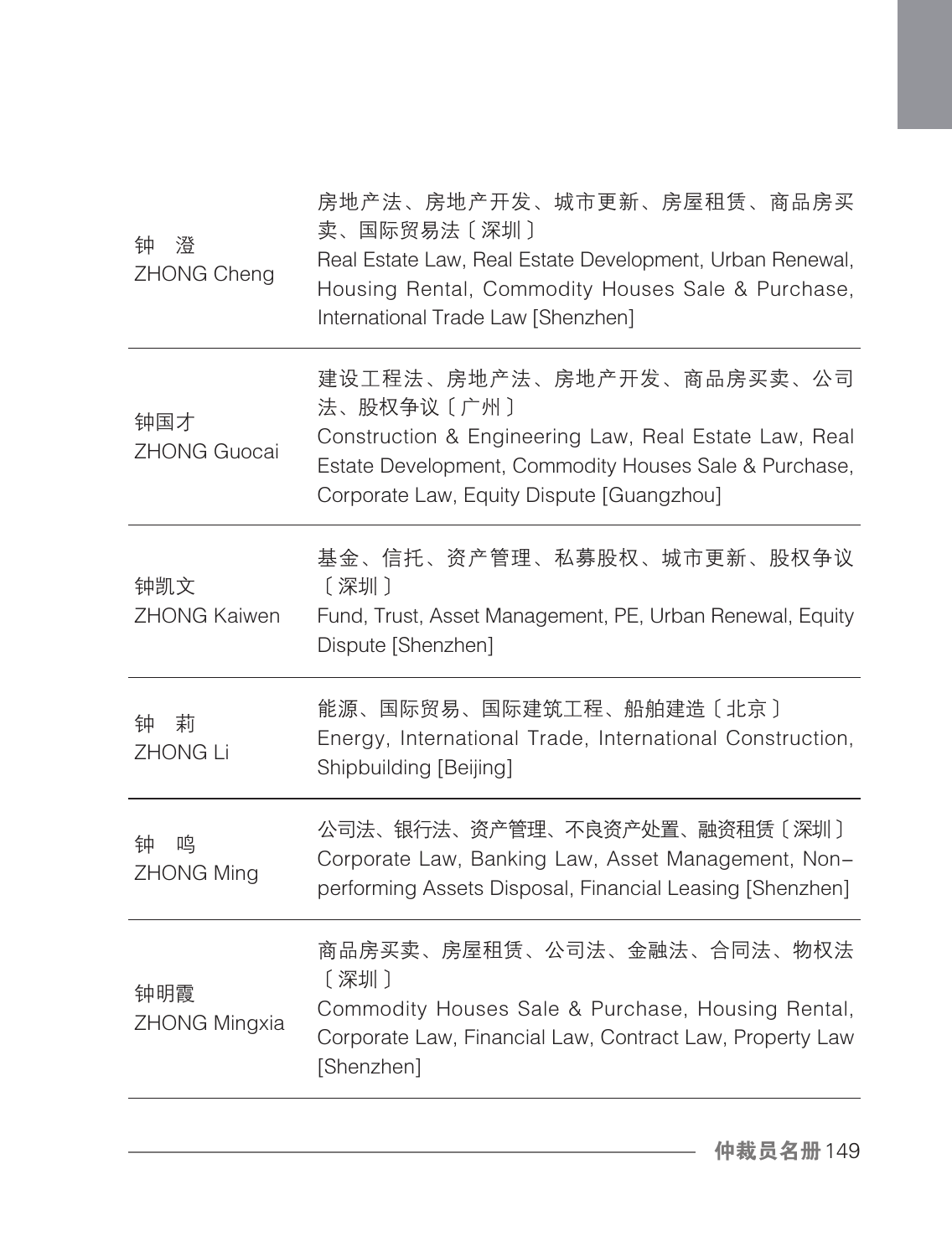| 钟文雅<br>ZHONG Wenya           | 招投标法、知识产权法、股权争议、PPP、互联网金融、教<br>育培训〔深圳〕<br>Bidding Law, Intellectual Property Law, Equity Dispute,<br>PPP, Internet Finance, Education and Training [Shenzhen]                    |
|------------------------------|----------------------------------------------------------------------------------------------------------------------------------------------------------------------------------|
| 相<br>仲<br><b>ZHONG Xiang</b> | 建设工程施工、房地产开发、股权争议、票据法、基金、金<br>融衍生品 [北京]<br>Engineering Construction, Real Estate Development, Equity<br>Dispute, Negotiable Instruments Law, Fund, Derivatives<br>[Beijing]      |
| 周成新<br>ZHOU Chengxin         | 公司法、股权争议、兼并收购、外商投资、国际贸易法、房<br>地产法 [深圳]<br>Corporate Law, Equity Dispute, Mergers and Acquisitions,<br>Foreign Investment, International Trade Law, Real Estate<br>Law [Shenzhen] |
| 周代希<br><b>ZHOU Daixi</b>     | 公司法、资产管理、合同法、信托、金融法〔上海〕<br>Corporate Law, Asset Management, Contract Law, Trust,<br>Financial Law [Shanghai]                                                                     |
| 周东来<br>ZHOU Donglai          | 金融法、银行法、不良资产处置、项目融资、股权争议、公<br>司法〔深圳〕<br>Financial Law, Banking Law, Non-performing Assets<br>Disposal, Project Finance, Equity Dispute, Corporate Law<br>[Shenzhen]              |
| 周奋强<br><b>ZHOU Fengiang</b>  | 金融法、银行法、证券、基金、不良资产处置、资产管理<br>[深圳]<br>Financial Law, Banking Law, Securities, Fund, Non-<br>performing Assets Disposal, Asset Management [Shenzhen]                               |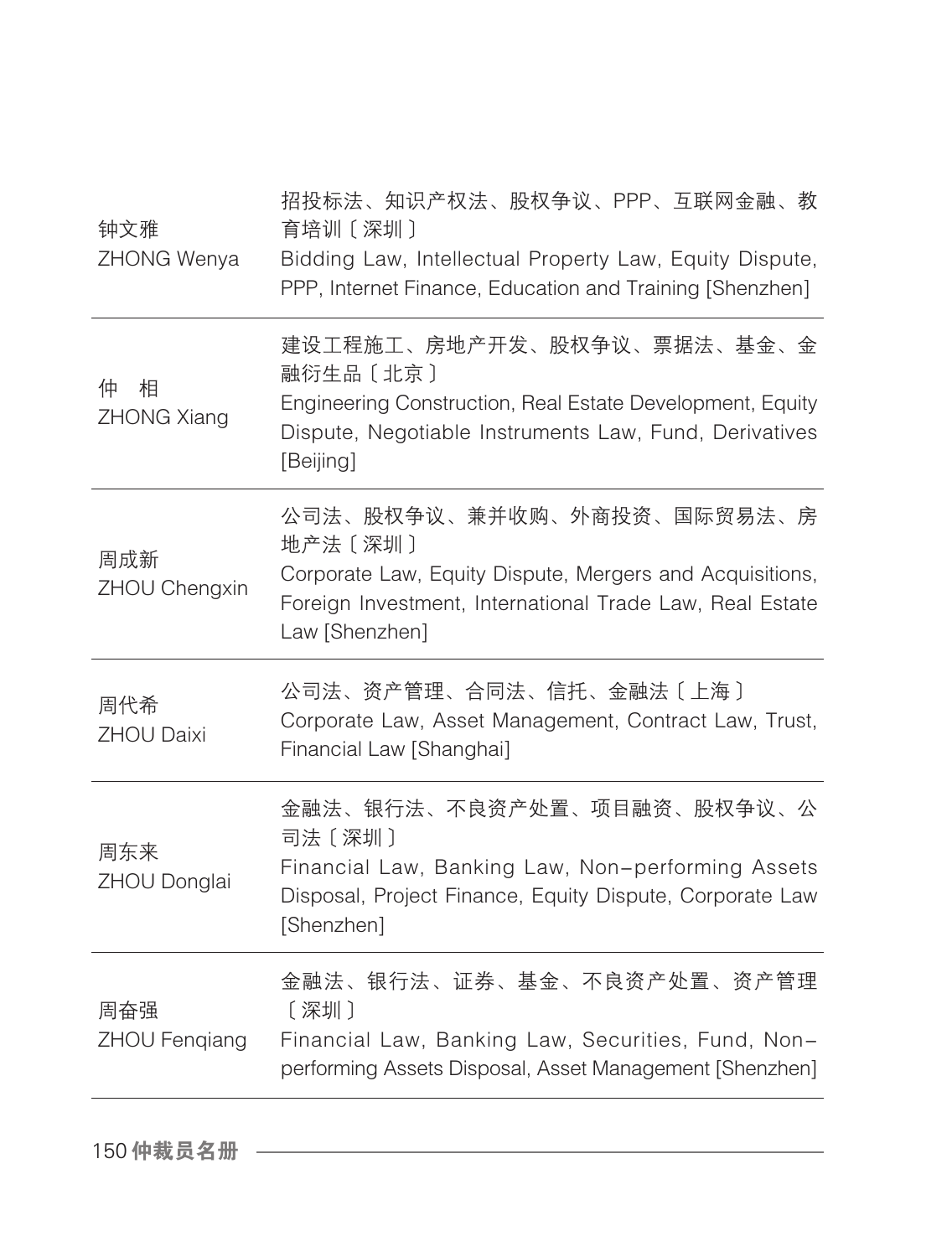| 刚<br>周<br>ZHOU Gang       | 财务会计、证券、资产管理〔深圳〕<br>Financial and Accounting, Securities, Asset Management<br>[Shenzhen]                                                                                                 |
|---------------------------|------------------------------------------------------------------------------------------------------------------------------------------------------------------------------------------|
| 周广俊<br>ZHOU Guangjun      | 国际贸易法、公司法、股权争议、外商投资、合同法、国际<br>私法〔北京、香港〕<br>International Trade Law, Corporate Law, Equity Dispute,<br>Foreign Investment, Contract Law, International Private<br>Law [Beijing, Hongkong] |
| 周汉民<br><b>ZHOU Hanmin</b> | 合同法、公司法、国际贸易、投资〔上海〕<br>Contract Law, Corporate Law, International Trade, Investment<br>[Shanghai]                                                                                        |
| 周建康<br>ZHOU Jiankang      | 不良资产处置、信托、合同法、商事调解、破产法、金融法<br>[深圳]<br>Non-performing Assets Disposal, Trust, Contract Law,<br>Commercial Mediation, Bankruptcy Law, Financial Law<br>[Shenzhen]                          |
| 周建南<br>ZHOU Jiannan       | 基础设施建设、项目融资、企业合规、反垄断法、公司法、<br>竞争法〔广州〕<br>Infrastructure Construction, Project Finance, Corporate<br>Compliance, Antitrust Law, Corporate Law, Competition<br>Law [Guangzhou]             |
| 娼<br>周<br>ZHOU Juan       | 合同法、物权法、仲裁法、商品房买卖、房屋租赁〔深圳〕<br>Contract Law, Property Law, Arbitration Law, Commodity<br>Houses Sale & Purchase, Housing Rental [Shenzhen]                                                |
|                           |                                                                                                                                                                                          |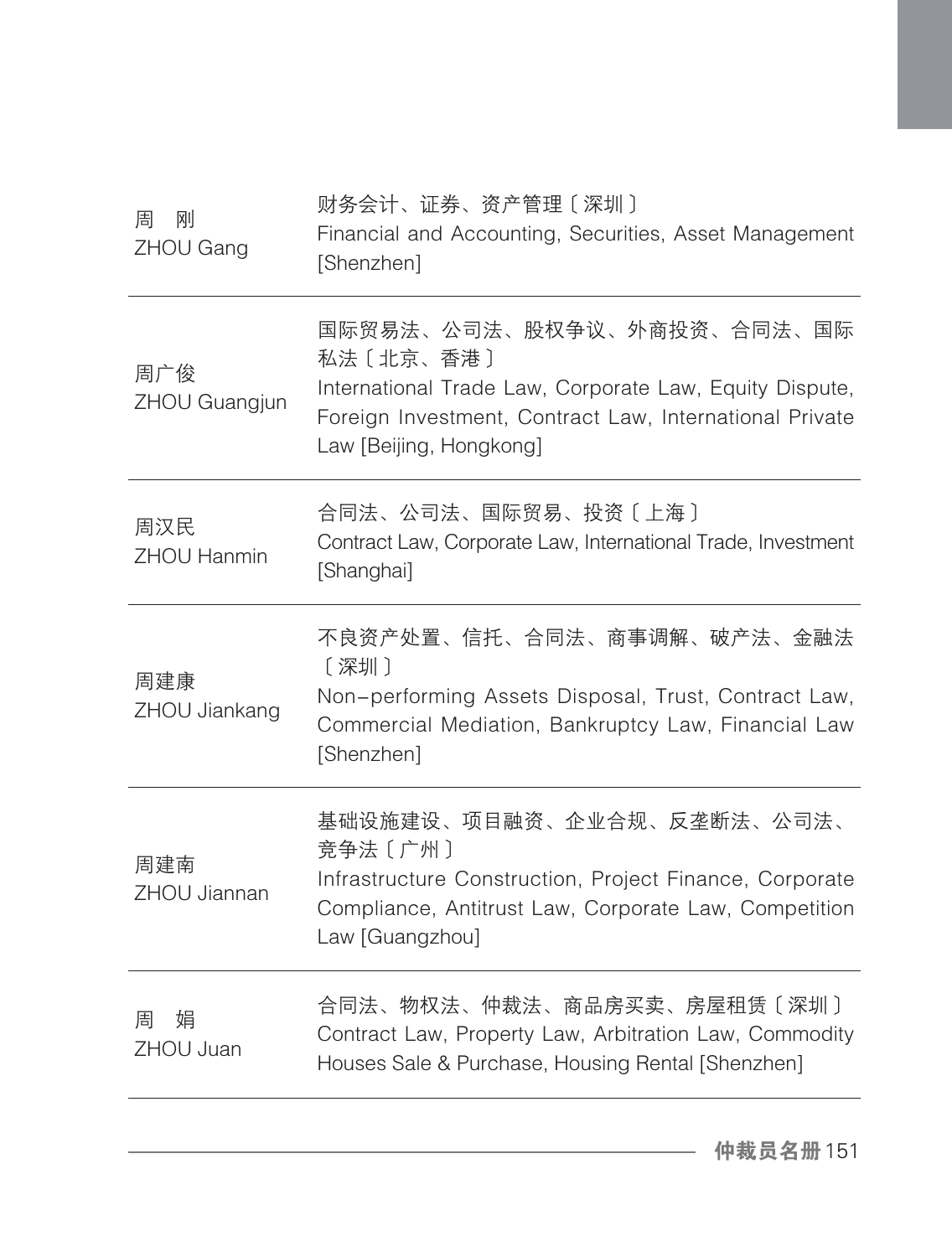| 周利明<br>ZHOU Liming  | 建设工程法、建设工程施工、基础设施建设、项目融资、房<br>地产法、房屋租赁〔上海〕<br>Construction & Engineering Law, Engineering Construction,<br>Infrastructure Construction, Project Finance, Real Estate<br>Law, Housing Rental [Shanghai] |
|---------------------|--------------------------------------------------------------------------------------------------------------------------------------------------------------------------------------------------------|
| 周林彬<br>ZHOU Linbin  | 公司法、金融法、合同法、基础设施建设、房地产开发、物<br>权法〔广州〕<br>Corporate Law, Financial Law, Contract Law, Infrastructure<br>Construction, Real Estate Development, Property Law<br>[Guangzhou]                               |
| 龙<br>周<br>ZHOU Long | 建设工程法、商标、房地产法、公司法、股权争议、环境合<br>规〔深圳〕<br>Construction & Engineering Law, Trademark, Real Estate<br>Law, Corporate Law, Equity Dispute, Environmental<br>Compliance [Shenzhen]                            |
| 周南致<br>ZHOU Nanzhi  | 金融法、公司法、证券、基金、期货、资产管理〔石家庄〕<br>Financial Law, Corporate Law, Securities, Fund, Futures,<br>Asset Management [Shijiazhuang]                                                                              |
| 琦<br>周<br>ZHOU Qi   | 公司法、外商投资、基金、合同法、融资租赁、兼并收购<br>〔北京〕<br>Corporate Law, Foreign Investment, Fund, Contract Law,<br>Financial Leasing, Mergers and Acquisitions [Beijing]                                                   |
| 周清华<br>ZHOU Qinghua | 建设工程施工、国际贸易法、公司法、股权争议、外商投<br>资、金融法〔大连〕<br>Engineering Construction, International Trade Law, Corporate<br>Law, Equity Dispute, Foreign Investment, Financial Law<br>[Dalian]                           |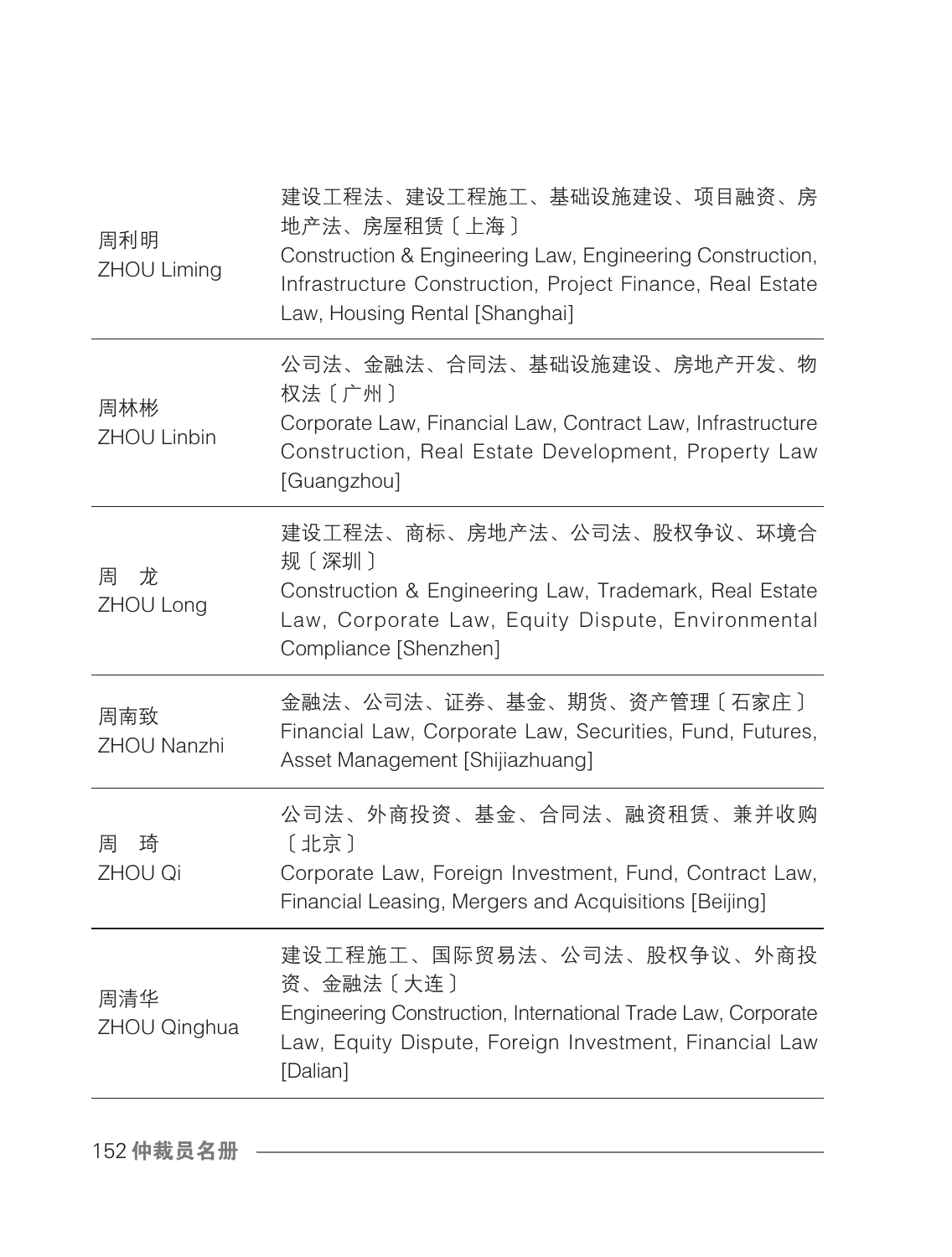| 泉<br>周<br><b>ZHOU Quan</b> | 建设工程法、商品房买卖、房地产法、合同法〔深圳〕<br>Construction & Engineering Law, Commodity Houses Sale<br>& Purchase, Real Estate Law, Contract Law [Shenzhen]                                                                  |
|----------------------------|------------------------------------------------------------------------------------------------------------------------------------------------------------------------------------------------------------|
| 周塞军<br>ZHOU Saijun         | 公司法、股权争议、国际航空法、矿业投融资、资源勘探、<br>环境保护法 [北京]<br>Corporate Law, Equity Dispute, International Aviation Law,<br>Mining Investment and Financing, Resource Exploration,<br>Environmental Protection Law [Beijing] |
| 周宋良<br>ZHOU Songliang      | 银行法、私募股权、信托、房地产法、公司法〔深圳〕<br>Banking Law, PE, Trust, Real Estate Law, Corporate Law<br>[Shenzhen]                                                                                                           |
| 曦<br>周<br><b>ZHOU Xi</b>   | 知识产权法、产品质量法、合同法、竞争法、股权争议〔北京〕<br>Intellectual Property Law, Product Quality Law, Contract<br>Law, Competition Law, Equity Dispute [Beijing]                                                                 |
| 周晓燕<br>ZHOU Xiaoyan        | 国际贸易法、WTO法、公司法、外商投资、知识产权法、反<br>垄断法 [北京]<br>International Trade Law, WTO Law, Corporate Law, Foreign<br>Investment, Intellectual Property Law, Antitrust Law [Beijing]                                      |
| 周新国<br>ZHOU Xinguo         | 股权争议、银行法、PPP、建设工程法、商事调解〔深圳〕<br>Equity Dispute, Banking Law, PPP, Construction &<br>Engineering Law, Commercial Mediation [Shenzhen]                                                                        |
| 周新民<br>ZHOU Xinmin         | 兼并收购、企业合规、不良资产处置、风险投资、商品房买<br>卖、传媒〔喀什〕<br>Mergers and Acquisitions, Corporate Compliance, Non-<br>performing Assets Disposal, VC, Commodity Houses Sale<br>& Purchase, Media [Kashi]                       |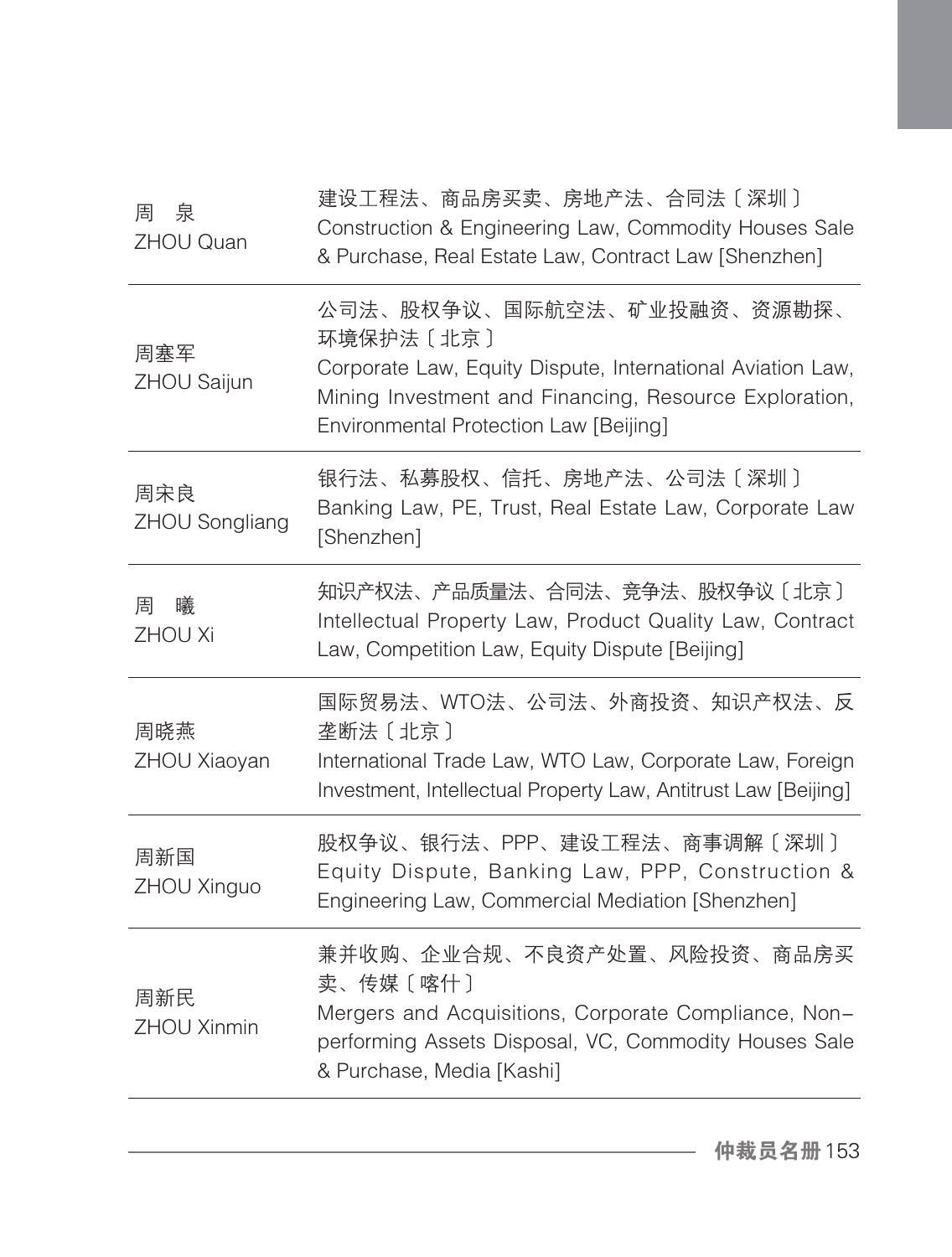| 周<br>璇<br>ZHOU Xuan       | 金融法、证券、公司法、股权争议、兼并收购、私募股权<br>[深圳]<br>Financial Law, Securities, Corporate Law, Equity Dispute,<br>Mergers and Acquisitions, PE [Shenzhen]                                     |
|---------------------------|-------------------------------------------------------------------------------------------------------------------------------------------------------------------------------|
| 周喆人<br>ZHOU Zheren        | 公司法、股权争议、兼并收购、银行法、基金、证券〔上海〕<br>Corporate Law, Equity Dispute, Mergers and Acquisitions,<br>Banking Law, Fund, Securities [Shanghai]                                           |
| 朱慈蕴<br>ZHU Ciyun          | 公司法、外商投资、证券、股权争议、私募股权、融资租赁<br>〔北京〕<br>Corporate Law, Foreign Investment, Securities, Equity<br>Dispute, PE, Financial Leasing [Beijing]                                       |
| 朱华芳<br><b>ZHU Huafang</b> | 公司法、股权争议、兼并收购、基金、信托、私募股权〔北京〕<br>Corporate Law, Equity Dispute, Mergers and Acquisitions,<br>Fund, Trust, PE [Beijing]                                                         |
| 朱加赛<br>ZHU Jiasai         | 建设工程施工、房地产开发、商品房买卖、房屋租赁、房地<br>产法 [南京]<br>Engineering Construction, Real Estate Development,<br>Commodity Houses Sale & Purchase, Housing Rental, Real<br>Estate Law [Nanjing] |
| 朱列玉<br><b>ZHU Lieyu</b>   | 建设工程施工、建设工程法、房地产法、房地产开发、城市<br>更新〔广州〕<br>Engineering Construction, Construction & Engineering<br>Law, Real Estate Law, Real Estate Development, Urban<br>Renewal [Guangzhou]   |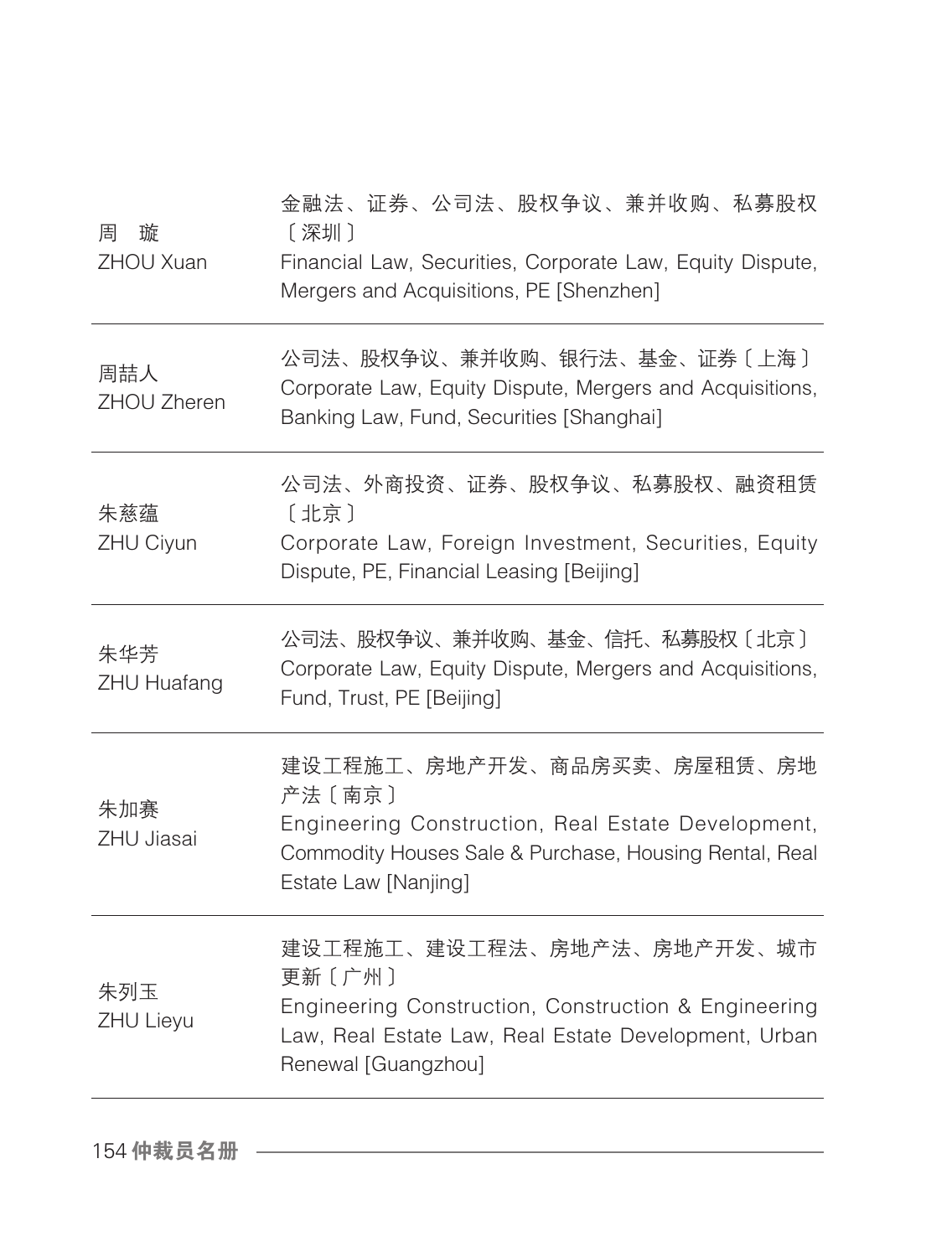| 朱茂元<br>ZHU Maoyuan        | 建设工程法、房地产法、公司法、股权争议、兼并收购〔北京〕<br>Construction & Engineering Law, Real Estate Law, Corporate<br>Law, Equity Dispute, Mergers and Acquisitions [Beijing]                                      |
|---------------------------|--------------------------------------------------------------------------------------------------------------------------------------------------------------------------------------------|
| 朱绵茂<br><b>ZHU Mianmao</b> | 金融法、银行法、证券、基金、私募股权、飞机融资租赁<br>[海口]<br>Financial Law, Banking Law, Securities, Fund, PE, Aircraft<br>Financial Leasing [Haikou]                                                              |
| 涛<br>朱<br>ZHU Tao         | 证券、期货、资产管理、公司法、股权激励、企业合规〔深圳〕<br>Securities, Futures, Asset Management, Corporate Law,<br>Equity Incentives, Corporate Compliance [Shenzhen]                                                |
| 朱<br>滔<br>ZHU Tao         | 建设工程法、房地产法、公司法、合同法、仲裁法、劳动法<br>〔广州〕<br>Construction & Engineering Law, Real Estate Law, Corporate<br>Law, Contract Law, Arbitration Law, Labor Law [Guangzhou]                              |
| 朱伟东<br>ZHU Weidong        | 国际贸易法、海上运输、海上保险法、国际私法、仲裁法、<br>商事调解〔北京〕<br>International Trade Law, Marine Shipping, Marine Insurance<br>Law, International Private Law, Arbitration Law, Commercial<br>Mediation [Beijing] |
| 朱义坤<br><b>ZHU Yikun</b>   | 知识产权法、公司法、股权激励、国际贸易法、金融法〔广州〕<br>Intellectual Property Law, Corporate Law, Equity Incentives,<br>International Trade Law, Financial Law [Guangzhou]                                         |
| 朱征夫<br>ZHU Zhengfu        | 建设工程法、房地产法、房地产开发、商品房买卖、城市更<br>新〔广州〕<br>Construction & Engineering Law, Real Estate Law, Real<br>Estate Development, Commodity Houses Sale & Purchase,<br>Urban Renewal [Guangzhou]         |
|                           |                                                                                                                                                                                            |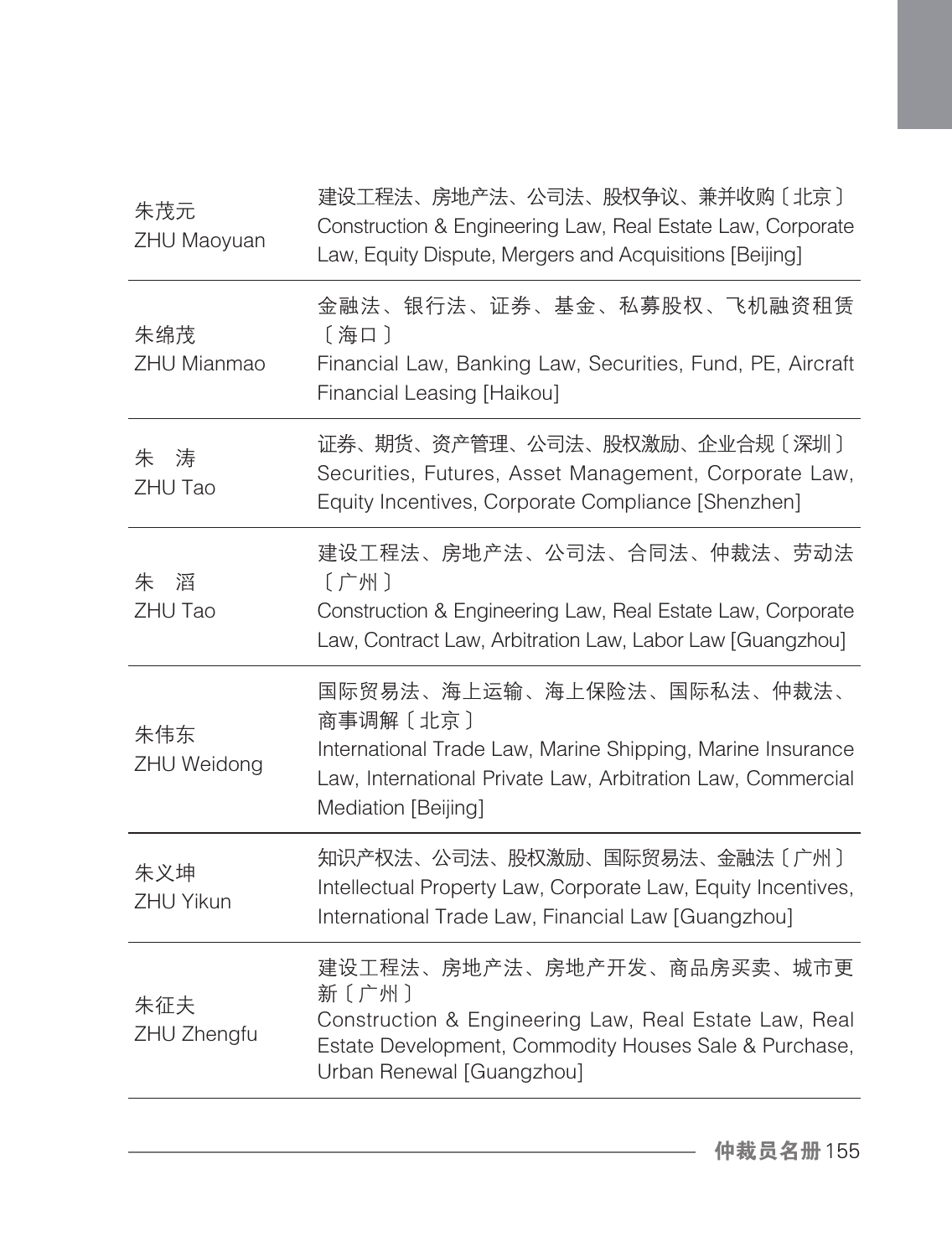| 城市更新、房地产开发、商品房买卖、房屋租赁、合同法、<br>物权法〔深圳〕<br>卓洁辉<br>ZHUO Jiehui<br>Houses Sale & Purchase, Housing Rental, Contract Law,<br>Property Law [Shenzhen]<br>公司法、股权争议、合同法、特许经营、房屋租赁〔深圳〕<br>邹祯林<br>Corporate Law, Equity Dispute, Contract Law, Franchising,<br><b>ZOU Zhenlin</b><br>Housing Rental [Shenzhen]<br>建设工程施工、项目融资、商品房买卖、房屋租赁、房地产<br>开发、基金〔深圳〕<br>左德起<br>Engineering Construction, Project Finance, Commodity<br>ZUO Deqi<br>Houses Sale & Purchase, Housing Rental, Real Estate<br>Development, Fund [Shenzhen]<br>国际贸易法、国际投资法、国际金融法、合同法〔天津〕<br>左海聪<br>International Trade Law, International Investment Law,<br><b>ZUO Haicong</b><br>International Financial Law, Contract Law [Tianjin]<br>证券、基金、期货、金融衍生品、资产管理〔深圳〕<br>左青云<br>Securities, Fund, Futures, Derivatives, Asset Management<br>ZUO Qingyun<br>[Shenzhen] | 庄伟燕<br>ZHUANG Weiyan | 知识产权法、房地产开发、股权争议、金融法、建设工程施<br>工〔广州〕<br>Intellectual Property Law, Real Estate Development, Equity<br>Dispute, Financial Law, Engineering Construction [Guangzhou] |
|-------------------------------------------------------------------------------------------------------------------------------------------------------------------------------------------------------------------------------------------------------------------------------------------------------------------------------------------------------------------------------------------------------------------------------------------------------------------------------------------------------------------------------------------------------------------------------------------------------------------------------------------------------------------------------------------------------------------------------------------------------------------------------------------------------------------------|----------------------|-------------------------------------------------------------------------------------------------------------------------------------------------------------------|
|                                                                                                                                                                                                                                                                                                                                                                                                                                                                                                                                                                                                                                                                                                                                                                                                                         |                      | Urban Renewal, Real Estate Development, Commodity                                                                                                                 |
|                                                                                                                                                                                                                                                                                                                                                                                                                                                                                                                                                                                                                                                                                                                                                                                                                         |                      |                                                                                                                                                                   |
|                                                                                                                                                                                                                                                                                                                                                                                                                                                                                                                                                                                                                                                                                                                                                                                                                         |                      |                                                                                                                                                                   |
|                                                                                                                                                                                                                                                                                                                                                                                                                                                                                                                                                                                                                                                                                                                                                                                                                         |                      |                                                                                                                                                                   |
|                                                                                                                                                                                                                                                                                                                                                                                                                                                                                                                                                                                                                                                                                                                                                                                                                         |                      |                                                                                                                                                                   |

156 仲裁员名册 ––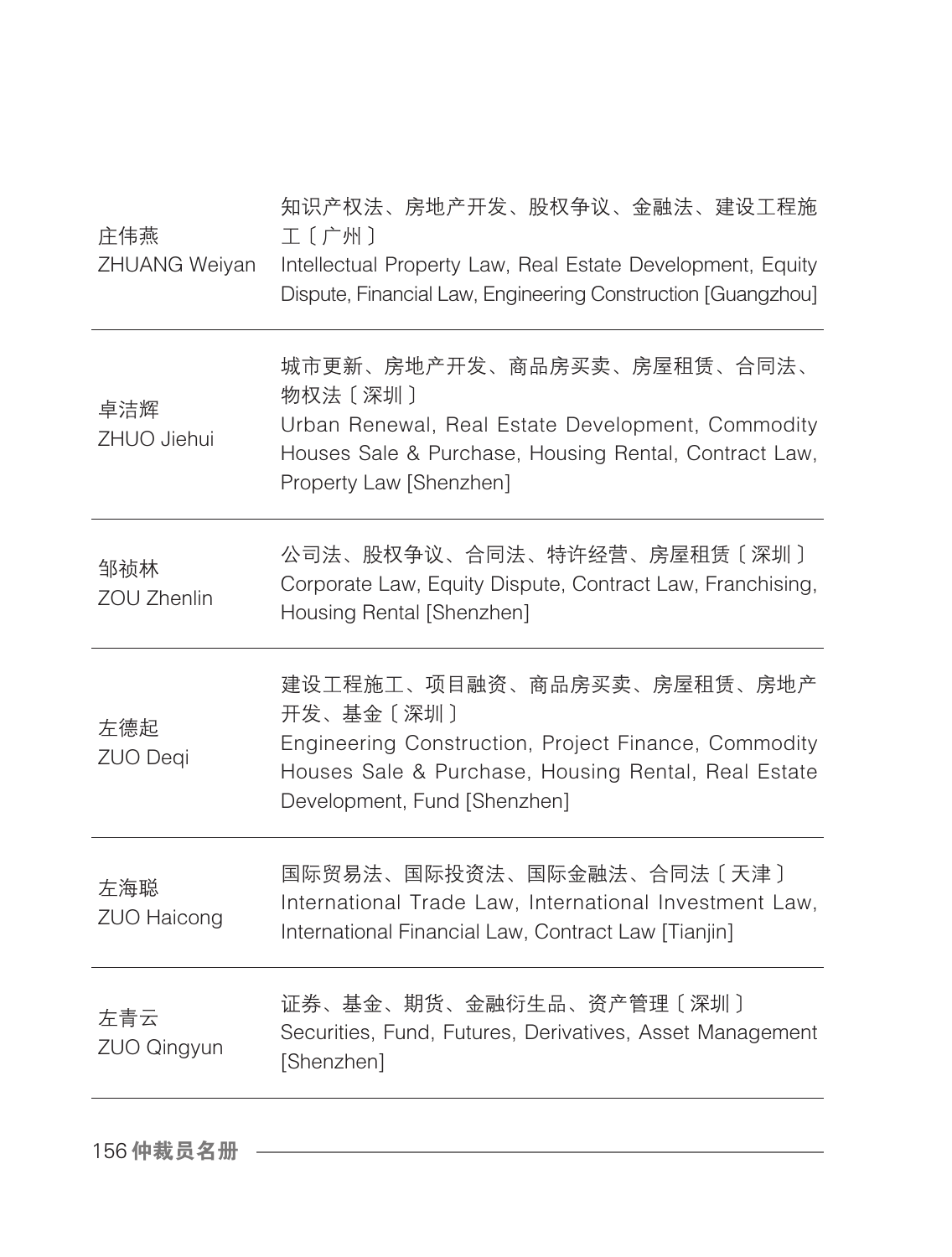## 中国香港特别行政区仲裁员 China Hong Kong SAR Arbitrators

| 专长及居住地<br><b>EXPERTISE &amp; RESIDENCE</b>                                                                                                        |
|---------------------------------------------------------------------------------------------------------------------------------------------------|
| 外商投资法、国际贸易法、合同法、公司法〔香港〕<br>Foreign Investment Law, International Trade Law,<br>Contract Law, Corporate Law [Hong Kong]                            |
| 能源法、环境保护法、房地产法〔香港〕<br>Energy Law, Environmental Protection Law, Real<br>Estate Law [Hong Kong]                                                    |
| 建设工程法 [香港]<br>Construction Engineering Law [Hong Kong]                                                                                            |
| 港口、物流、航运、金融〔香港〕<br>Port, Logistics, Shipping, Finance [Hong Kong]                                                                                 |
| 保险纠纷、民商事纠纷、物业权益纠纷、商业合同<br>〔香港〕<br>Insurance Disputes, Civil and Commercial Disputes,<br>Property Disputes and Commercial Contracts [Hong<br>Kong] |
|                                                                                                                                                   |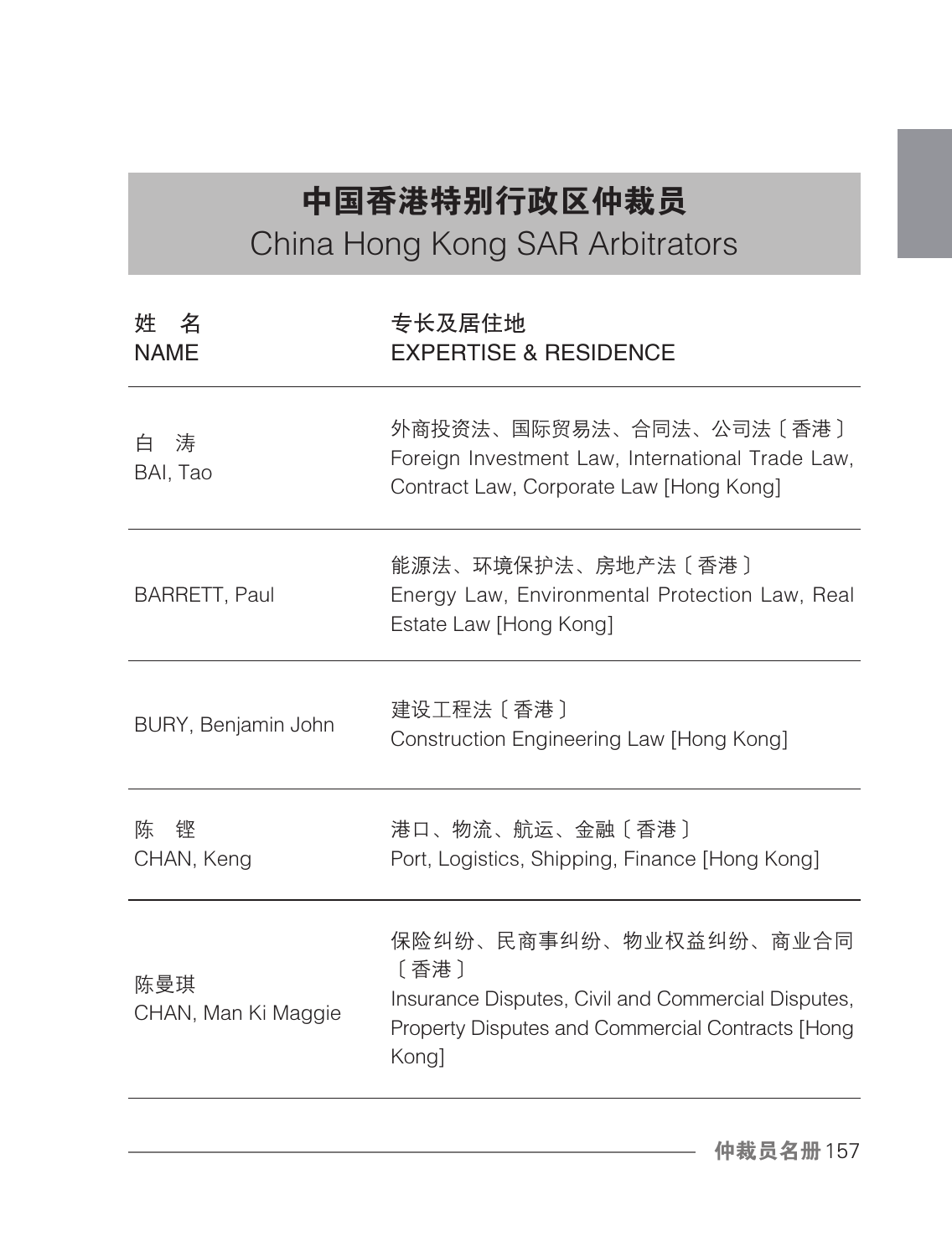| 陈耀棋<br>CHAN, Yiu Kei         | 海事仲裁(含新造船合同、船舶买卖及租赁争议)、<br>海商法、国际贸易〔香港〕<br>Maritime Arbitration (including Disputes on new<br>Building Contract, Ship Sale and Purchase, and<br>Ship Chartering), Maritime Law, International Trade<br>[Hong Kong] |
|------------------------------|--------------------------------------------------------------------------------------------------------------------------------------------------------------------------------------------------------------------|
| 陈泽铭<br>CHAN, Chak Ming       | 信托、公司法、税法〔香港〕<br>Trust, Corporate Law, Tax Law [Hong Kong]                                                                                                                                                         |
| 陈凯南<br>CHAN, Hoi Nam Stephen | 公司法、金融法、知识产权法、仲裁法〔香港〕<br>Corporate Law, Financial Law, Intellectual Property<br>Law, Arbitration Law [Hong Kong]                                                                                                   |
| 陈家殷<br>CHAN, Ka Yan          | 房地产法、公司法、反垄断法、合同法、保险〔香港〕<br>Real Estate Law, Corporate Law, Antitrust Law,<br>Contract Law, Insurance [Hong Kong]                                                                                                  |
| 磊<br>陈<br>CHEN, Lei          | 房地产和建设工程、货物买卖、公司股权、金融纠<br>纷〔香港〕<br>Dispute of Real Estate and Construction and Engineering,<br>Sale of Goods, Equity, Finance [Hong Kong]                                                                          |
| 陈三明<br>CHEN, San Ming        | 海上保险、国际贸易、海事法、海运纠纷〔香港〕<br>Maritime Insurance, International Trade, Maritime<br>Law, Maritime Dispute [Hong Kong]                                                                                                   |
| 卓元畅<br>CHEUK, Yuen Cheong    | 建设工程法、国际贸易法、海商法、能源法、公司<br>法、金融法〔香港〕<br>Construction Engineering Law, International Trade<br>Law, Maritime Law, Energy Law, Corporate Law,<br>Financial Law [Hong Kong]                                             |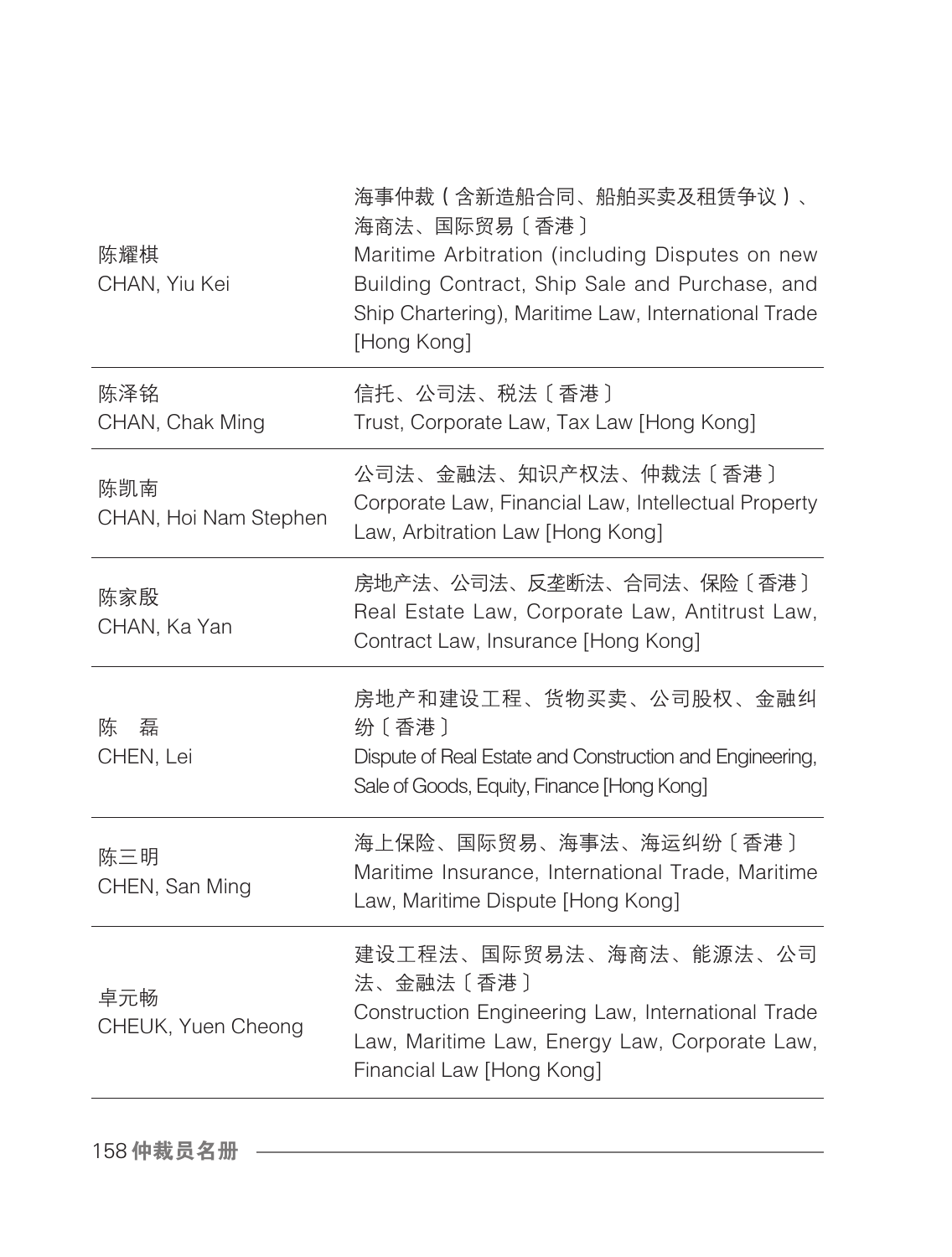| 张展豪<br>CHEUNG, Albert        | 会计及审计、融资及上市、企业并购、商业咨询及<br>顾问〔香港〕<br>Accounting & Auditing, Capital Market & IPO,<br>Mergers and Acquisitions, Advisory and Consulting<br>[Hong Kong]                                                  |
|------------------------------|-------------------------------------------------------------------------------------------------------------------------------------------------------------------------------------------------------|
| 张国杰<br>CHEUNG, Kwok Kit      | 建筑法、商业法〔香港〕<br>Construction Law, Commercial Law [Hong Kong]                                                                                                                                           |
| 张锦辉<br>CHEUNG, Kam Fai Peter | 知识产权法、商标、专利、著作权、技术合同、信<br>息技术与网络〔香港〕<br>Intellectual Property Law, Trademark, Patent,<br>Copyright, Technology Contract, Information<br>Technology and Network [Hong Kong]                            |
| 邹灿基<br>CHOW, Charn Ki        | 香港内地法律冲突及比较、银行担保及信用证、商<br>务及国际贸易、合同及公司法〔香港〕<br>Cross-Hong Kong Legal Conflict and Comparison,<br>Bank Guarantees and L/C, Business and International<br>Trade, Contract and Corporate Law [Hong Kong] |
| 邹德恩<br>CHOW, Peter           | 建设工程法 [香港]<br>Construction Engineering Law [Hong Kong]                                                                                                                                                |
| 朱少明<br>CHU, Siu Ming         | 金融法、房地产法、公司法〔香港〕<br>Financial Law, Real Estate Law, Corporate Law<br>[Hong Kong]                                                                                                                      |
| 徐凯怡<br>CHUI, HOI YEE         | 银行与金融法、国际商法、合资合作企业争议、国<br>际货物买卖〔香港〕<br>Banking and Finance, International Commercial<br>Law, Joint Venture Disputes, International Sale of<br>Goods [Hong Kong]                                       |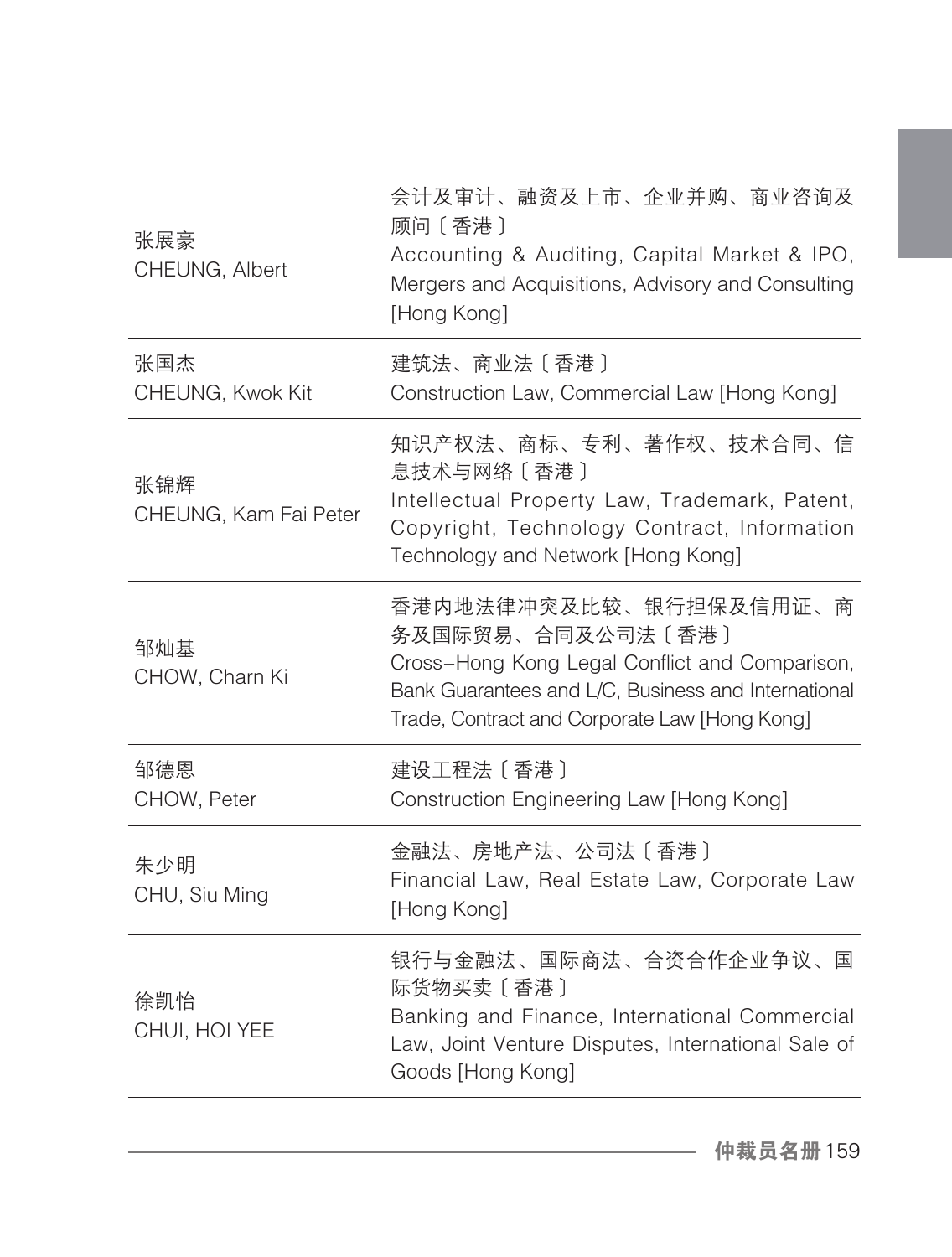| 董铁英<br>DONG, Tie, Ying      | 基础设施建设、项目融资、能源法、电力法、环境<br>合规、碳达峰与碳中和〔香港〕<br>Infrastructure Construction, Project Financing,<br>Energy Law, Electricity Law, Environmental<br>Compliance, Peak Carbon Dioxide Emissions and<br>Carbon Neutrality [Hong Kong]     |
|-----------------------------|---------------------------------------------------------------------------------------------------------------------------------------------------------------------------------------------------------------------------------|
| 范凯杰<br>FAN, Hoi Kit Alex    | 公司法、股权争议、破产法、房地产法、商品房买<br>卖、国际贸易法〔香港〕<br>Corporate Law, Equity Dispute, Bankruptcy Law,<br>Real Estate Law, Commercial Housing Sales,<br>International Trade Law [Hong Kong]                                                    |
| 方兆文<br>FONG, Shiu Man David | 股东权益、外商投资、海商、国际货物销售〔香港〕<br>Shareholders Disputes, Foreign Direct Investments,<br>Maritime, International Sales of Goods [Hong<br>Kong]                                                                                          |
| 顾敏康<br>GU, Min Kang         | 国际商法、国际公司法、国际反垄断法〔香港〕<br>International Commercial Law, International<br>Corporate Law, International Anti-monopoly Law<br>[Hong Kong]                                                                                           |
| 顾维遐<br>GU, Weixia           | 国际私法与仲裁法、内地与香港跨境法律关系、合<br>同法、公司法〔香港〕<br>Comparative and International Arbitration, Cross-<br>border Legal Issues between Hong Kong and<br>Mainland China, Contract Law, Private International<br>Law, Corporate Law [Hong Kong] |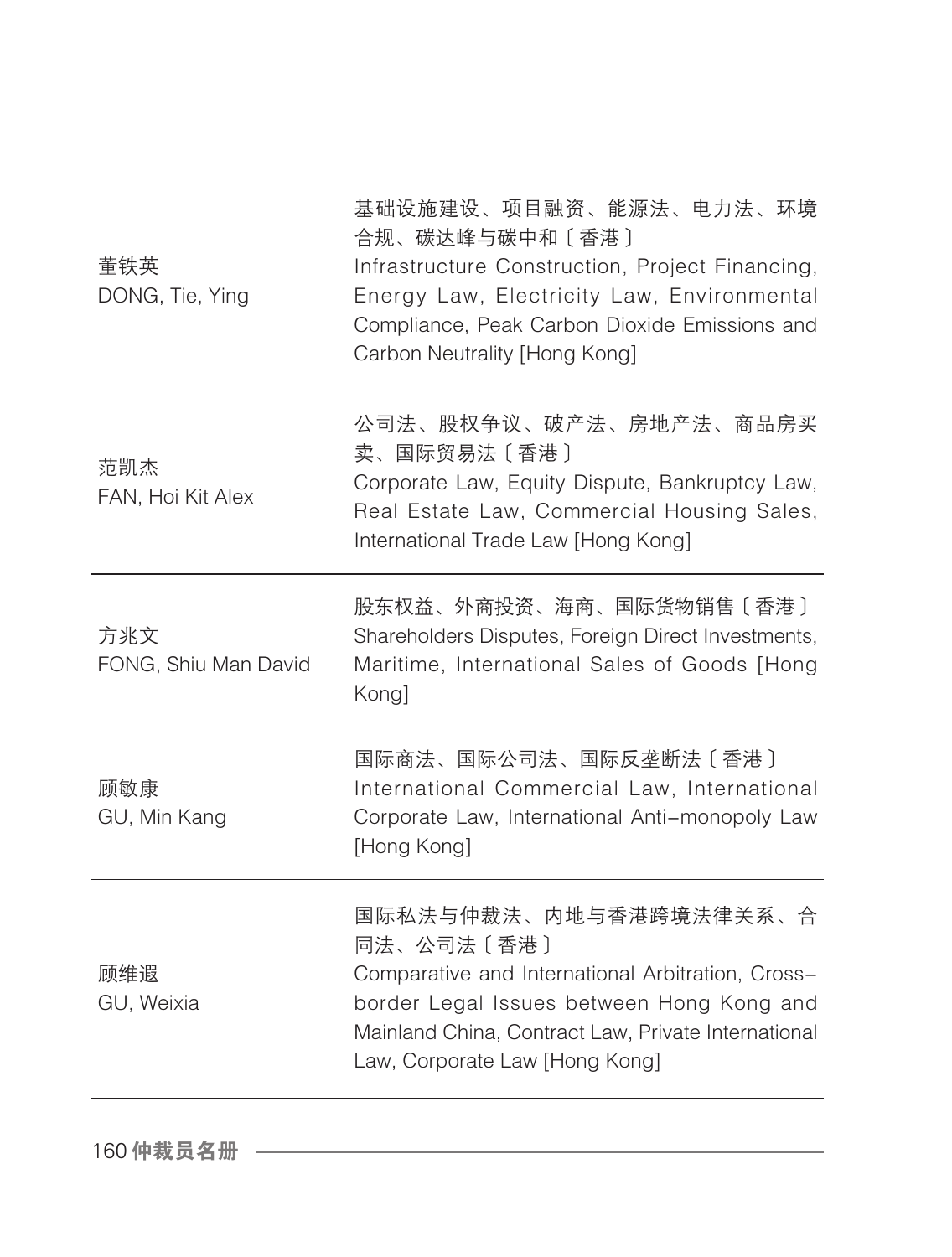| 关文伟<br>GUAN, Wen Wei          | 中国贸易与投资法、合同法(中国法和普通法)、<br>国际贸易法、知识产权法〔香港〕<br>PRC Trade and Investment Law, Contract Law<br>(both PRC Law and Common Law), International<br>Trade Law Intellectual Property Law [Hong Kong] |
|-------------------------------|--------------------------------------------------------------------------------------------------------------------------------------------------------------------------------------------|
| HALEY, Glenn Rex Allen        | 建设工程法、基础设施建设、合同法、国际贸易法<br>〔香港〕<br>Construction Engineering Law, Infrastructure<br>Construction, Contract Law, International Trade<br>Law [Hong Kong]                                       |
| 侯百燊<br>HAU, Pak Sun           | 合约法、公司法、证券法、国际贸易法〔香港〕<br>Contract Law, Corporate Law, Securities Law and<br>International Trade Law [Hong Kong]                                                                            |
| 何淑瑛<br>HO, Shuk Ying          | 公司法、金融法、国际贸易法、海商法、体育法、<br>房地产法 [香港]<br>Corporate Law, Financial Law, International Trade<br>Law, Maritime Law, Sports Law, Real Estate Law<br>[Hong Kong]                                  |
| 康锦炜<br>HONG, Kam Wai Kevin    | 商品房买卖、建设工程法、公司法、股权争议、国<br>际贸易法、合同法〔香港〕<br>Commercial Housing Sales, Construction<br>Engineering Law, Corporate Law, Equity Disputes,<br>International Trade Law, Contract Law [Hong Kong]  |
| 辉(2)<br>黄<br><b>HUANG Hui</b> | 公司法、证券法、金融法、外商投资〔香港〕<br>Corporate Law, Securities Financial Law, Foreign<br>Investment [Hong Kong]                                                                                         |
|                               |                                                                                                                                                                                            |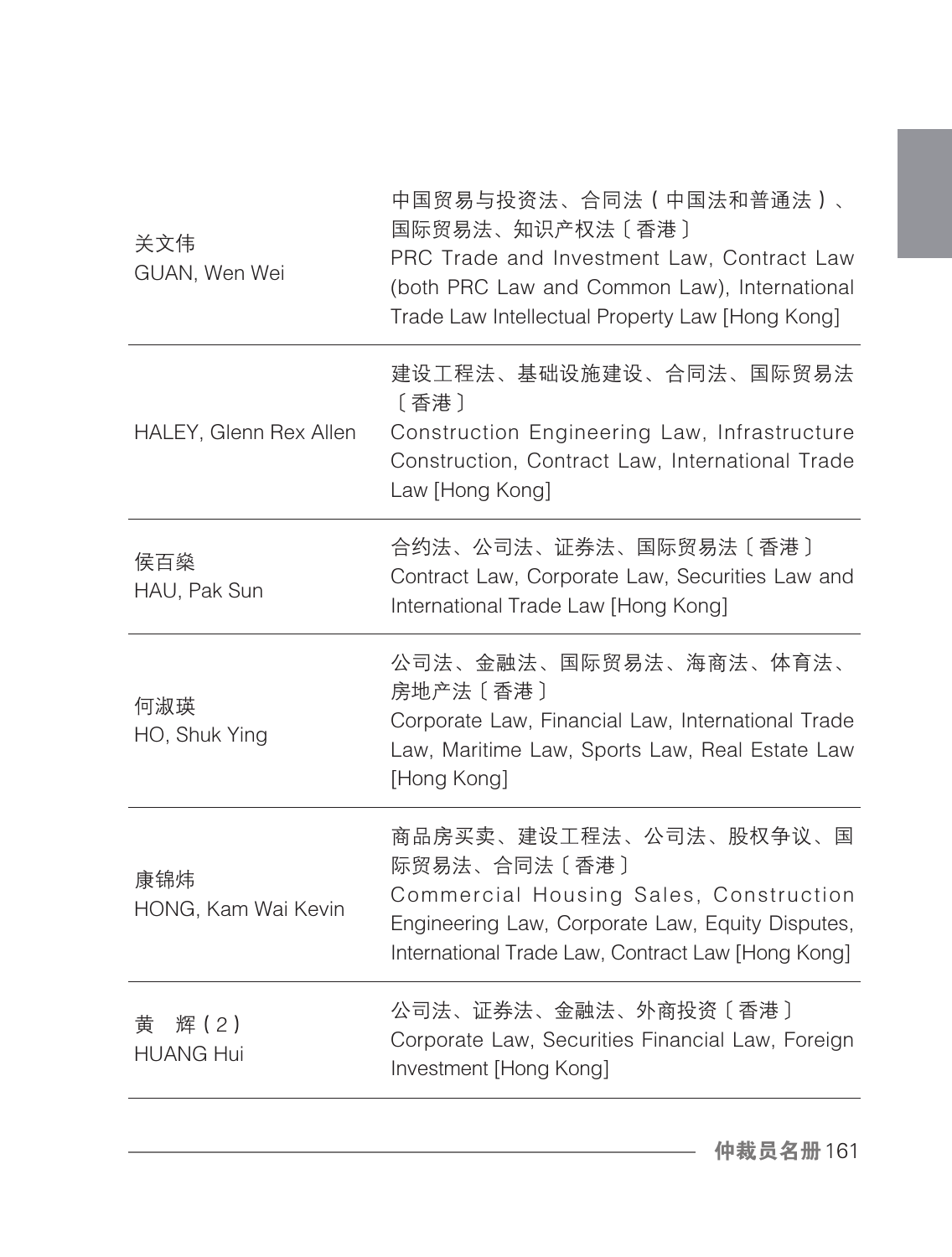| 许文杰<br>HUI, Man Kit Patrick | 公司法、金融法、国际贸易法、建设工程法、房地<br>产法〔香港〕<br>Corporate Law, Financial Law, International Trade<br>Law, Construction Engineering Law, Real Estate<br>Law [Hong Kong]                                     |
|-----------------------------|------------------------------------------------------------------------------------------------------------------------------------------------------------------------------------------------|
| 霍文丽<br>HUO, Wen Li          | 招投标法、建设工程法、公司法、股权争议、海商<br>法、海上运输〔香港〕<br>Tender Law, Construction Engineering Law,<br>Corporate Law, Equity Disputes, Maritime Law,<br>Maritime Transportation [Hong Kong]                      |
| 叶娉婷<br>IP, Ping Ting Grace  | 能源法、环境保护法、反垄断法、投资者-东道国仲<br>裁、仲裁法、商事调解〔香港〕<br>Energy Law, Environmental Protection Law, Antitrust<br>Law, Investor-Host State Arbitration, Arbitration<br>Law, Commercial Mediation [Hong Kong] |
| 江雪鹃<br>JIANG, Xue Juan      | 金融法、银行法、不良资产处置、项目融资、公司<br>法、企业合规〔香港〕<br>Financial Law, Banking Law, Distressed Asset<br>Disposition, Project Finance, Corporate Law,<br>Corporate Compliance [Hong Kong]                       |
| 简慧敏<br>KAN, Wai Mun Carmen  | 银行与融资、金融法、企业、债务重组〔香港〕<br>Banking and Financing, Financial Law, Enterprise,<br>Debt Restructure [Hong Kong]                                                                                     |

162 仲裁员名册 一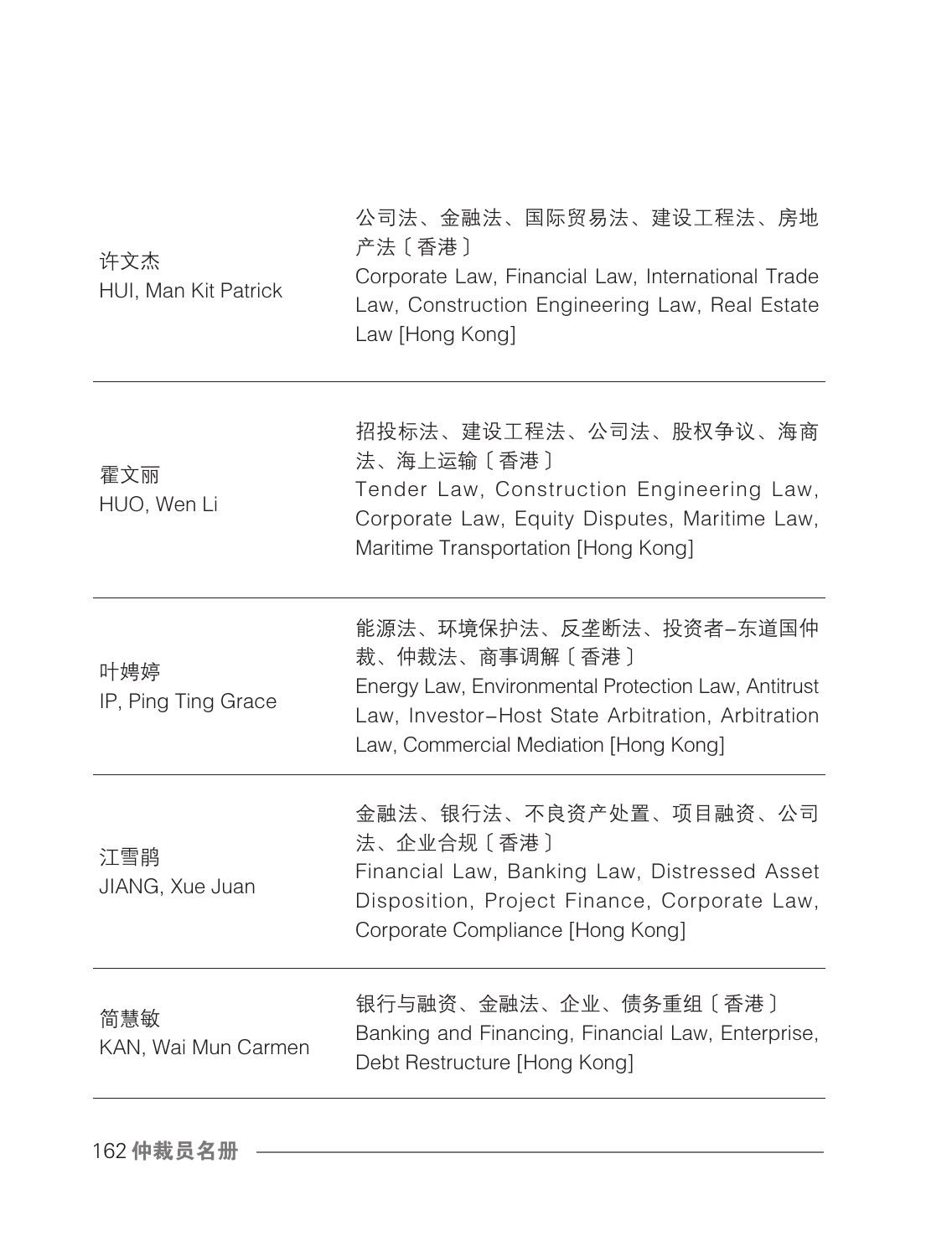| 江仲有<br>KONG, Chung Yau           | 建筑工程法、合同法、保险法、民商法〔香港〕<br>Construction Engineering Law, Contract Law,<br>Insurance Law, Civil and Commercial Law [Hong<br>Kong]                                                                     |
|----------------------------------|----------------------------------------------------------------------------------------------------------------------------------------------------------------------------------------------------|
| 龚靖晴<br>KUNG, Jing Qing           | 民商法、建筑管理、房地产转让、国际贸易〔香港〕<br>Commercial Law, Building Management,<br>Conveyancing, International Trade [Hong Kong]                                                                                   |
| 关雨龙<br>KWAN, James               | 建设工程法、知识产权法、技术合同、股权争议、<br>能源法、外商投资〔香港〕<br>Construction Engineering Law, Intellectual Property<br>Law, Technology Contracts, Equity Disputes,<br>Energy Law, Foreign Investment [Hong Kong]         |
| 郭琳广<br>KWOK, Larry               | 股权争议、财务会计、外商投资、合同法、投资者-<br>东道国仲裁、国际私法〔香港〕<br>Equity Disputes, Financial Accounting, Foreign<br>Investment, Contract Law, Investor-Host State<br>Arbitration, Private International Law [Hong Kong] |
| 邝凤萍<br>KWONG, Fung Ping Giovanna | 商业、建筑、金融法、保险法、药业及生命科学<br>[香港]<br>Commerce, Construction, Finance, Insurance,<br>Pharmaceutical and Life Sciences [Hong Kong]                                                                       |
| 邝志强<br>KWONG, Chi Keung          | 知识产权法、公司法、股权争议、兼并收购、外商<br>投资、破产法〔香港〕<br>Intellectual Property Law, Corporate Law, Equity<br>Disputes, Mergers and Acquisitions, Foreign<br>Investment, Bankruptcy Law [Hong Kong]                  |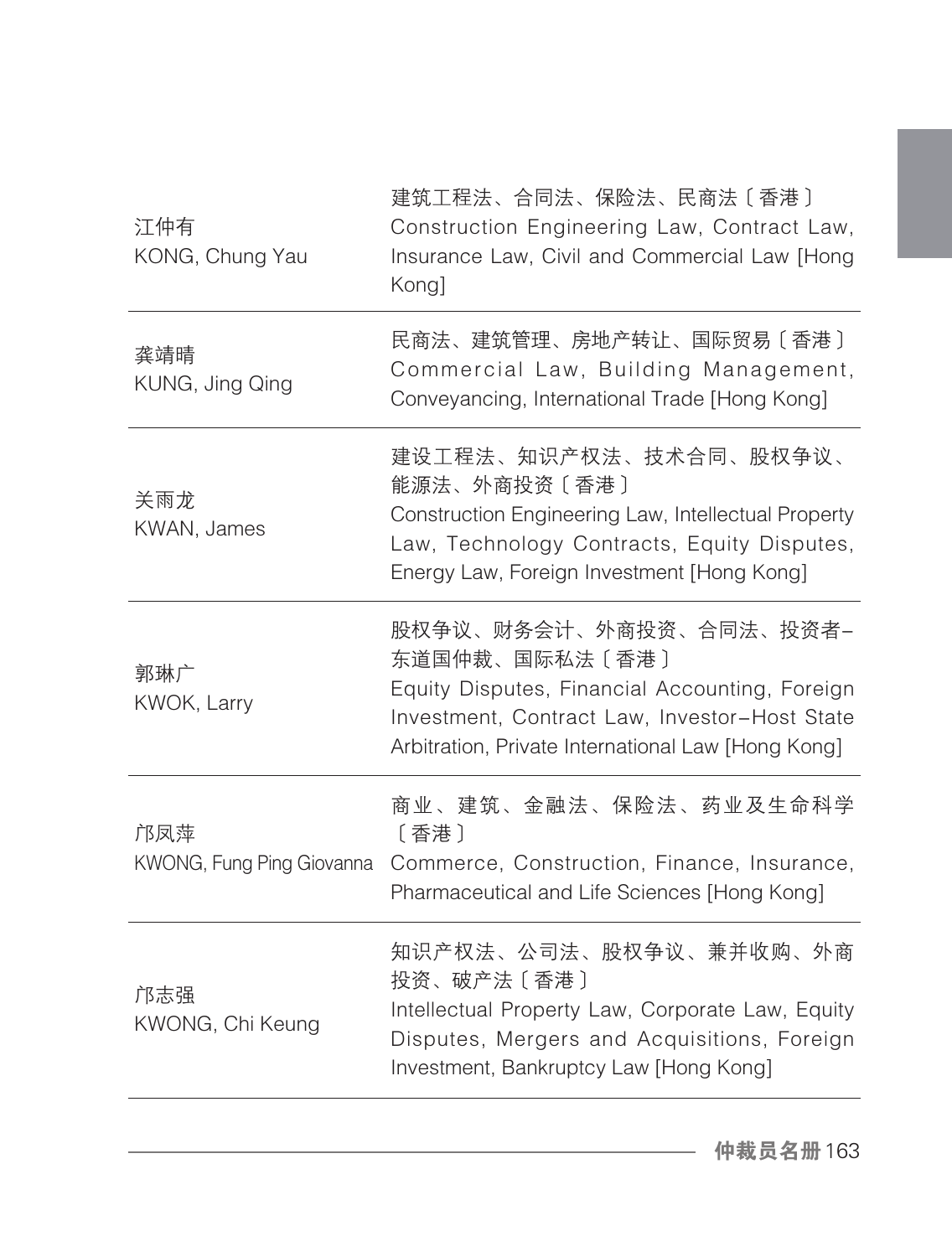| 林张灼华<br>LAM CHEUNG, Alexa   | 金融产品及服务、资本市场监管与合规、企业上市<br>及融资、公司治理〔香港〕<br>Financial Products and Services, Capital Market<br>Regulation and Compliance, IPO and Financing,<br>Corporate Governance [Hong Kong]                |
|-----------------------------|-----------------------------------------------------------------------------------------------------------------------------------------------------------------------------------------------|
| 林 濬 (浚)<br>LAM, Chun Daniel | 房地产发展及建筑、铁道沿线及上盖区域发展、商<br>业合约、国际合约〔香港〕<br>Real Estate Development and Construction,<br>Developments Above and Along Railways,<br>Commercial Contracts, International Contracts<br>[Hong Kong] |
| 林国辉<br>LAM, Kwok Fai Osmond | 刑事法、家事法、民商法、知识产权法〔香港〕<br>Criminal Law, Family Law, Civil & Commercial Law,<br>Intellectual Property Law [Hong Kong]                                                                           |
| 林定国<br>LAM, Ting Kwok       | 国际商业法、合同法、公司法、信托法〔香港〕<br>International Commercial Law, Contract Law,<br>Corporate Law, Trust Law [Hong Kong]                                                                                  |
| 林定韵<br>LAM, Catrina         | 仲裁法、商事调解、公司法、竞争法、国际贸易法<br>〔香港〕<br>Arbitration Law, Commercial Mediation, Corporate<br>Law, Competition Law, International Trade Law<br>[Hong Kong]                                            |
| 林炜彬<br>LAM, Wai Pan         | 建设工程法、基础设施建设、建设工程设计、建设<br>工程施工、招投标法〔香港〕<br>Works Construction, Infrastructure Development,<br>Construction Project Design, Construction Work,<br>Bidding Law [Hong Kong]                      |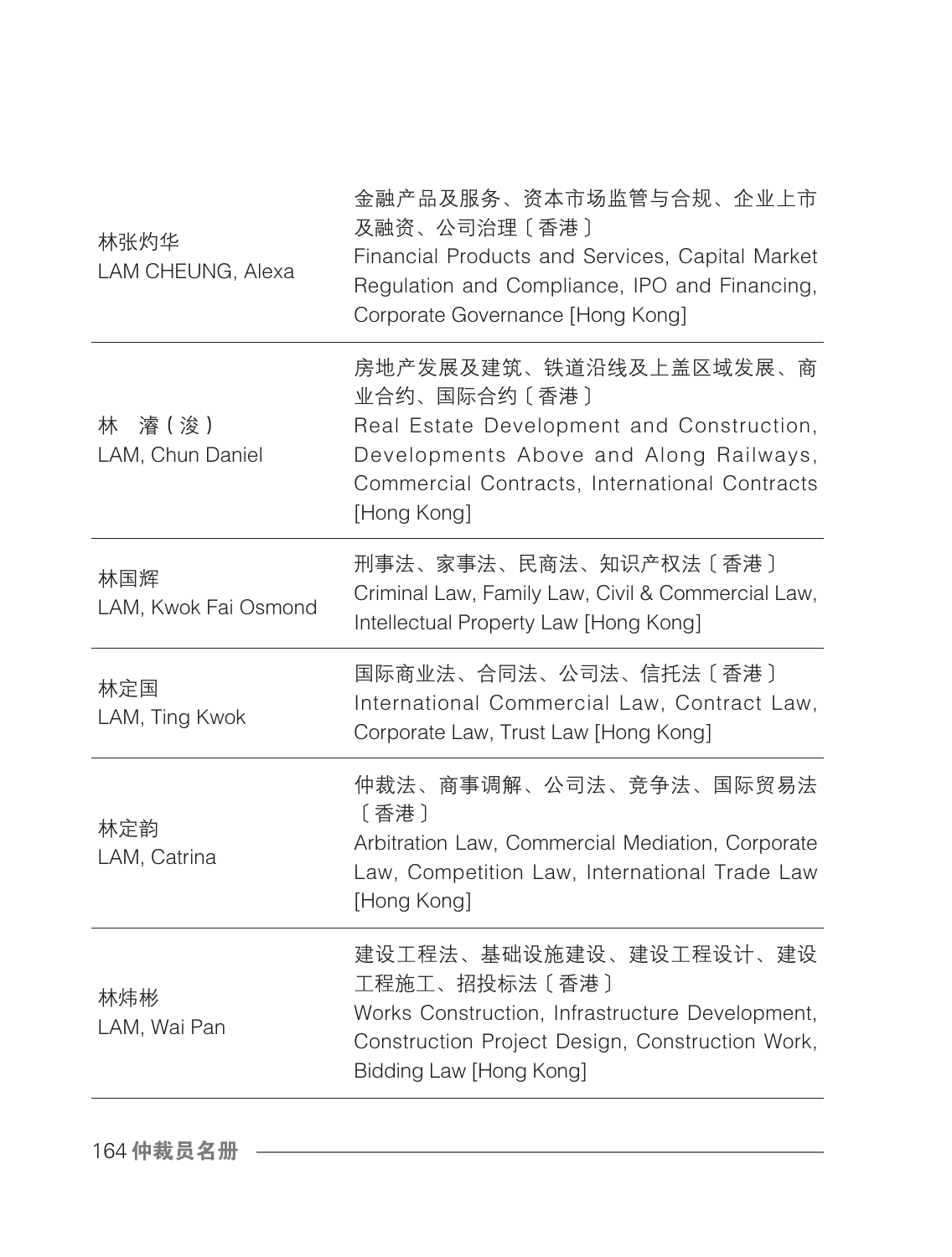| 海商法、公司法、银行法、合同法〔香港〕<br>Maritime Law, Corporate Law, Banking Law,<br>Contract Law [Hong Kong]                                                                                                                                                                                 |
|------------------------------------------------------------------------------------------------------------------------------------------------------------------------------------------------------------------------------------------------------------------------------|
| 建筑争议、房地产法、合同法、经济法、民商法<br>[香港]<br>Building Dispute, Real Estate Law, Contract Law,<br>Economic Law, Civil and Commercial Law [Hong<br>Kong]                                                                                                                                   |
| 国际贸易、电子商贸、建设工程、合资合作〔香港〕<br>International Trade Law, E-commerce, Construction<br>Engineering, Joint Venture and Cooperation [Hong<br>Kong]                                                                                                                                    |
| 建设工程法、基础设施建设、建设工程勘查、建设<br>工程设计、建设工程施工、招投标法〔香港〕<br>Construction Engineering Law, Infrastructure<br>Construction, Construction Engineering Exploration,<br>Construction Engineering Design, Construction<br>Engineering Construction, Tendering and Bidding<br>Law [Hong Kong] |
| 建筑工程设计、合同法、商业纠纷、国际仲裁〔香港〕<br>Construction Engineering Design, Contract Law,<br>International Arbitration [Hong Kong]                                                                                                                                                          |
|                                                                                                                                                                                                                                                                              |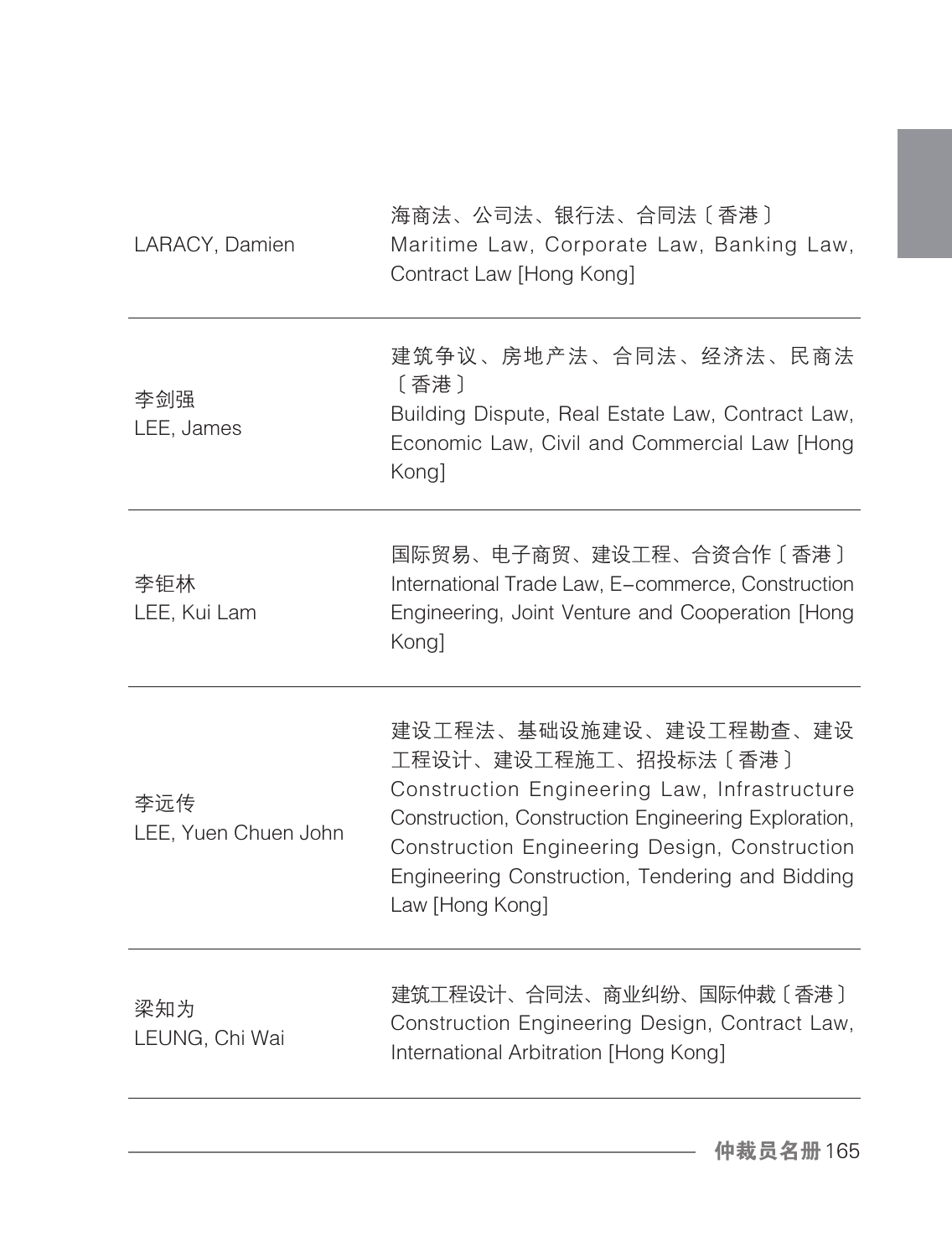| 梁景威<br>LEUNG, King Wai William | 国际商业投资、国际贸易、航运、企业融资、上市<br>与收购合并、资本市场、破产重组〔香港〕<br>International Commercial Investment, International<br>Trade, Shipping, Enterprise Financing and IPO, M&A,<br>Captial Market, Bankruptcy and Reorganization<br>[Hong Kong] |
|--------------------------------|----------------------------------------------------------------------------------------------------------------------------------------------------------------------------------------------------------------------------|
| 梁爱诗<br>LEUNG, Oi-sie Elsie     | 中国贸易、公共法〔香港〕<br>Chinese Trade, Public Law [Hong Kong]                                                                                                                                                                      |
| 梁伟强<br>LEUNG, Wai Keung        | 公司法、建筑工程纠纷、商业纠纷及海事法〔香港〕<br>Corporate Law, Building & Construction Disputes,<br>Commercial Disputes, Marine Law [Hong Kong]                                                                                                 |
| 梁希贤<br>LEUNG, Adrian           | 建设工程法、房地产法、物业管理、房屋租赁、公<br>司法、合同法〔香港〕<br>Construction Engineering Law, Real Estate Law,<br>Property Management, House Leasing, Corporate<br>Law, Contract Law [Hong Kong]                                                   |
| LEWIS, Stewart Dean            | 建设工程法、房地产法、公司法、体育法、仲裁<br>法、商事调解〔香港〕<br>Construction Engineering Law, Real Estate Law,<br>Corporate Law, Sports Law, Arbitration Law,<br>Commercial Mediation [Hong Kong]                                                   |
| 李克京<br>LI, Ke Jing             | 索赔 [ 香港 ]<br>Claim Disputes [Hong Kong]                                                                                                                                                                                    |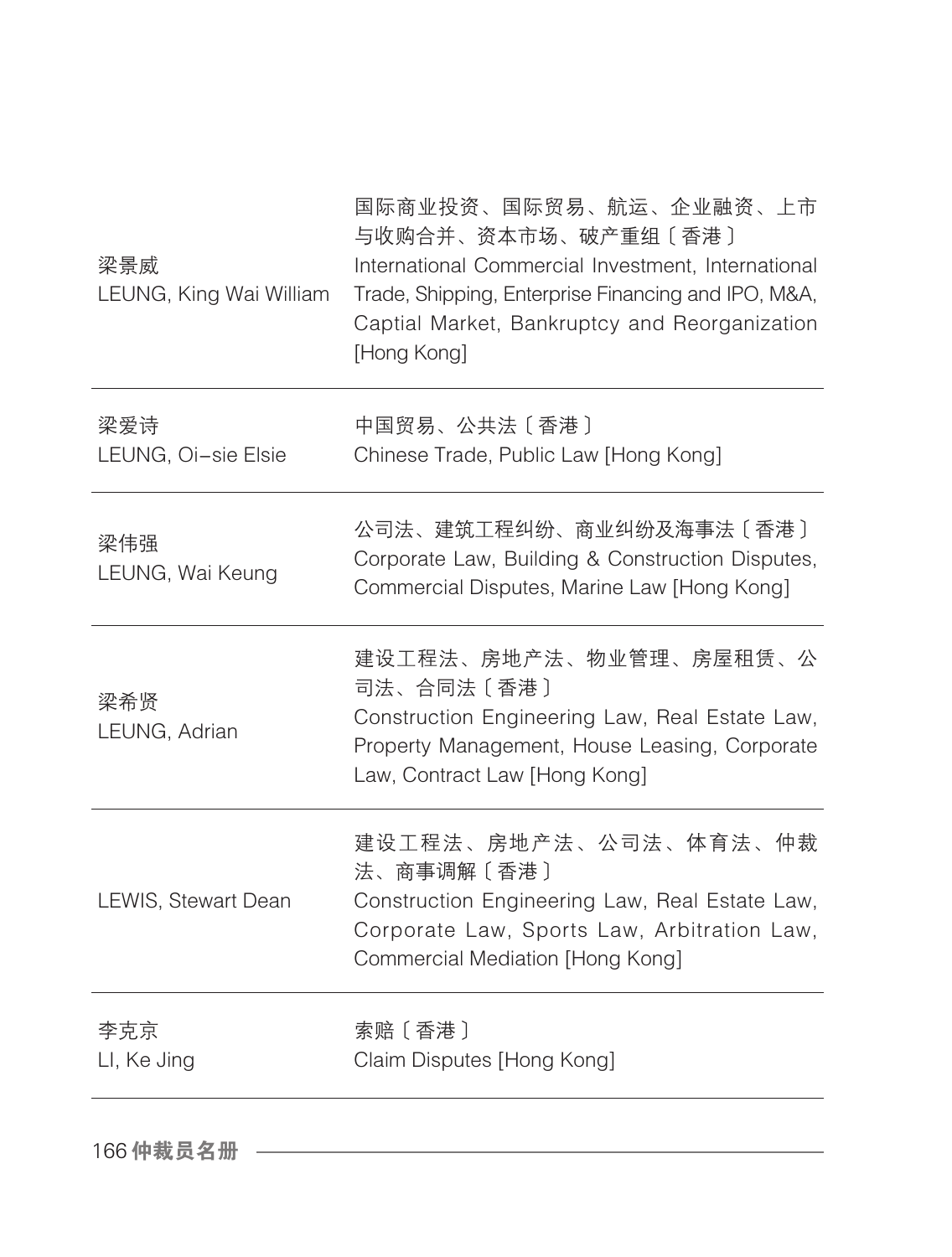| 李连君<br>LI, Lian Jun          | 国际海事法、海上运输法、国际贸易法、船舶融资<br>与买卖、国际经济贸易与海事仲裁法、英国法及香<br>港法〔香港〕<br>International Maritime Law, Marine Shipping Law,<br>International Trade Law, Ship Financing and Trade<br>Law, International Economic Trade and Marine<br>Arbitration Law, UK Law and Hong Kong Law.<br>[Hong Kong] |
|------------------------------|----------------------------------------------------------------------------------------------------------------------------------------------------------------------------------------------------------------------------------------------------------------------------------|
| 李沛刚<br>LI, Pui Kwong Raymond | 海事仲裁 [香港]<br>Maritime Arbitration [Hong Kong]                                                                                                                                                                                                                                    |
| 李伟斌<br>LI, Wei Bin           | 证券法、投资法、公司法、合同法〔香港〕<br>Securities Law, Investment Law, Corporate Law,<br>Contract Law [Hong Kong]                                                                                                                                                                                |
| 哲<br>黎<br>LI, Zhe            | 合同法、公司法、房地产法及企业并购与重组、国<br>际投资法 [香港]<br>Contract Law, Corporate Law, Real Estate Law,<br>Enterprise M&A and Restructuring, International<br>Investment Law [Hong Kong]                                                                                                            |
| 梁海明<br>LIANG, Hai Ming       | 房地产、建筑法、股东股权纠纷、电讯纠纷、版权<br>专利争议 [香港]<br>Real Estate, Construction, Equity Disputes,<br>Telecommunications Disputes, IP Disputes [Hong<br>Kong]                                                                                                                                    |
| 林新强<br>LIN, Xin Qiang        | 合同法、房地产法、公司法、国际贸易〔香港〕<br>Contract Law, Real Estate Law, Corporate Law,<br>International Trade [Hong Kong]                                                                                                                                                                        |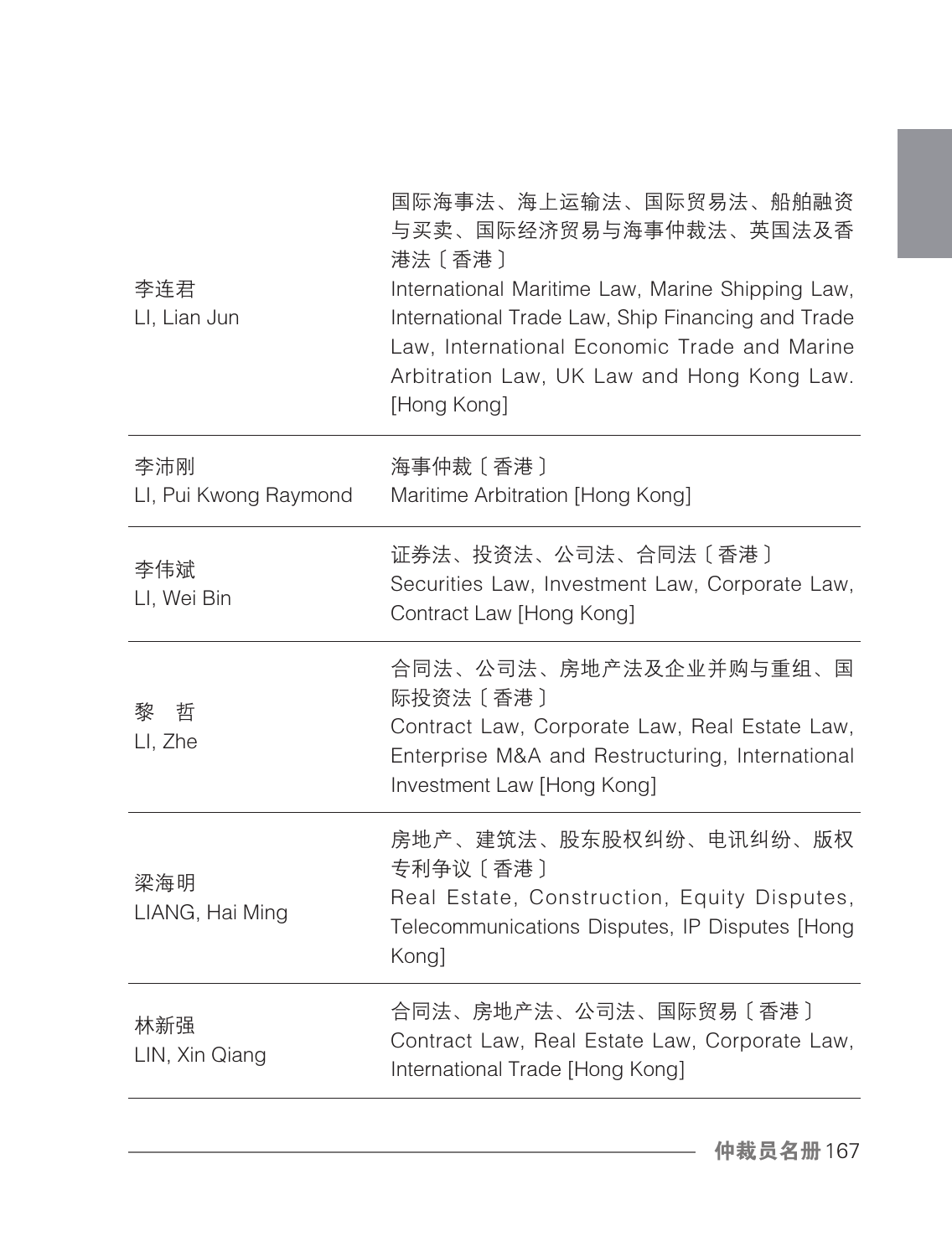| 凌振威<br>LING, Chun Wai        | 知识产权法、合同法、国际贸易法、娱乐法、域<br>名、竞争法〔香港〕<br>Intellectual Property Law, Contract Law, International<br>Trade Law, Entertainment Law, Domain Names,<br>Competition Law [Hong Kong]                                                                              |
|------------------------------|---------------------------------------------------------------------------------------------------------------------------------------------------------------------------------------------------------------------------------------------------------|
| 罗奇志<br>LUO, Lisa             | 跨境并购、股权投资、公司治理、教育可变利益实<br>体、企业重组、危机处理〔香港〕<br>Cross-border Mergers and Acquisitions, Equity<br>Investment, Corporate Governance, Variable<br>Interest Entities (Educational Institutions), Corporate<br>Restructuring, and Crisis Management [Hong Kong] |
| 刘京<br>LIU, Jing              | 仲裁、合同、投资、国际贸易〔香港〕<br>Arbitration, Contract, Investment, International<br>Trade [Hong Kong]                                                                                                                                                              |
| 刘 洋<br>LIU, Yang             | 股权争议、国际贸易法、海商法、仲裁法、海上保<br>险法、海上运输〔香港〕<br>Disputes over Stock Equity, International Trade<br>Law, Maritime Law, Arbitration Law, Law of Marine<br>Insurance, Marine Transport [Hong Kong]                                                                |
| 罗德慧<br>LO, Dak Wai Alexandra | 证券及理财产品业务、直接投资、公司治理〔香港〕<br>Securities and Asset Management Business, Direct<br>Investment, Corporate Governance [Hong Kong]                                                                                                                             |
| 卢懿杏<br>LO, Yee Hang          | 商业法、信托、民商法〔香港〕<br>Commercial Law, Trust, Civil and Commercial Law<br>[Hong Kong]                                                                                                                                                                        |

168 仲裁员名册 一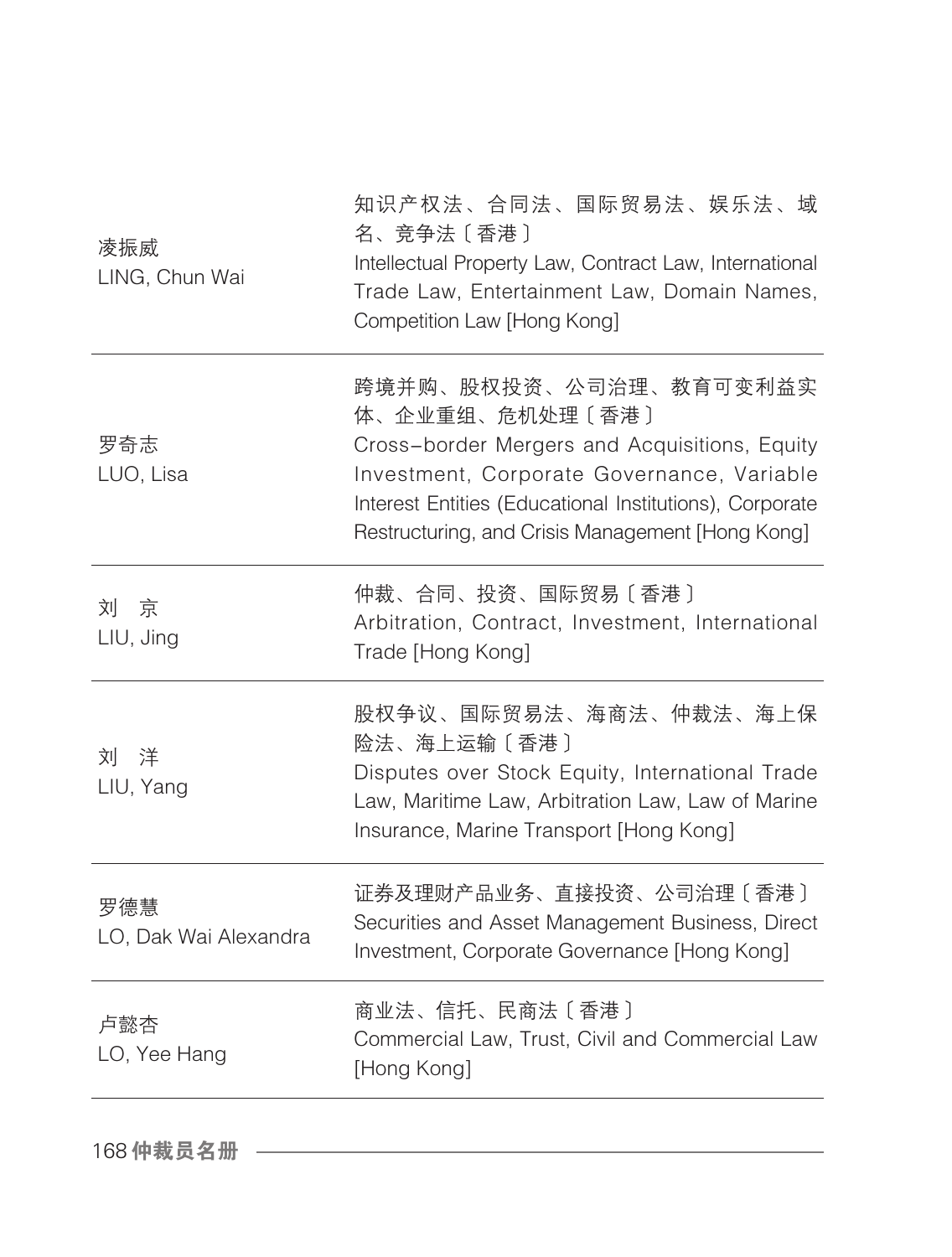| 卢君政<br>LO, Benny             | 公司法、私募股权、国际贸易法、知识产权法、投<br>资者-东道国仲裁、体育法〔香港〕<br>Corporate Law, PE, International Trade Law,<br>Intellectual Property Law, International Investment<br>Arbitration, Sports Law [Hong Kong] |
|------------------------------|-----------------------------------------------------------------------------------------------------------------------------------------------------------------------------------------|
| 鲁<br>昆<br>LU, Kun            | 合同法、国际贸易法、投资法〔香港〕<br>Contract Law, International Trade Law, Investment<br>Law [Hong Kong]                                                                                               |
| 马耀添<br>MA, Yiu Tim Jimmy     | 民商法诉讼 [香港]<br>Civil and Commercial Litigation [Hong Kong]                                                                                                                               |
| 锋<br>프<br>MA, Feng           | 知识产权法、金融法、仲裁法、公司法〔香港〕<br>Intellectual Property Law, Financial Law, Arbitration<br>Law, Corporate Law [Hong Kong]                                                                        |
| 马小虎<br>MA. Xiao Hu           | 私募股权、证券、国际贸易法、房地产开发、兼并<br>收购、风险投资〔香港〕<br>Private Equity, Securities, International Trade<br>Law, Real Estate Development, Mergers and<br>Acquisitions, Venture Capital [Hong Kong]      |
| 麦业成<br>MAK, Yip Shing Andrew | 商业及公司纠纷、国际仲裁〔香港〕<br>Commercial and Corporate Disputes, International<br>Arbitration [Hong Kong]                                                                                         |
| 毛乐礼.                         | 公司法 [香港]<br>MAURELLET, José-Antonio Company Law [Hong Kong]                                                                                                                             |
| 孟庆惠<br>MENG, Qing Hui        | 海商法、会计〔香港〕<br>Maritime Law, Accounting [Hong Kong]                                                                                                                                      |
|                              |                                                                                                                                                                                         |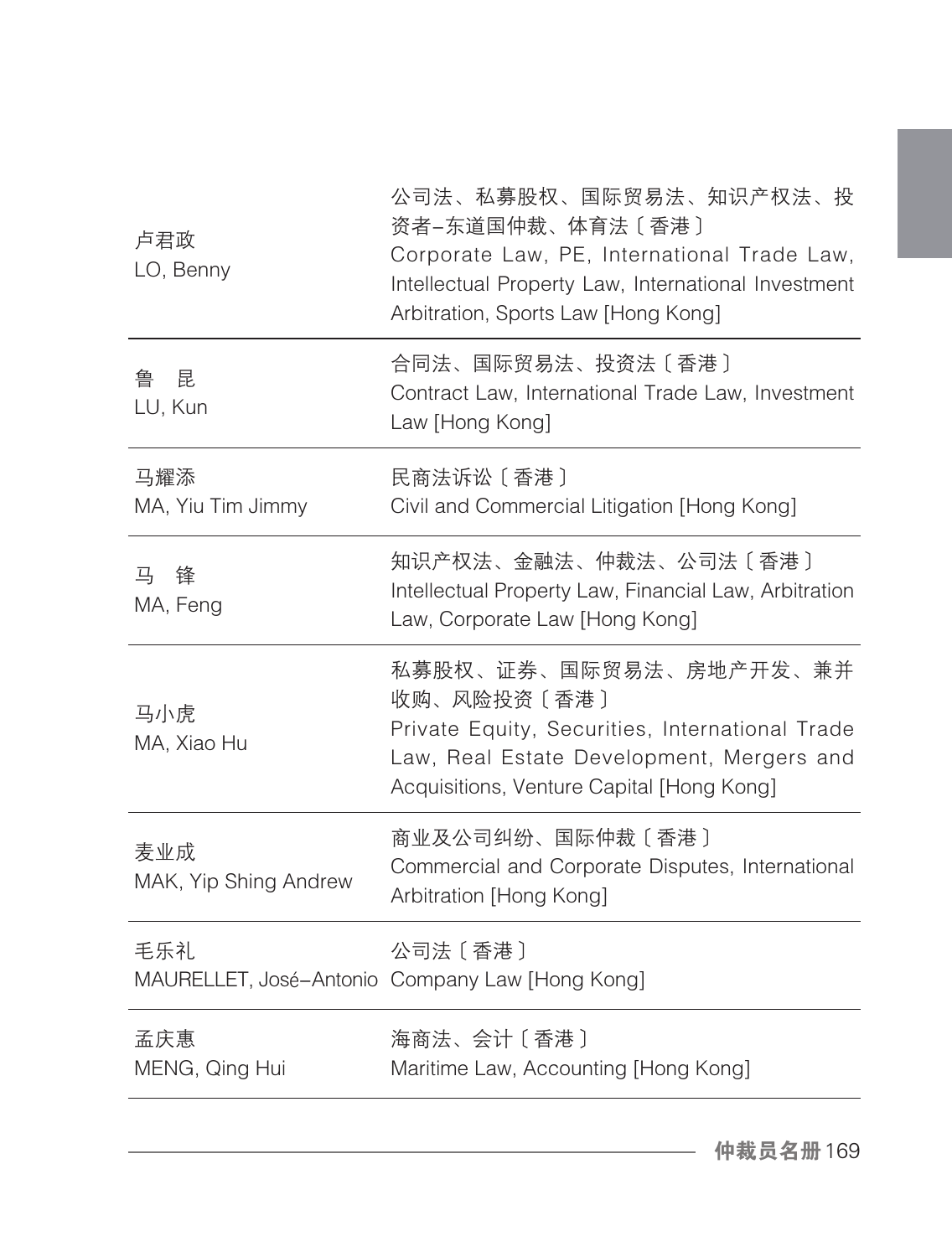| 莫世杰<br>Mok, Sai Kit Danny      | 航运、海上保险及国际货物买卖〔香港〕<br>Shipping, Marine Insurance, International Sales of<br>Goods [Hong Kong]                                                                                                                             |
|--------------------------------|---------------------------------------------------------------------------------------------------------------------------------------------------------------------------------------------------------------------------|
| 文理明<br>MUN, Lee Ming Catherine | 国际商事贸易争议、合资争议、建筑及工程争议、<br>金融及投资交易争议〔香港〕<br>International Commercial Trading Disputes, Joint<br>Venture Disputes, Building and Engineering<br>Contract Disputes, Financial and Investment<br>Trading Disputes. [Hong Kong] |
| 梁定邦<br>NEOH, Anthony           | 商法、金融法、财产法〔香港〕<br>Commercial, Financial and Property Law. [Hong<br>Kong]                                                                                                                                                  |
| 吴文翰<br>NG, Man Hon Philip      | 证券法 [香港]<br>Securities Law [Hong Kong]                                                                                                                                                                                    |
| 吴振辉<br>NG, Jern-Fei            | 股权争议、兼并收购、私募股权、国际贸易法、能<br>源法、合同法〔香港〕<br>Equity Disputes, Mergers and Acquisitions, Private<br>Equity, International Trade Law, Energy Law,<br>Contract Law [Hong Kong]                                                    |
| 吴敏华<br>NG, May                 | 建设工程法、房地产法、公司法、金融法、银行法<br>[香港]<br>Construction Engineering Law, Real Estate Law,<br>Corporate Law, Financial Law, Banking Law [Hong<br>Kong]                                                                              |
| NUNN, Philip Trevor            | 建设工程法 [香港]<br>Construction Engineering Law [Hong Kong]                                                                                                                                                                    |
|                                |                                                                                                                                                                                                                           |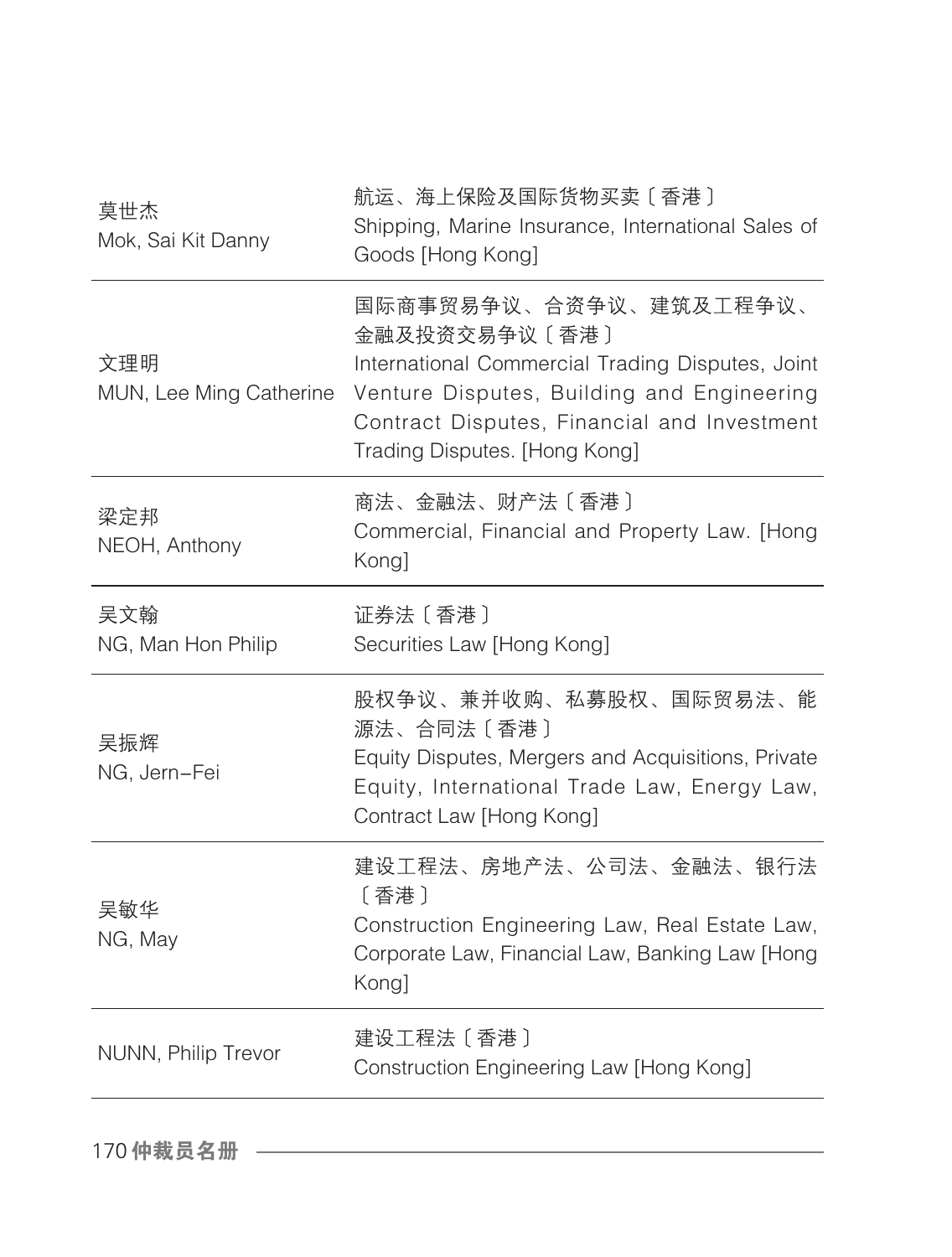| 齐 飞<br>QI, Fei               | 房地产法、公司债券、兼并收购、外商投资、WTO<br>法、不良资产处置〔香港〕<br>Real Estate Law, Corporate Bonds, Mergers and<br>Acquisitions, Foreign Investments, WTO Law,<br>Disposal of Non-performing Assets [Hong Kong] |
|------------------------------|------------------------------------------------------------------------------------------------------------------------------------------------------------------------------------------|
| 邱进新<br>QIU, Jin Xin          | 国际贸易法、外商投资法、公司法、合同法〔香港〕<br>International Trade Law, Foreign Investment Law,<br>Corporate Law, Contract Law [Hong Kong]                                                                   |
| RHODA, Robert                | 建设工程法、公司法、能源法、环境保护法、合同<br>法、体育法〔香港〕<br>Construction Engineering Law, Corporate Law,<br>Energy Law, Environmental Protection Law,<br>Contract Law, Sports Law [Hong Kong]                 |
| 薛倩婷<br>SIT, Sin Ting Maria   | 公司法、外商投资、证券、金融法、国际贸易法、<br>合同法 [香港]<br>Corporate Law, Foreign Investment, Securities,<br>Financial Law, International Trade Law, Contract<br>Law [Hong Kong]                              |
| 萧咏仪<br>SIU, Wing Yee Sylvia  | 合同法、房地产法、公司法、金融法〔香港〕<br>Contract Law, Real Estate Law, Company Law,<br>Financial Law [Hong Kong]                                                                                         |
| 苏绍聪<br>SO, Shiu Tsung Thomas | 国际商法、国际私法、香港法律、国际仲裁〔香港〕<br>International Commercial Law, Private International<br>Law, HK Law, International Arbitration [Hong Kong]                                                     |
|                              |                                                                                                                                                                                          |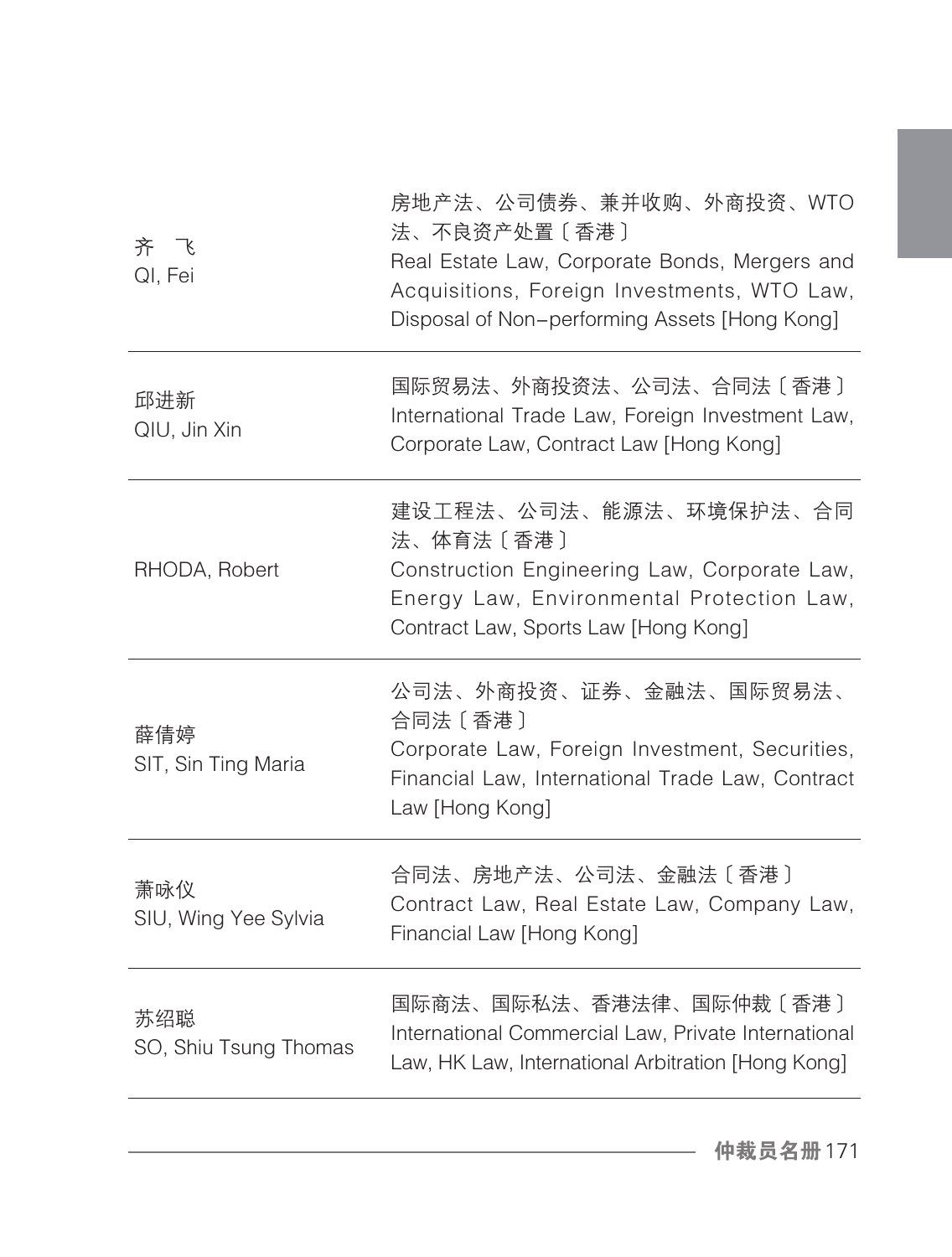| 苏<br>颍<br>SO, Wing W          | 建设工程法、金融法、海商法、传媒、公司法、项<br>目融资 〔 香港 〕<br>Construction Engineering Law, Financial Law,<br>Maritime Law, Media, Corporate Law, Project<br>Financing [Hong Kong]         |
|-------------------------------|----------------------------------------------------------------------------------------------------------------------------------------------------------------------|
| 苏国良<br>SOO, Gary              | 国际贸易、知识产权、合资合作、技术转让〔香港〕<br>International Trade, Intellectual Property, Joint<br>Venture, Technology Transfer [Hong Kong]                                             |
| 岑君毅<br>SUM, Ronald            | 海事运输及物流、商业和产品责任、贸易融资、商<br>业争议解决〔香港〕<br>Marine, Transport & Logistics, Commercial and<br>Product Liability, Trade Finance, Business Dispute<br>Resolution [Hong Kong] |
| 孙<br>蕴<br><b>SUN Yun</b>      | 公司法、合同法、税法〔深圳〕<br>Corporate Law, Contract Law, Tax Law [Shenzhen]                                                                                                    |
| 包致金<br>SYED KEMAL SHAH, Kemal | 房地产法、公司法、保险、知识产权法、海商法<br>〔香港〕<br>Real Estate Law, Corporate Law, Insurance,                                                                                          |
|                               | Intellectual Property Law, Maritime Law [Hong<br>Kong]                                                                                                               |
| 谭允芝<br>TAM, Wan Chi Winnie    | 国际商贸、投资合同、公司股权、技术转让〔香港〕<br>International Trade, Investment Contract, Company<br>Equity, Technology Transfer [Hong Kong]                                              |

172 仲裁员名册 ––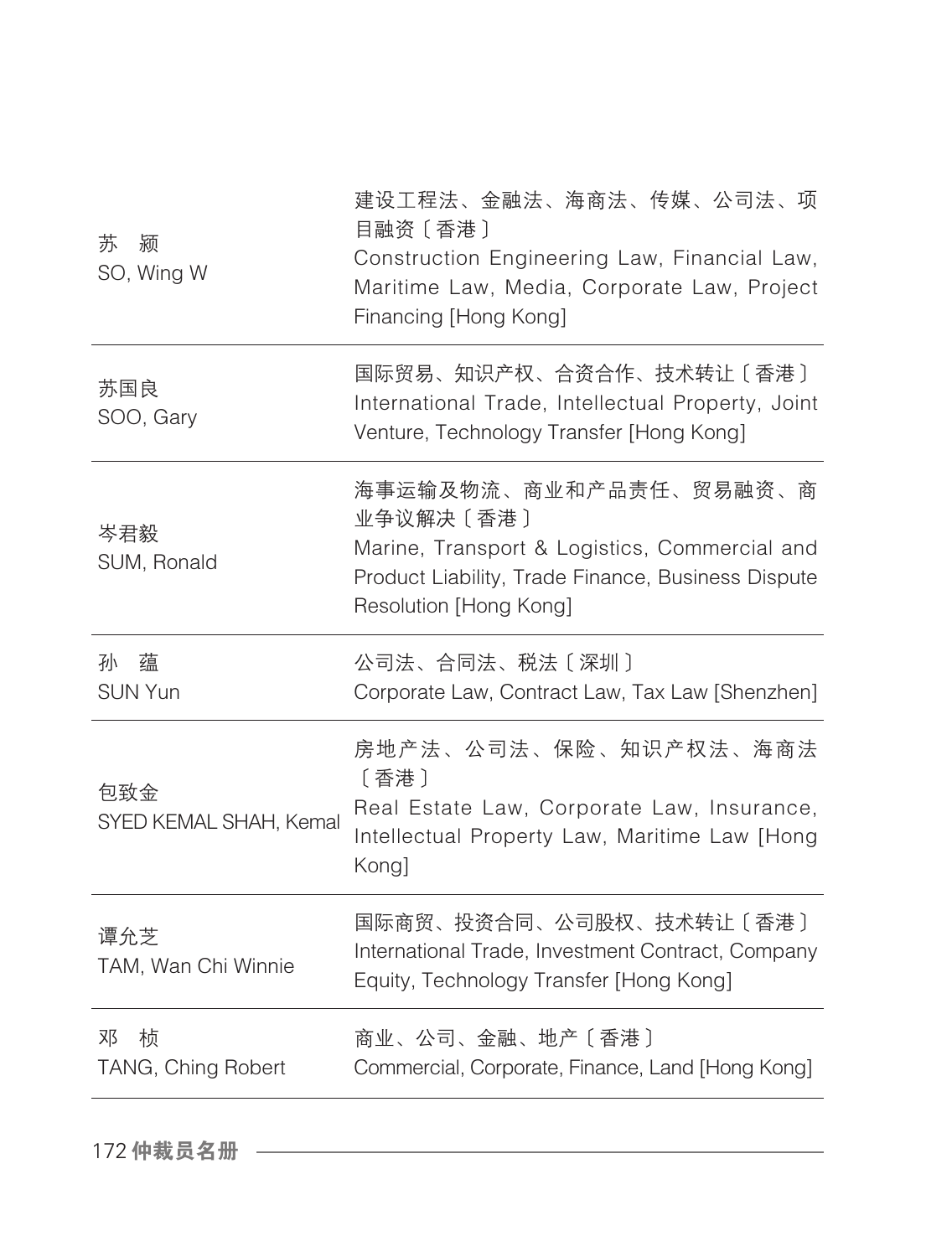| TEOH, Yi Shun             | 合同法、公司法、财务会计、建设工程法、兼并收<br>购〔香港〕<br>Contract Law, Corporate Law, Financial Accounting,<br>Construction Engineering Law, Mergers and<br>Acquisitions [Hong Kong]   |
|---------------------------|------------------------------------------------------------------------------------------------------------------------------------------------------------------|
| 杜伟强<br>TO, Vincent        | 仲裁与调解、商业与企业、保险、建筑管理、房地<br>产〔香港〕<br>Arbitration and Mediation, Commercial and<br>Corporate, Insurance, Building Management,<br>Conveyancing [Hong Kong]           |
| 汤达熙<br>TONG, Anthony      | 知识产权法 [香港]<br>Intellectual Property Law [Hong Kong]                                                                                                              |
| 曾文兴<br>TSANG, Man Hing    | 知识产权法、房地产法、房地产开发、公司法、财<br>务会计 [香港]<br>Intellectual Property Law, Real Estate Law, Real<br>Estate Development, Corporate Law, Financial<br>Accounting [Hong Kong] |
| 徐奇鹏<br>TSUI, Kei Pang     | 公司法、证券法、国际贸易法〔香港〕<br>Corporate Law, Securities Law, International Trade<br>Law [Hong Kong]                                                                       |
| 徐国森<br>TSUI, Kwok Sum Sam | 海事法、保险法、国际贸易、合资企业纠纷〔香港〕<br>Maritime Law, Insurance Law, International Trade,<br>Joint Venture Disputes [Hong Kong]                                               |
|                           |                                                                                                                                                                  |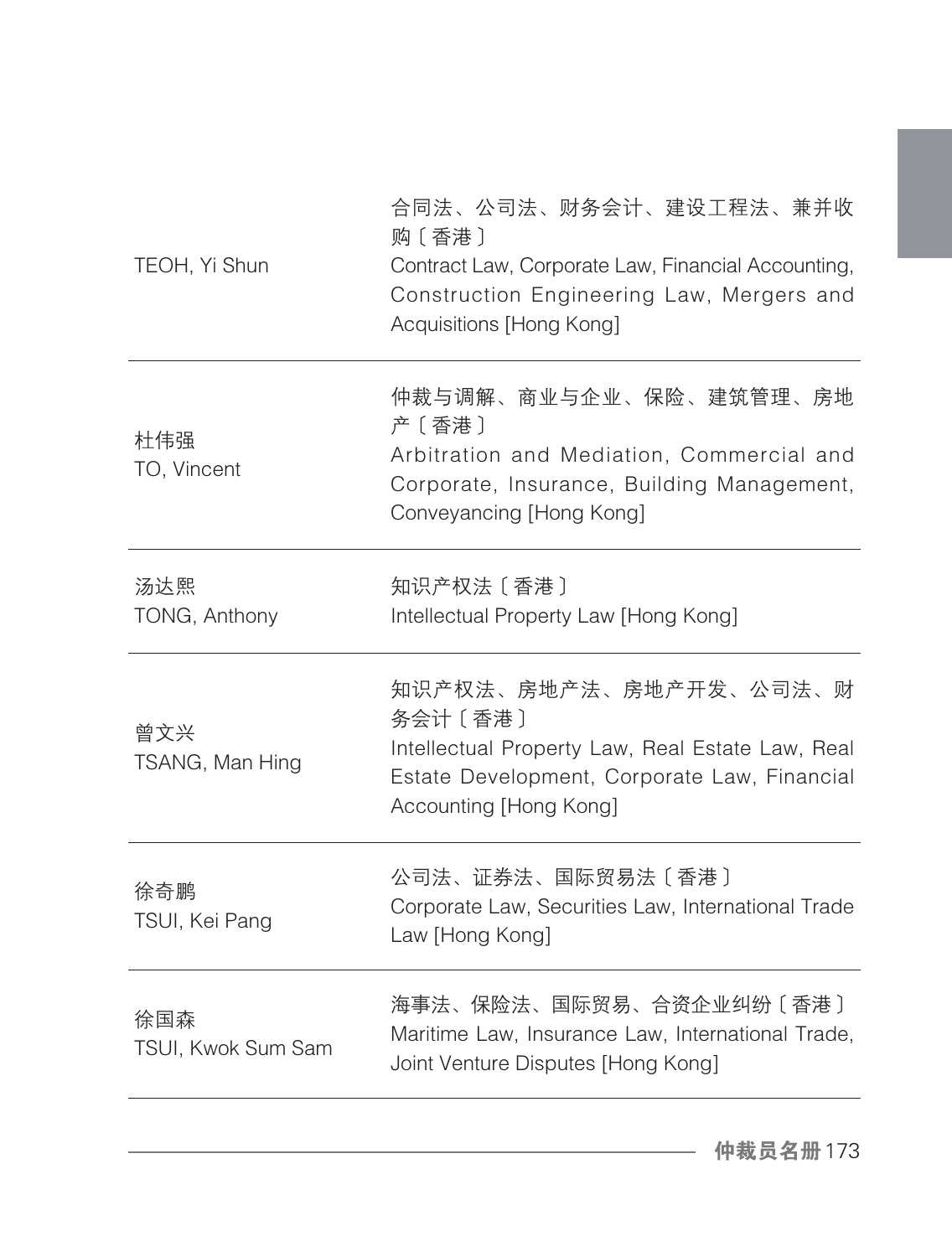| 董希琳<br>TUNG, Sherlin  | 兼并收购、公司法、国际贸易法、国际航空法、飞<br>机融资租赁、酒店管理〔香港〕<br>Mergers and Acquisitions, Corporate Law,<br>International Trade Law, International Aviation Law,<br>Aircraft Finance Leasing, Hotel Management [Hong<br>Kong] |
|-----------------------|-----------------------------------------------------------------------------------------------------------------------------------------------------------------------------------------------------------|
| 王贵国<br>WANG, Gui Guo  | 国际经济法 [香港]<br>International Economic Law [Hong Kong]                                                                                                                                                      |
| 王强义<br>WANG, Qiang Yi | 外商投资、房地产、并购、公司法〔香港〕<br>FDI, Real Estate, M&A and Corporate Law [Hong<br>Kong]                                                                                                                             |
| 燕<br>干<br>WANG, Yan   | 公司法、并购、商事合同、房地产〔香港〕<br>Corporate Law, M&A, Commercial Contracts, Real<br>Estate [Hong Kong]                                                                                                               |
| 王江雨<br>WANG, Jiang Yu | 技术合同、公司法、外商投资、金融法、国际贸易<br>法、投资者-东道国仲裁〔香港〕<br>Technology Contracts, Corporate Law, Foreign<br>Investment, Financial Law, International Trade<br>Law, Investor-Host State Arbitration [Hong Kong]           |
| 干<br>漓<br>WANG, Li    | 股权争议、兼并收购、公司法、商品房买卖、合同<br>法、国际私法〔香港〕<br>Equity Disputes, Mergers and Acquisitions,<br>Corporate Law, Commercial Housing Sales,<br>Contract Law, Private International Law [Hong<br>Kong]                  |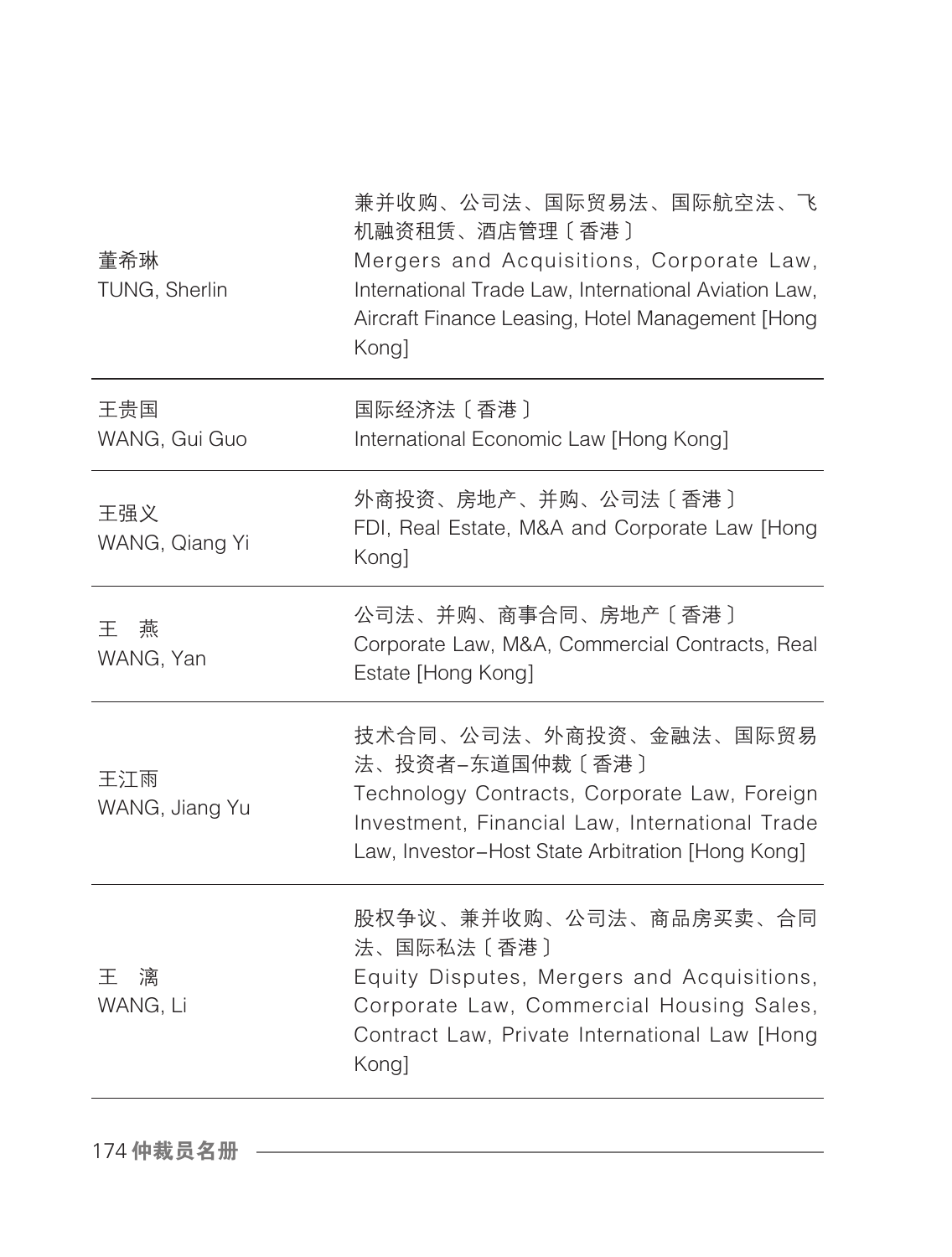| 王<br>旸<br>WANG, Yang          | 建设工程法、基础设施建设、破产法、竞争法、商<br>事调解、仲裁法〔香港〕<br>Construction Engineering Law, Infrastructure<br>Development, Bankruptcy Law, Competition Law,<br>Commercial Conciliation, Arbitration Law [Hong<br>Kong]                   |
|-------------------------------|---------------------------------------------------------------------------------------------------------------------------------------------------------------------------------------------------------------------|
| WILSON, Barry                 | 基础设施建设、房地产开发、商事调解、环境合<br>规、城市更新、建设工程法〔香港〕<br>Infrastructure Construction, Real Estate Development,<br>Commercial Mediation, Environmental Compliance,<br>Urban Renewal, Construction Engineering Law [Hong<br>Kong] |
| 王则左<br>WONG, Chat Chor Samuel | 合同法、国际贸易、股东与公司纠纷、建筑法〔香港〕<br>Contract Law, International Trade, Shareholders'and<br>Corporate Disputes, Construction Law [Hong Kong]                                                                                 |
| 黄江天<br>WONG, Kong Tin         | 金融法、投资法、合同法、房地产法、合规风险管<br>理〔香港〕<br>Financial Law, Investment Law, Contract Law, Real<br>Estate, Risk Management [Hong Kong]                                                                                         |
| 王桂壎<br>WONG, Kwai Huen        | 商业法、证券法、保险法、建筑法〔香港〕<br>Commercial Law, Securities Law, Insurance Law,<br>Construction Law [Hong Kong]                                                                                                               |
| 黄国恩<br>WONG, Kwok Yan         | 民商法、物业管理、房地产〔香港〕<br>Civil and Commercial Law, Building Management,<br>Real Estate [Hong Kong]                                                                                                                       |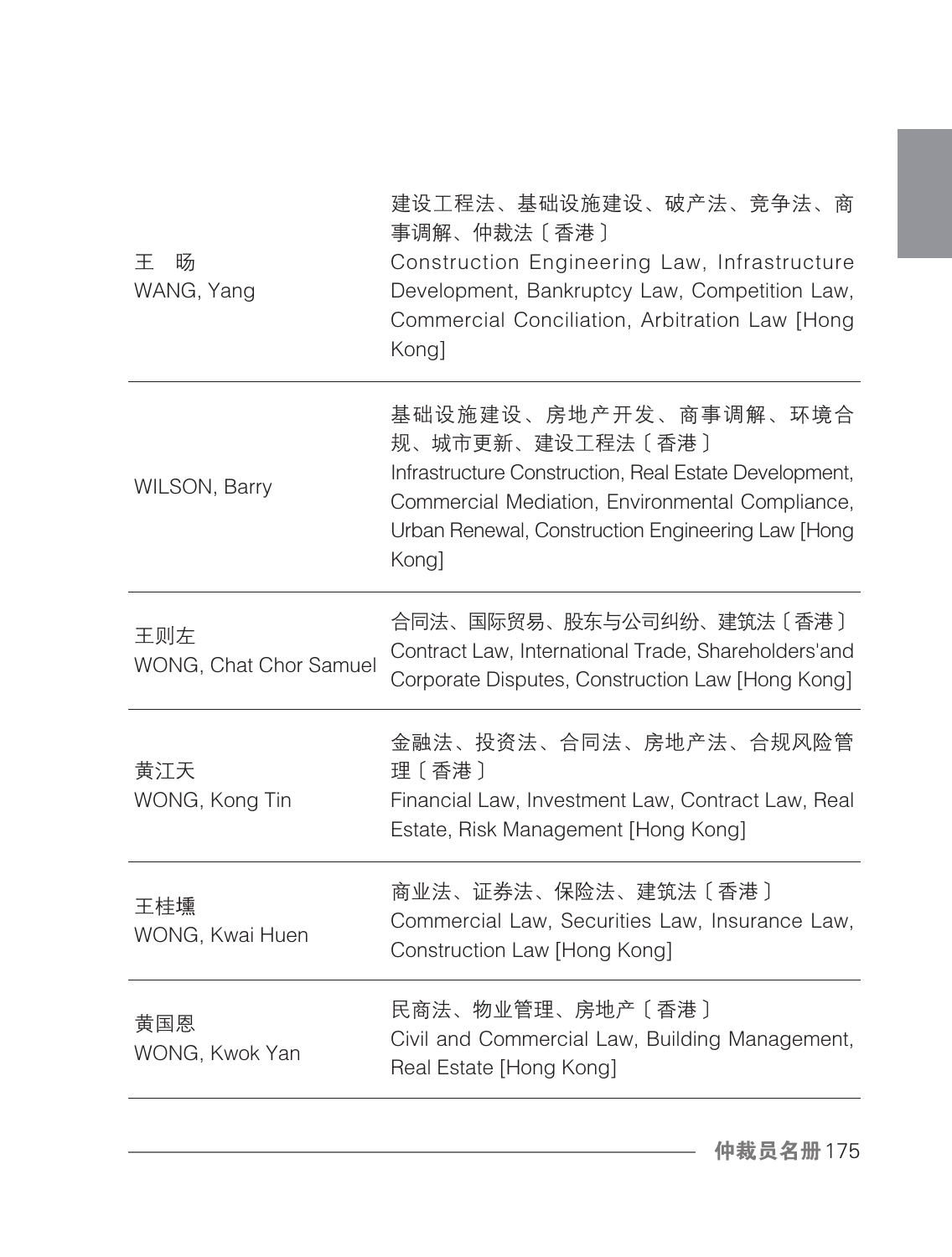| 王鸣峰<br>WONG, Ming Fong      | 商法、企业公司法、证券法、信托法〔香港〕<br>Commercial Law, Corporate Law, Securities Law,<br>Trust Law [Hong Kong]                                                                             |
|-----------------------------|-----------------------------------------------------------------------------------------------------------------------------------------------------------------------------|
| 黄文杰<br>WONG, Anson          | 公司法、金融法、知识产权法、房地产法、体育法<br>[香港]<br>Corporate Law, Financial Law, Intellectual Property<br>Law, Real Estate Law, Sports Law [Hong Kong]                                       |
| 黃晓虹<br>WONG, Hiu Hung       | 房地产法、公司法、合同法、商事调解、金融法、<br>股权争议〔香港〕<br>Real Estate Law, Corporate Law, Contract Law,<br>Commercial Mediation, Financial Law, Equity<br>Disputes [Hong Kong]                  |
| 胡庆业<br>WOO, Hing Yip Eric   | 公司法、股权争议、破产法、国际贸易法、海商<br>法、海上运输〔香港〕<br>Corporate Law, Equity Disputes, Bankruptcy Law,<br>International Trade Law, Maritime Law, Maritime<br>Transportation Law [Hong Kong] |
| 邬琳玲<br>WU, Lyn              | 知识产权法、公司法、兼并收购、外商投资、反垄<br>断法、合同法〔香港〕<br>Intellectual Property Law, Corporate Law, M&A,<br>Foreign Investment, Anti-monopoly Law, Contract<br>Law [Hong Kong]                |
| 胡文俊<br>WU, Man Tsuen Alfred | 建设工程法、仲裁法、金融法、合同法、国际贸易<br>法、能源法〔香港〕<br>Construction Engineering Law, Arbitration Law,<br>Financial Law, Contract Law, International Trade<br>Law, Energy Law [Hong Kong]    |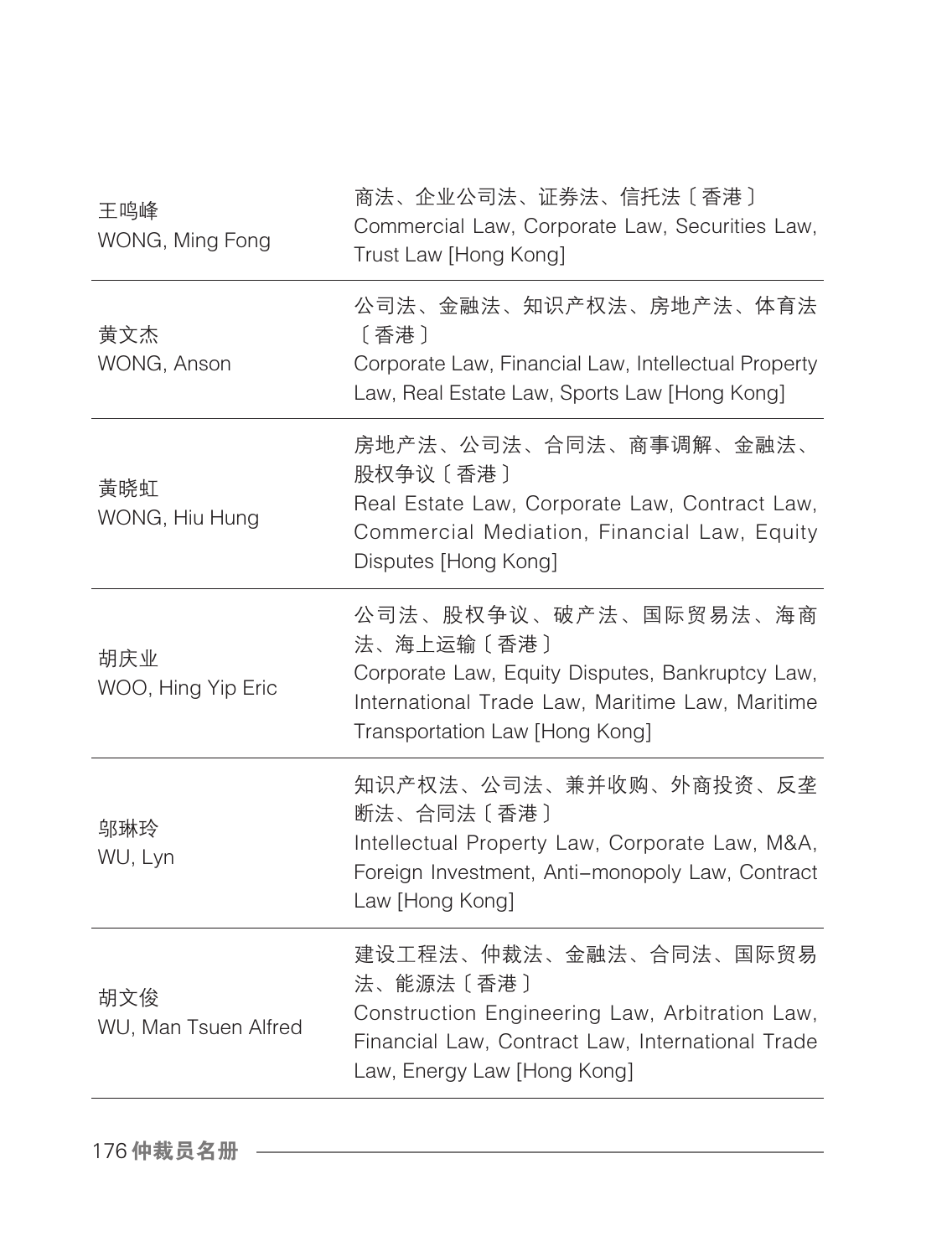| 合同法、证券法、金融法〔香港〕<br>Contract Law, Securities Law, Financial Law [Hong<br>Kong]                                                                                                     |
|-----------------------------------------------------------------------------------------------------------------------------------------------------------------------------------|
| 国际商事、合同法、公司法、金融法〔香港〕<br>International Commerce, Contract Law, Corporate<br>Law, Finance Law [Hong Kong]                                                                           |
| 国际融资、金融投资、银行理财、直接投资〔中国〕<br>International Financing, Financial Investment, Bank<br>Financing, Direct Investment [China]                                                            |
| 房屋租赁、外商投资、股权争议、国际贸易法、教<br>育培训、娱乐法〔香港〕<br>Housing Lease, Foreign Investment, Equity<br>Disputes, International Trade Law, Education and<br>Training, Entertainment Law [Hong Kong] |
| 知识产权、计算机、互联网和高科技、风险投资<br>〔香港〕<br>IP, Computer, Internet and High Technology,<br>Venture Investment [Hong Kong]                                                                    |
|                                                                                                                                                                                   |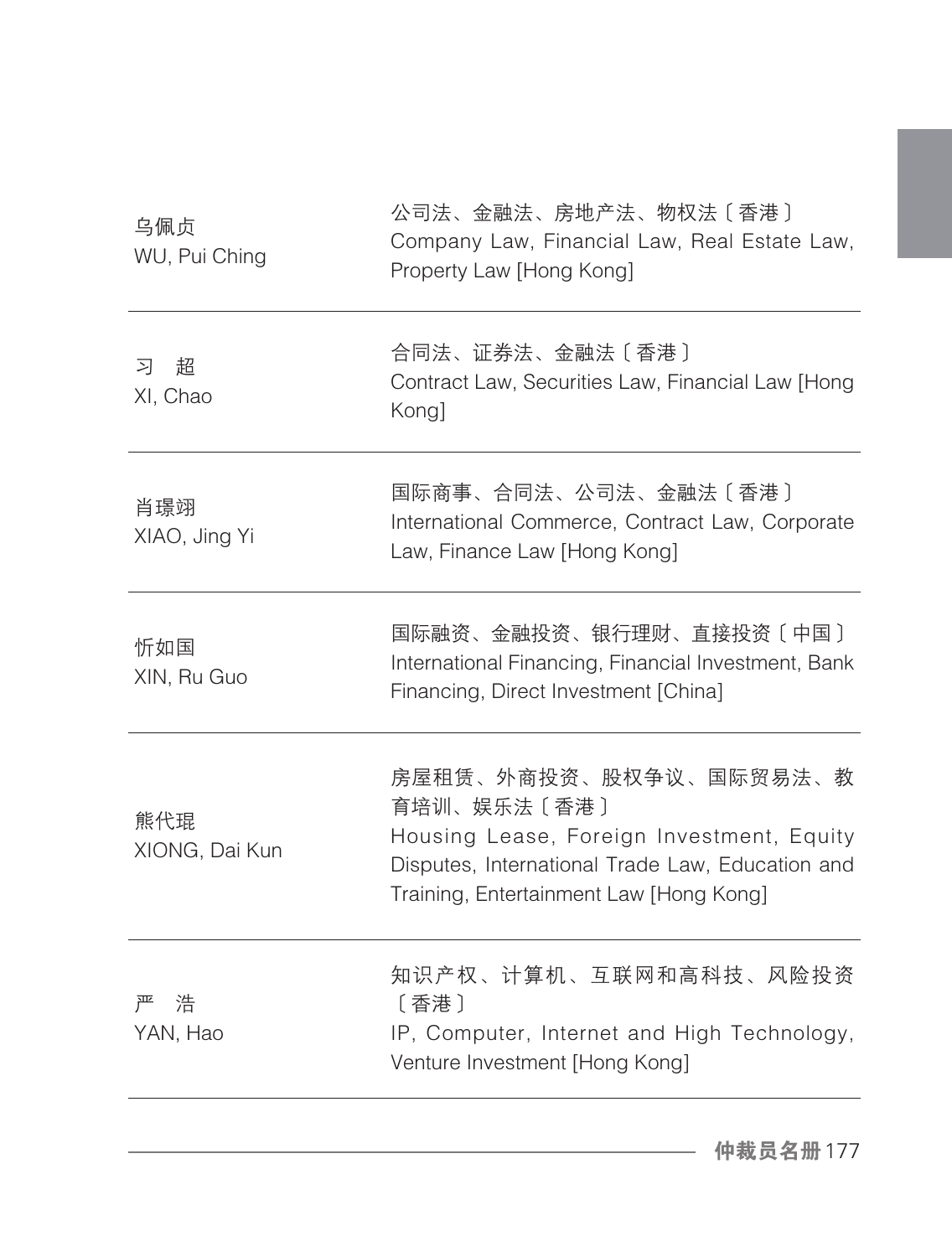| 扬<br>帆<br>YANG, Fan            | 跨境及国际商事合同、国际建筑工程及基建、国际<br>投资、国际货物买卖〔香港〕<br>Cross-border & International Commercial Contract,<br>International Construction Engineering and<br>Infrastructure, International Investment, International<br>Sale of Goods [Hong Kong] |
|--------------------------------|------------------------------------------------------------------------------------------------------------------------------------------------------------------------------------------------------------------------------------|
| 杨大明<br>YANG, Ernest            | 船运、国际贸易、能源、国际投资〔香港〕<br>Shipping, International Trade, Energy, International<br>Investment [Hong Kong]                                                                                                                              |
| 杨良宜<br>YANG, Liang Yee Phillip | 海商法、国际贸易法〔香港〕<br>Maritime Law, International Trade Law [Hong Kong]                                                                                                                                                                 |
| 姚红军<br>YAO, Hong Jun           | 知识产权法、公司法〔香港〕<br>Intellectual Property Law, Corporate Law [Hong<br>Kong]                                                                                                                                                           |
| 叶 渌<br>YE, Lu                  | 国际投资、基础设施、国际贸易、国际金融〔香港〕<br>International Investment, Infrastructure, International<br>Trade, International Finance [Hong Kong]                                                                                                     |
| 杨文声<br>YANG, Man Sing          | 仲裁、建筑、商业及国际贸易〔香港〕<br>Arbitration, Construction, Commercial and<br>International Trade [Hong Kong]                                                                                                                                  |
| 叶礼德<br>YIH, Dieter             | 资本市场、企业融资、私募投资、企业并购、公司<br>重组和上市公司收购合并〔香港〕<br>Capital Market, Corporate Finance, Private Equity<br>Investments, M&A, Corporate Restructuring and<br>Listed Corporate Takeovers [Hong Kong]                                          |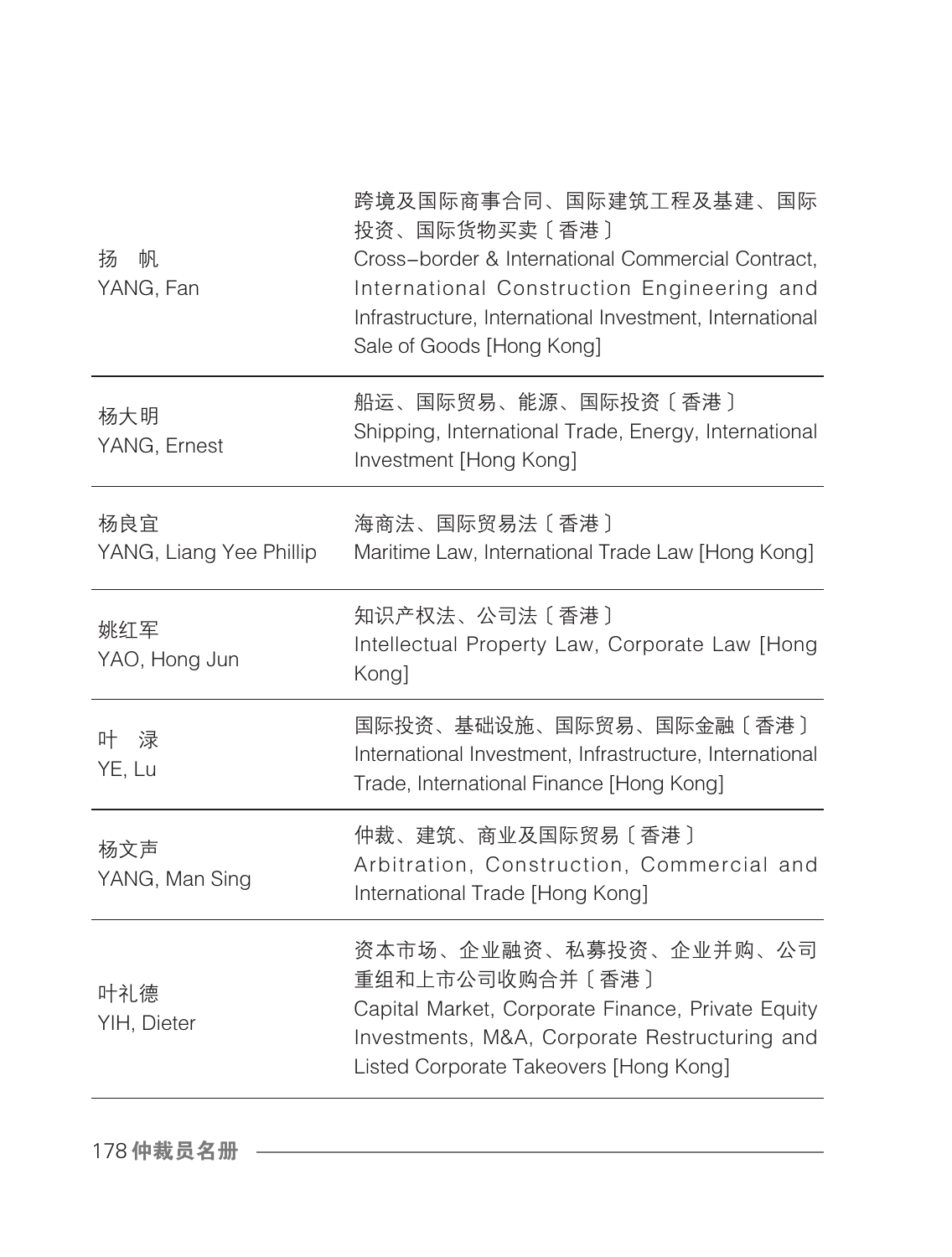| 严康焯<br>YIM, Hong Cheuk      | 公司法、金融法、知识产权法、仲裁法〔香港〕<br>Corporate Law, Financial Law, Intellectual Property<br>Law, Arbitration Law [Hong Kong]                                                                                                                                                |
|-----------------------------|-----------------------------------------------------------------------------------------------------------------------------------------------------------------------------------------------------------------------------------------------------------------|
| 叶永耀<br>YIP, Wing Yiu Steven | 建设工程法、建设工程勘查、建设工程设计、建设<br>工程施工、建设工程监理、房地产法〔香港〕<br>Construction Engineering Law, Construction<br>Engineering Survey, Construction Engineering<br>Design, Construction Engineering Works,<br>Construction Engineering Supervision, Real Estate<br>Law [Hong Kong] |
| 袁国强<br>YUEN, Kwok Keung     | 公司法、破产法、银行法、金融产品〔香港〕<br>Corporate Law, Insolvency, Banking, Financial<br>Products [Hong Kong]                                                                                                                                                                   |
| 张立新<br>ZHANG, Li Xin        | 内地及香港两地资管管理业务法律法规〔香港〕<br>Laws and Regulations on Asset Management<br>Business in the Mainland and Hong Kong [Hong<br>Kong]                                                                                                                                      |
| 张国华<br>ZHANG, Guo Hua       | 涉外法律纠纷〔香港〕<br>Foreign Legal Dispute [Hong Kong]                                                                                                                                                                                                                 |
| 张力行<br>ZHANG, Li Xing       | 国际贸易法、海商法、国际投资法、公司法〔香港〕<br>International Trade Law, Maritime Law, International<br>Investment Law, Corporate Law [Hong Kong]                                                                                                                                    |
| 张<br>玲<br>ZHANG, Ling       | 国际投资、公司并购、合同法、担保法〔香港〕<br>International Investment, M&A, Contract Law,<br>Security Law [Hong Kong]                                                                                                                                                               |
|                             |                                                                                                                                                                                                                                                                 |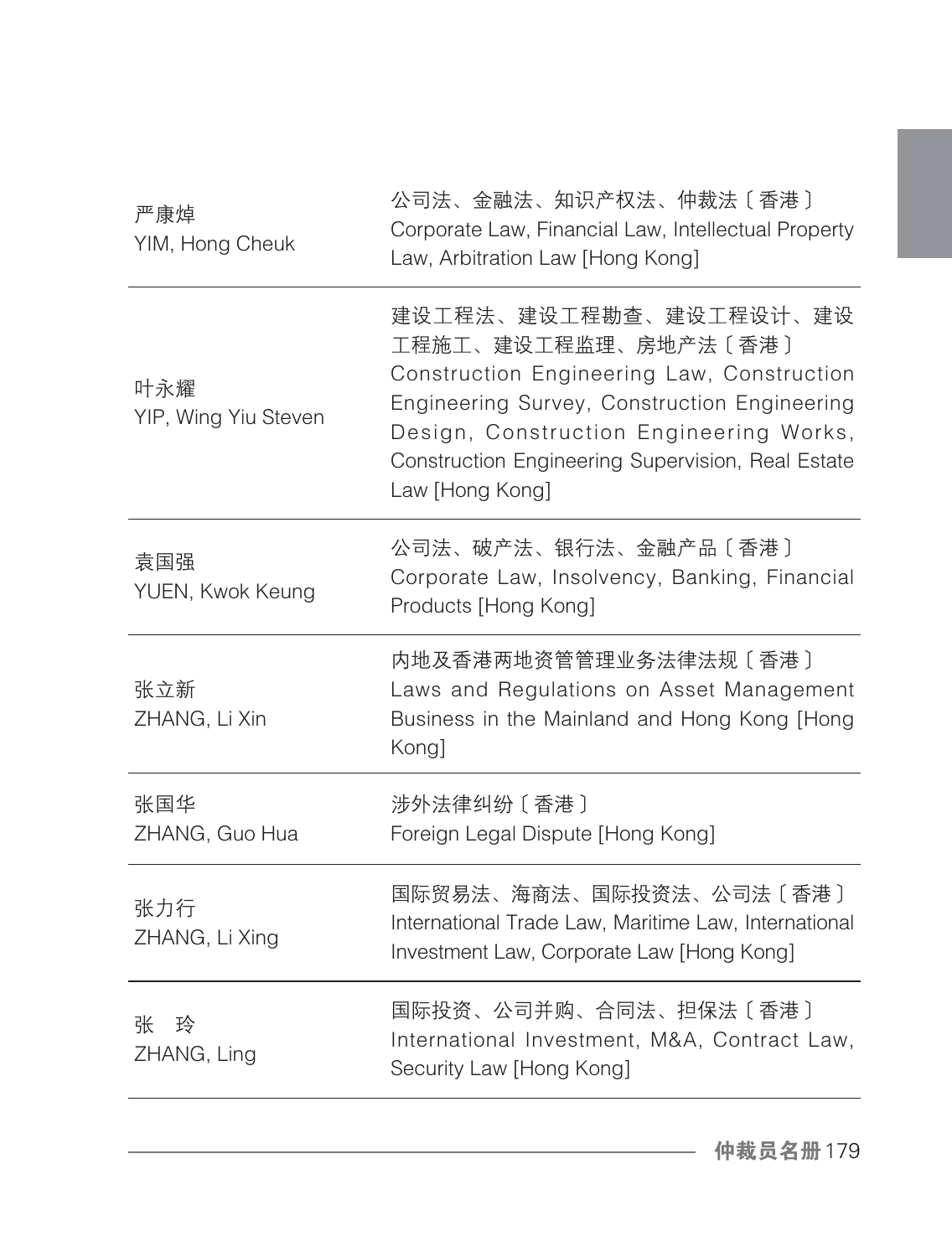| 张宪初<br>ZHANG, Xian Chu  | 商事交易、国际贸易投资、英美法、冲突法〔香港〕<br>Commercial Transactions, International Trade<br>Investment, U.K. and U.S.A. Law, Conflict of Laws<br>[Hong Kong]                                         |
|-------------------------|-------------------------------------------------------------------------------------------------------------------------------------------------------------------------------------|
| 岩<br>张<br>ZHANG, Yan    | 兼并收购、公司法、私募股权、风险投资〔香港〕<br>Mergers & Acquisitions, Corporate Law, Private<br>Equity, Venture Capital [Hong Kong]                                                                     |
| お 云<br>ZHAO, Yun        | 国际贸易投资、电子商务与网络、航空航天(包括<br>电信)、知识产权〔香港〕<br>International Trade Investment, E-commerce and<br>Internet, Aviation (including Telecommunications),<br>Intellectual Property [Hong Kong] |
| 飙<br>郑<br>ZHENG, Biao   | 海商法、海事法、国际贸易法、海上保险法〔香港〕<br>Maritime Law, Admiralty Law, International Trade<br>Law, Maritime Insurance Law [Hong Kong]                                                              |
| 周佳兴<br>ZHOU, Jia Xing   | 金融和资本市场、公司法、投资法和商法〔香港〕<br>Finance and Capital Markets, Capital Market,<br>Corporate Law, Investment Law and Commercial<br>Law [Hong Kong]                                           |
| 韬<br>周<br>ZHOU, Tao     | 跨境投融资、公司法、合同法、保险法〔香港〕<br>Cross-border Financing and Investment, Corporate<br>Law, Contract Law, Insurance Law [Hong Kong]                                                           |
| 庄仲希<br>ZHUANG, Zhong Xi | 贸易合同纠纷、合资合同纠纷、建筑合同纠纷〔香港〕<br>Dispute of Trade Contract, Joint Venture Contract,<br>Construction Contract [Hong Kong]                                                                 |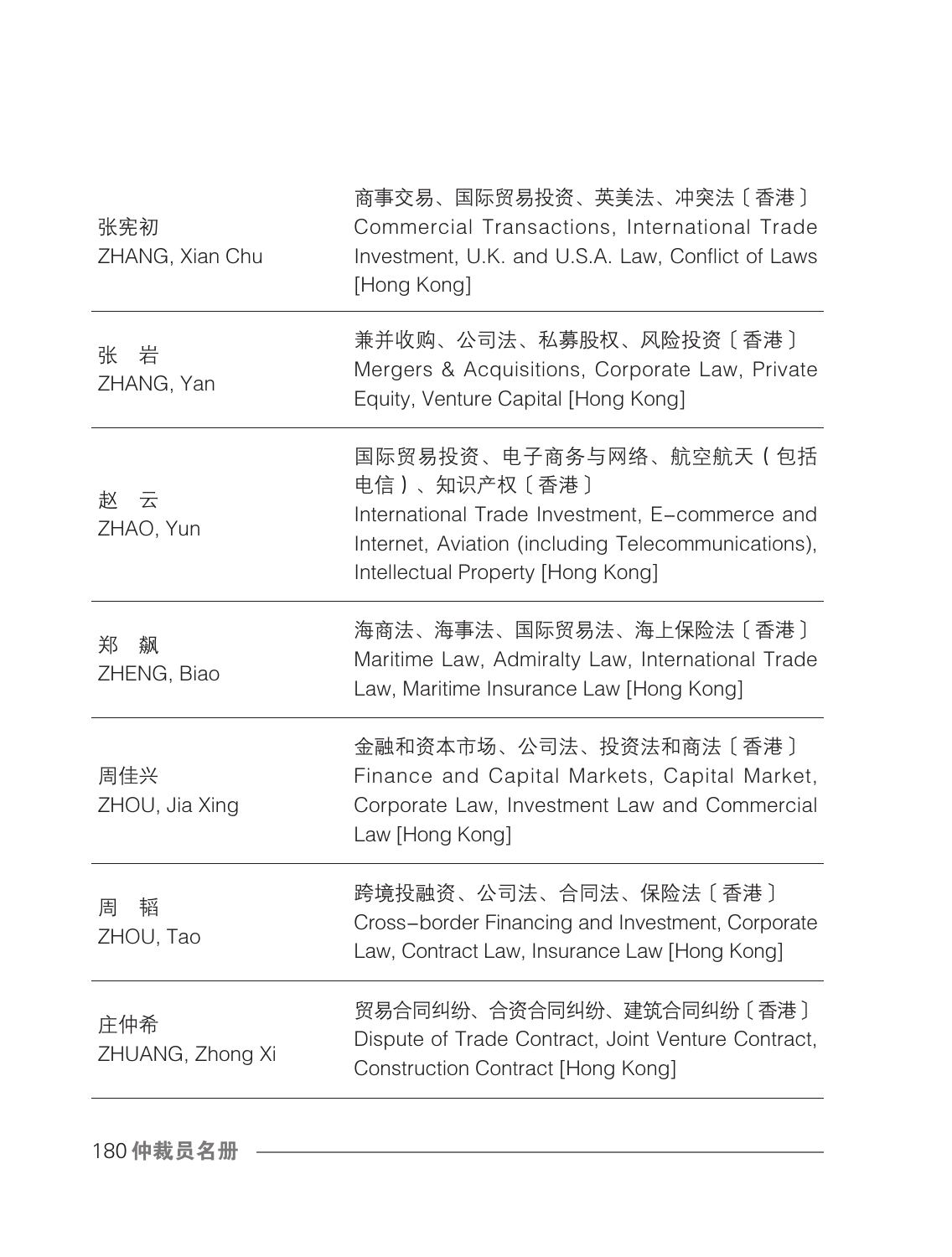## 中国澳门特别行政区仲裁员 China Macau SAR Arbitrators

| 姓名<br><b>NAME</b>     | 专长及居住地<br><b>EXPERTISE &amp; RESIDENCE</b>                                                                                                                                           |
|-----------------------|--------------------------------------------------------------------------------------------------------------------------------------------------------------------------------------|
| 毕经纬<br>BI, Jing Wei   | 医事法、娱乐法、国际贸易法、信托、合同法、企业<br>合规〔澳门〕<br>Medical Law, Entertainment Law, International Trade<br>Law, Trusts, Contract Law, Corporate Compliance<br>[Macau]                               |
| 石立炘<br>Du Lago        | 建设工程法、房地产法、公司法、劳动法、合同法、<br>商事调解〔澳门〕<br>COMANDANTE, Paulino Construction Engineering Law, Real Estate Law,<br>Corporate Law, Labor Law, Contract Law, Commercial<br>Mediation [Macau] |
| 范剑虹<br>FAN, Jian Hong | 公司法、反不正当竞争法、合同法(包括CISG)、直<br>接投资法〔澳门〕<br>Corporate Law, Anti-unfair Competition Law,<br>Contract Law(Including CISG), FDI [Macau]                                                    |
| 方の泉<br>FANG, Quan     | 公司法、合同法、商事调解、刑事法、知识产权法<br>〔澳门〕<br>Corporate Law, Contract Law, Commercial Mediation,<br>Criminal Law, Intellectual Property Law [Macau]                                              |
| 冯健埠<br>FENG, Jian Bu  | 商事纠纷〔澳门〕<br>Commercial Disputes [Macau]                                                                                                                                              |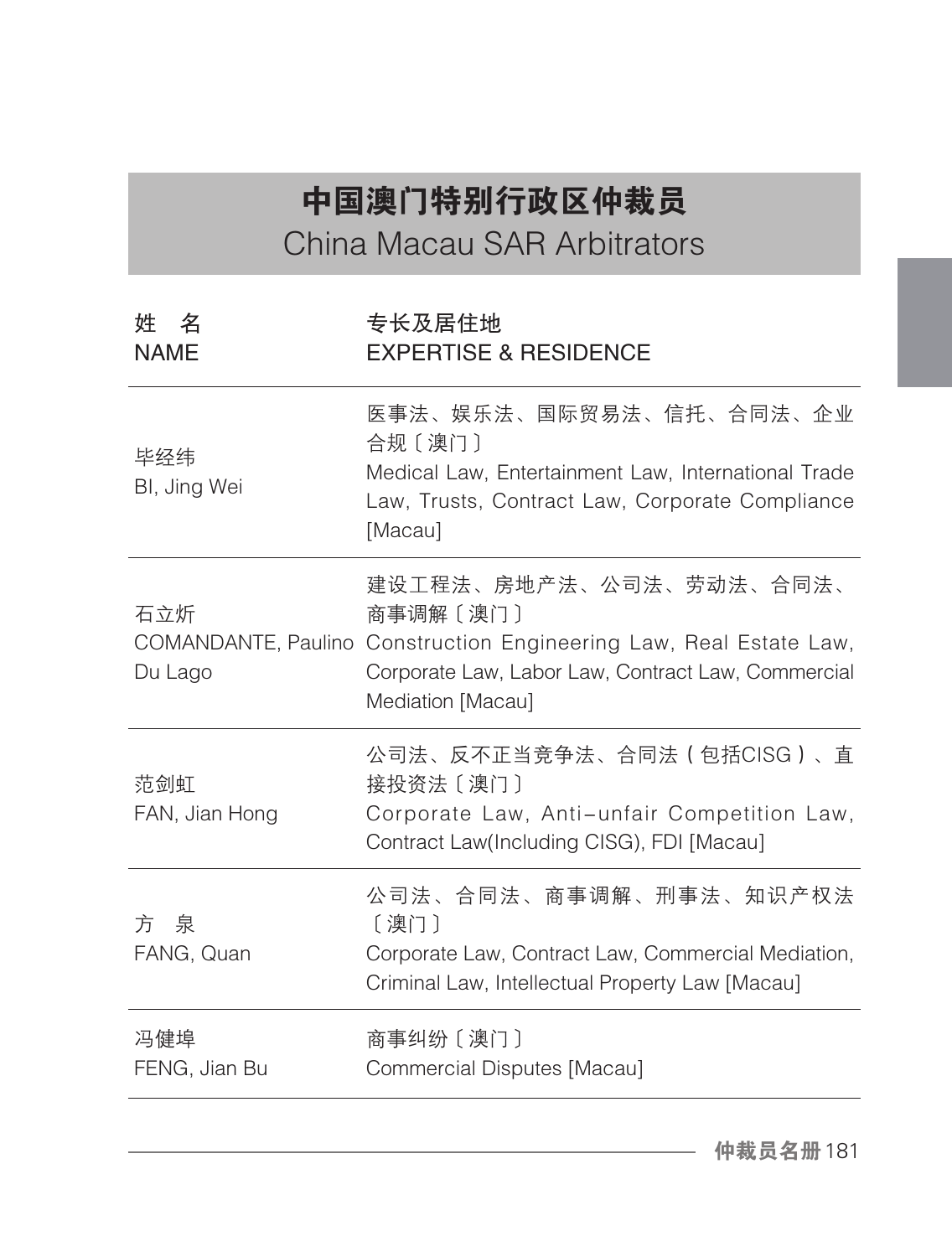| 郭颕玫<br>KUOK, Weng Mui      | 民商法、仲裁〔澳门〕<br>Civil and Commercial Law, Arbitration [Macau]                                                                                                     |
|----------------------------|-----------------------------------------------------------------------------------------------------------------------------------------------------------------|
| 邝玉球<br>KUONG, lok Kao      | 房地产法、商品房买卖、房屋租赁、公司法、合同法、<br>商事调解〔澳门〕<br>Real Estate Law, Commercial Housing Sales, House<br>Leasing, Company Law, Contract Law, Commercial<br>Mediation [Macau] |
| 李焕江<br>LEI, Wun Kong       | 公司法、股权争议、兼并收购、合同法、著作权〔澳门〕<br>Corporate Law, Equity Disputes, Mergers and<br>Acquisitions, Contract Law, Copyright [Macau]                                       |
| 华年达<br>NETO VALENTE, Jorge | 房地产法、公司法、金融法、银行法、保险〔澳门〕<br>Real Estate Law, Corporate Law, Financial Law,<br>Banking Law, Insurance [Macau]                                                     |
| 沈云樵<br>SHEN, Yun Qiao      | 合同法、公司法、金融法、房地产法〔澳门〕<br>Contract Law, Corporate Law, Financial Law, Real<br>Estate Law [Macau]                                                                  |
| 唐晓晴<br>TONG, Io Cheng      | 仲裁法、商事调解、合同法〔澳门〕<br>Arbitration Law, Commercial Mediation, Contract Law<br>[Macau]                                                                              |
| 涂广建<br>TU, Guang Jian      | 技术合同、商品房买卖、公司法、不良资产处置、海<br>商法〔澳门〕<br>Technology Contracts, Sale of Goods, Corporate<br>Law, Disposal of Non-performing Assets, Maritime<br>Law [Macau]          |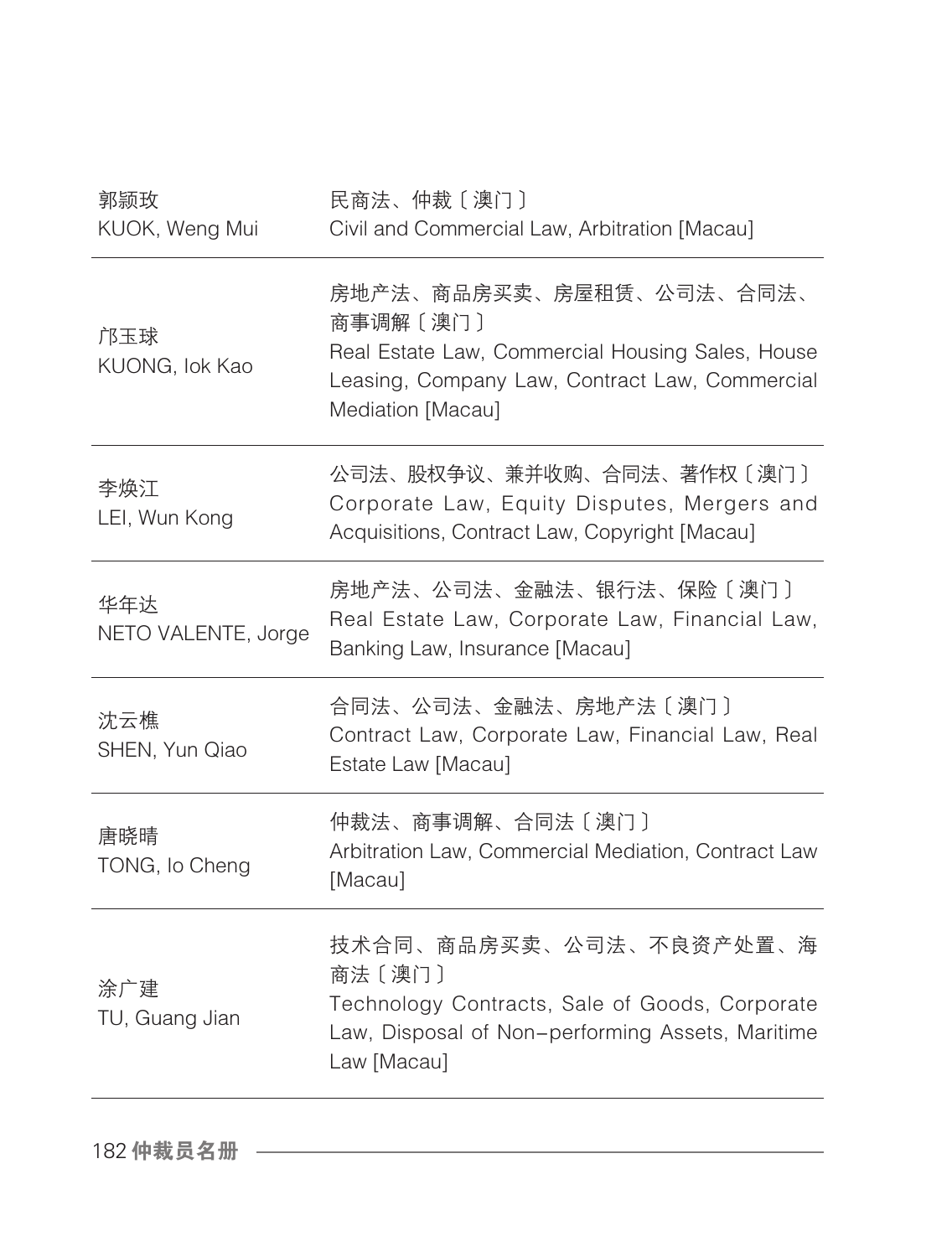| 黄淑禧<br>VONG, Sok Hei Rosita | 合同法、公司法、金融法、物权法〔澳门〕<br>Contract Law, Corporate Law, Finance Law, Property<br>Law [Macau]                                                                                             |
|-----------------------------|--------------------------------------------------------------------------------------------------------------------------------------------------------------------------------------|
| 黄显辉<br>VONG, Hin Fai        | 房地产及土地法、行政法、商法、银行及金融法、劳<br>动关系法 [澳门]<br>Real Estate and Land Law, Administrative Law,<br>Commercial Law, Banking and Financial Law, Labor<br>Relations Law [Macau]                   |
| 汗<br>超<br>WANG, Chao        | 专利、商品房买卖、外商投资、兼并收购、私募股权、<br>国际贸易法〔澳门〕<br>Patents, Commodity Sales and Purchases, Foreign<br>Investment, Mergers and Acquisitions, Private Equity,<br>International Trade Law [Macau] |
| 丹<br>魏<br>WEI, Dan          | 国际贸易法、建设工程法、公司法、金融法、能源法<br>〔澳门〕<br>International Trade Law, Construction Engineering Law,<br>Corporate Law, Financial Law, Energy Law [Macau]                                        |
| 易在成<br>YI, Zai Cheng        | 商标权国际保护、版权、知识产权资本化争议、知识<br>产权转让与许可〔澳门〕<br>Trademark International Protection, Copyright, IP<br>Capitalization, IP Transfer and License [Macau]                                       |
| 赵玉阜<br>ZHAO, Yu Fu          | 海事海商、涉外纠纷、合同、公司改制〔澳门〕<br>Maritime and Marine, Foreign Related Disputes,<br>Contract, Corporate Restructures [Macau]                                                                  |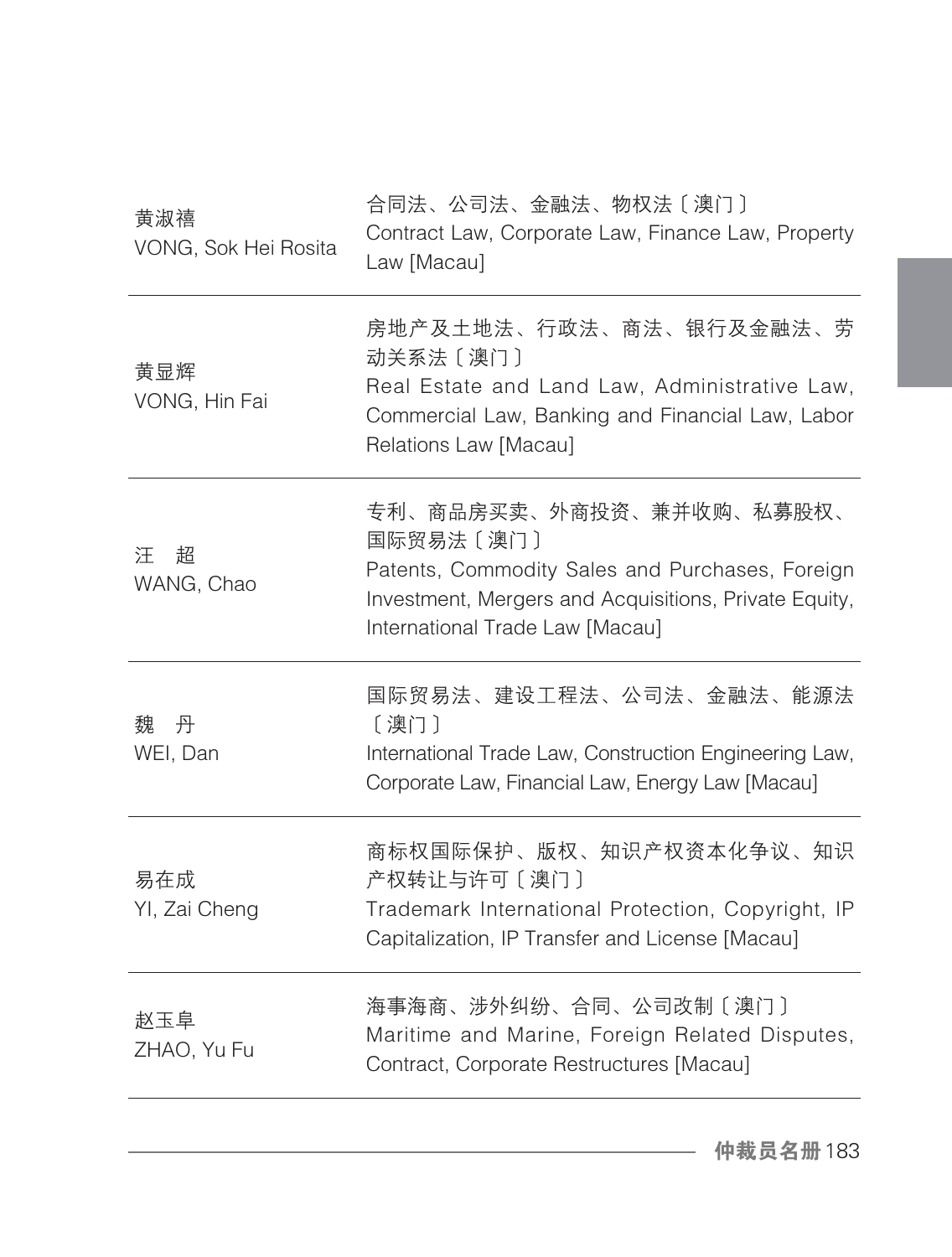## 中国台湾地区仲裁员

China Taiwan Region Arbitrators

| 姓名<br><b>NAME</b>        | 专长及居住地<br><b>EXPERTISE &amp; RESIDENCE</b>                                                                                                                                 |
|--------------------------|----------------------------------------------------------------------------------------------------------------------------------------------------------------------------|
| 张诗芸<br>CHANG, Shih Yun   | 公司法、股权争议、兼并收购、外商投资、股权激励<br>[台湾]<br>Corporate Law, Equity Disputes, Mergers and<br>Acquisitions, Foreign Investment, Equity Incentives<br>[Taiwan]                          |
| 张艺龄<br>CHANG, Yi Ling    | 公司法、合同法、劳动法、商事调解、知识产权法〔台湾〕<br>Company Law, Contract Law, Labor Law, Commercial<br>Mediation, Intellectual Property Law [Taiwan]                                            |
| 陈希佳<br>CHEN, Helena H.C. | 工程及基建、投资及合资、并购、跨境交易〔台湾〕<br>Construction & Infrastructure, Investment and Joint<br>Ventures, Mergers & Acquisitions, Cross-border<br>Transactions [Taiwan]                  |
| 朱丽容<br>CHU, Lih Yung     | 经贸投资、公司与商事交易、工程与项目融资、银行与<br>金融〔台湾〕<br>Economic and Trade Investment, Corporate and<br>Commerical Trade, Engineering and Project Financing,<br>Banking and Finance [Taiwan] |
| 谢银玲<br>HSIEH, Yin Ling   | 国内外商贸合同、国际商事、文化遗产合同纠纷〔台湾〕<br>Dispute of International Trade, International Commerce<br>and Cultural Heritage Contracts [Taiwan]                                            |

184仲裁员名册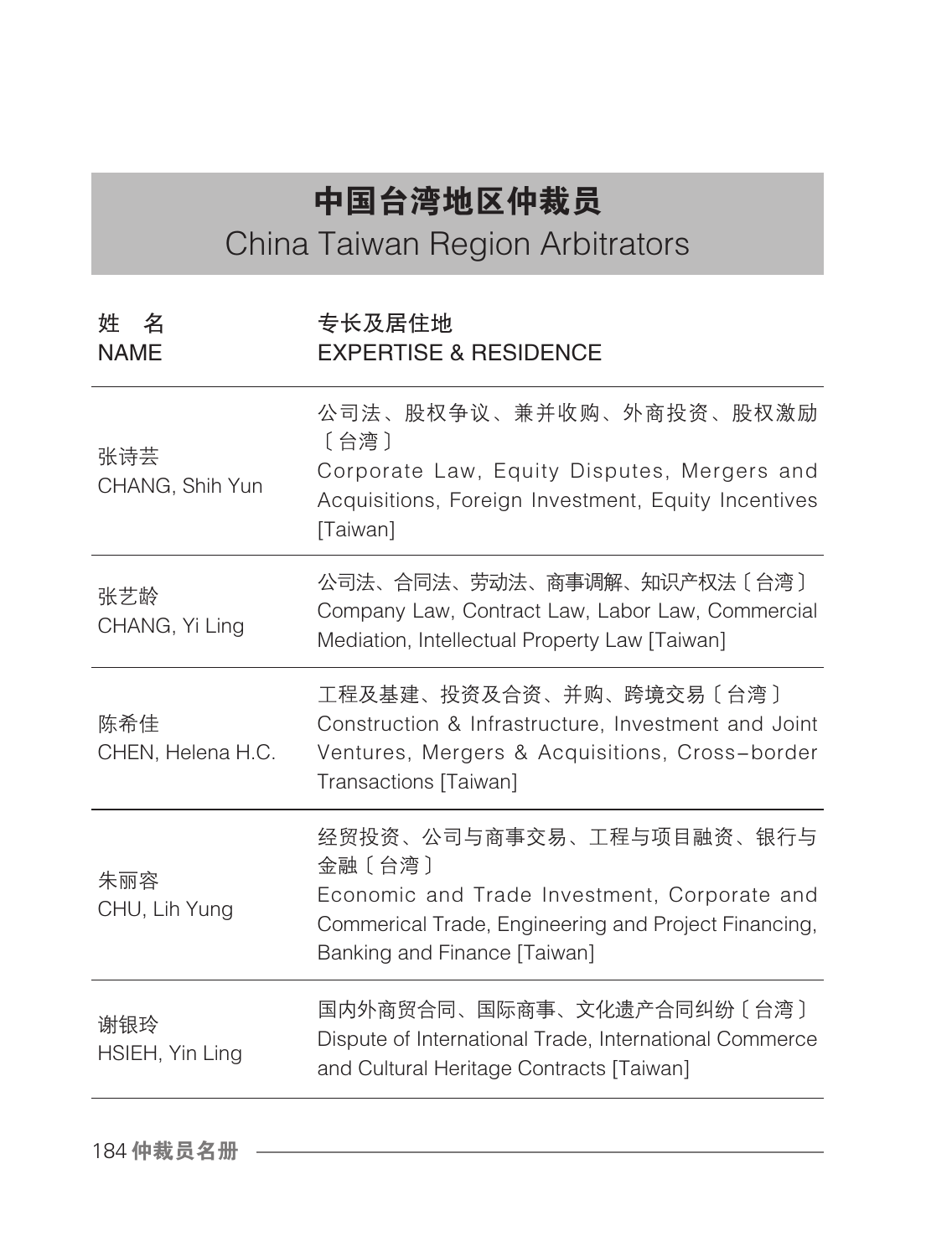| 古嘉谆<br>KU, Chia Chun        | 国际贸易法、建筑工程法、合同法、公司法〔台湾〕<br>International Trade Law, Construction Engineering<br>Law, Contract Law, Corporate Law [Taiwan]                                |
|-----------------------------|----------------------------------------------------------------------------------------------------------------------------------------------------------|
| 郭清宝<br>KUO, Ching Pao       | 国际投资、并购、商法、合同法、经济法、不动产〔台湾〕<br>International Investment Law, M&A, Commercial Law,<br>Contract Law, Economic Law, Real Estate [Taiwan]                     |
| 李家庆<br>LEE, Chia Ching      | 合资合同、知识产权、建筑工程、国际贸易〔台湾〕<br>Joint Venture Contract, Intellectual Property, Construction<br>Engineering, International Trade [Taiwan]                      |
| 李复甸<br>LI Fu Dian           | 投资、金融证券、贸易、海商、工程纠纷〔台湾〕<br>Investment, Financing and Securities, Trading, Maritime,<br>Construction Engineering [Taiwan]                                  |
| 李念祖<br>LI, Nien Tsu (Nigel) | 争议调处与仲裁、大众传播、人权法、诉讼、宪法〔台湾〕<br>Dispute Resolution and Arbitration, Media Law, Human<br>and Civil Rights, Litigation, Constitutional Law [Taiwan]          |
| 李永然<br>LI, Yong Ran         | 房地产法、知识产权法、大陆投资、政府采购〔台湾〕<br>Real Estate Law, Intellectual Property Law, Investment<br>to Mainland China, Government Procurement [Taiwan]                 |
| 刘阳明<br>LIU, Yang Min        | 证券金融、公司治理、企业并购及投资、不良债权处理<br>[台湾]<br>Securities and Finance, Corporate Governance, M&A,<br>Investment, Processing in the Non-performing Loans<br>[Taiwan] |
|                             |                                                                                                                                                          |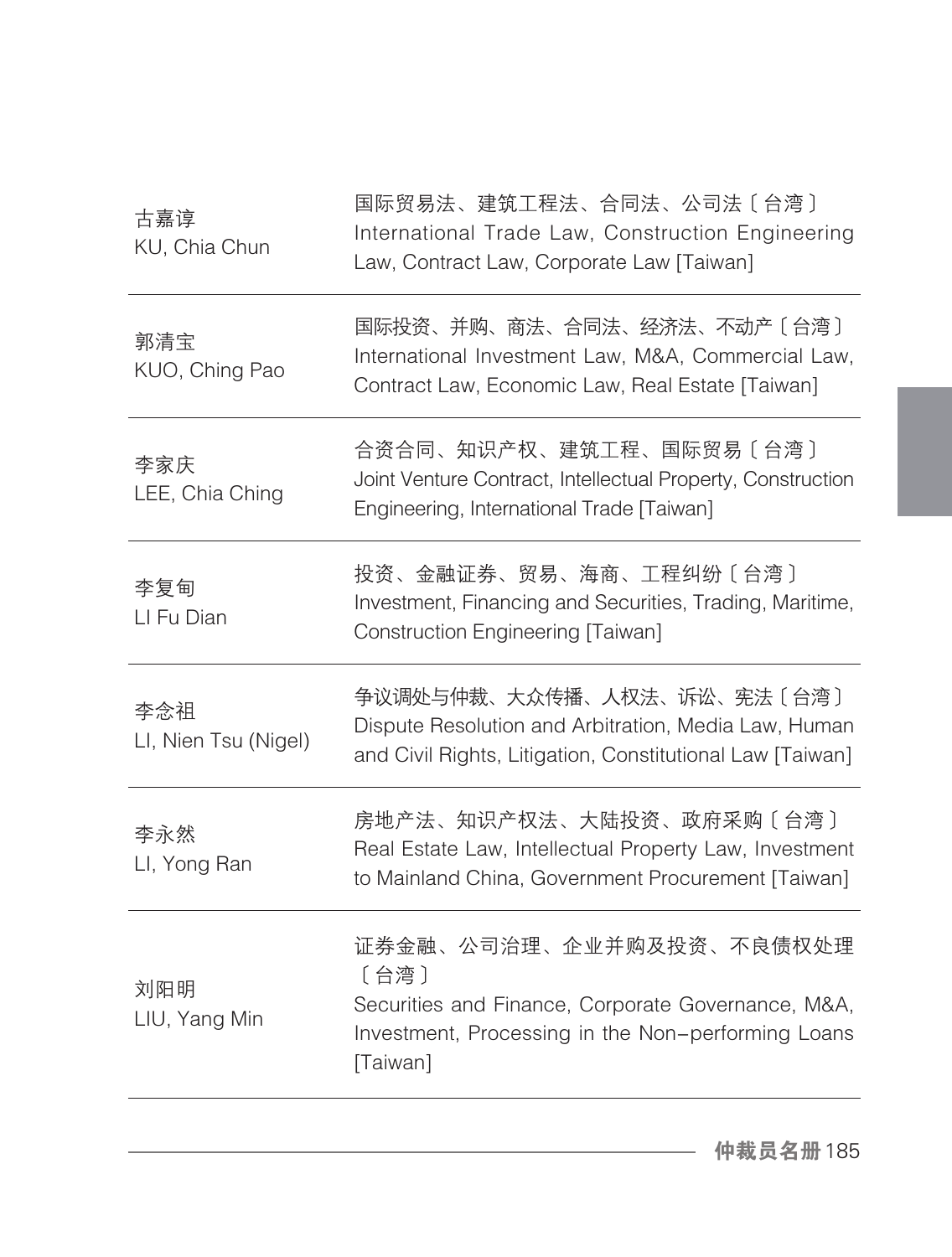| 陆尚乾<br>LU, Shang Chien | 国际贸易法、体育法、国际私法、投资者-东道国仲<br>裁、竞争法〔台湾〕<br>International Trade Law, Sports Law, Private International<br>Law, Investor-Host State Arbitration, Competition Law<br>[Taiwan] |
|------------------------|-------------------------------------------------------------------------------------------------------------------------------------------------------------------------|
| 王煦棋<br>WANG, Hsu Chi   | 政府采购、公司治理、企业法制、金融消费争议〔台湾〕<br>Government Procurement, Corporate Governance,<br>Business Law, Financial Consumer Disputes [Taiwan]                                        |
| 王宝莅<br>WANG, Pau Li    | 合同、债权债务、工程、政府采购〔台湾〕<br>Contract, Obligation, Construction, Government<br>Procurement [Taiwan]                                                                           |
| 吴学励<br>WU, Xue Li      | 公司法、建设工程法、国际贸易法、体育法、房地产法<br>〔台湾〕<br>Corporate Law, Construction Law, International Trade<br>Law, Sports Law, Real Estate Law [Taiwan]                                   |
| 谢启大<br>XIE, Qi Da      | 民商法、合同法、企业合并与收购〔台湾〕<br>Civil and Commercial Law, Contract Law, M&A [Taiwan]                                                                                             |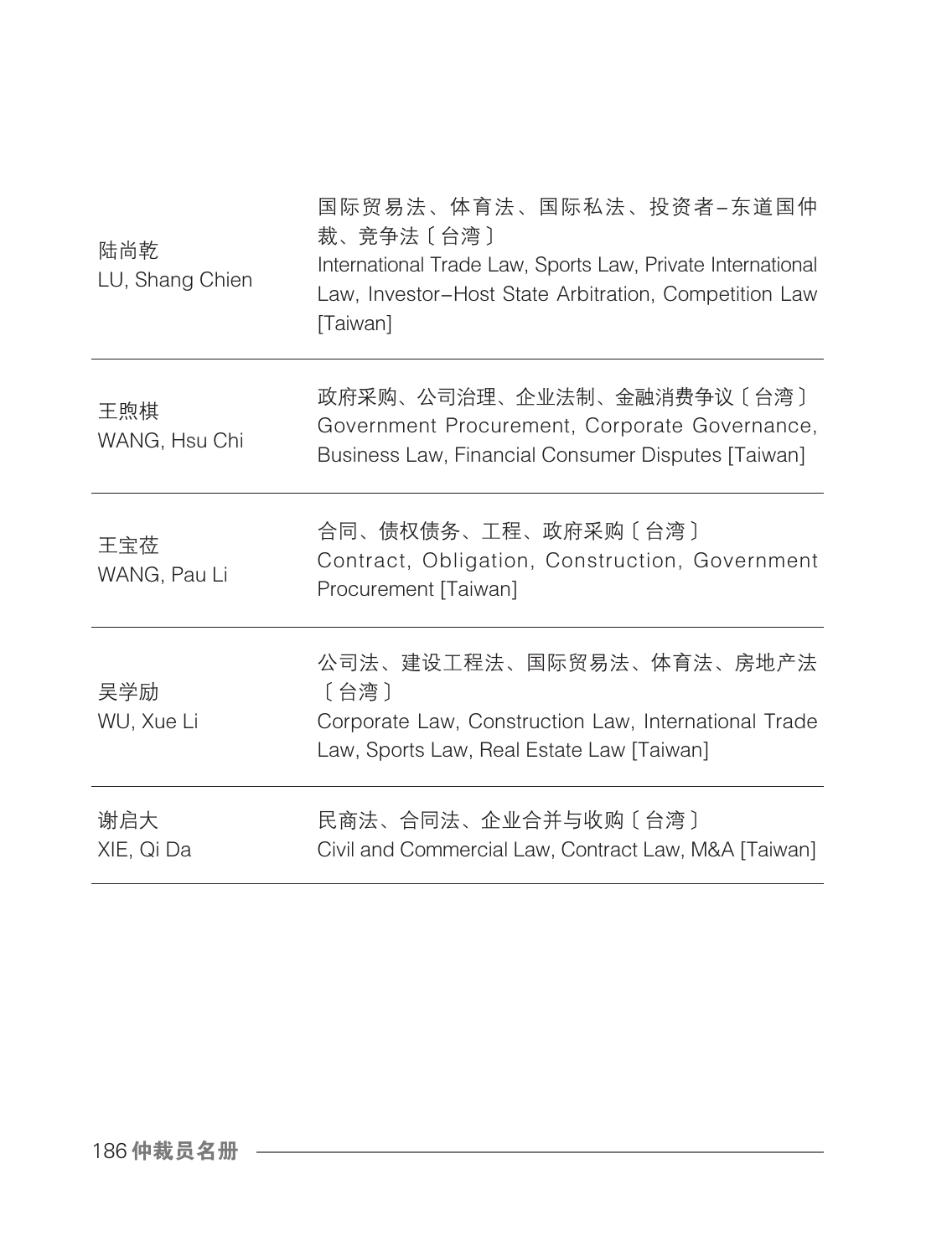## 外籍仲裁员 Foreign Arbitrators

## 姓 名 NAME 专长、国籍及居住地 EXPERTISE, NATIONALITY & RESIDENCE ABBOTT, Frederick 知识产权法、WTO法、投资者-东道国仲裁〔美国〕 Intellectual Property Law, WTO Law, Investor-Host State Arbitration [U.S.A.] ABDEL RAOUF, Mohamed Commercial Law, Construction Contracts, 商法、建筑合同、投资、体育纠纷〔埃及〕 Investment, Sports Related Disputes [Egypt] ABDEL WAHAB, Mohamed Salah El Din Mahmoud 投资、商事、建筑、石油天然气〔埃及〕 Investment, Commercial, Construction, Oil & Gas [Egypt] ABDUL RAHMAN, Diana Sulamazra 建设工程法、基础设施建设、建设工程勘查、建设 工程设计、知识产权法〔马来西亚〕 Construction Engineering Law, Infrastructure Construction, Construction Engineering Exploration, Construction Engineering Design, Intellectual Property Law [Malaysia] AFFAKI, Georges 公司法、金融法、建设工程法、能源法〔法国〕 Corporate Law, Financial Law, Construction Engineering Law, Energy Law [France]

仲裁员名册187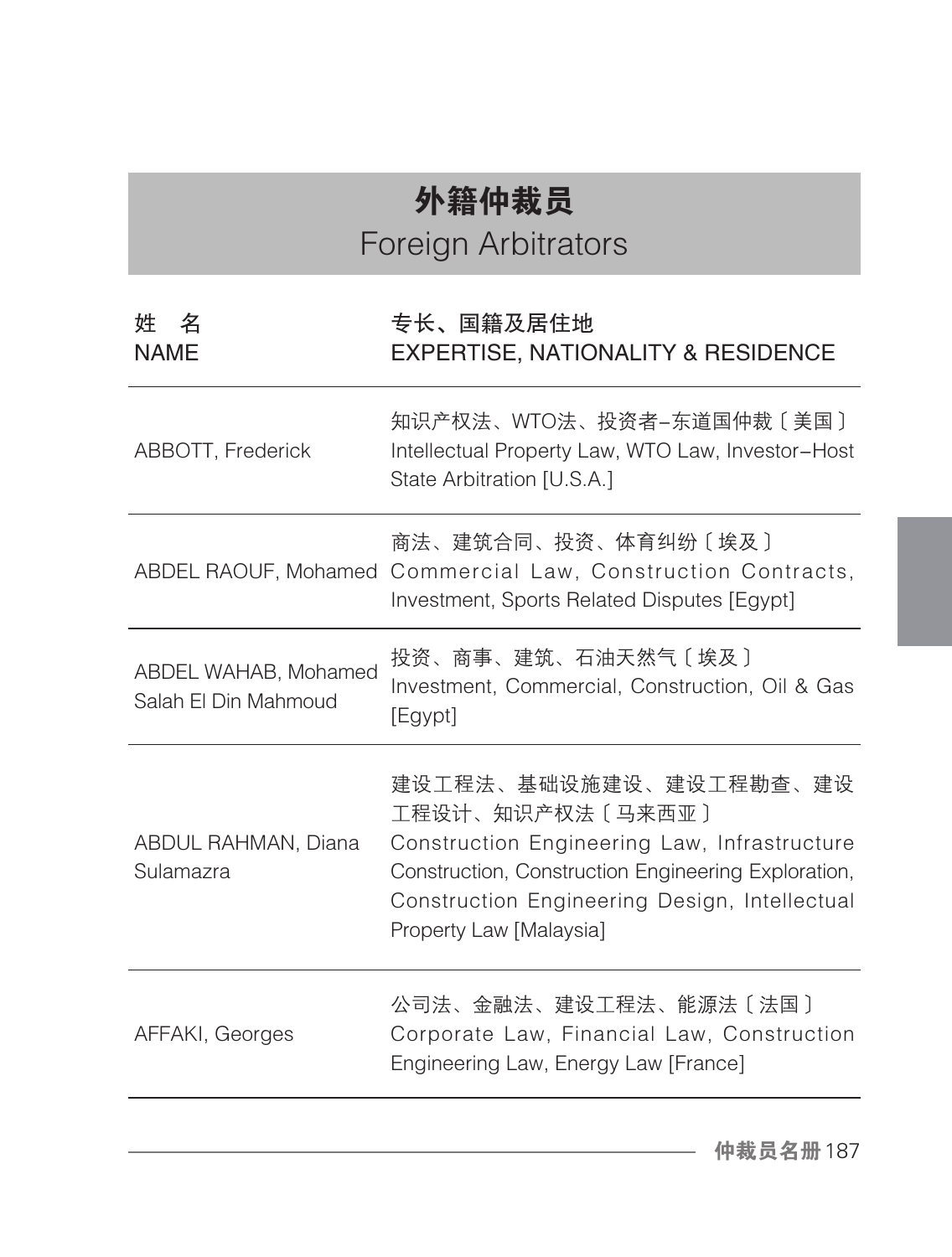| AGLIONBY, Andrew John<br>Lorne | 建设工程法、公司法、体育法、能源法、环境保护<br>法〔英国〕<br>Construction Engineering Law, Corporate Law,<br>Sports Law, Energy Law, Environmental Protection<br>Law $[U.K.]$                                                           |
|--------------------------------|---------------------------------------------------------------------------------------------------------------------------------------------------------------------------------------------------------------|
| AL TAMIMI, Essam               | 商业纠纷、建筑工程、跨境纠纷、基础设施〔阿联酋〕<br>Commercial Matters, Construction Engineering,<br>Cross-Border Disputes, Infrastructure Projects [U.A.E.]                                                                          |
| AL-AZRI, Moosa                 | 外商投资 [ 阿曼 ]<br>Foreign Investment [Oman]                                                                                                                                                                      |
| ALEXANDER, Bělohlávek          | 国际私法、国际货物买卖、买卖合同、合伙企业<br>(合资、公司)、国际运输〔捷克〕<br>Private International Law, International Sale of<br>Goods, Sales Contracts, Partnership (Joint Ventures,<br>Companies), International Transport [Czech Republic] |
| ALEXANDROV, Stanimir           | 投资者-东道国仲裁、能源法、国际贸易法、知识产<br>权法、金融法、公司法〔美国〕<br>Investor-Host State Arbitration, Energy Law,<br>International Trade Law, Intellectual Property Law,<br>Financial Law, Corporate Law [U.S.A.]                     |
| ALEXE, Cristina Emilia         | 企业并购、私有化、银行和金融、房地产、建筑、<br>项目融资〔罗马尼亚〕<br>M&A, Privatisation, Banking & Finance, Real<br>Estate, Construction, Project Finance [Romania]                                                                        |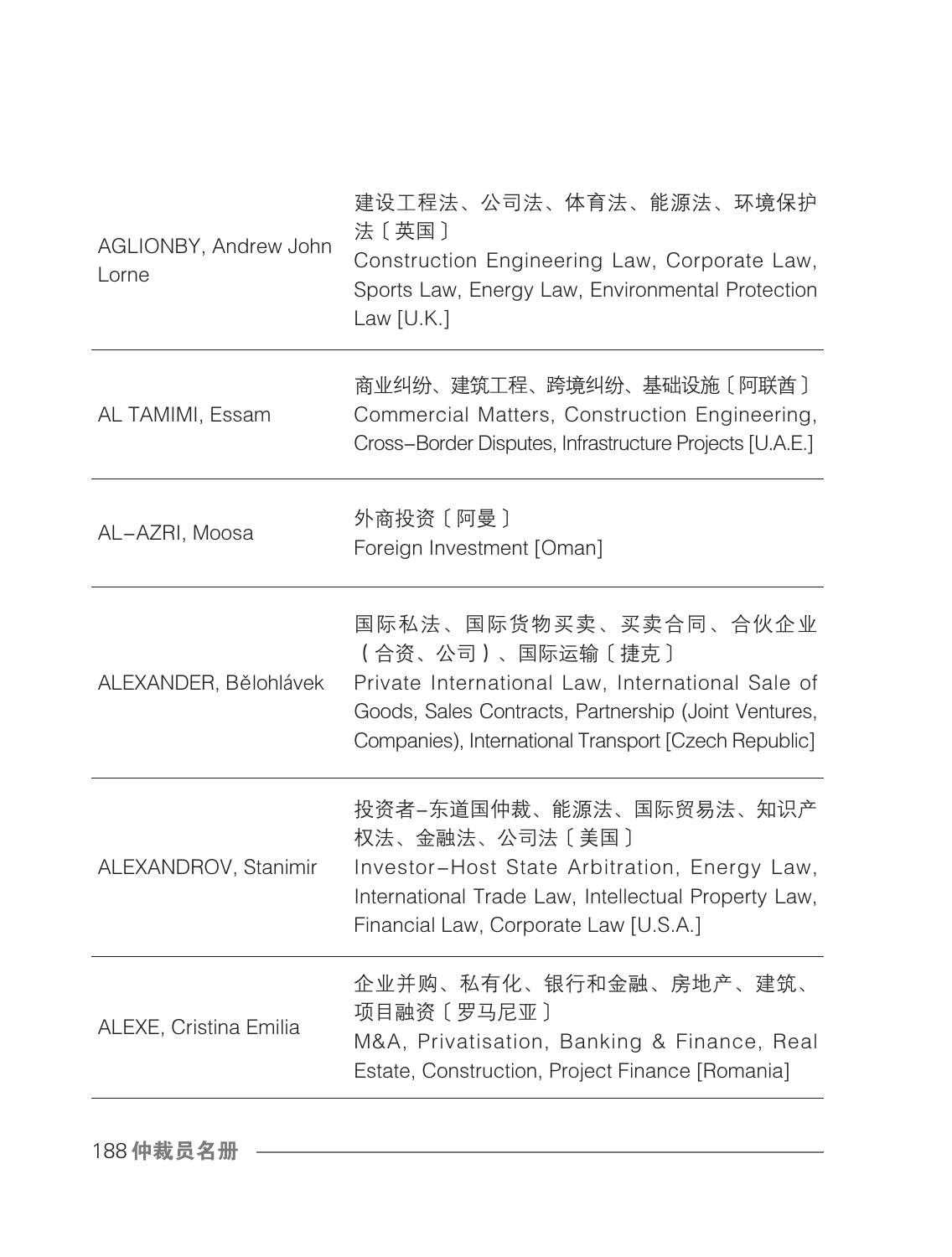| ALEXIEV, Assen            | 知识产权、兼并与收购、制药法、建筑、商业合<br>同、信息技术〔保加利亚〕<br>Intellectual Property, Mergers and Acquisitions,<br>Pharmaceutical Law, Construction, Commercial<br>Contracts, IT [Bulgaria] |
|---------------------------|-----------------------------------------------------------------------------------------------------------------------------------------------------------------------|
| ALHAMDY, Buraq            | 仲裁法 [ 伊拉克 ]<br>Arbitration Law [Iraq]                                                                                                                                 |
| ALI, Shahla F.            | 商法、证券、贸易、合同〔美国〕(中国香港)<br>Commercial Law, Securities, Trade, Contracts<br>[U.S.A.] (China Hong Kong)                                                                   |
| ALJAZY, Omar              | 国际贸易法、竞争法〔约旦〕<br>International Trade Law, Competition Law [Jordan]                                                                                                    |
|                           | 国际贸易法、合同法、商法、矿业〔阿曼〕<br>AL-NABHANI, Faisal Saud International Trade Law, Contract Law, Commercial<br>Law, Mining [Oman]                                                |
| ALVAREZ CALDERON, Alfonso | 矿业、公司法、税收与雇工法〔秘鲁〕<br>Mining, Corporate Law, Taxation and Labor Law [Peru]                                                                                             |
| AMANTAY, Kuanysh          | 经济、国际关系、公共政策(行政)、投资<br>〔哈萨克斯坦〕(中国北京)<br>Economics, International Relations, Public Policy<br>(Administration), Investment [Kazakhstan] (China<br>Beijing)             |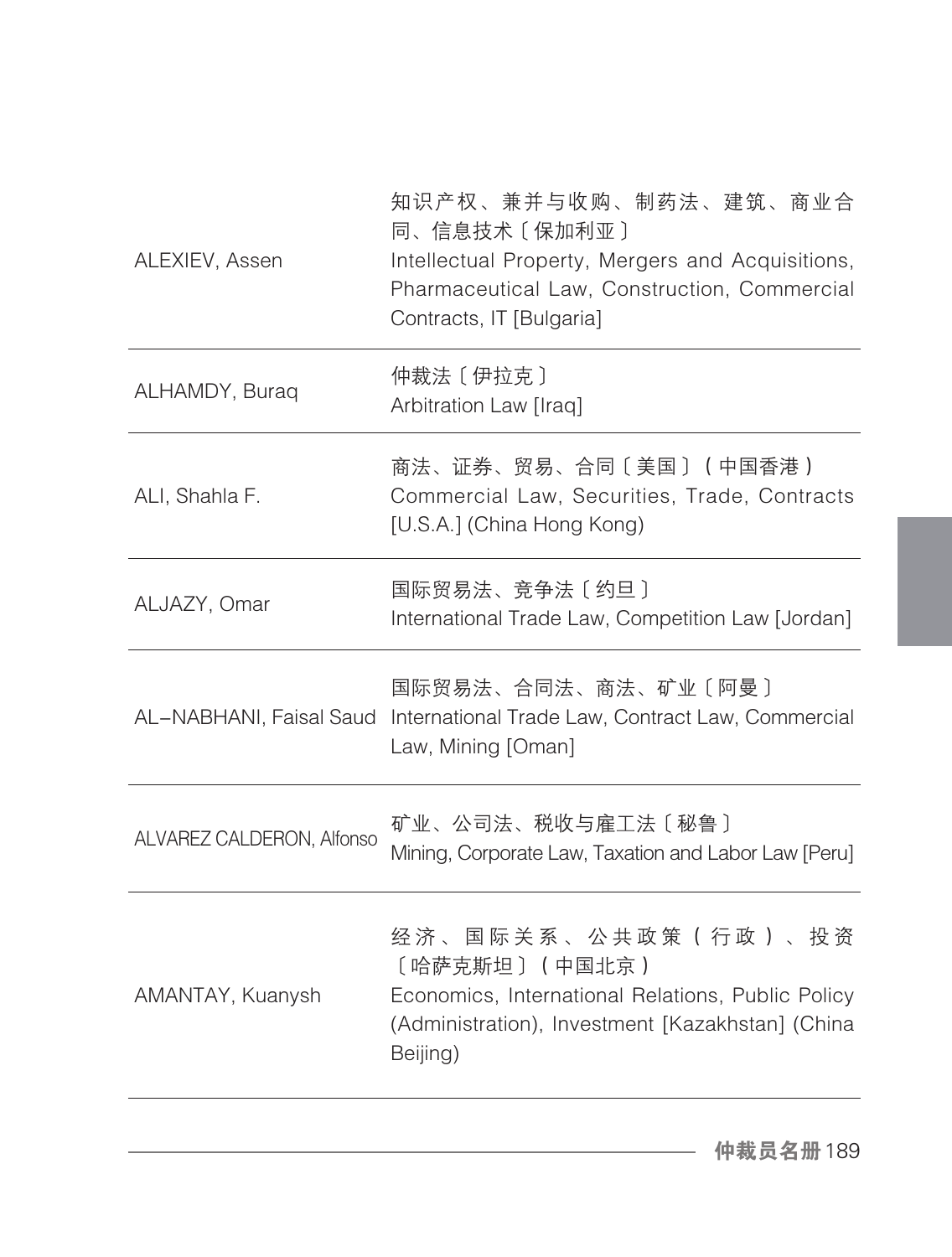| AMELI, Kooorsh H     | 建设工程法、公司法、金融法、投资者-东道国仲<br>裁、能源法〔荷兰〕<br>Construction Engineering Law, Corporate Law,<br>Financial Law, Investor-Host State Arbitration,<br>Energy Law [Netherlands]            |
|----------------------|-------------------------------------------------------------------------------------------------------------------------------------------------------------------------------|
| AMOS, Bill           | 国际贸易、海商、商业、电信〔爱尔兰、英国〕(中国<br>香港)<br>International Trade, Maritime, Commercial,<br>Telecommunications [Ireland, U.K.] (China Hong Kong)                                         |
| ANDRIOTIS, Tony      | 国际贸易与商业、合同纠纷、制药业、海事海商<br>[美国、希腊] (日本)<br>International Trade and Commerce, Contractual<br>Disputes, Pharmaceutical, Maritime, Admiralty<br>[U.S.A., Greece] (Japan)           |
| ANISCHENKO, Alexey   | 国际贸易、信息技术、企业并购、建筑、竞争、知<br>识产权 [ 白俄罗斯 ]<br>International Trade, Information Technology,<br>Megers & Acquistions, Construction, Competition,<br>Intellectual Property [Belarus] |
| ANTON, Asoskov       | 合同法、国际私法、投资者-东道国仲裁、公司法、<br>能源法 [俄罗斯]<br>Contract Law, Private International Law, Investor-Host<br>State Arbitration, Corporate Law, Energy Law [Russia]                       |
| <b>ANTONIA, Birt</b> | 建设工程法、公司法、国际贸易法、能源法、房地<br>产法〔阿联酋〕<br>Construction Law, Corporate Law, International<br>Trade Law, Energy Law, Real Estate Law [U.A.E.]                                        |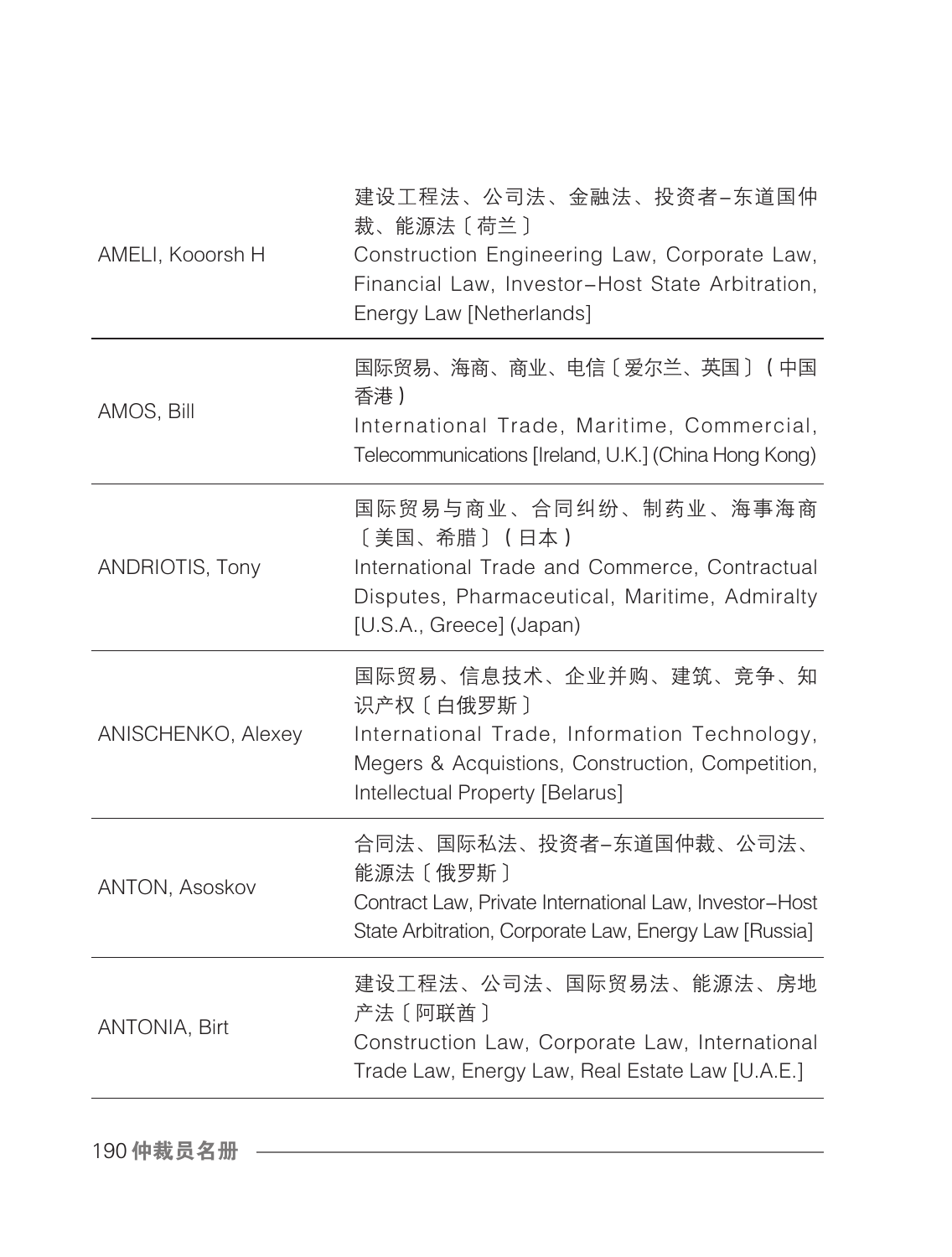| ANUP RAJ, Upreti                 | 公司法、银行法、房地产法〔尼泊尔〕<br>Corporate Law, Banking Law, Real Estate Law<br>[Nepal]                                                                                                                                              |
|----------------------------------|--------------------------------------------------------------------------------------------------------------------------------------------------------------------------------------------------------------------------|
| APOSTOLOVA, Ekaterina<br>(Kate)  | 基础设施建设、兼并收购、金融法、房屋租赁、房<br>地产开发〔保加利亚〕 (新加坡 )<br>Infrastructure Construction, Merger and Acquisition,<br>Financial Law, House Leasing, Real Estate<br>Development [Bulgaria] (Singapore)                                   |
| ARRIGHI, Paul Fabien             | 能源法、环境保护法〔乌拉圭〕<br>Energy Law, Environmental Protection Law [Uruguay]                                                                                                                                                     |
| <b>ASTON, Clive</b>              | 海商、国际贸易〔英国〕<br>Maritime, International Trade [U.K.]                                                                                                                                                                      |
| AUTEA, Arthur                    | 商法、建筑、特许权、矿业〔菲律宾〕<br>Commercial Law, Construction, Franchise, Mining<br>[Philippines]                                                                                                                                    |
| AZEREDO DA SILVEIRA,<br>Mercédeh | 国际私法、投资者―东道国仲裁、商事调解、仲裁<br>法、能源法、国际贸易法〔瑞士、巴西〕<br>Private International Law, Investor-Host State<br>Arbitration, Commercial Conciliation, Arbitration<br>Law, Energy Law, International Trade Law<br>[Switzerland, Brazil] |
| <b>BACCHUS, James</b>            | 国际贸易法、海商法、公司法、金融法、能源法、<br>知识产权法〔美国〕<br>International Trade Law, Maritime Law, Corporate<br>Law, Financial Law, Energy Law, Intellectual<br>Property Law [U.S.A]                                                          |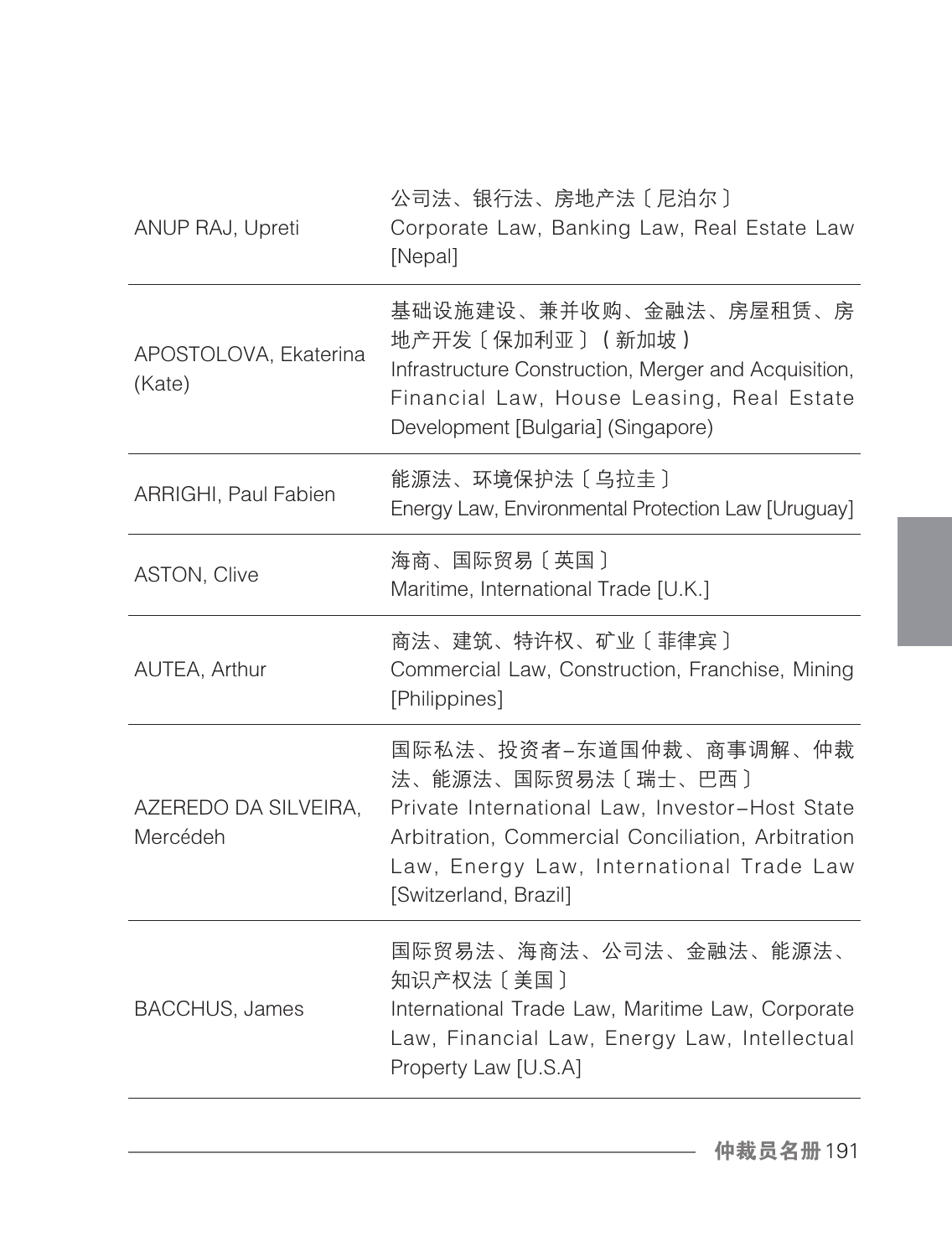| <b>BAETENS, Freya</b>                   | 国际公法与国际争端解决、国际投资与贸易法、国<br>际能源法与自然资源、国际海洋法〔比利时〕<br>Public International Law and International Disputes<br>Settlement, International Investment and Trade<br>Law, International Energy Law and Natural<br>Resources, International Law of the Sea [Belgium] |
|-----------------------------------------|-----------------------------------------------------------------------------------------------------------------------------------------------------------------------------------------------------------------------------------------------------------|
| <b>BALCERZAK, Filip</b>                 | 商事调解、仲裁法、国际私法、合同法〔波兰〕<br>Commercial Mediation, Arbitration Law, Private<br>International Law, Contract Law [Poland]                                                                                                                                       |
| BAO, Chiann                             | 商事合同、货物、大宗商品买卖、股东、合资争<br>议、金融服务〔美国〕<br>Commercial Contracts, Sale of Goods, Commodities,<br>Shareholder, JV Disputes, Financial Services [U.S.A.]                                                                                                         |
| BAPTISTA SERNA, Krystle<br>María        | 公司法、破产法、海商法、国际私法〔委内瑞拉〕<br>Corporate Law, Bankruptcy Law, Maritime Law,<br>Private International Law [Venezuela]                                                                                                                                           |
| <b>BASRI, Carole</b>                    | 公司法、合同法〔美国〕<br>Corporate Law, Contract Law [U.S.A.]                                                                                                                                                                                                       |
| BATCHA, Mohamed Humdhan [印度]<br>Nahuman | 建筑行业、石油与天然气行业、航空、信息技术<br>Construction, Oil and Gas, Aviation, Information<br>Technology [India]                                                                                                                                                           |
| <b>BATESON, David Geoffrey</b><br>Allan | 建筑工程、资源、合资企业股份纠纷〔英国〕<br>Construction Engineering, Resource, Equity Disputes<br>of Joint Venture [U.K.]                                                                                                                                                    |
|                                         |                                                                                                                                                                                                                                                           |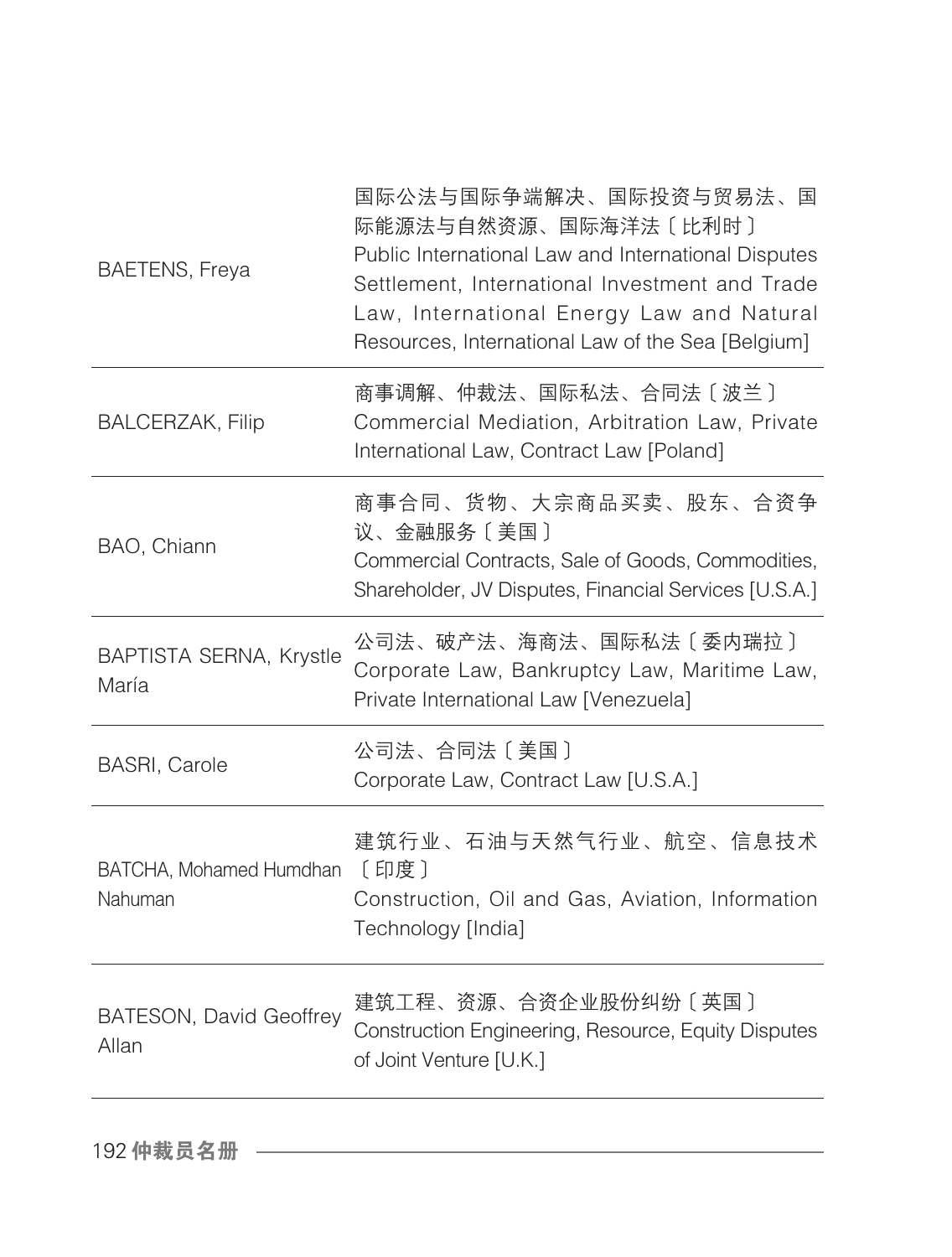| BAYZAKOVA, Diana                          | 电信、建筑、房地产、自然资源〔乌兹别克〕<br>Telecommunications, Construction, Real Estate,<br>Natural Resources [Uzbekistan]                                                                                                 |
|-------------------------------------------|----------------------------------------------------------------------------------------------------------------------------------------------------------------------------------------------------------|
| BEHAN, Joe                                | 建筑、商业与贸易、租赁、土地开发〔爱尔兰〕<br>Construction, Commerce and Trade, Landlord and<br>Tenant, Land and Development [Ireland]                                                                                        |
| BELGACEM, Boudra                          | 合同法 [ 阿尔及利亚 ]<br>Contract Law [Algeria]                                                                                                                                                                  |
| BEN HAMIDA, Walid                         | 阿拉伯法、投资法、能源与贸易法〔突尼斯、法国〕<br>Arab Laws, Investment Law, Energy and Trade<br>Law [Tunisia, France]                                                                                                          |
| <b>BEN MANSOUR, Affef</b>                 | 外商投资、建筑、国际贸易法、资源勘探、国际投<br>资仲裁、合同法〔法国、突尼斯〕<br>Foreign Investment, Construction, International Trade<br>Law, Resource Exploration, International Investment<br>Arbitration, Contract Law [France, Tunisia] |
| BENEYTO, Jose Maria                       | 国际私法 [西班牙]<br>Private International Law [Spain]                                                                                                                                                          |
| <b>BENNETT, Bonnell Maxwell</b><br>Thomas | 国际 贸 易 法 、 建 设 工 程 法 、 公 司 法 、 体 育 法<br>[澳大利亚]<br>International Trade Law, Construction Engineering<br>Law, Company Law, Sports Law [Australia]                                                          |
|                                           |                                                                                                                                                                                                          |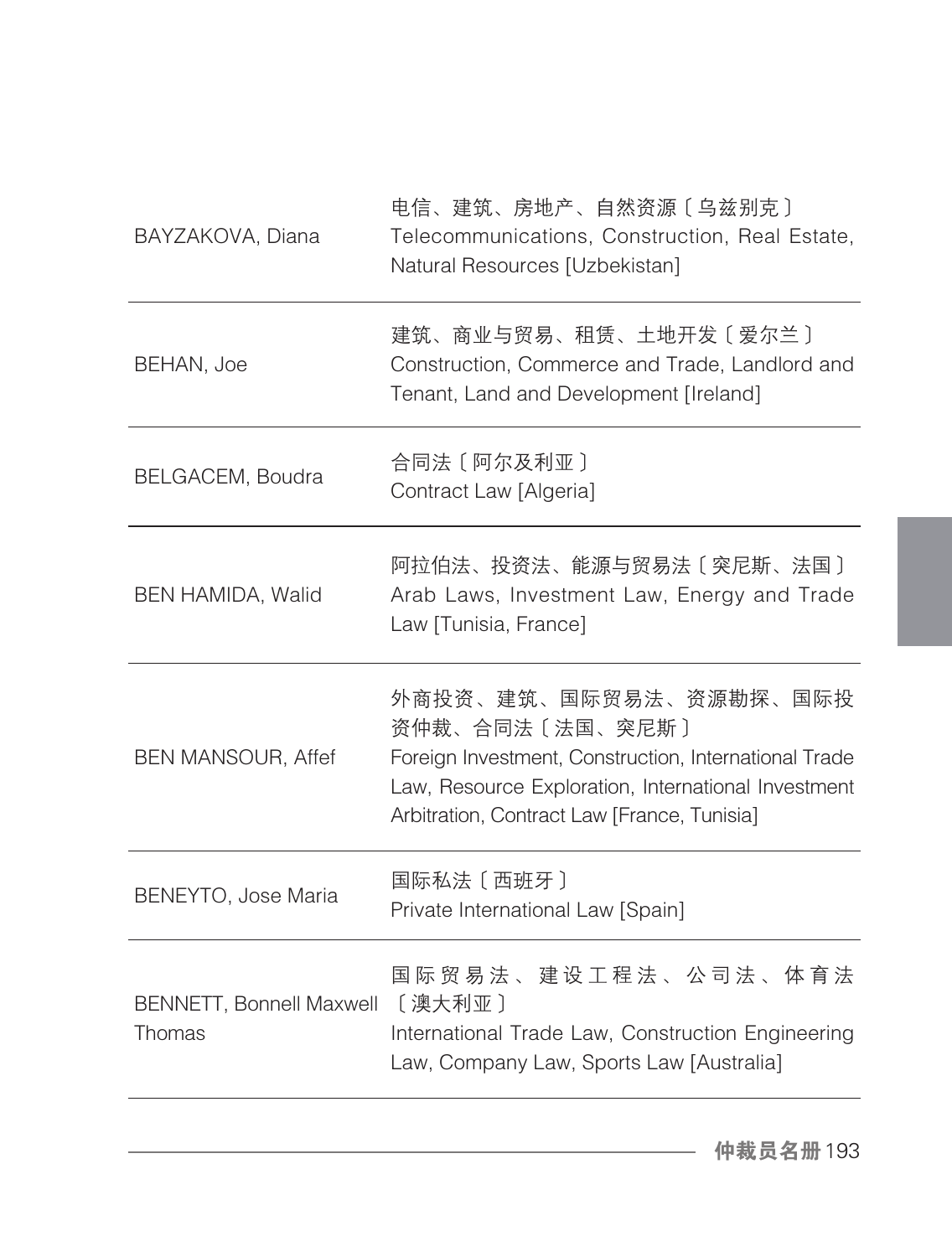| BENTON, Gary L.                  | 私人投资、公司交易、技术、互联网、中美国际商<br>业合同〔美国〕<br>Private Investment, Corporate Transactions,<br>Technology, Internet, Sino-US International<br>Business Contracts [U.S.A.]                          |
|----------------------------------|-----------------------------------------------------------------------------------------------------------------------------------------------------------------------------------------|
| BENZ, Jeffrey                    | 体育、娱乐、科技、知识产权〔美国〕<br>Sports, Entertainment, Technology, Intellectual<br>Property [U.S.A.]                                                                                               |
| BERMANN, George                  | 国际商业和投资仲裁、国际诉讼、国际合同、国际<br>私法〔美国〕<br>Intemational Commercial and Investment Arbitration,<br>International Litigation, International Contracts,<br>Private International Law [U.S.A.]     |
| BERNASCONI, Michele<br>(Michael) | 知识产权法、商标、信息技术与网络、体育法、电<br>子竞技、传媒〔瑞士〕<br>Intellectual Property Law, Trademark, Information<br>Technology and Network, Sports Law, E-Sports,<br>Media [Switzerland]                       |
| BICAK, Vahit                     | 房地产法、公司法、国际贸易法、能源法、投资者-<br>东道国仲裁、商事调解〔土耳其〕<br>Real Estate Law, Corporate Law, International<br>Trade Law, Energy Law, Investor-Host State<br>Arbitration, Commercial Mediation [Turkey] |
| BISHOP, John                     | 建设工程法、能源法、公司法、保险、仲裁法〔英国〕<br>Construction Engineering Law, Energy Law,<br>Company Law, Insurance, Abitration Law [U.K.]                                                                  |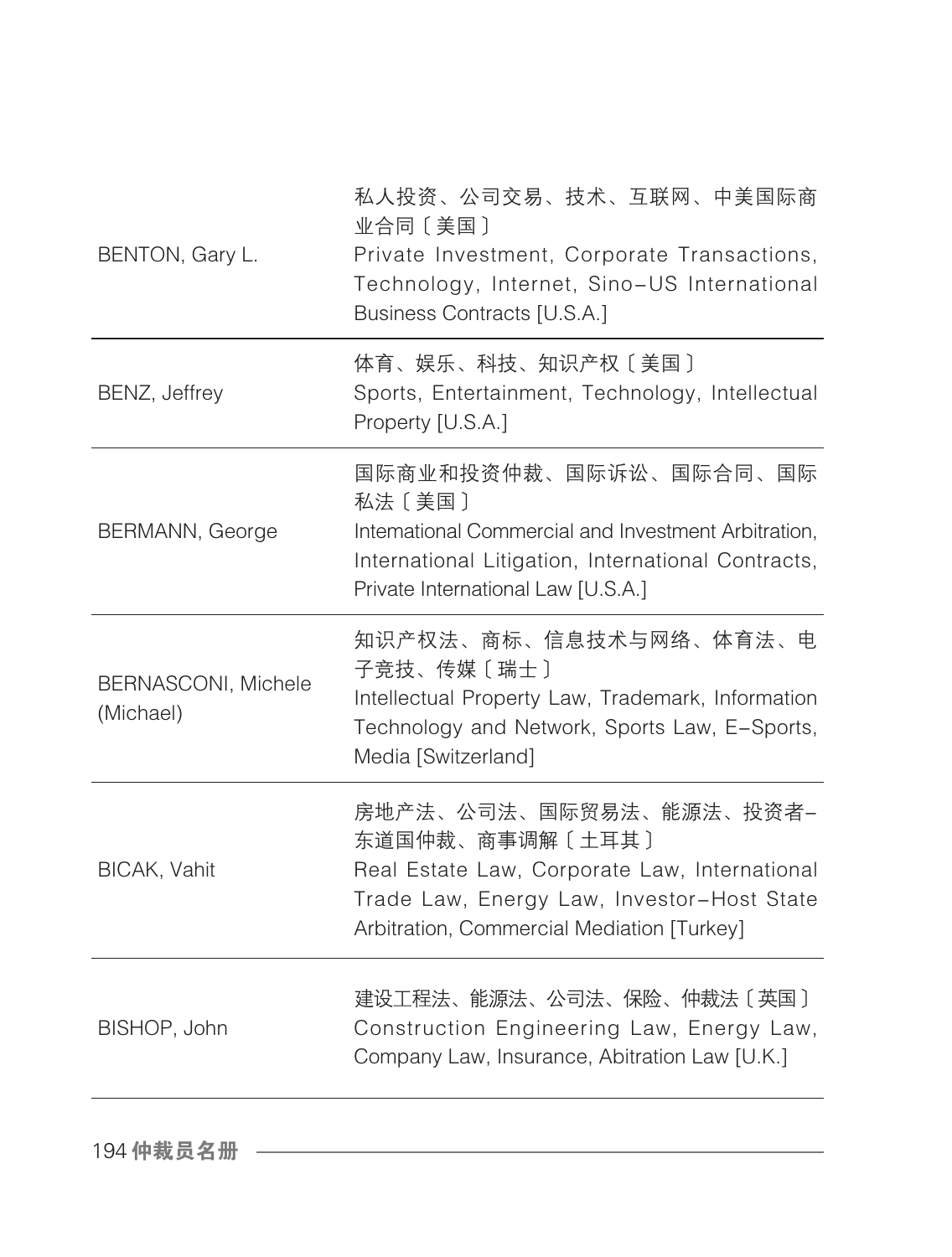| BJORKLUND, Andrea Kay                     | 仲裁法 [加拿大、美国]<br>Arbitration Law [Canada, U.S.A.]                                                                                                                                      |
|-------------------------------------------|---------------------------------------------------------------------------------------------------------------------------------------------------------------------------------------|
| <b>BLANCH, Juliet</b>                     | 建设工程法、房地产法、仲裁法、公司法、兼并收<br>购、合同法〔英国〕<br>Construction Engineering Law, Real Estate Law,<br>Arbitration Law, Company Law, Mergers and<br>Acquisitions, Contract Law [U.K.]               |
| <b>BOGHOSSIAN, Nayiri</b>                 | 房地产法、公司法、金融法、国际贸易法、能源<br>法、建设工程法〔叙利亚、亚美尼亚〕<br>Real Estate Law, Corporate Law, Financial Law,<br>International Trade Law, Energy Law, Construction<br>Engineering Law [Syria, Armenia] |
| <b>BOISSON DE CHAZOURNES,</b><br>Laurence | 国际法、国际组织、国际争端、国际经济法〔法国、<br>瑞士)<br>International Law, International Organization,<br>International Disputes, International Economic Law<br>[France, Switzerland]                       |
| BOLTENKO, Olga                            | 投资者-东道国仲裁、石油与天然气纠纷、自然资<br>源、股东争议〔俄罗斯〕<br>Investor-State Arbitration, Oil & Gas Disputes,<br>Natural Resources, Shareholders Disputes [Russia]                                         |
| BOOG, Christopher                         | 工程、制药、知识产权、货物、投资〔瑞士〕<br>Construction, Pharmaceutical, IP, Commodities,<br>Investment [Switzerland]                                                                                    |
|                                           |                                                                                                                                                                                       |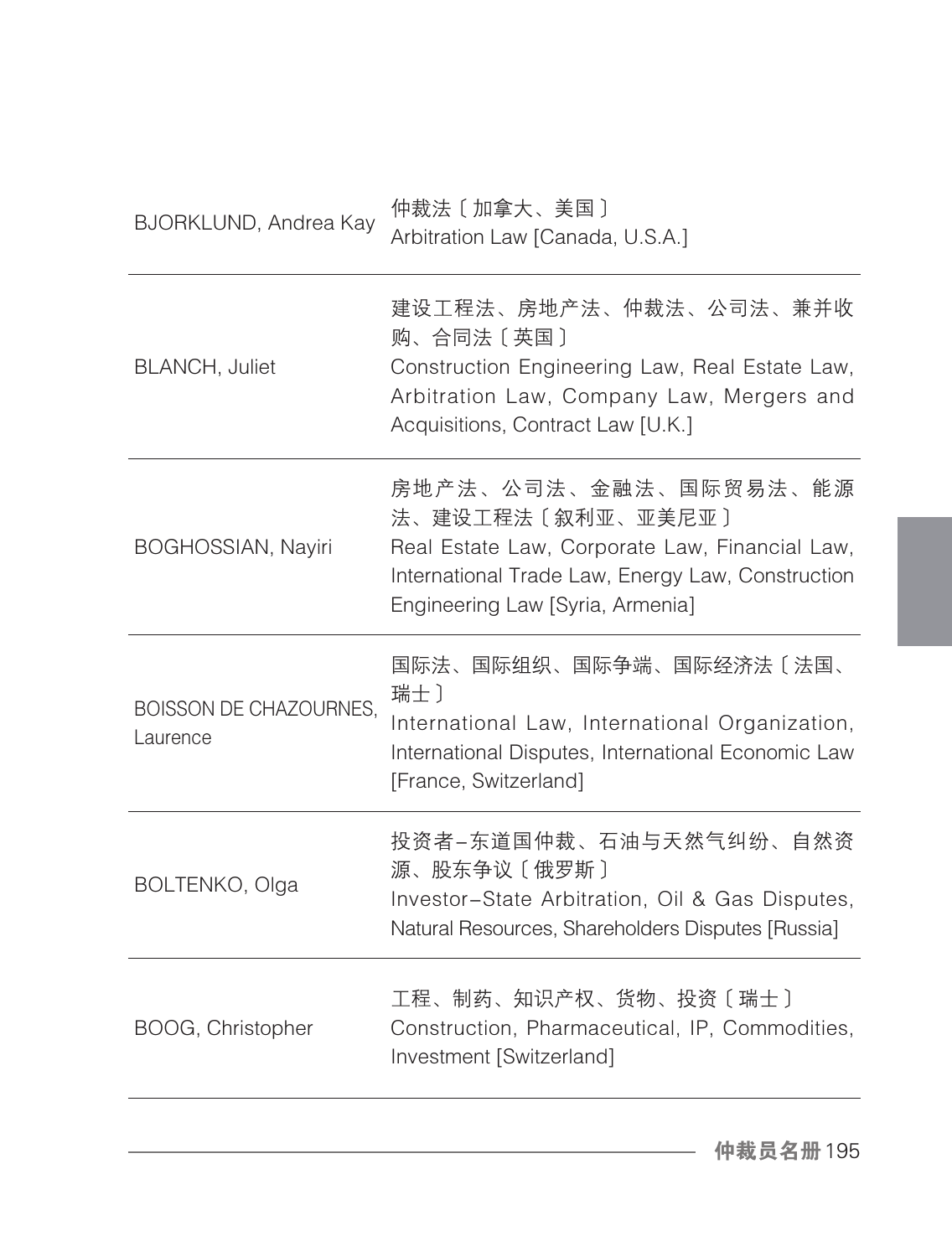| BORN, Gary Brian            | 并购、知识产权、美国证券和反垄断、信息和通讯<br>技术〔美国〕<br>M&A, Intellectual Property, U.S. Securities<br>and Antitrust, Information and Communication<br>Technologies [U.S.A.]                           |
|-----------------------------|------------------------------------------------------------------------------------------------------------------------------------------------------------------------------------|
| BOWRING, Arthur             | 海事、商事〔英国〕<br>Maritime, Commercial [U.K.]                                                                                                                                           |
| <b>BREKOULAKIS, Stavros</b> | 建设工程法、公司法、金融法、知识产权法、国际<br>贸易法、体育法〔希腊〕<br>Construction Engineering Law, Corporate Law,<br>Financial Law, Intellectual Property Law, International<br>Trade Law, Sports Law [Greece] |
| BRODEC, Jan                 | 国际贸易法、国际破产法、国际公司法、外国法适<br>用〔捷克〕<br>International Trade Law, International Insolvency<br>Law, International Corporate Law, Application of<br>Foreign Law [Czech Republic]           |
| BUCHANAN, Pedro W.          | 公司法、贸易法、外商投资、争议解决、环境法<br>[墨西哥]<br>Corporate Law, Trade Law, Foreign Investment,<br>Dispute Resolution, Environmental Law [Mexico]                                                  |
| CAP, Michal                 | 建筑、银行与金融、体育法、亚欧关系调解〔捷克〕<br>Construction, Banking and Finance, Sport Law,<br>Asia-Europe Relations Mediation [Czech Republic]                                                       |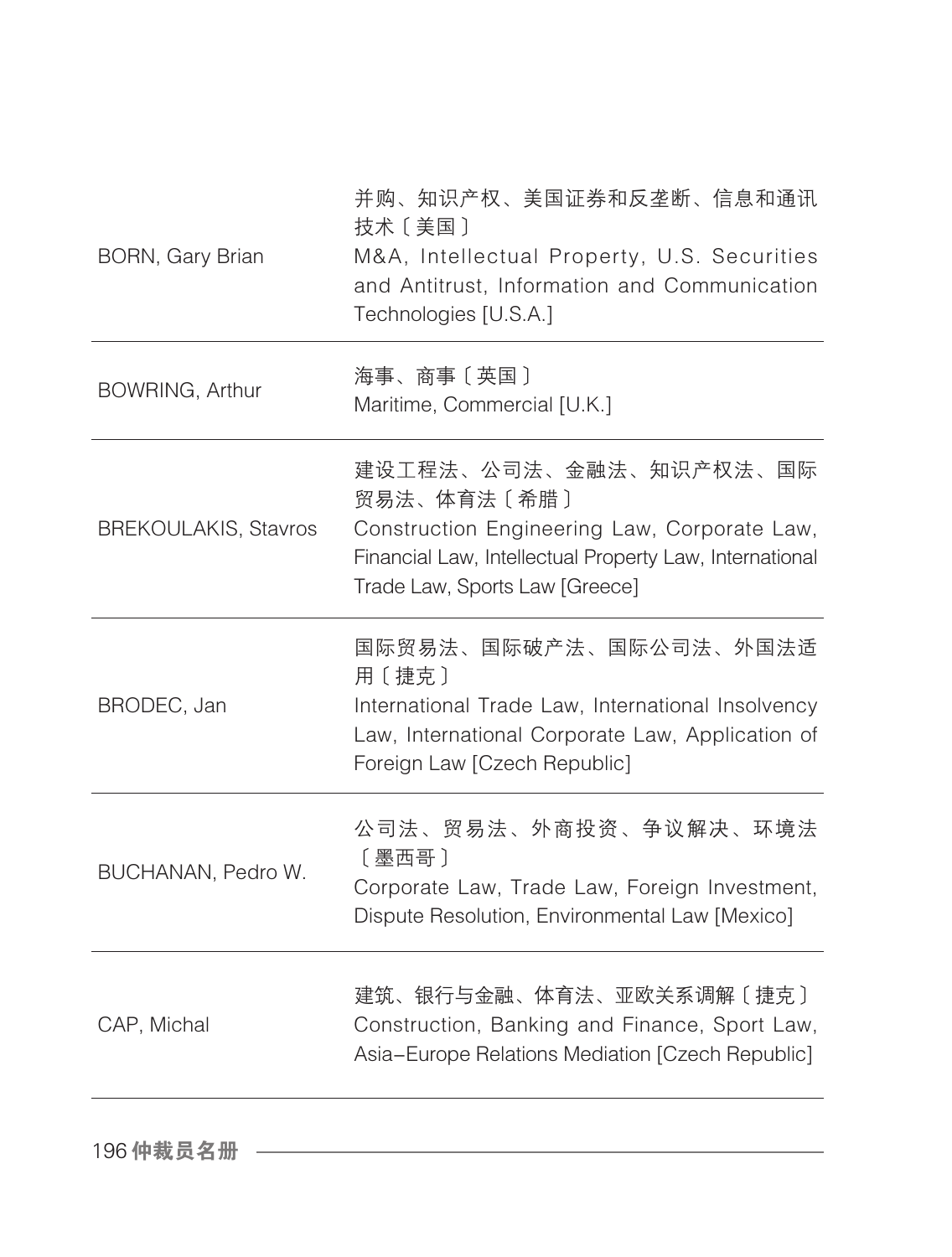| CARLOS, Concepcion         | 仲裁法、投资者-东道国仲裁、商事调解、国际私<br>法、合同法、财产法〔美国〕<br>Arbitration Law, Investor-Host State Arbitration,<br>Commercial Mediation, Private International Law,<br>Contract Law, Property Law [U.S.A.] |
|----------------------------|-----------------------------------------------------------------------------------------------------------------------------------------------------------------------------------------|
| CELNIKER, Craig Israel     | 国际仲裁、商事仲裁、知识产权纠纷〔美国〕<br>International Arbitration, Commercial Arbitration,<br>Intellectual Property Issues [U.S.A.]                                                                     |
| 夏竹立<br>CHAISSE, Julien     | 投资、知识产权、域名〔法国〕 (中国香港)<br>Investment, IP Rights, Domain Names [France]<br>(China Hong Kong)                                                                                              |
| 曾福庆<br>CHAN, Hock Keng     | 中外合资与并购纠纷、建筑纠纷〔新加坡〕<br>Sino-Foreign Joint Venture and M&A Disputes,<br>Construction Related Disputes [Singapore]                                                                        |
| 汉<br>陈<br>CHAN, Rollin     | 资本市场、私募投融资、信托理财、借贷担保、家<br>族传承〔英国〕<br>Capital Market, Private Equity Investment and<br>Financing, Trust Financing, Loan Guarantee, Family<br>Heritage [U.K.]                             |
| 安<br>纽<br>CHANGAROTH, Anil | 建设工程法、公司法、能源法、国际贸易法、房地<br>产法 [新加坡]<br>Construction Engineering Law, Corporate Law,<br>Energy Law, International Trade Law, Real Estate<br>Law [Singapore]                               |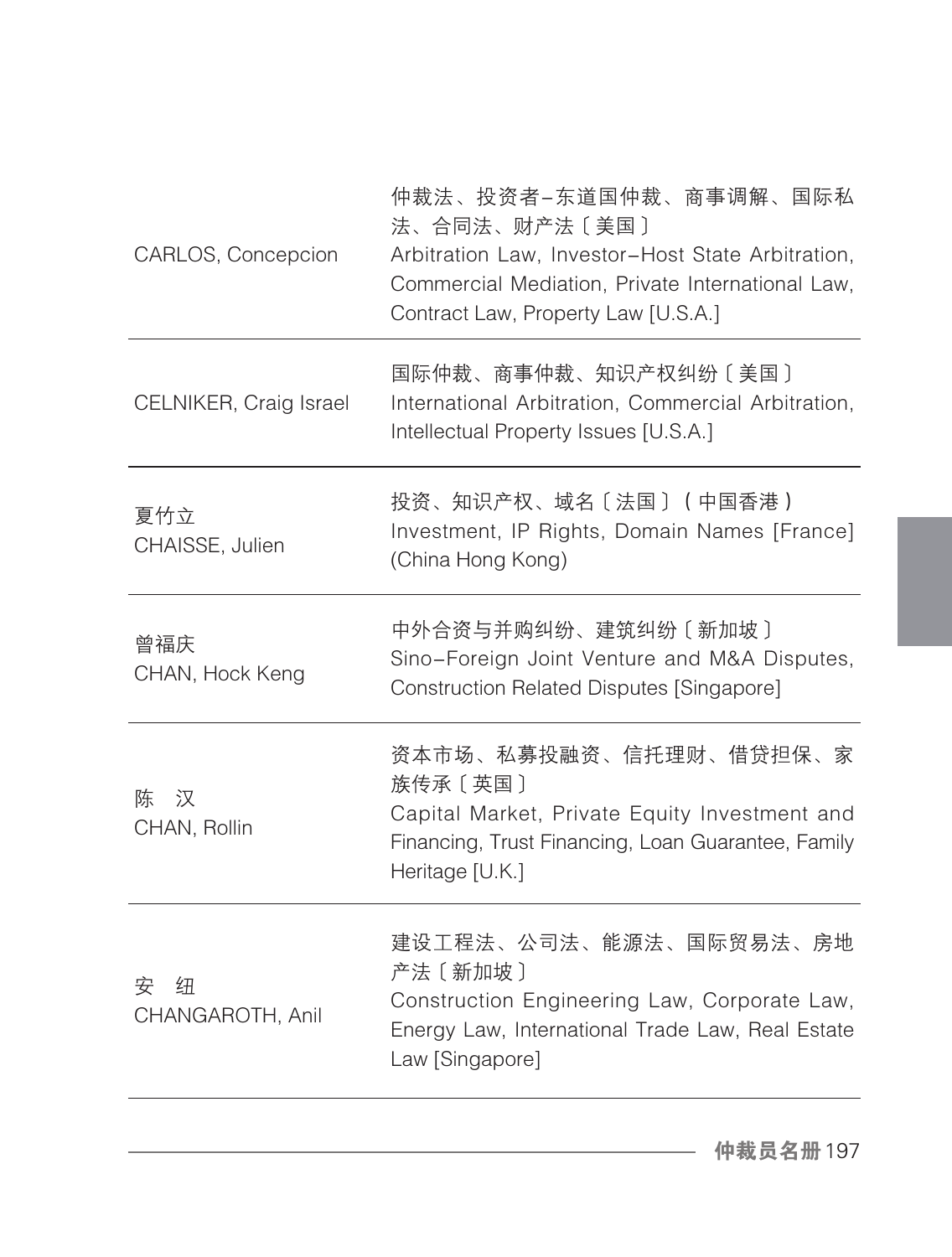| 陈小敏<br>CHEN, Xiaomin | 国际金融法、证券法、国际投资法、国际贸易法<br>〔美国〕<br>International Financial Law, Securities Law,<br>International Investment Law, International Trade<br>Law $[U.S.A.]$                                                        |
|----------------------|-------------------------------------------------------------------------------------------------------------------------------------------------------------------------------------------------------------|
| CHERNICK, Richard    | 技术、建筑、保险、特许经营〔美国〕<br>Technology, Construction, Insurance, Franchise<br>[U.S.A.]                                                                                                                             |
| CHHORN, Songmeng     | 公司法、合同法、公司并购、外国投资、房地产、国际贸易<br>[柬埔寨]<br>Corporate Law, Contract Law, Corporate M&A, Foreign<br>Investment, Real Estate, International Trade [Cambodia]                                                       |
| 齐晓东<br>CHI, Chris    | 外商投资、公司法、合同法、石油及天然气、信息<br>技术、房地产及工程建设〔新加坡〕(中国北京)<br>Foreign Investment, Corporate Law, Contract Law,<br>Oil & Gas, IT, Property Development and Engineering<br>and Construction [Singapore] (China Beijing) |
| 赵尚君<br>CHIU, Arthur  | 建设工程法、公司法、股权争议、外商投资、合同<br>法、资源勘探〔美国〕(中国北京)<br>Construction & Engineering Law, Corporate Law,<br>Equity Dispute, Foreign Investment, Contract Law,<br>Resource Exploration [U.S.A.] (China Beijing)          |
| 崔容远<br>CHOI, Yongwon | 中韩两国间的贸易、投资、并购、争议解决〔韩国〕<br>Trade, Investment and M&A between Chinese<br>and Korean Companies and Resolution of Related<br>Distupes [South Korea]                                                            |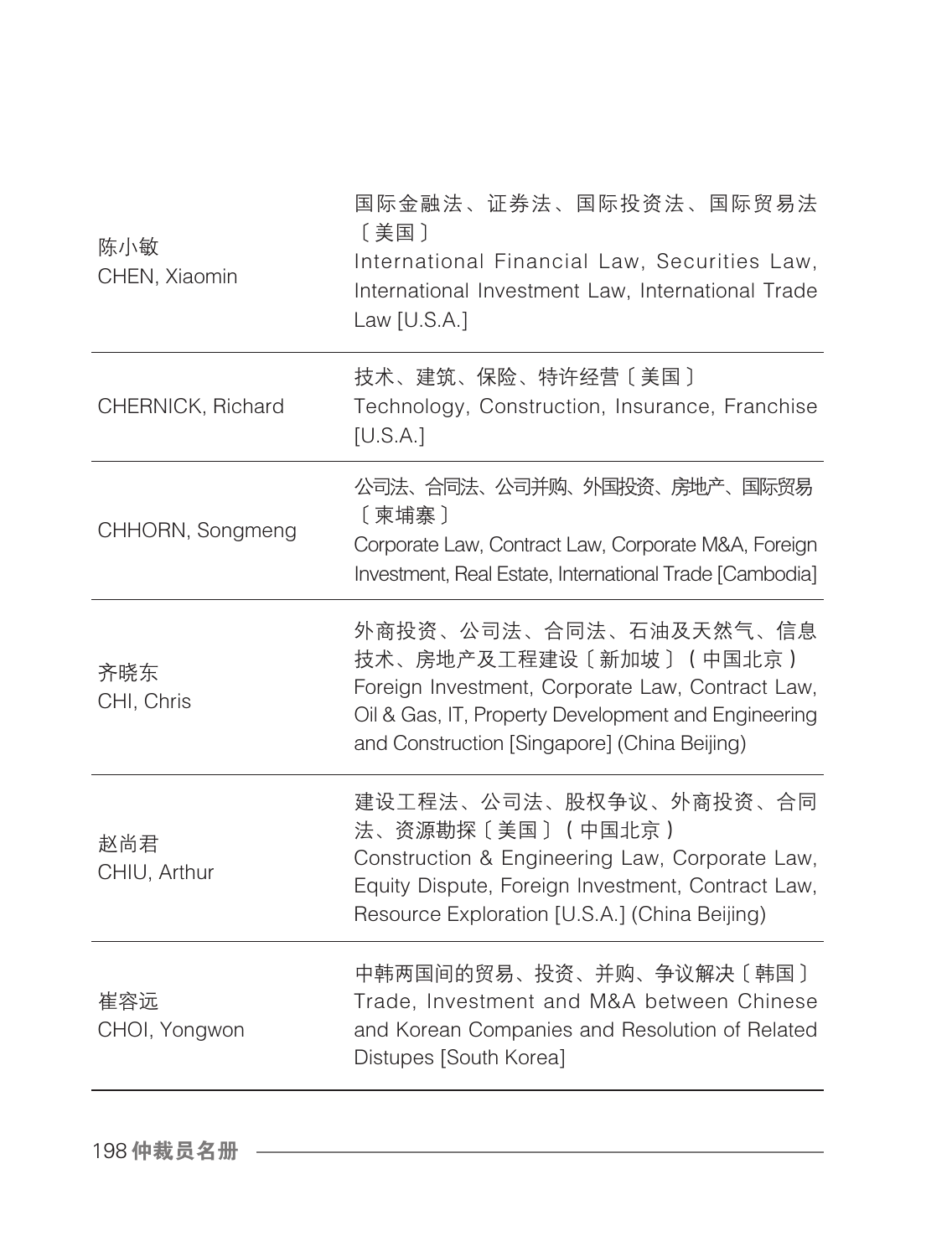| 徐羽威<br>CHOOI, KENNY    | 国际贸易法、公司法、金融法、能源法〔新加坡〕<br>International Trade Law, Corporate Law, Financial<br>Law, Energy Law [Singapore]                                                                                                                                                                       |
|------------------------|----------------------------------------------------------------------------------------------------------------------------------------------------------------------------------------------------------------------------------------------------------------------------------|
|                        | 域名、商标、专利、版权、信息法〔澳大利亚〕<br>CHRISTIE, Andrew Frederick Domain Names, Trademarks, Patents, Copyright,<br>Information Technology [Australia]                                                                                                                                          |
|                        | 合同法、金融法、公司法、知识产权〔塞浦路斯〕<br>CHRYSANTHOU, Nicolaos Contractual, Finance and Corporate Law, Intellectual<br>Property [Cyprus]                                                                                                                                                        |
| CLARK, Douglas Stephen | 知识产权法、商标、专利、著作权、技术合同、信<br>息技术与网络〔澳大利亚〕 (中国香港)<br>Intellectual Property Law, Trademark, Patent,<br>Copyright, Technology Contract, Information<br>Technology and Network [Australia] (China Hong<br>Kong)                                                                         |
| CLAXTON, James         | 投资、商业、能源、知识产权〔美国〕<br>Investment, Commercial, Energy, Intellectual<br>Property [U.S.A.]                                                                                                                                                                                           |
| COMAIR-OBEID, Nayla    | 国际商业和投资仲裁、伊斯兰和中东立法、油气争<br>端、施工争端、电信争端、国际调解〔黎巴嫩、<br>法国)<br>International Commercial and Investment Arbitration,<br>Islamic and Middle Eastern Legislation, Oil & Gas<br>Disputes, Construction Disputes, Telecommunication<br>Disputes, International Mediation [Lebanon, France] |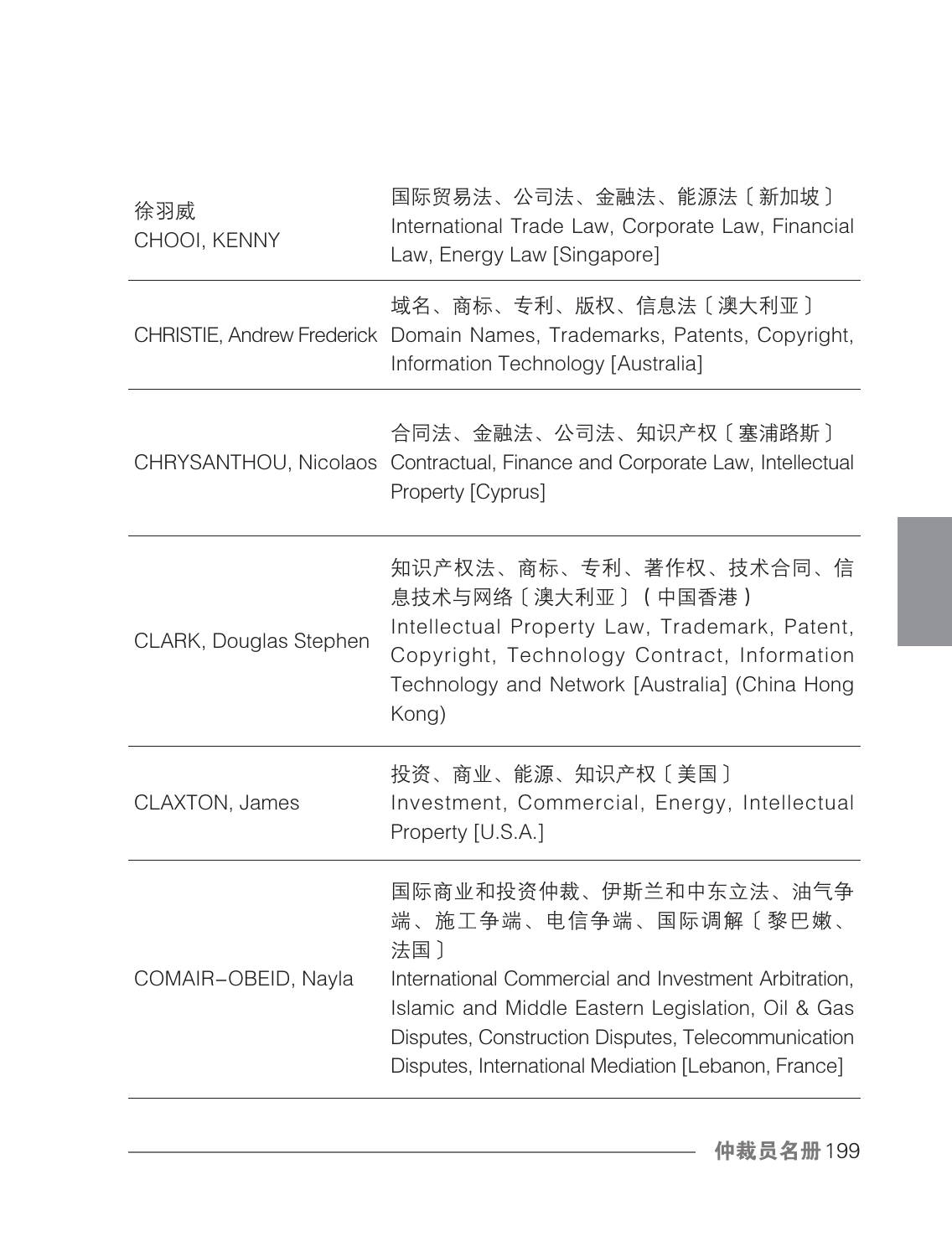|                      | 外商投资〔巴哈马、英属维尔京群岛〕<br>COOPER-ROUSSEAU, Bertha Foreign Investment [Bahamas, The British Virgin<br>Islands]                                                                                                                                        |
|----------------------|-------------------------------------------------------------------------------------------------------------------------------------------------------------------------------------------------------------------------------------------------|
| CORNE, Peter Howard  | 国际商业交易、国际贸易投资法、国际环境法、商<br>业秘密和竞争法〔澳大利亚、英国〕(中国上海)<br>International Business Transactions, International<br>Trade and Investment Law. International Environmental<br>Law, Trade Secrets and Competition Law [Australia,<br>U.K.] (China Shanghai) |
| COSTA E SILVA, Paula | 企业并购、金融交易和银行法、知识产权和工业产<br>权、建筑法、公司法、产品责任〔葡萄牙〕<br>M&A, Financial Transactions and Banking Law,<br>Intellectual and Industrial Righths, Construction<br>Law, Corporate Law, Product Liability [Portugal]                                          |
| COVER, Michael       | 知识产权、信息技术、保险、建筑、能源〔英国〕<br>IP, IT, Insurance, Consitrucition, Energy [U.K.]                                                                                                                                                                      |
| CRISTIANO, Zanetti   | 合同法、兼并收购、公司法、仲裁法、能源法〔巴西〕<br>Contract Law, Merger and Acquisition, Company<br>Law, Arbitration Law, Energy Law [Brazil]                                                                                                                          |
| DAHM, Patrick        | 国际贸易法、公司法、兼并收购、合同法、海上运<br>输〔德国〕 (新加坡)<br>International Trade Law, Corporate Law, Merger and<br>Acquisition, Contract Law, Maritime Transportation<br>[Germany] (Singapore)                                                                      |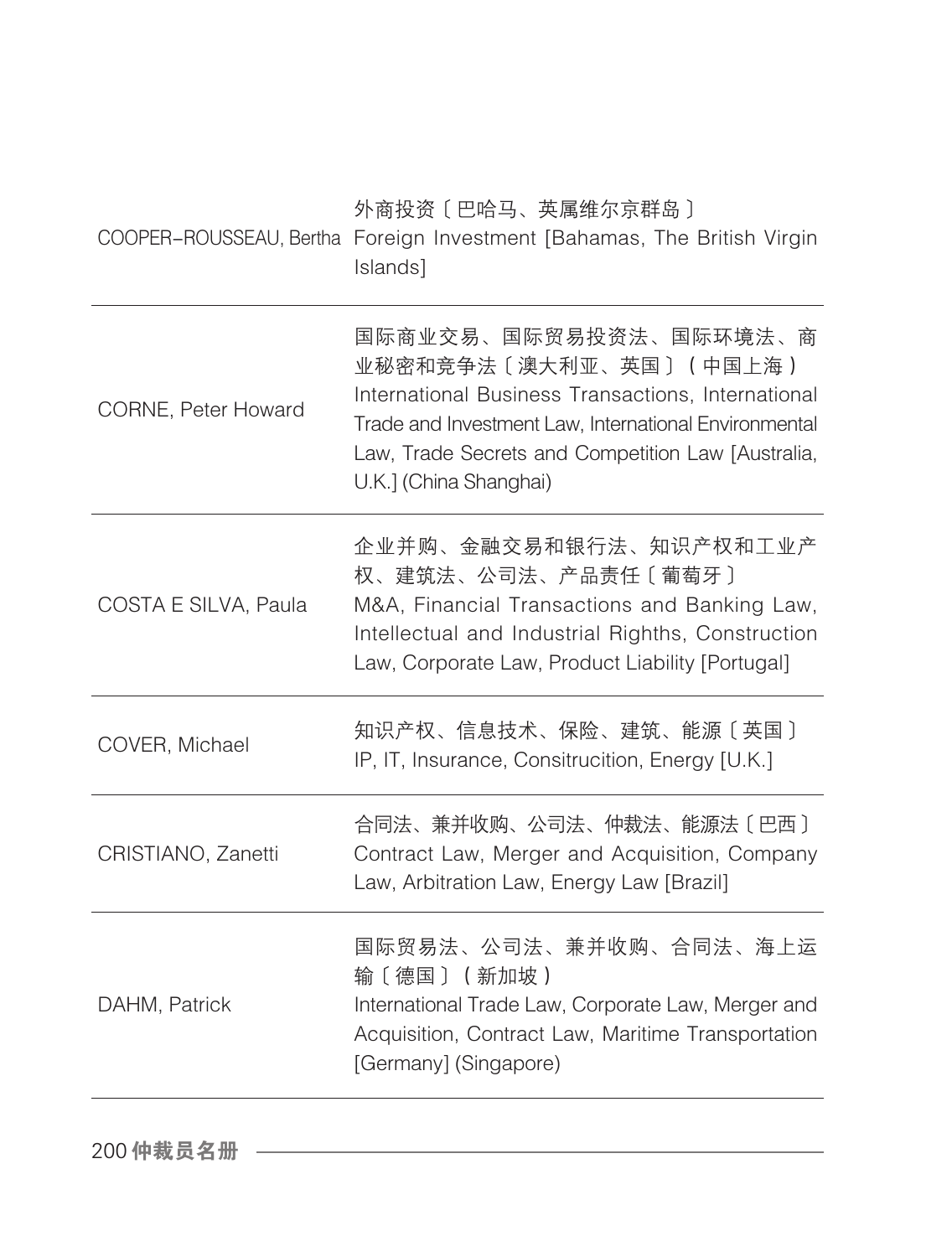| DAMJANOVIC, Gabor   | 兼并收购、公司法、基础设施建设、能源法、房地<br>产法〔匈牙利、以色列〕<br>Mergers and Acquisitions, Corporate Law,<br>Infrastructure Development, Energy Law, Real<br>Estate Law [Hungary, Israel]          |
|---------------------|----------------------------------------------------------------------------------------------------------------------------------------------------------------------------|
| DANG, Xuan Hop      | 国际货物销售、国际投资、仲裁、法律选择、商事<br>纠纷解决 [越南]<br>International Sale of Goods, International Investment,<br>Arbitration, Choice of Law, Commercial Distupes<br>Resolution [Vietnam]   |
| DANIELLA, Horton    | 国际贸易法、合同法、仲裁法〔英国〕<br>International Trade Law, Contract Law, Arbitration<br>Law $[U.K.]$                                                                                    |
| DAUJOTAS, Rimantas  | 国际公法、投资法、国际贸易法、国际航运法<br>[立陶宛]<br>Public International Law, Investment Law,<br>International Trade Law, International Shipping<br>Law [Lithuania]                           |
| DAVID, Arias        | 建设工程法、房地产法、金融法、能源法、环境保<br>护法、国际贸易法〔西班牙〕<br>Construction Law, Real Estate Law, Finance<br>Law, Energy Law, Environmental Protection Law,<br>International Trade Law [Spain] |
| DAVIDSON, Robert B. | 知识产权、工程、保险、商事〔美国〕<br>Intellectual Property, Construction, Insurance,<br>General Commercial [U.S.A.]                                                                        |
|                     |                                                                                                                                                                            |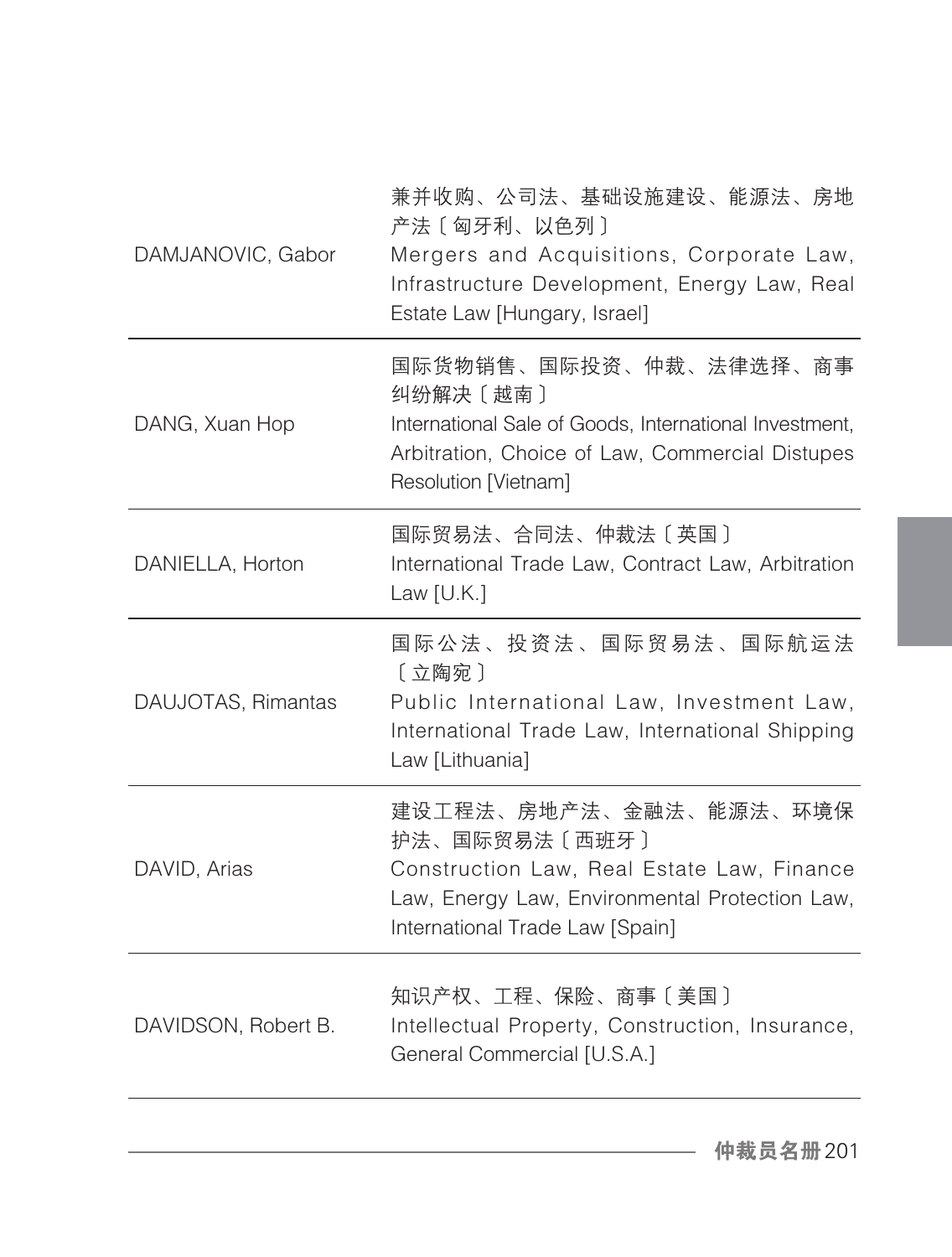| DAWSON, Andrea          | 知识产权 [智利、澳大利亚]<br>Intellectual Property [Chile, Australia]                                                                                                                                                                    |
|-------------------------|-------------------------------------------------------------------------------------------------------------------------------------------------------------------------------------------------------------------------------|
|                         | 公司法、合同、证券、银行、金融、投资、税务、<br>国际贸易法〔意大利〕<br>DE NORONHA GOYOS, Durval Corporate Law, Contracts, Securities, Banking,<br>Finance, Investments, Taxation, Law of International<br>Trade [Brazil, Italy]                              |
| DELY, Filip             | 销售、建筑、分销合同、合资、能源项目〔比利时〕<br>Sales, Construction, Distribution Contracts, Joint<br>Ventures, Energy Projects [Belgium]                                                                                                          |
| DENTON, Gavin           | 合同、商事争议、国际货物、大宗商品买卖、航运争<br>议、股东、融资争议、涉及中国的争议〔澳大利亚〕<br>Contract, Commercial Disputes, International<br>Sales of Goods, Commodities, Shipping Disputes,<br>Shareholder, Finance Disputes, China-related<br>Disputes [Australia] |
|                         | 货物采购、建筑工程〔尼泊尔〕<br>DEOJA, Birendra Bahadur Procurement of Goods and Works, Construction<br>Engineering [Nepal]                                                                                                                 |
| 戴伟宏<br>DESMONTS, Vivian | 国际贸易、合资经营企业、电子商务、法语区国家<br>的境外直接投资〔法国〕(中国广州)<br>International Trade, Joint Ventures, Ecommerce,<br>ODI in French-speaking Countries [France] (China<br>Guangzhou)                                                              |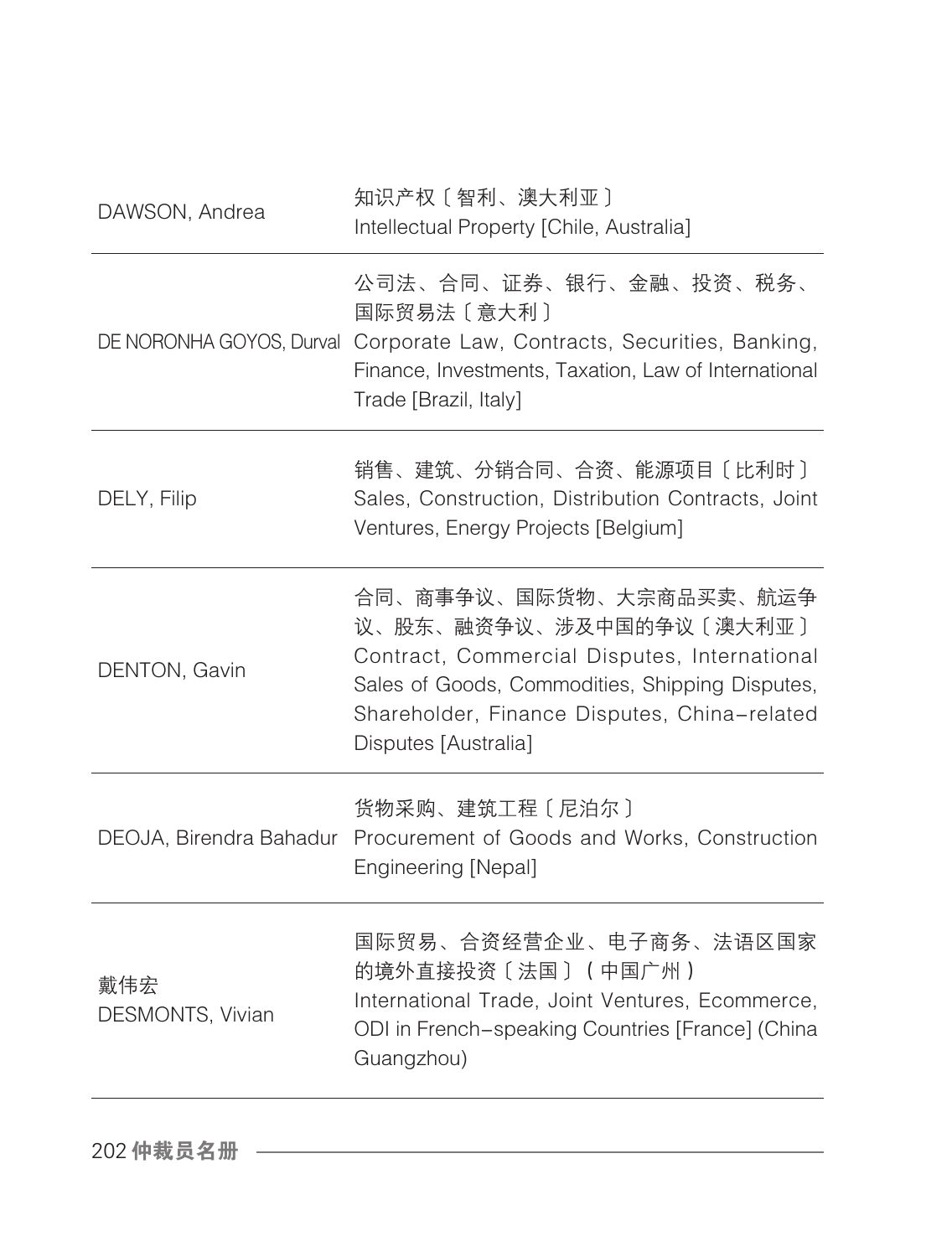| DEWIT, Bernard        | 商法、保险与民事责任法、合同法、国际私法<br>[比利时]<br>Commercial Law, Insurance & Civil Liability Laws,<br>Contract Law, Private International Law [Belgium]                             |
|-----------------------|---------------------------------------------------------------------------------------------------------------------------------------------------------------------|
| DHANDAPANI, Saravanan | 仲裁法 [印度]<br>Arbitration Law [India]                                                                                                                                 |
| DIMITRIJEVIC, Stevan  | 合同法〔波黑〕<br>Law of Contract [Bosnia-Herzegovina]                                                                                                                     |
| DIXON, Andrew Mark    | 石油与天然气、工程和建设〔英国〕<br>Oil and Gas Energy, Engineering and Construction<br>[U.K.]                                                                                      |
| DMITRY, Davydenko     | 国际私法、海商法、海上保险法、商事调解、合同<br>法〔俄罗斯〕<br>Private International Law, Maritime Law, Marine<br>Insurance Law, Commercial Mediation, Contract<br>Law [Russia]                |
| DOCKA, Paulius        | 航空技术、国际贸易、建筑、公司、股东争议和合<br>资、媒体〔立陶宛〕<br>Aviation Technology, International Trade,<br>Construction, Corporate Shareholders Disputes<br>and Joint Ventures [Lithuania] |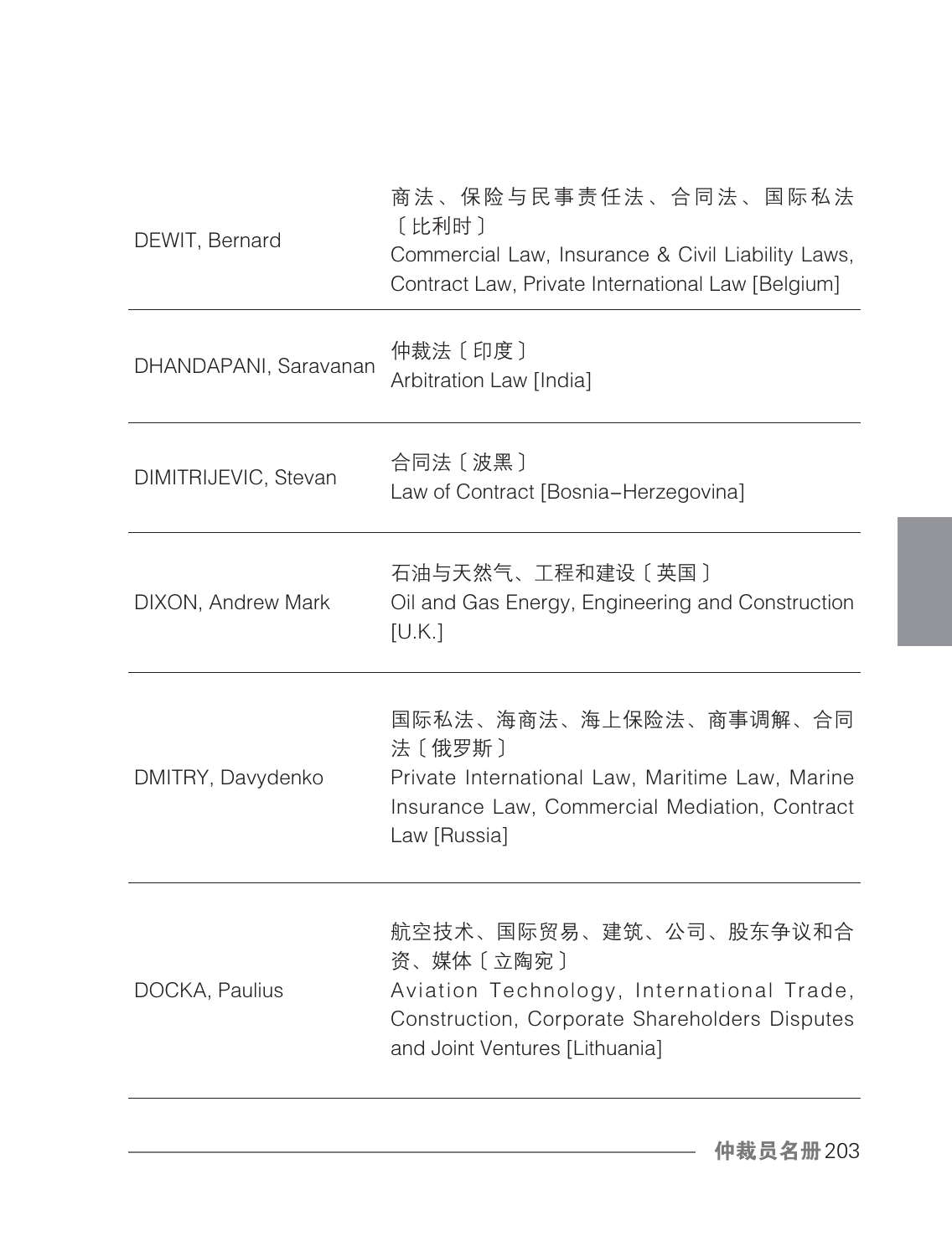|                | 国际公法、商事纠纷、投资者与东道主国纠纷〔美国〕<br>DONOVAN, Donald Francis Public International Law, Commercial Disputes,<br>Investment Arbitration [U.S.A.]                                                      |
|----------------|--------------------------------------------------------------------------------------------------------------------------------------------------------------------------------------------|
| DOUG, Jones    | 建设工程法、知识产权法、投资者-东道国仲裁、仲<br>裁法、公司法〔爱尔兰、澳大利亚〕<br>Construction Law, Intellectual Property Law,<br>Investor-Host State Arbitration, Arbitration Law,<br>Corporate Law [Ireland, Australia]     |
| DUPREY, Pierre | 海商法、国际贸易法〔摩洛哥〕<br>Maritime Law, International Trade Law [Morocco]                                                                                                                          |
| EBRAHIM, Zahid | 建设工程法 [巴基斯坦]<br>Construction Engineering Law [Pakistan]                                                                                                                                    |
| EHIRIBE, Ike   | 国际贸易法、国际商事合同、合资、石油与天然<br>气、国际投资〔英国、尼日利亚〕<br>International Trade Law, International Commercial<br>Contracts, Joint Venture Projects, Oil & Gas,<br>International Investment [U.K., Nigeria] |
| EINHORN, Talia | 投资者-东道国仲裁、国际私法、仲裁法、知识产权<br>法、合同法〔以色列〕<br>Investor-Host State Arbitration, Private International<br>Law, Arbitration Law, Intellectual Property Law,<br>Contract Law [Israel]               |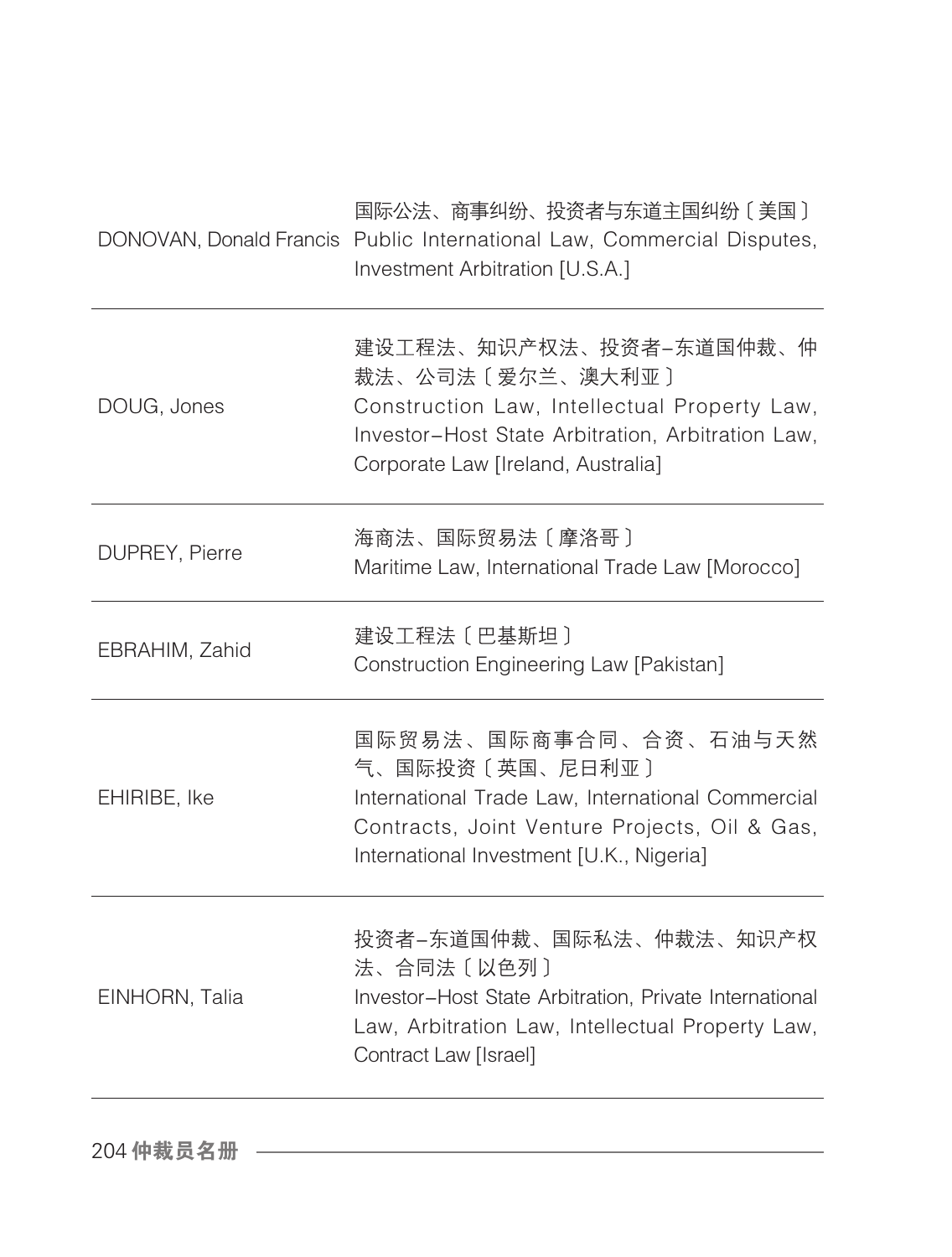| ELSING, Siegfried H.        | 公司法、建设工程法、能源法、合同法、知识产权<br>法、金融法〔德国〕<br>Corporate Law, Construction Engineering Law,<br>Energy Law, Contract Law, Intellectual Property Law,<br>Financial Law [Germany]                                            |
|-----------------------------|-------------------------------------------------------------------------------------------------------------------------------------------------------------------------------------------------------------------|
| <b>EMMERSON, Alec James</b> | 航运、建筑、经销与合资纠纷〔英国〕<br>Shipping, Construction, Distributorship & Joint<br>Venture Disputes [U.K.]                                                                                                                   |
| ENKHBAT, Batsukh            | 银行与金融、公司与并购、能源、资本市场、证券<br>〔蒙古〕<br>Banking, Finance, Corporate, M&A, Energy,<br>Capital Markets, Securities [Mongolia]                                                                                             |
| 叶德华<br>EPSTEIN, Edward J.   | 外商投资、兼并收购、风险投资、域名、国际贸易<br>法、房地产开发〔澳大利亚〕(中国上海)<br>Foreign Investment, Merger and Acquisition,<br>Venture Capital, Domain Name, International Trade<br>Law, Real Estate Development [Australia] (China<br>Shanghai) |
| ERDOZAIN, Jose Carlos       | 知识产权和版权〔西班牙〕<br>Intellectual Property and Copyright [Spain]                                                                                                                                                       |
| 艾笔洋<br>ETGEN, Bjoern        | 外资投资纠纷、国际贸易纠纷、环境纠纷、股东纠<br>纷〔德国〕<br>Disputes on Foreign Investment, International<br>Trade, Environment, Shareholders [Germany]                                                                                    |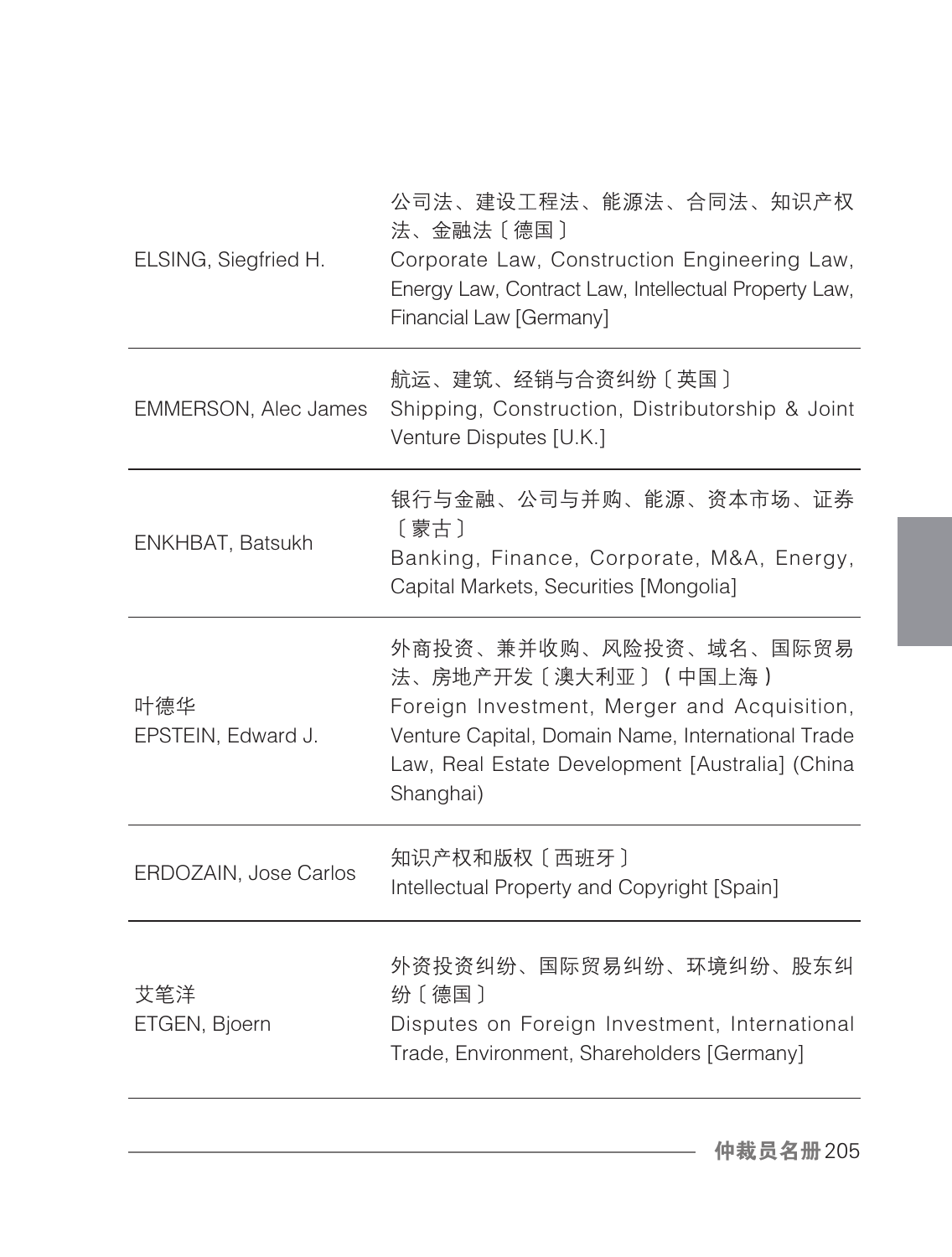| 萨<br>米<br>FARHAD, Sami   | 并购、互联网及电子商务、合同法、公司法〔美国〕<br>(中国杭州)<br>M&A, Internet and E-commerce, Contract Law,<br>Corporate Law [U.S.A.] (China Hangzhou)                                                                       |
|--------------------------|---------------------------------------------------------------------------------------------------------------------------------------------------------------------------------------------------|
| FELDMAN, Mark Ellis      | 投资、矿业争议、环境争议〔美国〕(中国深圳)<br>Investment, Mining Disputes, Environmental Disputes<br>[U.S.A.] (China Shenzhen)                                                                                        |
|                          | 合同法、国际私法、公司法、兼并收购、房地产法、<br>银行法 [葡萄牙]<br>FERREIRA PINTO, Fernando A. Contract Law, Private International Law, Company<br>Law, Mergers and Acquisitions, Real Estate Law,<br>Banking Law [Portugal] |
| FINDER, Susan Ann        | 外商投资法、合同法〔美国〕<br>Foreign Investment Law, Contract Law. [U.S.A.]                                                                                                                                   |
| FLORESCU, Cristina Ioana | 建筑、贸易、金融、房地产、信息技术和媒体、能<br>源〔罗马尼亚〕<br>Construction, Trade, Finance, Real Estate, It &<br>Media, Energy & Oil [Romania]                                                                             |
| FOHLIN, Paulo            | 国际贸易、商事法、企业、制造、金融、并购〔瑞典〕<br>International Trade, Commercial, Corporate,<br>Manufacturing, Finance, Mergers and Acquisitions<br>[Sweden]                                                           |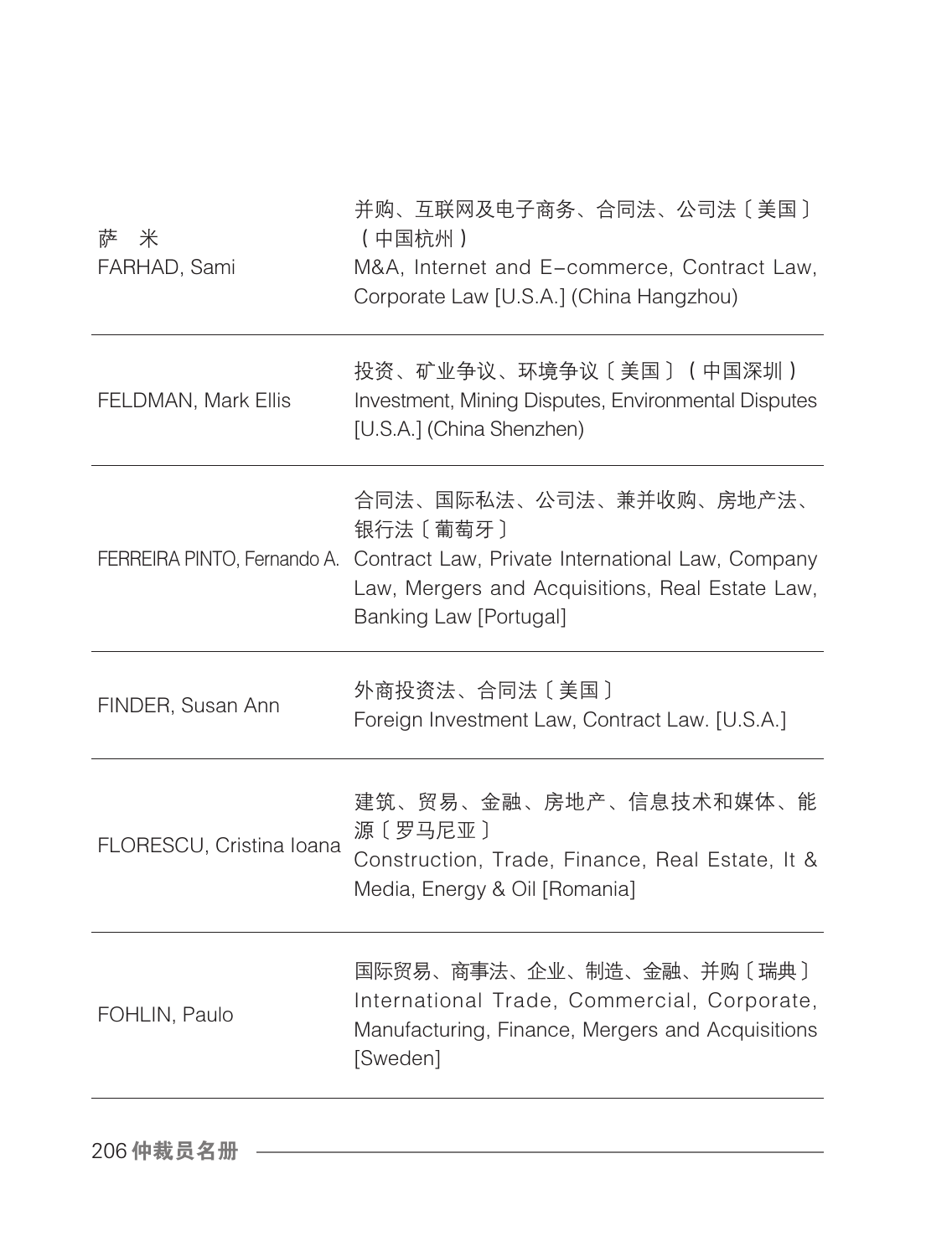| FORRUKH, Rahman<br>Mohammed | 海商法、知识产权法、建设工程法、房地产法<br>[孟加拉]<br>Maritime Law, Intellectual Property Law, Construction<br>Engineering Law, Real Estate Law [Bangladesh]                                |
|-----------------------------|------------------------------------------------------------------------------------------------------------------------------------------------------------------------|
| FRANCISCO, Blavi            | 建设工程法、公司法、兼并收购、保险、能源法、<br>商事调解〔智利〕<br>Construction Engineering Law, Corporate Law,<br>Mergers and Acquisitions, Insurance, Energy Law,<br>Commercial Mediation [Chile] |
| FRANCISCO, Malage Dieguez   | 仲裁法 [西班牙]<br>Arbitration Law [Spain]                                                                                                                                   |
| FRISBIE, Teresa F.          | 合同争议、商业争议、物权争议〔美国〕<br>Contracts, Business Disputes, Property Disputes<br>[U.S.A.]                                                                                      |
| G HENRIQUES, Duarte         | 公司法、建筑、金融、投资仲裁、信息技术和知识<br>产权法 〔 葡萄牙 〕<br>Corporate Law, Construction, Finance, Investment<br>Arbitration, IT & IP Law [Portugal]                                       |
| GALANDOVÁ, Miriam           | 合同法、建筑和工程、企业并购、税务〔斯洛伐克〕<br>Contract Law, Construction & Engineering,<br>Mergers and Acquisitions, Tax [Slovakia]                                                       |
| GALIC, Ales                 | 仲裁、国际私法、合同、民事诉讼程序〔斯洛文尼亚〕<br>Arbitration, Private International Law, Contracts,<br>Civil Procedure [Slovenia]                                                           |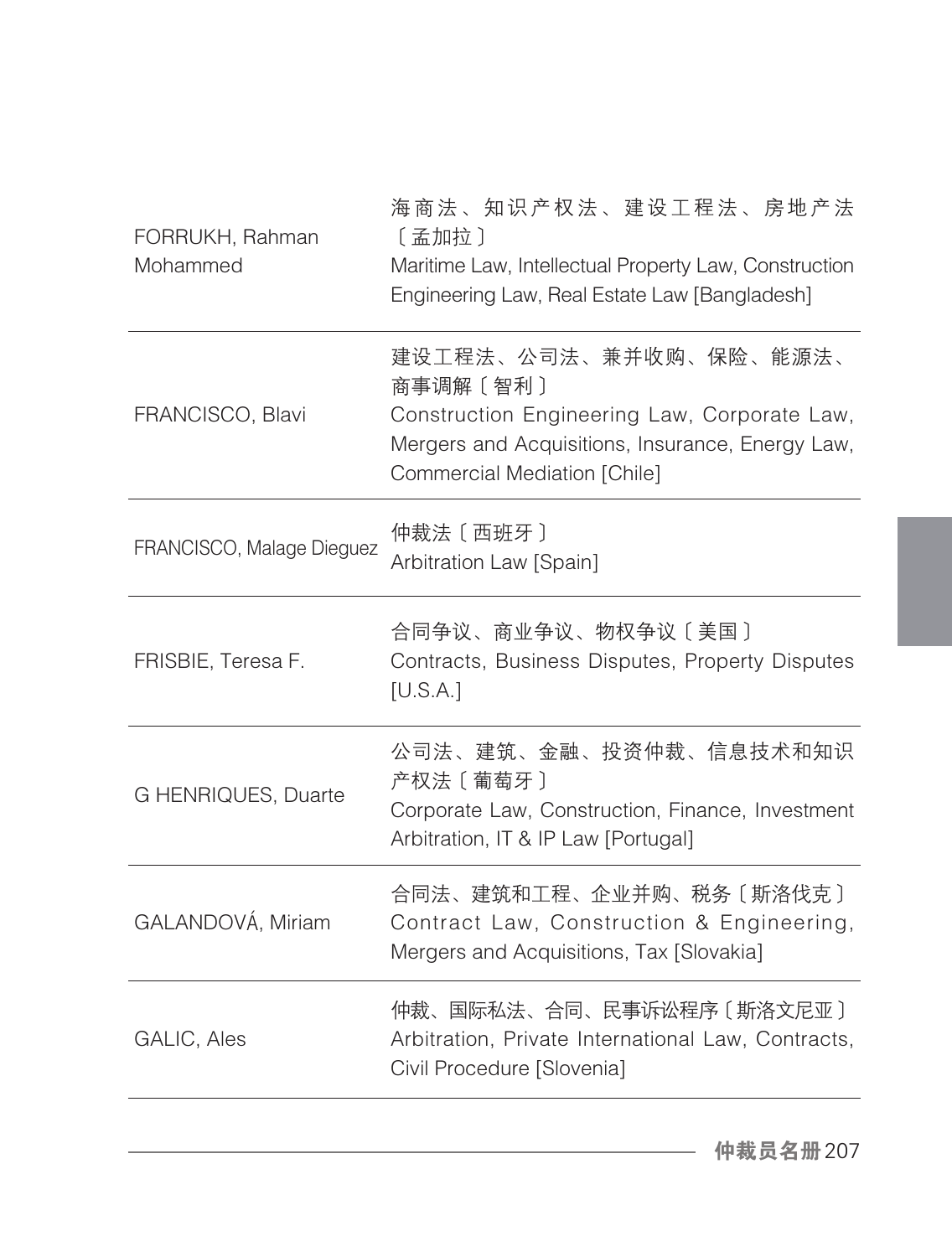| GARCIA, Alejandro Ignacio | 国际商事仲裁、知识产权争议仲裁、投资协议仲<br>裁、能源协议争议、合同纠纷〔智利、意大利〕<br>International Commercial Arbitraion, Arbitraion of<br>Intellectual Property Disputes, Investment Treaty<br>Arbitration, Energy, Contractual Disputes [Chile,<br>Italy] |
|---------------------------|--------------------------------------------------------------------------------------------------------------------------------------------------------------------------------------------------------------------------|
| GARCIA-MARITANO, Rolando  | 国际贸易法、国际私法〔巴拿马〕<br>International Trade Law, Private International Law<br>[Panama]                                                                                                                                        |
| GARY, Richard             | 银行、项目融资、企业并购、私募股权投资、创业<br>投资、合资、企业融资〔美国〕<br>Banking, Project Finance, Mergers and Acquisitions,<br>Private Equity, Venture Capital, Joint Ventures,<br>Corporate Finance [U.S.A.]                                        |
| GATHII, James Thuo        | 建设工程法、基础设施建设、能源法、环境保护<br>法、环境合规、合同法〔肯尼亚〕<br>Construction Engineering Law, Infrastructure<br>Construction, Energy Law, Environmental Protection<br>Law, Environmental Compliance, Contract Law<br>[Kenya]                 |
| GAUNT, lan                | 海商仲裁、船舶建造、离岸建筑、船舶租赁、包运<br>租船争议 [英国]<br>Maritime Arbitration, Ship Building, Off Shore<br>Construction, Charterparties, Coa Disputes [U.K.]                                                                               |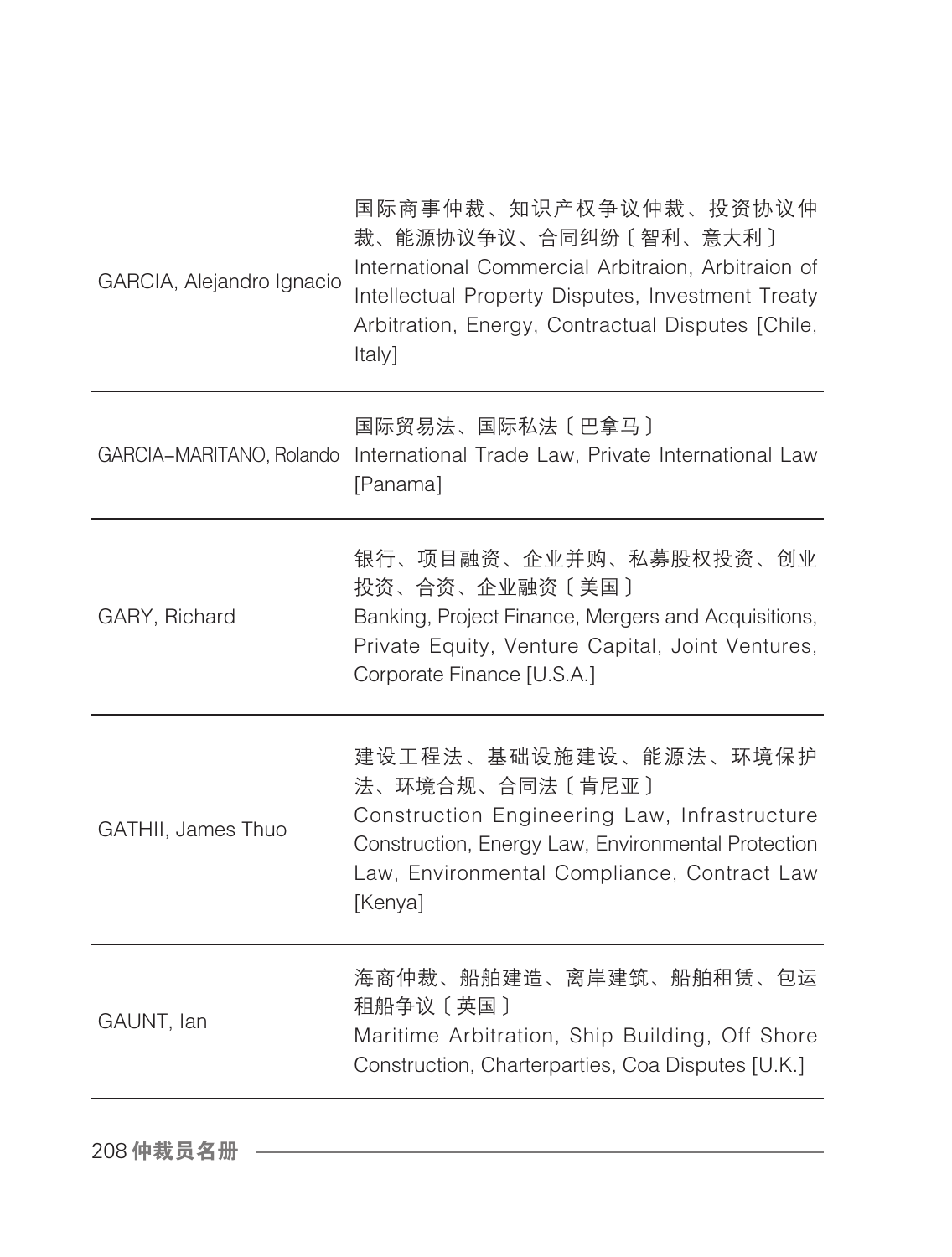| 葛黄斌<br>GE, Huang Bin            | 知识产权、国际贸易、国际投资仲裁〔新加坡〕<br>IP, International Trade, International Investment<br>Arbitration [Singapore]                                                                                      |
|---------------------------------|--------------------------------------------------------------------------------------------------------------------------------------------------------------------------------------------|
| GELOVANI, Irakli                | 建设工程法、国际贸易法、公司法、知识产权法、<br>能源法、环境保护法〔格鲁吉亚〕<br>Construction Law, International Trade Law,<br>Corporate Law, Intellectual Property Law, Energy<br>Law, Environmental Protection Law [Georgia] |
| GJUZI, Jola                     | 金融法〔阿尔巴尼亚〕<br>Financial Law [Albania]                                                                                                                                                      |
| GODFREY, Wakasadha              | 商事争议 [乌干达]<br>Commercial Disputes [Uganda]                                                                                                                                                 |
| GODWIN, William George<br>Henry | 商事争议、船舶建造、国际贸易与货物运输、航<br>运、银行、保险〔英国〕<br>Commercial Disputes, Ship Building, International<br>Trade Carriage of Goods, Shipping, Banking,<br>Insurance [U.K.]                               |
| GOEPFRICH, Peter                | 商法、金融、能源法、投资法〔德国〕<br>Business Law, Finance, Energy, Investment<br>[Germany]                                                                                                                |
| GONZÁLEZ SORIA, Julio           | 建设工程法、国际贸易法、投资者-东道国仲裁<br>[西班牙]<br>Construction Engineering Law, International Trade<br>Law, Investor-Host State Arbitration [Spain]                                                        |
|                                 |                                                                                                                                                                                            |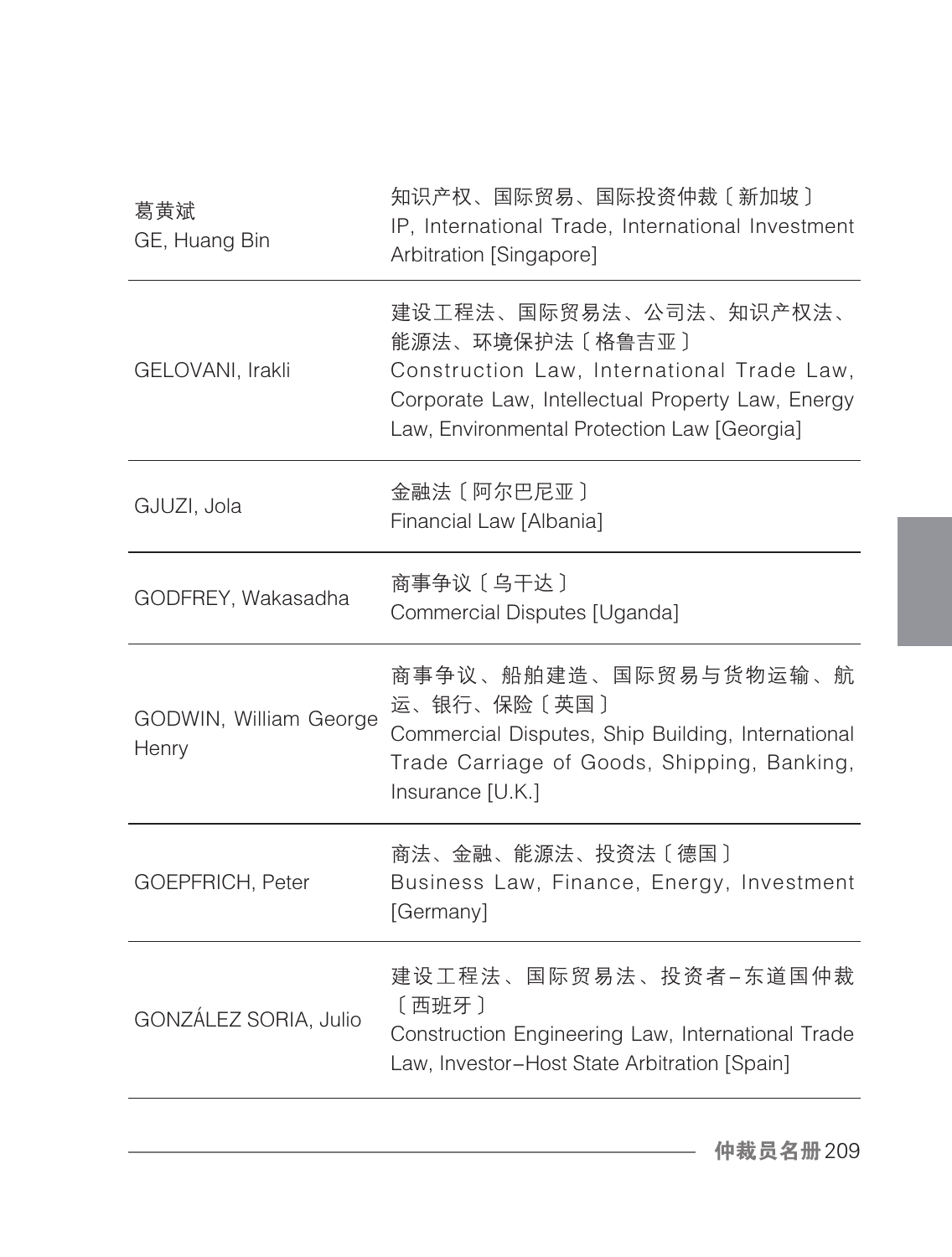| GONZALEZ, Jorge I    | 能源法、海商法、保险、合同法、仲裁法、证券<br>[委内瑞拉]<br>Energy Law, Maritime Law, Insurance, Contract<br>Law, Arbitration Law, Securities [Venezuela]                                                                                          |
|----------------------|---------------------------------------------------------------------------------------------------------------------------------------------------------------------------------------------------------------------------|
| GORDIAN, Hauser Wulf | 仲裁法 [奥地利]<br>Arbitration Law [Austria]                                                                                                                                                                                    |
| GOUIFFES, Laurent    | 仲裁法、合同法、商事调解、投资者-东道国仲裁、<br>能源法、信息技术与网络〔法国〕<br>Arbitration Law, Contract Law, Commercial Mediation,<br>Investor-Host State Arbitration, Energy Law,<br>Information Technology and Network [France]                         |
| GREBLER, Eduardo     | 基础设施建设、知识产权法、房地产法、兼并收<br>购、国际贸易法、矿业投融资〔巴西〕<br>Infrastructure Construction, Intellectual Property<br>Law, Real Estate Law, Merger and Acquisition,<br>International Trade Law, Mining Investment and<br>Financing [Brazil] |
| GRECO, Michael       | 知识产权、证券、金融、建筑〔美国〕<br>Intellectual Property, Securities, Finance,<br>Construction [U.S.A.]                                                                                                                                 |
| GREEDHARRY, Viraj    | 商法、公司法、保险法、金融服务与银行法、海商<br>法、电信与运输法〔毛里求斯〕<br>Commercial Law, Company Law, Insurance Law,<br>Financial Services & Banking, Maritime Law,<br>Telecommunications & Transportations [Mauritius]                                |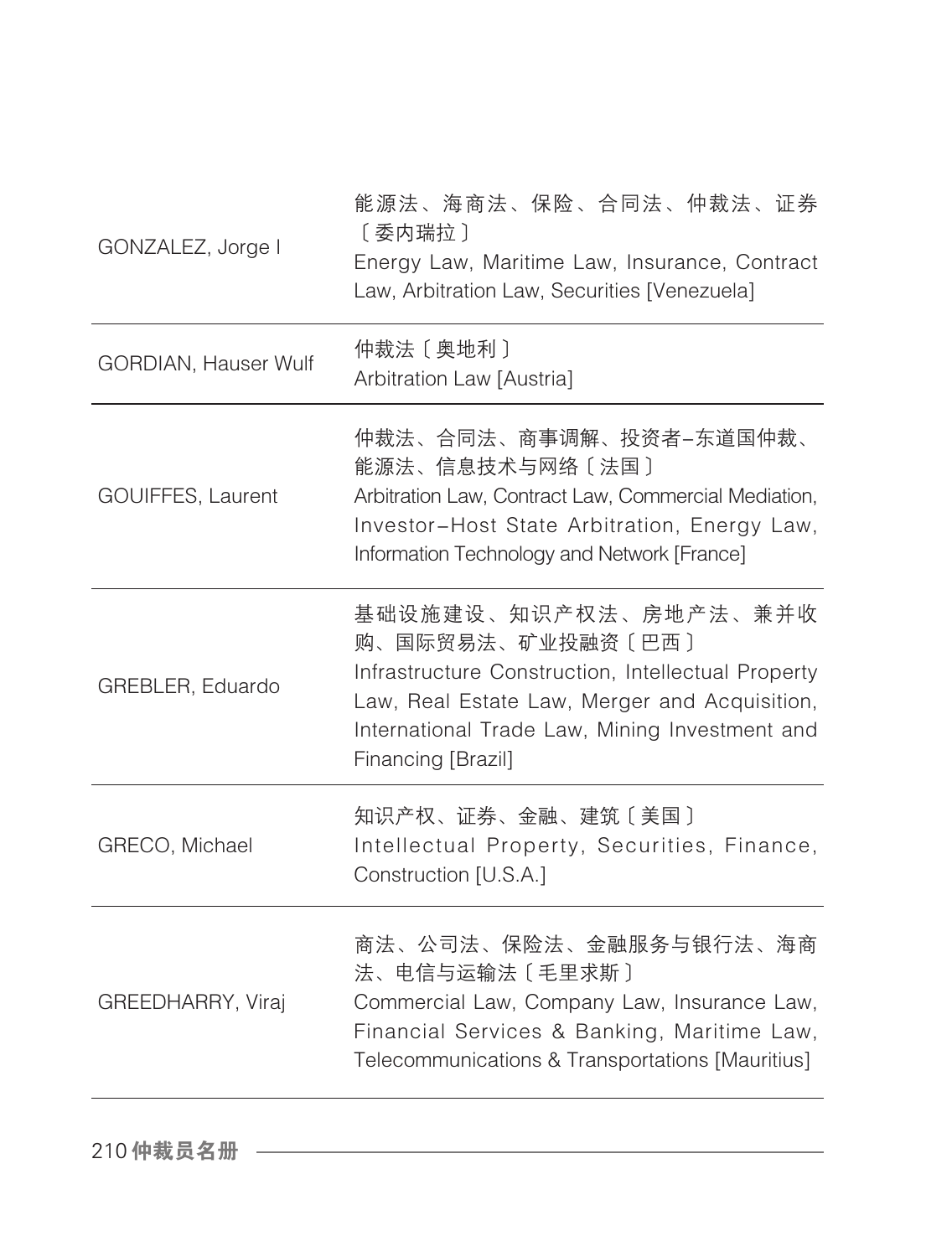| GUNAWANSA, Asanga               | 建设工程法、合同法、仲裁法、公司法、海上运输、<br>国际私法 [斯里兰卡]<br>Construction Engineering Law, Contract Law,<br>Arbitration Law, Corporate Law, Maritime Transport,<br>Private International Law [Sri Lanka] |
|---------------------------------|---------------------------------------------------------------------------------------------------------------------------------------------------------------------------------------|
| HABTEGIORGIS, Mesfin<br>Tafesse | 金融法 [埃塞俄比亚]<br>Financial Law [Ethiopia]                                                                                                                                               |
| HAHN, Anne-Catherine            | 专利、公司法、合同法、仲裁法、体育法〔瑞士〕<br>Patent, Corporate Law, Contract Law, Arbitration<br>Law, Sports Law [Switzerland]                                                                           |
| HAMILTON, Calvin                | 建设工程法、公司法、金融法、知识产权法、国际<br>贸易法、能源法〔圭亚那〕<br>Construction Engineering Law, Corporate Law,<br>Financial Law, Intellectual Property Law, International<br>Trade Law, Energy Law [Guyana]   |
| HANOTIAU, Bernard               | 仲裁法、商事调解、建设工程法、公司法、金融法、<br>能源法 [比利时]<br>Arbitration Law, Commercial Mediation, Construction<br>Engineering Law, Corporate Law, Financial Law,<br>Energy Law [Belgium]                 |
| HARB, Jean Pierre               | 体育法、娱乐法、建设工程法、能源法、仲裁法、<br>知识产权法〔法国〕<br>Sports Law, Entertainment Law, Construction<br>Engineering Law, Energy Law, Arbitration Law,<br>Intellectual Property Law [France]             |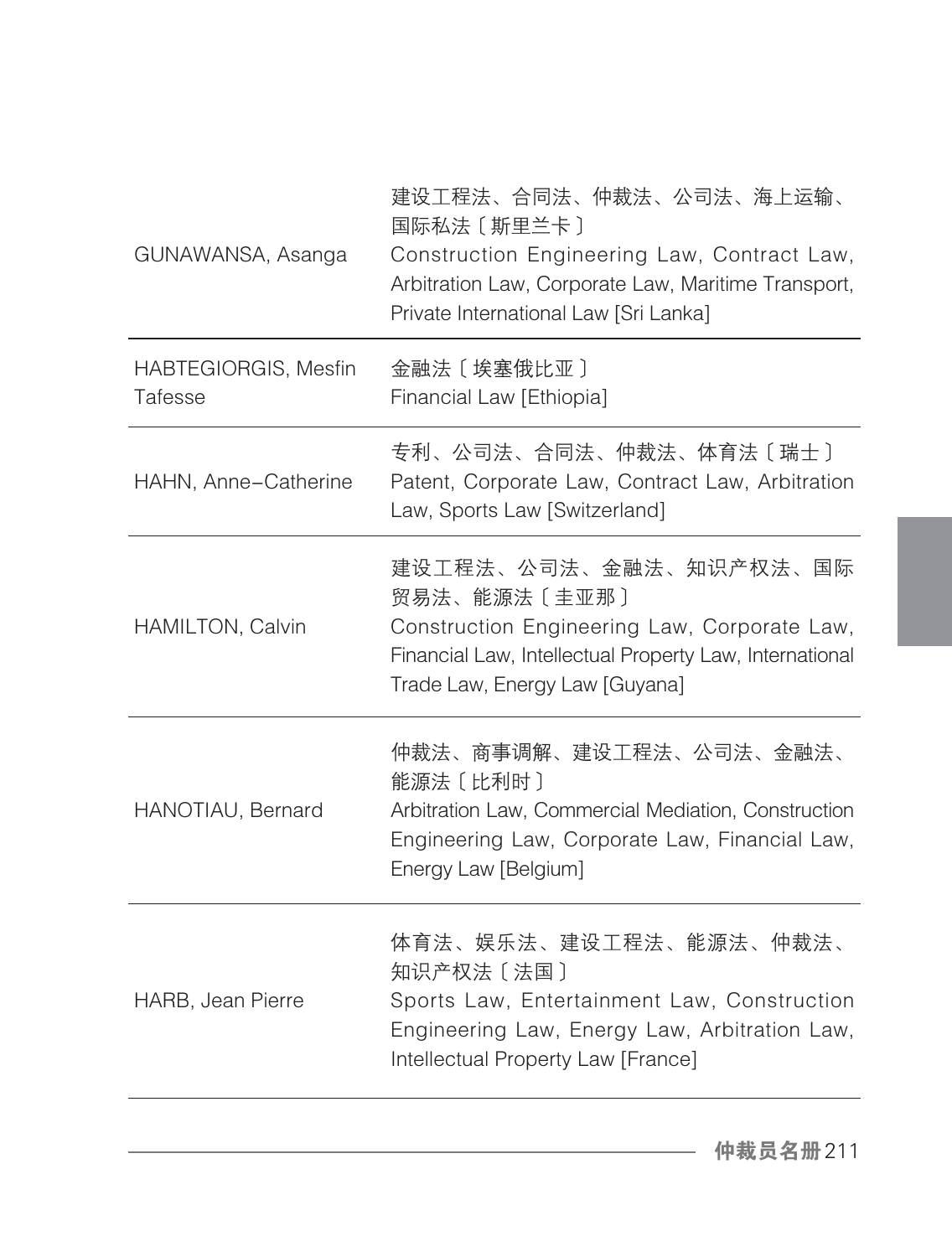| 何<br>蓉<br>HARPOLE, Sally | 公司法、国际贸易法、知识产权法、体育法、能源<br>法、国际私法〔美国〕<br>Corporate Law, International Trade Law, Intellectual<br>Property Law, Sports Law, Energy Law, Private<br>International Law [U.S.A.]         |
|--------------------------|-------------------------------------------------------------------------------------------------------------------------------------------------------------------------------------|
| <b>HARRIS, Matthew</b>   | 知识产权、信息技术〔英国〕<br>Intellectual Property, Information Technology [U.K.]                                                                                                               |
| HASAN, Qureshi Asif      | 投资者-东道国仲裁、外商投资、国际贸易法、海关<br>法、WTO法、税法〔英国、巴基斯坦〕<br>Investor-Host State Arbitration, Foreign Investment,<br>International Trade Law, Customs Law, WTO Law,<br>Tax Law [U.K., Pakistan] |
| HAVLICEK, Jan            | 国际私法、国际贸易、国际公法、国际仲裁和投资<br>争议 [捷克]<br>Private International Law, International Trade,<br>Public International Law, International Arbitration<br>Investment Disputes [Czech Republic] |
| HEISKANEN, Veijo         | 能源、石油、建筑、投资〔芬兰〕<br>Energy, Petroleum, Construction, Investment<br>[Finland]                                                                                                         |
|                          | WTO法、国际贸易法、投资者-东道国仲裁、仲裁<br>法、能源法〔墨西哥〕<br>HERNANDEZ, Ricardo Ramírez WTO Law, International Trade Law, Investor-Host<br>State Arbitration, Arbitration Law, Energy Law<br>[Mexico]   |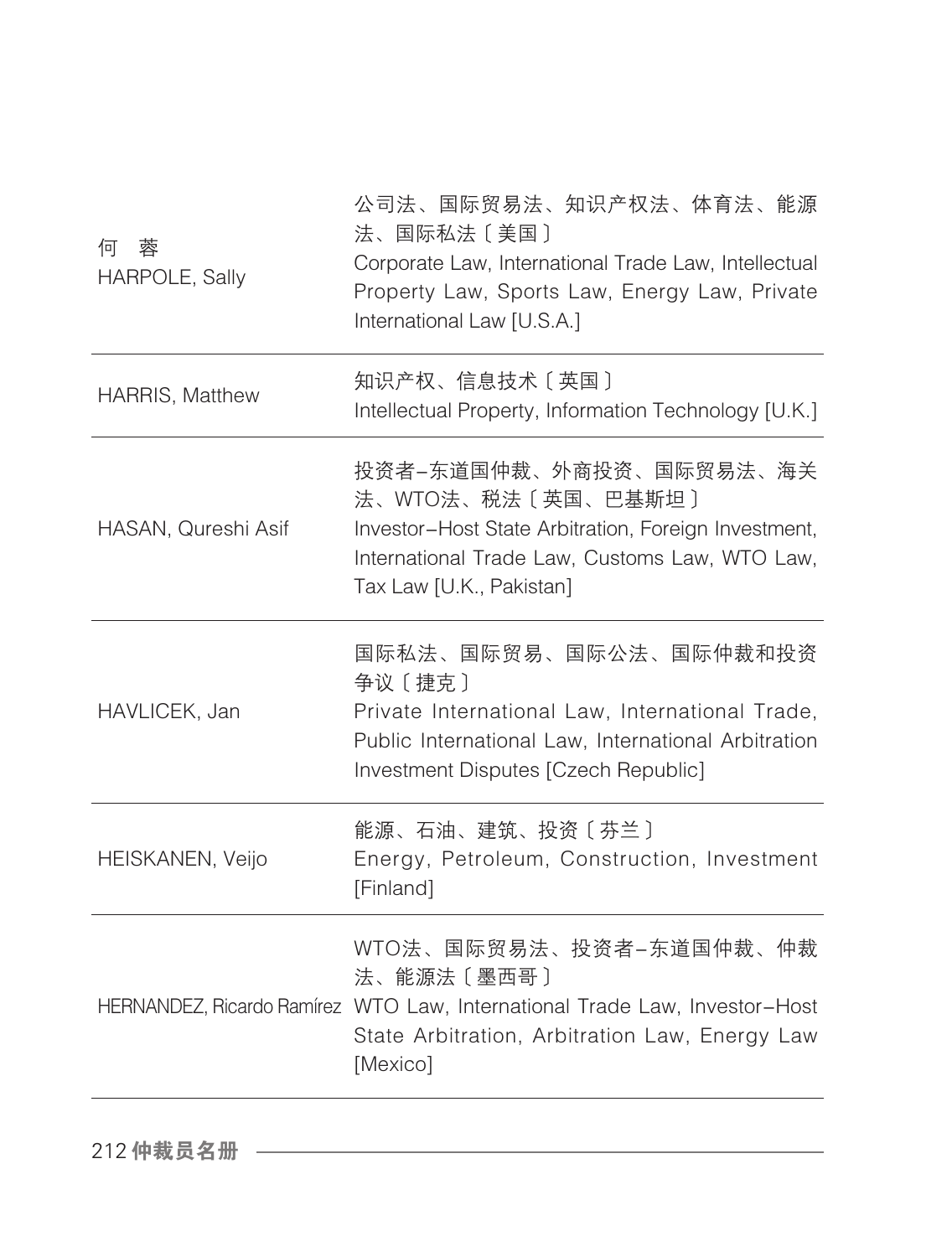|                      | 投资仲裁、商事仲裁、能源仲裁、基础设施建设仲<br>裁、国际贸易仲裁〔美国〕<br>HODGSON, Mélida Narcisa Investment Arbitration, Commercial Arbitration,<br>Energy Arbitration, Infrastructure Construction<br>Arbitration, International Trade Arbitration [U.S.A.] |
|----------------------|-------------------------------------------------------------------------------------------------------------------------------------------------------------------------------------------------------------------------------|
| <b>HOLINER, Drew</b> | 银行法、破产法、公司法、娱乐法、知识产权法、<br>海商法〔英国、美国〕<br>Banking Law, Bankruptcy Law, Corporate Law,<br>Entertainment Law, Intellectual Property Law,<br>Maritime Law [U.K., U.S.A.]                                                           |
| HOLLOWAY, David John | 国际贸易法、货物销售与运输、海商法、能源法<br>[英国]<br>International Trade Law, Sale and Carriage of Goods,<br>Maritime Law, Energy Law [U.K.]                                                                                                      |
| <b>HORACEK, Vit</b>  | 建设工程法、招投标法、项目融资、建设工程施<br>工、基础设施建设〔捷克〕<br>Construction Engineering Law, Bidding Law, Project<br>Financing, Construction Engineering Construction,<br>Infrastructure Construction [Czech Republic]                              |
| HOSSAIN, Ajmalul     | 仲裁及替代性争议解决、债务回收、商业和金融合<br>同〔英国、孟加拉〕<br>Arbitration and Alternative Dispute Resolution, Debt<br>and Security Recovery, Commercial Documents<br>and Financial Contracts [U.K., Bangladesh]                                      |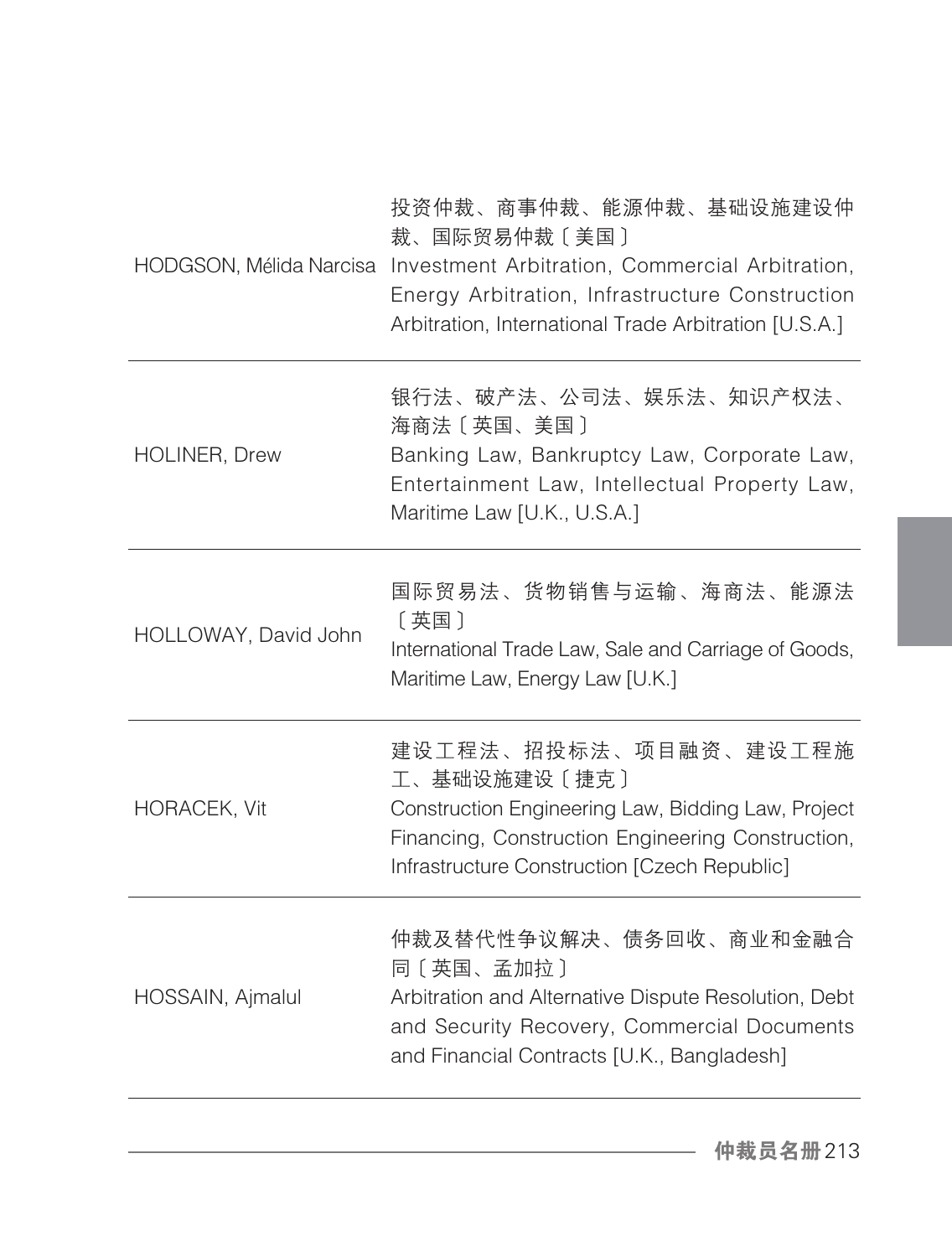| HOWSE, Christopher Cruy    | 商事合同纠纷、保险纠纷、海事纠纷〔英国〕<br>Commercial Contract Dispute, Insurance Disputes,<br>Maritime Disputes [U.K.]                    |
|----------------------------|-------------------------------------------------------------------------------------------------------------------------|
| HUEBNER, David             | 知识产权、科技、生命科学、娱乐〔美国〕<br>Intellectual Property, Technology, Life Sciences,<br>Entertainment [U.S.A.]                      |
| HUGHES, Benjamin           | 商事、合同、知识产权、技术、并购、合资〔美国〕<br>Commerce, Contract, Intellectual Property,<br>Technology, M&A, JV [U.S.A.]                   |
| <b>HUGHES, Sebastian</b>   | 知识产权、合同法、商法、公司法、航运〔澳大利亚〕<br>Intellectual Property, Contract Law, Commercial<br>Law, Corporate Law, Shipping [Australia] |
| HUGHES, Adrian             | 商业、建筑、工程、国际贸易、IT、知识产权〔英国〕<br>Commercial, Construcion, Engineering, International<br>Trade, IT, IP $[U.K.]$              |
| 黄锡义<br>HWANG, Michael      | 商法、金融法、物权法、公司法〔新加坡〕<br>Commercial Law, Financial Law, Property Law,<br>Corporate Law [Singapore]                        |
| INBAVIJAYAN, Veeraraghavan | 国际贸易、建设合同、投资法、银行〔印度〕<br>International Trade, Construction Contract,<br>Investment Law, Banking [India]                  |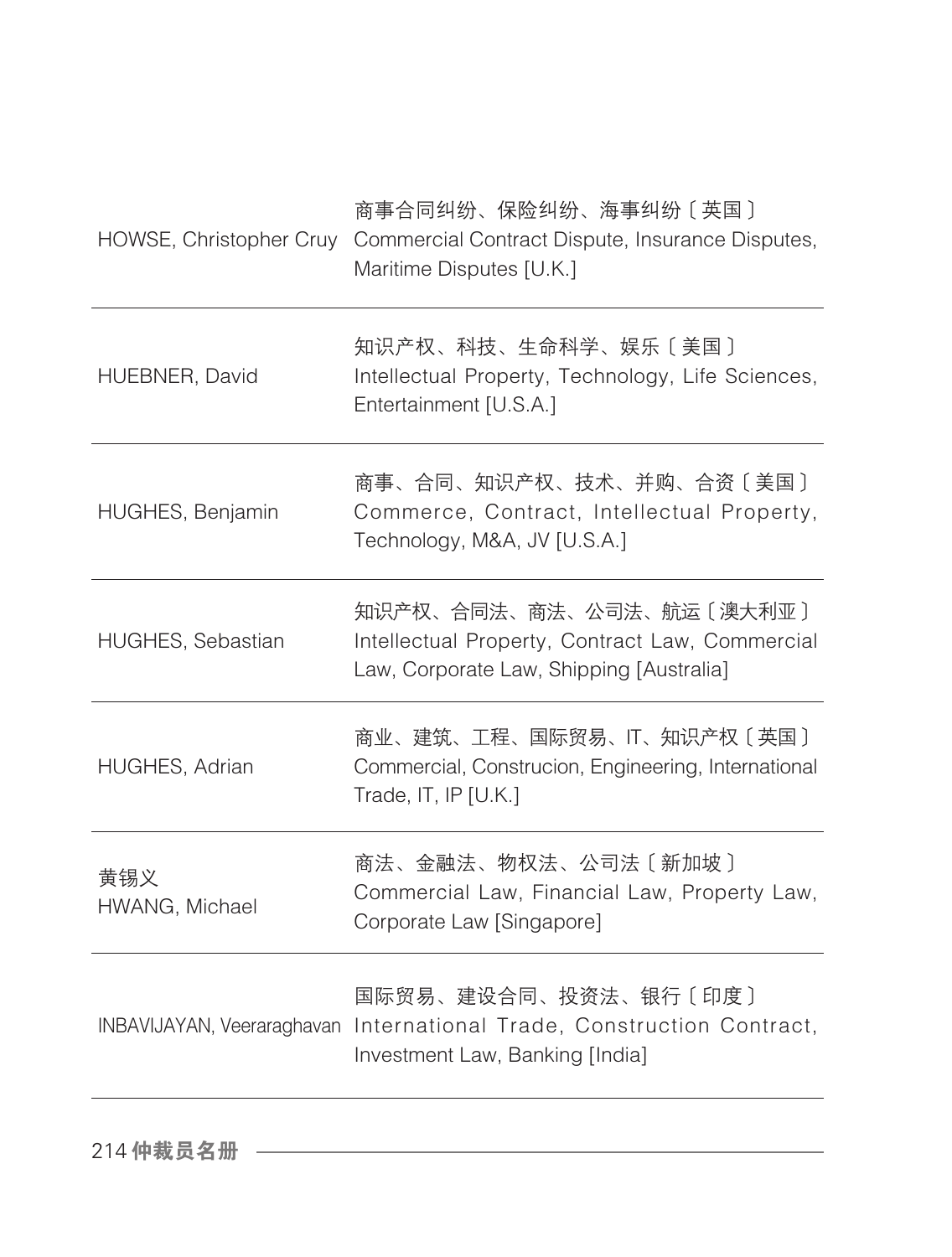| 艾文博<br>IRVIN, Brent   | 并购、知识产权法、技术转让、国际贸易〔美国〕<br>(中国深圳)<br>M&A, Intellectual Property Law, Technology<br>Transfer, International Trade [U.S.A.] (China<br>Shenzhen)                        |
|-----------------------|---------------------------------------------------------------------------------------------------------------------------------------------------------------------|
| ISHIKAWA, Tomoko      | 国际投资与贸易法、投资仲裁、日本法、国际公法<br>[日本]<br>International Investment and Trade Law, Investment<br>Arbitration, Japanese Law, Public Internationgal<br>Law [Japan]             |
| ISHIMOTO, Shigehiko   | 跨境交易、贸易条例〔日本〕<br>Cross Border Transaction, Trade Regulation<br>[Japan]                                                                                              |
| <b>ITIBAR, Aïcham</b> | 合同、矿业投融资、仲裁法〔科摩罗〕<br>Contract, Mining Financing, Arbitration Law<br>[Comoros]                                                                                       |
| IZADI, Arash          | 国际合同、国际商业与贸易、外商投资法、国际私<br>法〔伊朗〕<br>International Contracts, International Commercial<br>and Trade, Foreign Investment Law, Private<br>International Law [Iran]      |
| JAIN, Vijender        | 能源协议、外资协议、房地产投资协议、商业协<br>议、高速公路建设协议〔印度〕<br>Energy, Foreign Investment, Real Estate Investment,<br>Commercial Agreements, Highway Construction<br>Agreements [India] |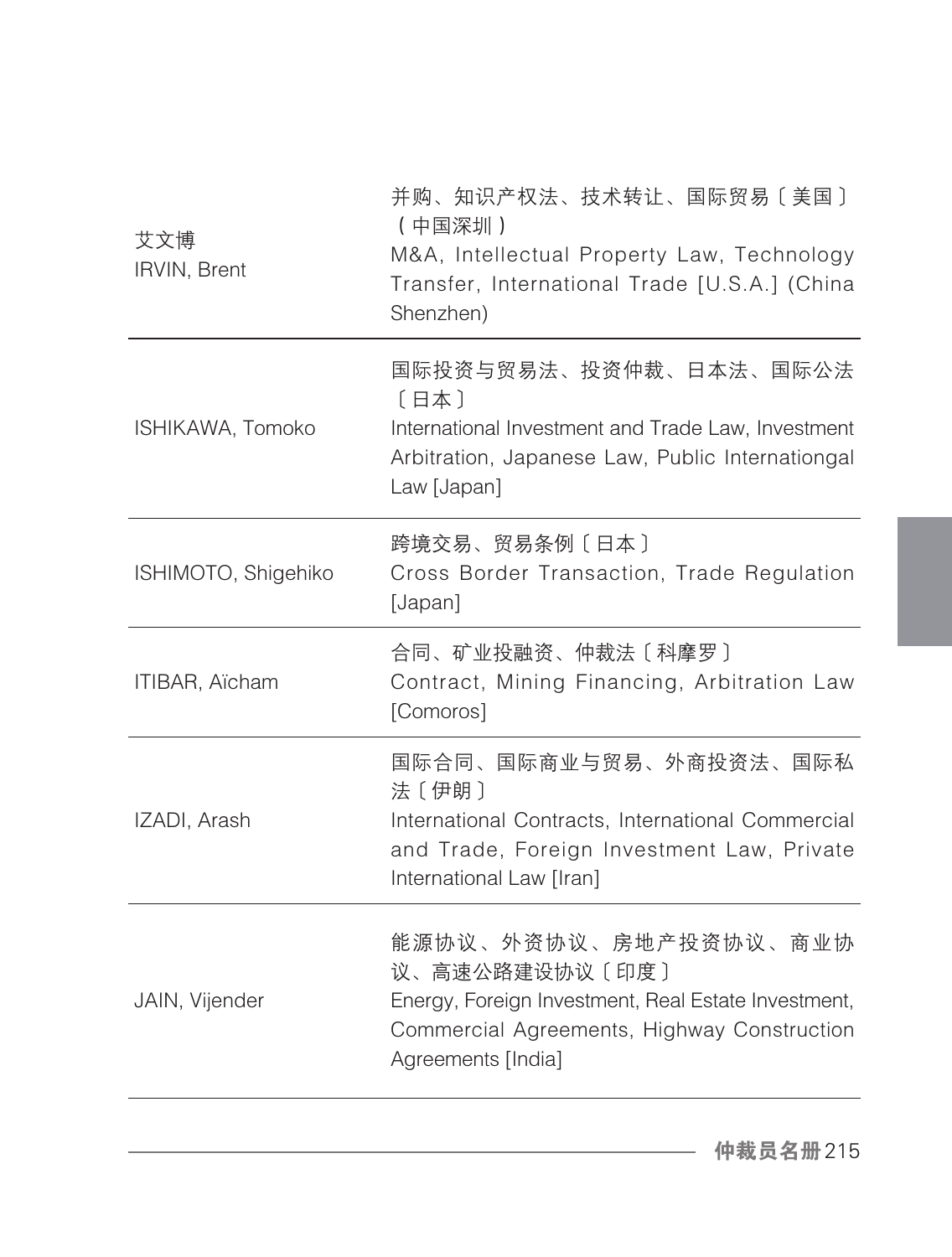| JOACHIM, Bile Aka   | 仲裁法 [科特迪瓦]<br>Arbitration Law [Côte d'Ivoire]                                                                                                                                                                 |
|---------------------|---------------------------------------------------------------------------------------------------------------------------------------------------------------------------------------------------------------|
| JORGENSEN, Jacob C. | 建设工程法、能源法、海上运输、知识产权法、投<br>资者-东道国仲裁、仲裁法〔丹麦〕<br>Construction Engineering Law, Energy Law, Maritime<br>Transportation, Intellectual Property Law, Investor-<br>Host State Arbitration, Arbitration Law [Denmark] |
| JUDGE, John         | 建设工程法、公司法、金融法、能源法、仲裁法<br>[加拿大]<br>Construction Engineering Law, Corporate Law,<br>Financial Law, Energy Law and Arbitration Law<br>[Canada]                                                                   |
| KACHWAHA, Sumeet    | 国际贸易、项目、合同、建设〔印度〕<br>International Trade, Projects, Contracts, Construction<br>[India]                                                                                                                        |
| KADELBURGER, John   | 建设工程法、房地产法、公司法、合同法〔瑞典〕<br>Construction Engineering Law, Real Estate Law,<br>Corporate Law and Contract Law [Sweden]                                                                                           |
| 简家聪<br>KAN, Fred    | 商业、国际贸易、香港公司法〔加拿大〕 (中国香港)<br>Commercial, International Trade, Hong Kong<br>Corporate Law [Canada] (China Hong Kong)                                                                                           |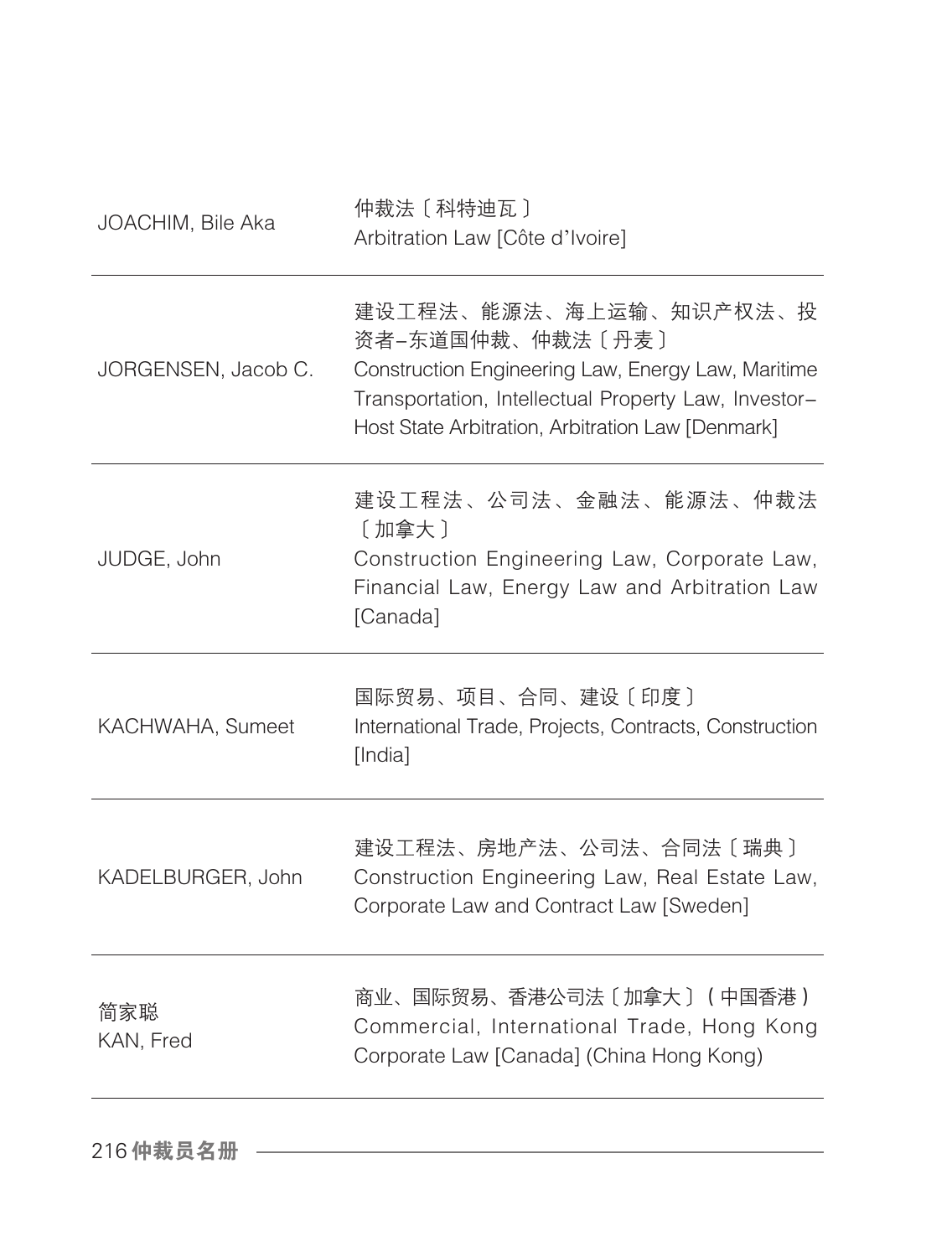| 姜尚烨<br>KANG, Sang Yop          | 公司法、金融法、反垄断法、竞争法、投资者-东道<br>国仲裁〔韩国〕(中国深圳)<br>Corporate Law, Financial Law, Antitrust Law,<br>Competition Law, and Investor-Host State<br>Arbitration [South Korea] (China Shenzhen)             |
|--------------------------------|------------------------------------------------------------------------------------------------------------------------------------------------------------------------------------------------|
| <b>KAPLAN, Neil Trevor</b>     | 一般商法、投资条约仲裁、公司法、并购、能源与<br>自然资源、行政法规、代理〔英国〕<br>General Commercial Law, Investment Treaty<br>Arbitration, Corporate Law, M&A, Energy and Natural<br>Resources, Administrative Law, Agency [U.K.] |
| 加藤照雄<br>KATO, Teruo            | 域名、兼并收购、财务会计、公司法、银行法、商<br>事调解〔日本〕<br>Domain Name, Merger and Acquisition, Financial<br>Accounting, Corporate Law, Banking Law,<br>Commercial Mediation [Japan]                                 |
| KAUFMANN-KOHLER,<br>Gabrielle  | 国际合同、合资、经销合同〔瑞士〕<br>International Contracts, Joint Ventures, Distribution<br>Contracts [Switzerland]                                                                                           |
| KAYE, Aharon S.                | 商业纠纷、证券、欺诈、税收、反托拉斯、医疗<br>〔美国〕<br>Commercial Disputes, Securities, Fraud, Taxation,<br>Antitrust, Medical Treatment [U.S.A.]                                                                    |
| 邱武德<br>KHOO, Boo Teck Randolph | 民商法、公司法、国际贸易和货物买卖、建筑工程<br>[新加坡]<br>Civil and Commercial Law, Corporate Law,<br>International Trade and Sale of Goods, Construction<br>Engineering [Singapore]                                  |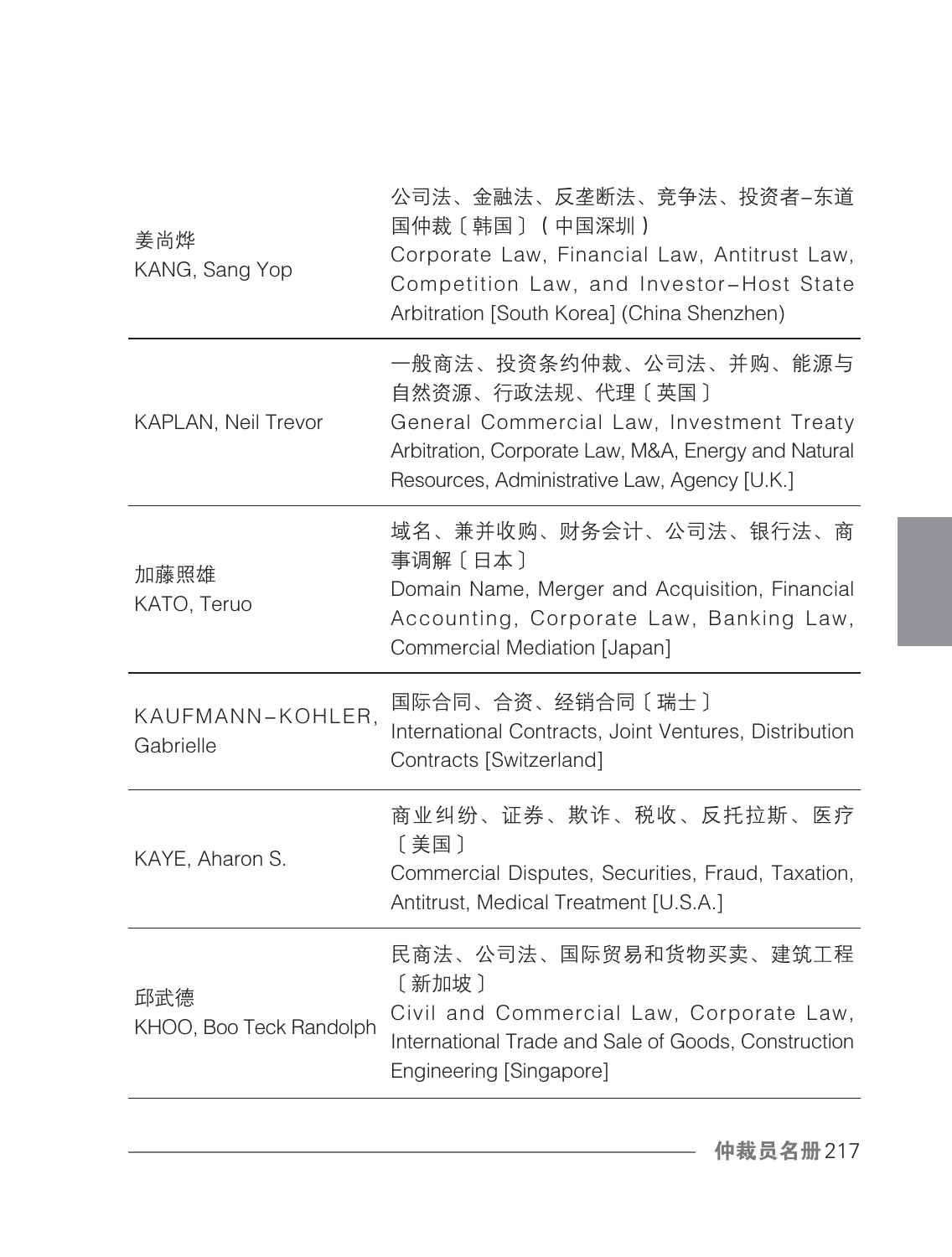| 金畯基<br>KIM, Joongi   | 公司法、银行与金融、造船、外商投资、合资、知识<br>产权〔韩国〕<br>Corporate Law, Finance & Banking, Shipbuilding,<br>Foreign Investment, Joint Ventures, IP [South Korea]                     |
|----------------------|------------------------------------------------------------------------------------------------------------------------------------------------------------------|
| KIM, Kap-You (Kevin) | 国际仲裁、建设、能源、货物运输〔韩国〕<br>International Arbitration, Construction, Energy,<br>Carriage of Goods [South Korea]                                                       |
| 金晙熙<br>KIM, Jun Hee  | 公司法、建设工程法、知识产权法、投资者-东道国<br>仲裁〔韩国〕<br>Corporate Law, Construction Engineering Law,<br>Intellectual Property Law, Investor-Host State<br>Arbitration [South Korea] |
| KNIEPER, Rolf        | 建设工程法、公司法、房地产法、金融法〔德国〕<br>Construction Engineering Law, Corporate Law, Real<br>Estate Law, Financial Law [Germany]                                               |
| KOJEVNIKOV, Boris    | 合同法、国际私法、商事调解〔奥地利〕<br>Contract Law, Private International Law, Commercial<br>Mediation [Austria]                                                                 |
| KONRAD, Sabine       | 投资者-东道国仲裁、竞争法、税法、反垄断法、医<br>事法、能源法〔德国〕<br>Investor-Host State Arbitration, Competition Law,<br>Tax Law, Antitrust Law, Medical Law, Energy Law<br>[Germany]       |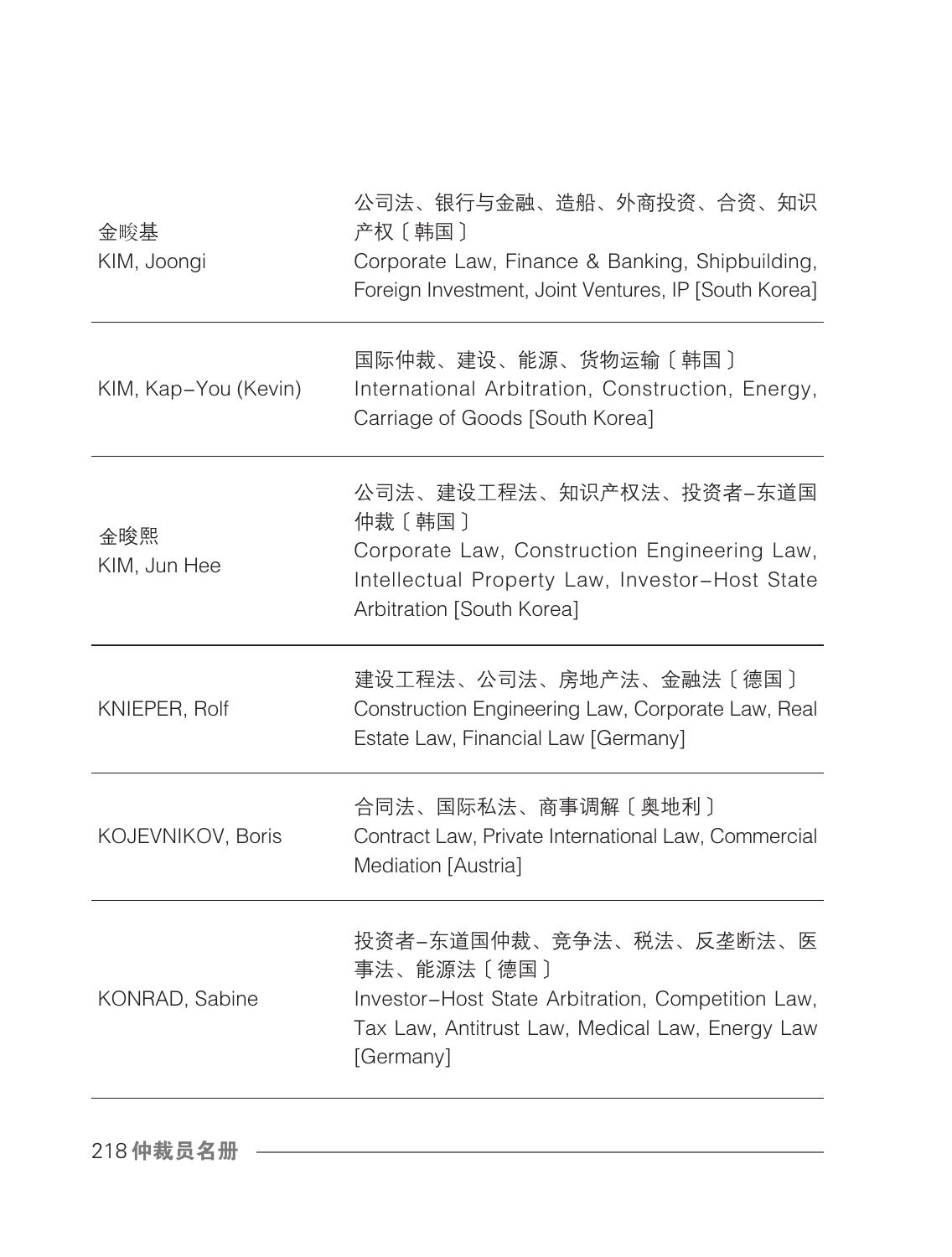| 投资、大宗商品、条约、能源、国际法、商事仲裁<br>〔希腊〕<br>KONSTANTINIDIS, Ioannis<br>Investment, Commodities, Treaty, Energy, International<br>Law, Commercial Arbitration [Greece]                                                          |
|----------------------------------------------------------------------------------------------------------------------------------------------------------------------------------------------------------------------|
| 投资者-东道国仲裁、国际贸易法、公司法、建设工<br>程法、保险〔哈萨克斯坦、白俄罗斯〕<br>KOROBEINIKOV, Alexander Investor–Host State Arbitration, International Trade<br>Law, Corporate Law, Construction Engineering Law,<br>Insurance [Kazakhstan, Belarus] |
| 国际贸易法、WTO法、体育法、知识产权法、建设<br>工程法、兼并收购〔白俄罗斯〕<br>International Trade Law, WTO Law, Sports Law,<br>Intellectual Property Law, Construction Engineering<br>Law, M&A [Belarus]                                              |
| 电信、信息技术、软件授权与许可、证券、衍生品、<br>金融〔美国、新西兰〕<br>KREIDER, David Laurence Telecommunications, Information Technology,<br>Software Authorization and Licensing, Securities,<br>Derivatives, Finance [U.S.A., New Zealand]      |
| 投资者与国家间争议、国有企业、俄罗斯和独联<br>体、产品共享协议〔英国、白俄罗斯〕<br>Investor-State Disputes, State Enterprises, Russia<br>And CIS, Product Sharing Agreements [U.K.,<br>Belarus]                                                           |
|                                                                                                                                                                                                                      |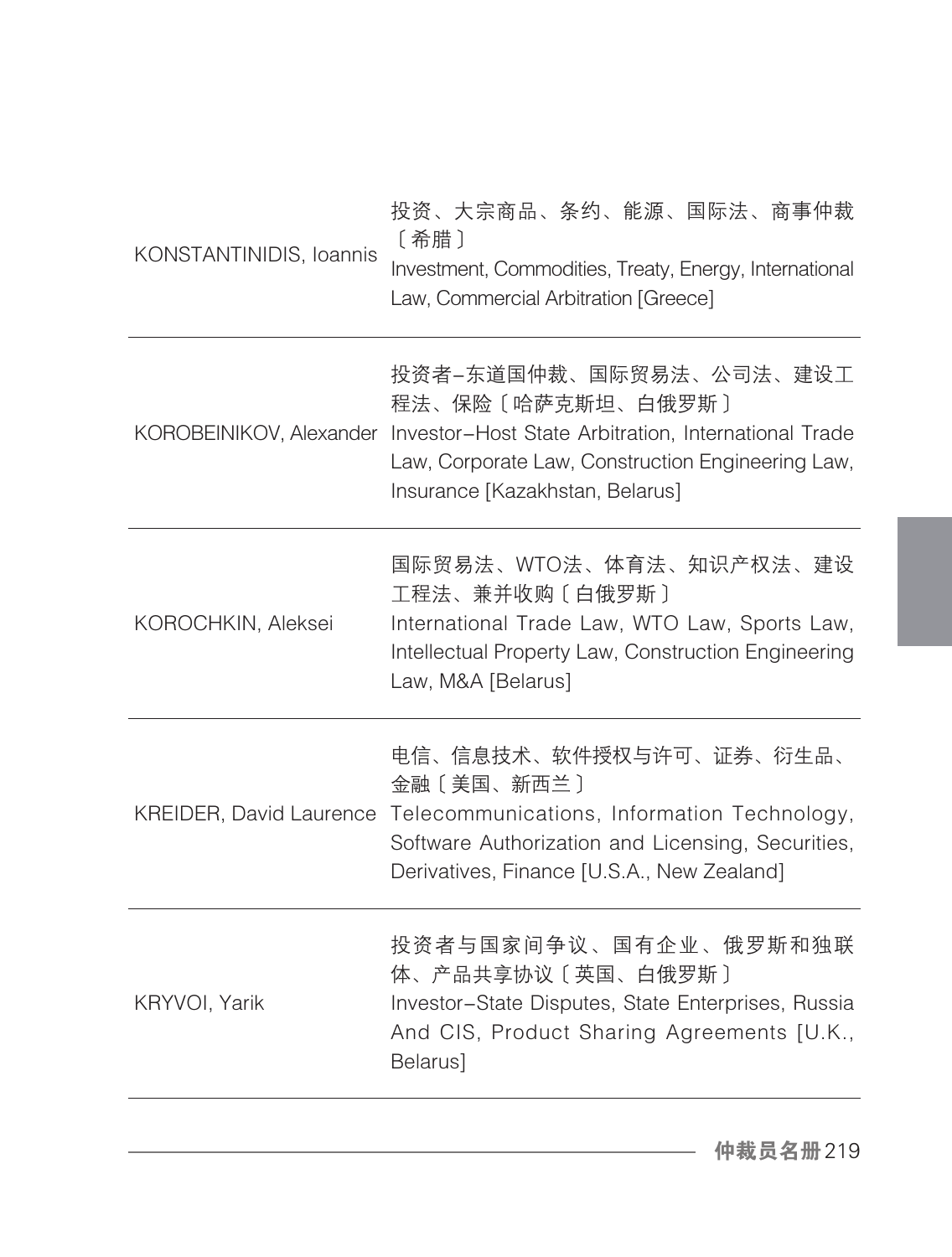| KUEHN, Wolfgang             | 投资者-东道国仲裁、建设工程法、国际贸易法、能<br>源法、公司法、金融法〔德国〕<br>Investor-Host State Arbitration, Construction<br>Engineering Law, International Trade Law, Energy<br>Law, Corporate Law, Financial Law [Germany] |
|-----------------------------|-----------------------------------------------------------------------------------------------------------------------------------------------------------------------------------------------|
| <b>KUPER, Michael David</b> | 合同、金融、合资、矿业〔南非〕<br>Contracts, Finance, Joint Venture, Mining [South<br>Africa]                                                                                                                |
|                             | 劳工、教育、国际贸易、海事、企业〔俄罗斯〕<br>KURILOV, Vladimir Ivanovich Labor, Education, International Trade, Maritime,<br>Corporate [Russia]                                                                   |
| LAM, Ko Luen                | 建筑合同争议、能源、合资、商事合同〔马来西亚〕<br>Construction Contract Disputes, Energy, Joint<br>Ventures, Commercial Contracts [Malaysia]                                                                         |
| LARUSSON, Haflidi Kristjan  | 公司法〔冰岛〕<br>Corporate Law [Iceland]                                                                                                                                                            |
|                             | 公司、建设、海事、石油及天然气、电信〔新加坡〕<br>LAU, Christopher Loke Sam Corporate, Construction, Maritime, Oil & Gas,<br>Telecommunication [Singapore]                                                           |
| LAVENTURE, Patrice          | 建设工程法 [海地]<br>Construction Law [Haiti]                                                                                                                                                        |

220 仲裁员名册 ––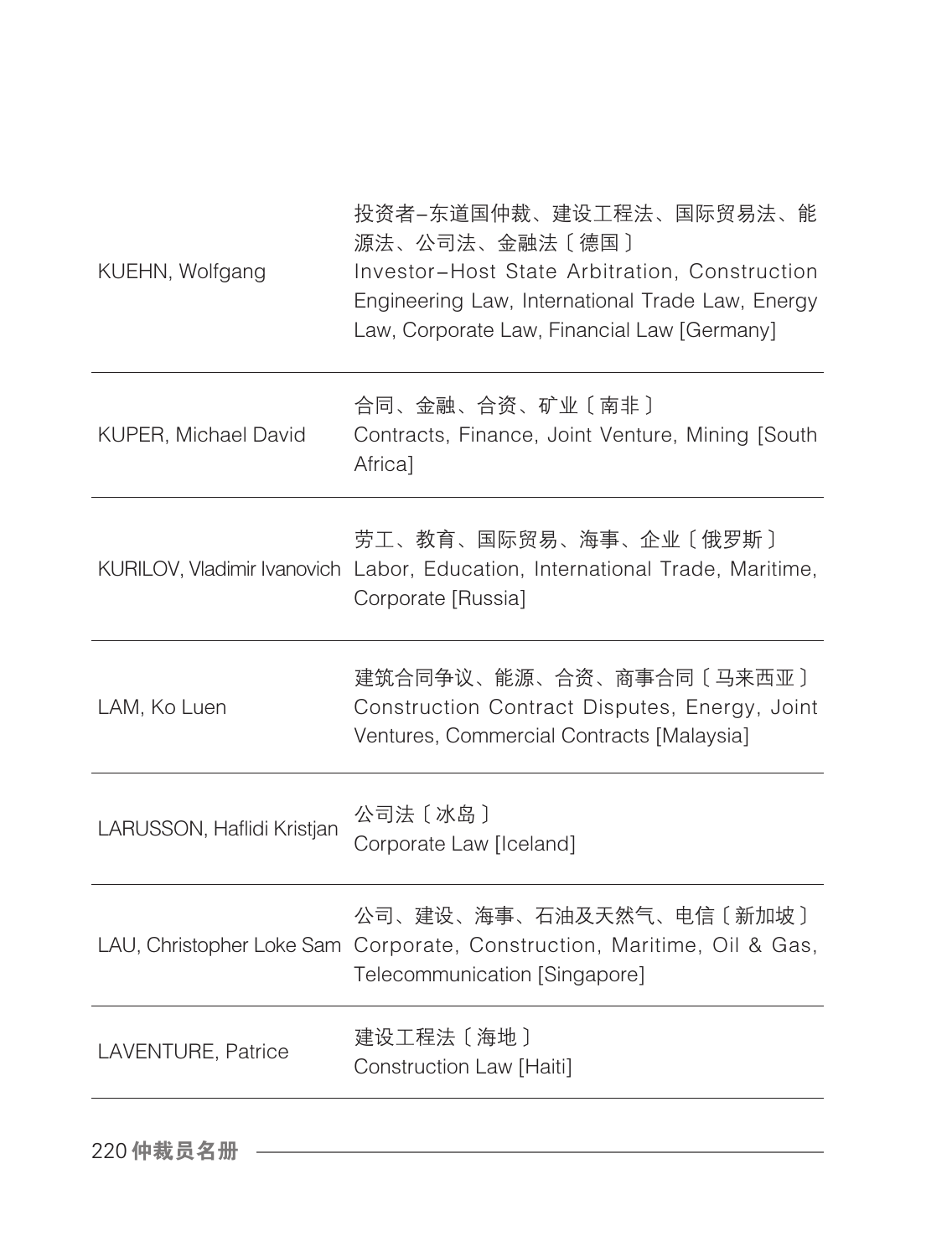| LAVRANOS, Nikos      | 投资者-东道国仲裁、国际贸易法、WTO法、能源<br>法、环境保护法、知识产权法〔荷兰〕<br>Investor-Host State Arbitration, International<br>Trade Law, WTO Law, Energy Law, Environmental<br>Protection Law, Intellectual Property Law<br>[Netherlands]              |
|----------------------|----------------------------------------------------------------------------------------------------------------------------------------------------------------------------------------------------------------------------|
| 李贤良<br>LEE, Joseph   | 建筑工程、破产重组、航空及股东争议〔新加坡〕<br>Building and Construction, Insolvency and<br>Restructuring, Aviation, Shareholder Disputes<br>[Singapore]                                                                                        |
| 李家松<br>LEE, Ka Chung | 财务会计、物业管理、运输及策划管理、工程及保<br>养〔英国〕 (中国香港)<br>Finance and Accounting, Property Management,<br>Transport and Planning Management, Engineering<br>and Maintenance [U.K.](China Hong Kong)                                        |
| LEVENE, Douglas B.   | 公司法、并购、公司融资与租赁、证券〔美国〕<br>(中国深圳)<br>Corporate Law, M&A, Corporate Finance, Leasing,<br>Securities [U.S.A.] (China Shenzhen)                                                                                                 |
|                      | 国际仲裁、国际私法、商法、各类合同安排、知识<br>产权〔英国〕<br>LEW, Julian David Mathew International Arbitration, Private International Law,<br>Commercial Law, Business Law, All Types of<br>Contractual Arrangements, Intellectual Property [U.K.] |
|                      |                                                                                                                                                                                                                            |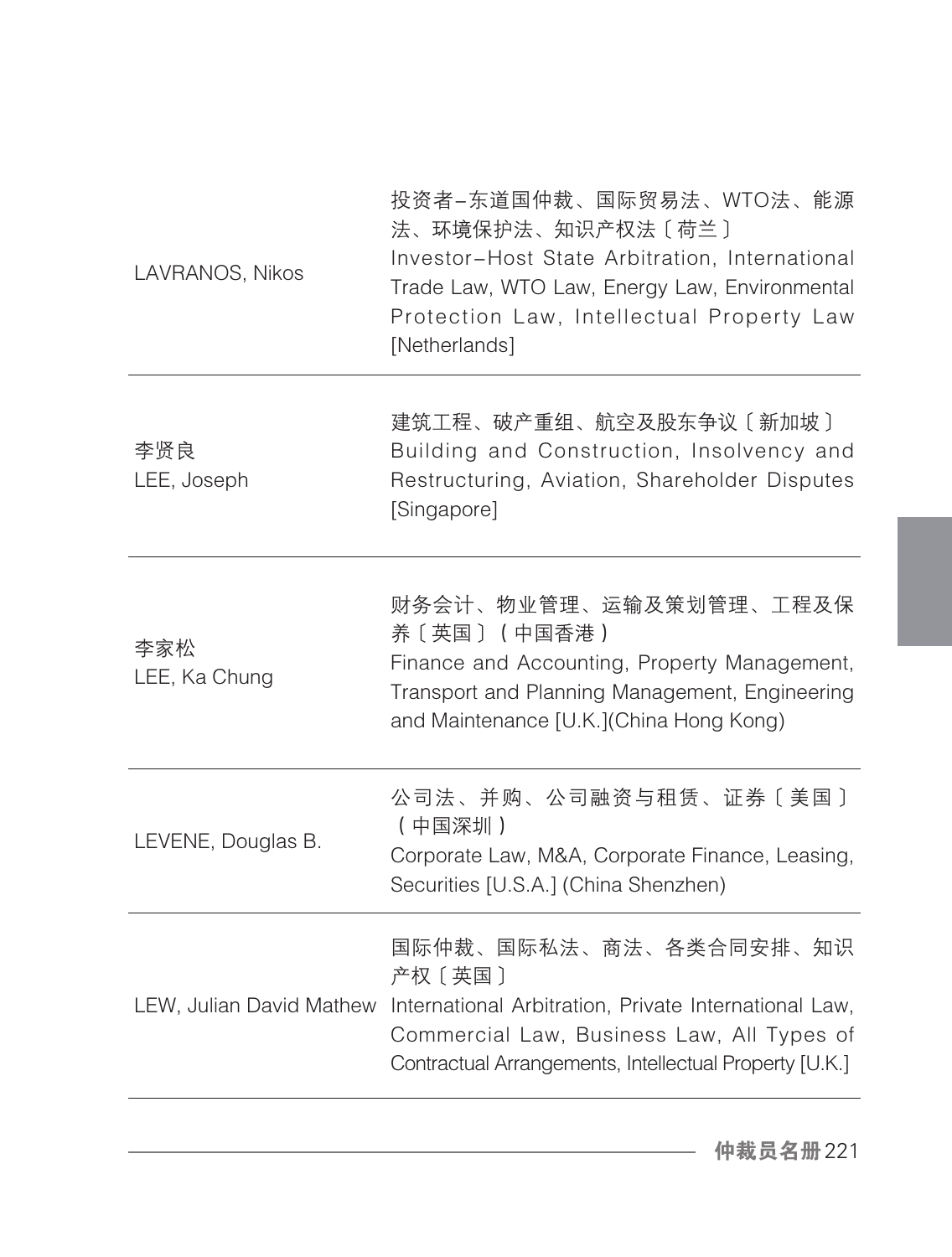| 李玉文<br>LI, Yu Wen      | 中国和欧洲司法制度比较研究、中国涉外投资法及<br>国际投资法 [荷兰]<br>Comparative Study of the Judicial System in China<br>and in European Countries, Foreign Investment<br>Law in China and International Investment Law<br>[Netherlands] |
|------------------------|--------------------------------------------------------------------------------------------------------------------------------------------------------------------------------------------------------------|
| LIM, Chin Leng         | 国际商事争议、商法、建筑法、投资条约仲裁、国<br>际贸易〔马来西亚〕<br>Commercial Disputes, Commercial and Construction<br>Law, Investment Treaty Arbitration, International<br>Trade [Malaysia]                                             |
| 林淑慧<br>LIM, Seok Hui   | 公司法、股权激励、股权争议、兼并收购、企业合<br>规、证券〔新加坡〕<br>Corporate Law, Equity Incentives, Equity Disputes,<br>Mergers and Acquisitions, Corporate Compliance,<br>Securities [Singapore]                                       |
| 骆维明<br>LOK, Vi Ming SC | 航空、保险、跨境商事纠纷〔新加坡〕<br>Aviation, Insurance, Cross-border Commercial<br>Disputes [Singapore]                                                                                                                    |
| LUMBWE, Bwalya         | 建设工程法 [赞比亚]<br>Construction Engineering Law [Zambia]                                                                                                                                                         |
| 罗镇东<br>LUO, Zhen Dong  | 工业产权法、国际商法〔美国〕(中国深圳)<br>Industrial Porperty Rights Law, International<br>Commercial Law [U.S.A.] (China Shenzhen)                                                                                            |
|                        |                                                                                                                                                                                                              |

222 仲裁员名册 –––––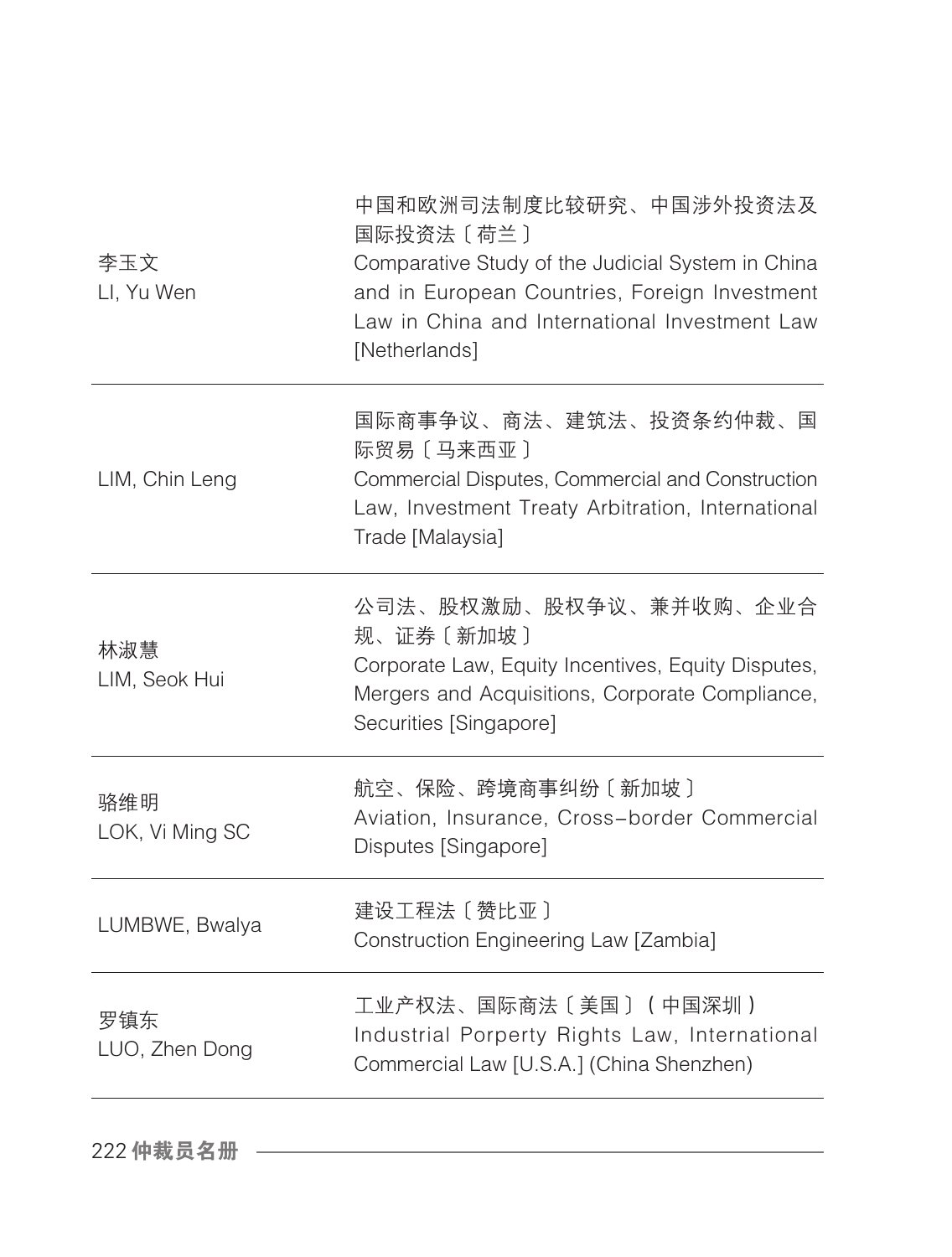| LUVINGA, Merick Enock   | 地方政府法、合同法、国际法〔坦桑尼亚〕<br>Local Government Laws, Contracts, International<br>Law [Tanzania]                                                                                                                     |
|-------------------------|--------------------------------------------------------------------------------------------------------------------------------------------------------------------------------------------------------------|
| LUX, Jonathan Sidney    | 航运、国际贸易、保险、近海能源、商事合同〔英国〕<br>Shipping, International Trade, Insurance, Offshore<br>Energy, Commercial Contract [U.K.]                                                                                         |
| MACE, Patrick Michael   | 建筑工程、破产、银行、保险〔英国、南非〕<br>Construction, Bankruptcy, Banking, Insurance [U.K.,<br>South Africa]                                                                                                                 |
| MADI, Husni             | 建设工程法、基础设施建设、建设工程监理、仲裁<br>法、合同法〔约旦〕<br>Construction Engineering Law, Infrastructure<br>Construction, Construction Engineering Supervision,<br>Arbitration Law, Contract Law [Jordan]                         |
| MAGAL, Martin           | 建设工程法、公司法、能源法、体育法、金融法<br>[斯洛文尼亚]<br>Construction Engineering Law, Corporate Law,<br>Energy Law, Sports Law, Finance Law [Slovenia]                                                                           |
| 马培德<br>MALANCZUK, Peter | 国际贸易、投资、国际商事仲裁、国际投资者与国<br>家间争议〔德国、中国香港〕<br>International Trade, Investment, International<br>Commercial Arbitration, Disputes between<br>International Investors and Countries [Germany,<br>China Hong Kong] |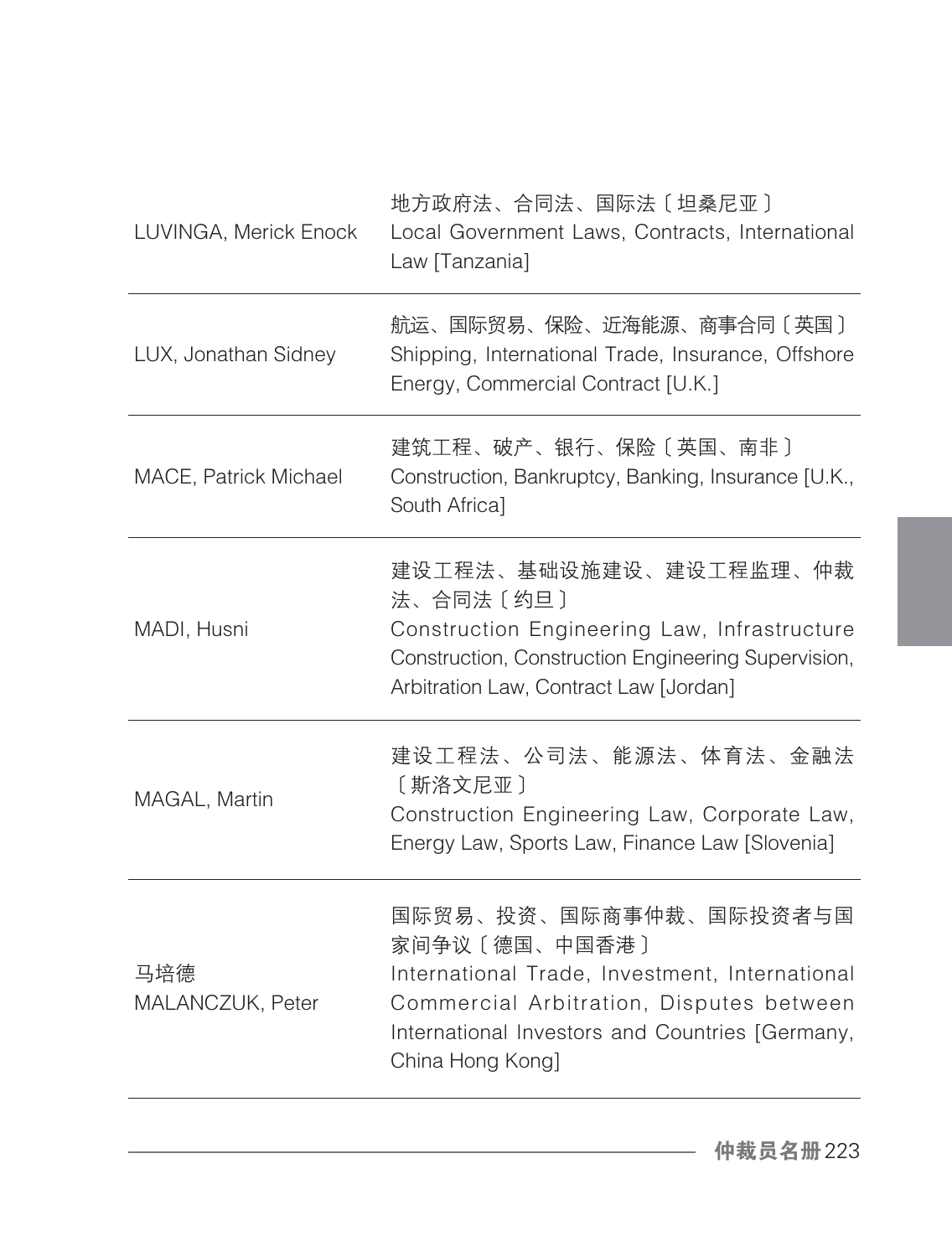| MAMMADOV, Vugar               | 公司法、金融法、知识产权法、能源法、体育法、<br>仲裁法 [ 阿塞拜疆 ]<br>Corporate Law, Financial Law, Intellectual Property<br>Law, Energy Law, Sports Law and Arbitration Law<br>[Azerbaijan]                                                               |
|-------------------------------|--------------------------------------------------------------------------------------------------------------------------------------------------------------------------------------------------------------------------------|
| 满运龙<br>MAN, Yun Long Thomas   | 跨境并购与合资、国际贸易和投资、监管合规〔美国〕<br>Cross-Border Mergers & Acquisitions and Joint<br>Ventures, International Trade And Investment,<br>Regulatory Compliance [U.S.A.]                                                                   |
| MANTILLA-SERRANO,<br>Fernando | 仲裁法、投资者-东道国仲裁、国际私法、建设工程<br>法、公司法、金融法〔哥伦比亚〕<br>Arbitration Law, Investor-Host State Arbitration,<br>Private International Law, Construction Engineering<br>Law, Corporate Law, Financial Law [Columbia]                         |
| MANUEL, Tirado Joseph         | 建设工程法、能源法、公司法、投资者-东道国仲<br>裁、商事调解〔英国〕<br>Construction Engineering Law, Energy Law,<br>Corporate Law, Investor-state Arbitration,<br>Commercial Mediation [U.K.]                                                                 |
| MASON, Paul Eric              | 兼并收购、知识产权法、国际贸易法、碳达峰与碳<br>中和、拍卖法、商事调解〔巴西、美国〕<br>Merger and Acquisition, Intellectual Property Law,<br>International Trade Law, Carbon Peak and Carbon<br>Neutralization, Auction Law, Commercial Mediation<br>[Brazil, U.S.A.] |
| 松原健太郎<br>MATSUBARA, Kentaro   | 公司法、物权法〔日本〕<br>Corporate Law, Property Law [Japan]                                                                                                                                                                             |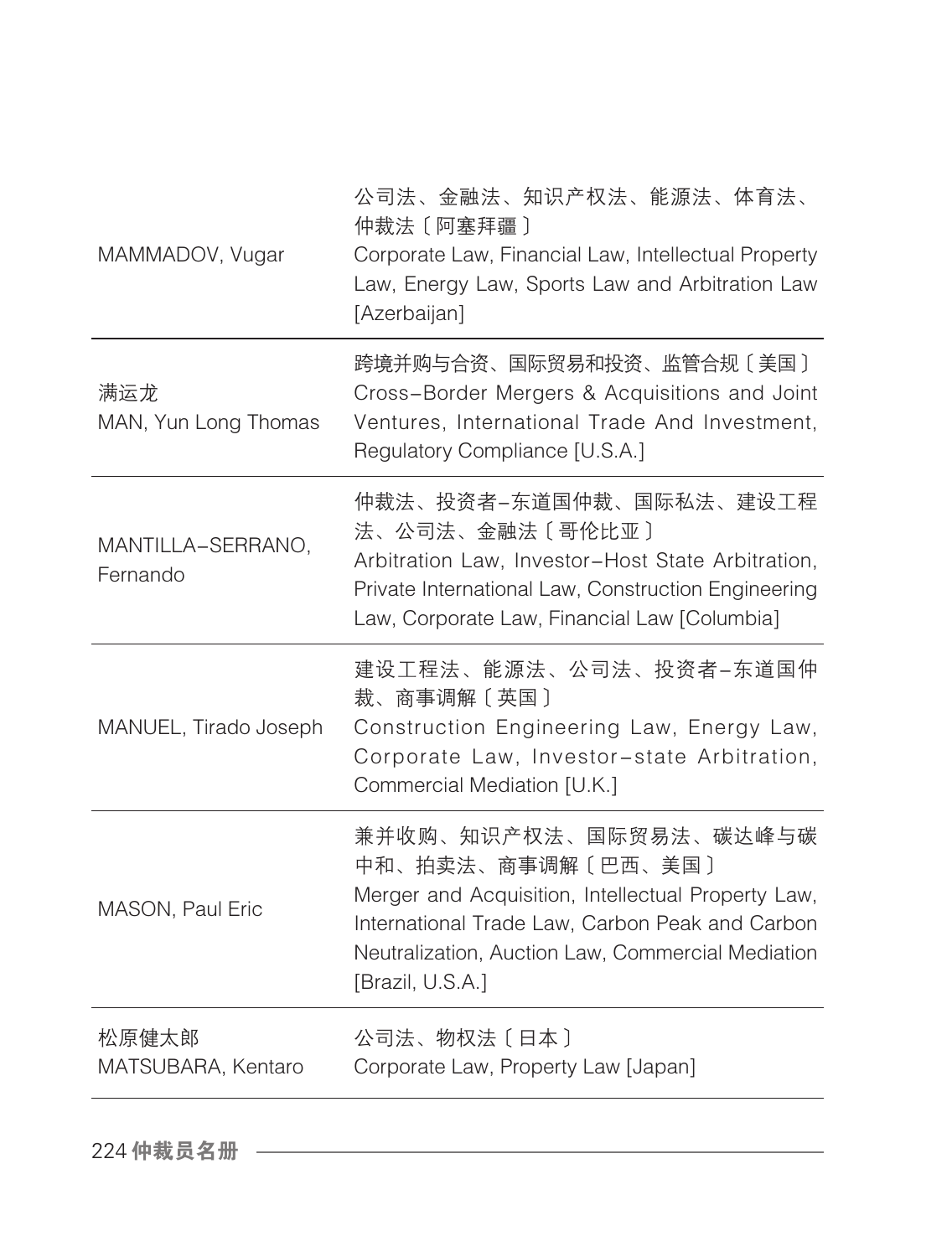仲裁、知识产权、竞争法、复杂商业〔美国〕

|                   | MCCONNAUGHAY, Philip J. Arbitration, Intellectual Property, Competition Law,<br>Complex Commercial [U.S.A.]                                                                                                     |
|-------------------|-----------------------------------------------------------------------------------------------------------------------------------------------------------------------------------------------------------------|
| MCGONIGAL, Patric | 建设工程法、基础设施建设、海商法、能源法、投<br>资者-东道国仲裁、商事调解〔新加坡〕<br>Construction Engineering Law, Infrastructure<br>Development, Maritime Law, Energy Law, Investor-<br>Host State Arbitration, Commercial Mediation<br>[Singapore] |
| McKenzie, James   | 建设工程法、基础设施建设、仲裁法、商事调解、<br>环境保护法 [ 澳大利亚 ]<br>Construction Engineering Law, Infrastructure<br>Construction, Arbitration Law, Commercial<br>Mediation, Environmental Protection Law<br>[Australia]                 |
| MCLIN, Alexander  | 体育、信息技术、并购、买卖〔美国、瑞士〕<br>Sport, Information Technology, Mergers and<br>Acquisitions, Sales, Purchases [U.S.A., Switzerland]                                                                                      |
| MEKONS, Ivars     | 航空、国际投资法、复杂商事安排和争议〔拉脱维亚〕<br>Aviation, International Investment Law, Complex<br>Commercial Arrangerments and Disputes [Latvia]                                                                                   |
| MENARD, Maja      | 房地产法、建设工程法、公司法、金融法、能源<br>法、仲裁法〔斯洛文尼亚〕<br>Real Estate Law, Construction Engineering<br>Law, Corporate Law, Finance Law, Energy Law<br>Arbitration Law [Slovenia]                                                 |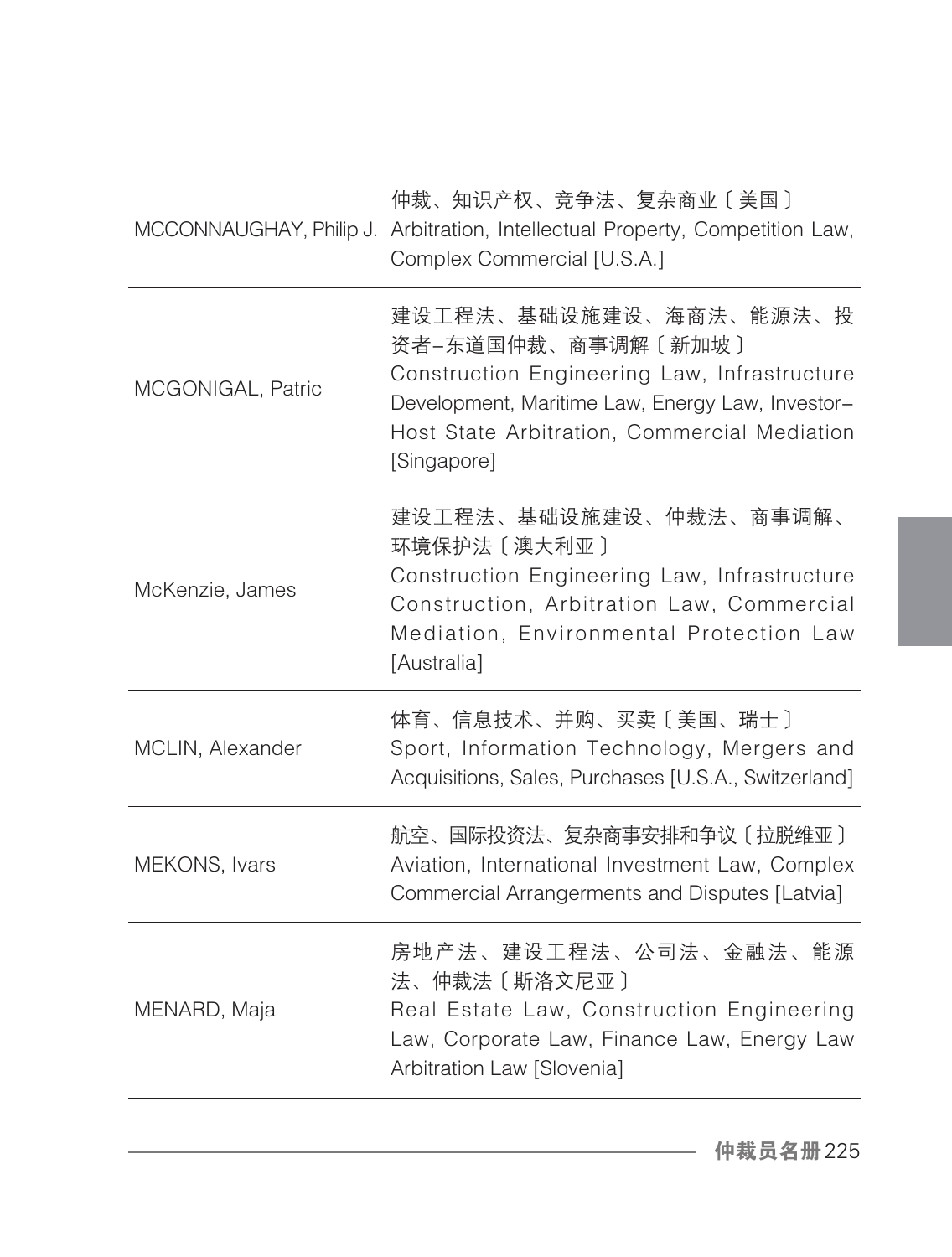| MILLS, Karen                    | 融资、石油、天然气、能源、矿产、投资、贸易、<br>保险〔美国〕<br>Financing, Oil, Gas, Energy, Mining, Investment,<br>Trade, Insurance [U.S.A.]                                                              |
|---------------------------------|--------------------------------------------------------------------------------------------------------------------------------------------------------------------------------|
| MING, Caroline                  | 仲裁、调解、商法、商品贸易〔瑞士〕<br>Arbitration, Mediation, Business Law, Commodity<br>Trading [Switzerland]                                                                                  |
| MINN, Naing Oo                  | 房地产、公司、知识产权〔缅甸〕<br>Real Estate, Company, Interllectual Property<br>[Myanmar]                                                                                                   |
| MISHRA, Girish Kumar            | 建设工程法、房地产法、合同法、商事调解、国际<br>私法 [印度]<br>Construction Engineering Law, Real Estate Law,<br>Contract Law, Commercial Mediation, Private<br>International Law [India]                |
| MITCHARD, Gerald Steven<br>Paul | 合资、违约索赔、商事及公司争议、能源〔英国〕<br>Joint Venture, Breach of Contract Claims,<br>Commercial and Corporate Disputes, Energy [U.K.]                                                        |
| MOHAMMADI, Mehrdad              | 建设工程法、基础设施建设、能源法、体育法、国<br>际贸易法、海商法〔伊朗〕<br>Construction Engineering Law, Infrastructure<br>Development, Energy Law, Sports Law, International<br>Trade Law, Maritime Law [Iran] |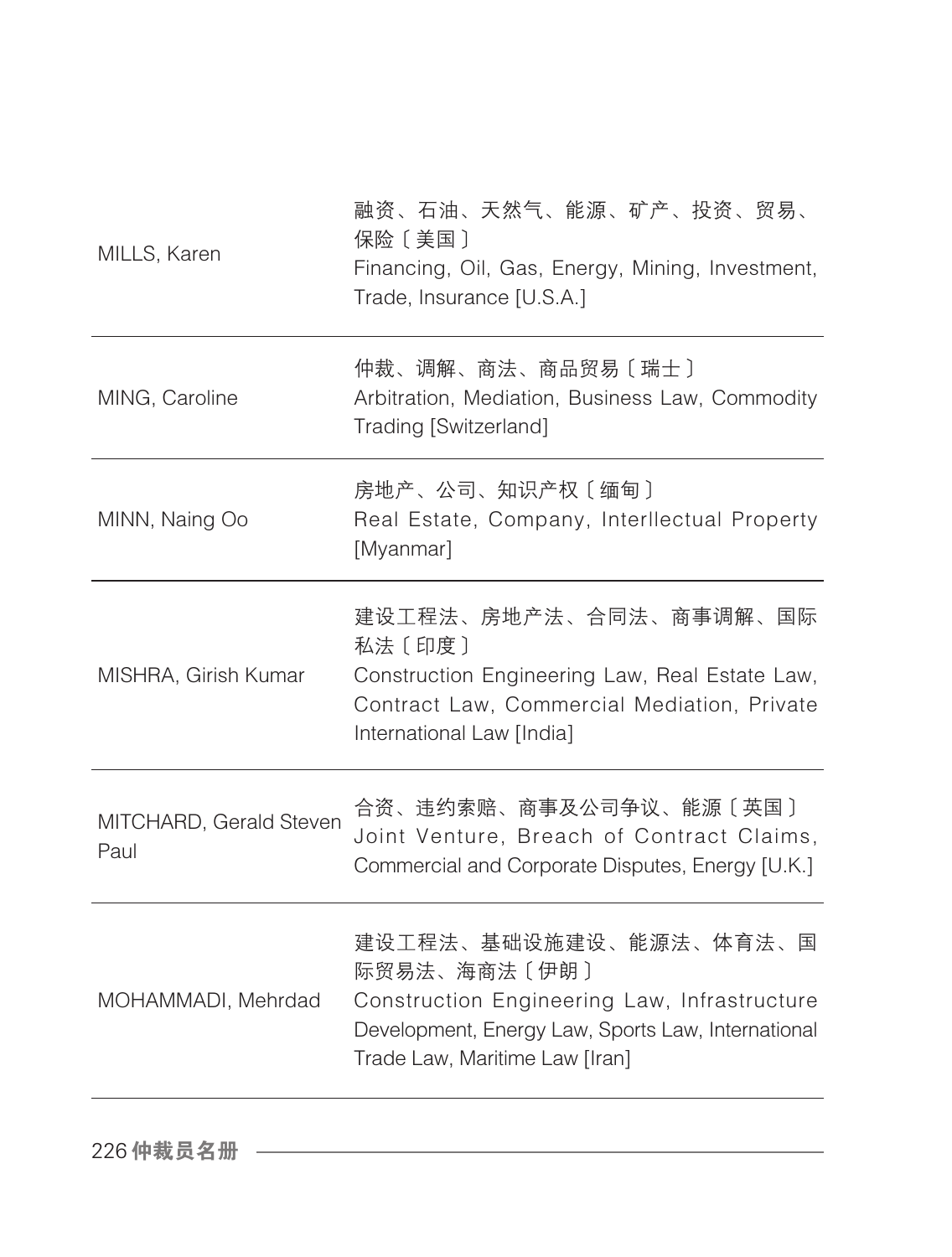| 国内外仲裁、银行与经济法、商法、公司法〔伊朗〕<br>Domestic and International Arbitration, Banking<br>and Economic Law, Commercial Law, Corporate<br>Law [Iran]                                                                   |
|-----------------------------------------------------------------------------------------------------------------------------------------------------------------------------------------------------------|
| 国际贸易法、WTO法〔巴拉圭〕<br>International Trade Law, WTO Law [Paraguay]                                                                                                                                            |
| 延迟和中断专家、鉴定专家、合同谈判与管理、付<br>款索赔的准备与管理〔澳大利亚〕<br>Delay and Disruption Expert, Expert Determiner,<br>Contract Negotiation and Management, Claims<br>Preparation and Management [Australia]                     |
| 民商事诉讼(初审与上诉)、仲裁〔美国〕<br>Civil and Commercial Litigation (Trials and Appeals),<br>Arbitration [U.S.A.]                                                                                                      |
| 能源法、投资者-东道国仲裁、兼并收购、公司法、<br>建设工程法、国际航空法〔法国〕<br>Energy Law, Investor-Host State Arbitration, Merger<br>and Acquisition, Corporate Law, Construction<br>Engineering Law, International Aviation Law [France] |
| 建设工程法、国际贸易法、能源法、合同法、国际<br>私法〔墨西哥、德国〕<br>MUELLER-GARCIA, Christa Construction Engineering Law, International<br>Trade Law, Energy Law, Contract Law, Private<br>International Law [Mexico, Germany]        |
|                                                                                                                                                                                                           |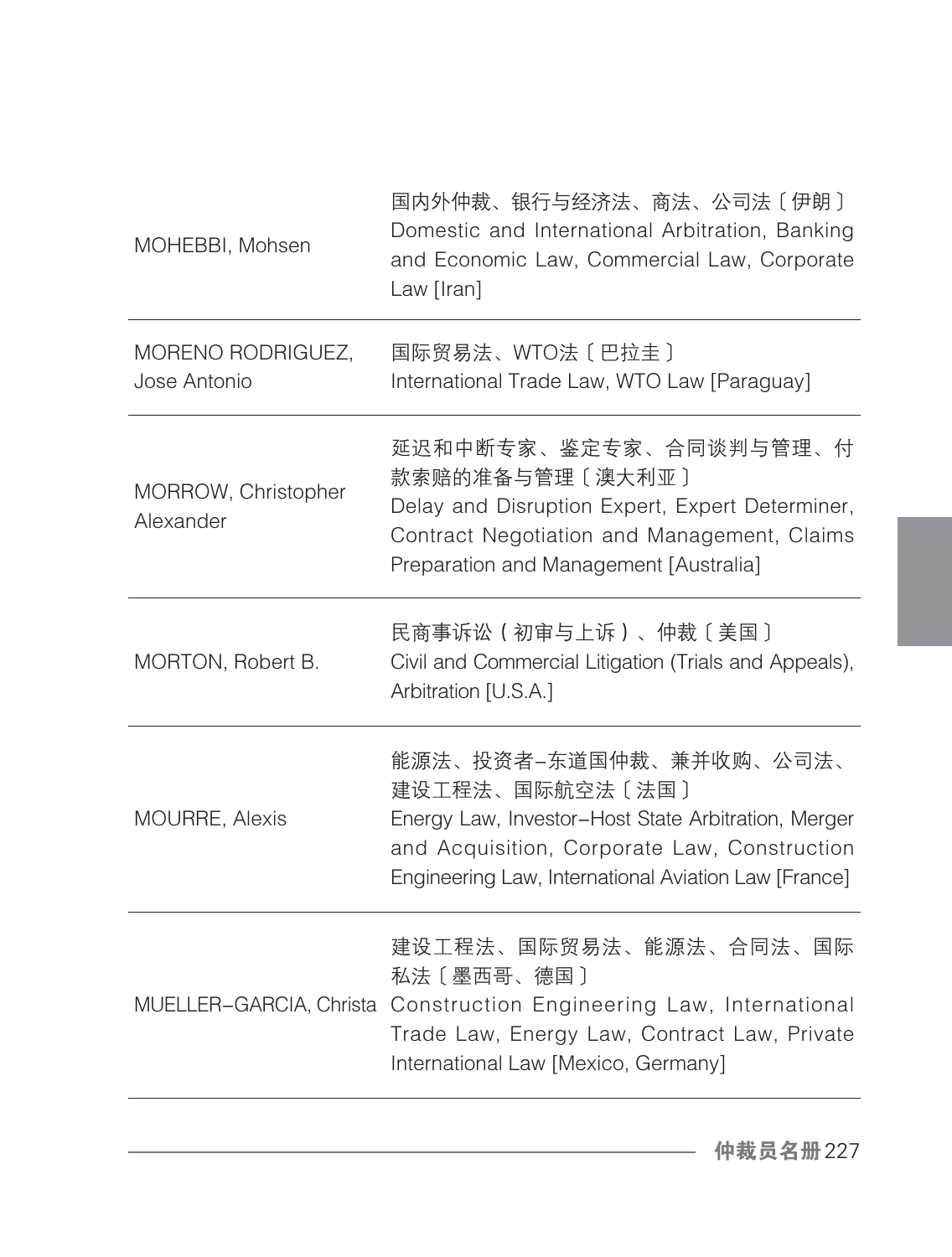| NARAYANSWAMY, Harini                      | 国际仲裁、域名、知识产权争议解决〔印度〕<br>International Arbitration, Domain Name, Intellectual<br>Property Dispute Resolution [India]                                                     |
|-------------------------------------------|-------------------------------------------------------------------------------------------------------------------------------------------------------------------------|
| NEUMANN, Peter                            | 公司法、兼并收购、企业合规、外商投资、资产管<br>理、供应链〔美国〕<br>Corporate Law, Mergers and Acquisitions,<br>Corporate Compliance, Foreign Investment, Asset<br>Management, Supply Chain [U.S.A.] |
| 伊里亚·尼基福尔罗维<br>NIKIFOROV, Ilya Victorovich | 能源法、金融法、国际贸易法、公司法、知识产权<br>法、房地产法〔俄罗斯〕<br>Energy Law, Financial Law, International Trade<br>Law, Corporate Law, Intellectual Property Law,<br>Real Estate Law [Russia]   |
| NILSSON, Bo G.H.                          | 国际仲裁 [瑞典]<br>International Arbitration [Sweden]                                                                                                                         |
| NITTI, Donato                             | 国际商业交易、知识产权法、数据保护〔意大利〕<br>International Commercial Transactions, Intellectual<br>Property Law, Data Protection [Italy]                                                  |
| 野村高志<br>NOMURA, Takashi                   | 知识产权法、竞争法、劳动法、合同法、兼并收购、<br>外商投资〔日本〕<br>Intellectual Property Law, Competition Law, Labor<br>Law, Contract Law, Mergers and Acquisitions,<br>Foreign Investment [Japan]  |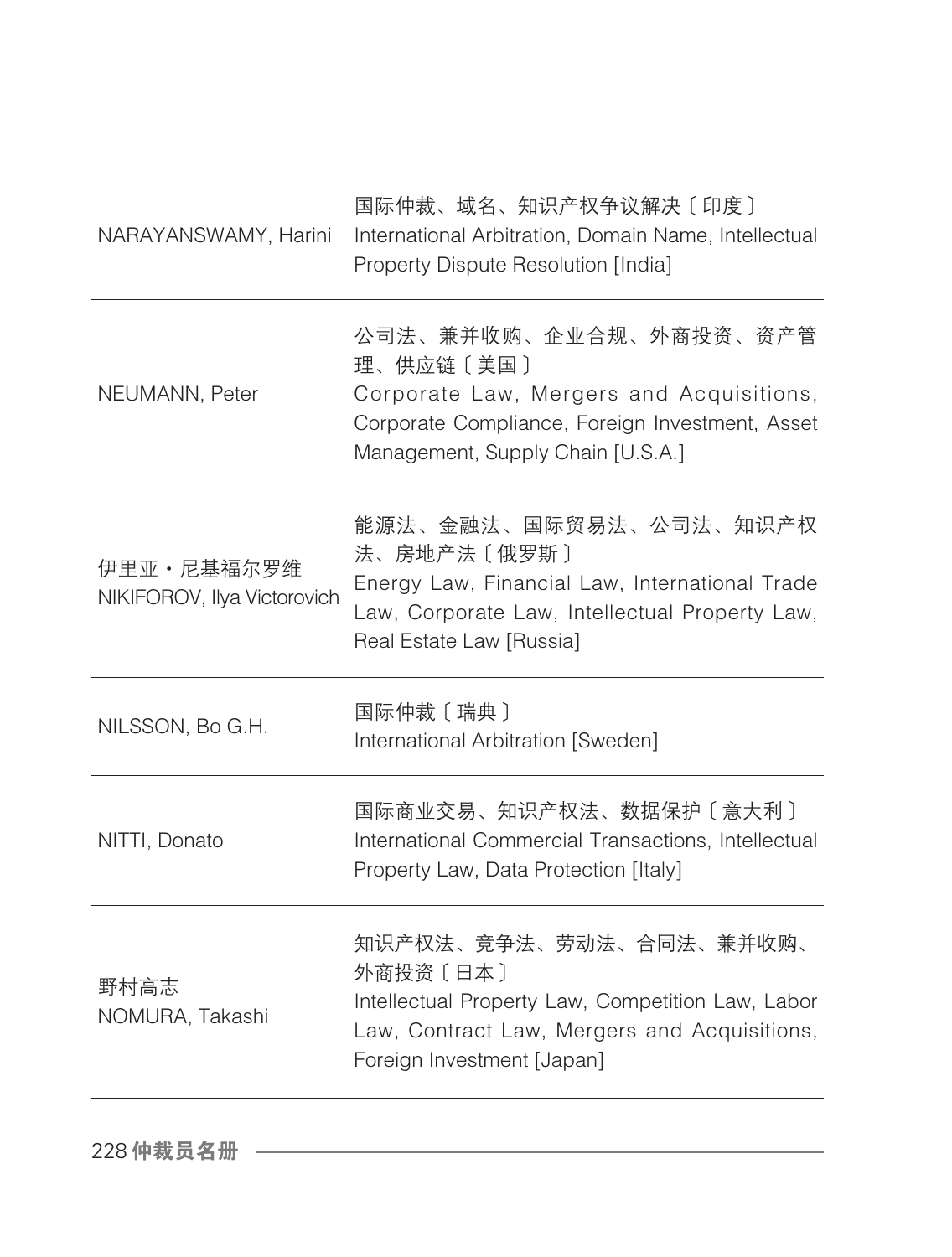| NORTON, Patrick M. | 股东、合资及合伙争议、国际货物买卖、商事合<br>同、投资者与国家间仲裁〔美国〕<br>Shareholder, Joint Venture, Partnership, International<br>Sale of Goods, Commercial Contracts, Investor-<br>State Arbitrations [U.S.A.] |
|--------------------|-------------------------------------------------------------------------------------------------------------------------------------------------------------------------------------|
| NOWACZYK, Piotr    | 代理、国际销售、商业合同、建筑、航空、银行<br>[波兰]<br>Agency, International Sales, Commercial Contracts,<br>Construction, Aviation, Banking [Poland]                                                     |
| NUEBER, Michael    | 能源、外商投资、公司法、建筑〔奥地利〕<br>Energy, Foreign Investments, Corporate Law,<br>Construction [Austria]                                                                                        |
| NUNES, Bruno       | 知识产权法、商标、专利、公司法、体育法、仲裁<br>法〔葡萄牙〕 (中国澳门)<br>Intellectual Property Law, Trademark, Patent,<br>Corporate Law, Sports Law And Arbitration Law<br>[Portugal] (China Macau)               |
| OHIMOR, Ore        | 商法、知识产权法、国际贸易法和建筑法〔尼日利亚〕<br>Commercial Law, Intellectual Property Law,<br>International Trade Law, Construction Law<br>[Nigeria]                                                    |
| OLIK, Milos        | 建筑、银行与金融、体育法、亚欧关系调解〔捷克〕<br>Construction, Banking and Finance, Sport Law,<br>Asia-Europe Relations Mediation [Czech Republic]                                                        |
|                    |                                                                                                                                                                                     |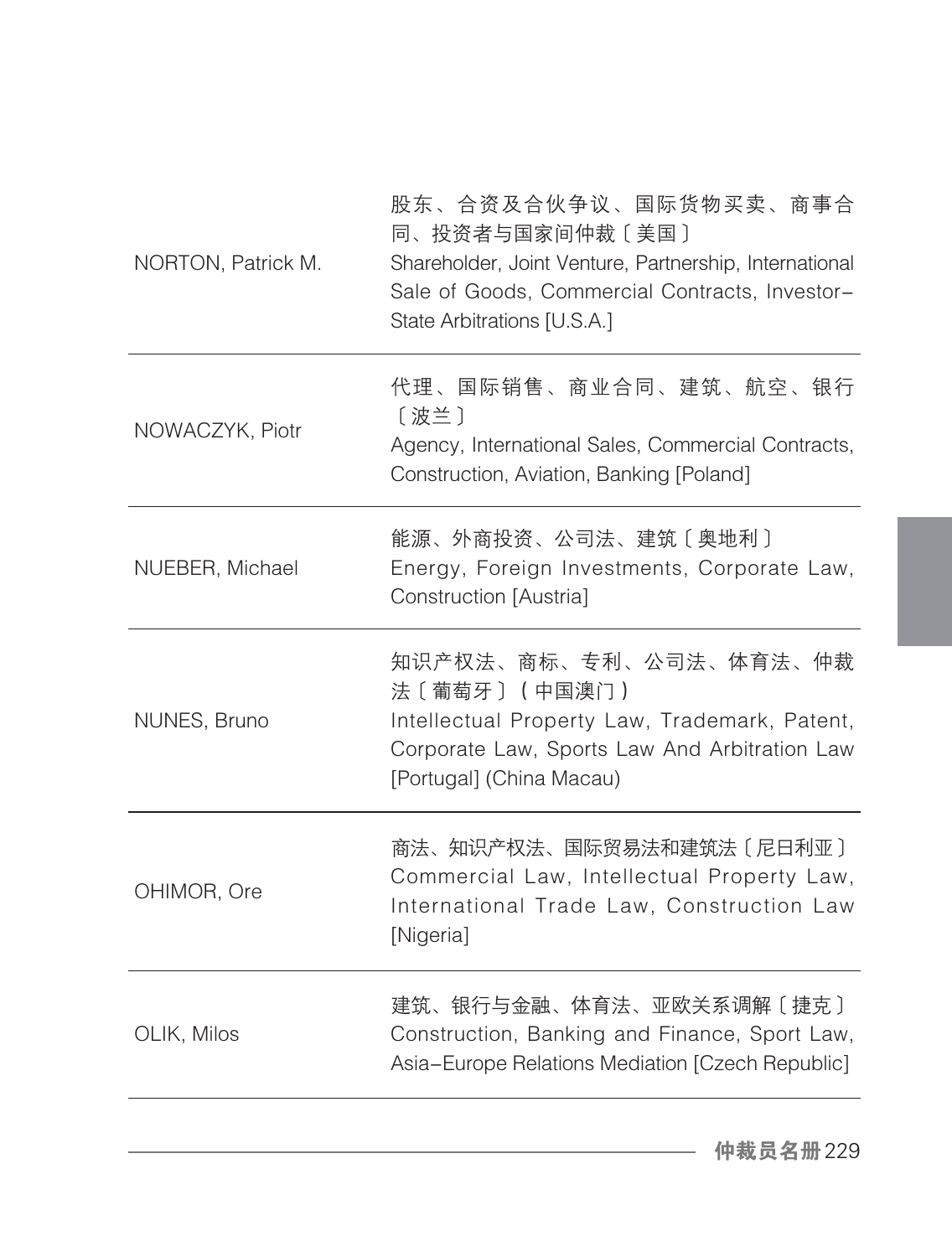| 商业、建筑、公司、能源、金融、并购〔文莱〕<br>王宇清<br>Commercial, Construction, Corporate, Energy,<br>ONG, Yee Cheng Colin<br>Financial and M&A [Brunei]<br>合同法、建设工程法、能源法、商事调解〔美国〕<br>OTERO, Hernando<br>Contract Law, Construction Engineering Law, Energy<br>Law, Commercial Mediation [U.S.A.]<br>法萨·奥古尔古兹<br>国际贸易法、仲裁法〔阿尔及利亚〕<br>OUGUERGOUZ, Fatsah<br>International Trade Law, Arbitration Law [Algeria]<br>建设工程法 [加纳]<br>OWUSU-ANKOMAH, Nania<br>Construction Engineering Law [Ghana]<br>替代性争议解决、民法、土地法〔英国〕<br>PALMER, Michael<br>ADR, Civil Law, Land Law [U.K.]<br>建设工程法、公司法、能源法、环境保护法、金融<br>法、体育法〔美国、法国〕<br>PARAGUACUTO-MAHEO,<br>Construction Engineering Law, Corporate Law,<br>Diana<br>Energy Law, Environmental Protection Law,<br>Financial Law, Sports Law [U.S.A., France] | OLUFEKO, Debo | 建设工程法、金融法、知识产权法、国际贸易法、<br>劳动法、投资者-东道国仲裁〔尼日利亚〕<br>Construction Engineering Law, Financial Law,<br>Intellectual Property Law, International Trade<br>Law, Labor Law, Investor-Host State Arbitration<br>[Nigeria] |
|-----------------------------------------------------------------------------------------------------------------------------------------------------------------------------------------------------------------------------------------------------------------------------------------------------------------------------------------------------------------------------------------------------------------------------------------------------------------------------------------------------------------------------------------------------------------------------------------------------------------------------------------------------------------------------------------------------------------------------------------------------------------------|---------------|-----------------------------------------------------------------------------------------------------------------------------------------------------------------------------------------------------------------|
|                                                                                                                                                                                                                                                                                                                                                                                                                                                                                                                                                                                                                                                                                                                                                                       |               |                                                                                                                                                                                                                 |
|                                                                                                                                                                                                                                                                                                                                                                                                                                                                                                                                                                                                                                                                                                                                                                       |               |                                                                                                                                                                                                                 |
|                                                                                                                                                                                                                                                                                                                                                                                                                                                                                                                                                                                                                                                                                                                                                                       |               |                                                                                                                                                                                                                 |
|                                                                                                                                                                                                                                                                                                                                                                                                                                                                                                                                                                                                                                                                                                                                                                       |               |                                                                                                                                                                                                                 |
|                                                                                                                                                                                                                                                                                                                                                                                                                                                                                                                                                                                                                                                                                                                                                                       |               |                                                                                                                                                                                                                 |
|                                                                                                                                                                                                                                                                                                                                                                                                                                                                                                                                                                                                                                                                                                                                                                       |               |                                                                                                                                                                                                                 |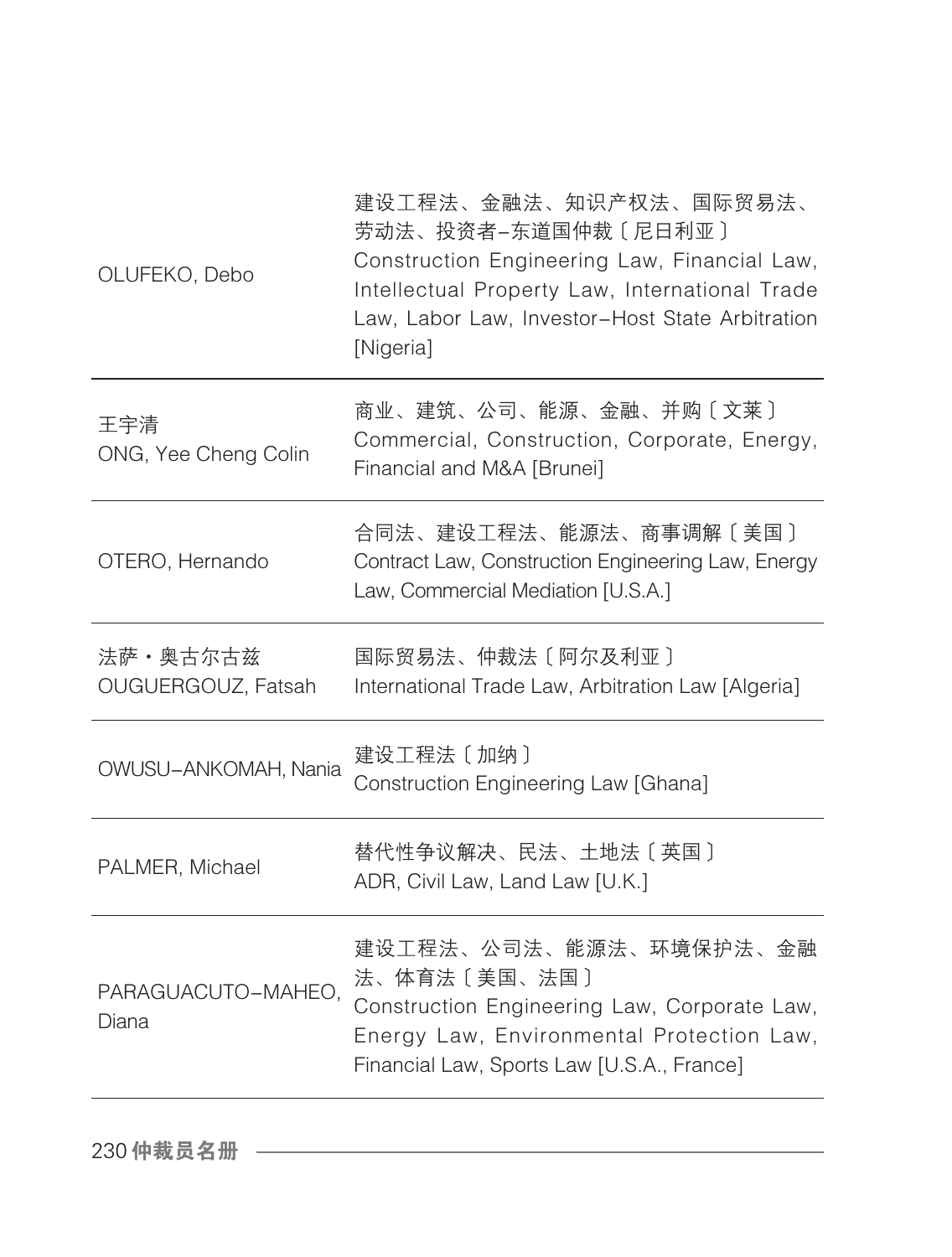| 朴鲁馨<br>PARK, Nohyoung     | 国际贸易(世贸组织与自由贸易区)、数据保护、<br>网络安全、调解〔韩国〕<br>International Trade (WTO and FTA), Data Protection,<br>Cyber Security, Mediation [South Korea]                                                             |
|---------------------------|-----------------------------------------------------------------------------------------------------------------------------------------------------------------------------------------------------|
| PARK, William W.          | 税法、保险法、国际贸易、石油与天然气〔美国、<br>瑞士)<br>Tax, Insurance, International Transactions, Oil &<br>Gas [U.S.A., Switzerland]                                                                                     |
| PASCHALIDIS, Paschalis    | 仲裁法 [ 卢森堡 ]<br>Arbitration Law [Luxembourg]                                                                                                                                                         |
| PAVLETIC ZUPIC, Mirna     | 知识产权、竞争法、企业并购、商法、体育法、基<br>础设施和投资争议〔克罗地亚〕<br>Intellectual Property Rights, Competition Law,<br>Mergers & Acquisitions, Commercial Law, Sports<br>Law, Infrastructure & Investmens Disputes [Croatia] |
| 杨慕华<br>PAZZAGLINI, Hermes | 公司法、房地产法、兼并收购、反垄断法、合同法<br>[意大利]<br>Corporate Law, Real Estate Law, Mergers and<br>Acquisitions, Antitrust Law, Contract Law [Italy]                                                                 |
| PÉ, Robert San            | 建设工程法、公司法、兼并收购、外商投资、合同<br>法、仲裁法〔英国〕<br>Construction Engineering Law, Corporate Law,<br>Mergers and Acquisitions, Foreign Investment,<br>Contract Law, Arbitration Law [U.K.]                        |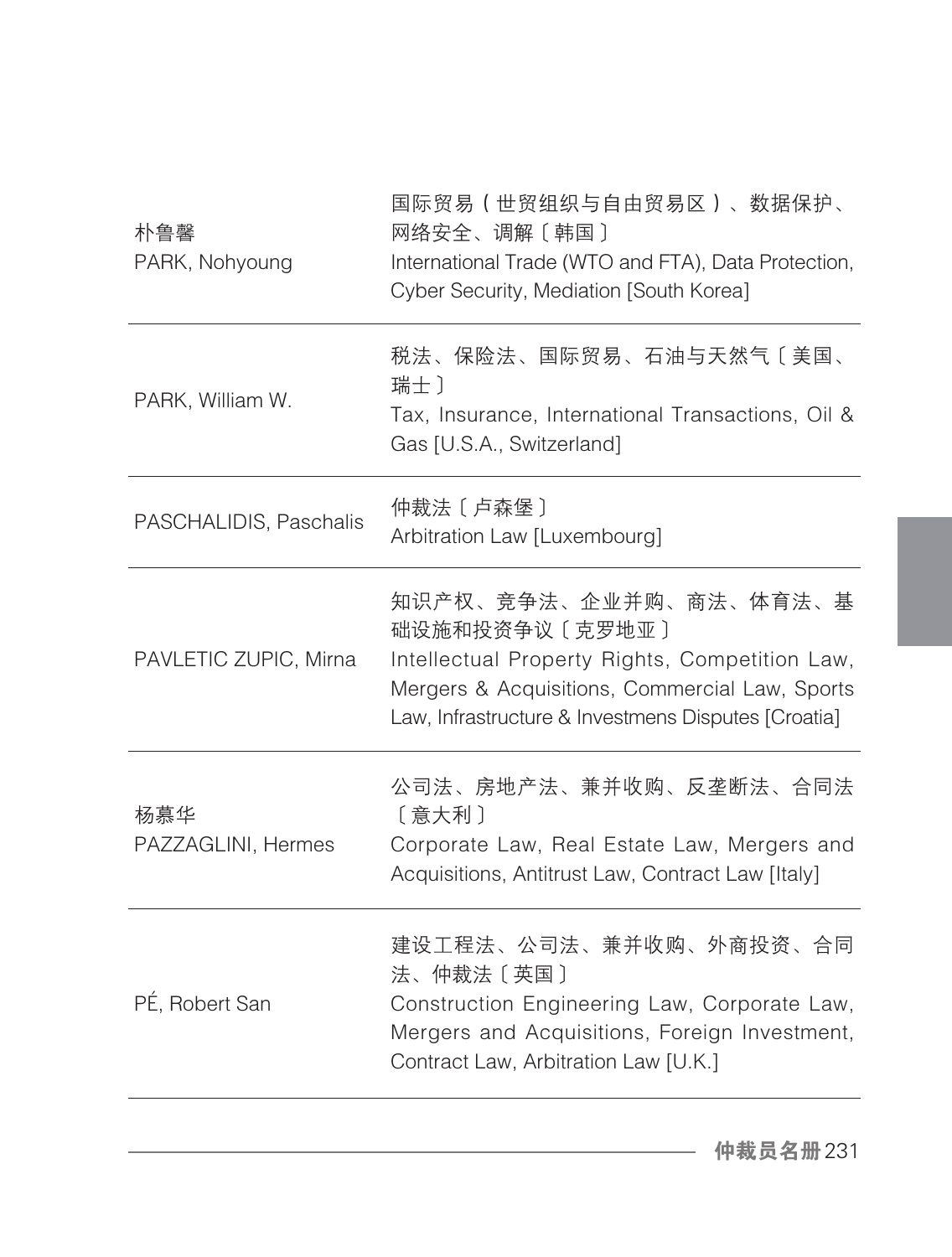| PEPELJUGOSKA, Ana        | 知识产权、仲裁、国际私法、合同法〔马其顿〕<br>Intellectual Property, Arbitration, Private International<br>Law, Contract Law [Macedonia]                                                                        |
|--------------------------|--------------------------------------------------------------------------------------------------------------------------------------------------------------------------------------------|
|                          | 贸易仲裁、航运仲裁、国际商事仲裁、国际投资仲<br>裁〔英国〕<br>PERCIVAL, Yvonne Manor Trade Arbitration, Shipping Arbitration, International<br>Commercial Arbitration, International Investment<br>Arbitration [U.K.] |
| PERROTTO, Juan Martín    | 并购、公司、金融〔阿根廷、意大利〕<br>M&A, Corporate, Finance [Argentina, Italy]                                                                                                                            |
| PHILIP, Bambagiotti      | 房地产开发、商品房买卖、城市更新、物业管理、<br>房屋租赁〔澳大利亚〕<br>Real Estate Development, Commercial Housing<br>Sales, Urban Renewal, Property Management,<br>House Leasing [Australia]                             |
| PINSOLLE, Philippe       | 建设工程法、公司法、金融法、能源法、竞争法、<br>合同法 〔瑞士〕<br>Construction Engineering Law, Corporate Law,<br>Finance Law, Energy Law, Competition Law,<br>Contract Law [Switzerland]                              |
| PIRES, Catarina Monteiro | 合同法、侵权法、公司法、商法〔葡萄牙〕<br>Contract Law, Tort Law, Corporate Law, Commercial<br>Law [Portugal]                                                                                                 |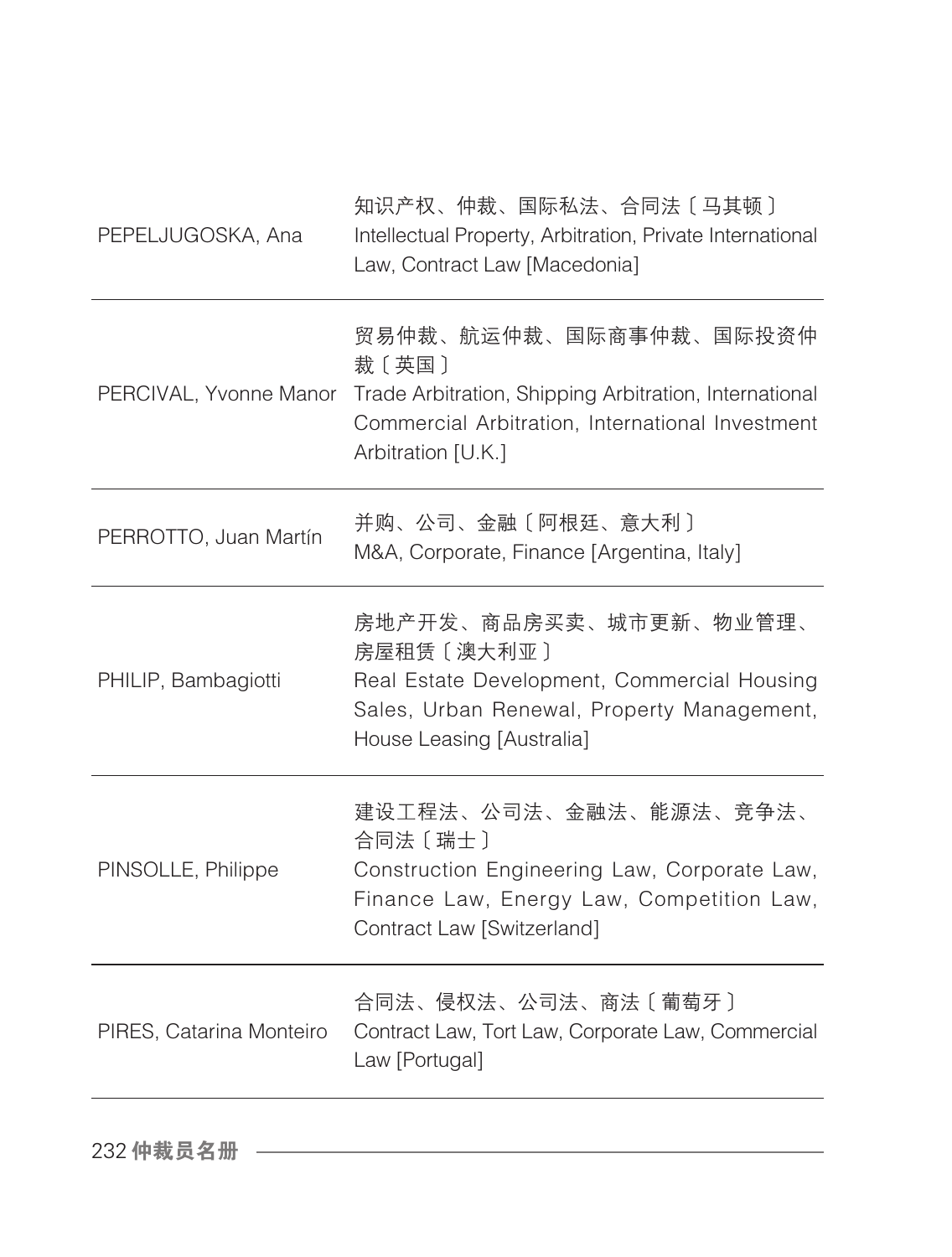| 鲍江伟<br>POW, Elson Jiangwei | 国际贸易、投资法、技术转让、工业产权法、反倾<br>销〔澳大利亚〕<br>International Trade, Investment Law, Technology<br>Transfer, Industrial Property Law, Anti-dumping<br>[Australia] |
|----------------------------|--------------------------------------------------------------------------------------------------------------------------------------------------------|
| PRAZERES, Tatiana Lacerda  | 国际贸易、投资〔巴西〕<br>International Trade, Investment [Brazil]                                                                                                |
| PROVAZNÍK, Martin          | 区块链、金融、职业道德、公司、破产、知识产权<br>〔斯洛伐克〕<br>Blockchain, Finance, Ethics, Corporate,<br>Insolvency, Intellectual Property [Slovakia]                            |
| PRYLES, Michael Charles    | 合资、分销协议、制药业、一般商业问题〔澳大利亚〕<br>Joint Centures, Distribution Agreements,<br>Phamaceutical Industry, General Commercial<br>Matters [Australia]              |
| PSODOROV, Dragan           | 买卖、建筑、合资、分销合同〔塞尔维亚〕<br>Sales, Construction, Joint Ventures, Distribution<br>Contracts [Serbia]                                                         |
| PULLICINO, Louis Cassar    | 公司、能源、金融、建设工程〔马耳他〕<br>Company, Energy, Finance, Construction [Malta]                                                                                   |
| 乔钢梁<br>QIAO, Gang Liang    | 合同法、公司法、并购、银行〔美国〕(中国上海)<br>Contract Law, Corporate Law, M&A, Banking<br>[U.S.A.] (China Shanghai)                                                      |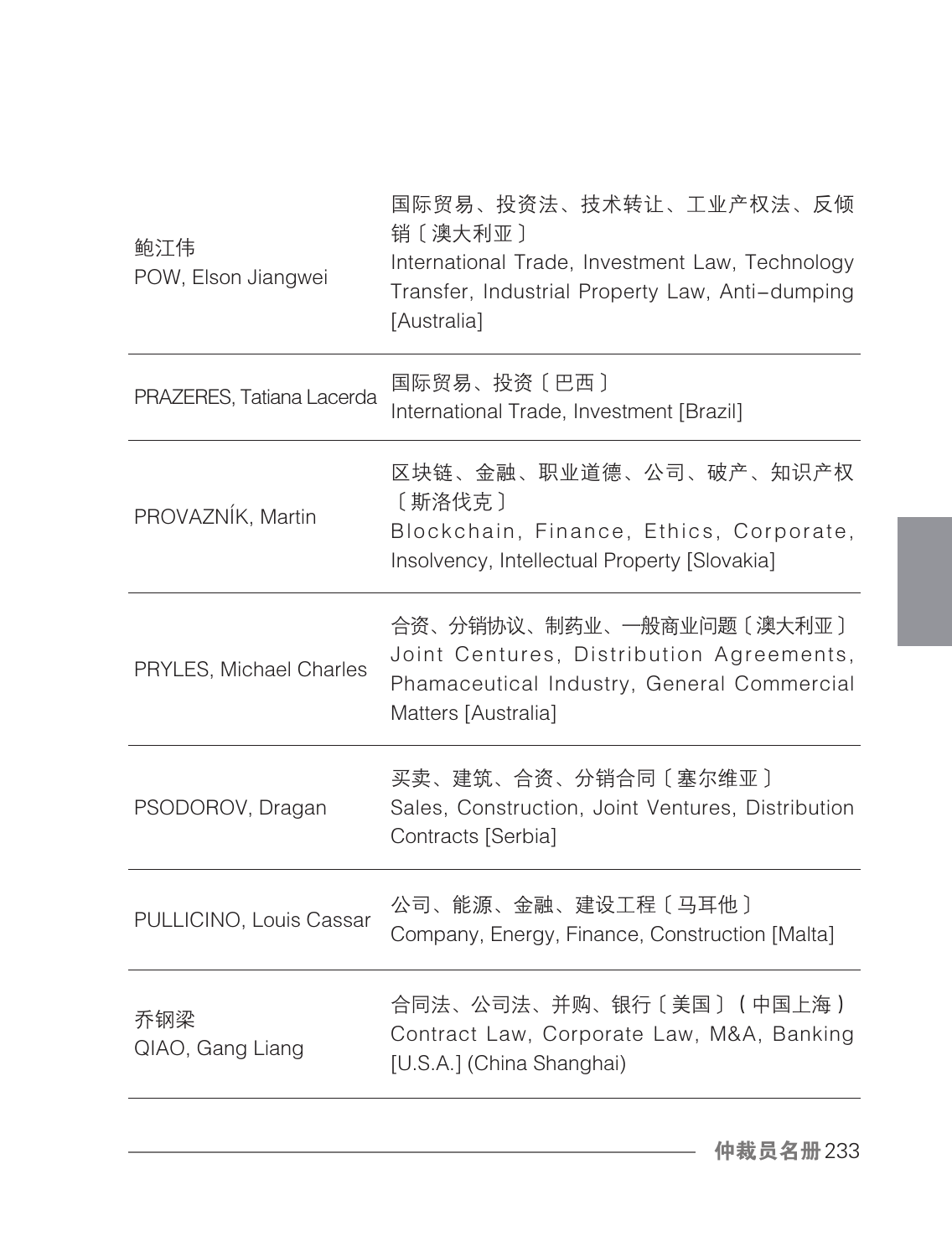| RAJAH, Vijay Kumar       | 仲裁、争议解决、调解〔新加坡〕<br>Arbitration, Dispute Resolution, Mediation<br>[Singapore]                                                                                                                                                 |
|--------------------------|------------------------------------------------------------------------------------------------------------------------------------------------------------------------------------------------------------------------------|
| 林孟达<br>RAMANATHAN, Kumar | 商事争议业务〔印度〕<br>Commercial Disputes [India]                                                                                                                                                                                    |
| RAMEAU, Rose             | 国际公法与国际私法、国际投资仲裁、商事调解、<br>知识产权法、建筑法、体育法〔海地、美国〕<br>Public and Private International Law, International<br>Investment Arbitration, Commercial Mediation, Intellectual<br>Property, Construction Law, Sport Law [Haiti, U.S.A.] |
| RANA, Sajjad Ahmad       | 商法、公司法、建筑业、房地产业、能源业<br>〔巴基斯坦、美国〕<br>Commercial and Corporate Law, Construction,<br>Real Estate, Energy [Pakistan, U.S.A]                                                                                                     |
| REEVES, Barbara A.       | 知识产权、商业秘密、娱乐、国际合同〔美国〕<br>Intellectual Property, Trade Secrets, Entertainment,<br>International Contracts [U.S.A.]                                                                                                            |
| RENAUD, Alban            | 商业法、公司法、知识产权法、劳动法〔法国〕<br>(中国上海)<br>Business Law, Corporate Law, Intellectual Property<br>Law, Labor Law [France] (China Shanghai)                                                                                            |
| RESPONDEK, Andreas       | 房地产开发、商品房买卖、城市更新、物业管理、<br>房屋租赁〔德国〕<br>Real Estate Development, Commercial Housing<br>Sales, Urban Renewal, Property Management,<br>House Leasing [Germany]                                                                   |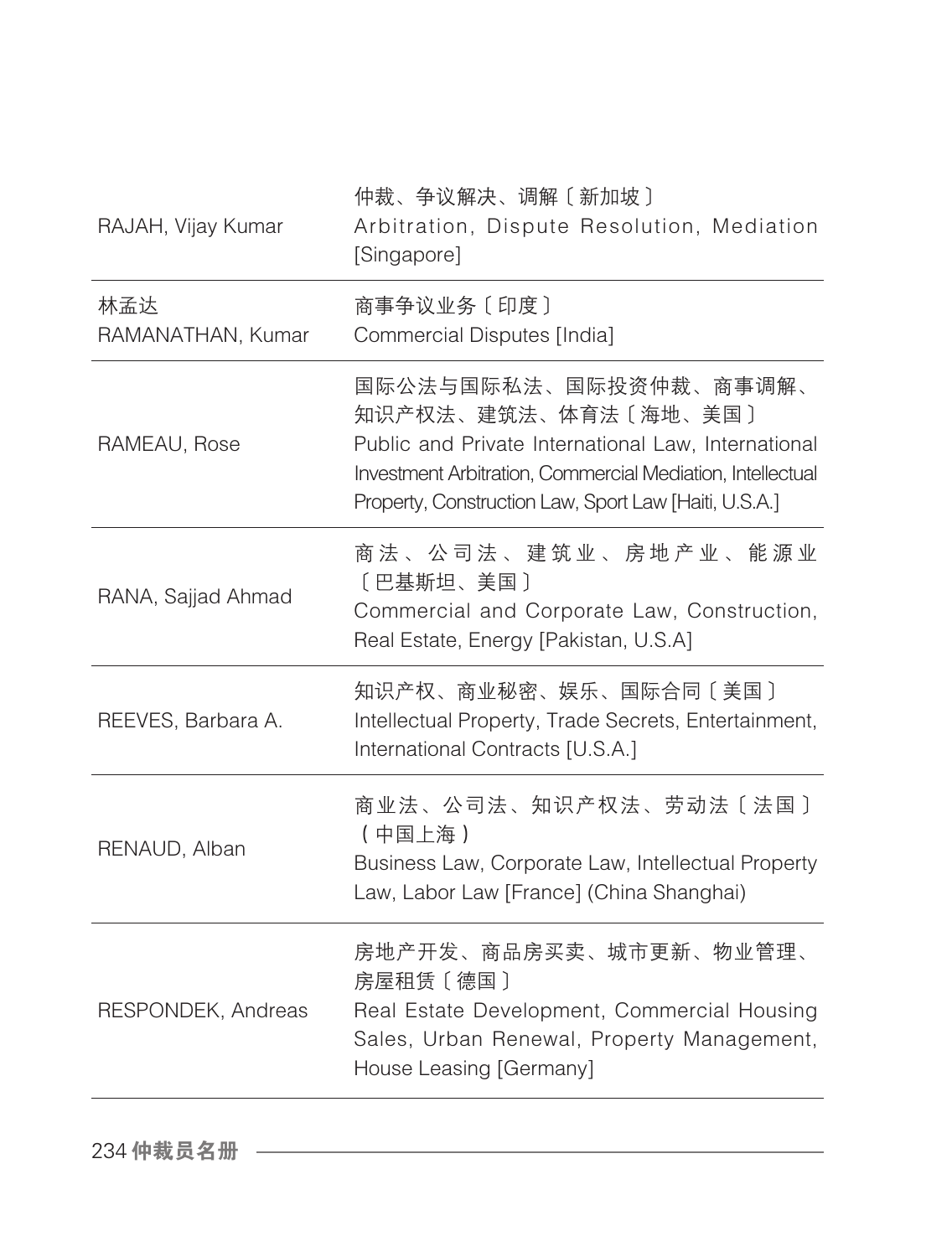| REUSCH, Christian                | 房地产法、知识产权法、投资者-东道国仲裁、建设<br>工程法、公司法、破产法〔挪威〕<br>Real Estate Law, Intellectual Property Law, Investor-<br>Host State Arbitration, Construction Engineering<br>Law, Corporate Law, Bankruptcy Law [Norway] |
|----------------------------------|--------------------------------------------------------------------------------------------------------------------------------------------------------------------------------------------------------|
| REYES, Anselmo                   | 商业、航运、公司、建筑工程〔加拿大〕(中国香港)<br>Commercial, Shipping, Companies, Construction<br>[Canada] (China Hong Kong)                                                                                                |
| RODRIGUEZ CORDERO,<br>Jose Pablo | 国际私法 〔 哥斯达黎加 〕<br>International Private Law [Costa Rica]                                                                                                                                               |
| ROONEY, Kim Margaret             | 商业、财务、技术许可、权利和特许权使用费、基<br>础设施、投资和贸易〔澳大利亚〕<br>Commercial, Finance, Technology Licensing,<br>Rights and Royalties, Infrastructure, Investment<br>and Trade [Australia]                                   |
| ROONEY, John H.Jr.               | 仲裁法〔美国〕<br>Arbitration Law [U.S.A.]                                                                                                                                                                    |
| ROSELL, Jose                     | 能源法、投资者-东道国仲裁、合同法、公司法、金<br>融法、国际贸易法〔法国〕<br>Energy Law, Investor-Host State Arbitration,<br>Contract Law, Corporate Law, Financial Law,<br>International Trade Law [France]                             |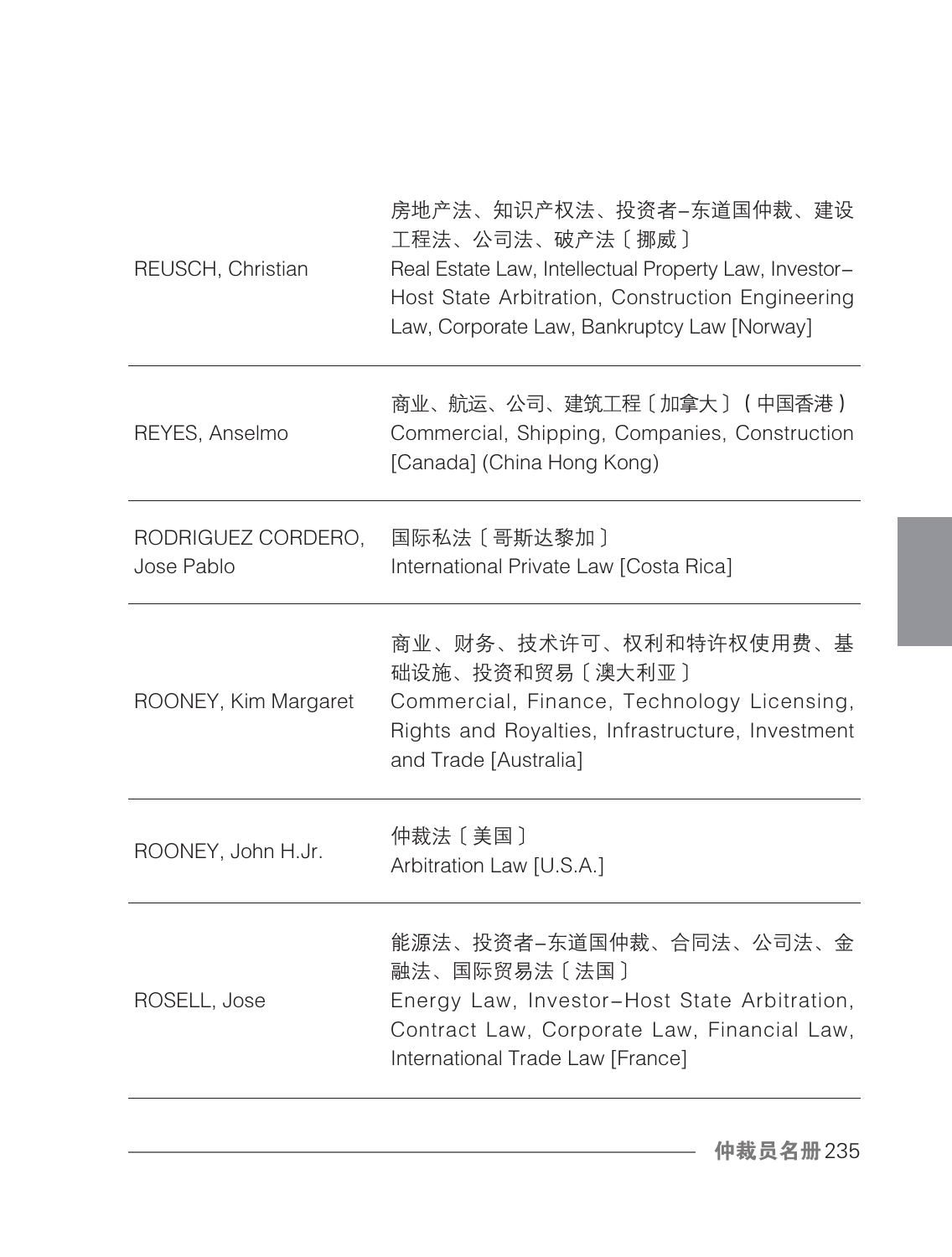| RUNDELL, John Warwick  | 金融、银行、通信和信息技术、股东争议〔澳大利亚、<br>中国香港)<br>Finance, Banking, Technology-telecommunications<br>and Information Technology, Shareholder Disputes<br>[Australia, China Hong Kong] |
|------------------------|--------------------------------------------------------------------------------------------------------------------------------------------------------------------------|
| SACERDOTI, Giorgio     | 销售、代理、分销、合资、投资〔意大利〕<br>Sale, Agency, Distribution, Joint Ventures, Investments<br>[Italy]                                                                                |
| SAFI, Zahidullah       | 公司法 [阿富汗]<br>Corporate Law [Afghanistan]                                                                                                                                 |
| SARWANA, Jawad Akbar   | 国际调解、代理调解案件、投资者与国家间争议仲<br>裁〔巴基斯坦〕<br>International Mediation, Mediation Advocacy,<br>Investor-State Disputes Arbitration [Pakistan]                                      |
| SARWANA, S. Ahmed      | 投资、国际贸易、合同及销售、建筑〔巴基斯坦〕<br>Investment, International Trade, Contract & Sales,<br>Construction [Pakistan]                                                                  |
| SCHEPARD, Richard Paul | 商业交易法律、国际商事协议、诉讼及仲裁、诉前<br>策略 [美国、法国]<br>Transactional Law, International Commercial<br>Agreements, Litigation & Arbitration, Pre-Litigation<br>Strategy [U.S.A., France] |
| SCHIEFELBEIN, Lester   | 航空航天、信息技术、建筑〔美国〕<br>Aerospace & Aviation, Information Technology,<br>Construction [U.S.A.]                                                                               |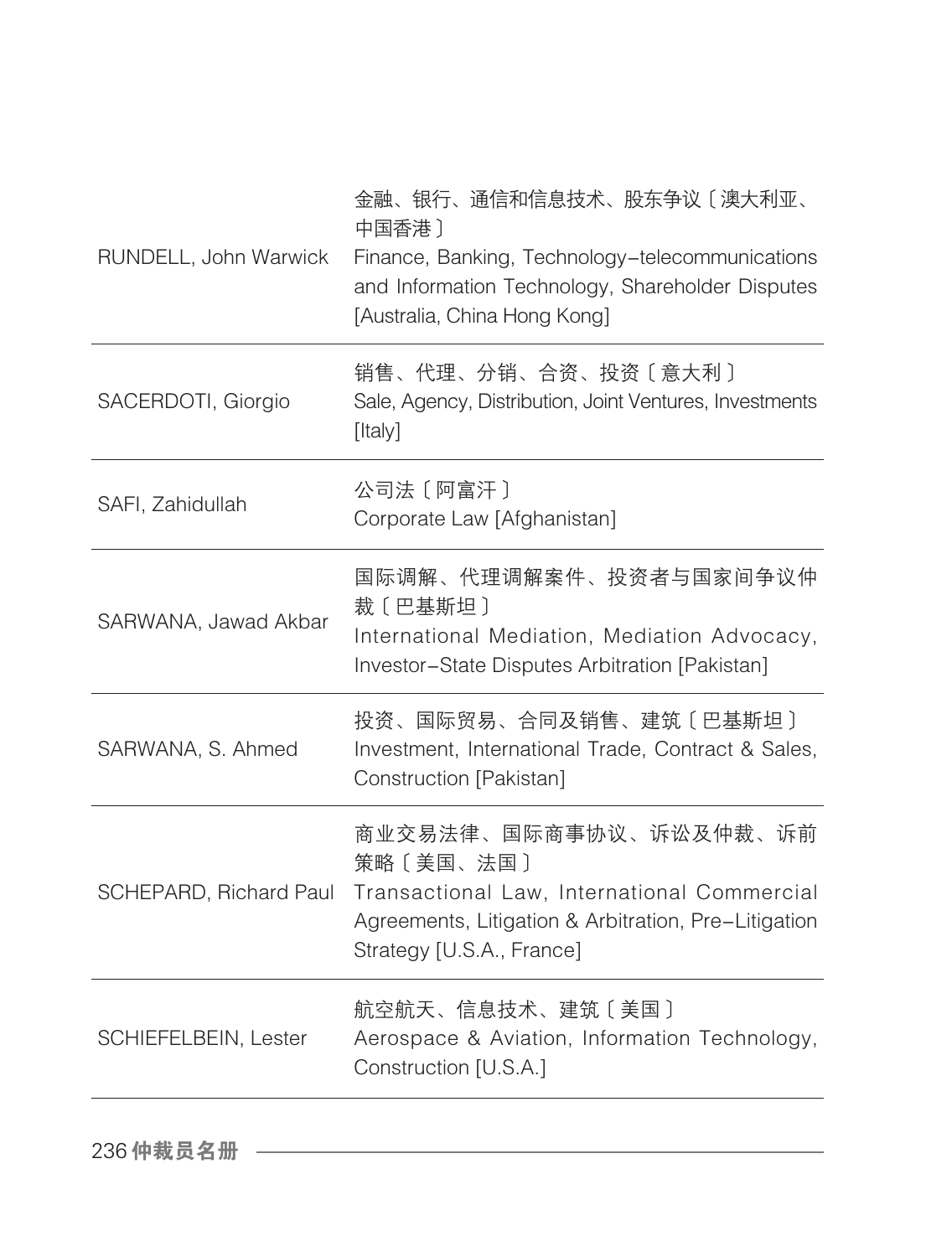| <b>SCHIERSING, Niels</b> | 建设工程法、合同法、仲裁法、金融法、保险、兼<br>并收购〔丹麦〕<br>Construction Law, Contract Law, Arbitration Law,<br>Financial Law, Insurance, Merger and Acquisition.<br>[Denmark]                                         |
|--------------------------|-------------------------------------------------------------------------------------------------------------------------------------------------------------------------------------------------|
| SCOTT, Martin            | 商业、海事、基础设施、土木工程〔意大利〕<br>Commerce, Maritime, Infrastructure, Civil Engineering<br>[Italy]                                                                                                        |
| SERGEI, Voitovich        | 建设工程法、房地产法、资源勘探、投资者-东道国<br>仲裁、公司法、合同法〔乌克兰〕<br>Construction Engineering Law, Real Estate<br>Law, Resource Exploration, Investor-Host State<br>Arbitration, Corporate Law, Contract Law [Ukraine] |
| 申熙泽<br>SHIN, Hi-Taek     | 外商投资、并购、商法、能源相关争议〔韩国〕<br>Foreign Investment, M&A, Commercial Law, Energy<br>Related Disputes [South Korea]                                                                                      |
| SIDI, Mougnal            | 国际贸易法〔喀麦隆〕<br>International Trade Law [Cameroon]                                                                                                                                                |
| SILVA ROMERO, Eduardo    | 能源、矿业、建筑〔哥伦比亚、法国〕<br>Energy, Mining, Construction [Colombia, French]                                                                                                                            |
| SINGH, Ashok Kumar       | 建设工程法、知识产权法、域名、刑事法、仲裁<br>法、合同法〔印度〕<br>Construction Engineering Law, Intellectual Property<br>Law, Domain Names, Criminal Law, Arbitration<br>Law, Contract Law [India]                          |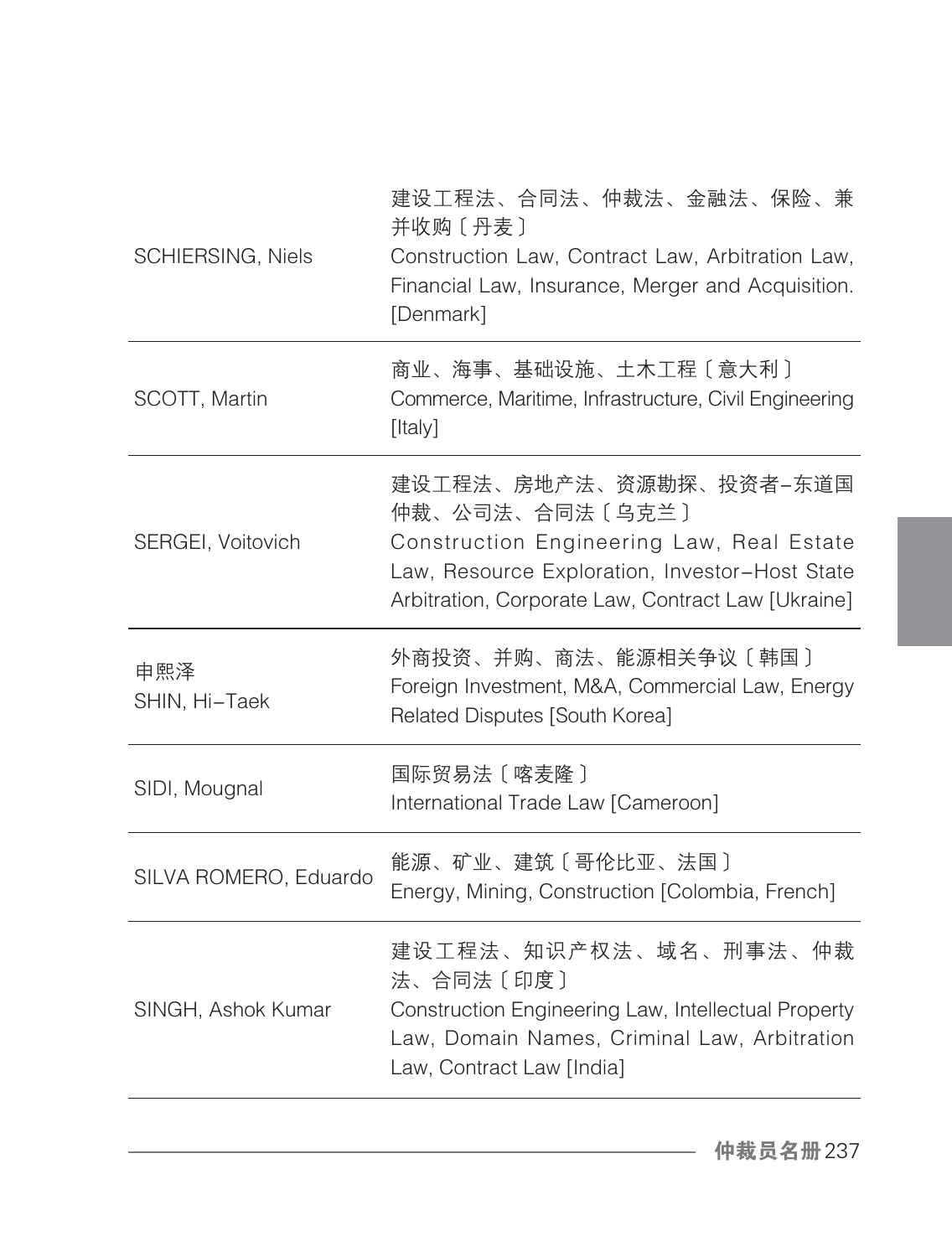| SINGH, Bhatia Ujal            | 国际贸易法、海商法、知识产权法、国际私法、投<br>资者-东道国仲裁、仲裁法〔印度〕<br>International Trade Law, Maritime Law, Intellectual<br>Property Law, Private International Law, Investor-<br>Host State Arbitration, Arbitration Law [India] |
|-------------------------------|------------------------------------------------------------------------------------------------------------------------------------------------------------------------------------------------------------|
| <b>SIR William Blair</b>      | 银行和金融、商业法、施工争端、技术与人工智能<br>[英国]<br>Banking and Finance, Commercial Law, Construction<br>Disputes, Technology and Artificial Intelligence [U.K.]                                                             |
| SLATE, William K.II           | 商事争议、贸易、专业合伙协议〔美国〕<br>Commercial Disputes, Trade, Professional<br>Partnership Agreement [U.S.A.]                                                                                                           |
| SLEIGHTHOLME, James<br>Antony | 国际贸易与商品、航运、担保、履约保函、信用<br>证、商法〔英国〕<br>International Trade and commodities, Shipping,<br>Guarantees, performance Bonds, letters of credit,<br>Commercial Law [U.K.]                                          |
| SMITH, Victor James           | 建筑、国际贸易、航运、航空和综合商事纠纷〔英国〕<br>Construction, International Trade, Shipping, Aviations<br>and General Commercial Disputes [U.K.]                                                                               |
| SMITH, Nicole                 | 合同法、建设工程法、能源法、环境保护法〔新西兰〕<br>Contract Law, Construction Law, Energy Law,<br>Environmental Protection Law [New Zealand]                                                                                      |
|                               |                                                                                                                                                                                                            |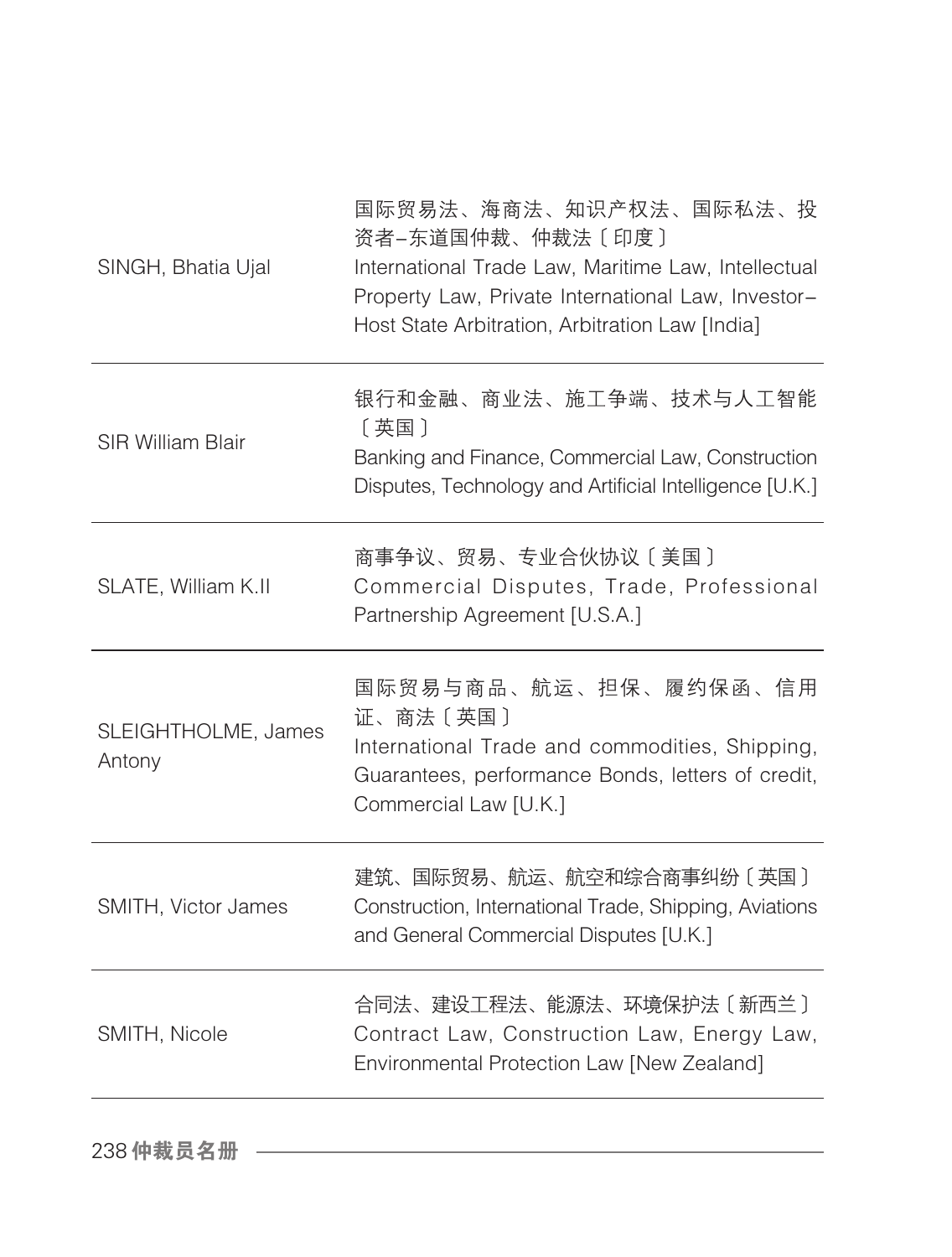| SNYDER, Francis Gregory   | WTO法律、欧盟法律、食品安全法、欧盟国际贸易<br>法〔英国〕<br>WTO Law, European Union Law, Food Safety Law,<br>EU-International Trade Law [U.K.]                                                                                       |
|---------------------------|--------------------------------------------------------------------------------------------------------------------------------------------------------------------------------------------------------------|
| SPANGENBERG, Jan Erik     | 合同法、国际贸易法、公司法、兼并收购、建设工<br>程法、投资者-东道国仲裁〔德国〕<br>Contract Law, International Trade Law, Corporate<br>Law, Merger and Acquisition, Construction<br>Engineering Law, Investor-Host State Arbitration<br>[Germany] |
| STANIVUKOVIĆ, Maja        | 投资、能源、建筑、国际买卖、合资〔塞尔维亚〕<br>Investments, Energy, Construction, International<br>Sales, Joint Ventures [Serbia]                                                                                                 |
| STARR, Paul Anthony       | 基础设施纠纷、股东纠纷、欺诈〔英国〕<br>Infrastructure Disputes, Shareholder Disputes,<br>Fraud [U.K.]                                                                                                                         |
| SUCHARITKUL, Vanina       | 商业合同、投资条约仲裁与政府合同、国际贸易<br>〔泰国、法国、美国〕<br>Commercial Contract, Investment Treaty Arbitration<br>and Government Contracts, International Trade<br>[Thailand, France, U.S.A.]                                     |
| SULLIVAN, William Timothy | 基础设施争议 [ 澳大利亚 ]<br>Infrastructure Dispute [Australia]                                                                                                                                                        |
|                           |                                                                                                                                                                                                              |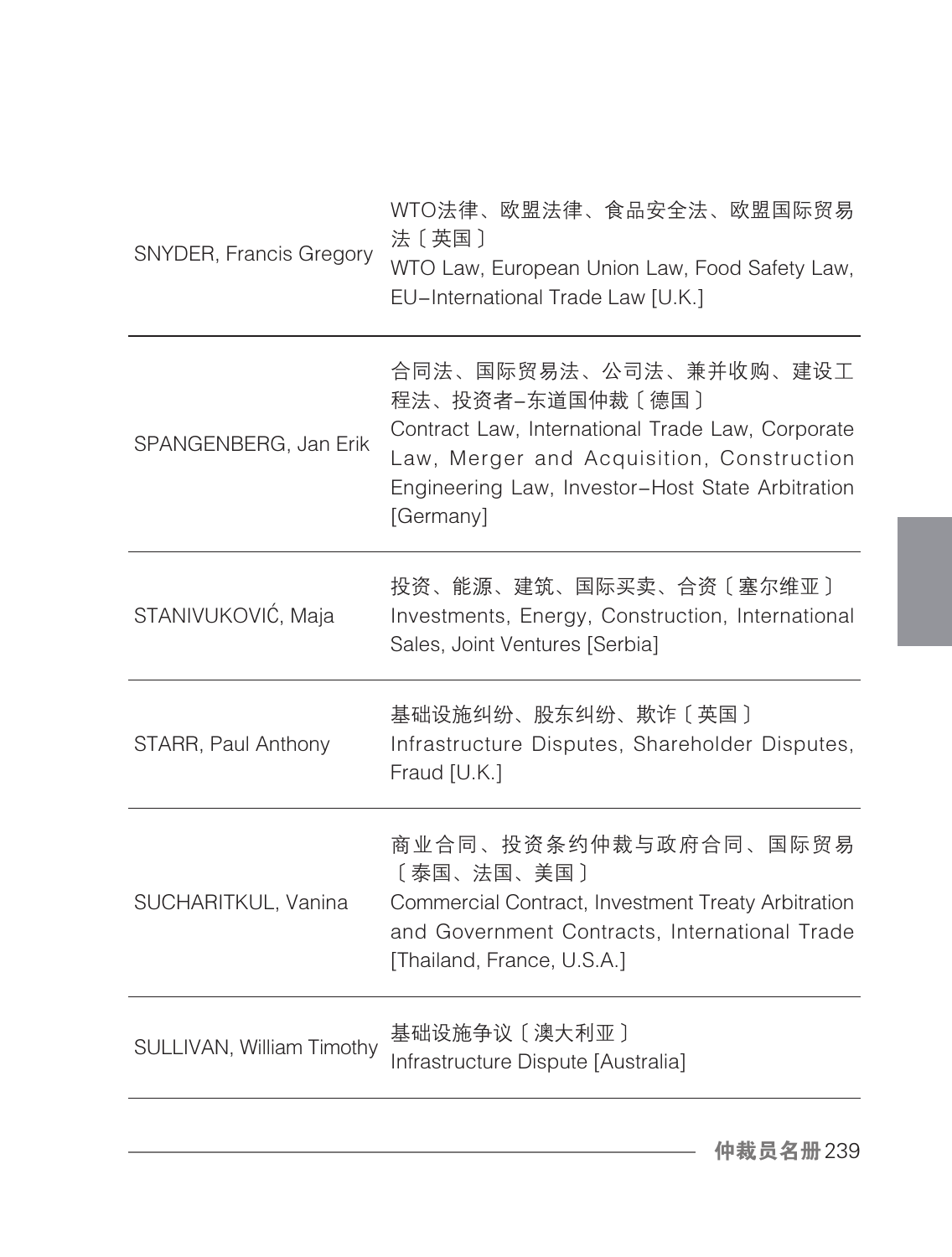| SUSSMAN, Edna                | 商法、能源、合伙与合资、知识产权、并购、保险<br>〔美国〕<br>Commercial Contracts, Energy, Partnerships<br>and Joint Ventures, Intellectual Property, M&A,<br>Insurance [U.S.A.]                           |
|------------------------------|---------------------------------------------------------------------------------------------------------------------------------------------------------------------------------|
| SZPARA, JUSTYNA              | 建设工程法、公司法、兼并收购、房地产法、合同<br>法、仲裁法〔波兰〕<br>Construction Engineering Law, Corporate Law,<br>Merger and Acquisition, Real Estate Law, Contract<br>Law, Arbitration Law [Poland]       |
| TAN, Francine Siew Ling      | 知识产权法 [新加坡]<br>Intellectual Property Law [Singapore]                                                                                                                            |
| TAN, Chun Hao                | 建筑工程 [马来西亚]<br>Construction Engineering [Malaysia]                                                                                                                              |
| 陈清海<br>TAN, Cheng Hye Johnny | 建设工程法、房地产法〔新加坡〕<br>Construction Law, Real Estate Law [Singapore]                                                                                                                |
| 邓宛舜                          | 公司和交易纠纷、监管调查、与中国相关的争议<br>[英国]<br>TANG, Yuen Shun Cynthia Corporate and Transaction Disputes, Regulatory<br>Investigation, China-related Disputes [U.K.]                         |
| 陶景洲<br>TAO, Jing Zhou        | 建筑工程纠纷、国际贸易国际投资、并购、公司业<br>务、知识产权转让〔法国〕 (中国北京)<br>Construction Disputes, International Trade and<br>Investment, M&A, Corporate Business, IP Transfer<br>[France] (China Beijing) |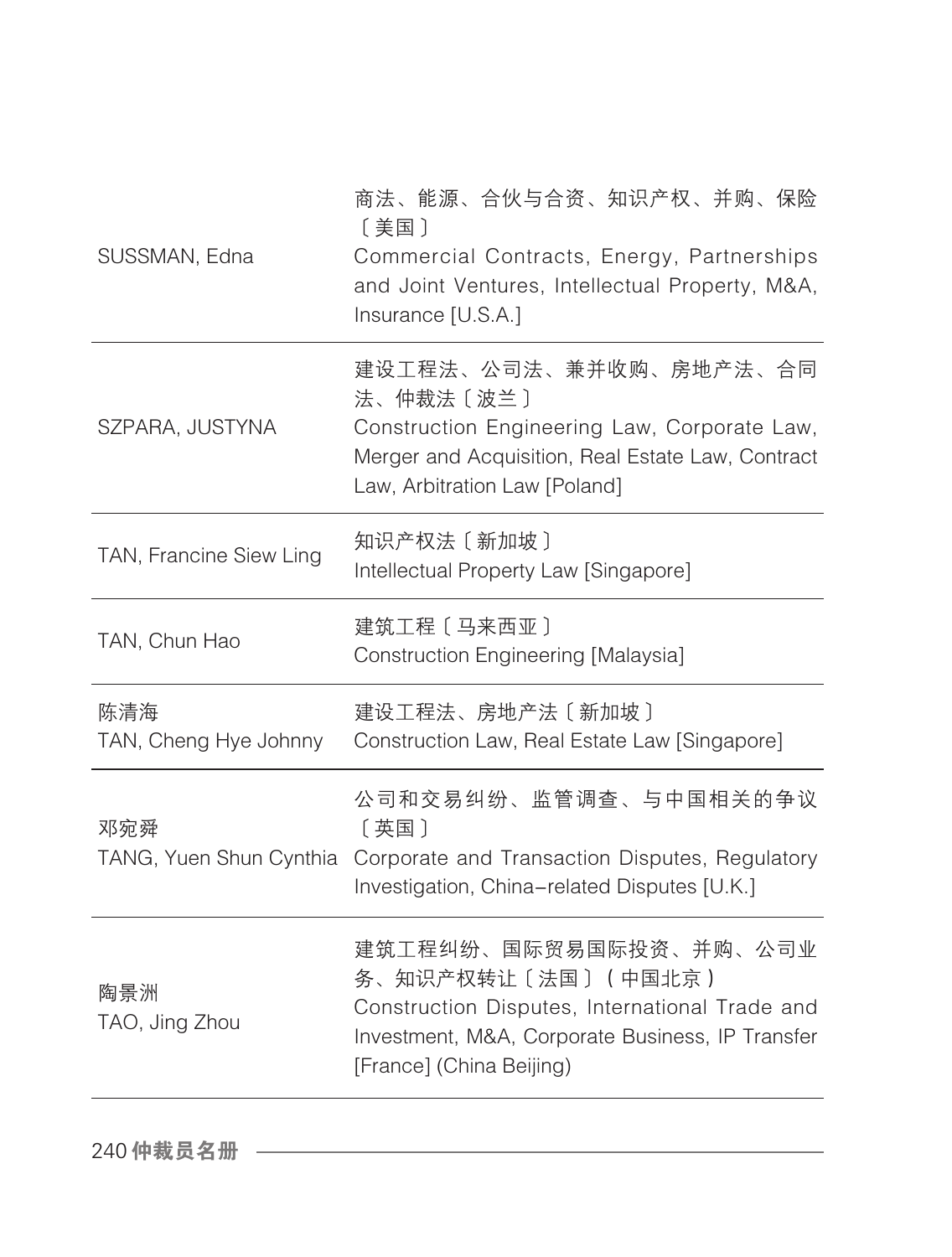| 鹏<br>陶<br>TAO, Peng              | 税法、合同法、海关法、企业合规、公司法、外商<br>投资〔美国〕<br>Tax Law, Contract Law, Customs Law, Corporate<br>Compliance, Corporate Law, Foreign Investment<br>[U.S.A.]                                  |
|----------------------------------|---------------------------------------------------------------------------------------------------------------------------------------------------------------------------------|
| 陶培恩<br>THALER, Paul              | 公司法、建筑、知识产权、投资条约〔瑞士〕<br>Corporate Law, Construction, Intellectual Property,<br>Investment Treaty [Switzerland]                                                                  |
| THAMMATEERADAYCHO,<br>Noppramart | 保险、国际贸易法、海商法、海上运输〔泰国〕<br>Insurance, International Trade Law, Maritime Law,<br>Maritime Transport [Thailand]                                                                     |
| 苏秉德<br>THORP, Peter              | 公司法、金融法、国际贸易法、知识产权法、能源<br>法、体育法〔新西兰、法国〕<br>Corporate Law, Financial Law, International Trade<br>Law, Intellectual Property Law, Energy Law, Sports<br>Law [New Zealand, France] |
| 荣<br>陶<br>TO, Wing Christopher   | 仲裁、国际贸易、电子工程、知识产权〔英国〕<br>(中国香港)<br>Arbitration, International Trade, Electronic<br>Engineering, Intellectual Property [U.K.] (China<br>Hong Kong)                               |
| TOH, Kian Sing                   | 租赁、船舶建造、商品争议、合资争议〔新加坡〕<br>Charterparties, Ship Building, Commodity Disputes,<br>Joint Venture Disputes [Singapore]                                                              |
|                                  |                                                                                                                                                                                 |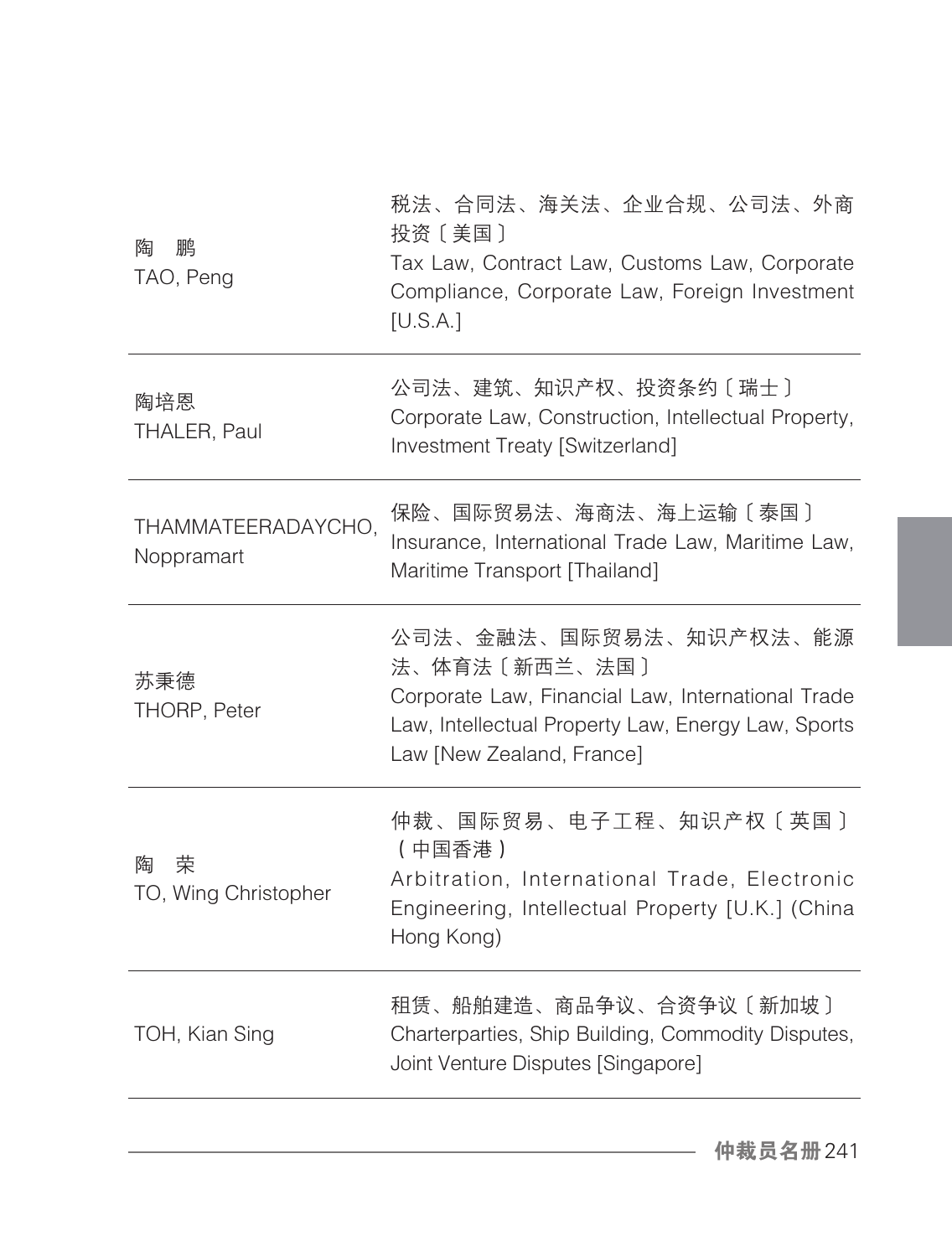| <b>TSAVDARIDIS, Antonios</b> | 保险、建设工程法、海商法、国际贸易法、国际私<br>法、国际航空法〔希腊〕<br>Insurance, Construction Law, Maritime Law,<br>International Trade Law, Private International Law,<br>International Aviation Law [Greece]        |
|------------------------------|------------------------------------------------------------------------------------------------------------------------------------------------------------------------------------------|
| TUIKETEI, Ana                | 房地产法、公司法、知识产权法〔斐济群岛〕<br>Real Estate Law, Corporate Law, Intellectual Property<br>Law [Fiji Islands]                                                                                      |
| 上村银华<br>UEMURA, Ginka        | 保险法、海商法、海上保险、陆上保险〔日本〕<br>Insurance Law, Maritime Law, Maritime Insurance,<br>Overland Insurance [Japan]                                                                                  |
| UFOT, Dorothy Udeme          | 建设工程法、能源法、环境保护法、公司法、金融<br>法、国际贸易法〔尼日利亚〕<br>Construction Engineering Law, Energy Law,<br>Environmental Protection Law, Corporate Law,<br>Financial Law, International Trade Law [Nigeria] |
| UNTERHALTER, David           | 投资者-东道国纠纷、贸易纠纷、商业纠纷、竞争法<br>〔南非〕<br>Investor State Disputes, Trade Dispute, Commercial<br>Dispute, Competition Law [South Africa]                                                         |
| UPADHYAY, Surya Nath         | 建筑工程 [尼泊尔]<br><b>Construction Engineering [Nepal]</b>                                                                                                                                    |
| URS, Weber-Stecher           | 建设工程法、知识产权法、兼并收购、国际贸易<br>法、能源法〔瑞士〕<br>Construction Engineering Law, Intellectual Property<br>Law, Mergers and Acquisitions, International Trade<br>Law, Energy Law [Switzerland]         |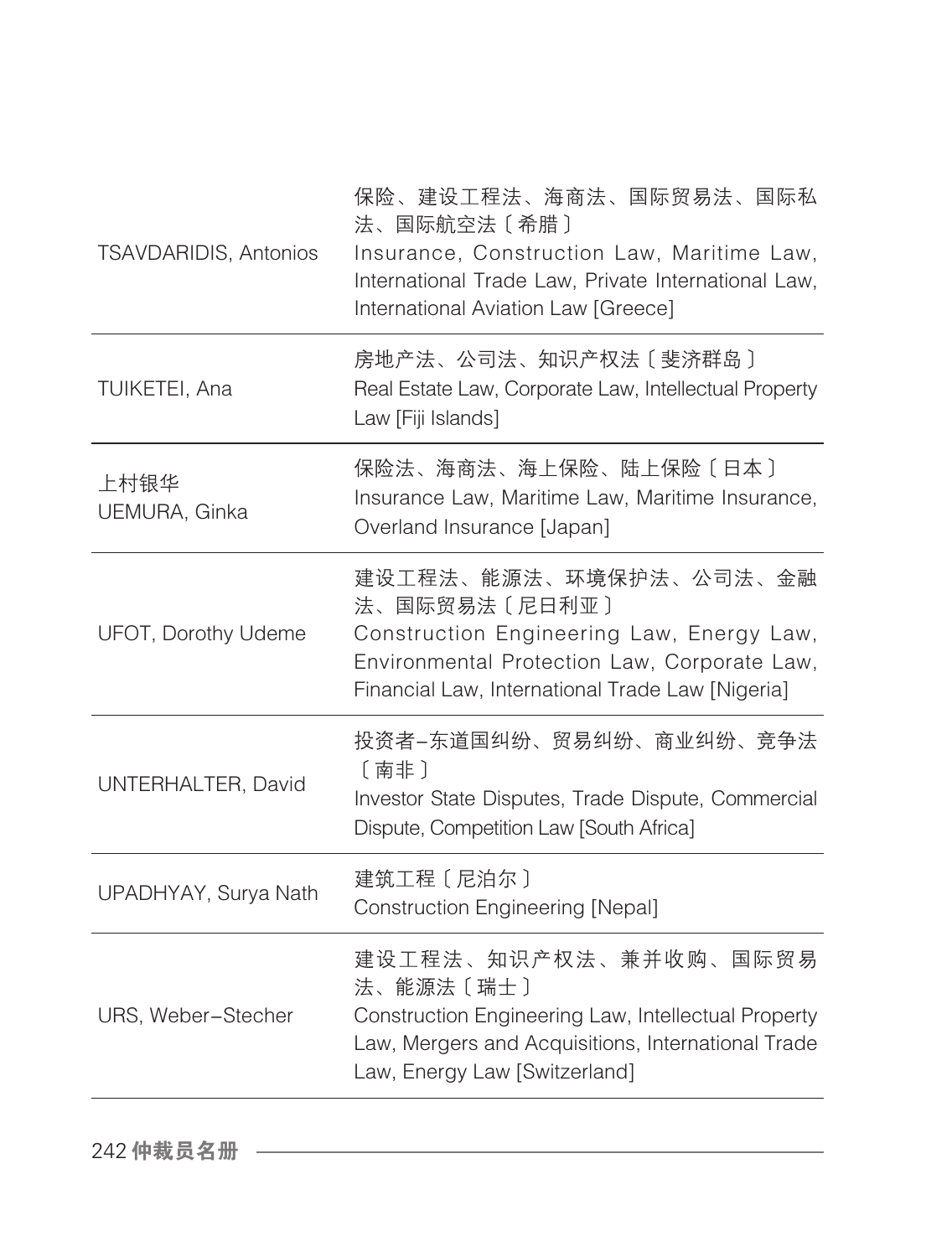| URTIAGA, Reynaldo    | 商业协议、知识产权、技术法、国际贸易〔墨西哥〕<br>Commercial Agreements, Intellectual Property,<br>Tech Law, International Trade [Mexico]                                                                                                                       |
|----------------------|------------------------------------------------------------------------------------------------------------------------------------------------------------------------------------------------------------------------------------------|
| VAN BAREN, Willem H. | 合同法 〔 荷兰 〕<br>Contract Law [Netherlands]                                                                                                                                                                                                 |
|                      | 外商投资、知识产权法、国际贸易法、WTO法、海<br>关法、环境保护法〔瑞士〕<br>VAN DEN BOSSCHE, Peter Foreign Investment, Intellectual Property Law,<br>International Trade Law, WTO Law, Customs Law,<br>Environmental Protection Law [Switzerland]                         |
| VICTOR P, Leginsky   | 房地产法、金融法、建设工程法、仲裁法、知识产<br>权法 [沙特阿拉伯]<br>Real Estate Law, Finance Law, Construction<br>Engineering Law, Arbitration Law, Intellectual<br>Property Law [Saudi Arabia]                                                                      |
| VILKOVA, Nina        | 国际私法、国际合同及国际仲裁〔俄罗斯〕<br>Private International Law, International Contracts<br>and Interanational Arbitration [Russia]                                                                                                                     |
| VINUALES, Jorge      | 基础设施建设、能源法、环境保护法、碳达峰与碳<br>中和、环境合规、国际贸易法〔瑞士〕<br>Infrastructure Construction, Energy Law,<br>Environmental Protection Law, Carbon Peaking and<br>Carbon Neutralization, Environmental Compliance,<br>International Trade Law [Switzerland] |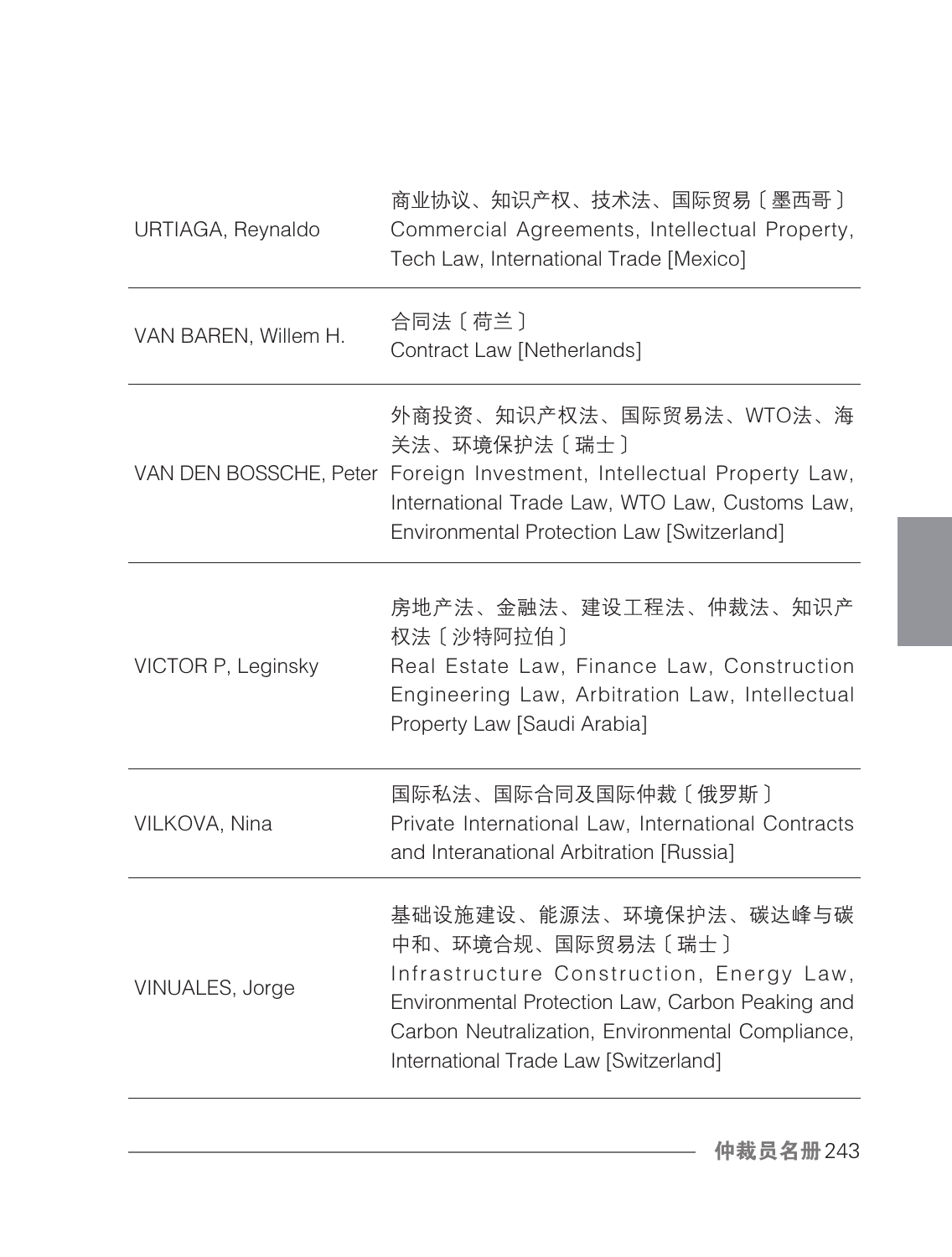| VIRGOS, Miguel               | 兼并收购、银行法、金融法、投资者-东道国仲裁、<br>合同法、国际私法〔西班牙〕<br>Mergers and Acquisitions, Banking Law, Financial<br>Law, Investor-Host State Arbitration, Contract<br>Law, Private International Law [Spain]     |
|------------------------------|----------------------------------------------------------------------------------------------------------------------------------------------------------------------------------------------|
| VON KUMBERG, Wolf            | 建设工程法、公司法、金融法、国际贸易法、能源<br>法、投资者-东道国仲裁〔美国〕<br>Construction Engineering Law, Corporate Law,<br>Financial Law, International Trade Law, Energy<br>Law, Investor-Host State Arbitration [U.S.A.] |
| W. F. LUKE II, Edward        | 国际贸易法、仲裁法、合同法、投资者-东道国仲<br>裁、国际私法〔博茨瓦纳〕<br>International Trade Law, Arbitration Law, Contract<br>Law, Investor-Host State Arbitration, Private<br>International Law [Botswana]                |
| WADIA, Anish                 | 金融法、国际贸易法、国际航空法、知识产权法、<br>建设工程法 [印度]<br>Financial Law, International Trade Law, International<br>Aviation Law, Intellectual Property Law, Construction<br>Engineering Law [India]            |
| WAIBEL, Michael Wolfgang     | 国际争议解决、国际法、欧盟法、合同法〔奥地利〕<br>Settlement of International Disputes, International<br>Law, European Union Law, Contract Law [Austria]                                                            |
| WALLGREN-LINDHOLM,<br>Carita | 仲裁法 [芬兰]<br>Arbitration Law [Finland]                                                                                                                                                        |
| WALLIS, Malcolm              | 海商法、劳动法〔南非〕<br>Maritime Law, Labor Law [South Africa]                                                                                                                                        |
|                              |                                                                                                                                                                                              |

244 仲裁员名册 ––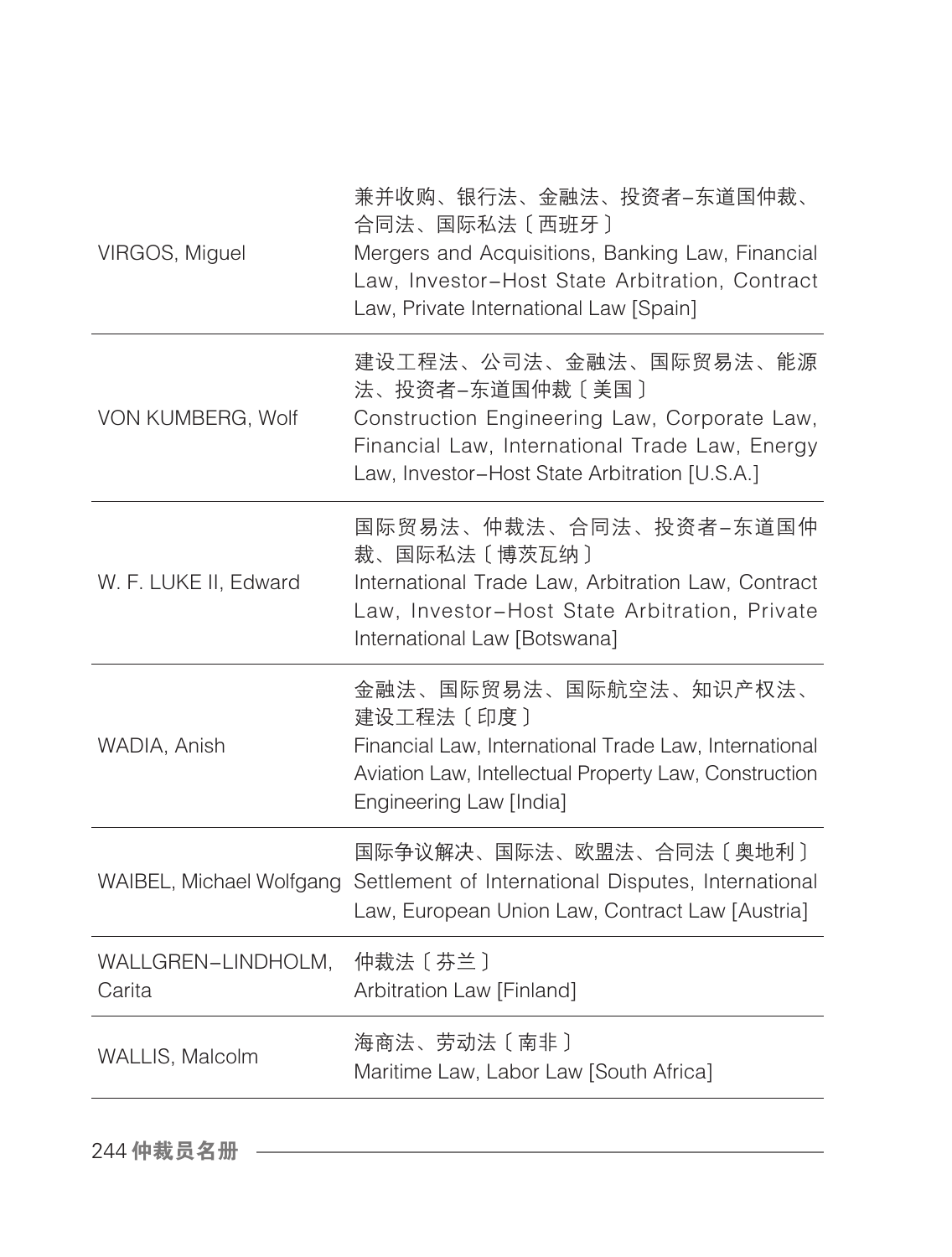| WALSH, Thomas         | 公司法、兼并收购、股权争议、金融法、银行法、<br>知识产权法〔英国〕 (中国香港)<br>Corporate Law, Mergers and Acquisitions, Equity<br>Disputes, Financial Law, Banking Law, Intellectual<br>Property Law [U.K.] (China Hong Kong)                           |
|-----------------------|------------------------------------------------------------------------------------------------------------------------------------------------------------------------------------------------------------------------|
| 王<br>俊<br>WANG, Jun   | 公司与商事纠纷、跨境投资与合营、技术转让与许<br>可、国际建筑工程承包〔澳大利亚〕<br>Corporate and Commercial, Cross-Border<br>Investment and Joint Ventures, Technology Transfer<br>and Licensing, International Construction and<br>Engineering [Australia] |
| 王<br>彤<br>WANG, Tong  | 公司、企业并购、私募股权投资、信息技术、软件、<br>电子商务、知识产权、商业秘密、货物买卖〔美国〕<br>Corporate, M&A, Private Equity, IT, Software,<br>E-Commerce, IP, Trade Secrets, Sale of Goods.<br>[U.S.A.]                                                       |
| 王永刚<br>WANG, Yonggang | 海上运输、国际私法、投资者―东道国仲裁、仲裁<br>法、海上保险法、海商法〔美国〕<br>Maritime Transport, Private International Law,<br>Investor-Host State Arbitration, Arbitration Law,<br>Marine Insurance Law, Maritime Law [U.S.A.]                        |
| WANG, Zhiqiong June   | 国际贸易与外商投资、澳大利亚商法、特许经营与<br>授权、知识产权法〔澳大利亚〕<br>International Trade and Foreign Investment,<br>Australian Commercial Law, Franchising and<br>Licencing, Intellectual Property Law [Australia]                              |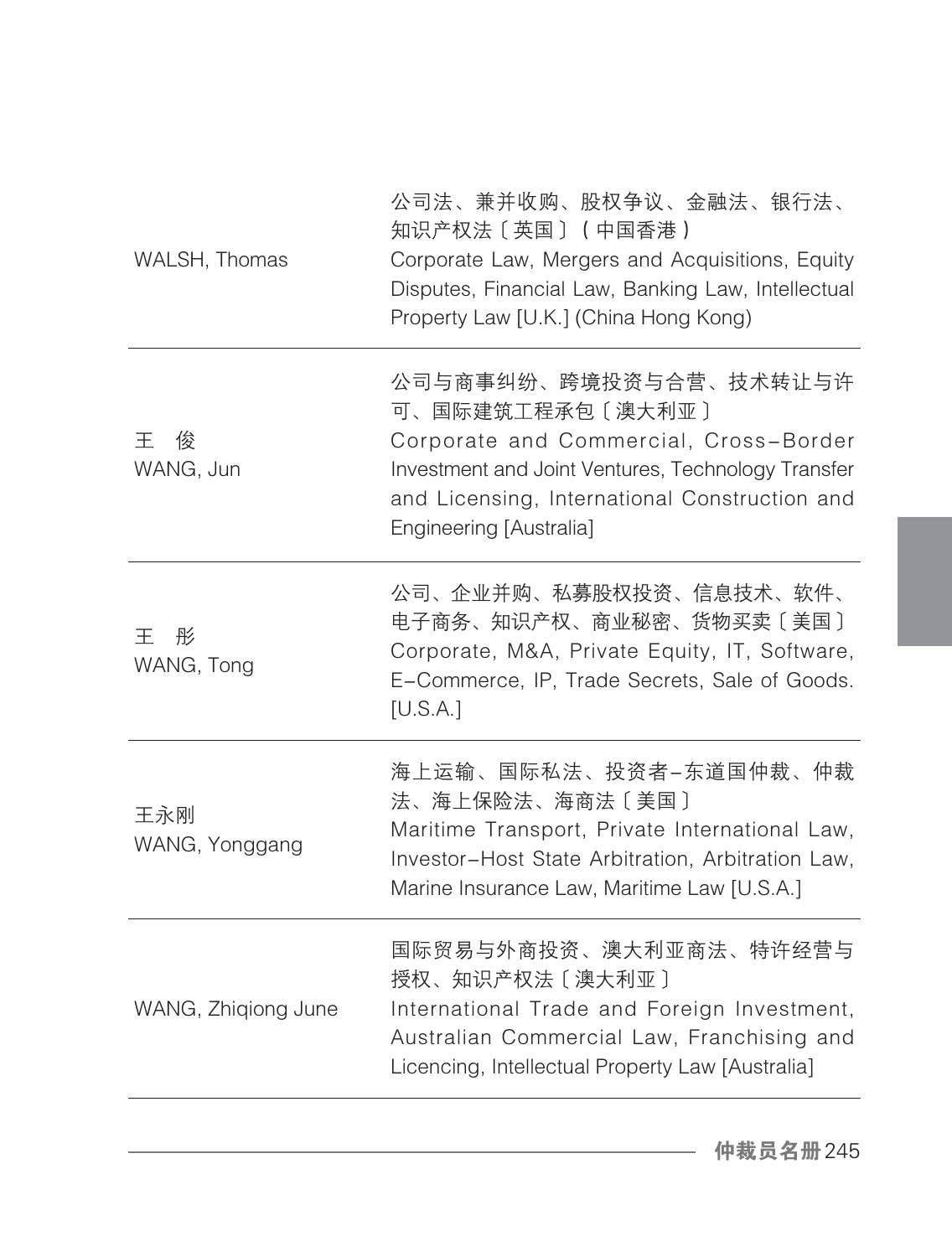| WARE, Anton Abraham                               | 投资、公司、企业、股份合同纠纷、知识产权(IP)<br>合同、一般销售合同〔美国〕(中国上海)<br>Investment, Corporate, Enterprise, Shares Contract<br>Disputes, Intellectual Property(IP) Contract, General<br>Sales Contract [U.S.A.] (China Shanghai) |
|---------------------------------------------------|------------------------------------------------------------------------------------------------------------------------------------------------------------------------------------------------------------|
| WIDJAJA, Gunawan                                  | 公司法、金融法、知识产权法、国际贸易法、体育<br>法、合同法〔印尼〕<br>Corporate Law, Financial Law, Intellectual Property<br>Law, International Trade Law, Sports Law, Contract<br>Law [Indonesia]                                        |
| WIEGAND, Nicolas                                  | 国际商事仲裁、并购后的争议、合资、知识产权许<br>可〔德国〕<br>International Commercial Arbitration, Post M&A<br>Disputes, Joint Ventures, Intellectual Property<br>Licensing [Germany]                                                |
| WIJAYATILAKE, Yuvanjana<br>Jawaharlal Wanasundera | 商法、公司法、航运法、航空法〔斯里兰卡〕<br>Commercial, Corporate Law, Shipping Law, Air<br>Law [Sri Lanka]                                                                                                                    |
| WILKOF, Neil                                      | 商标、版权、商业秘密、知识产权许可〔美国、<br>以色列〕<br>Trademark, Copyright, Trade Secrets, IP Licensing<br>[U.S.A., Israel]                                                                                                     |
|                                                   | 船速及油耗争议、领航与航海技术、船舶建造、技<br>术争议〔英国〕<br>WILLIAMSON, Brian Lawrence Speed and Consumption Disputes, Navigation and<br>Seamanship, Ship Building, Technical Disputes<br>[U.K.]                                  |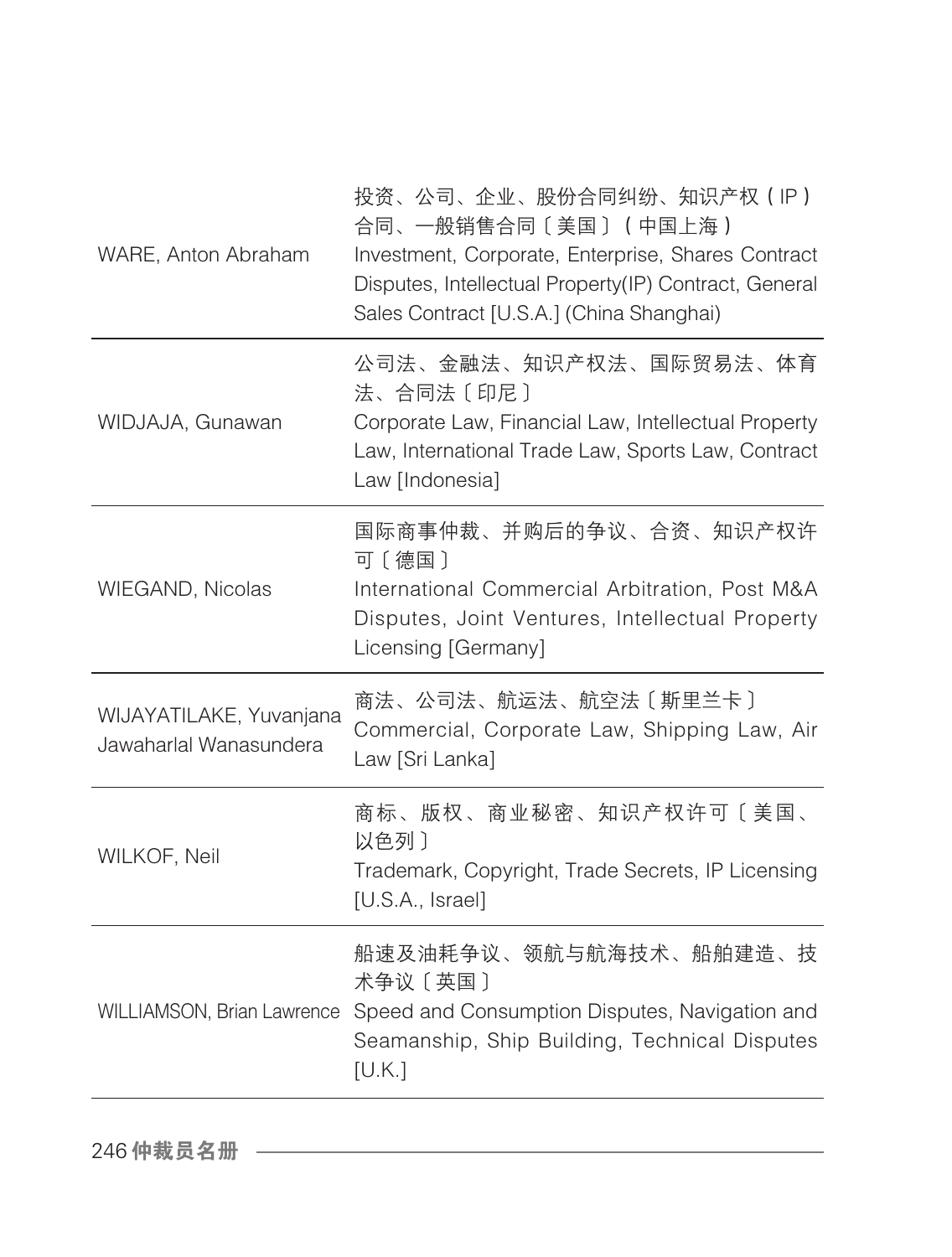| 合同法、公司法、保险、天然气与能源〔印尼〕<br>Contract Law, Corporate Law, Insurance, Gas &<br>Energy [Indonesia]                                                                                                   |
|------------------------------------------------------------------------------------------------------------------------------------------------------------------------------------------------|
| 航运、大宗商品、保险、公司〔英国〕<br>Shipping, Commodities, Insurance, Corporate<br>[U.K.]                                                                                                                     |
| 商业合同、运输(包括货运)、保险〔英国〕(中国<br>香港)<br>Contract Actions, Transportation, Insurance [U.K.]<br>(China Hong Kong)                                                                                      |
| 公司法、股权争议、兼并收购、外商投资、基金、<br>供应链 〔德国〕 (中国上海)<br>Corporate Law, Equity Disputes, Mergers and<br>Acquisitions, Foreign Investment, Funds, Supply<br>Chain [Germany] (China Shanghai)                |
| 零售、项目融资、体育娱乐、合同争议〔美国〕<br>Retail, Project Finance, Sports and Entertainment,<br>Contract Disputes [U.S.A.]                                                                                      |
| 平等机会法、低收入公租〔美国〕<br>YANDLE, Stephen Thomas Equal Opportunity Law, Low Income Public<br>Housing [U.S.A.]                                                                                         |
| 网络游戏软件、药品、汽车、清洁技术、银行和金<br>融、公路再生技术〔新加坡〕(中国香港)<br>Online Game Software, Pharmaceuticals, Automotive,<br>Clean Technology, Banking and Finance, Road-<br>recycling [Singapore] (China Hong Kong) |
|                                                                                                                                                                                                |

仲裁员名册247

 $\overline{\phantom{0}}$